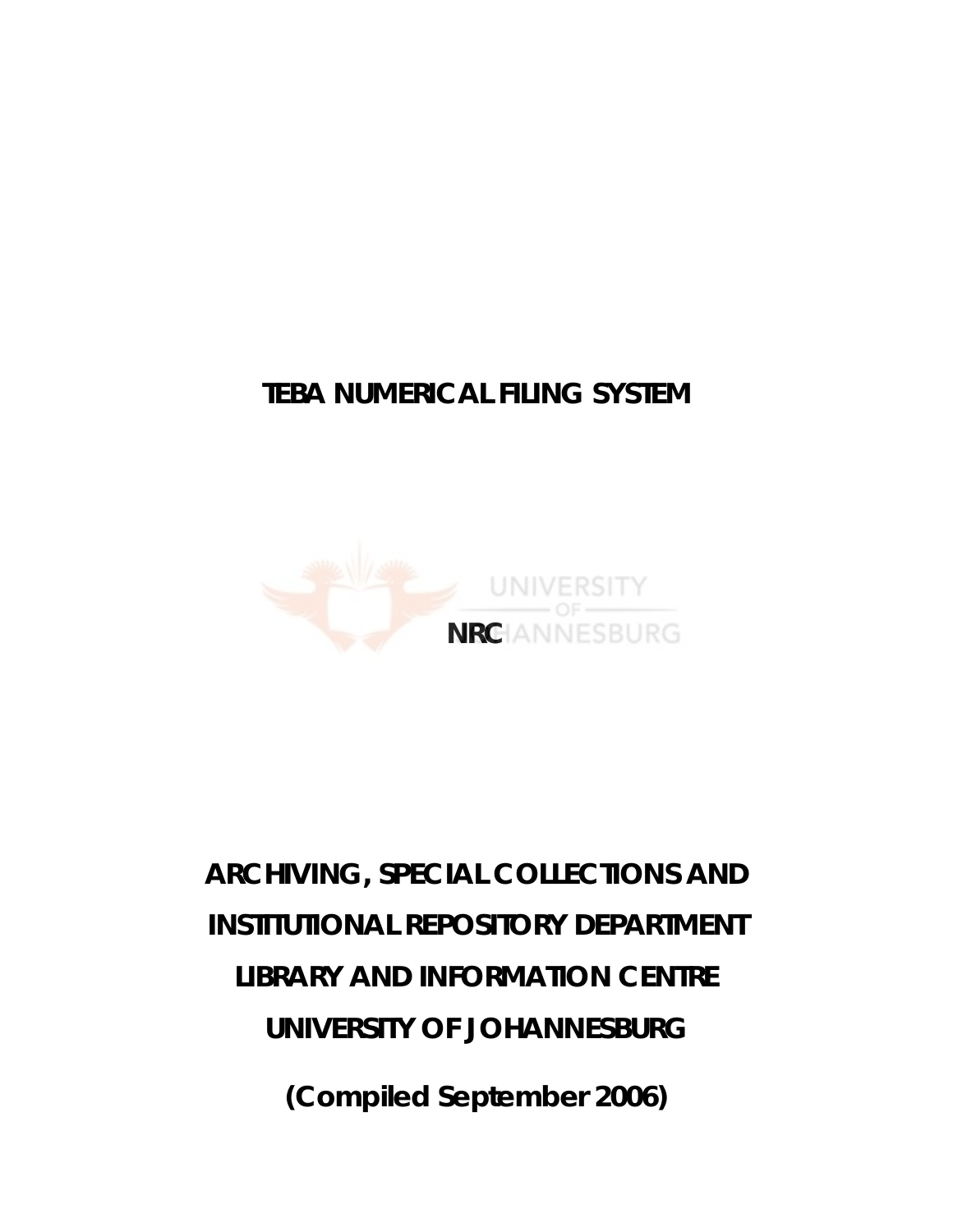## **COLLECTION SUMMARY**

**Title:** TEBA (NRC) Collection

**Dates:** 1910 – 1985

**Collection number:** NRC

**Creator:** Native Recruiting Corporation; Mine Labour Organisations (NRC) Ltd.; The Employment Bureau of Africa Ltd.

**Extent:** 748 containers; 144.66 linear metres

## **Language:** English

**Summary:** The collection contains documents relating to the recruitment of men living south of latitude 22°S to the South African mines by the Native Recruiting Corporation. The NRC was established in 1912 to recruit labour from the former Ciskei and Transkei as well as Lesotho (formerly Basutoland), Botswana (formerly Bechuanaland), Swaziland and KwaZulu-Natal (formerly Natal and Zululand). In 1966 the NRC became the Mine Labour Organisations (NRC) Ltd. and in 1977 it amalgamated with the Mine Labour Organisations (Wenela) Ltd. to form The Employment Bureau of Africa Ltd. (TEBA).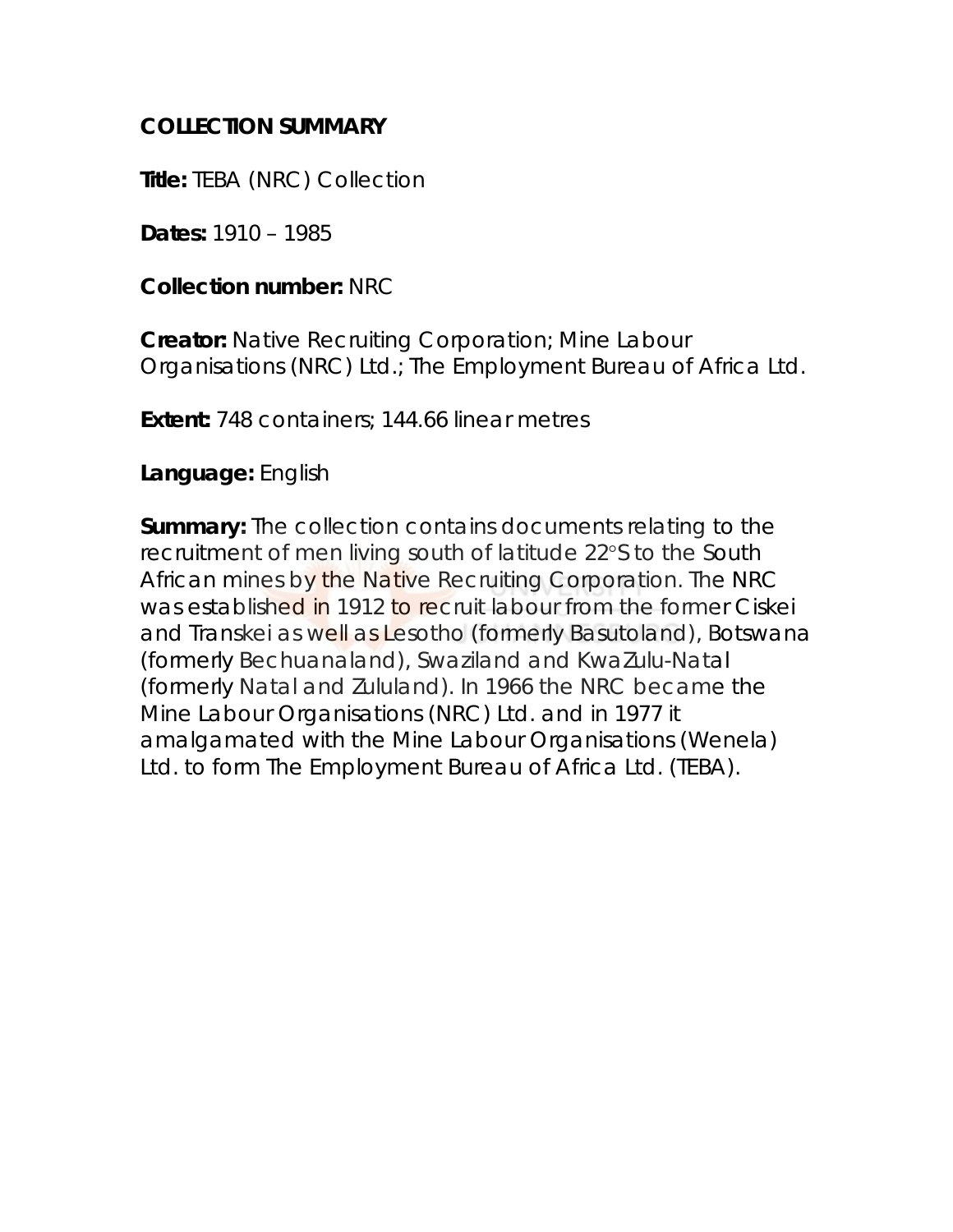| <b>FILE NUMBER</b> | <b>FILE TITLE</b>                                         |
|--------------------|-----------------------------------------------------------|
|                    | Native Affairs Department: Policy of corporation, etc.    |
| $\overline{2}$     | Articles of association and agreement                     |
| $\overline{4}$     | Repatriation of sick natives                              |
| 5                  | Spanish influenza                                         |
| 5                  | General correspondence: Correspondence before contract    |
|                    | bought                                                    |
| $\overline{7}$     | General correspondence: Webber & Wentzel                  |
| 11                 | Staff: Head office                                        |
| 13                 | Board of management: General                              |
| 14                 | Native Affairs Department: Licences                       |
| 16                 | Re-engagement of natives: Payment of bonuses              |
| 17                 | Umteteli wa Bantu                                         |
| 18                 | Native wages: General                                     |
| 31                 | Board of management: General                              |
| 38A                | Position of companies                                     |
|                    | Comparative statement showing the number of British South |
|                    | African natives recruited                                 |
|                    | Number of natives distributed                             |
| 45                 | Charles A. Hadley: Labour contractor                      |
| 47                 | Native Affairs Department: General                        |
| 48                 | Native wages: Board committee, etc.                       |
| 49                 | <b>British Red Cross</b>                                  |
|                    | Lesotho Pathfinders Boy Scouts Assoc.                     |
|                    | Lesotho Girl Guides Assoc                                 |
|                    | Youth Training Centre: Morija                             |
|                    | Paris Evangelical Mission Society                         |
| 50                 | Director of Native Labour Johannesburg: Native Affairs    |
|                    | Native Affairs Dept: General                              |
| 50a                | Director of Native Labour: Johannesburg                   |
|                    | Native Affairs: General                                   |
| 64                 | Finance: Sub-committee of board                           |
| 64a                | Finance committee                                         |
| 67                 | Mines cinema circuit screen advertising                   |
| 69                 | Head office instructions to staff                         |
| 71                 | 1922 European strike: Special constables                  |
| 75                 | Rehabilitation of Natives: Arrangements with magistrates  |
| 78                 | Groups committee on native labour: General correspondence |
| 86                 | Mining Industry Board                                     |
| 101                | Native wages                                              |
| 102                | Native wages                                              |
| 102                | Native Affairs Administration Bill                        |
| 103                | Recruiting: Miscellaneous                                 |
| 103                | Rest house                                                |
| 103                | Re-engagement inducements                                 |
|                    | War funds staff contributions                             |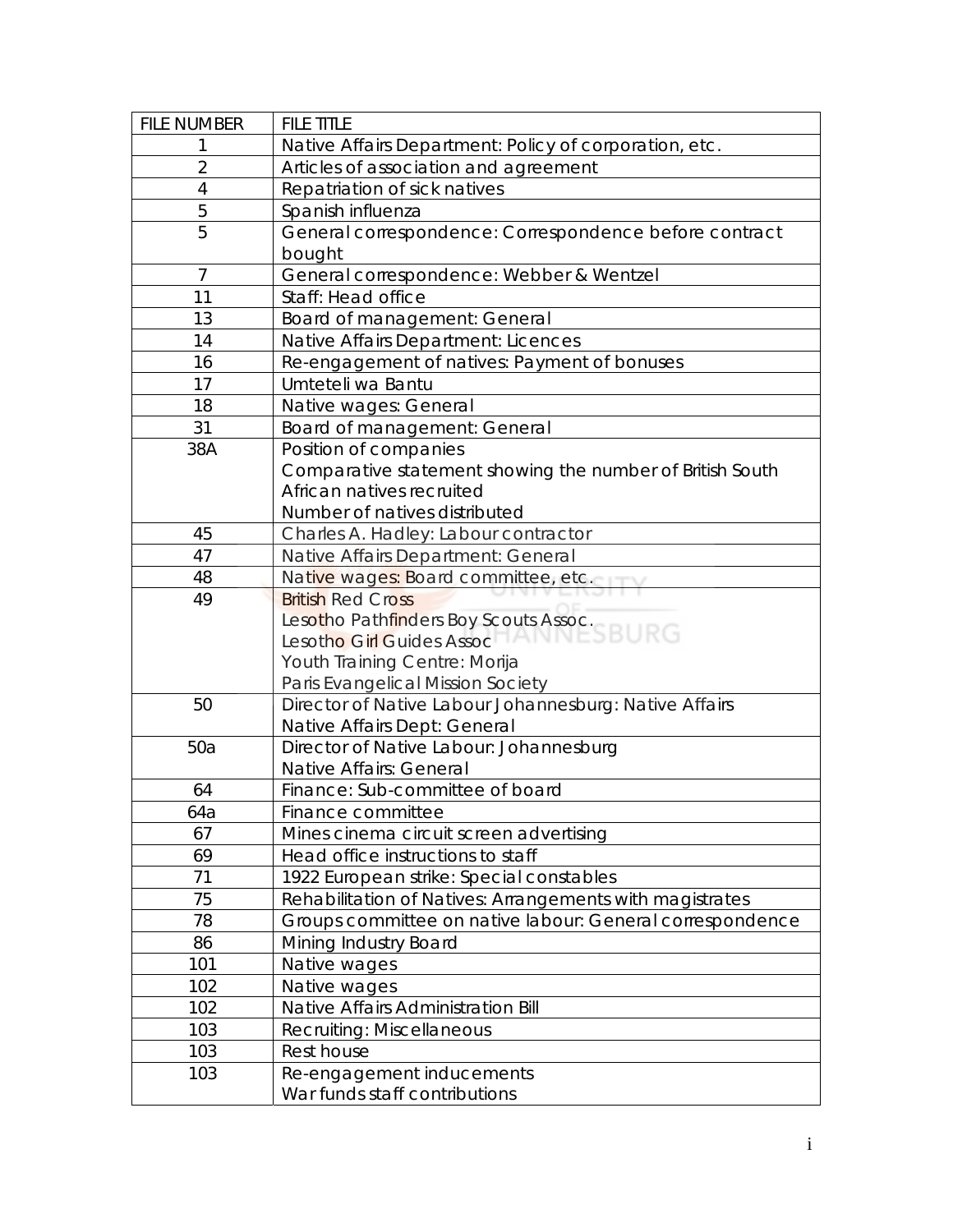|     | Payment to natives - currency bill                                  |
|-----|---------------------------------------------------------------------|
|     | War bonus                                                           |
|     | Rooth report                                                        |
| 110 | Native trading: Legal matters                                       |
| 131 | Director of Native Labour Johannesburg                              |
| 135 | Miner's phthisis & tuberculosis, etc. among natives: Inquiries into |
|     | the conditions of mine repatriates                                  |
| 156 | Native Affairs Department: Director of Native Labour treatment      |
|     | of natives                                                          |
|     | Director's circulars                                                |
|     | Piece work natives                                                  |
|     | Assaults and hardships                                              |
| 158 | Transvaal and OFS Native Mine Clerks Association                    |
| 160 | Municipal Council, Recruiting for                                   |
|     | Consolidated Diamonds of South West Africa                          |
|     | Rev. John L. Dube                                                   |
|     | Transkeian General Council                                          |
| 161 | Driehoek compound                                                   |
| 179 | Native Affairs Department Director of Native Labour: General        |
| 192 | <b>Tuberculosis Research Committee</b>                              |
| 197 | Inter-departmental: General Manager                                 |
| 204 | Propaganda: Calendars                                               |
| 205 | Propaganda: Calendars                                               |
| 205 | Propaganda: Symbols                                                 |
| 207 | <b>Central Mining/Rand Mines Group</b>                              |
| 213 | Distribution, stopping and augmenting of recruiting                 |
| 216 | Staff: Head office                                                  |
| 222 | Flags                                                               |
| 224 | <b>American Board of Missions</b>                                   |
| 230 | Propaganda: Books                                                   |
| 235 | <b>Boots for miners</b>                                             |
|     | <b>Circulars - Executive Committee</b>                              |
|     | Conference of Transvaal Chamber of Mines and Transkei               |
|     | delegates                                                           |
|     | Conference of district superintendents - head office                |
|     | Compound play equipment                                             |
| 236 | Joint council of European natives                                   |
|     | Motor cars                                                          |
|     | Gold Producers Committee; Native Labour Committee                   |
|     | Mozambique Convention 1928                                          |
|     | Inoculation against pneumonia                                       |
| 238 | Visit of magistrates and others; Special holidays                   |
| 239 | <b>Tuberculosis Research Committee</b>                              |
| 249 | Springs Mines Ltd.                                                  |
| 253 | Staff agreements (Branches)                                         |
| 254 | <b>Complements Committee</b>                                        |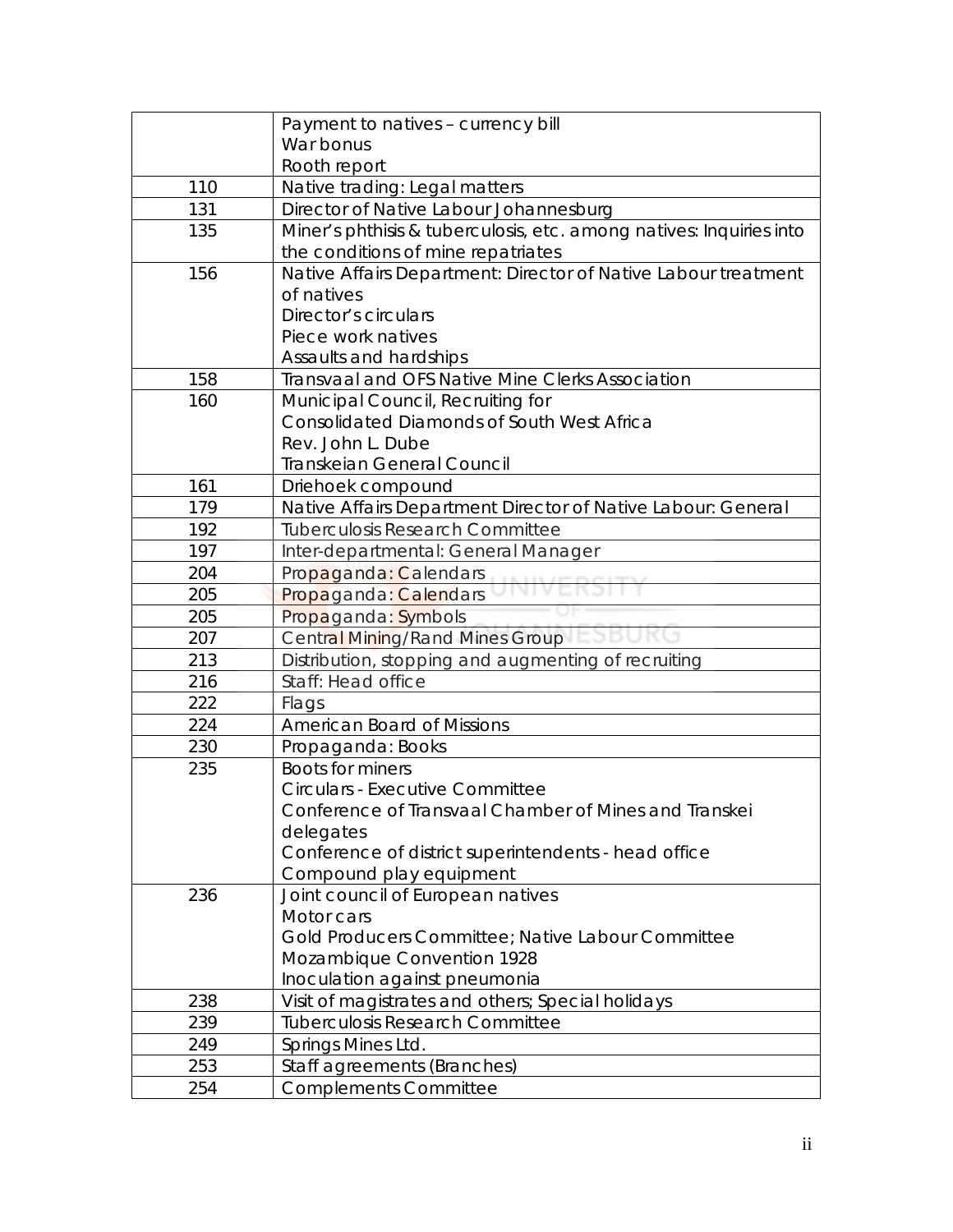| 255       | Insurance and assurance                                         |
|-----------|-----------------------------------------------------------------|
| 257       | Re-engagement bonus & certificates, circulars, etc.             |
| 261       | Mining groups                                                   |
| 268       | <b>Registrar of Companies</b>                                   |
| 270       | Rand Mutual Assurance Co. Ltd.                                  |
| 275       | Bantu Sports Club, Drawer 5                                     |
| 283 & 291 | N.A.D. relief of native unemployment                            |
| 285       | Propaganda: Calendars                                           |
| 296       | Limitation of period of service of native labourers (schedules) |
| 297       | Limitation of period of service of native labourers             |
| 298       | Limitation of period of service of native labourers             |
| 304       | Articles of association                                         |
| 307       | Distribution: Stopping and augmenting of recruiting             |
| 311       | Limitation of period of service of native labourers             |
| 317       | Propaganda: Cinematography                                      |
| 319       | Propaganda: Calendars                                           |
| 322       | Director of Native Labour: General                              |
| 323       | Flags                                                           |
| 324       | Propaganda: General                                             |
| 331       | <b>Complements Committee</b>                                    |
| 332       | Board of management: Annual reports                             |
| 339       | War: Rationing of supplies                                      |
| 339       | Limitation of period of service of native labourers             |
| 351       | Motor Carrier Transportation Act                                |
| 352       | Recruiting Investigation Committee                              |
| 353       | <b>Compound Managers' Association</b>                           |
|           | Inter-departmental : Technical Consultant                       |
|           | Inter-departmental: Mr. L S Raynes                              |
|           | <b>WNLA correspondence</b>                                      |
| 359       | Shareholding and membership                                     |
| 362       | Native Affairs Department: Collection of native taxes           |
| 375       | War: correspondence, circulars, etc.                            |
| 377       | Policy                                                          |
| 378       | Bechuanaland: Correspondence with government                    |
| 390       | Miner's Phthisis: Compensation to natives                       |
| 395       | Staff: Head office                                              |
| 409       | <b>Collieries: Recruiting for Natal</b>                         |
| 419       | <b>Complements Committee</b>                                    |
| 421       | Digest of corporations administrative & accounting practice     |
|           | Deferred pay, allegations by mine workers                       |
|           | Departmental inquiry into complaints by Mr. Payn and Mr.        |
|           | <b>Nicholls</b>                                                 |
| 423       | Solicitors: Messrs. Webber, Wentzel, Solomon & Friel            |
|           | Surface natives: Complaints from branches                       |
| 426       | Rhodesian Government correspondence                             |
| 427       | Native Affairs Commission 1932                                  |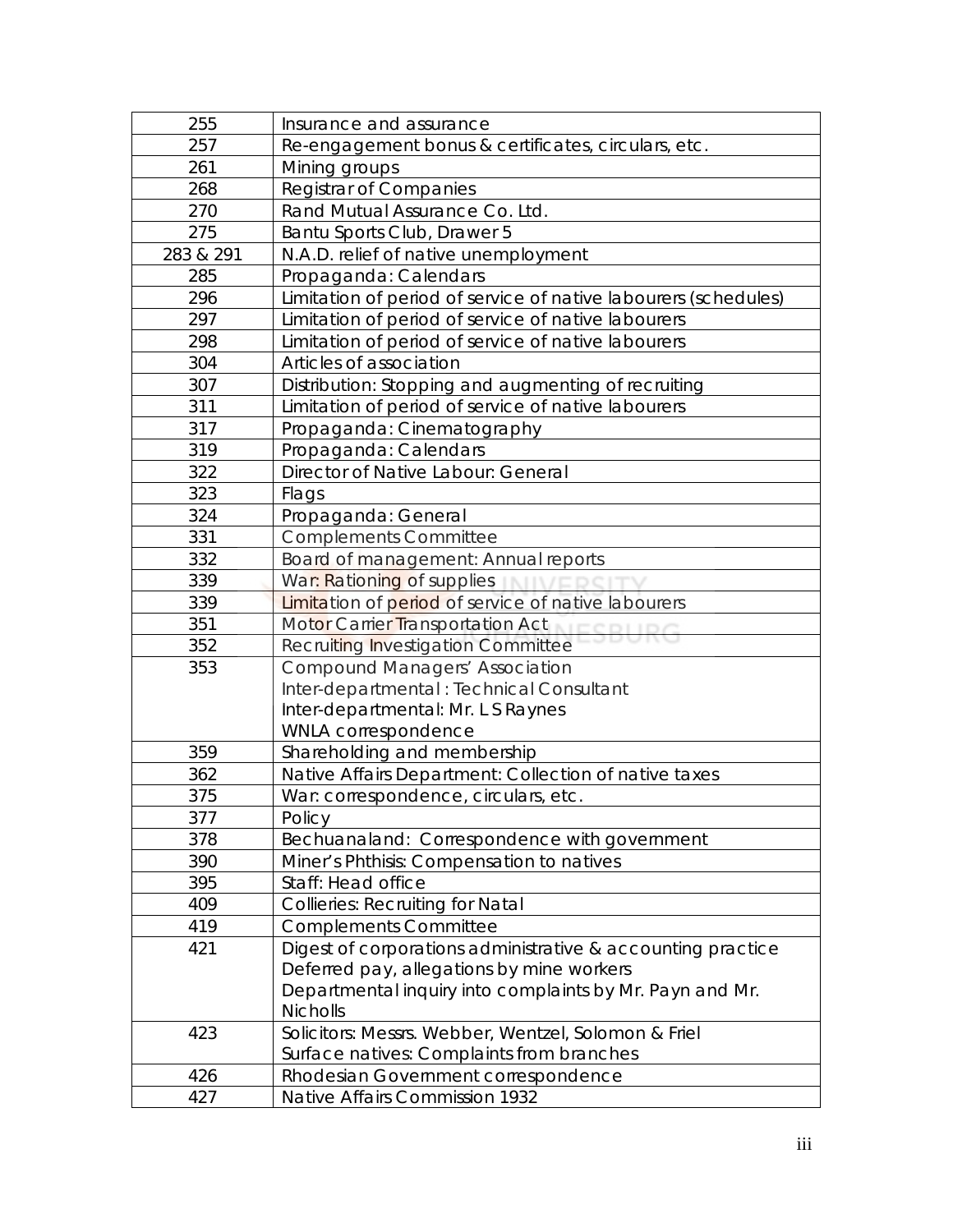| 430      | Trading on mining ground                                    |
|----------|-------------------------------------------------------------|
|          | Visits to the Rand (magistrates etc.)                       |
|          | Unpopular mines                                             |
|          | Uganda - Kagera Tinfields Ltd., Basutoland natives for      |
| 435      | War: Tunnelling Company, Mines Engineering Brigade          |
| 436      | War: Tunnelling Company, Mines Engineering Brigade          |
| 437      | War: 61st Tunnelling Company, Mines Engineering Brigade     |
| 440      | Native Wages Commission                                     |
| 442      | Basutoland: Correspondence with Government                  |
| 448      | Statement showing numbers of taxpayers forwarded            |
| 449      | Migratory native labour (Native Laws Commission of Enquiry) |
| 452      | Direction of native labour: General                         |
| 453      | <b>Swaziland Government</b>                                 |
| 457      | Mines compound cinema circuit: Monthly report               |
|          | Native labour supply: Suggestions for improvement           |
|          | De-verminising of native compounds                          |
|          | Native labour supply: Suggestions for improvement           |
| 462      | Migratory Native Labour, Native Laws Commission of Enquiry  |
| 464      | Conferences of district superintendents                     |
| 469      | International Labour Office & International Organization of |
|          | <b>Employers</b>                                            |
| 472      | <b>Health of Mine Natives</b>                               |
|          | <b>Foot and Mouth Disease</b>                               |
|          | Tropicals                                                   |
|          | Procedure re-engagement of natives                          |
| 480      | Collieries: Transvaal recruiters policy                     |
| 488      | Service increment: Query re certificates                    |
| 492      | Trade Unions: Labour Officers                               |
| 493      | Finance                                                     |
| 495      | United Transkeian Territories General Council               |
| 508      | Collieries: Correspondence re recruiting of native labour   |
| 509      | Policy                                                      |
| 510, 750 | Donations                                                   |
| 512      | East Daggafontein Mines, Ltd.                               |
| 513      | Randfontein Estates G.M. Co. Ltd.                           |
| 514      | Venterspost G.M. Co. Ltd.                                   |
| 515      | City Deep Ltd.                                              |
| 517      | Rose Deep Ltd.                                              |
| 518      | New Modderfontein G.M. Co.                                  |
| 519      | Rand Leases /Vogels/G.M. Co. Ltd.                           |
| 520      | Vlakfontein G. M. Ltd.                                      |
| 521      | New Kleinfontein Gold Mining Company                        |
| 524      | Director of Native Labour: General                          |
| 526      | Department of Social Services (T.C.M)                       |
| 528      | Studies for junior officials                                |
| 529      | Receiver of Revenue, income tax etc.                        |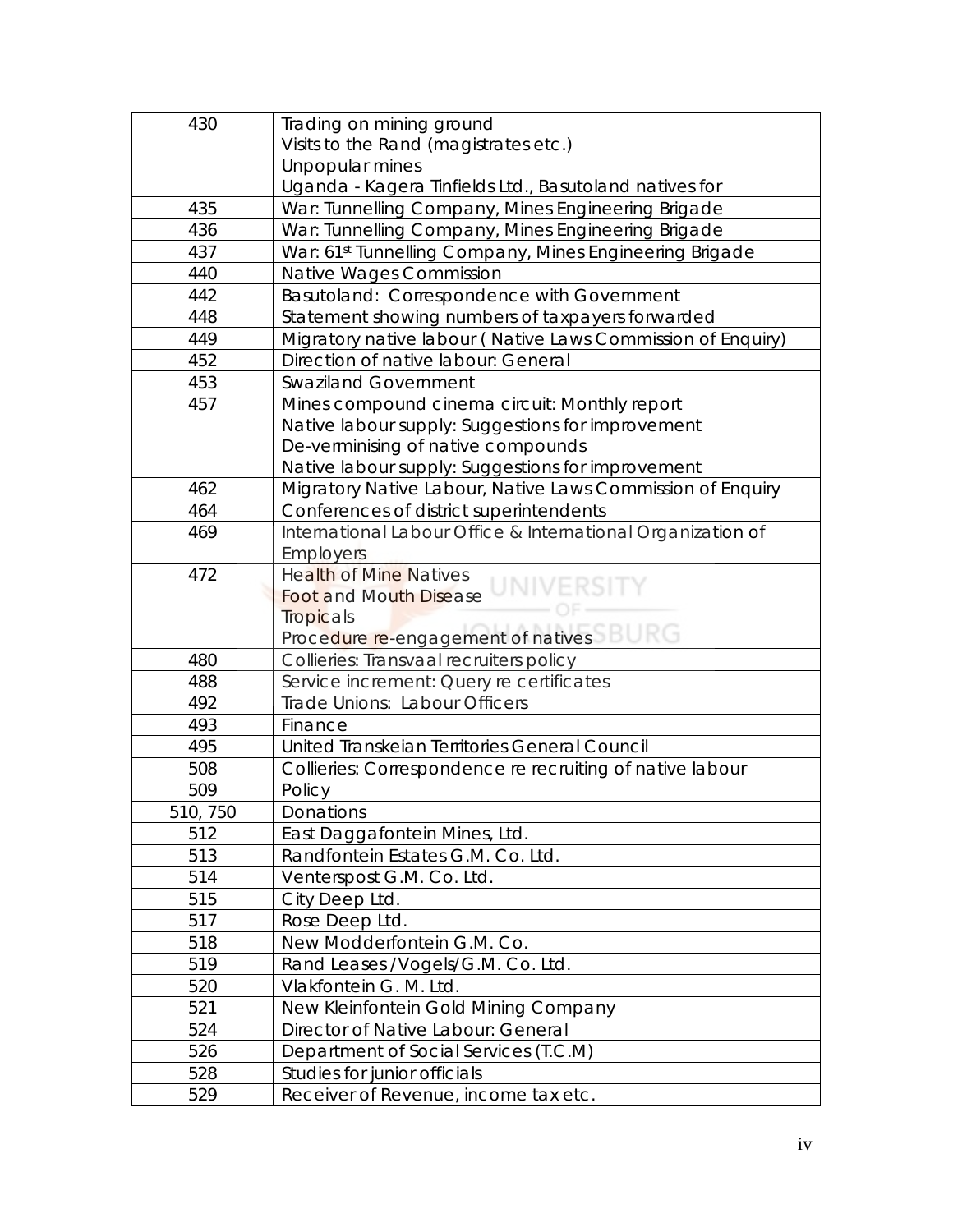| Visits to Johannesburg: Recruiters, chiefs, headmen & others    |
|-----------------------------------------------------------------|
|                                                                 |
|                                                                 |
|                                                                 |
|                                                                 |
| Native wages Mabalans, conditions of employment, leave etc.     |
|                                                                 |
|                                                                 |
| Native supply: Suggestion for improvement of natives' rail fare |
|                                                                 |
|                                                                 |
|                                                                 |
|                                                                 |
|                                                                 |
|                                                                 |
|                                                                 |
|                                                                 |
|                                                                 |
| Visits by compound personnel to native areas: Branches and      |
|                                                                 |
|                                                                 |
|                                                                 |
|                                                                 |
|                                                                 |
|                                                                 |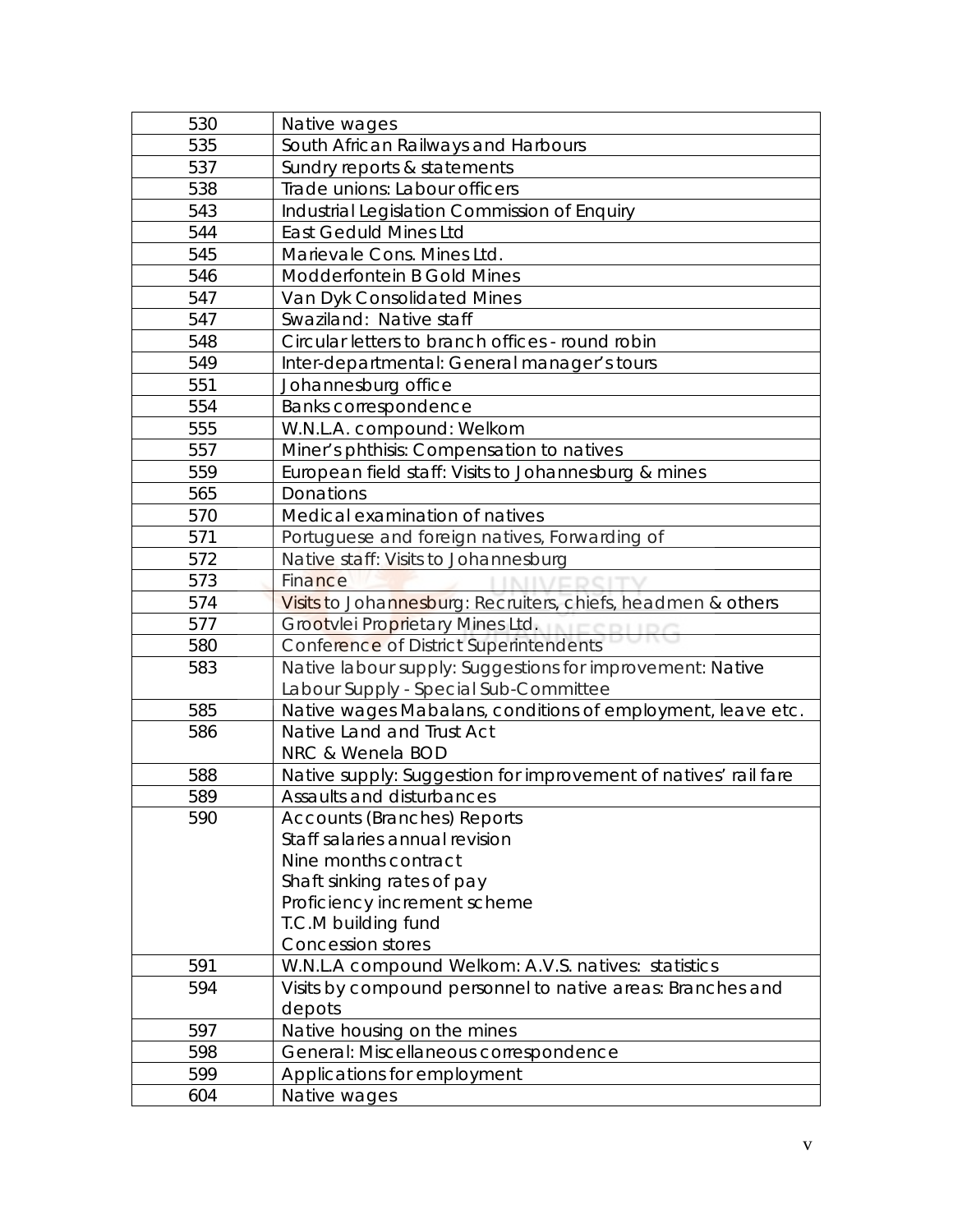| 605 | <b>Chamber of Mines Medical Aid Society</b>                    |
|-----|----------------------------------------------------------------|
| 606 | Miner's phthisis: Compensation to natives                      |
| 607 | Insurance file                                                 |
| 610 | W.N.L.A compound, Johannesburg                                 |
| 611 | Banks correspondence                                           |
| 615 | Contract forms, Specimens and legal opinions on                |
| 616 | Distribution of native labour rules of closure - native labour |
|     | requirements policy                                            |
| 620 | Staff: European field: Educational grants                      |
| 621 | Studies for junior officials (scholarships)                    |
| 623 | Legislation                                                    |
| 625 | Recruiting: Transvaal Collieries policy                        |
| 631 | S.A. lands and exploration                                     |
| 632 | Western Reefs exploration and development                      |
| 636 | Donations                                                      |
| 637 | Miner's phthisis: Compensation to natives                      |
| 638 | General: Board of management                                   |
| 640 | Native Labour Advisory Committee, previously known as Native   |
|     | Labour Supply Special Sub-Committee                            |
| 646 | National Institute for Personnel Research                      |
| 647 | Native Labour Advisory Committee                               |
| 648 | Native Affairs Department: Director of Native Labour: Licences |
| 649 | Finance                                                        |
| 652 | Transvaal Chamber of Mines Medical Aid Society: Branch         |
|     | office staff                                                   |
| 654 | Director of Native Labour: General                             |
| 655 | Staff: Head office                                             |
| 656 | South African Railways & Harbours                              |
| 659 | W.N.L.A. compound, Welkom                                      |
| 662 | <b>Rand Mutual Assurance Company</b>                           |
| 663 | Inter-departmental legal adviser                               |
| 665 | Under-age and under-weight natives                             |
| 668 | <b>Compound Managers' Association</b>                          |
| 669 | Articles of association                                        |
| 670 | Native labour (mines): Conditions of employment etc.           |
| 672 | Trade unions labour officers                                   |
| 673 | General: Miscellaneous correspondence                          |
| 674 | Re-engagement bonus certificate, service increment - (policy)  |
| 675 | Beer - Kaffir                                                  |
| 676 | Assaults and disturbances                                      |
| 678 | East Rand Proprietary Mines Ltd.                               |
| 680 | Freddie's North Lease Areas                                    |
|     | Modderfontein Deep Levels                                      |
|     | <b>Nourse Mines</b>                                            |
|     | West Vlakfontein G M Co. Ltd.                                  |
| 683 | Receiver of Revenue, income tax etc.                           |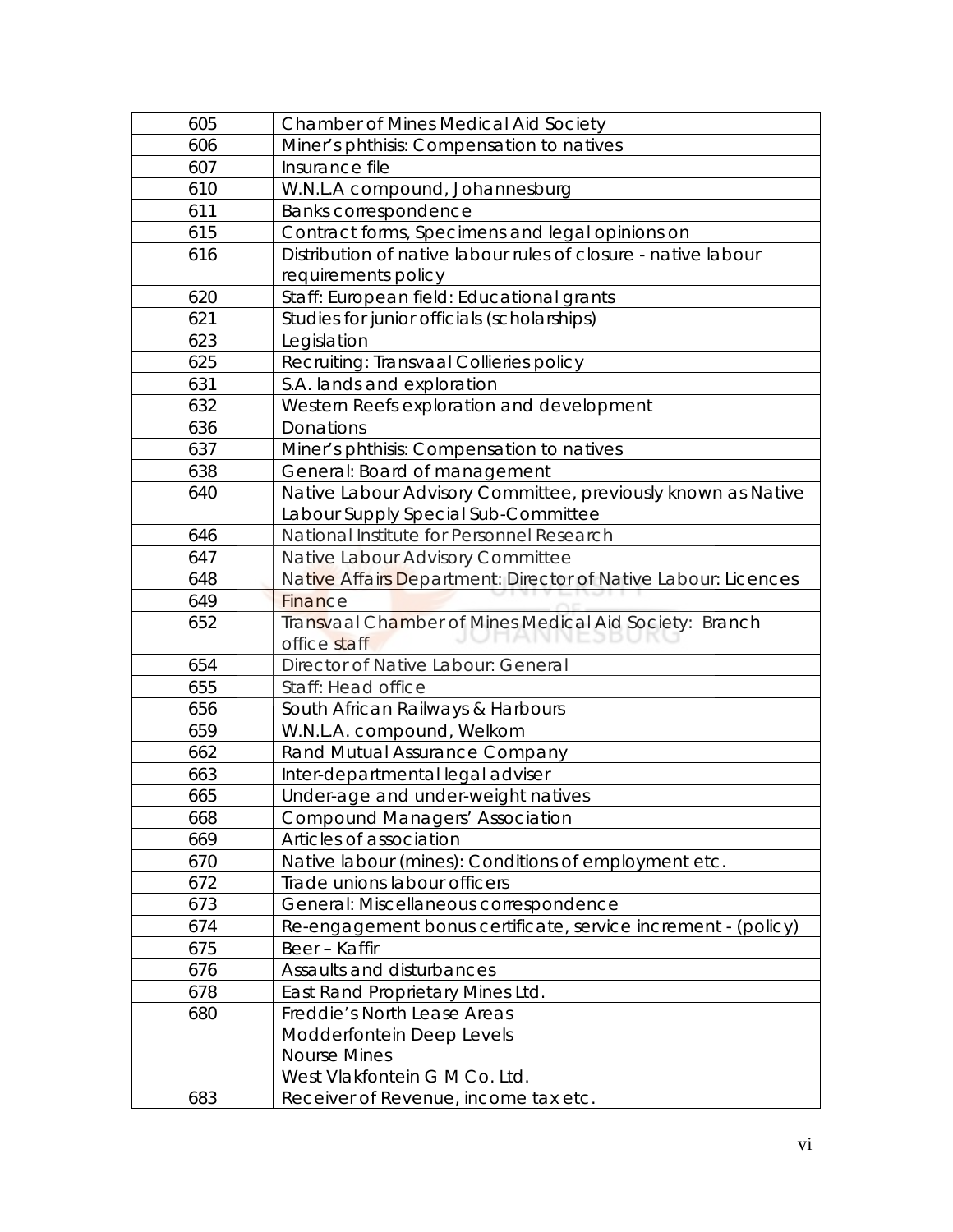| 684 | Director of Native Labour Rejects                              |
|-----|----------------------------------------------------------------|
| 685 | Shareholdings: Transfer deeds & share certificates             |
| 689 | Staff: European field: Educational grants                      |
| 690 | Native wages                                                   |
| 691 | Miner's Phthisis Corporation to Natives                        |
| 694 | <b>Banks correspondence</b>                                    |
| 695 | European field staff: Visits to mines & Johannesburg           |
| 697 | Applications for employment                                    |
| 704 | Housing for field staff (European)                             |
| 706 | Recruiting for Transvaal Colliers: Policy                      |
| 713 | Donations                                                      |
| 714 | Rand Mutual: Accidents to natives while travelling to and from |
|     | mines                                                          |
| 715 | Official letters to Branch Offices Round Robin                 |
| 720 | Deferred pay system: Policy                                    |
| 721 | Insurance File                                                 |
| 722 | Socio-Economic Development Commission                          |
| 723 | Motor Transport, Policy & General, Reserve Vehicles            |
| 725 | Native staff: Head office                                      |
| 726 | Distribution of Native Labour; Rules of Closure; Native Labour |
|     | Requirements; Policy                                           |
| 728 | Rand Mutual Assurance Company                                  |
| 729 | Applied physiology laboratory matters                          |
| 730 | Brakpan Mines Ltd.<br><b>IOUANNICCOLIDA</b>                    |
| 732 | Durban Roodepoort Deep Ltd.                                    |
| 733 | Unemployment Insurance Act                                     |
| 734 | St. Helena G.M. Ltd.                                           |
| 735 | Stilfontein Gold Mining Company Ltd.                           |
| 736 | Staff: European field: Educational grants                      |
| 738 | Staff files                                                    |
| 738 | Witwatersrand G.M. Co. Ltd.                                    |
|     |                                                                |
|     | New Modderfontein G.M. Co. Ltd. Anglo American Corporation     |
| 742 | <b>General Manager: Tours</b>                                  |
| 743 | Finance                                                        |
| 744 | Collieries - Recruiting for Natal, Second Scheme               |
|     | Collieries - Native Labour Requirements                        |
| 745 | Liquor Act                                                     |
| 746 | Loan accounts/Adjustments etc.                                 |
| 747 | Liaison Officer: Cape Eastern Areas                            |
| 748 | General: Miscellaneous correspondence                          |
| 750 | Feeding of emaciated natives                                   |
| 752 | Native Labour Advisory Committee, previously known as Native   |
|     | Labour Supply Special Sub-Committee                            |
| 753 | Native wages                                                   |
| 757 | Anglo American Corporation                                     |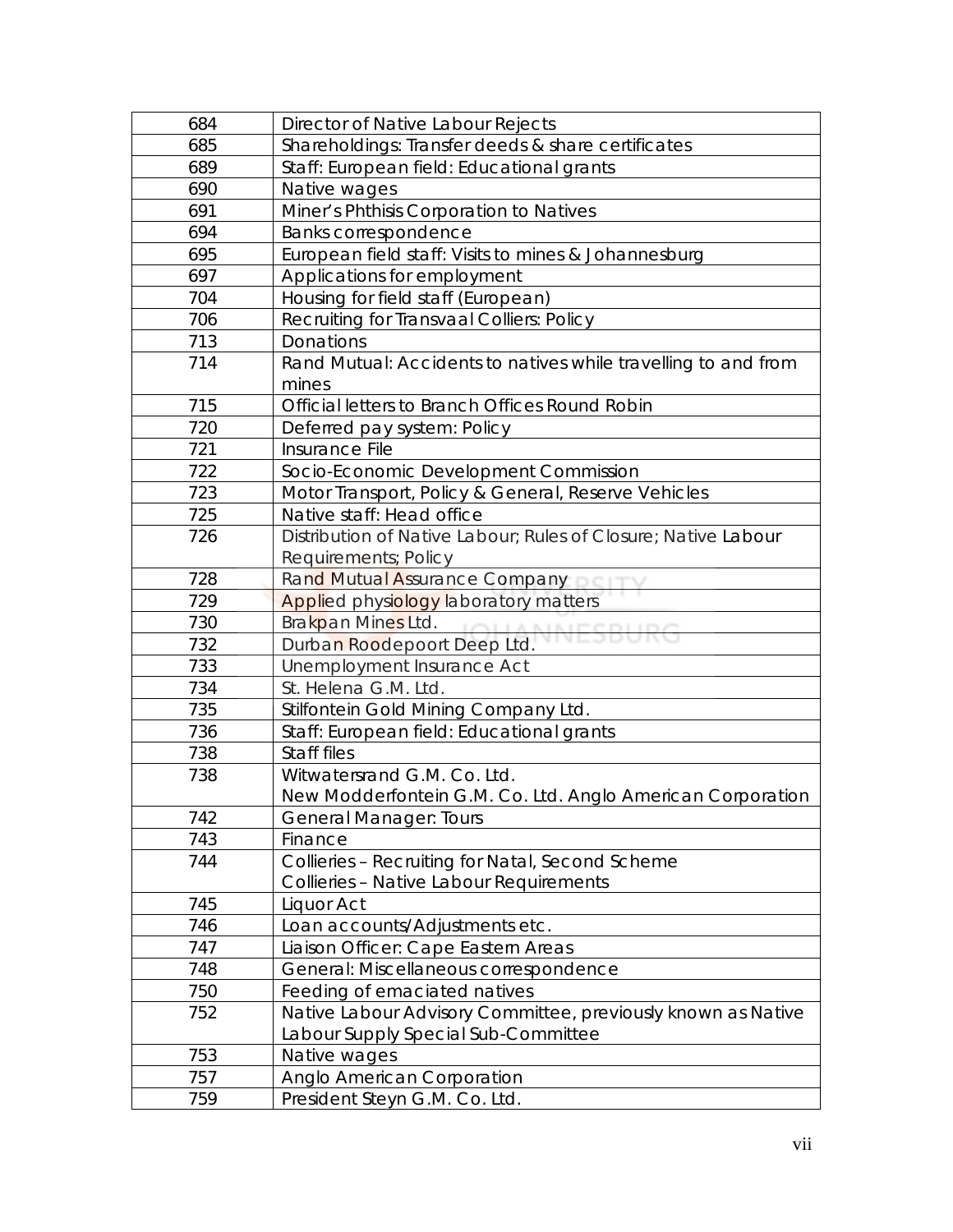| 761            | Government G.M. Areas Cons. Ltd.                            |
|----------------|-------------------------------------------------------------|
| 763            | Virginia OFS Co. Ltd.                                       |
| 764            | Doornfontein G.M. Co. Ltd.                                  |
| 765            | <b>Free State Geduld Mines</b>                              |
| 766            | West Driefontein G.M. Co. Ltd.                              |
| 767            | Sub Nigel Ltd.                                              |
| 769            | New Consolidated Gold Fields of South Africa Ltd.           |
| 770            | Blyvooruitzicht G.M. Co. Ltd.                               |
| 773            | <b>Bonus to recruiters</b>                                  |
| 774            | Assaults and disturbances                                   |
| 777            | Insurance of natives in transit                             |
| 778            | Branches - rejects – returns                                |
| 779            | Pension fund: Policy etc.: Transvaal & OFS Chamber of Mines |
| 780            | Inter-departmental sundry                                   |
| 782            | Libanon G.M. Co. Ltd.                                       |
| 783            | Loraine G.M. Ltd.                                           |
| 784            | President Brand G.M. Co. Ltd.                               |
| 785            | Harmony G.M. Co. Ltd.                                       |
| 788            | <b>Chamber of Mines Medical Aid Society</b>                 |
| 789            | Medical examination of natives: Policy in territories       |
| 791            | Interdepartmental chief accountant                          |
| 792            | Ex gratia awards to members of staff and dependents         |
| 794            | Director of Bantu Labour Licences                           |
| 796            | Hartebeesfontein G. M. Co. Ltd.                             |
| 797            | P.A.Y.E. (Pay as you earn)                                  |
| 798            | Staff: Educational grants                                   |
| 911            | Staff files                                                 |
| A2             | African Associated Agency and Stevedoring, Ltd.             |
| A <sub>3</sub> | Amalgamation N.R.C and W.N.L.A compounds                    |
| D <sub>3</sub> | Diet                                                        |
| D <sub>5</sub> | Departmental inquiry into complaints by Mr. Layn and Mr.    |
|                | <b>Nicholls</b>                                             |
| T <sub>2</sub> | Trading stores in territories                               |
| $B2-3$         | Kokstad - Matatiele defalcations                            |
| <b>B3-4</b>    | <b>Bantu Men's Social Centre</b>                            |
| <b>B6</b>      | Basutoland: Monthly Reports                                 |
| <b>B10</b>     | Butterworth: Staff and Banking Arrangements                 |
| <b>B16</b>     | Kokstad: Recruiters agreements, Ioans, etc.                 |
| <b>B17</b>     | Basutoland: Staff and banking arrangements                  |
| <b>B18</b>     | Natal: Staff and banking arrangements                       |
| <b>B19</b>     | Natal premises: Pietermaritzburg                            |
| <b>B38</b>     | King Williamstown: Staff and banking arrangements           |
| <b>B41</b>     | Swaziland: Staff and banking arrangements                   |
| <b>B42</b>     | Basutoland: Native staff                                    |
| B62            | Natal: Loss of cash - Ngotshe                               |
|                | Indwe: Staff and banking arrangements                       |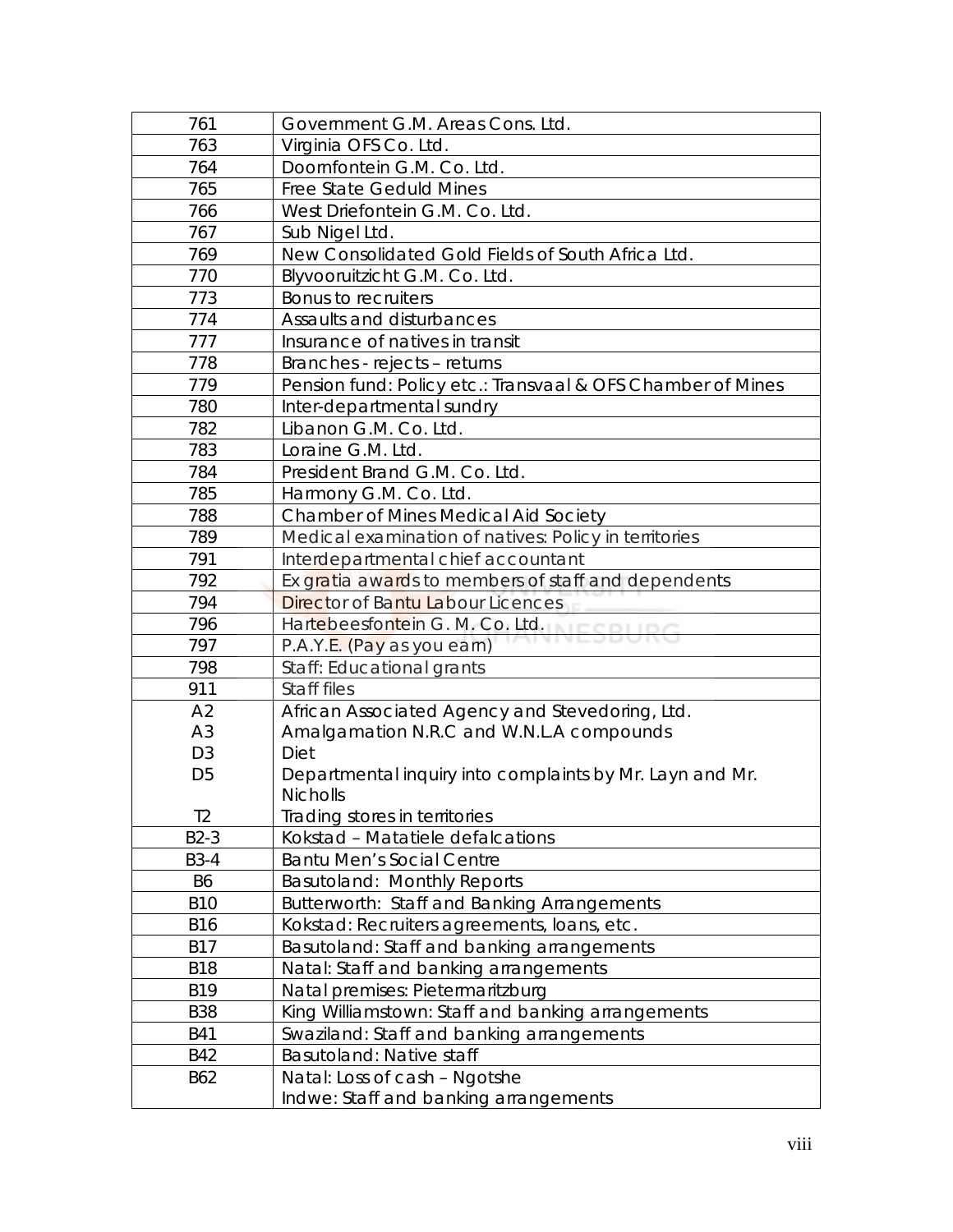|             | Kokstad: Bizana - Wood's case                       |
|-------------|-----------------------------------------------------|
| <b>B68</b>  | J.H. Kuhlmann: Staff                                |
| <b>B71</b>  | Kokstad: Staff and banking arrangements             |
| <b>B74</b>  | Basutoland: Native staff                            |
| <b>B76</b>  | Pietersburg premises: Zebediela                     |
| <b>B78</b>  | Bechuanaland: Staff and banking arrangements        |
| <b>B82</b>  | Kokstad: Monthly reports                            |
| <b>B84</b>  | Natal: Staff and banking arrangements               |
| <b>B97</b>  | Umtata: Staff and banking arrangements              |
| <b>B98</b>  | Bechuanaland premises: Kanye                        |
| B102        | <b>Basutoland: Monthly reports</b>                  |
| B104        | Umtata: Monthly reports                             |
| B105        | Butterworth: Staff and banking arrangements         |
| B123        | Natal staff and banking arrangements                |
| B124        | Queenstown premises: Sterkspruit                    |
| B128        | Engcobo: Staff and banking arrangements             |
| B129        | Bechuanaland: Monthly reports                       |
| <b>B130</b> | Pietersburg premises: Munnichshausen                |
| B132        | Natal: Monthly reports                              |
| B133        | Kokstad: Staff and banking arrangements             |
| B137        | Natal premises: Tugela Ferry                        |
| B141        | Swaziland: Monthly reports                          |
| B142        | Natal premises: Umzimkulu                           |
| B144        | King William's Town: Staff and banking arrangements |
| B145        | Bechuanaland premises: Zeerust                      |
|             | Botswana premises: Zeerust                          |
| B147        | Graskop: Staff and banking arrangements             |
| B153        | Natal: Staff and banking arrangements               |
| B157        | Umtata: Staff and banking arrangements              |
| B161        | <b>Butterworth: Monthly reports</b>                 |
| B169        | Pietersburg                                         |
| B176        | Queenstown                                          |
| B183        | Bechuanaland: Staff and banking arrangements        |
| B187        | Queenstown: Staff and banking arrangements          |
| <b>B188</b> | Kokstad: Staff and banking arrangements             |
| B191        | Pietersburg: Staff and banking arrangements         |
| B192        | Swaziland: Staff and banking arrangements           |
| B194        | Butterworth: Staff and banking arrangements         |
| B203        | Basutoland: Staff and banking arrangements          |
| <b>B204</b> | Premises: Butha Buthe and Lesibe                    |
| <b>B208</b> | King William's Town: Staff and banking arrangements |
| B209        | Swaziland premises: Piet Retief                     |
| B214        | Natal: Staff and banking arrangements               |
| B221        | Pietersburg: Monthly reports                        |
| B227        | Umtata: Staff and banking arrangements              |
| B235        | Recruiting and forwarding station: Debe Nek         |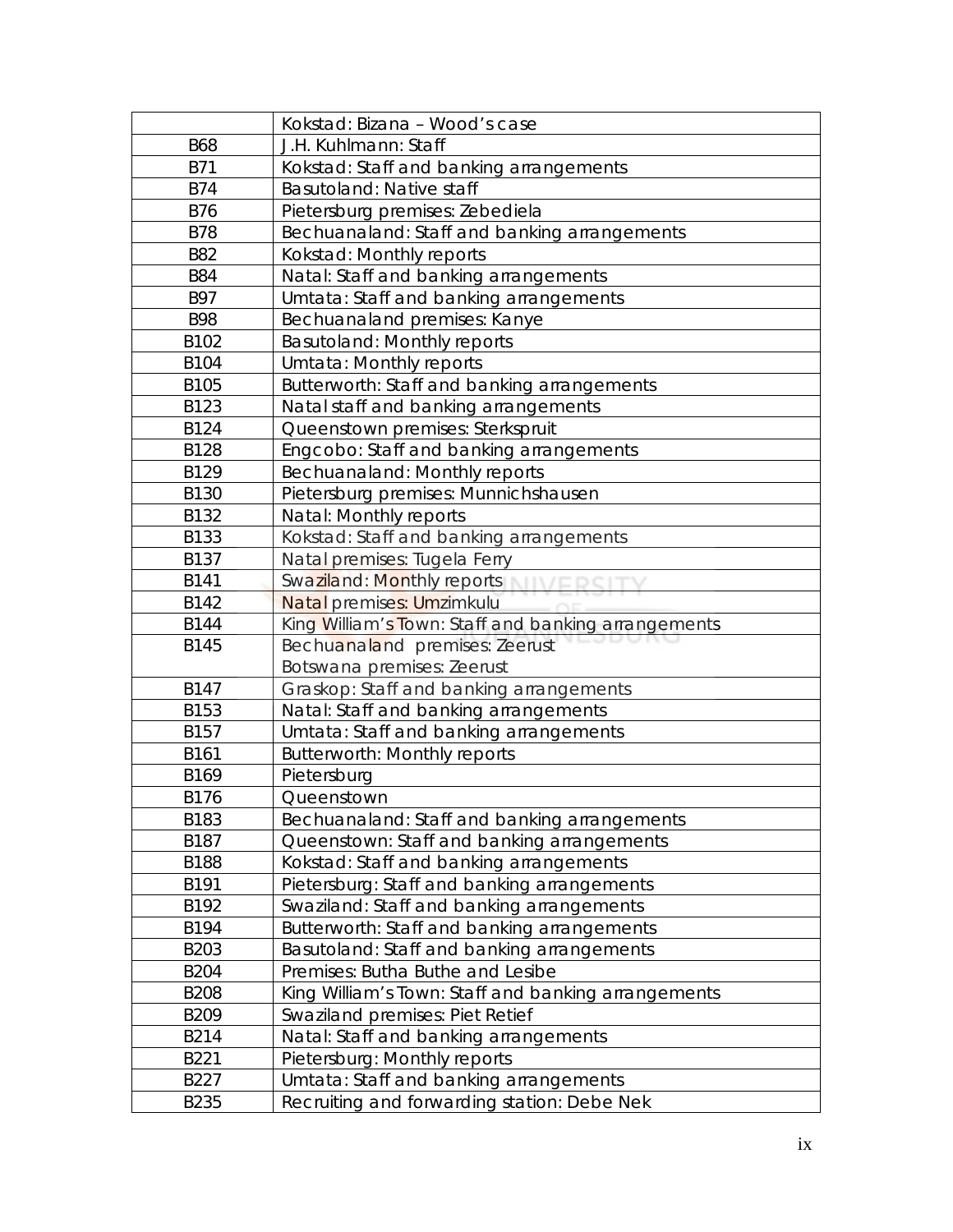| B236        | Basutoland; Bechuanaland                                  |
|-------------|-----------------------------------------------------------|
| B245        | Kokstad: Staff and banking arrangements                   |
| B252        | Bechuanaland: Staff and banking arrangements              |
|             | Botswana premises: Zeerust                                |
| B253        | Butterworth: Staff and banking arrangements               |
| B254        | Bechuanaland premises: Mafeking                           |
| B255        | Bechuanaland premises: Khale                              |
| B256        | Swaziland African Auxiliary Pioneer Corporation           |
| B256        | Bechuanaland premises: Palapye Road                       |
| B257        | Premises                                                  |
|             | Silicosis - herbal test                                   |
|             | Premises - Zwart Folosi                                   |
|             | Queenstown                                                |
|             | Basutoland war levy                                       |
| B259        | Natal: Staff and banking arrangements                     |
| B260        | King William's Town: Staff and banking arrangements       |
| B268        | Basutoland: Staff and Banking Arrangements                |
| B270        | Natal premises: Donnybrook and Riverside                  |
| B272        | <b>Basutoland: Monthly reports</b>                        |
| B274        | Pietersburg: Sibasa                                       |
| B283        | Bechuanaland: Staff and banking arrangements              |
| B285        | Swaziland: Staff and banking arrangements                 |
| <b>B286</b> | Kokstad: Staff and banking arrangements                   |
| B287        | Basutoland premises: Maseru                               |
| B289        | <b>Butterworth premises</b>                               |
| B291        | Graskop: Motor transport of natives                       |
| B292        | Natal: Staff and banking arrangements                     |
| B293        | Umtata: Staff and banking arrangements                    |
| B302        | Basutoland: Natives on the gold mines                     |
| <b>B304</b> | Natal: Durban and Pinetown areas                          |
| <b>B304</b> | Bechuanaland: General                                     |
| B307        | Basutoland premises: Teyateyaneng                         |
| <b>B308</b> | <b>Basutoland premises: Mafeking</b>                      |
| B312        | Graskop premises                                          |
| B314        | Umtata premises: Mganduli                                 |
| B315        | Queenstown staff and banking arrangements                 |
| B317        | Butterworth: Staff and banking arrangements               |
| <b>B328</b> | Pretoria: General                                         |
| B332        | Pietersburg: Staff and banking arrangements               |
| <b>B335</b> | Engcobo premises: Office and compound                     |
| B339        | Bechuanaland: Monthly reports                             |
| <b>B340</b> | King William's Town premises                              |
| <b>B343</b> | Kokstad office premises                                   |
| <b>B344</b> | Pietersburg premises                                      |
| <b>B345</b> | N.A.D. Director of Native Labour monthly reports (Branch) |
| <b>B346</b> | Bechuanaland: Staff and banking arrangements              |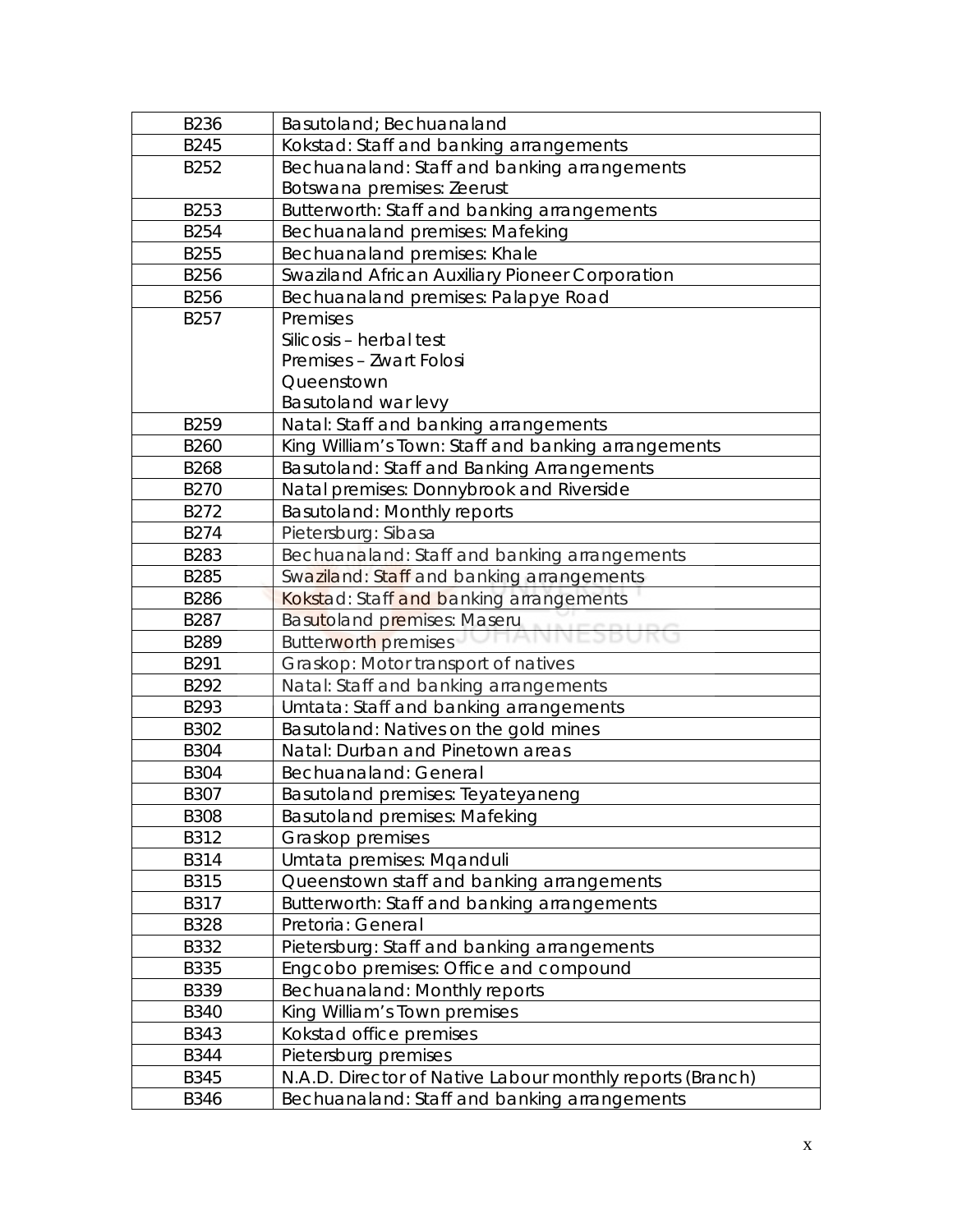| <b>B353</b> | Engcobo: Staff and banking arrangements                     |
|-------------|-------------------------------------------------------------|
| B354        | Graskop: Staff and banking arrangements                     |
| <b>B358</b> | King Williams Town: Staff and Banking Arrangements          |
| B361        | Motor Carrier Transportation Act                            |
| B362        | Basutoland: Native staff file                               |
| B363        | Natal: Staff and banking arrangements                       |
| B364        | Swaziland: Native Staff                                     |
| <b>B370</b> | <b>Basutoland: Monthly reports</b>                          |
| B379        | Bechuanaland premises: Vryburg                              |
| <b>B384</b> | Butterworth premises: Idutywa                               |
| <b>B385</b> | Kokstad: Staff and banking arrangements                     |
| B392        | <b>Basutoland General</b>                                   |
| B394        | Bechuanaland: General                                       |
| B397        | Basutoland deferred pay                                     |
| B399        | Maclean: General; Premises; Motor Cars (purchase, insurance |
|             | etc); Recruiting Orders                                     |
| B403        | Natal: General                                              |
| <b>B404</b> | Swaziland: General                                          |
| B407        | Bechuanaland: Deferred pay; Botswana: Voluntary deferred    |
|             | pay                                                         |
| <b>B410</b> | King William's Town: Native staff                           |
| B412        | Natal Nongomi                                               |
| B417        | <b>Basutoland: Premises Mountain Rest Houses</b>            |
| <b>B418</b> | Pietersburg: Native Staff                                   |
| B419        | Bloemfontein premises: Thaba' Nchu, Jagersfontein           |
| B426        | Natal: Native staff; Basutoland: Deferred pay               |
| <b>B428</b> | Bechuanaland premises: Mahalapye                            |
| B430        | Pietersburg: General                                        |
| B446        | Staff files                                                 |
| <b>B448</b> | Cape Town: General                                          |
| <b>B450</b> | Queenstown: Recruiters agreements, loans etc.               |
| B452        | Kokstad: Native staff                                       |
| B454        | Swaziland: Staff and banking arrangements                   |
| B456        | Umtata: Recruiters' agreements, Ioans, etc.                 |
| B459        | Kokstad: General                                            |
| <b>B460</b> | Queenstown: General                                         |
| B461        | Graskop: Monthly reports                                    |
| B462        | Basutoland: Staff and banking arrangements                  |
| B464        | Queenstown premises                                         |
| B467        | Kokstad: Recruiters' agreements, loans, etc.                |
| <b>B468</b> | Swaziland camp sites: Ndumu Game Reserve, Usutu River and   |
|             | <b>Abercorn Drift</b>                                       |
| B469        | Swaziland: Monthly reports                                  |
| B471        | <b>Basutoland: General</b>                                  |
| B477        | Kimberley: General                                          |
| <b>B478</b> | Bechuanaland premises: Molepolole                           |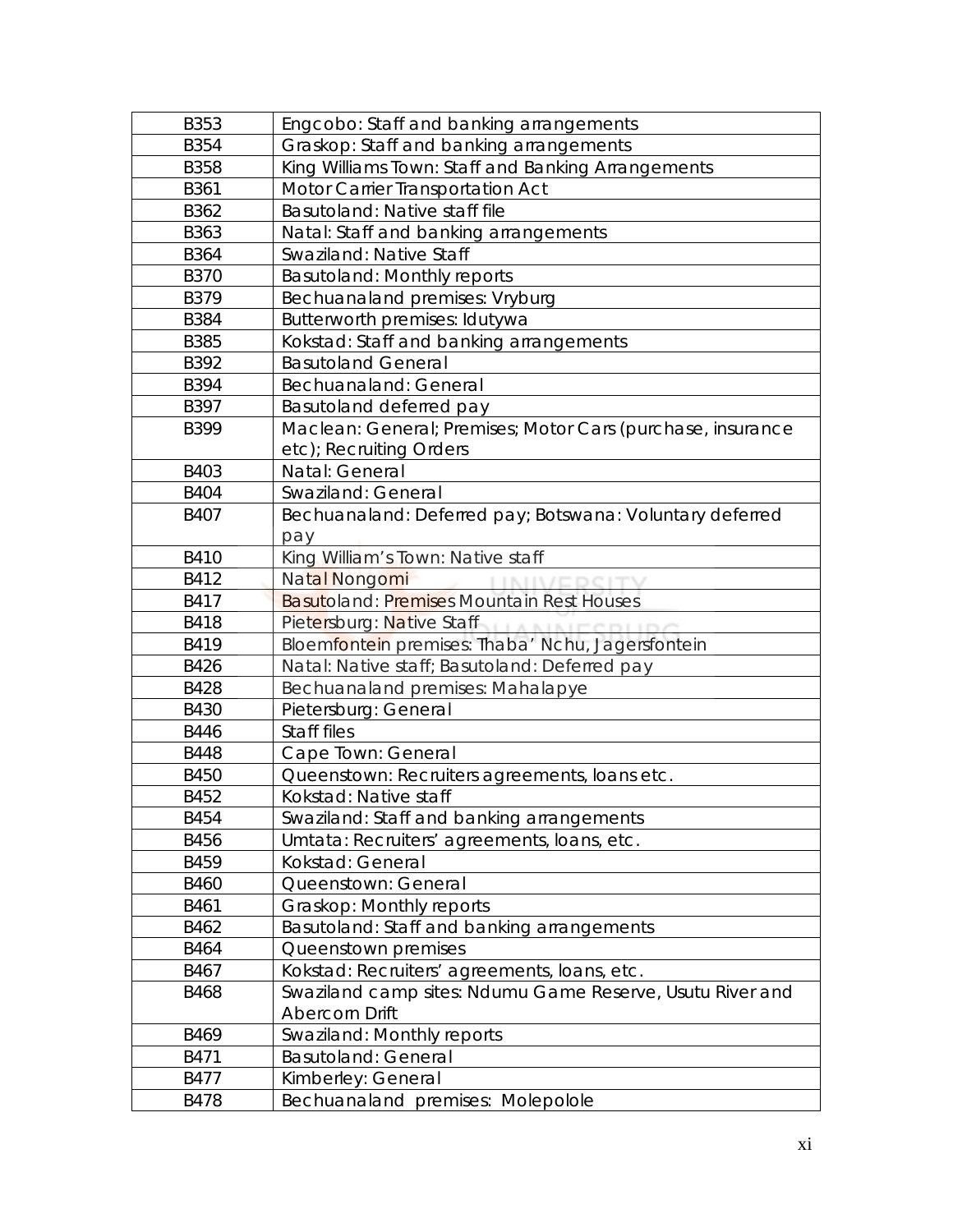| B481        | Umtata: Monthly reports                                        |
|-------------|----------------------------------------------------------------|
| B482        | Taung brochure, 1954 -1956                                     |
| B485        | Zeerust: General                                               |
| <b>B488</b> | <b>Butterworth: Native staff</b>                               |
| B490        | Basutoland: Native staff                                       |
| B491        | Umtata: Staff and banking arrangements                         |
| B493        | <b>Swaziland premises: Maputo</b>                              |
| B495        | Zeerust: Native staff                                          |
| B497        | Swaziland premises: Mbabane                                    |
| B498        | Queenstown: Motor transport of natives                         |
| <b>B500</b> | Bechuanaland: Motor transport of natives                       |
| <b>B504</b> | <b>Butterworth: General</b>                                    |
| <b>B505</b> | <b>Staff Files</b>                                             |
| <b>B506</b> | <b>Staff Files</b>                                             |
| B507        | <b>Staff Files</b>                                             |
| <b>B508</b> | <b>Staff Files</b>                                             |
| B519        | Zeerust: Monthly reports                                       |
| <b>B520</b> | Zeerust premises: Taung and Kuruman offices                    |
| B521        | Umtata: General                                                |
| B525        | Zeerust: Monthly reports                                       |
| B529        | Staff file: Appointments, resignations, retirements & leave    |
| B532        | Bantu Men's Social Centre                                      |
| B533        | Pietermaritzburg premises: Mokhotlong                          |
| <b>B533</b> | Natal premises: Mokhotlong                                     |
| B536        | Bechuanaland premises: Mafeking                                |
| B539        | Graskop: Native staff                                          |
| B542        | <b>Basutoland: General</b>                                     |
| <b>B545</b> | Natal: Brochures providing historical, ethnographical and      |
|             | statistical information, Nov. 1926                             |
| <b>B546</b> | Queenstown: General                                            |
| <b>B548</b> | Bechuanaland: General                                          |
| B554        | Staff files                                                    |
| <b>B555</b> | Staff files                                                    |
| B556        | Staff files                                                    |
| <b>B560</b> | Queenstown: Native staff                                       |
| B561        | Brochures providing historical, ethnographical and statistical |
|             | information                                                    |
| B565        | Swaziland: General                                             |
| <b>B566</b> | Kokstad Quachas Nek premises                                   |
| B567        | Natal: Native staff                                            |
| B571        | Kokstad: Recruiters Agreements Loans etc.                      |
| B572        | Kokstad: General                                               |
| B574        | <b>Natal: Monthly Reports</b>                                  |
| B587        | Bechuanaland: Monthly reports                                  |
| B590        | Natal: General                                                 |
|             |                                                                |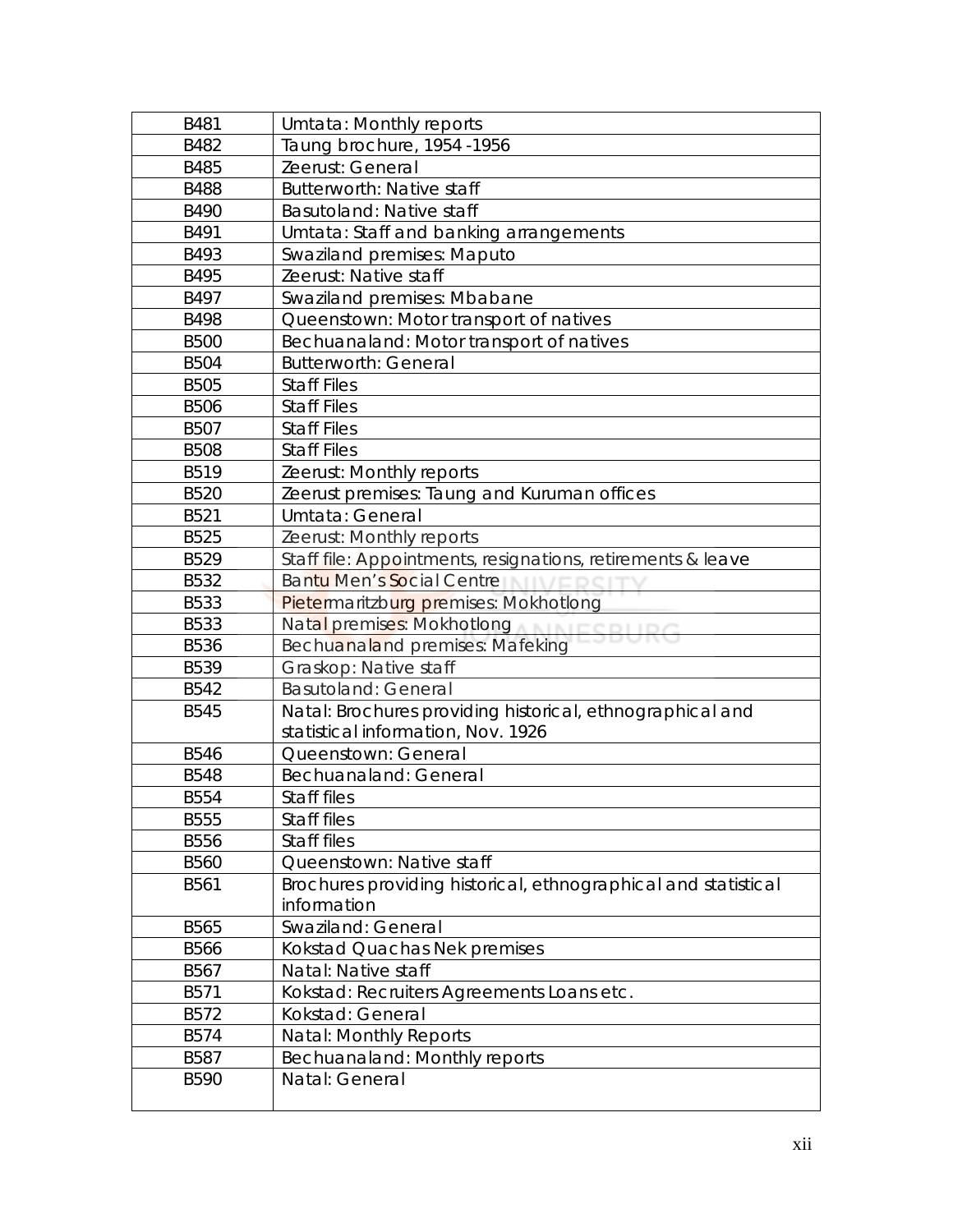| B591        | E. Albasini                                            |
|-------------|--------------------------------------------------------|
| B591        | J. Albasini                                            |
| B591        | Staff files                                            |
| B593        | Staff                                                  |
| B597        | Queenstown: Monthly reports                            |
| B601        | Pension Fund: Policy etc., Tvl. & OFS Chamber of Mines |
| B602        | Umtata: General                                        |
| B606        | Basutoland: Native Staff                               |
| B610        | Staff files                                            |
| B616        | King William's Town: General                           |
| B617        | <b>Basutoland: General</b>                             |
| B618        | Staff files                                            |
| B620        | Staff files                                            |
| B626        | Graskop: General                                       |
| B630        | Umtata: Recruiters agreements, Ioans etc.              |
| B633        | Welkom G.M. Co. Ltd.                                   |
| B633        | Natal: Staff and banking arrangements                  |
| B637        | <b>Basutoland premises: Quthing</b>                    |
| B638        | <b>Basutoland premises: Mohaleshoek</b>                |
| <b>B640</b> | Bechuanaland: Lobatsi                                  |
| B641        | Botswana: Khale office and single quarters             |
| B643        | Pietersburg: Monthly reports                           |
| <b>B648</b> | Graskop: Motor transport of natives                    |
| B674        | Basutoland: Staff and banking arrangements             |
| B676        | Bechuanaland: Medical examination of natives           |
| B677        | Bechuanaland: Native staff                             |
| B678        | <b>Botswana: Repatriations</b>                         |
| B679        | Bechuanaland: Staff and banking arrangements           |
| <b>B680</b> | Bechuanaland: Recruiters agreements                    |
| B682        | Butterworth: Staff and banking arrangements            |
| B683        | Butterworth: Recruiters' agreements, loans, etc.       |
| B684        | <b>Butterworth: General</b>                            |
| B685        | Graskop: Recruiters Agreements Loans, etc.             |
| B688        | King William's Town: Recruiter's agreements            |
| B692        | Kokstad: Motor transport of natives                    |
| B694        | Zeerust: General                                       |
| B695        | Queenstown: General                                    |
| B697        | <b>Natal: Repatriations</b>                            |
| B699        | Zeerust: Staff and banking arrangements                |
| B701        | Queenstown staff and banking arrangements              |
| B705        | Natal: Motor cars, purchases, insurance                |
| B706        | Queenstown: Accounting practice                        |
| B707        | Swaziland: Accounting practice and petty cash          |
| <b>B708</b> | Swaziland: Remittance orders                           |
| B710        | Pietersburg: Medical examinations                      |
| B711        | Staff files                                            |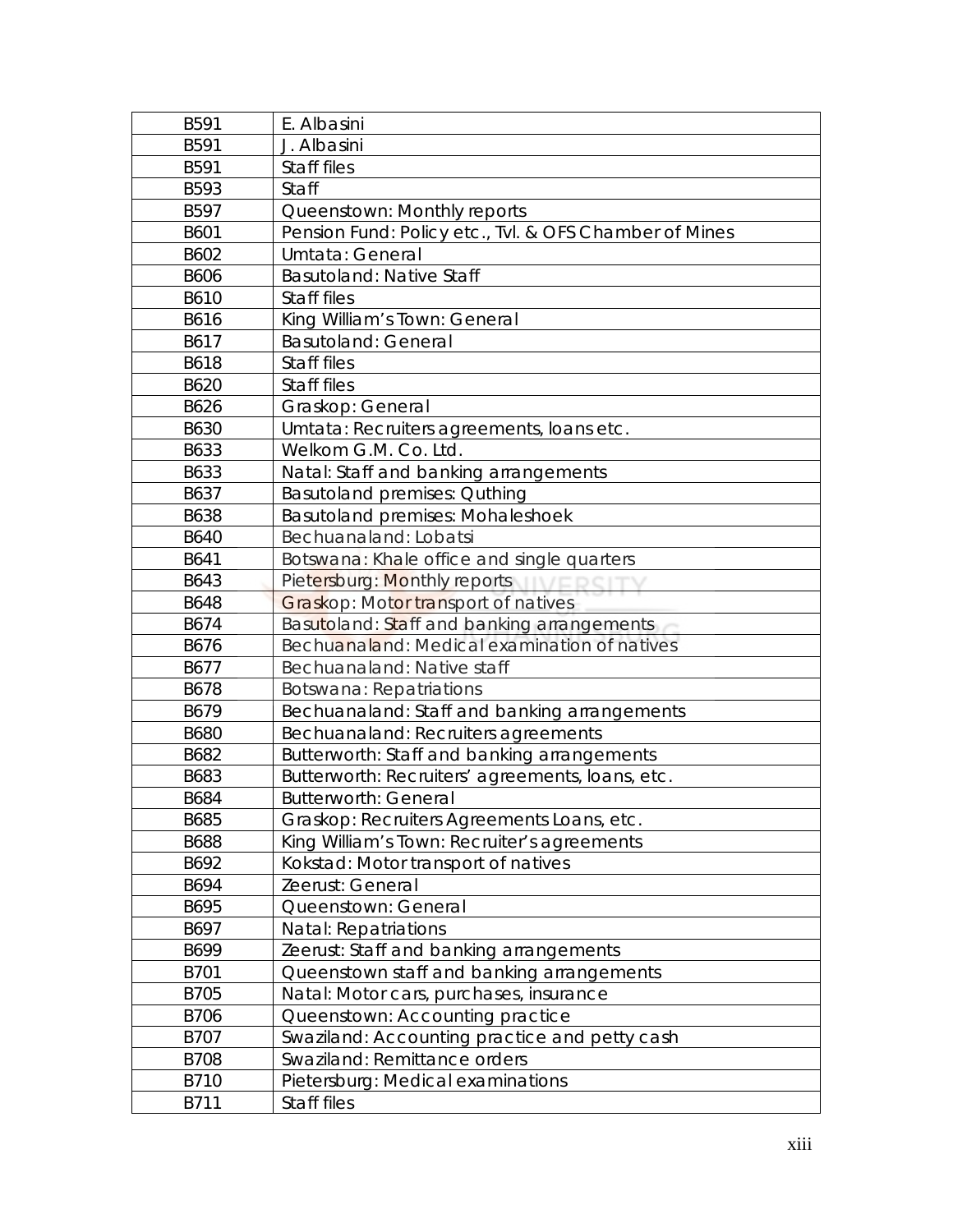| B712        | Staff files                                                 |
|-------------|-------------------------------------------------------------|
| B713        | Staff files                                                 |
| B714        | Staff files                                                 |
| B715        | Basutoland: Witzieshoek: Establishment of recruiting depot  |
| B716        | E. Chapman                                                  |
| B716        | Staff files                                                 |
| B717        | Staff files                                                 |
| B717        | Gordon R. Turner                                            |
| B718        | Staff files                                                 |
| B719        | E.S. Hogge                                                  |
| B719        | Staff files                                                 |
| B720        | Staff files                                                 |
| B723        | King William's Town premises: Fort Beaufort                 |
| B724        | Graskop premises: House for district superintendent         |
| B725        | Basutoland: House for District Superintendent               |
| B726        | <b>Basutoland premises: Maseru</b>                          |
| B727        | Kokstad premises: Lusikisiki                                |
| B728        | King William's Town premises: Middeldrift & Debe Nek        |
| B729        | King William's Town premises: East London                   |
| B730        | Natal Premises: Pomeroy & Waschbank                         |
| B732        | Pretoria: General                                           |
| B734        | Basutoland: Motor transport: Mafeking & Wepener             |
| B735        | Bechuanaland: General                                       |
| <b>B738</b> | Staff files<br><b>JOHANNESBURG</b>                          |
| B739        | Staff files                                                 |
| <b>B740</b> | Staff files                                                 |
| B741        | Staff files                                                 |
| B743        | Staff files                                                 |
| B752        | <b>Basutoland: General</b>                                  |
| B753        | Kokstad: General                                            |
| B754        | Cape Town: General                                          |
| B757        | Umtata: Native staff                                        |
| B758        | Swaziland: General                                          |
| B759        | Queenstown: Recruiters agreements, loans etc.               |
| B760        | Bechuanaland & Botswana: Remittance orders                  |
| B761        | Kokstad: Deferred pay                                       |
| B762        | Vaal Reefs Expl. Mining Co. Ltd.                            |
| B762        | Pietersburg: Motor transport of natives                     |
| B763        | Kokstad: Staff and banking arrangements                     |
| B764        | Zeerust: Recruiters agreements, loans etc.                  |
| B765        | Kokstad: Native staff                                       |
| B767        | Staff files                                                 |
| B768        | Natal premises: Ladysmith                                   |
| B769        | Natal premises: Port Shepstone                              |
| B770        | Natal premises: Eshowe, Mbingolwane - sub office removed to |
|             | Entumeni                                                    |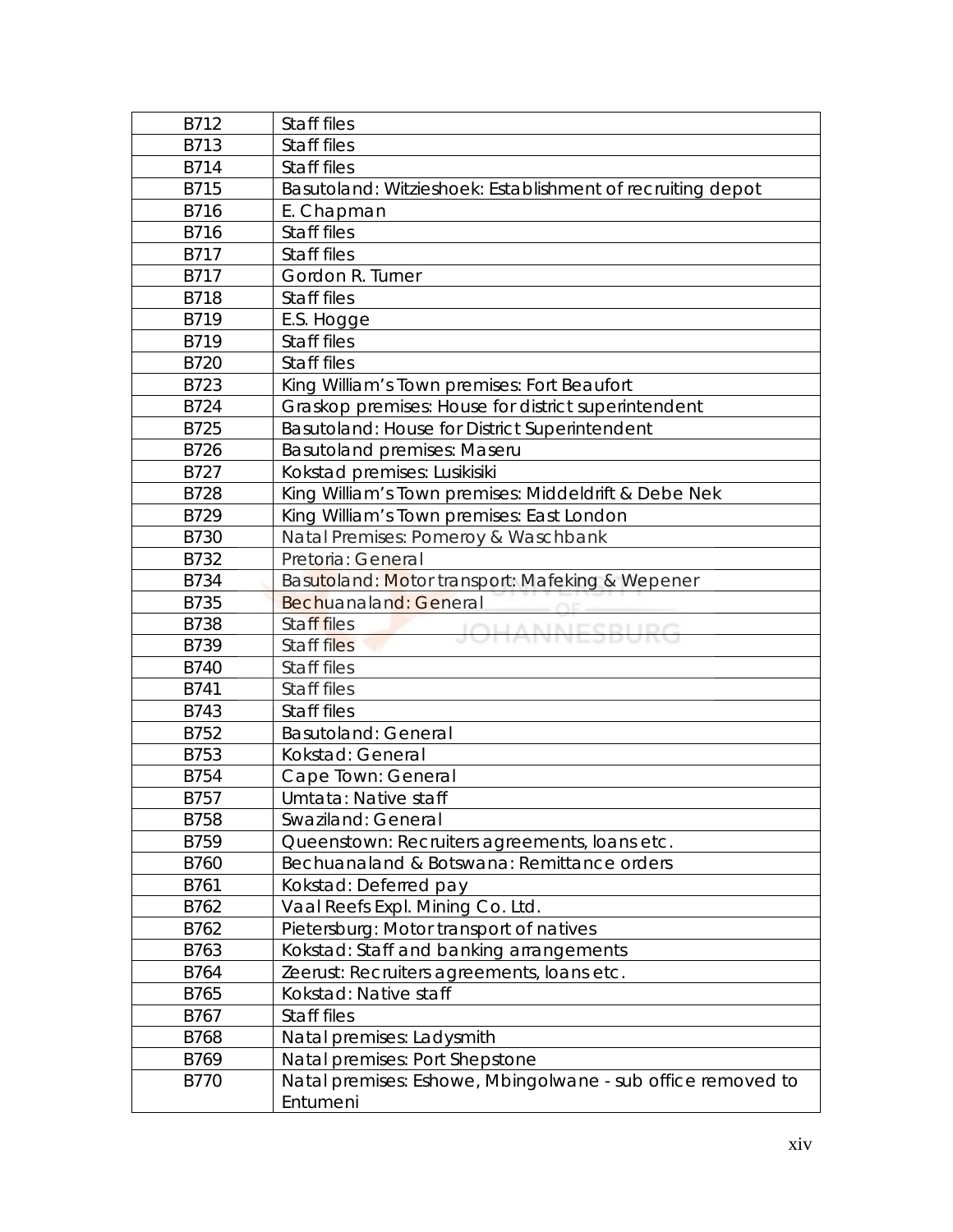| B771, B772, | Natal premises: Izingolweni, Mahlabatini, Ixopo office |
|-------------|--------------------------------------------------------|
| B774        |                                                        |
| B773        | Natal premises: Nqutu - Nkandi - Barklieside           |
| B775        | Swaziland premises: Rest huts                          |
| B776        | Swaziland premises: Hlatikulu                          |
| <b>B777</b> | Swaziland premises: Stegi                              |
| <b>B778</b> | Swaziland premises: Ingwavuma                          |
| B779        | Umtata: Monthly reports                                |
| <b>B780</b> | Pietersburg: Glen Gowie depot site                     |
| B781        | Umtata Premises: Tsolo                                 |
| B782        | King William's Town: Keiskamahoek & Peddie             |
| B783        | Kokstad premises: Matatiele                            |
| B784        | <b>Kokstad Premises: Mount Frere</b>                   |
| B785        | Kokstad premises: Mount Ayliff                         |
| B786        | Kokstad premises: Mount Fletcher                       |
| <b>B788</b> | Queenstown premises: Sterkstroom                       |
| B789        | Umtata premises                                        |
| B794        | Director of Bantu Labour Licences                      |
| <b>B798</b> | Bechuanaland premises: Mafeking                        |
| <b>B804</b> | Basutoland: Native staff                               |
| <b>B807</b> | Kokstad: Monthly reports                               |
| <b>B808</b> | Natal: Native staff<br><b>I ININ/E</b>                 |
| B809        | <b>Natal: Accounting practice</b>                      |
| <b>B810</b> | Pietersburg: General                                   |
| B812        | Swaziland: Monthly reports                             |
| <b>B818</b> | Staff files                                            |
| B826        | Kokstad: Recruiters agreements, loans etc.             |
| <b>B830</b> | Graskop: Monthly reports                               |
| <b>B838</b> | Natal: General                                         |
| B839        | Umtata: General                                        |
| <b>B840</b> | Queenstown: Motor transport of natives                 |
| B843        | Staff files                                            |
| B844        | Pietersburg: Native staff                              |
| B845        | Bechuanaland: Monthly reports                          |
| <b>B850</b> | Natal: Recruiters agreements, loans, etc.              |
| B852        | King William's Town staff and banking arrangements     |
| B853        | King William's Town: Remittance orders                 |
| B854        | King William's Town: Native Staff                      |
| <b>B866</b> | Basutoland transport: J. Moss' service                 |
| B873        | Queenstown: Native staff                               |
| B877        | <b>Basutoland: General</b>                             |
| <b>B898</b> | Natal: African staff                                   |
| B902        | Umtata: Staff and banking arrangements                 |
| B907        | Staff files                                            |
| B908        | Staff files                                            |
| B909        | Staff files                                            |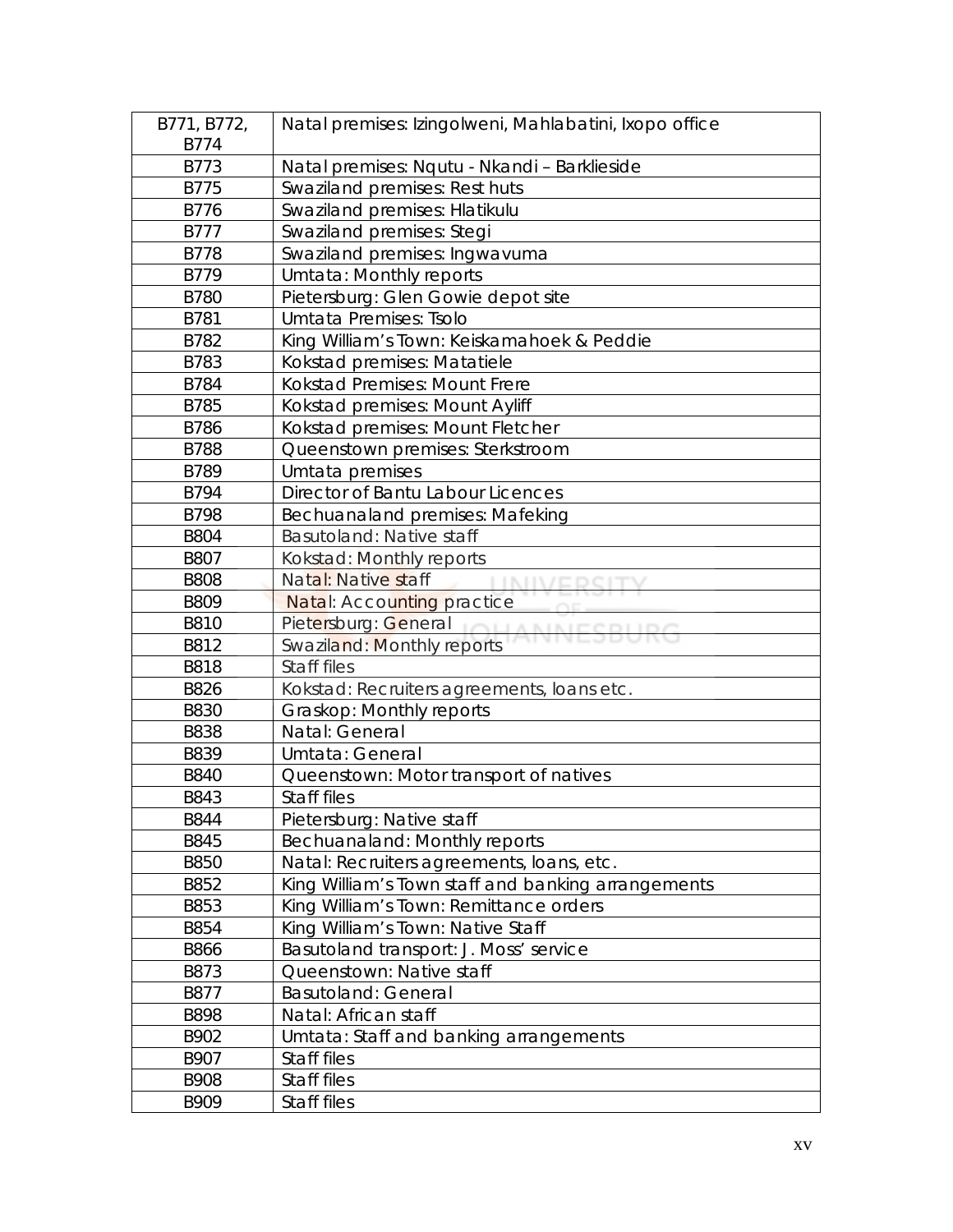| B913  | Natal: Monthly reports                                   |
|-------|----------------------------------------------------------|
| B914  | Zeerust: Monthly reports                                 |
| B915  | <b>Basutoland Monthly reports</b>                        |
| B924  | Kokstad: Motor cars, purchases, insurance, etc.          |
| B930  | Swaziland: Native/African staff                          |
| B932  | Bechuanaland premises: Serowe                            |
| B933  | Maseru: House of district secretary & single quarters    |
| B938  | Pietersburg premises: Bochem                             |
| B940  | Umtata: Recruiters agreements, loans etc.                |
| B942  | Bechuanaland: General                                    |
| B944  | Swaziland premises: Hluti                                |
| B946  | Queenstown: Monthly reports                              |
| B952  | Pietersburg: Accounting practice; Transvaal Soekmekaar:  |
|       | Accounting practice                                      |
| B996  | Staff files                                              |
| B997  | Natal, Swaziland and Lesotho premises                    |
| B998  | King William's Town and Botswana premises                |
| B999  | Swaziland                                                |
| B1005 | Botswana: Monthly report                                 |
| B1020 | Zeerust                                                  |
| B1021 | Zeerust                                                  |
| B1022 | <b>Zeerust</b>                                           |
| B1026 | <b>Swaziland: Monthly Reports</b>                        |
| B1027 | Kokstad: Monthly reports                                 |
| B1036 | Umtata: Labour supply and restrictions                   |
| B1038 | Botswana: Labour supply and restrictions                 |
| B1039 | Butterworth: Labour supply and restrictions              |
| B1041 | Lesotho: Assisted voluntary system                       |
| B1043 | Lesotho: Labour supply and restrictions                  |
| B1061 | Natal: Labour supply and restrictions                    |
| B1062 | Umtata: Donations                                        |
| B1063 | Swaziland: Labour supply and restrictions                |
| B1064 | Umtata: Deferred pay                                     |
| B1065 | Queenstown: Labour supply and restrictions               |
| B1066 | Swaziland: Natives on the gold mines                     |
| B1068 | Natal premises: Vryheid                                  |
| B1069 | Natal premises: Durban                                   |
| B1070 | Natal premises: Pietermaritzburg                         |
| B1074 | Botswana: Natives on the gold mines                      |
| B1075 | Butterworth premises: Kentani                            |
| B1076 | Kokstad: Labour supply and restriction                   |
| B1077 | Kokstad: Office premises                                 |
| B1078 | King William's Town: District Superintendent's residence |
| B1080 | King William's Town: Labour supply and restrictions      |
| B1081 | Butterworth premises: Ngamakwe                           |
| B1093 | Umtata: Monthly reports                                  |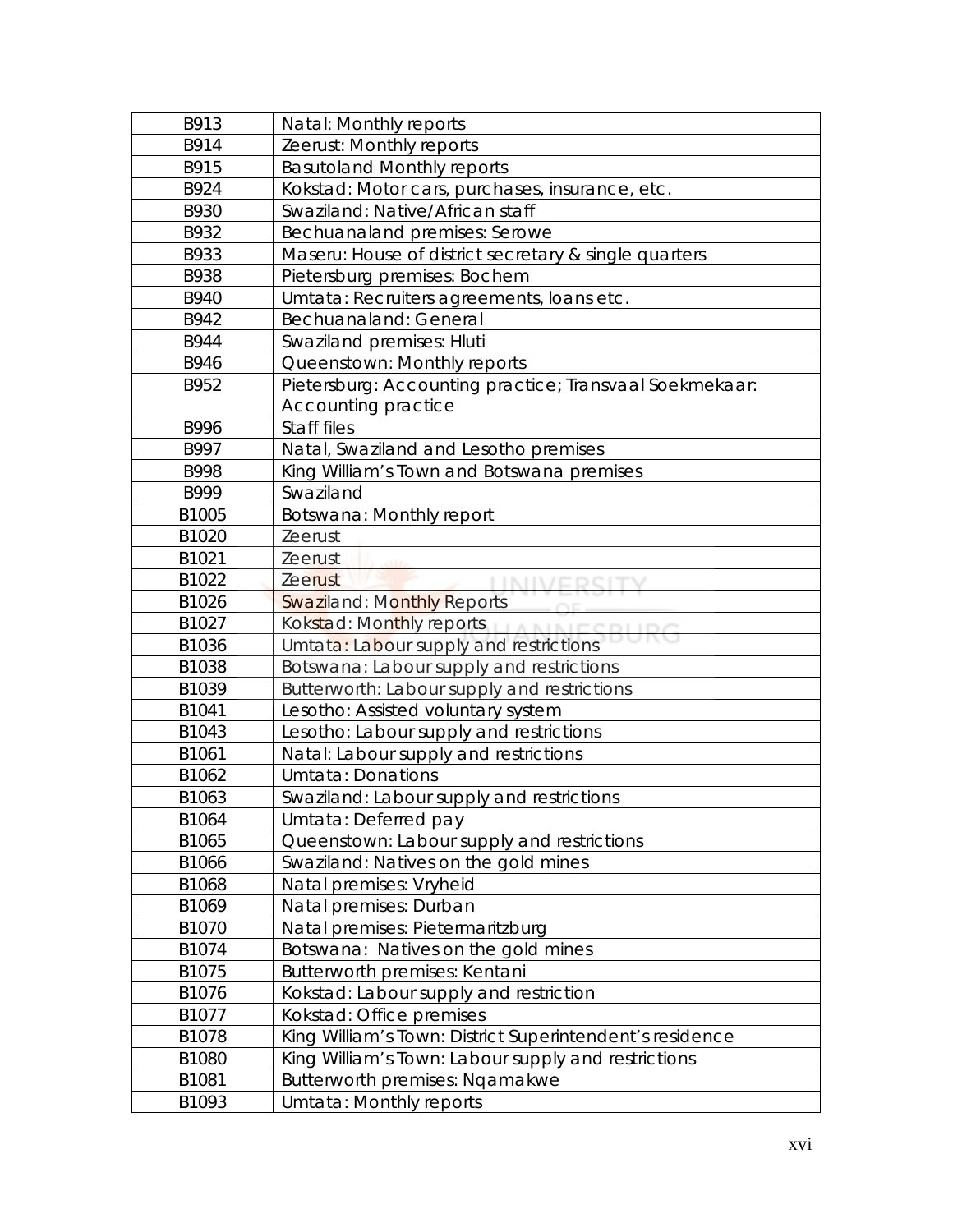| B1100       | Lesotho: Natives on the gold mines                             |
|-------------|----------------------------------------------------------------|
| B1101       | Lesotho: Uniforms for native staff                             |
| B1103       | Lesotho: Accounting practice and queries                       |
| B1106-B1107 | Soekmekaar: Monthly reports                                    |
| B1108       | Natal premises: Pietermaritzburg: District Superintendent's    |
|             | residence                                                      |
| B1115       | Soekmekaar: Office premises                                    |
| B1117       | Queenstown: Monthly reports, Percentage of natives forwarded   |
| B1118       | Graskop: Monthly reports                                       |
| B1121       | Botswana: Monthly reports                                      |
| B1123       | Engcobo premises: Gala                                         |
| B1124       | Engcobo premises: Gala                                         |
| B1132       | Natal premises: Pietermaritzburg, 588A Church Str., now 466    |
|             | Berg Str.                                                      |
| B1133       | King William's Town: Percentage of taxpayers forwarded         |
| B1134       | Botswana: Rest camps                                           |
| B1138       | Butterworth premises: Residence for District Superintendent    |
| B1141       | King William's Town premises: Alice                            |
| B1142       | Representatives residence Fort Beaufort                        |
| B1144       | King William's Town premises: Stutterheim                      |
| B1145       | Umtata premises: Elliotdale                                    |
| B1146       | Umtata premises: Libode                                        |
| B1147       | Natal: Assisted voluntary supply                               |
| B1177       | Botswana: Monthly reports                                      |
| B1185       | Lesotho: Monthly reports                                       |
| B1186       | Queenstown: Monthly reports                                    |
| B1187       | <b>Butterworth: Monthly reports</b>                            |
| B1193       | Staff files                                                    |
| B1196       | King William's Town: Accounting practice                       |
| B1209       | Kokstad: Complaints                                            |
| B1210       | King William's Town: Complaints                                |
| B1214       | Umtata: Complaints                                             |
| B1215       | Lesotho: Complaints                                            |
| B1216       | Botswana: Complaints                                           |
| B1221       | Lesotho: Complaints                                            |
| B1231       | Kokstad: Recruiting orders correspondence                      |
| B1233       | Umtata: Accounting practice                                    |
| B1240       | Lesotho: Complaints                                            |
| B1243       | Umtata: Migration of natives to Cape Town                      |
| B1243       | Umtata: Brochures providing historical ethnographical and      |
|             | statistical information                                        |
| B1249       | Brochures providing historical, ethnographical and statistical |
|             | information                                                    |
|             | King William's Town: Migration of natives to Cape Town         |
| B1250       | Graskop: Monthly reports                                       |
| B1251       | Paid occasional leave and re-engagement certificates           |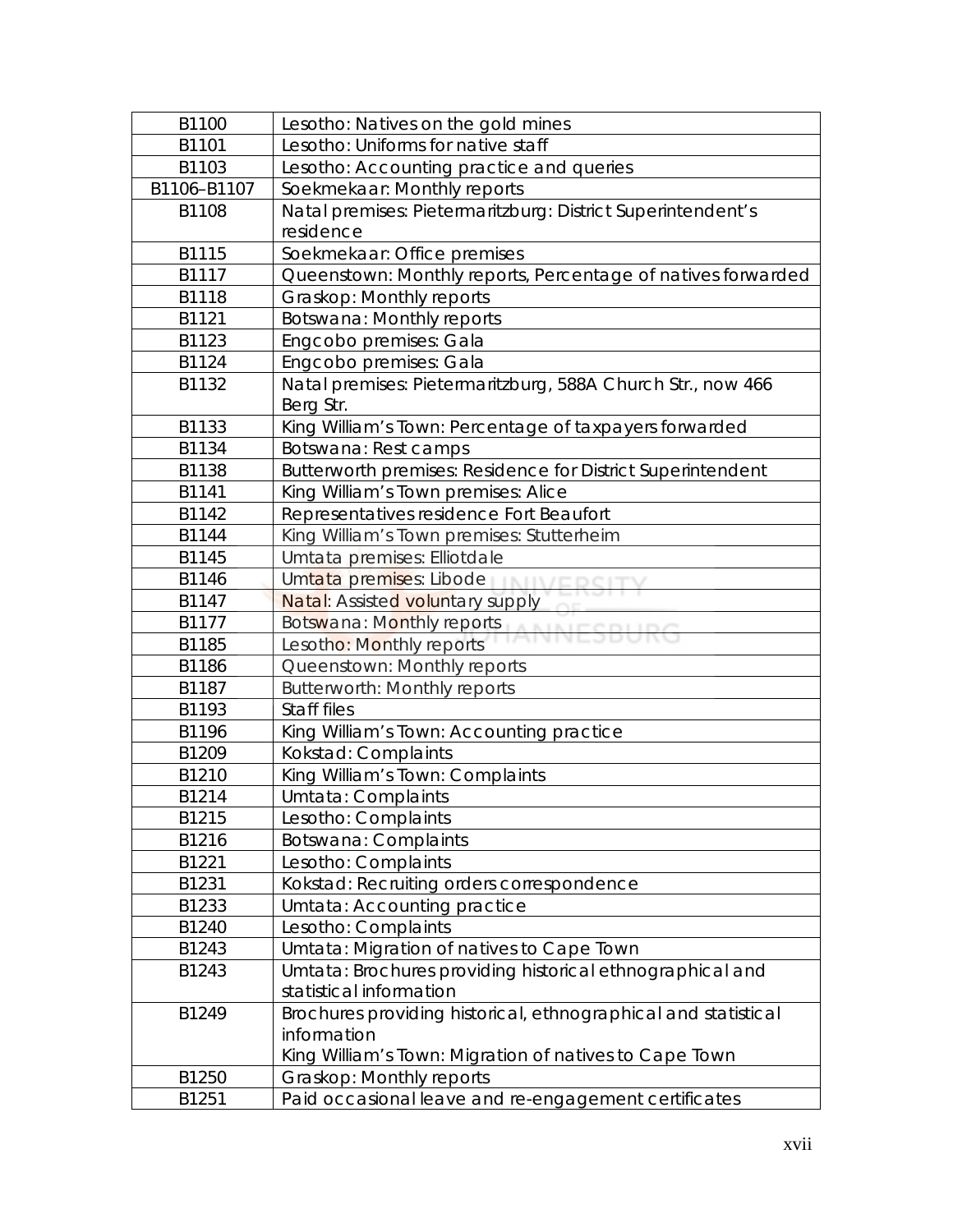|                 | Graskop uniforms for native staff                             |
|-----------------|---------------------------------------------------------------|
|                 | Graskop administration                                        |
|                 | Graskop advances to natives                                   |
|                 | Graskop complaints 27                                         |
| B1252           | Graskop                                                       |
| Bas 3           | Basutoland: Staff and banking arrangements                    |
| Bech 9,         | Bechuanaland: Native staff and monthly reports                |
| Bech 10         |                                                               |
| <b>But 16</b>   | <b>Butterworth: Monthly reports</b>                           |
| <b>But 20</b>   | Butterworth Miner's Phthisis. special awards                  |
| <b>But 23</b>   | Brochures providing Historical ethnographical and statistical |
|                 | information                                                   |
| <b>But 24</b>   | Butterworth Migration of natives to Cape Town                 |
| Gras 1b         | Graskop: Labour supply and restrictions                       |
| Gras            | Graskop                                                       |
| Gras 6b         | Mariti compound                                               |
| Gras 6g         | Bushbuckridge                                                 |
| Gras 6i         | Burghersfort rest hut                                         |
| Gras 6k         | Hooigedacht rest camp                                         |
| Gras 21         | Endorsement of passes                                         |
| Gras 23         | Graskop miner's phthisis                                      |
| Kok 1, Kok 24,  | Kokstad                                                       |
| Kok 24A         |                                                               |
| Les 7, Les 30,  | Tebellong Hospital - Qacha's Nek: Morija                      |
| Les 39, Les 40  | Maseru ex-gratia awards ANNESBURG                             |
|                 | Lesotho Medical Association                                   |
|                 | Youth hostel, Maseru                                          |
| Les 9a-c        | Roman Catholic Mission - Paray Hospital - Thaba Tseke         |
| Les 10-11       | St. Joseph's Hospital, Roma                                   |
|                 | St. Charles Mission Hospital - Seboche                        |
|                 | Maseru social welfare bureau                                  |
|                 | Mafeteng primary school                                       |
| Les Code 1A     | Lesotho Government social service (Linakeng Rural Clinic)     |
| Les Code 1B     | Basutoland government community centres                       |
| Les Code IC     | Lesotho government hospitals                                  |
| Les Code 2      | Lesotho sports associations                                   |
|                 | Anglican Church Basutoland Miscellaneous                      |
| Nat 3i          | Premises - Durban                                             |
| Nat 24          | Natal ex-gratia awards                                        |
| Nat 14          | Natal: Monthly reports                                        |
| P6              | Umteteli wa Bantu                                             |
| P17             | Umteteli wa Bantu                                             |
| P26             | Native newspapers                                             |
| P46-47          | Propaganda: Native newspapers                                 |
| P51             | Propaganda: Umteteli wa Bantu                                 |
| P <sub>52</sub> | Propaganda: Calendars                                         |
| P <sub>54</sub> | Propaganda: Cinema Circuit Territories                        |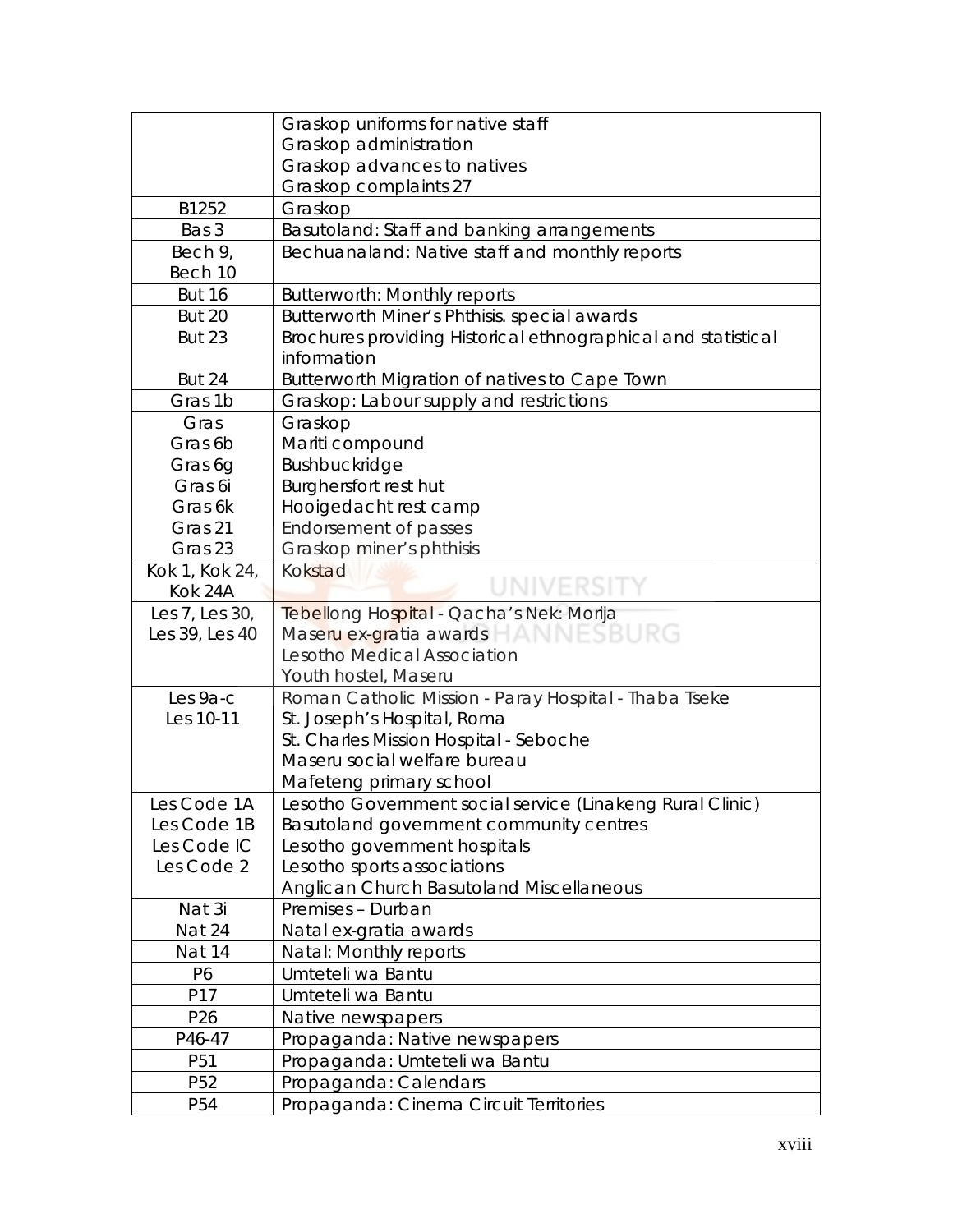| P <sub>55</sub> | Propaganda: Native newspapers                                       |
|-----------------|---------------------------------------------------------------------|
| P57             | Propaganda: Mines compound cinema circuit                           |
| P <sub>57</sub> | Publicity: Cinema circuit                                           |
| P60             | Propaganda                                                          |
| P60             | Publicity films                                                     |
| P61             | Propaganda                                                          |
| P62             | Propaganda                                                          |
| P63             | Propaganda: Calendars                                               |
| P64             | Mine boy figure trophies cups and shields                           |
| Piet 7          | Premises: Kalkfontein                                               |
| Piet 20         | Brochures providing historical, ethnographical and statistical      |
|                 | information                                                         |
| Que 9           | Queenstown: Monthly reports                                         |
| RB <sub>9</sub> | NRC Annual reports                                                  |
| <b>RB15</b>     |                                                                     |
| <b>RB24</b>     | Government hospitals                                                |
| <b>RB24</b>     | Health and welfare services                                         |
| Umt 3d          | Umtata premises: Qumbu                                              |
| Umt 3i          | Umtata premises: Mqanduli                                           |
| Umt 2           | Umtata miner's phthisis special ex-gratia awards                    |
| Umt             | 01.08.1966 - 24.10.1969                                             |
| Unnumbered      | Native Recruiting Corporation Ltd. Stegi historical and statistical |
| files           | brochure                                                            |
|                 | Stegi - deferred pay in Swaziland                                   |
| Unnumbered      | Agricultural co-operative union                                     |
| files           | <b>Employment of natives</b>                                        |
|                 | Board of management                                                 |
|                 | Wemmer compound and hospitals                                       |
|                 | Socialist Propaganda                                                |
| Unnumbered      | 1922 Strike                                                         |
| files           | Native Strike                                                       |
|                 | Native Labour Strike                                                |
|                 | <b>Bond Saul Msane</b>                                              |
|                 | Native wages - drilling                                             |
|                 | Native wages - piecework                                            |
| Unnumbered      | Propaganda: Mine boy figure                                         |
| files           |                                                                     |
| Unnumbered      | Shares and trade mark                                               |
| files           | Agreements                                                          |
|                 | <b>NRC Stores</b>                                                   |
|                 | Mine labour organization                                            |
| Unnumbered      | Staff: Retirement and gratuities                                    |
| files           |                                                                     |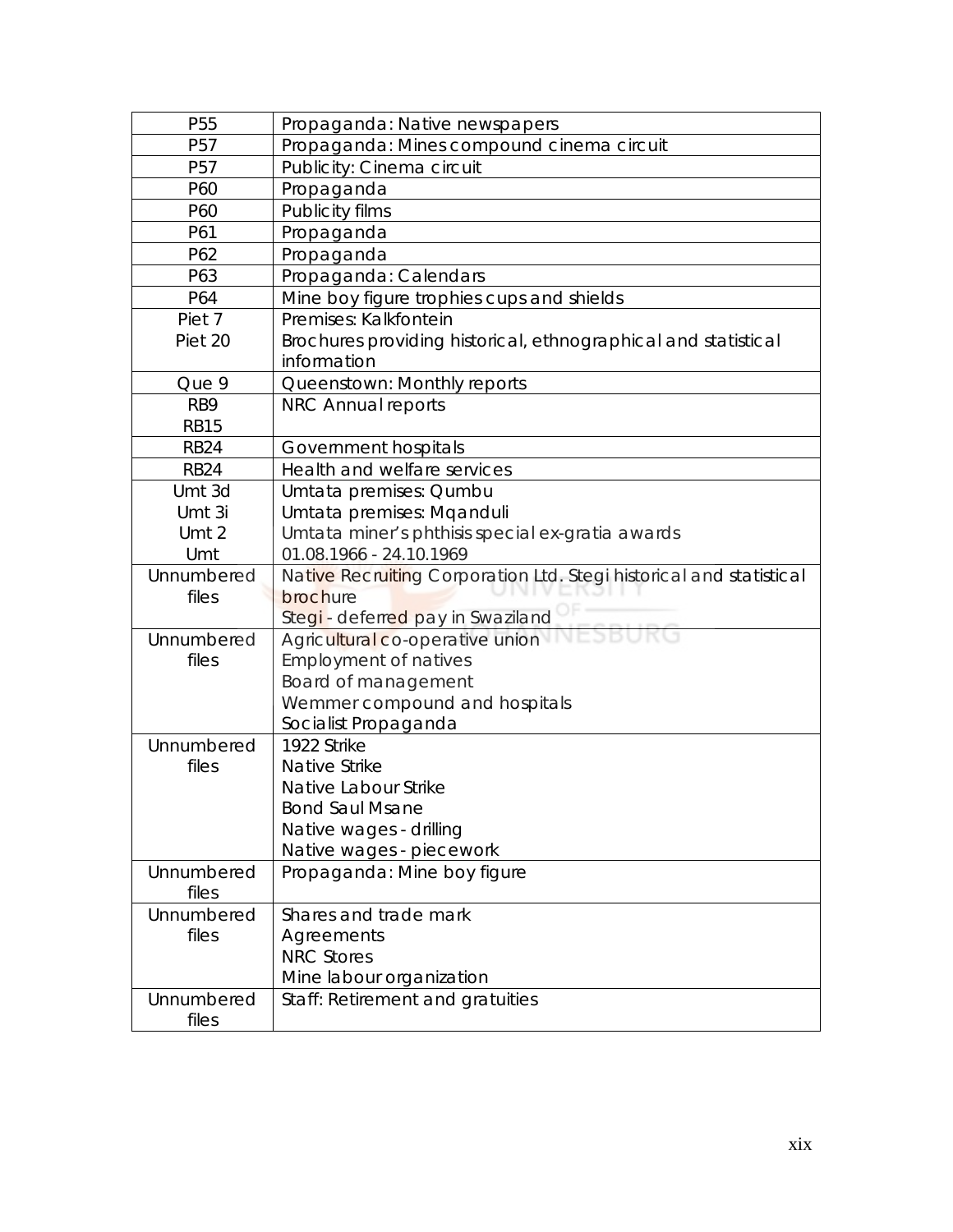| <b>ORGANISATION</b>           | <b>NRC</b>                                             |
|-------------------------------|--------------------------------------------------------|
| <b>FILE NUMBER</b>            |                                                        |
| <b>CONTENTS (PADS)</b>        |                                                        |
| <b>FILE TITLE</b>             | Native Affairs Department: Policy of corporation, etc. |
| <b>PAD TITLES &amp; DATES</b> | 10.10.1912 - 24.12.1924                                |
| <b>PREVIOUS FILE</b>          | 66/8                                                   |
| NUMBER(S)                     |                                                        |
| <b>NOTES</b>                  | Contains index                                         |

| <b>ORGANISATION</b>           | NRC.                                  |
|-------------------------------|---------------------------------------|
| <b>FILE NUMBER</b>            |                                       |
| <b>CONTENTS (PADS)</b>        | $[Pad]$ 1                             |
| <b>FILE TITLE</b>             | Articles of association and agreement |
| <b>PAD TITLES &amp; DATES</b> | [Pad] 1 01.07.1912 - 31.07.1918       |
|                               | [Pad] 1 25.10.1917 - 24.11.1923       |
| <b>PREVIOUS FILE</b>          | 3/1                                   |
| NUMBER(S)                     |                                       |

| <b>ORGANISATION</b>           | <b>NRC</b>                            |
|-------------------------------|---------------------------------------|
| <b>FILE NUMBER</b>            |                                       |
| <b>CONTENTS (PADS)</b>        |                                       |
| <b>FILE TITLE</b>             | Repatriation of sick natives          |
| <b>PAD TITLES &amp; DATES</b> | 18.02.1915 - 31.07.1916               |
|                               | 02.08.1916 - 01.03.1919               |
|                               | VNESBURG<br>$01.03.1919 - 28.12.1923$ |
| <b>PREVIOUS FILE</b>          | 76/12                                 |
| NUMBER(S)                     |                                       |

| <b>ORGANISATION</b>           | <b>NRC</b>              |
|-------------------------------|-------------------------|
| <b>FILE NUMBER</b>            | b                       |
| <b>CONTENTS (PADS)</b>        |                         |
| <b>FILE TITLE</b>             | Spanish influenza       |
| <b>PAD TITLES &amp; DATES</b> | 23.09.1918 - 11.06.1919 |
| <b>PREVIOUS FILE</b>          | 82                      |
| NUMBER(S)                     |                         |

| <b>ORGANISATION</b>           | NRC                                           |
|-------------------------------|-----------------------------------------------|
| <b>FILE NUMBER</b>            | 5                                             |
| <b>CONTENTS (PADS)</b>        |                                               |
| <b>FILE TITLE</b>             | General correspondence: Correspondence before |
|                               | contract bought                               |
| <b>PAD TITLES &amp; DATES</b> | Baerecke & Kleudgen 26.10.1912 - 25.10.1917   |
|                               | Warrick & Morris 22.10.1912 - 16.09.1915      |
| <b>PREVIOUS FILE</b>          | 4/1                                           |
| NUMBER(S)                     | 58/2                                          |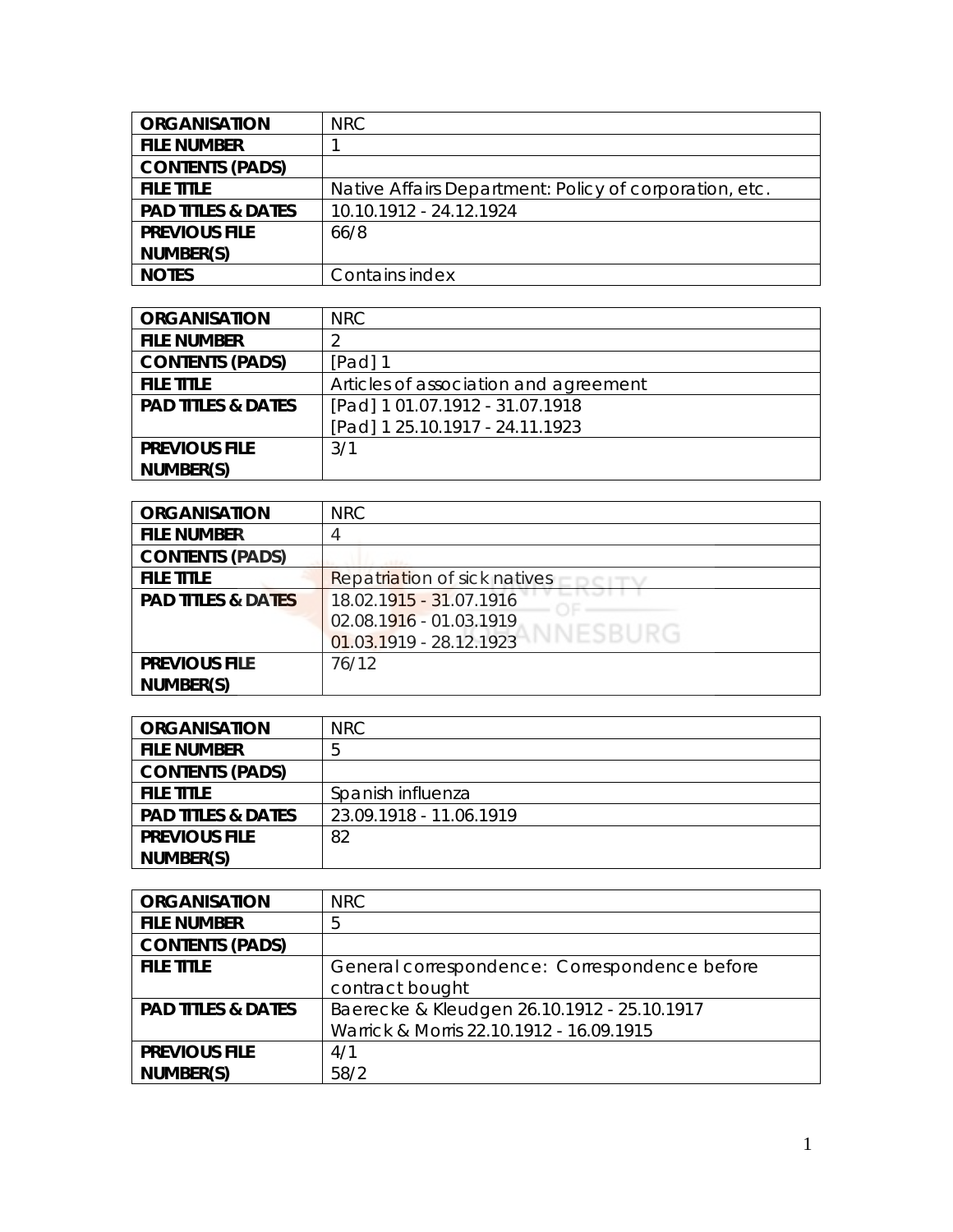| <b>ORGANISATION</b>           | NRC.                                     |
|-------------------------------|------------------------------------------|
| <b>FILE NUMBER</b>            |                                          |
| <b>CONTENTS (PADS)</b>        |                                          |
| FILE TITLE                    | General correspondence: Webber & Wentzel |
| <b>PAD TITLES &amp; DATES</b> | 17.07.1912 - 01.08.1914                  |
|                               | 12.08.1914 - 24.10.1924                  |

| <b>ORGANISATION</b>           | <b>NRC</b>              |
|-------------------------------|-------------------------|
| <b>FILE NUMBER</b>            |                         |
| <b>CONTENTS (PADS)</b>        |                         |
| <b>FILE TITLE</b>             | Staff: Head office      |
| <b>PAD TITLES &amp; DATES</b> | 16.09.1910 - 30.04.1916 |
|                               | 03.07.1916 - 30.08.1919 |
| <b>PREVIOUS FILE</b>          | 89/1                    |
| NUMBER(S)                     |                         |

| <b>ORGANISATION</b>           | <b>NRC</b>                   |
|-------------------------------|------------------------------|
| <b>FILE NUMBER</b>            | 13                           |
| <b>CONTENTS (PADS)</b>        |                              |
| <b>FILE TITLE</b>             | Board of management: General |
| <b>PAD TITLES &amp; DATES</b> | 26.09.1912 - 09.03.1915      |
|                               | 08.04.1915 - 22.08.1919      |
| <b>PREVIOUS FILE</b>          | 9/1                          |
| NUMBER(S)                     |                              |
|                               |                              |

| <b>ORGANISATION</b>           | NRC                                 |
|-------------------------------|-------------------------------------|
| <b>FILE NUMBER</b>            | 14                                  |
| <b>CONTENTS (PADS)</b>        | $[Pad] 1-2$                         |
| <b>FILE TITLE</b>             | Native Affairs Department: Licences |
| <b>PAD TITLES &amp; DATES</b> | [Pad] 1 Aug 1912 - Jun 1913         |
|                               | [Pad] 2 Jul 1913 - Dec 1915         |

| <b>ORGANISATION</b>           | <b>NRC</b>                                   |
|-------------------------------|----------------------------------------------|
| <b>FILE NUMBER</b>            | 16                                           |
| <b>CONTENTS (PADS)</b>        |                                              |
| <b>FILE TITLE</b>             | Re-engagement of natives: Payment of bonuses |
| <b>PAD TITLES &amp; DATES</b> | 09.11.1915 - 26.09.1918                      |
|                               | 04.10.1919 - 10.10.1924                      |
| <b>PREVIOUS FILE</b>          | 76/16                                        |
| NUMBER(S)                     |                                              |

| <b>ORGANISATION</b>           | <b>NRC</b>              |
|-------------------------------|-------------------------|
| <b>FILE NUMBER</b>            | 17                      |
| <b>CONTENTS (PADS)</b>        | [Pad] 3                 |
| <b>FILE TITLE</b>             | Umteteli wa Bantu       |
| <b>PAD TITLES &amp; DATES</b> | 04.02.1953 - 28.09.1956 |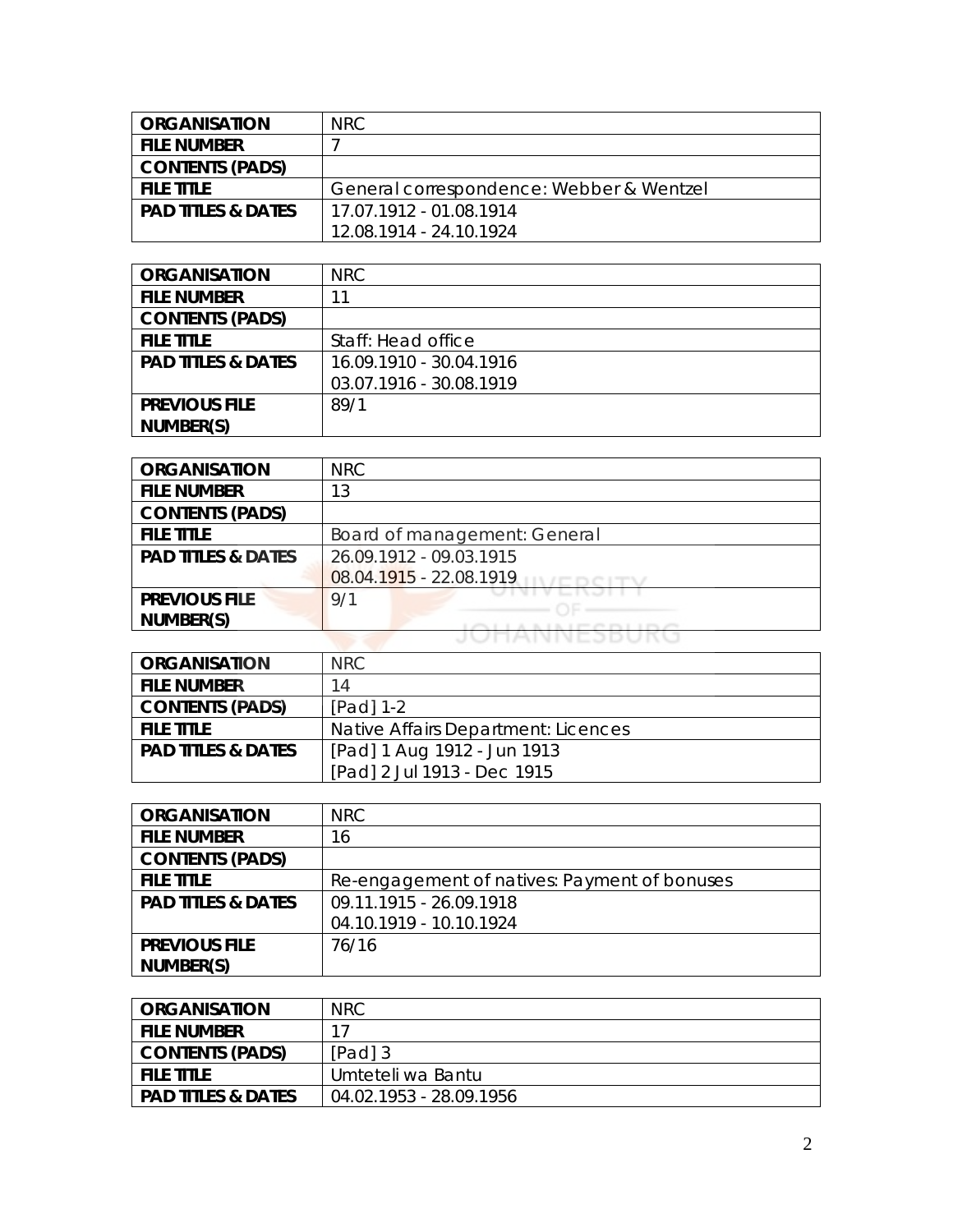| <b>PREVIOUS FILE</b> | $\mathbf{\Gamma}$<br>◡ |
|----------------------|------------------------|
| NUMBER(S)            | .                      |

| <b>ORGANISATION</b>           | NRC                     |
|-------------------------------|-------------------------|
| <b>FILE NUMBER</b>            | 18                      |
| <b>CONTENTS (PADS)</b>        |                         |
| <b>FILE TITLE</b>             | Native wages: General   |
| <b>PAD TITLES &amp; DATES</b> | 04.01.1915 - 31.12.1917 |
|                               | 04.01.1918 - 24.01.1928 |
| <b>PREVIOUS FILE</b>          | 66/1                    |
| NUMBER(S)                     |                         |

| <b>ORGANISATION</b>           | <b>NRC</b>                   |
|-------------------------------|------------------------------|
| <b>FILE NUMBER</b>            | 31                           |
| <b>CONTENTS (PADS)</b>        |                              |
| <b>FILE TITLE</b>             | Board of management: General |
| <b>PAD TITLES &amp; DATES</b> | 25.07.1919 - 03.10.1923      |
|                               | 01.05.1924 - 22.10.1926      |
| <b>PREVIOUS FILE</b>          | 9/1                          |
| NUMBER(S)                     |                              |
|                               |                              |

| <b>ORGANISATION</b>           | <b>NRC</b>                                          |
|-------------------------------|-----------------------------------------------------|
| <b>FILE NUMBER</b>            | 38A, 38A/1-2                                        |
| <b>CONTENTS (PADS)</b>        | [Pad] 1                                             |
| <b>FILE TITLE</b>             | JUHANNEJDUKU<br><b>Various titles</b>               |
| <b>PAD TITLES &amp; DATES</b> | 38A Position of companies 1923 - 1926               |
|                               | 38A/1 Comparative statement showing the number of   |
|                               | British South African natives recruited 1922 - 1926 |
|                               | 38A/2 Number of natives distributed 1923 - 1927     |

| <b>ORGANISATION</b>           | NRC.                                 |
|-------------------------------|--------------------------------------|
| <b>FILE NUMBER</b>            | 45                                   |
| <b>CONTENTS (PADS)</b>        |                                      |
| <b>FILE TITLE</b>             | Charles A. Hadley: Labour contractor |
| <b>PAD TITLES &amp; DATES</b> | 28.02.1913 - 30.12.1916              |
| <b>PREVIOUS FILE</b>          | 34/1                                 |
| NUMBER(S)                     |                                      |

| <b>ORGANISATION</b>           | <b>NRC</b>                         |
|-------------------------------|------------------------------------|
| <b>FILE NUMBER</b>            | 47                                 |
| <b>CONTENTS (PADS)</b>        | [Pad] 1-2                          |
| <b>FILE TITLE</b>             | Native Affairs Department: General |
| <b>PAD TITLES &amp; DATES</b> | [Pad] 1 01.10.1912 - 31.12.1914    |
|                               | [Pad] 2 12.01.1915 - 30.12.1915    |
| <b>PREVIOUS FILE</b>          | 66/4                               |
| NUMBER(S)                     |                                    |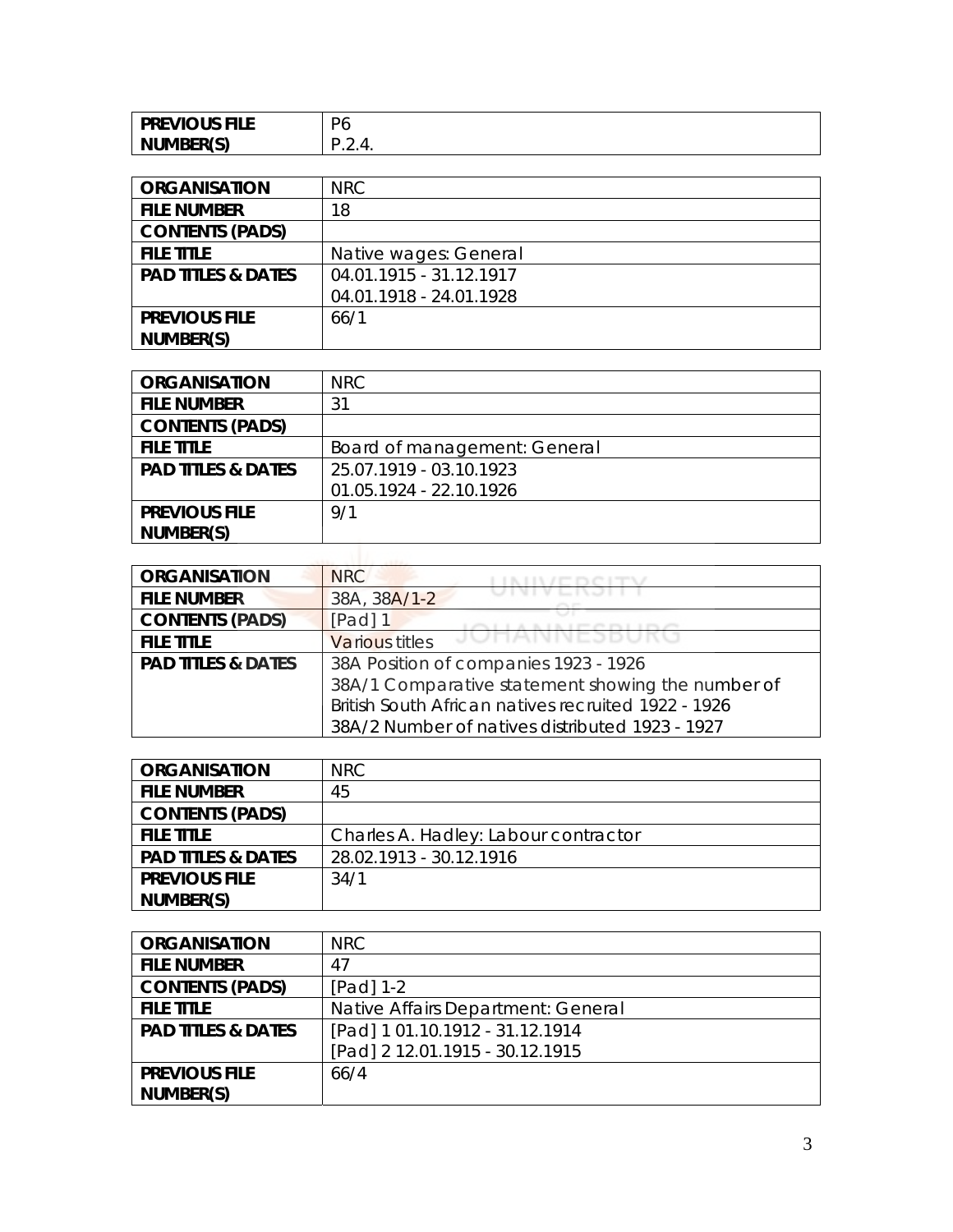| <b>ORGANISATION</b>           | NRC.                                |
|-------------------------------|-------------------------------------|
| <b>FILE NUMBER</b>            | 48                                  |
| <b>CONTENTS (PADS)</b>        |                                     |
| <b>FILE TITLE</b>             | Native wages: Board committee, etc. |
| <b>PAD TITLES &amp; DATES</b> | 29.03.1912 - 20.05.1913             |
|                               | 04.06.1913 - 29.12.1915             |
| <b>PREVIOUS FILE</b>          | 66A/3                               |
| NUMBER(S)                     |                                     |

| <b>ORGANISATION</b>           | <b>NRC</b>                                             |
|-------------------------------|--------------------------------------------------------|
| <b>FILE NUMBER</b>            | 49                                                     |
| <b>CONTENTS (PADS)</b>        | $[Pad]$ 2-3                                            |
| <b>FILE TITLE</b>             | Various titles                                         |
| <b>PAD TITLES &amp; DATES</b> | [Pad] 2 British Red Cross 11.09.1965 - 01.06.1976      |
|                               | Lesotho Pathfinders Boy Scouts Assoc. 19.02.1947 -     |
|                               | 05.01.1948                                             |
|                               | Lesotho Girl Guides Assoc. 21.02.1955 - 09.09.1955     |
|                               | Youth Training Centre: Morija 16.03.1956 - 02.08.1963  |
|                               | [Pad] 3 Paris Evangelical Mission Society 01.07.1965 - |
|                               | 19.02.1976                                             |
| <b>PREVIOUS FILE</b>          | Les 6                                                  |
| NUMBER(S)                     | Les 4                                                  |
|                               | UNIVERSITY<br>Les <sub>3</sub>                         |
|                               | Les <sub>7A</sub>                                      |
|                               | ANNESBURG<br>Les <sub>7B</sub>                         |

| <b>ORGANISATION</b>           | NRC.                                    |
|-------------------------------|-----------------------------------------|
| <b>FILE NUMBER</b>            | 50                                      |
| <b>CONTENTS (PADS)</b>        | $[Pad]$ 2-3                             |
| <b>FILE TITLE</b>             | Native Affairs Dept: General            |
|                               | Director of Native Labour: Johannesburg |
| <b>PAD TITLES &amp; DATES</b> | [Pad] 2 05.09.1921 - 08.12.1924         |
|                               | [Pad] 3 04.01.1916 - 29.12.1916         |

| <b>ORGANISATION</b>           | <b>NRC</b>                              |
|-------------------------------|-----------------------------------------|
| <b>FILE NUMBER</b>            | 50a                                     |
| <b>CONTENTS (PADS)</b>        | $[Pad]$ 4, 8                            |
| <b>FILE TITLE</b>             | Director of Native Labour: Johannesburg |
|                               | Native Affairs: General                 |
| <b>PAD TITLES &amp; DATES</b> | [Pad] 4 04.01.1917 - 08.07.1921         |
|                               | [Pad] 8 13.04.1917 - 11.03.1929         |
|                               | 17.01.1913 - 23.09.1914                 |
| <b>PREVIOUS FILE</b>          | 66/4                                    |
| NUMBER(S)                     |                                         |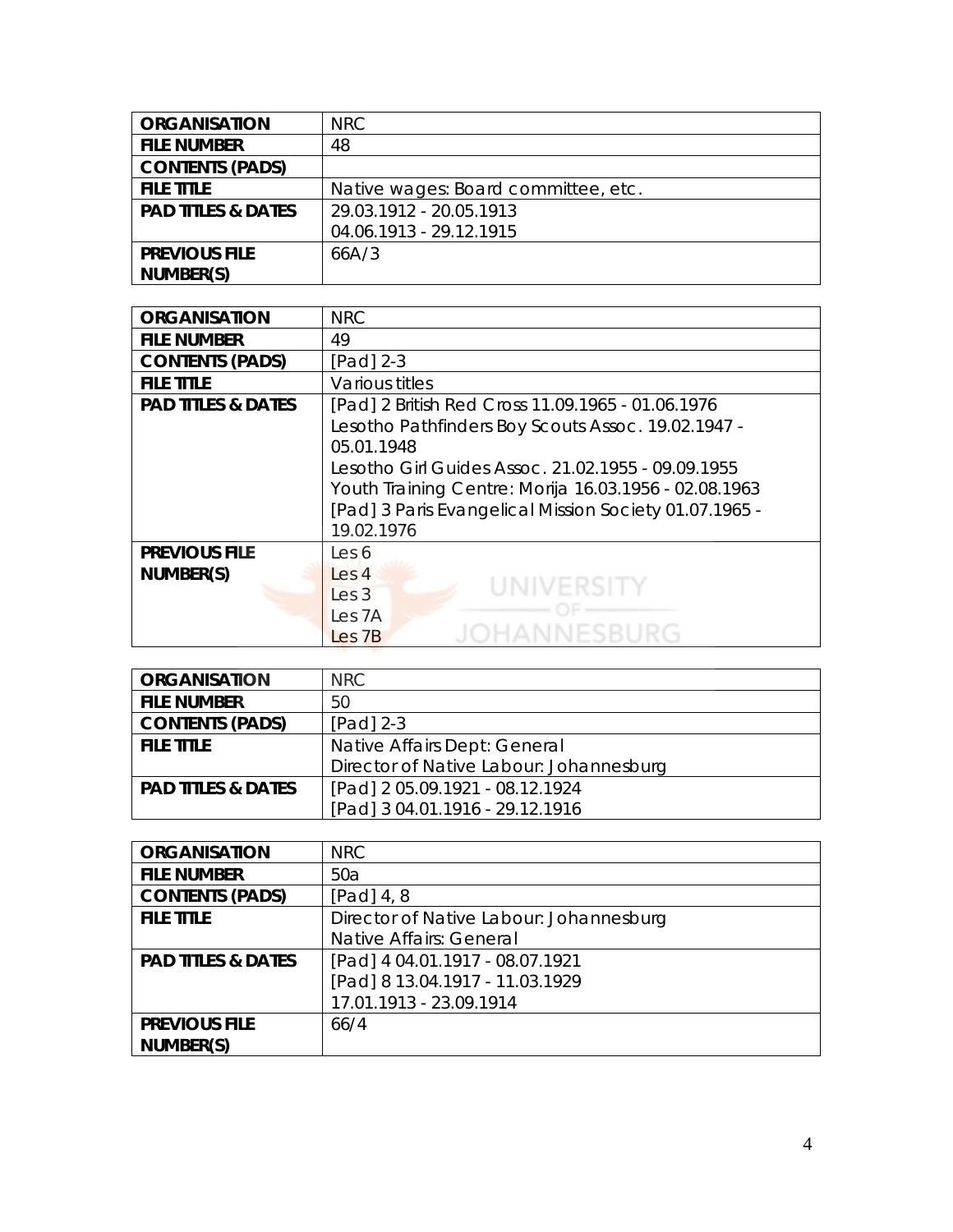| <b>ORGANISATION</b>           | NRC.                            |
|-------------------------------|---------------------------------|
| <b>FILE NUMBER</b>            | 64                              |
| <b>CONTENTS (PADS)</b>        |                                 |
| <b>FILE TITLE</b>             | Finance: Sub-committee of board |
| <b>PAD TITLES &amp; DATES</b> | 04.02.1913 - 29.11.1915         |
|                               | 29.11.1915 - 15.12.1916         |

| <b>ORGANISATION</b>           | <b>NRC</b>              |
|-------------------------------|-------------------------|
| <b>FILE NUMBER</b>            | 64a                     |
| <b>CONTENTS (PADS)</b>        |                         |
| <b>FILE TITLE</b>             | Finance committee       |
| <b>PAD TITLES &amp; DATES</b> | 31.12.1916 - 11.02.1921 |
|                               | 04.04.1921 - 15.12.1922 |
|                               | 16.01.1923 - 22.11.1923 |
| <b>PREVIOUS FILE</b>          | 27                      |
| NUMBER(S)                     |                         |

| <b>ORGANISATION</b>           | NRC                                     |
|-------------------------------|-----------------------------------------|
| <b>FILE NUMBER</b>            | 67                                      |
| <b>CONTENTS (PADS)</b>        | $[Pad]$ 1                               |
| <b>FILE TITLE</b>             | Mines cinema circuit screen advertising |
| <b>PAD TITLES &amp; DATES</b> | $29.06.1976 - 30.11.1977$               |
| <b>PREVIOUS FILE</b>          | Pub.P.5 <sub>C</sub>                    |
| NUMBER(S)                     |                                         |
|                               | JUHAINNEJDURU                           |

| <b>ORGANISATION</b>           | <b>NRC</b>                                               |
|-------------------------------|----------------------------------------------------------|
| <b>FILE NUMBER</b>            | $69/1 - 3, 69/5$                                         |
| <b>CONTENTS (PADS)</b>        | $[Pad]$ 1                                                |
| <b>FILE TITLE</b>             | Head office instructions to staff                        |
| <b>PAD TITLES &amp; DATES</b> | 69/1 - Dec 1922                                          |
|                               | 69/2 Instructions to compound staff covering period 1913 |
|                               | - 1922                                                   |
|                               | 69/3 Motor cars: Garage at compound, insurance of cars,  |
|                               | accidents and claims lodged, overhauling and painting    |
|                               | of cars. [Pad] 1 13.10.1911 - 21.12.1922                 |
|                               | 69/3 Office accommodation 1915 - 1922                    |
| <b>PREVIOUS FILE</b>          |                                                          |
| NUMBER(S)                     |                                                          |
| <b>NOTES</b>                  | 69/1 Subsequent file (if any) 30F                        |
|                               | 69/3 Subsequent files: 12 series, motor cars; 28 series, |
|                               | storage of petrol, 39A, insurance of cars                |

| <b>ORGANISATION</b>    | <b>NRC</b>                               |
|------------------------|------------------------------------------|
| <b>FILE NUMBER</b>     |                                          |
| <b>CONTENTS (PADS)</b> |                                          |
| <b>FILE TITLE</b>      | 1922 European strike: Special constables |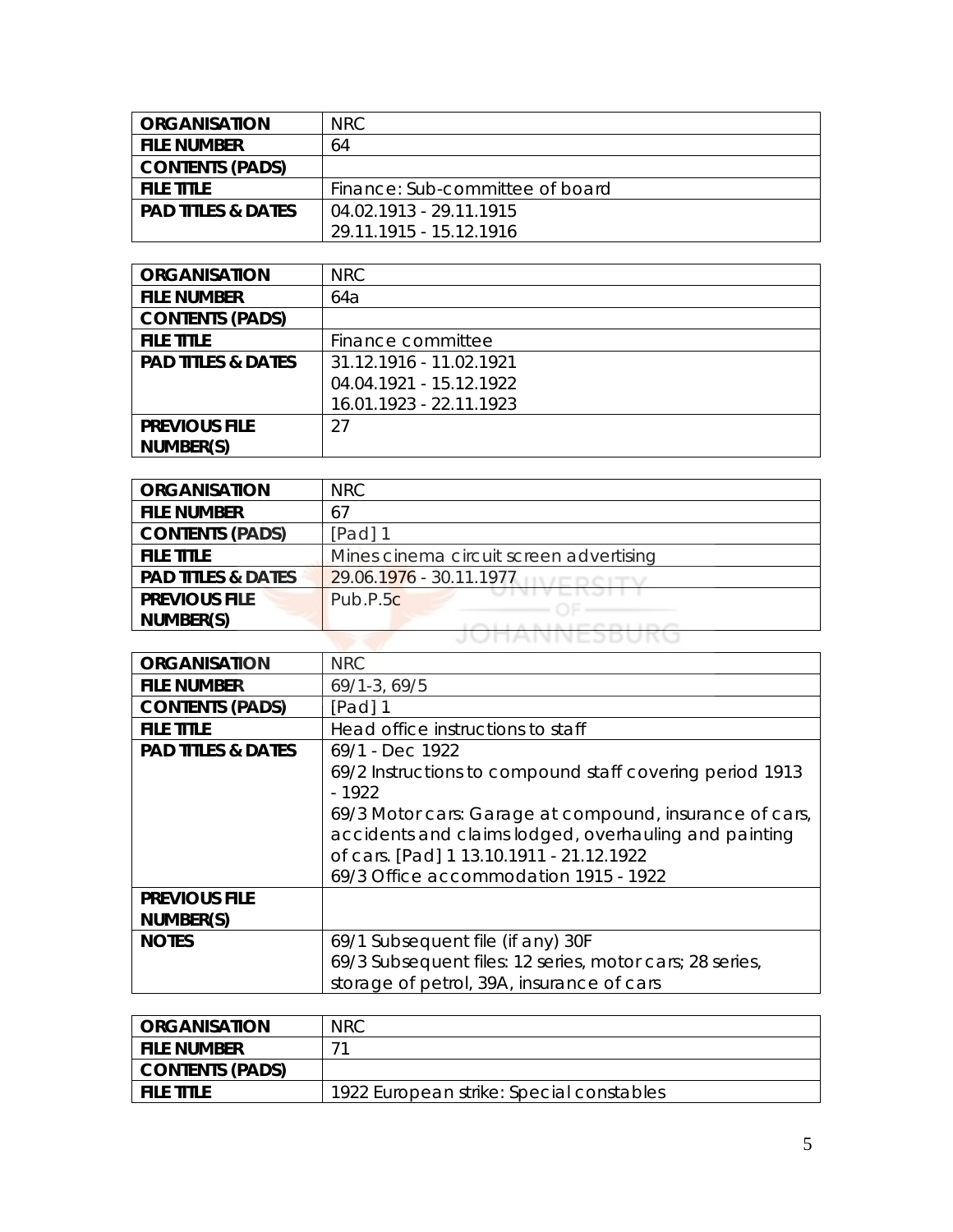| <b>PAD TITLES &amp; DATES</b> | $01.01.1922 - 21.04.1922$ |
|-------------------------------|---------------------------|
|                               | 07.01.1922 - 11.01.1922   |

| <b>ORGANISATION</b>           | NRC.                                                     |
|-------------------------------|----------------------------------------------------------|
| <b>FILE NUMBER</b>            | 75/6                                                     |
| <b>CONTENTS (PADS)</b>        |                                                          |
| <b>FILE TITLE</b>             | Rehabilitation of natives: Arrangements with magistrates |
| <b>PAD TITLES &amp; DATES</b> | 01.07.1914 - 20.08.1913                                  |
| <b>PREVIOUS FILE</b>          | 76/5                                                     |
| NUMBER(S)                     |                                                          |

| <b>ORGANISATION</b>           | NRC.                                          |
|-------------------------------|-----------------------------------------------|
| <b>FILE NUMBER</b>            | 78                                            |
| <b>CONTENTS (PADS)</b>        |                                               |
| <b>FILE TITLE</b>             | Groups committee on native labour: General    |
|                               | correspondence (contractors & sub-committees) |
| <b>PAD TITLES &amp; DATES</b> | 01.01.1912 - 01.10.1912                       |
|                               | 20.03.1912 - 31.08.1912                       |

| <b>ORGANISATION</b>           | NRC                          |
|-------------------------------|------------------------------|
| <b>FILE NUMBER</b>            | 86                           |
| <b>CONTENTS (PADS)</b>        |                              |
| <b>FILE TITLE</b>             | <b>Mining Industry Board</b> |
| <b>PAD TITLES &amp; DATES</b> | 1922<br>A LET IN FULL LEVIC  |
| <b>PREVIOUS FILE</b>          | JUMANNESDURU<br>63/3         |
| NUMBER(S)                     | RB4                          |

| <b>ORGANISATION</b>           | <b>NRC</b>                                                                                                                                                                                                                                                        |
|-------------------------------|-------------------------------------------------------------------------------------------------------------------------------------------------------------------------------------------------------------------------------------------------------------------|
| <b>FILE NUMBER</b>            | 101                                                                                                                                                                                                                                                               |
| <b>CONTENTS (PADS)</b>        |                                                                                                                                                                                                                                                                   |
| <b>FILE TITLE</b>             | Native wages                                                                                                                                                                                                                                                      |
| <b>PAD TITLES &amp; DATES</b> | Fines under Clause 22 of Agreement: penalties 04.04.1913<br>$-28.05.1918$<br>Brakpan returns Oct 1913 - Nov 1915<br>Return of hammer shifts cancelled from Jan 1914 - Dec<br>1915, 25.03.1914 - 01.02.1915<br>Return of hammer shifts cancelled 1915 24.02.1915 - |
|                               | 23.07.1915                                                                                                                                                                                                                                                        |
| <b>PREVIOUS FILE</b>          | 66/A                                                                                                                                                                                                                                                              |
| NUMBER(S)                     |                                                                                                                                                                                                                                                                   |

| <b>ORGANISATION</b>           | NRC.                                    |
|-------------------------------|-----------------------------------------|
| <b>FILE NUMBER</b>            | 102                                     |
| <b>CONTENTS (PADS)</b>        |                                         |
| <b>FILE TITLE</b>             | Native wages                            |
| <b>PAD TITLES &amp; DATES</b> | Monthly returns 03.03.1915 - 07.09.1915 |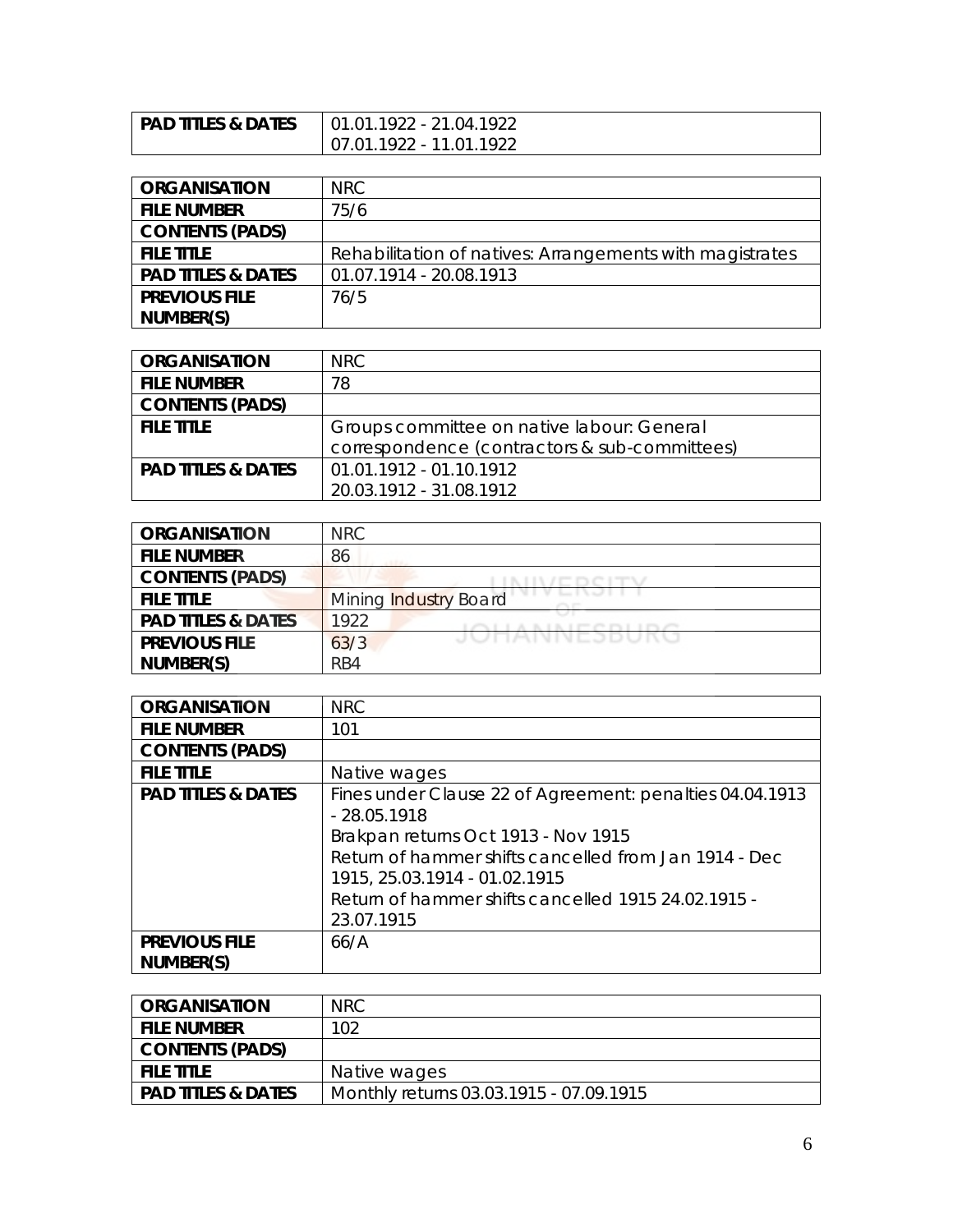|                                   | Return of hammer boys drilling over 42" 22.06.1915 -<br>25.06.1915<br>Monthly returns 03.07.1914 - 02.02.1915<br>New hammer rates 02.11.1916 - 20.01.1917<br>Hammer rates - return of drilling 42" and over 05.07.1917 -<br>24.07.1917 |
|-----------------------------------|----------------------------------------------------------------------------------------------------------------------------------------------------------------------------------------------------------------------------------------|
| <b>PREVIOUS FILE</b><br>NUMBER(S) | 66/9                                                                                                                                                                                                                                   |

| <b>ORGANISATION</b>           | <b>NRC</b>                                                |
|-------------------------------|-----------------------------------------------------------|
| <b>FILE NUMBER</b>            | 102                                                       |
| <b>CONTENTS (PADS)</b>        |                                                           |
| <b>FILE TITLE</b>             | Native Affairs Administration Bill                        |
| <b>PAD TITLES &amp; DATES</b> | 17.01.1917 - 05.06.1917                                   |
|                               | Native pass fees and issues 21.01.1913 - 14.09.1917       |
|                               | Native labour contingent overseas 09.10.1916 - 02.06.0917 |
|                               | Native farewell to His Excellency the Governor General    |
|                               | 01.06.1920 - 19.06.1927                                   |
|                               | Consulting Engineers' Committee general 29.10.1912 -      |
|                               | 19.08.1922                                                |
|                               |                                                           |

| <b>ORGANISATION</b>           | <b>NRC</b>                                                |
|-------------------------------|-----------------------------------------------------------|
| <b>FILE NUMBER</b>            | 103                                                       |
| <b>CONTENTS (PADS)</b>        |                                                           |
| <b>FILE TITLE</b>             | <b>Recruiting: Miscellaneous</b><br>VEG                   |
| <b>PAD TITLES &amp; DATES</b> | Recruiting methods: Replies to mines circular 19.03.1918  |
|                               | Saphos Ltd., Recruiting for 20.12.1918 - 08.02.1919       |
|                               | Spanish influenza: Information from mines 15.10.1918 -    |
|                               | 19.10.1920                                                |
|                               | Tropicals, Recruitment of 29.11.1918 - 05.12.1920         |
|                               | Steurman Windvogel 28.06.1916 - 20.03.1919                |
|                               | Thefts by natives on mines 29.04.1914 - 12.09.1917        |
|                               | Transvaal Landowners' Association 23.10.1912 - 11.02.1918 |

| <b>ORGANISATION</b>           | NRC                                                    |
|-------------------------------|--------------------------------------------------------|
| <b>FILE NUMBER</b>            | 103                                                    |
| <b>CONTENTS (PADS)</b>        |                                                        |
| <b>FILE TITLE</b>             | Rest house                                             |
| <b>PAD TITLES &amp; DATES</b> | 24.01.1913 - 18.02.1918                                |
|                               | Includes correspondence re Pass Office Labour Exchange |
|                               | State Mining 27.10.1916 - 1.12.1916                    |
|                               | Circulars 29.09.1912 - 11.02.1914                      |
| <b>PREVIOUS FILE</b>          | 76/17                                                  |
| NUMBER(S)                     |                                                        |

| <b>ORGANISATION</b> | <b>NRC</b> |
|---------------------|------------|
| le number           | 100        |
| <b>FIL</b>          | . U 2      |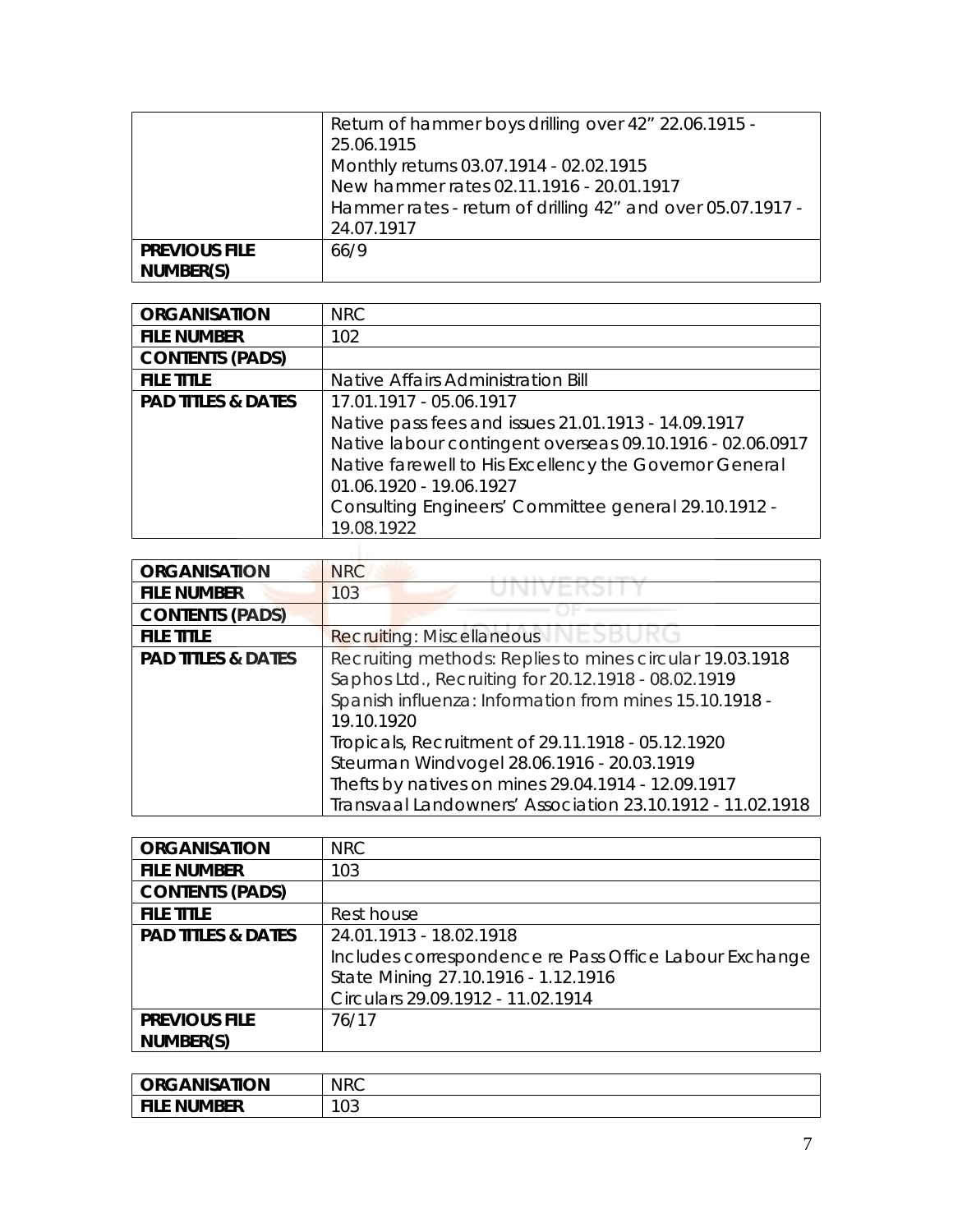| <b>CONTENTS (PADS)</b>        |                                                            |
|-------------------------------|------------------------------------------------------------|
| <b>FILE TITLE</b>             | Various titles                                             |
| <b>PAD TITLES &amp; DATES</b> | Re-engagement inducements 22.05.1913 - 13.01.1914          |
|                               | War funds staff contributions 03.09.1914 - 31.10.1919      |
|                               | Payment to natives - currency bill 10.03.1917 - 21.12.1921 |
|                               | War bonus 20.08.1918 - 27.10.1919                          |
|                               | Rooth report 11.01.1919                                    |

| <b>ORGANISATION</b>           | NRC.                          |
|-------------------------------|-------------------------------|
| <b>FILE NUMBER</b>            | 110                           |
| <b>CONTENTS (PADS)</b>        |                               |
| <b>FILE TITLE</b>             | Native trading: Legal matters |
| <b>PAD TITLES &amp; DATES</b> | 08.11.1920 - 07.07.1923       |
| <b>PREVIOUS FILE</b>          | 10/2                          |
| NUMBER(S)                     |                               |

| <b>ORGANISATION</b>           | NRC.                                   |
|-------------------------------|----------------------------------------|
| <b>FILE NUMBER</b>            | 131                                    |
| <b>CONTENTS (PADS)</b>        | [Pad] 8                                |
| <b>FILE TITLE</b>             | Director of Native Labour Johannesburg |
| <b>PAD TITLES &amp; DATES</b> | 30.06.1927 - 08.01.1925                |

| <b>ORGANISATION</b>           | <b>NRC</b>                                           |
|-------------------------------|------------------------------------------------------|
| <b>FILE NUMBER</b>            | 135                                                  |
| <b>CONTENTS (PADS)</b>        | JUMANNESDUKU                                         |
| <b>FILE TITLE</b>             | Miner's phthisis & tuberculosis, etc. among natives: |
|                               | Inquiries into the conditions of mine repatriates    |
| <b>PAD TITLES &amp; DATES</b> | 19.07.1912 - 25.08.1925                              |
|                               | 22.08.1922 - 11.07.1925                              |
| <b>PREVIOUS FILE</b>          | 63/1a                                                |
| NUMBER(S)                     |                                                      |

| <b>ORGANISATION</b>           | NRC.                                                 |
|-------------------------------|------------------------------------------------------|
| <b>FILE NUMBER</b>            | 156                                                  |
| <b>CONTENTS (PADS)</b>        |                                                      |
| <b>FILE TITLE</b>             | Various titles                                       |
| <b>PAD TITLES &amp; DATES</b> | Native Affairs Department: Director of Native Labour |
|                               | treatment of natives 22.02.1913 - 29.07.1921         |
|                               | Director's circulars 23.10.1913 - 30.08.1916         |
|                               | Piece work natives 26.03.1914 - 22.04.1924           |
|                               | Assaults and hardships 19.10.1920 - 01.11.1920       |

| <b>ORGANISATION</b> | <b>NRC</b>                                       |
|---------------------|--------------------------------------------------|
| i file number       | 158                                              |
| CONTENTS (PADS)     |                                                  |
| <b>FILE TITLE</b>   | Transvaal and OFS Native Mine Clerks Association |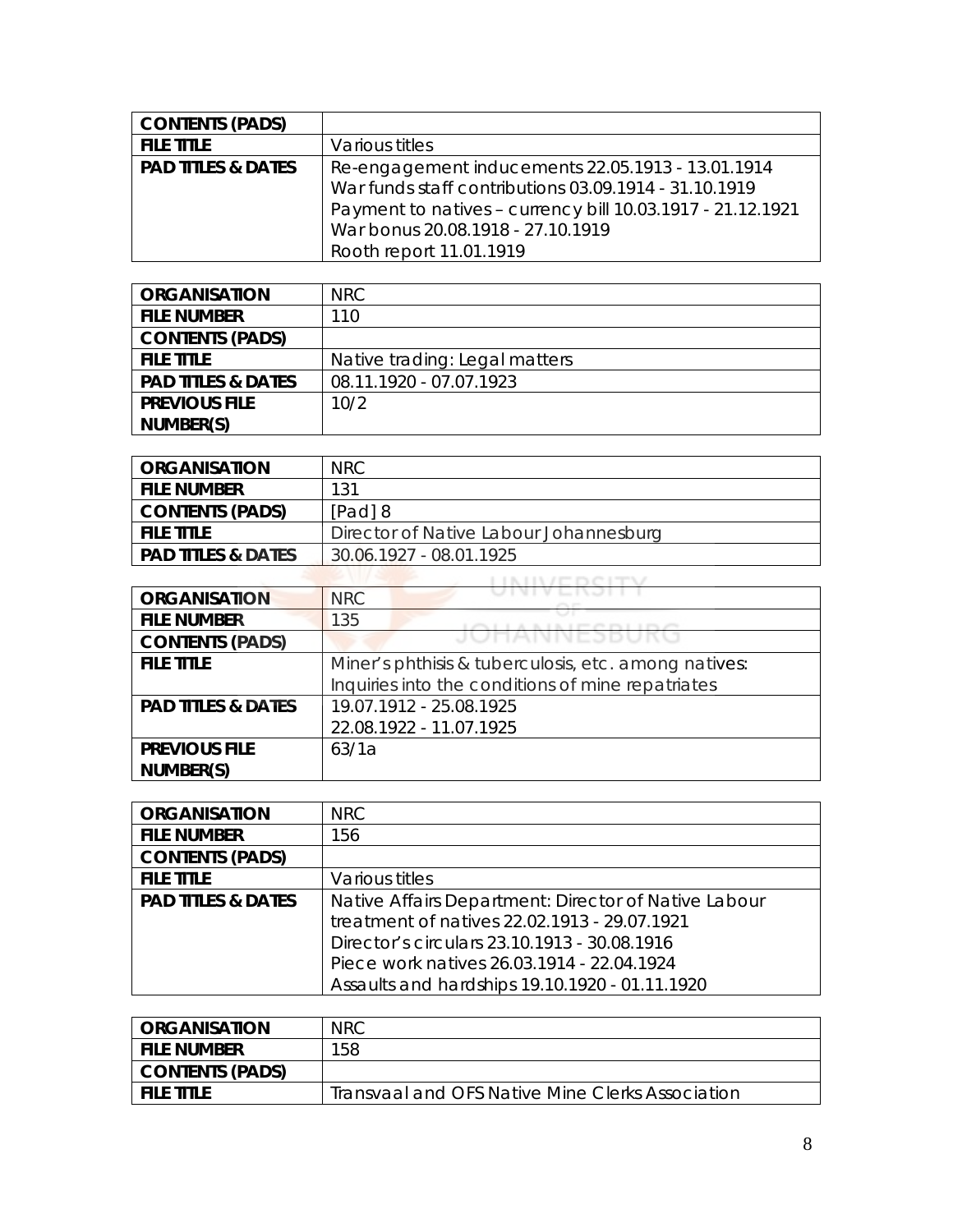| <b>PAD TITLES &amp; DATES</b> | 15.06.1920 - 15.03.1957 |
|-------------------------------|-------------------------|
| I PREVIOUS FILE               | N15b                    |
| NUMBER(S)                     |                         |

| <b>ORGANISATION</b>           | NRC.                                                      |
|-------------------------------|-----------------------------------------------------------|
| <b>FILE NUMBER</b>            | 160                                                       |
| <b>CONTENTS (PADS)</b>        |                                                           |
| <b>FILE TITLE</b>             | Various titles                                            |
| <b>PAD TITLES &amp; DATES</b> | Municipal Council, Recruiting for 29.10.1919 - 27.04.1921 |
|                               | Consolidated Diamonds of South West Africa 11.06.1923 -   |
|                               | 11.02.1925                                                |
|                               | Rev. John L. Dube 24.09.1913 - 22.01.1923                 |
|                               | Transkeian General Council 26.05.1921 - 23.05.1921        |

| <b>ORGANISATION</b>           | NRC.                                    |
|-------------------------------|-----------------------------------------|
| <b>FILE NUMBER</b>            | 161                                     |
| <b>CONTENTS (PADS)</b>        |                                         |
| <b>FILE TITLE</b>             | Driehoek compound                       |
| <b>PAD TITLES &amp; DATES</b> | Supplies 30.04.1920 - 14.02.1924        |
|                               | General 14.01.1920 - 20.07.1927         |
|                               | X-ray apparatus 28.01.1920 - 20.08.1925 |

| <b>ORGANISATION</b>           | <b>NRC</b>                                           |
|-------------------------------|------------------------------------------------------|
| <b>FILE NUMBER</b>            | 179                                                  |
| <b>CONTENTS (PADS)</b>        | UHANNESB                                             |
| <b>FILE TITLE</b>             | Native Affairs Department Director of Native Labour: |
|                               | General                                              |
| <b>PAD TITLES &amp; DATES</b> | 19.07.1927 - 19.03.1929                              |
|                               | 01.01.1929 - 12.08.1930                              |
| <b>PREVIOUS FILE</b>          | N4                                                   |
| NUMBER(S)                     |                                                      |

| <b>ORGANISATION</b>           | NRC                                    |
|-------------------------------|----------------------------------------|
| <b>FILE NUMBER</b>            | 192                                    |
| <b>CONTENTS (PADS)</b>        | Padl 11                                |
| <b>FILE TITLE</b>             | <b>Tuberculosis Research Committee</b> |
| <b>PAD TITLES &amp; DATES</b> | 14.07.1927 - 15.02.1930                |
| <b>PREVIOUS FILE</b>          | T3                                     |
| NUMBER(S)                     |                                        |

| <b>ORGANISATION</b>           | NRC.                                                   |
|-------------------------------|--------------------------------------------------------|
| <b>FILE NUMBER</b>            | 197                                                    |
| <b>CONTENTS (PADS)</b>        | $[Pad]$ 1                                              |
| <b>FILE TITLE</b>             | Inter-departmental: General Manager (including General |
|                               | Manager's Memoranda to and from Mr. Mayer)             |
| <b>PAD TITLES &amp; DATES</b> | [Pad] 1 21.05.1932 - 28.02.1938                        |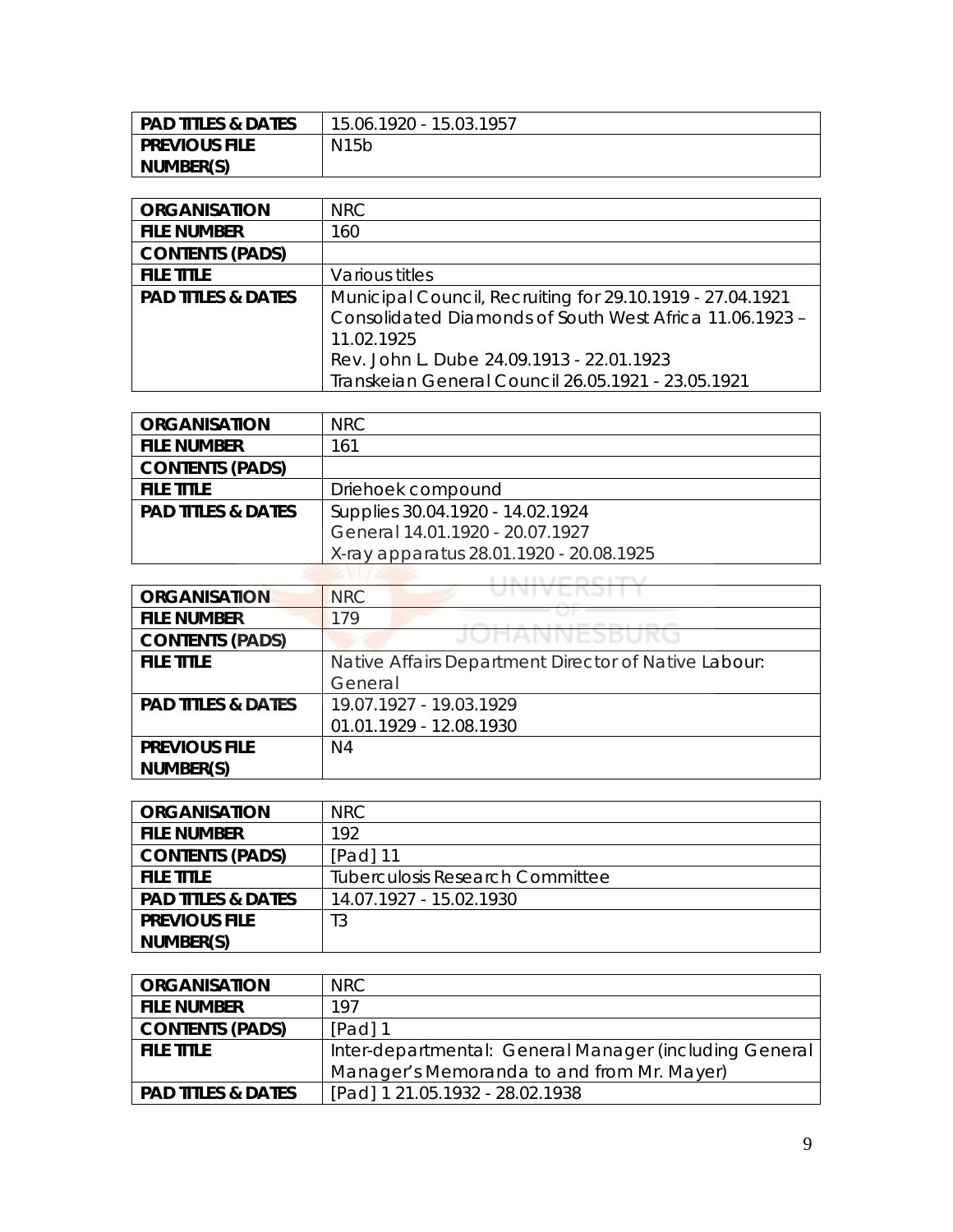|                      | 09.01.1924 - 17.03.1930<br>24.03.1930 - 06.04.1932 |
|----------------------|----------------------------------------------------|
| <b>PREVIOUS FILE</b> | 14                                                 |
| NUMBER(S)            | 15                                                 |

| <b>ORGANISATION</b>           | NRC                     |
|-------------------------------|-------------------------|
| <b>FILE NUMBER</b>            | 204                     |
| <b>CONTENTS (PADS)</b>        | [Pad] 1                 |
| <b>FILE TITLE</b>             | Propaganda: Calendars   |
| <b>PAD TITLES &amp; DATES</b> | 06.01.1931 - 02.02.1933 |
| <b>PREVIOUS FILE</b>          | P <sub>6</sub>          |
| NUMBER(S)                     |                         |

| <b>ORGANISATION</b>           | <b>NRC</b>              |
|-------------------------------|-------------------------|
| <b>FILE NUMBER</b>            | 205                     |
| <b>CONTENTS (PADS)</b>        |                         |
| <b>FILE TITLE</b>             | Propaganda: Calendars   |
| <b>PAD TITLES &amp; DATES</b> | 16.07.1929 - 06.01.1931 |
| <b>PREVIOUS FILE</b>          | P6                      |
| NUMBER(S)                     |                         |
| LASS: CITIES AREA             |                         |

| <b>ORGANISATION</b>           | <b>NRC</b>                           |
|-------------------------------|--------------------------------------|
| <b>FILE NUMER</b>             | , , , , , , , , , , , , , , ,<br>205 |
| <b>CONTENTS (PADS)</b>        | <b>PERMIT AND PROPERTY</b>           |
| <b>FILE TITLE</b>             | VIVEJDUNU<br>Propaganda: Symbols     |
| <b>PAD TITLES &amp; DATES</b> | 10.07.1925 - 23.06.1930              |
| <b>PREVIOUS FILE</b>          | P <sub>5</sub>                       |
| NUMBER(S)                     |                                      |

| <b>ORGANISATION</b>           | NRC.                                   |
|-------------------------------|----------------------------------------|
| <b>FILE NUMBER</b>            | 207                                    |
| <b>CONTENTS (PADS)</b>        |                                        |
| <b>FILE TITLE</b>             | <b>Central Mining/Rand Mines Group</b> |
| <b>PAD TITLES &amp; DATES</b> | 13.08.1912 - 21.06.1930                |
| <b>PREVIOUS FILE</b>          | Groups 3                               |
| NUMBER(S)                     |                                        |

| <b>ORGANISATION</b>           | <b>NRC</b>                                          |
|-------------------------------|-----------------------------------------------------|
| <b>FILE NUMBER</b>            | 213                                                 |
| <b>CONTENTS (PADS)</b>        | [Pad] 1-2                                           |
| <b>FILE TITLE</b>             | Distribution, stopping and augmenting of recruiting |
| <b>PAD TITLES &amp; DATES</b> | [Pad] 1 10.09.1930 - 20.12.1933                     |
|                               | [Pad] 2 02.01.1926 - 06.09.1930                     |
| <b>PREVIOUS FILE</b>          | Distribution 7                                      |
| NUMBER(S)                     | Distribution 9                                      |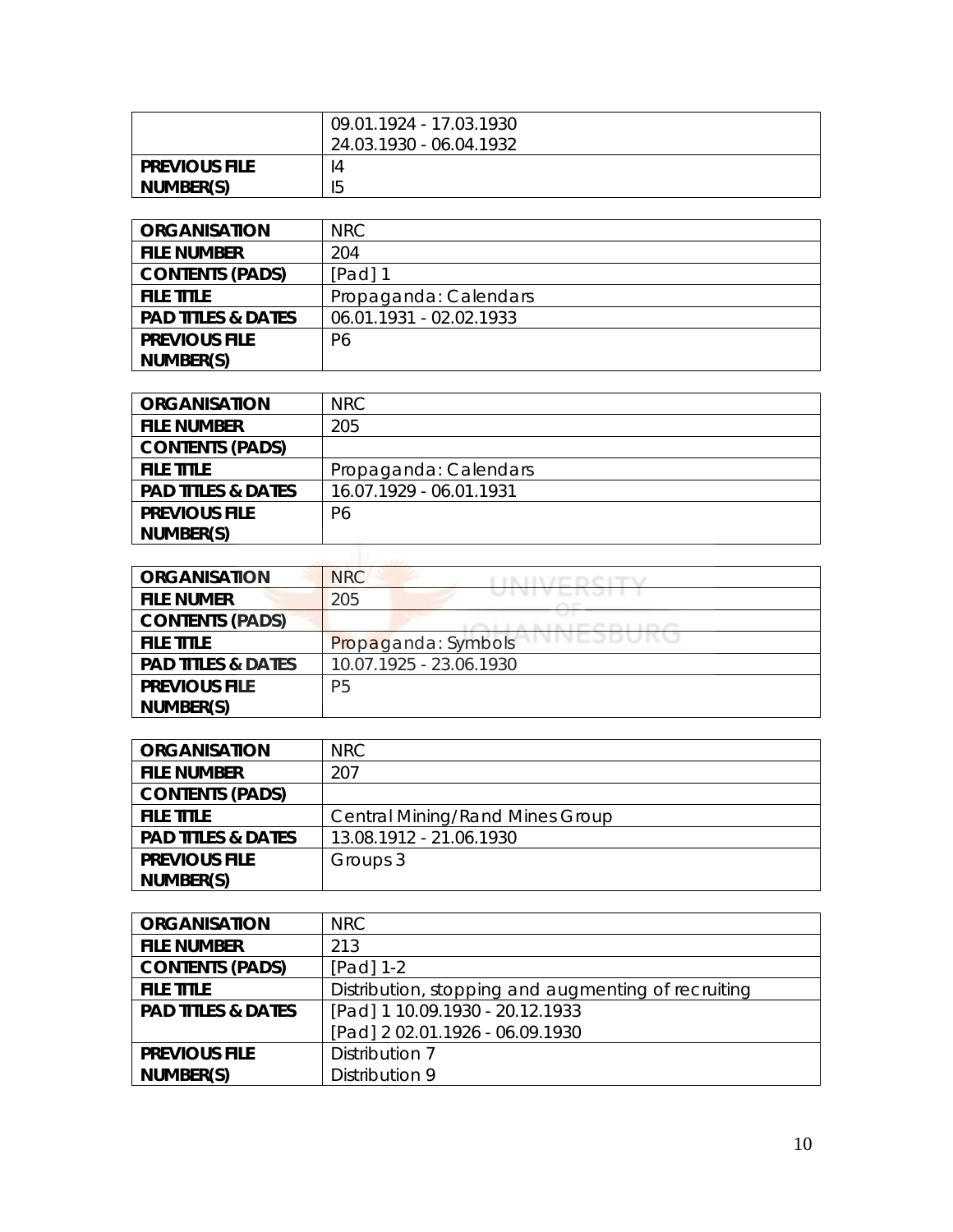| <b>ORGANISATION</b>           | <b>NRC</b>                      |
|-------------------------------|---------------------------------|
| <b>FILE NUMBER</b>            | 216                             |
| <b>CONTENTS (PADS)</b>        | $[Pad] 1-2$                     |
| <b>FILE TITLE</b>             | Staff: Head office              |
| <b>PAD TITLES &amp; DATES</b> | [Pad] 1 08.01.1930 - 08.04.1940 |
|                               | [Pad] 2 09.04.1940 - 24.06.1942 |
|                               | 30.06.1919 - 31.12.1929         |
| <b>PREVIOUS FILE</b>          | S7                              |
| NUMBER(S)                     | S <sub>8</sub>                  |

| <b>ORGANISATION</b>           | NRC                             |
|-------------------------------|---------------------------------|
| <b>FILE NUMBER</b>            | 222                             |
| <b>CONTENTS (PADS)</b>        | [Pad] $1-2$                     |
| <b>FILE TITLE</b>             | Flags                           |
| <b>PAD TITLES &amp; DATES</b> | [Pad] 1 02.03.1931 - 04.05.1935 |
|                               | [Pad] 2 25.07.1928 - 28.02.1931 |
| <b>PREVIOUS FILE</b>          | F <sub>2</sub>                  |
| NUMBER(S)                     | P <sub>10</sub>                 |

| <b>ORGANISATION</b>           | <b>NRC</b>                                              |
|-------------------------------|---------------------------------------------------------|
| <b>FILE NUMBER</b>            | 224                                                     |
| <b>CONTENTS (PADS)</b>        | $[Pad]$ 1-2                                             |
| <b>FILE TITLE</b>             | <b>American Board of Missions</b>                       |
| <b>PAD TITLES &amp; DATES</b> | [Pad] 1 15.08.1930 - 29.06.1936                         |
|                               | [Pad] 2 Compound cinema circuit 09.10.1937 - 11.07.1947 |
|                               | 29.12.1920 - 28.07.1930                                 |
| <b>PREVIOUS FILE</b>          | A <sub>2</sub>                                          |
| NUMBER(S)                     | A <sup>4</sup>                                          |

| <b>ORGANISATION</b>           | NRC.                            |
|-------------------------------|---------------------------------|
| <b>FILE NUMBER</b>            | 230                             |
| <b>CONTENTS (PADS)</b>        | $[Pad]$ 1                       |
| <b>FILE TITLE</b>             | Propaganda: Books               |
| <b>PAD TITLES &amp; DATES</b> | 06.08.1930 - 07.10.1931         |
|                               | [Pad] 1 08.10.1931 - 13.03.1933 |
| <b>PREVIOUS FILE</b>          | P <sub>4</sub>                  |
| NUMBER(S)                     | P <sub>9</sub>                  |

| <b>ORGANISATION</b>           | NRC                                                     |
|-------------------------------|---------------------------------------------------------|
| <b>FILE NUMBER</b>            | 235                                                     |
| <b>CONTENTS (PADS)</b>        |                                                         |
| <b>FILE TITLE</b>             | <b>Miscellaneous</b>                                    |
| <b>PAD TITLES &amp; DATES</b> | Boots for miners 09.01.1931 - 28.10.1931                |
|                               | Circulars - Executive Committee 19.05.1924 - 28.09.1929 |
|                               | Conference of Transvaal Chamber of Mines and Transkei   |
|                               | delegates 11.09.1928 - 27.07.1929                       |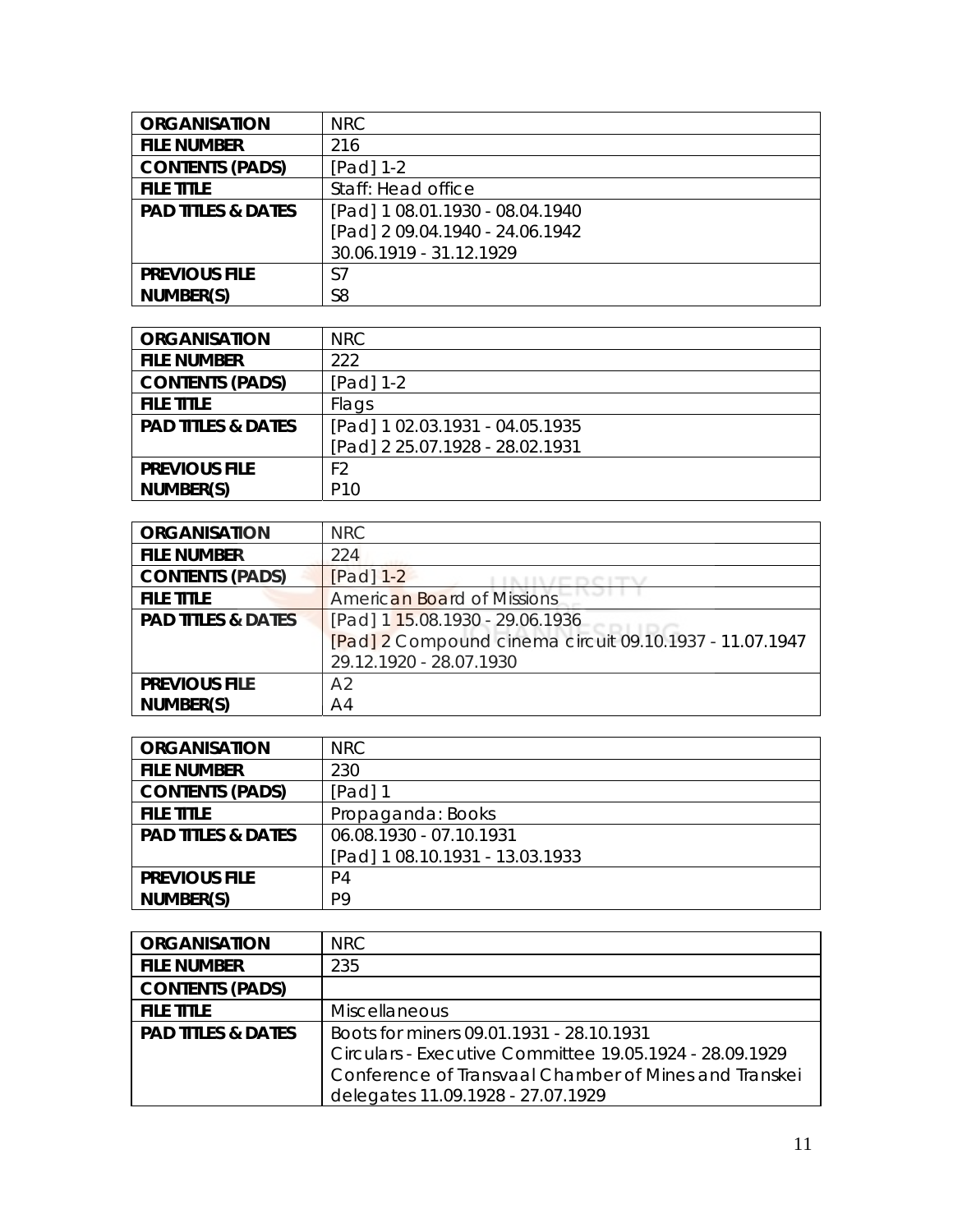|                                   | Conference of district superintendents - head office<br>30.09.1924 - 03.05.1926<br>Compound play equipment 02.09.1929 - 24.05.1930 |
|-----------------------------------|------------------------------------------------------------------------------------------------------------------------------------|
| <b>PREVIOUS FILE</b><br>NUMBER(S) | B13<br>C <sub>4</sub><br>C10<br>C.14                                                                                               |

| <b>ORGANISATION</b>               | <b>NRC</b>                                                                                                                                                                                                                                                                                     |
|-----------------------------------|------------------------------------------------------------------------------------------------------------------------------------------------------------------------------------------------------------------------------------------------------------------------------------------------|
| <b>FILE NUMBER</b>                | 236                                                                                                                                                                                                                                                                                            |
| <b>CONTENTS (PADS)</b>            |                                                                                                                                                                                                                                                                                                |
| <b>FILE TITLE</b>                 | Various titles                                                                                                                                                                                                                                                                                 |
| <b>PAD TITLES &amp; DATES</b>     | Joint council of European natives 11.05.1921 - 13.08.1924<br>Motor cars 19.03.1930 - 10.01.1924<br>Gold Producers Committee; Native Labour Committee<br>09.06.1930 - 19.02.1924<br>Mozambique Convention 1928 05.09.1928 - 13.06.1930<br>Inoculation against pneumonia 08.02.1929 - 24.02.1925 |
| <b>PREVIOUS FILE</b><br>NUMBER(S) | J2<br>M <sub>3</sub><br>G <sub>2</sub><br><b>UNIVERSITY</b><br>M <sub>12</sub><br>12                                                                                                                                                                                                           |

| <b>ORGANISATION</b>           | <b>NRC</b>                                                                  |
|-------------------------------|-----------------------------------------------------------------------------|
| <b>FILE NUMBER</b>            | 238                                                                         |
| <b>CONTENTS (PADS)</b>        |                                                                             |
| <b>FILE TITLE</b>             | Visit of magistrates and others; Special holidays                           |
| <b>PAD TITLES &amp; DATES</b> | Visit of Swaziland magistrates and others 01.11.1928 -<br>10.10.1929        |
|                               | Visit of Natal magistrates and others 19.01.1928 -<br>09.09.1929            |
|                               | Visit of Ciskeian and Transkeian magistrates 24.12.1927 -<br>18.12.1928     |
|                               | Visit of Basutoland and Bechuanaland magistrates<br>28.09.1928 - 01.11.1930 |
|                               | Special holidays 29.03.1920 - 06.07.1925                                    |
| <b>PREVIOUS FILE</b>          | V <sub>5</sub>                                                              |
| NUMBER(S)                     | V <sub>4</sub>                                                              |
|                               | V <sub>3</sub>                                                              |
|                               | V <sub>2</sub>                                                              |
|                               | S <sub>10</sub>                                                             |

| <b>ORGANISATION</b>    | <b>NRC</b> |
|------------------------|------------|
| <b>FILE NUMBER</b>     | 239        |
| <b>CONTENTS (PADS)</b> | Padl T3-T4 |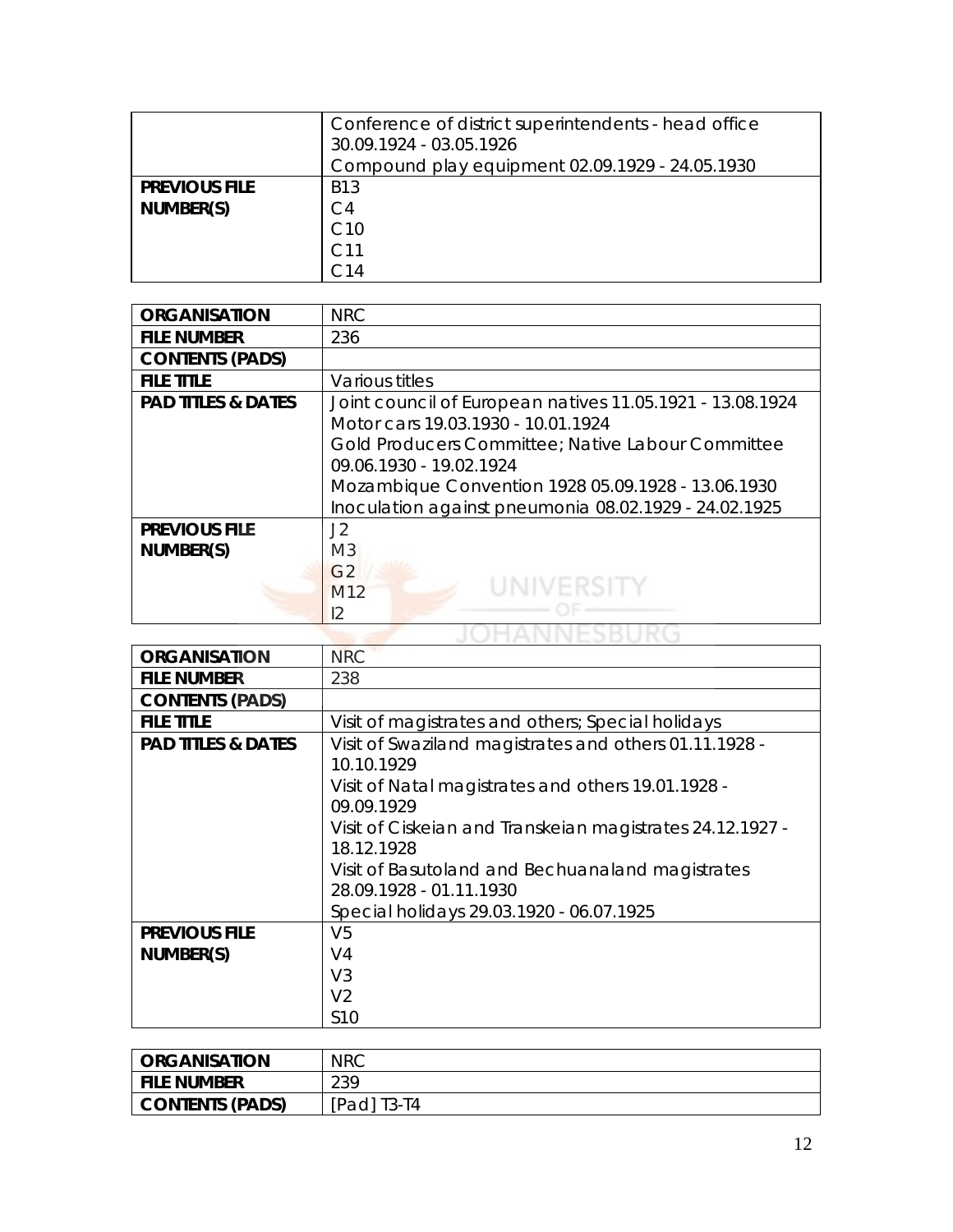| <b>FILE TITLE</b>             | Tuberculosis Research Committee  |
|-------------------------------|----------------------------------|
| <b>PAD TITLES &amp; DATES</b> | [Pad] T3 03.03.1930 - 31.03.1932 |
|                               | [Pad] T4 19.12.1920 - 11.11.1933 |
| <b>PREVIOUS FILE</b>          | <b>RB21</b>                      |
| NUMBER(S)                     |                                  |

| <b>ORGANISATION</b>           | NRC                             |
|-------------------------------|---------------------------------|
| <b>FILE NUMBER</b>            | 249                             |
| <b>CONTENTS (PADS)</b>        | [Pad] 1-2                       |
| <b>FILE TITLE</b>             | Springs Mines Ltd.              |
| <b>PAD TITLES &amp; DATES</b> | [Pad] 1 14.10.1932 - 27.12.1950 |
|                               | [Pad] 2 13.12.1951 - 19.09.1963 |
| <b>PREVIOUS FILE</b>          | Mines 26                        |
| NUMBER(S)                     |                                 |

| <b>ORGANISATION</b>           | NRC                          |
|-------------------------------|------------------------------|
| <b>FILE NUMBER</b>            | 253                          |
| <b>CONTENTS (PADS)</b>        |                              |
| <b>FILE TITLE</b>             | Staff agreements (Branches)  |
| <b>PAD TITLES &amp; DATES</b> | 03.02.1924 - 31.05.1930      |
|                               |                              |
| <b>PREVIOUS FILE</b>          | S <sub>6</sub><br>UNIVERSITY |
| NUMBER(S)                     |                              |
|                               |                              |

| <b>ORGANISATION</b>           | JUHANNESBUKU<br><b>NRC</b>      |
|-------------------------------|---------------------------------|
| <b>FILE NUMBER</b>            | 254                             |
| <b>CONTENTS (PADS)</b>        | [Pad] 1-2                       |
| <b>FILE TITLE</b>             | <b>Complements Committee</b>    |
| <b>PAD TITLES &amp; DATES</b> | [Pad] 1 22.01.1932 - 10.01.1938 |
|                               | [Pad] 2 04.01.1921 - 08.12.1931 |
| <b>PREVIOUS FILE</b>          | C <sub>6</sub>                  |
| NUMBER(S)                     | C8                              |

| <b>ORGANISATION</b>           | <b>NRC</b>                                               |
|-------------------------------|----------------------------------------------------------|
| <b>FILE NUMBER</b>            | 255                                                      |
| <b>CONTENTS (PADS)</b>        | [Pad] $2, 7$                                             |
| <b>FILE TITLE</b>             | Insurance and assurance                                  |
| <b>PAD TITLES &amp; DATES</b> | [Pad] 2 Mine Medical Officers Association proceedings    |
|                               | Feb 1932 - Oct 1939                                      |
|                               | [Pad] 7 Mine Medical Officers Association Jan 1926 - Nov |
|                               | 1931                                                     |
|                               | Insurance 06.06.1924 - 22.08.1930                        |
| <b>PREVIOUS FILE</b>          | M4                                                       |
| NUMBER(S)                     | M <sub>2</sub>                                           |
|                               | l3                                                       |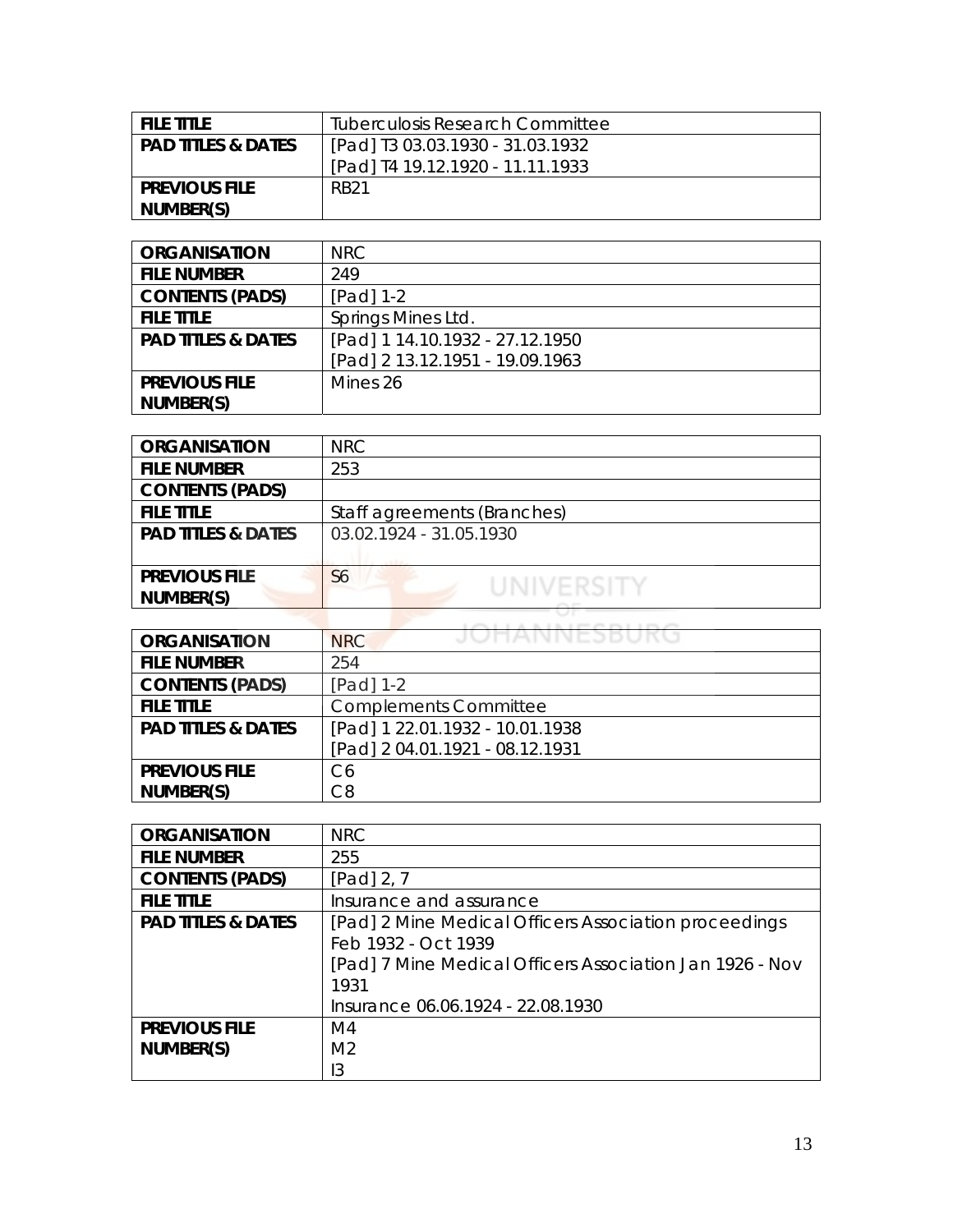| <b>ORGANISATION</b>           | NRC.                                                |
|-------------------------------|-----------------------------------------------------|
| <b>FILE NUMBER</b>            | 257                                                 |
| <b>CONTENTS (PADS)</b>        | $[Pad] 1-2$                                         |
| <b>FILE TITLE</b>             | Re-engagement bonus & certificates, circulars, etc. |
| <b>PAD TITLES &amp; DATES</b> | [Pad] 1 29.03.1922 - 26.02.1940                     |
|                               | [Pad] 2 11.03.1940 - 15.10.1951                     |
| <b>PREVIOUS FILE</b>          | R4a                                                 |
| NUMBER(S)                     |                                                     |

| <b>ORGANISATION</b>           | <b>NRC</b>                                      |
|-------------------------------|-------------------------------------------------|
| <b>FILE NUMBER</b>            | 261                                             |
| <b>CONTENTS (PADS)</b>        |                                                 |
| <b>FILE TITLE</b>             | Mining groups                                   |
| <b>PAD TITLES &amp; DATES</b> | Anglo American Corporation of South Africa Ltd. |
|                               | <b>Central Mining/Rand Mines Group</b>          |
|                               | <b>General Mining and Finance Corporation</b>   |
| <b>PREVIOUS FILE</b>          | Groups 1                                        |
| NUMBER(S)                     | Groups 3                                        |
|                               | Groups 4                                        |

| <b>ORGANISATION</b>           | <b>NRC</b>                      |
|-------------------------------|---------------------------------|
| <b>FILE NUMBER</b>            | 268                             |
| <b>CONTENTS (PADS)</b>        | [Pad] 1-2                       |
| <b>FILE TITLE</b>             | <b>Registrar of Companies</b>   |
| <b>PAD TITLES &amp; DATES</b> | [Pad] 1 01.11.1912 - 05.12.1930 |
|                               | [Pad] 204.11.1931 - 06.11.1943  |
| <b>PREVIOUS FILE</b>          | R <sub>5</sub>                  |
| NUMBER(S)                     |                                 |

| <b>ORGANISATION</b>           | <b>NRC</b>                      |
|-------------------------------|---------------------------------|
| <b>FILE NUMBER</b>            | 270                             |
| <b>CONTENTS (PADS)</b>        | $[Pad] 1-2$                     |
| <b>FILE TITLE</b>             | Rand Mutual Assurance Co. Ltd.  |
| <b>PAD TITLES &amp; DATES</b> | [Pad] 1 24.08.1916 - 21.02.1933 |
|                               | [Pad] 2 22.02.1933 - 07.06.1943 |
| <b>PREVIOUS FILE</b>          | R <sub>2</sub>                  |
| NUMBER(S)                     |                                 |

| <b>ORGANISATION</b>           | NRC                         |
|-------------------------------|-----------------------------|
| <b>FILE NUMBER</b>            | 275                         |
| <b>CONTENTS (PADS)</b>        | [Pad] 1                     |
| <b>FILE TITLE</b>             | Bantu Sports Club, Drawer 5 |
| <b>PAD TITLES &amp; DATES</b> | 19.10.1928 - 27.03.1933     |
| <b>PREVIOUS FILE</b>          | B4                          |
| NUMBER(S)                     |                             |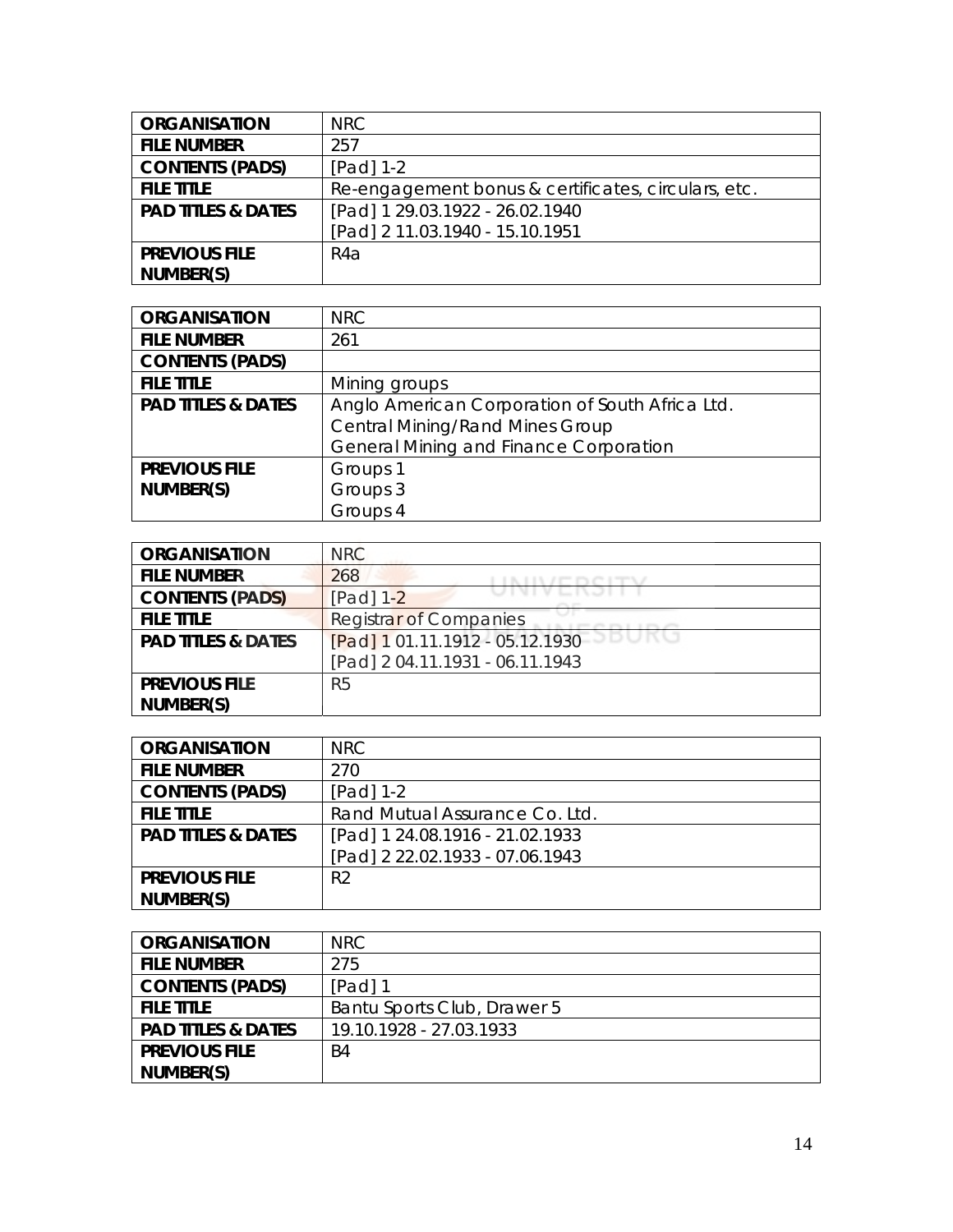| <b>ORGANISATION</b>    | <b>NRC</b>                                            |
|------------------------|-------------------------------------------------------|
| <b>FILE NUMBER</b>     | 283 & 291                                             |
| <b>CONTENTS (PADS)</b> | $[Pad] 1-2$                                           |
| <b>FILE TITLE</b>      | N.A.D. relief of native unemployment                  |
| [PAD] TITLES & DATES   | 283 Pad 1 24.04.1931 - 10.07.1934                     |
|                        | 291 Pad 2 Departmental inquiry into complaints by Mr. |
|                        | Payn and Mr. Nicholls 04.04.1935 - 29.06.1935         |
| <b>PREVIOUS FILE</b>   | N <sub>13</sub>                                       |
| NUMBER(S)              | D <sub>5</sub>                                        |

| <b>ORGANISATION</b>           | NRC                             |
|-------------------------------|---------------------------------|
| <b>FILE NUMBER</b>            | 285                             |
| <b>CONTENTS (PADS)</b>        | $[Pad]$ 2-3                     |
| <b>FILE TITLE</b>             | Propaganda: Calendars           |
| <b>PAD TITLES &amp; DATES</b> | [Pad] 2 06.02.1933 - 26.06.1934 |
|                               | [Pad] 3 25.06.1934 - 07.02.1936 |
| <b>PREVIOUS FILE</b>          | P7                              |
| NUMBER(S)                     |                                 |

| <b>ORGANISATION</b>           | <b>NRC</b>                                          |
|-------------------------------|-----------------------------------------------------|
| <b>FILE NUMBER</b>            | 296                                                 |
| <b>CONTENTS (PADS)</b>        | $[Pad]$ 1-2                                         |
| <b>FILE TITLE</b>             | Limitation of period of service of native labourers |
|                               | (schedules)                                         |
| <b>PAD TITLES &amp; DATES</b> | [Pad] 1 08.04.1935 - 21.05.1935                     |
|                               | [Pad] 2 15.05.1935 - 04.06.1935                     |
| <b>PREVIOUS FILE</b>          | L3                                                  |
| NUMBER(S)                     |                                                     |

| <b>ORGANISATION</b>           | <b>NRC</b>                                          |
|-------------------------------|-----------------------------------------------------|
| <b>FILE NUMBER</b>            | 297                                                 |
| <b>CONTENTS (PADS)</b>        | [Pad] $5-6$                                         |
| <b>FILE TITLE</b>             | Limitation of period of service of native labourers |
| <b>PAD TITLES &amp; DATES</b> | [Pad] 5 26.07.1935 - 25.10.1935                     |
|                               | [Pad] 6 25.10.1935 - 12.02.1936                     |
| <b>PREVIOUS FILE</b>          | L3                                                  |
| NUMBER(S)                     |                                                     |

| <b>ORGANISATION</b>           | NRC.                                                |
|-------------------------------|-----------------------------------------------------|
| <b>FILE NUMBER</b>            | 298                                                 |
| <b>CONTENTS (PADS)</b>        | $[Pad] 5-6$                                         |
| <b>FILE TITLE</b>             | Limitation of period of service of native labourers |
| <b>PAD TITLES &amp; DATES</b> | [Pad] 5 26.07.1935 - 25.10.1935                     |
|                               | [Pad] 6 25.10.1935 - 12.02.1936                     |
| <b>PREVIOUS FILE</b>          | L3                                                  |
| NUMBER(S)                     |                                                     |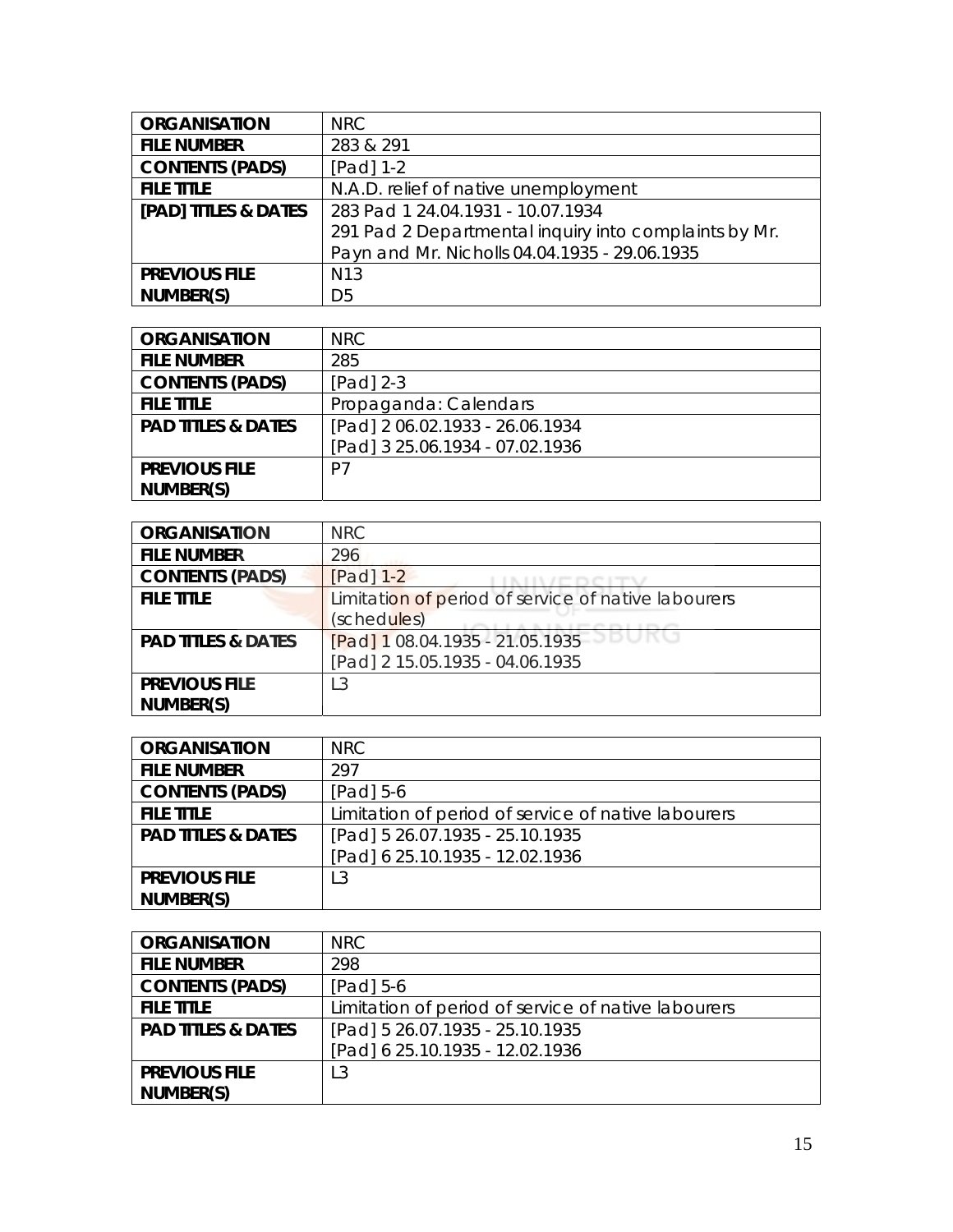| <b>ORGANISATION</b>           | <b>NRC</b>                      |
|-------------------------------|---------------------------------|
| <b>FILE NUMBER</b>            | 304                             |
| <b>CONTENTS (PADS)</b>        | $[Pad]$ 3-4                     |
| <b>FILE TITLE</b>             | Articles of association         |
| <b>PAD TITLES &amp; DATES</b> | [Pad] 3 21.08.1934 - 23.03.1936 |
|                               | [Pad] 4 21.04.1936 - 12.02.1941 |
| <b>PREVIOUS FILE</b>          | A5                              |
| NUMBER(S)                     |                                 |

| <b>ORGANISATION</b>           | <b>NRC</b>                                          |
|-------------------------------|-----------------------------------------------------|
| <b>FILE NUMBER</b>            | 307                                                 |
| <b>CONTENTS (PADS)</b>        | $[Pad]$ 2-4                                         |
| <b>FILE TITLE</b>             | Distribution: Stopping and augmenting of recruiting |
| <b>PAD TITLES &amp; DATES</b> | [Pad] 2 05.01.1934 - 11.09.1936                     |
|                               | [Pad] 3 29.11.1936 - 04.06.1941                     |
|                               | [Pad] 4 06.06.1941 - 27.01.1941                     |
| <b>PREVIOUS FILE</b>          | Dist 7                                              |
| NUMBER(S)                     |                                                     |

| <b>ORGANISATION</b>           | <b>NRC</b>                                          |
|-------------------------------|-----------------------------------------------------|
| <b>FILE NUMBER</b>            | 311                                                 |
| <b>CONTENTS (PADS)</b>        | $[Pad]$ $7-8$                                       |
| <b>FILE TITLE</b>             | Limitation of period of service of native labourers |
| <b>PAD TITLES &amp; DATES</b> | [Pad] 7 21.02.1936 - 19.11.1966                     |
|                               | [Pad] 8 23.11.1936 - 14.06.1937 SBURG               |
| <b>PREVIOUS FILE</b>          | L <sub>3</sub>                                      |
| NUMBER(S)                     | 298                                                 |

| <b>ORGANISATION</b>           | <b>NRC</b>                      |
|-------------------------------|---------------------------------|
| <b>FILE NUMBER</b>            | 317                             |
| <b>CONTENTS (PADS)</b>        | $[Pad] 1-2$                     |
| <b>FILE TITLE</b>             | Propaganda: Cinematography      |
| <b>PAD TITLES &amp; DATES</b> | [Pad] 1 25.09.1930 - 13.06.1938 |
|                               | [Pad] 2 08.06.1938 - 20.09.1944 |
| <b>PREVIOUS FILE</b>          | P <sub>8</sub>                  |
| NUMBER(S)                     | <b>RB18</b>                     |

| <b>ORGANISATION</b>           | NRC                             |
|-------------------------------|---------------------------------|
| <b>FILE NUMBER</b>            | 319                             |
| <b>CONTENTS (PADS)</b>        | [Pad] 4-5                       |
| <b>FILE TITLE</b>             | Propaganda: Calendars           |
| <b>PAD TITLES &amp; DATES</b> | [Pad] 4 12.03.1936 - 12.05.1938 |
|                               | [Pad] 5 29.06.1938 - 18.11.1939 |
| <b>PREVIOUS FILE</b>          | P7                              |
| NUMBER(S)                     |                                 |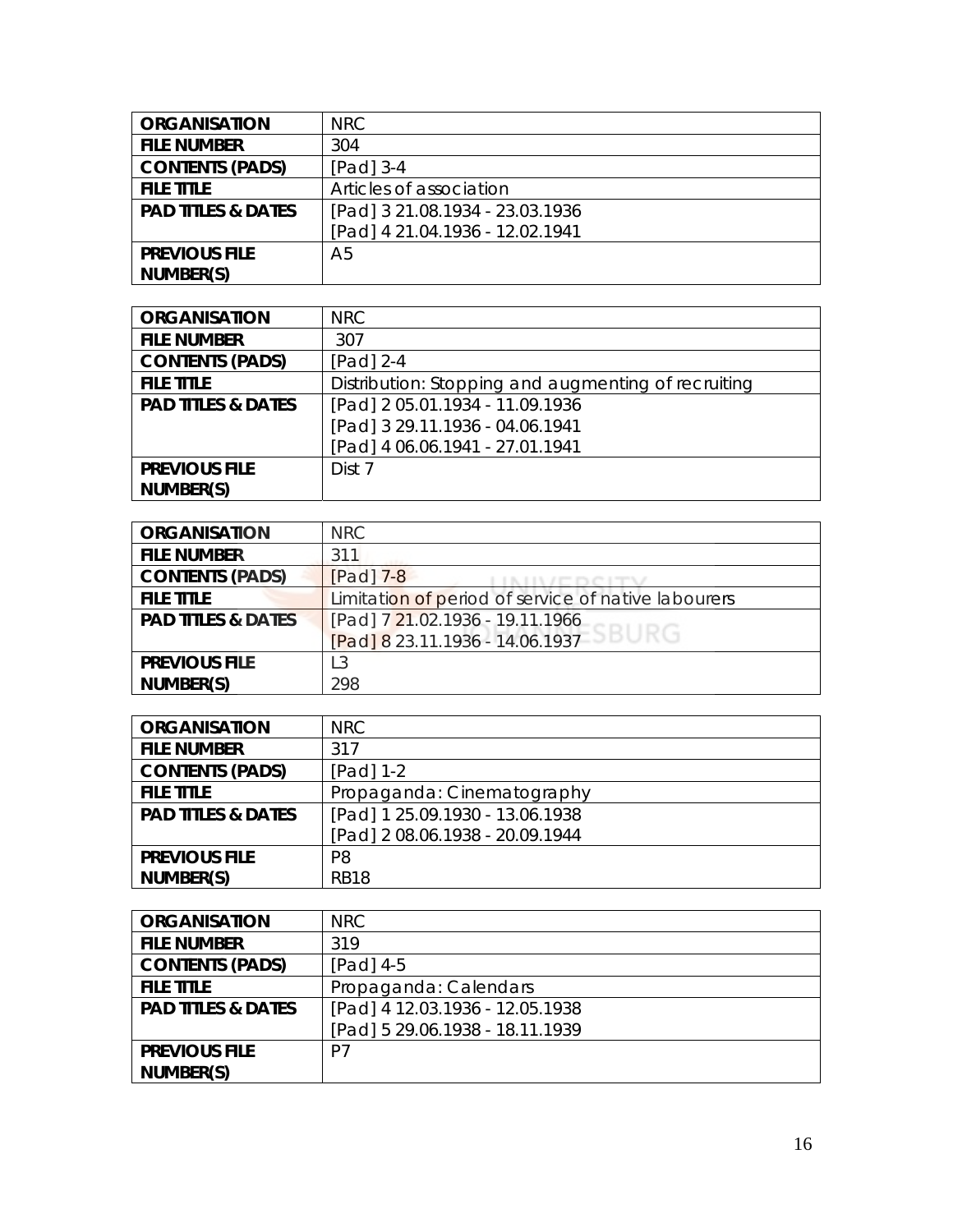| <b>ORGANISATION</b>           | <b>NRC</b>                         |
|-------------------------------|------------------------------------|
| <b>FILE NUMBER</b>            | 322                                |
| <b>CONTENTS (PADS)</b>        | [Pad] 1-2                          |
| <b>FILE TITLE</b>             | Director of Native Labour: General |
| <b>PAD TITLES &amp; DATES</b> | [Pad] 1 08.07.1932 - 09.12.1934    |
|                               | [Pad] 2 Dec 1937 - 09.07.1943      |
| <b>PREVIOUS FILE</b>          | N6                                 |
| NUMBER(S)                     |                                    |

| <b>ORGANISATION</b>           | <b>NRC</b>                      |
|-------------------------------|---------------------------------|
| <b>FILE NUMBER</b>            | 323                             |
| <b>CONTENTS (PADS)</b>        | $[Pad]$ 2-3                     |
| <b>FILE TITLE</b>             | Flags                           |
| <b>PAD TITLES &amp; DATES</b> | [Pad] 2 04.05.1935 - 28.10.1938 |
|                               | [Pad] 3 26.10.1938 - 27.01.1941 |
| <b>PREVIOUS FILE</b>          | P <sub>10</sub>                 |
| NUMBER(S)                     |                                 |

| <b>ORGANISATION</b>           | <b>NRC</b>                          |
|-------------------------------|-------------------------------------|
| <b>FILE NUMBER</b>            | 324                                 |
| <b>CONTENTS (PADS)</b>        | [Pad] 1-2                           |
| <b>FILE TITLE</b>             | Propaganda: General                 |
| <b>PAD TITLES &amp; DATES</b> | [Pad] 1 09.11.1925 - 28.10.1938     |
|                               | [Pad] 2 18.10.1938 - 28.10.1940     |
| <b>PREVIOUS FILE</b>          | <b>JULIMININESDUKU</b><br><b>P5</b> |
| NUMBER(S)                     |                                     |

| <b>ORGANISATION</b>           | NRC.                            |
|-------------------------------|---------------------------------|
| <b>FILE NUMBER</b>            | 331                             |
| <b>CONTENTS (PADS)</b>        | $[Pad]$ 2-3                     |
| <b>FILE TITLE</b>             | <b>Complements Committee</b>    |
| <b>PAD TITLES &amp; DATES</b> | [Pad] 2 20.01.1938 - 06.03.1939 |
|                               | [Pad] 3 17.03.1939 - 09.09.1940 |

| <b>ORGANISATION</b>           | NRC                                 |
|-------------------------------|-------------------------------------|
| <b>FILE NUMBER</b>            | 332                                 |
| <b>CONTENTS (PADS)</b>        | [Pad] 2                             |
| <b>FILE TITLE</b>             | Board of Management: Annual reports |
| <b>PAD TITLES &amp; DATES</b> | 07.03.1939 - 01.12.1961             |
| <b>PREVIOUS FILE</b>          | B <sub>9</sub>                      |
| NUMBER(S)                     |                                     |

| <b>ORGANISATION</b>    | <b>NRC</b>                 |
|------------------------|----------------------------|
| <b>FILE NUMBER</b>     | 339                        |
| <b>CONTENTS (PADS)</b> | $[Pad] 1-2$                |
| <b>FILE TITLE</b>      | War: Rationing of supplies |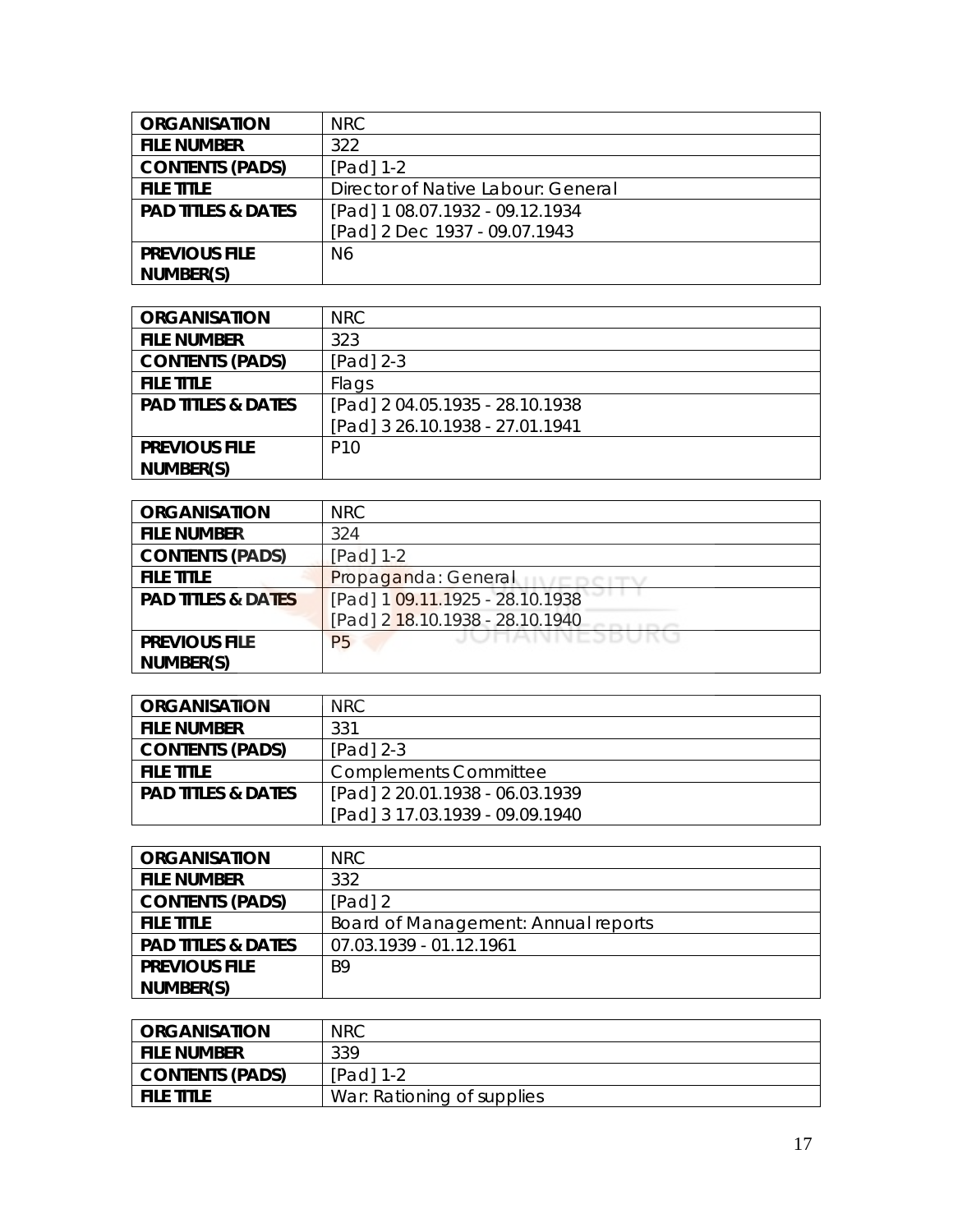| <b>PAD TITLES &amp; DATES</b> | [Pad] 1 10.01.1942 - 29.01.1943 |
|-------------------------------|---------------------------------|
|                               | [Pad] 2 16.02.1943 - 08.07.1946 |
| <b>PREVIOUS FILE</b>          | W4b                             |
| NUMBER(S)                     |                                 |

| <b>ORGANISATION</b>           | <b>NRC</b>                                          |
|-------------------------------|-----------------------------------------------------|
| <b>FILE NUMBER</b>            | 339                                                 |
| <b>CONTENTS (PADS)</b>        | $[Pad]$ 1, 9                                        |
| <b>FILE TITLE</b>             | Limitation of period of service of native labourers |
| <b>PAD TITLES &amp; DATES</b> | [Pad] 1 24.09.1934 - 22.05.1937                     |
|                               | [Pad] 9 21.06.1937 - 20.04.1939                     |
| <b>PREVIOUS FILE</b>          | L4                                                  |
| NUMBER(S)                     | L <sub>3</sub>                                      |

| <b>ORGANISATION</b>           | NRC                              |
|-------------------------------|----------------------------------|
| <b>FILE NUMBER</b>            | 351                              |
| <b>CONTENTS (PADS)</b>        | $[Pad]$ 2-3                      |
| <b>FILE TITLE</b>             | Motor Carrier Transportation Act |
| <b>PAD TITLES &amp; DATES</b> | [Pad] 2 01.07.1937 - 17.04.1940  |
|                               | [Pad] 3 19.04.1940 - 27.08.1947  |
| <b>PREVIOUS FILE</b>          | M <sub>5</sub> , 258             |
| NUMBER(S)                     | M <sub>5</sub>                   |
|                               |                                  |

| <b>ORGANISATION</b>           | NRC.<br>A B. L.B. L.PH 29 Ph. L. L.Ph. 296            |
|-------------------------------|-------------------------------------------------------|
| <b>FILE NUMBER</b>            | JUNANNESBUKU<br>352                                   |
| <b>CONTENTS (PADS)</b>        |                                                       |
| <b>FILE TITLE</b>             | Recruiting Investigation Committee                    |
| <b>PAD TITLES &amp; DATES</b> | Repatriates 15.10.1910 - 14.12.1910                   |
|                               | Recruiting costs 1911 - 1912                          |
|                               | Group Committee on Recruiting 18.11.1911 - 14.02.1912 |

| <b>ORGANISATION</b>           | <b>NRC</b>                                                                                                                                                                                                                                 |
|-------------------------------|--------------------------------------------------------------------------------------------------------------------------------------------------------------------------------------------------------------------------------------------|
| <b>FILE NUMBER</b>            | 353                                                                                                                                                                                                                                        |
| <b>CONTENTS (PADS)</b>        |                                                                                                                                                                                                                                            |
| <b>FILE TITLE</b>             | Various titles                                                                                                                                                                                                                             |
| <b>PAD TITLES &amp; DATES</b> | Compound Managers' Association 18.09.1920 - 26.08.1930<br>Inter-departmental: Technical consultant 04.04.1924 -<br>21.05.1932<br>Inter-departmental: Mr. L S Raynes 07.11.1924 - 13.01.1934<br>WNLA correspondence 24.05.1923 - 18.05.1931 |
| <b>PREVIOUS FILE</b>          | C9                                                                                                                                                                                                                                         |
| NUMBER(S)                     | 113                                                                                                                                                                                                                                        |
|                               | 113                                                                                                                                                                                                                                        |
|                               | W4                                                                                                                                                                                                                                         |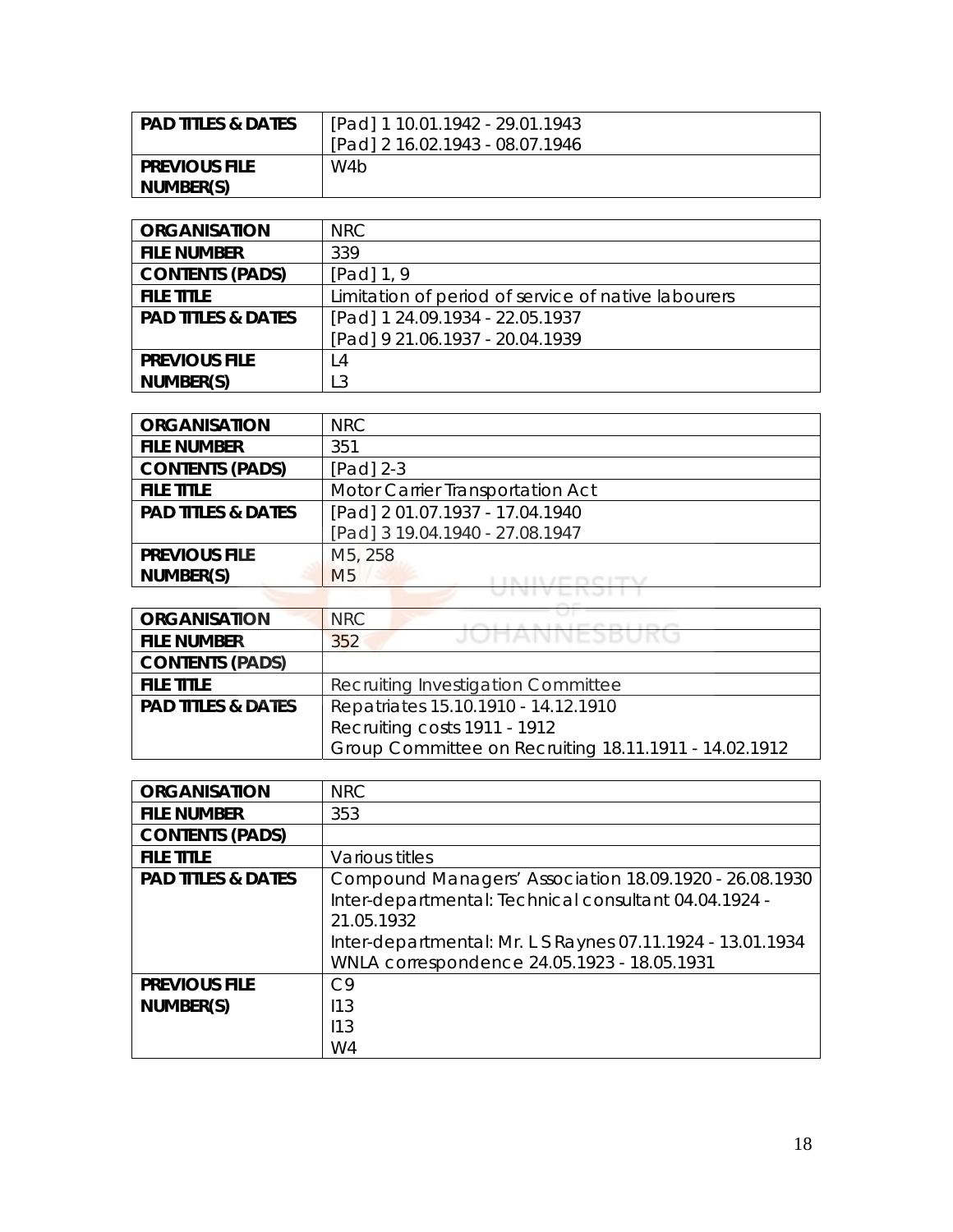| <b>ORGANISATION</b>           | NRC                             |
|-------------------------------|---------------------------------|
| <b>FILE NUMBER</b>            | 359                             |
| <b>CONTENTS (PADS)</b>        | $[Pad] 1-2$                     |
| <b>FILE TITLE</b>             | Shareholdings and membership    |
| <b>PAD TITLES &amp; DATES</b> | [Pad] 1 11.06.1924 - 20.03.1940 |
|                               | [Pad] 2 20.05.1941 - 21.05.1945 |
| <b>PREVIOUS FILE</b>          | S <sub>2</sub>                  |
| NUMBER(S)                     |                                 |

| <b>ORGANISATION</b>           | NRC                                                   |
|-------------------------------|-------------------------------------------------------|
| <b>FILE NUMBER</b>            | 362                                                   |
| <b>CONTENTS (PADS)</b>        | [Pad] 1-2                                             |
| <b>FILE TITLE</b>             | Native Affairs Department: Collection of native taxes |
| <b>PAD TITLES &amp; DATES</b> | [Pad] 1 19.11.1925 - 03.12.1940                       |
|                               | [Pad] 2 18.12.1940 - 27.01.1941                       |
| <b>PREVIOUS FILE</b>          | N <sub>2</sub>                                        |
| NUMBER(S)                     |                                                       |

| <b>ORGANISATION</b>           | <b>NRC</b>                              |
|-------------------------------|-----------------------------------------|
| <b>FILE NUMBER</b>            | 375                                     |
| <b>CONTENTS (PADS)</b>        | [Pad] 1-2                               |
| <b>FILE TITLE</b>             | War: Correspondence, circulars, etc.    |
| <b>PAD TITLES &amp; DATES</b> | [Pad] 1 29.08.1939 - 09.04.1941         |
|                               | [Pad] 2 31.03.1941 - 29.03.1946         |
| <b>PREVIOUS FILE</b>          | <b>JULIAINNESDURU</b><br>W <sub>4</sub> |
| NUMBER(S)                     |                                         |

| <b>ORGANISATION</b>           | NRC                             |
|-------------------------------|---------------------------------|
| <b>FILE NUMBER</b>            | 377                             |
| <b>CONTENTS (PADS)</b>        | [Pad] 1-2                       |
| <b>FILE TITLE</b>             | Policy                          |
| <b>PAD TITLES &amp; DATES</b> | [Pad] 1 28.04.1930 - 13.03.1941 |
|                               | [Pad] 2 18.04.1941 - 02.02.1949 |
| <b>PREVIOUS FILE</b>          | P <sub>2</sub>                  |
| NUMBER(S)                     |                                 |

| <b>ORGANISATION</b>           | NRC                                          |
|-------------------------------|----------------------------------------------|
| <b>FILE NUMBER</b>            | 378                                          |
| <b>CONTENTS (PADS)</b>        | [Pad] 1-2                                    |
| <b>FILE TITLE</b>             | Bechuanaland: Correspondence with government |
| <b>PAD TITLES &amp; DATES</b> | [Pad] 1 02.11.1917 - 29.05.1941              |
|                               | [Pad] 2 09.06.1941 - 08.11.1960              |
| <b>PREVIOUS FILE</b>          | B <sub>6</sub>                               |
| NUMBER(S)                     |                                              |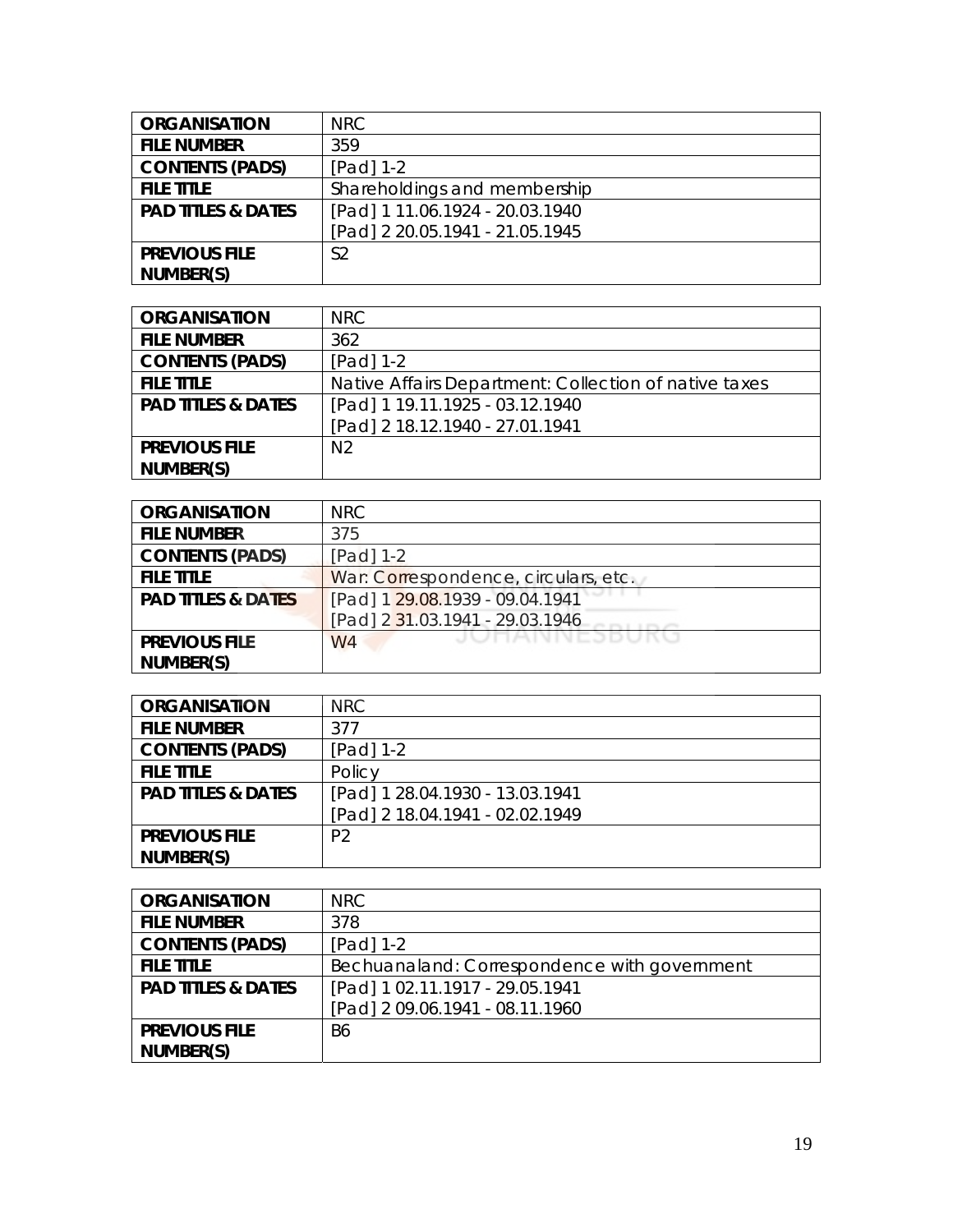| <b>ORGANISATION</b>           | NRC                                       |
|-------------------------------|-------------------------------------------|
| <b>FILE NUMBER</b>            | 390                                       |
| <b>CONTENTS (PADS)</b>        | $[Pad] 1-2$                               |
| <b>FILE TITLE</b>             | Miner's phthisis: Compensation to natives |
| <b>PAD TITLES &amp; DATES</b> | [Pad] 1 25.07.1938 - 17.01.1942           |
|                               | [Pad] 2 08.04.1942 - 01.11.1949           |
| <b>PREVIOUS FILE</b>          | P <sub>2</sub> a                          |
| NUMBER(S)                     |                                           |

| <b>ORGANISATION</b>           | NRC                             |
|-------------------------------|---------------------------------|
| <b>FILE NUMBER</b>            | 395                             |
| <b>CONTENTS (PADS)</b>        | $[Pad]$ 3-4                     |
| <b>FILE TITLE</b>             | Staff: Head office              |
| <b>PAD TITLES &amp; DATES</b> | [Pad] 3 19.06.1942 - 20.12.1947 |
|                               | [Pad] 4 04.02.1948 - 27.08.1951 |
| <b>PREVIOUS FILE</b>          | S7                              |
| NUMBER(S)                     |                                 |

| <b>ORGANISATION</b>           | <b>NRC</b>                              |
|-------------------------------|-----------------------------------------|
| <b>FILE NUMBER</b>            | 409                                     |
| <b>CONTENTS (PADS)</b>        | [Pad] 1-2                               |
| <b>FILE TITLE</b>             | <b>Collieries: Recruiting for Natal</b> |
| <b>PAD TITLES &amp; DATES</b> | [Pad] 1 19.06.1942 - 30.07.1942         |
|                               | [Pad] 2 30.07.1942 - 14.01.1943         |
| <b>PREVIOUS FILE</b>          | JUNANNEJDUKU<br>C10                     |
| NUMBER(S)                     |                                         |

| <b>ORGANISATION</b>           | NRC                          |
|-------------------------------|------------------------------|
| <b>FILE NUMBER</b>            | 419                          |
| <b>CONTENTS (PADS)</b>        | [Pad] 4                      |
| <b>FILE TITLE</b>             | <b>Complements Committee</b> |
| <b>PAD TITLES &amp; DATES</b> | 13.09.1940 - 20.12.1943      |
| <b>PREVIOUS FILE</b>          | C6                           |
| NUMBER(S)                     |                              |

| <b>ORGANISATION</b>           | <b>NRC</b>                                               |
|-------------------------------|----------------------------------------------------------|
| <b>FILE NUMBER</b>            | 421                                                      |
| <b>CONTENTS (PADS)</b>        | [Pad] $1, 3$                                             |
| <b>FILE TITLE</b>             | Various titles                                           |
| <b>PAD TITLES &amp; DATES</b> | [Pad] 1 Digest of corporations administrative &          |
|                               | accounting practice 23.03.1935 - 10.05.1935              |
|                               | [Pad] 1 Deferred pay, allegations by mine workers        |
|                               | 03.03.1936 - 10.11.1936                                  |
|                               | [Pad] 3 Departmental inquiry into complaints by Mr. Payn |
|                               | and Mr. Nicholls 12.08.1935 - 01.02.1937                 |
| <b>PREVIOUS FILE</b>          | D6                                                       |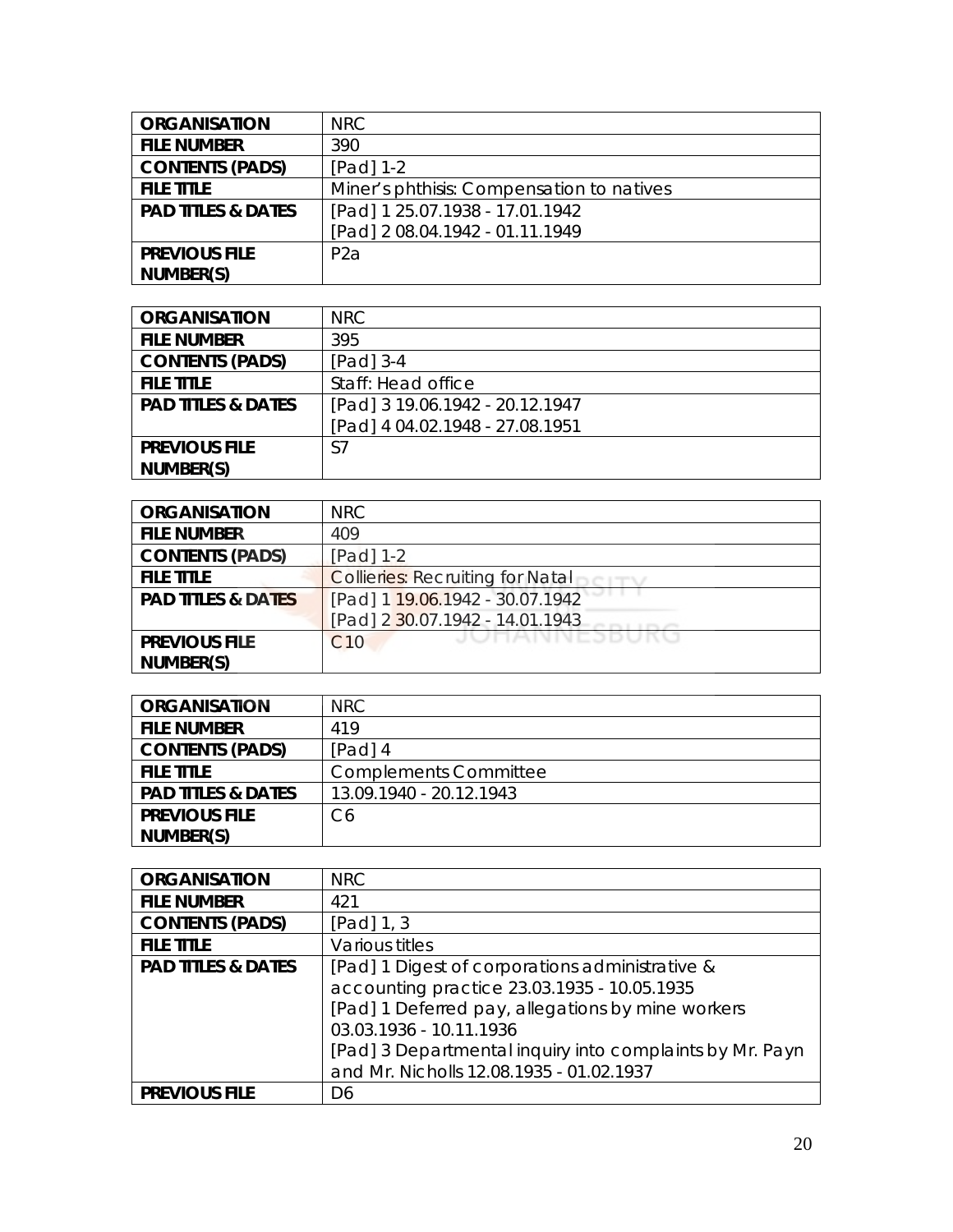| <b>NUMBER(S)</b> | -<br>ັ |
|------------------|--------|
|                  | ◡      |

| <b>ORGANISATION</b>           | <b>NRC</b>                                           |
|-------------------------------|------------------------------------------------------|
| <b>FILE NUMBER</b>            | 423                                                  |
| <b>CONTENTS (PADS)</b>        | [Pad] 1                                              |
| <b>FILE TITLE</b>             | Solicitors: Messrs. Webber, Wentzel, Solomon & Friel |
|                               | Surface natives: Complaints from branches            |
| <b>PAD TITLES &amp; DATES</b> | [Pad] 1 22.01.1925 - 26.05.1943                      |
|                               | [Pad] 1 19.08.1938 - 24.11.1938                      |
| <b>PREVIOUS FILE</b>          | S4                                                   |
| NUMBER(S)                     | S11a                                                 |

| <b>ORGANISATION</b>           | NRC                                 |
|-------------------------------|-------------------------------------|
| <b>FILE NUMBER</b>            | 426                                 |
| <b>CONTENTS (PADS)</b>        |                                     |
| <b>FILE TITLE</b>             | Rhodesian Government correspondence |
| <b>PAD TITLES &amp; DATES</b> | 19.02.1936 - 22.06.1936             |
| <b>PREVIOUS FILE</b>          | R <sub>14</sub>                     |
| NUMBER(S)                     |                                     |
|                               |                                     |

| <b>ORGANISATION</b>           | <b>NRC</b>                                            |
|-------------------------------|-------------------------------------------------------|
| <b>FILE NUMBER</b>            | 427                                                   |
| <b>CONTENTS (PADS)</b>        | $[Pad]$ 1, 3                                          |
| <b>FILE TITLE</b>             | Native Affairs Commission 1932                        |
| <b>PAD TITLES &amp; DATES</b> | [Pad] 1 25.08.1932 - 14.02.1935                       |
|                               | [Pad] 3 Native Affairs Department: mortality returns  |
|                               | 01.05.1939 - 31.07.1942                               |
|                               | [Pad] 3 Mine Medical Officers Association proceedings |
|                               | 01.01.1940 - 01.01.1944                               |
| <b>PREVIOUS FILE</b>          | N1a                                                   |
| NUMBER(S)                     | N <sub>11</sub>                                       |
|                               | M4                                                    |

| <b>ORGANISATION</b>           | <b>NRC</b>                                                 |
|-------------------------------|------------------------------------------------------------|
| <b>FILE NUMBER</b>            | 430                                                        |
| <b>CONTENTS (PADS)</b>        | [Pad] 1                                                    |
| <b>FILE TITLE</b>             | Various titles                                             |
| <b>PAD TITLES &amp; DATES</b> | [Pad] 1 Trading on mining ground 12.10.1936 - 02.01.1940   |
|                               | [Pad] 1 Visits to the Rand (magistrates etc.) 15.08.1933 - |
|                               | 10.06.1943                                                 |
|                               | [Pad] 1 Unpopular mines 24.11.1937 - 11.10.1938            |
|                               | [Pad] 1 Uganda - Kagera Tinfields Ltd., Basutoland natives |
|                               | for 26.01.1933 - 08.09.1936                                |
| <b>PREVIOUS FILE</b>          | $\bigcup$                                                  |
| NUMBER(S)                     |                                                            |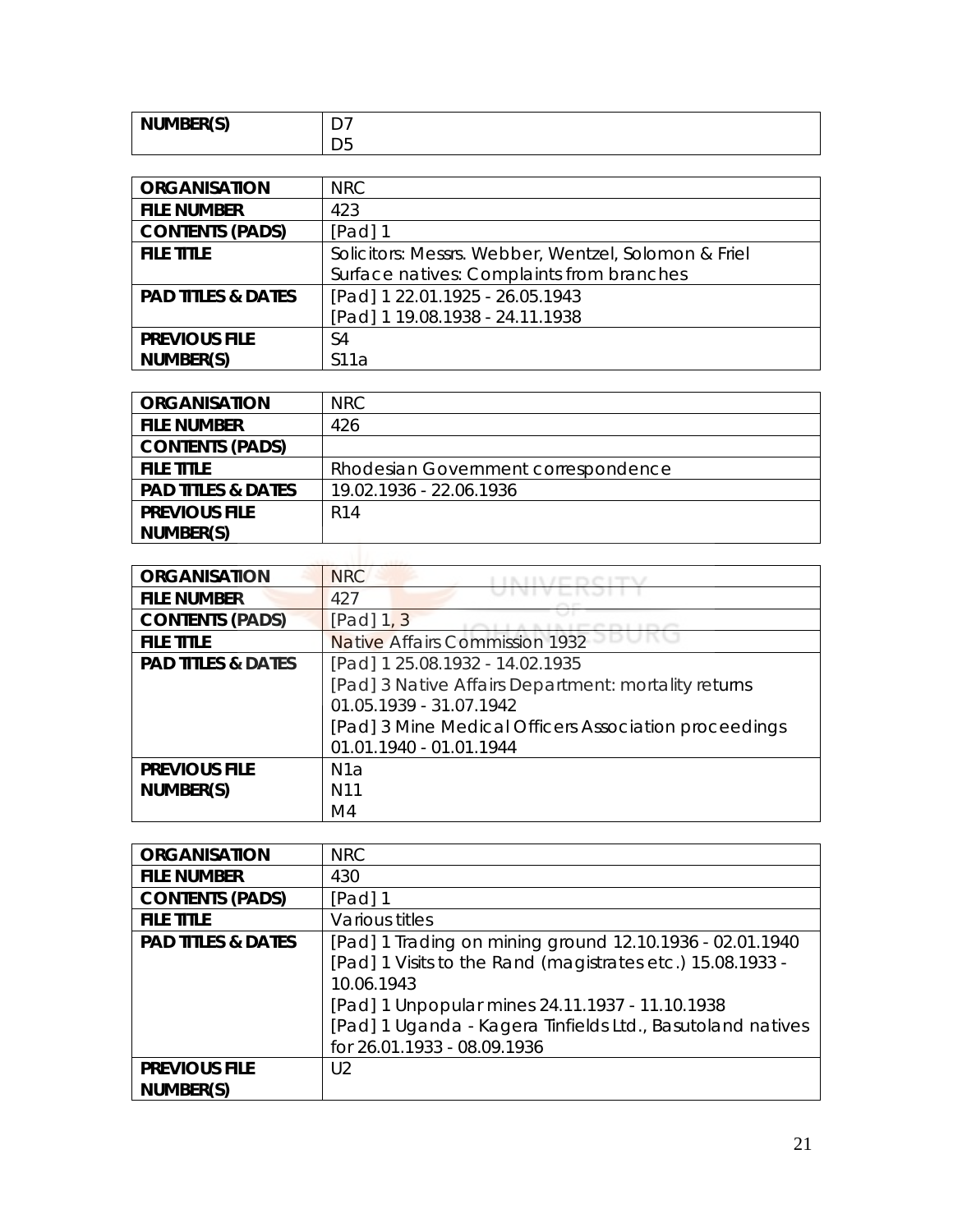| <b>ORGANISATION</b>           | <b>NRC</b>                                         |
|-------------------------------|----------------------------------------------------|
| <b>FILE NUMBER</b>            | 435                                                |
| <b>CONTENTS (PADS)</b>        | $[Pad] 1-2$                                        |
| <b>FILE TITLE</b>             | War: Tunnelling Company, Mines Engineering Brigade |
| <b>PAD TITLES &amp; DATES</b> | [Pad] 1 06.01.1942 - 30.07.1942                    |
|                               | [Pad] 2 31.07.1942 - 30.10.1942                    |
| <b>NOTES</b>                  | W4a                                                |

| <b>ORGANISATION</b>           | NRC                                                |
|-------------------------------|----------------------------------------------------|
| <b>FILE NUMBER</b>            | 436                                                |
| <b>CONTENTS (PADS)</b>        | $[Pad]$ 3-4                                        |
| <b>FILE TITLE</b>             | War: Tunnelling Company, Mines Engineering Brigade |
| <b>PAD TITLES &amp; DATES</b> | [Pad] 3 30.10.1942 - 18.12.1942                    |
|                               | [Pad] 4 17.12.1942 - 23.02.1943                    |
| <b>PREVIOUS FILE</b>          | W <sub>4</sub> a                                   |
| NUMBER(S)                     |                                                    |

| <b>ORGANISATION</b>           | <b>NRC</b>                                                          |
|-------------------------------|---------------------------------------------------------------------|
| <b>FILE NUMBER</b>            | 437                                                                 |
| <b>CONTENTS (PADS)</b>        | [Pad] 5-7                                                           |
| <b>FILE TITLE</b>             | War: 61 <sup>st</sup> Tunnelling Company, Mines Engineering Brigade |
| <b>PAD TITLES &amp; DATES</b> | [Pad] 5 25.02.1943 - 26.05.1943                                     |
|                               | [Pad] 6 26.05.1943 - 23.09.1943                                     |
|                               | [Pad] 7 25.09.1943 - 28.03.1946                                     |
| <b>PREVIOUS FILE</b>          | W <sub>4</sub> a                                                    |
| NUMBER(S)                     |                                                                     |

| <b>ORGANISATION</b>           | <b>NRC</b>                      |
|-------------------------------|---------------------------------|
| <b>FILE NUMBER</b>            | 440                             |
| <b>CONTENTS (PADS)</b>        | $[Pad] 1-2$                     |
| <b>FILE TITLE</b>             | Native Wages Commission         |
| <b>PAD TITLES &amp; DATES</b> | [Pad] 1 10.03.1943 - 27.12.1944 |
|                               | [Pad] 2 02.01.1945 - 26.10.1948 |
| <b>PREVIOUS FILE</b>          | N17a                            |
| NUMBER(S)                     |                                 |

| <b>ORGANISATION</b>           | NRC.                                       |
|-------------------------------|--------------------------------------------|
| <b>FILE NUMBER</b>            | 442                                        |
| <b>CONTENTS (PADS)</b>        | $[Pad] 1-2$                                |
| <b>FILE TITLE</b>             | Basutoland: Correspondence with government |
| <b>PAD TITLES &amp; DATES</b> | [Pad] 1 24.01.1916 - 07.06.1945            |
|                               | [Pad] 2 13.07.1945 - 17.12.1959            |
| <b>PREVIOUS FILE</b>          | B <sub>5</sub>                             |
| NUMBER(S)                     |                                            |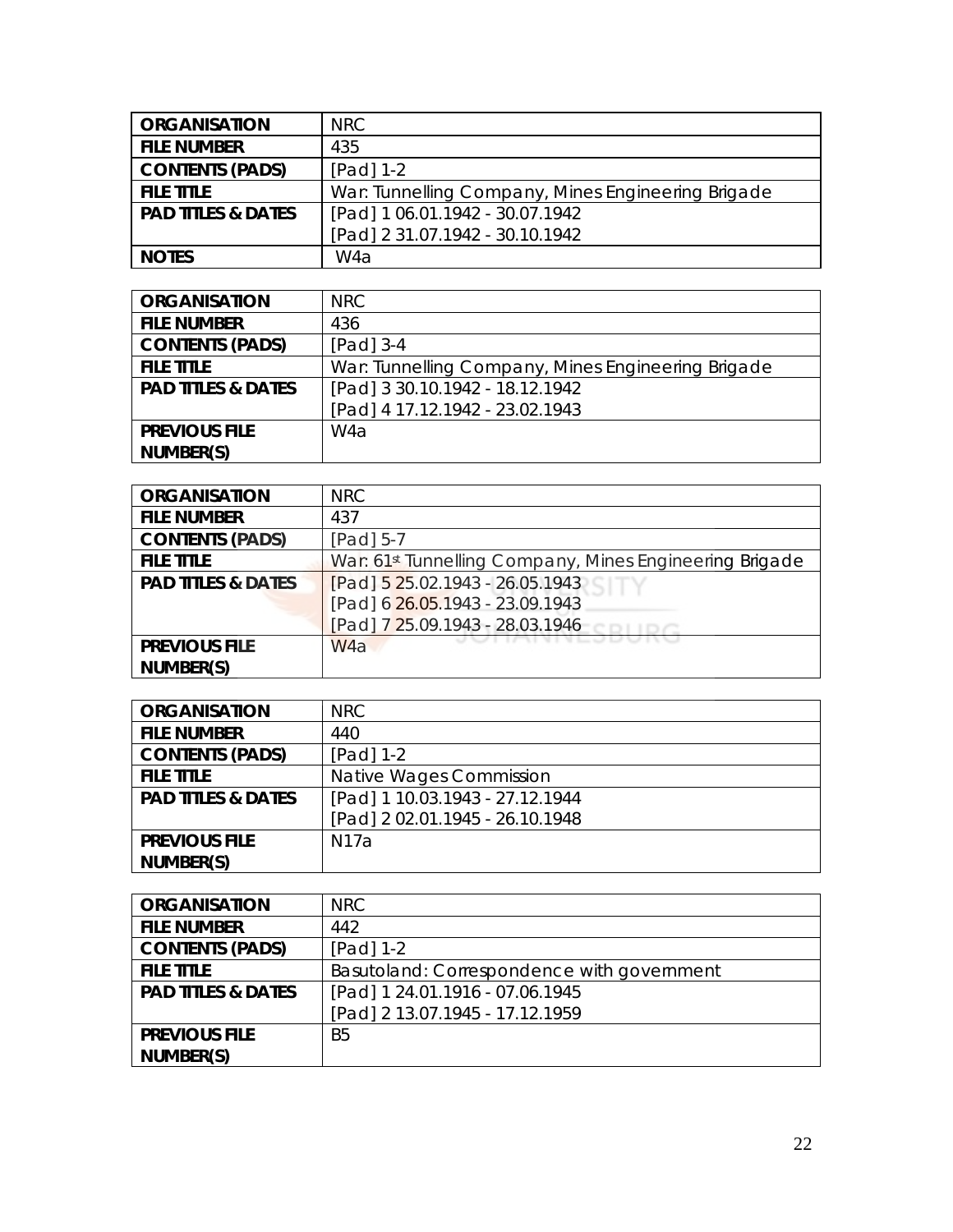| <b>ORGANISATION</b>           | NRC                                              |
|-------------------------------|--------------------------------------------------|
| <b>FILE NUMBER</b>            | 448                                              |
| <b>CONTENTS (PADS)</b>        | $[Pad]$ 1                                        |
| <b>FILE TITLE</b>             | Statement showing numbers of taxpayers forwarded |
| <b>PAD TITLES &amp; DATES</b> | 01.01.1939 - 31.12.1945                          |
| <b>PREVIOUS FILE</b>          | T8a                                              |
| NUMBER(S)                     |                                                  |

| <b>ORGANISATION</b>           | NRC                                                |
|-------------------------------|----------------------------------------------------|
| <b>FILE NUMBER</b>            | 449                                                |
| <b>CONTENTS (PADS)</b>        | [Pad] $1-2$                                        |
| <b>FILE TITLE</b>             | Migratory native labour (Native Laws Commission of |
|                               | Enguiry)                                           |
| <b>PAD TITLES &amp; DATES</b> | [Pad] 1 13.05.1946 - 12.11.1946                    |
|                               | [Pad] 2 12.11.1946 - 30.01.1947                    |
| <b>PREVIOUS FILE</b>          | M <sub>9</sub>                                     |
| NUMBER(S)                     |                                                    |

| <b>ORGANISATION</b>           | <b>NRC</b>                          |
|-------------------------------|-------------------------------------|
| <b>FILE NUMBER</b>            | 452                                 |
| <b>CONTENTS (PADS)</b>        |                                     |
| <b>FILE TITLE</b>             | Direction of native labour: General |
| <b>PAD TITLES &amp; DATES</b> | 23.07.1943 - 03.01.1947             |
|                               | 07.01.1947 - 12.08.1948             |
| <b>PREVIOUS FILE</b>          | JUNAININESDUNU<br>N6                |
| NUMBER(S)                     |                                     |

| <b>ORGANISATION</b>           | <b>NRC</b>                      |
|-------------------------------|---------------------------------|
| <b>FILE NUMBER</b>            | 453                             |
| <b>CONTENTS (PADS)</b>        | $[Pad] 1-2$                     |
| <b>FILE TITLE</b>             | <b>Swaziland Government</b>     |
| <b>PAD TITLES &amp; DATES</b> | [Pad] 1 26.02.1914 - 23.12.1946 |
|                               | [Pad] 2 14.01.1947 - 21.12.1957 |
| <b>PREVIOUS FILE</b>          | S <sub>8</sub>                  |
| NUMBER(S)                     | <b>RB39</b>                     |

| <b>ORGANISATION</b>           | NRC                                               |
|-------------------------------|---------------------------------------------------|
| <b>FILE NUMBER</b>            | 457                                               |
| <b>CONTENTS (PADS)</b>        | [Pad] $1-2$                                       |
| <b>FILE TITLE</b>             | Various titles                                    |
| <b>PAD TITLES &amp; DATES</b> | Mines compound cinema circuit: Monthly report     |
|                               | 30.09.1942 - 31.12.1945                           |
|                               | Native labour supply: Suggestions for improvement |
|                               | 17.12.1937 - 11.09.1953                           |
|                               | De-verminising of native compounds 30.11.1928 -   |
|                               | 24.10.1941                                        |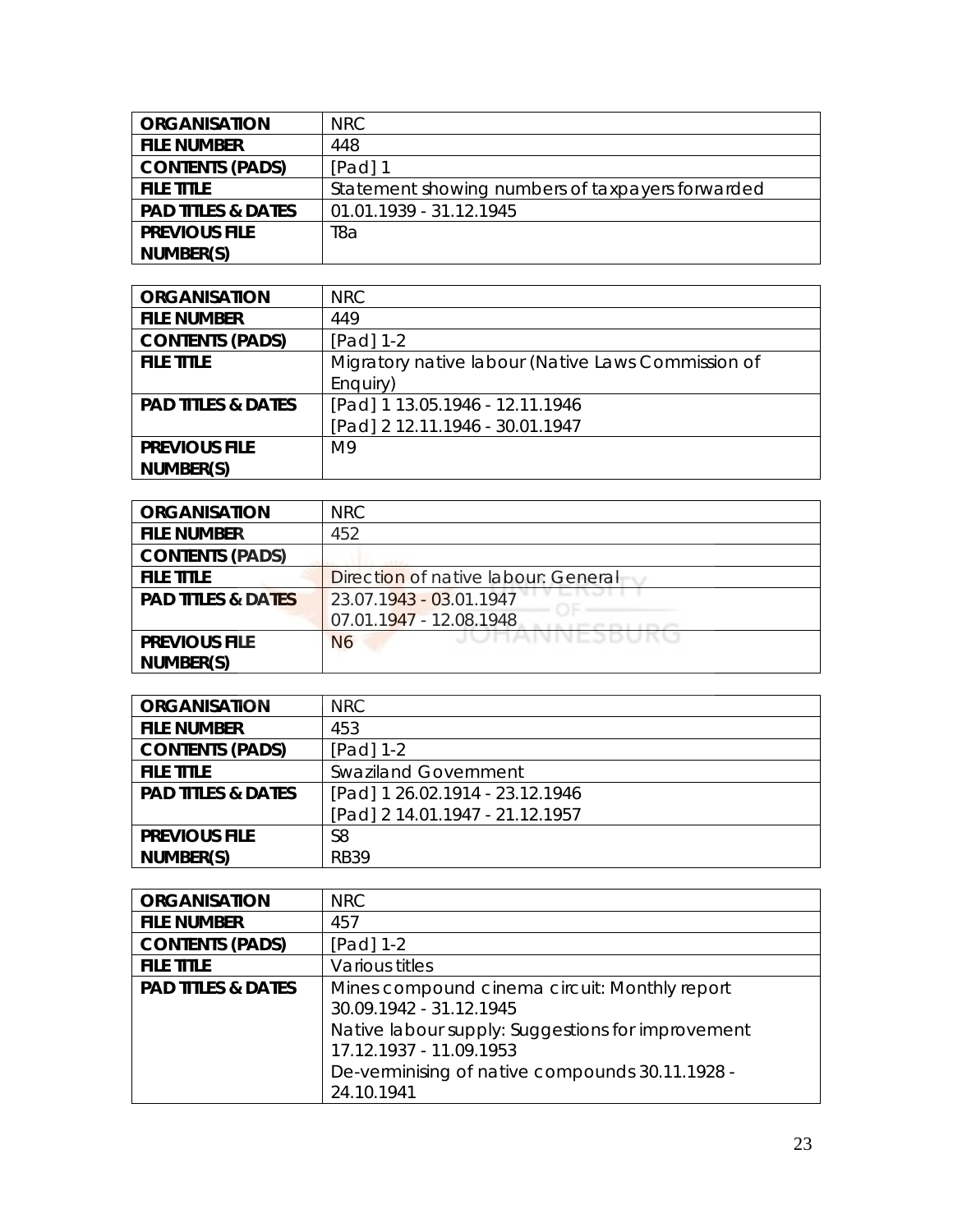|                                   | Native labour supply: Suggestions for improvement<br>31.05.1953 - 14.01.1954 |
|-----------------------------------|------------------------------------------------------------------------------|
| <b>PREVIOUS FILE</b><br>NUMBER(S) | A2b<br>N <sub>23</sub>                                                       |
|                                   | D <sub>8</sub><br>N <sub>23</sub>                                            |

| <b>ORGANISATION</b>           | <b>NRC</b>                                         |
|-------------------------------|----------------------------------------------------|
| <b>FILE NUMBER</b>            | 462                                                |
| <b>CONTENTS (PADS)</b>        | $[Pad]$ 3-4                                        |
| <b>FILE TITLE</b>             | Migratory native labour: Native Laws Commission of |
|                               | Enguiry                                            |
| <b>PAD TITLES &amp; DATES</b> | [Pad] 3 03.02.1947 - 22.12.1947                    |
|                               | [Pad] 4 30.12.1947 - 12.02.1976                    |
| <b>PREVIOUS FILE</b>          | M <sub>9</sub>                                     |
| NUMBER(S)                     |                                                    |

| <b>ORGANISATION</b>           | <b>NRC</b>                              |
|-------------------------------|-----------------------------------------|
| <b>FILE NUMBER</b>            | 464                                     |
| <b>CONTENTS (PADS)</b>        | $[Pad] 1-2$                             |
| <b>FILE TITLE</b>             | Conferences of district superintendents |
| <b>PAD TITLES &amp; DATES</b> | [Pad] 1 27.10.1947 - 16.01.1948         |
|                               | [Pad] 2 19.01.1948 - 08.10.1951         |
| <b>PREVIOUS FILE</b>          | C <sub>15</sub>                         |
| NUMBER(S)                     | JOHANNESBURG                            |
|                               |                                         |

| <b>ORGANISATION</b>           | <b>NRC</b>                                                  |
|-------------------------------|-------------------------------------------------------------|
| <b>FILE NUMBER</b>            | 469                                                         |
| <b>CONTENTS (PADS)</b>        | [Pad] $1-2$                                                 |
| <b>FILE TITLE</b>             | International Labour Office & International Organization    |
|                               | of Employers                                                |
| <b>PAD TITLES &amp; DATES</b> | [Pad] 1 International Labour Office 13.12.1928 - 18.11.1948 |
|                               | [Pad] 2 International Labour Office 14.02.1949 - 25.01.1954 |
|                               | [Pad] 1 International Organisation of Employers 14.12.1948  |
|                               | $-15.06.1949$                                               |
| <b>PREVIOUS FILE</b>          | 112                                                         |
| NUMBER(S)                     | 112                                                         |
|                               | 112a                                                        |

| <b>ORGANISATION</b>           | NRC.                                           |
|-------------------------------|------------------------------------------------|
| <b>FILE NUMBER</b>            | 472                                            |
| <b>CONTENTS (PADS)</b>        | $[Pad] 1-2$                                    |
| <b>FILE TITLE</b>             | Various titles                                 |
| <b>PAD TITLES &amp; DATES</b> | Health of mine natives 15.07.1938 - 19.04.1945 |
|                               | Foot and mouth disease 14.07.1938 - 10.10.1945 |
|                               | Tropicals 20.05.1940 - 31.08.1942              |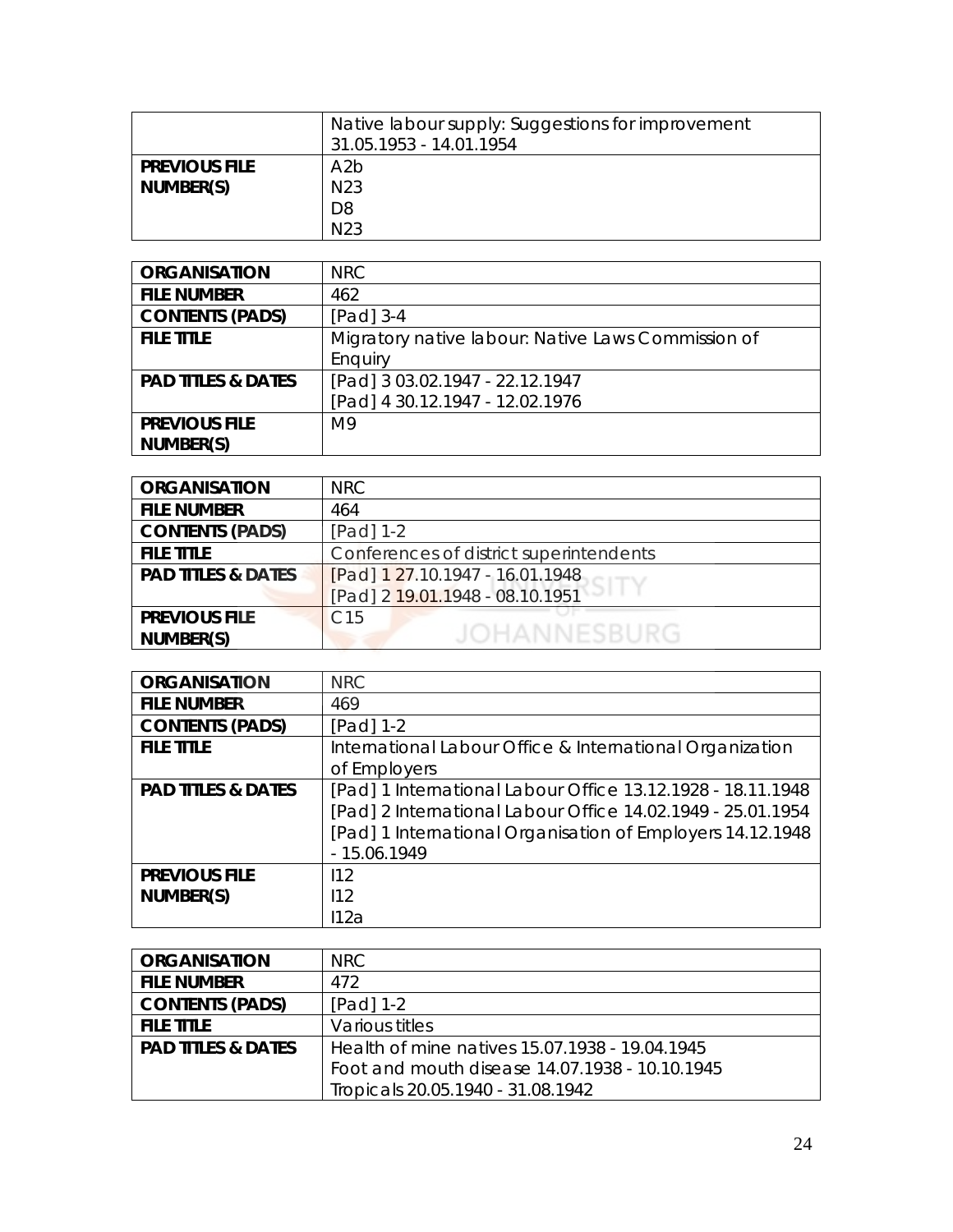|                                   | Procedure re-engagement of natives 23.09.1924 -<br>05.11.1925 |
|-----------------------------------|---------------------------------------------------------------|
| <b>PREVIOUS FILE</b><br>NUMBER(S) | F3<br>F4                                                      |
|                                   | Dist 19                                                       |
|                                   | Dist 10                                                       |

| <b>ORGANISATION</b>           | <b>NRC</b>                              |
|-------------------------------|-----------------------------------------|
| <b>FILE NUMBER</b>            | 480                                     |
| <b>CONTENTS (PADS)</b>        | [Pad] 1-2                               |
| <b>FILE TITLE</b>             | Collieries: Transvaal recruiters policy |
| <b>PAD TITLES &amp; DATES</b> | [Pad] 1 23.11.1946 - 25.06.1949         |
|                               | [Pad] 2 27.06.1949 - 14.12.1954         |
| <b>PREVIOUS FILE</b>          | C <sub>10</sub> B                       |
| NUMBER(S)                     |                                         |

| <b>ORGANISATION</b>           | NRC                                      |
|-------------------------------|------------------------------------------|
| <b>FILE NUMBER</b>            | 488                                      |
| <b>CONTENTS (PADS)</b>        | $[Pad] 1-2$                              |
| <b>FILE TITLE</b>             | Service increment: Query re certificates |
| <b>PAD TITLES &amp; DATES</b> | [Pad] 1 29.12.1948 - 06.01.1950          |
|                               | [Pad] 2 12.01.1950 - 16.06.1951          |
| <b>PREVIOUS FILE</b>          | S12                                      |
| NUMBER(S)                     |                                          |
|                               |                                          |

| <b>ORGANISATION</b>           | <b>NRC</b>                      |
|-------------------------------|---------------------------------|
| <b>FILE NUMBER</b>            | 492                             |
| <b>CONTENTS (PADS)</b>        | [Pad] 1-2                       |
| <b>FILE TITLE</b>             | Trade unions: Labour officers   |
| <b>PAD TITLES &amp; DATES</b> | [Pad] 1 10.02.1947 - 28.09.1949 |
|                               | [Pad] 2 28.09.1949 - 03.11.1950 |
| <b>PREVIOUS FILE</b>          | T9a                             |
| NUMBER(S)                     |                                 |

| <b>ORGANISATION</b>           | <b>NRC</b>                      |
|-------------------------------|---------------------------------|
| <b>FILE NUMBER</b>            | 493                             |
| <b>CONTENTS (PADS)</b>        | [Pad] 1-2                       |
| <b>FILE TITLE</b>             | Finance                         |
| <b>PAD TITLES &amp; DATES</b> | [Pad] 1 05.10.1943 - 27.02.1950 |
|                               | [Pad] 2 08.03.1950 - 20.11.1950 |
| <b>PREVIOUS FILE</b>          | F5                              |
| NUMBER(S)                     |                                 |

| <b>ORGANISATION</b> | <b>NRC</b> |
|---------------------|------------|
| File Number         | 495        |
| CONTENTS (PADS)     | [Pad]      |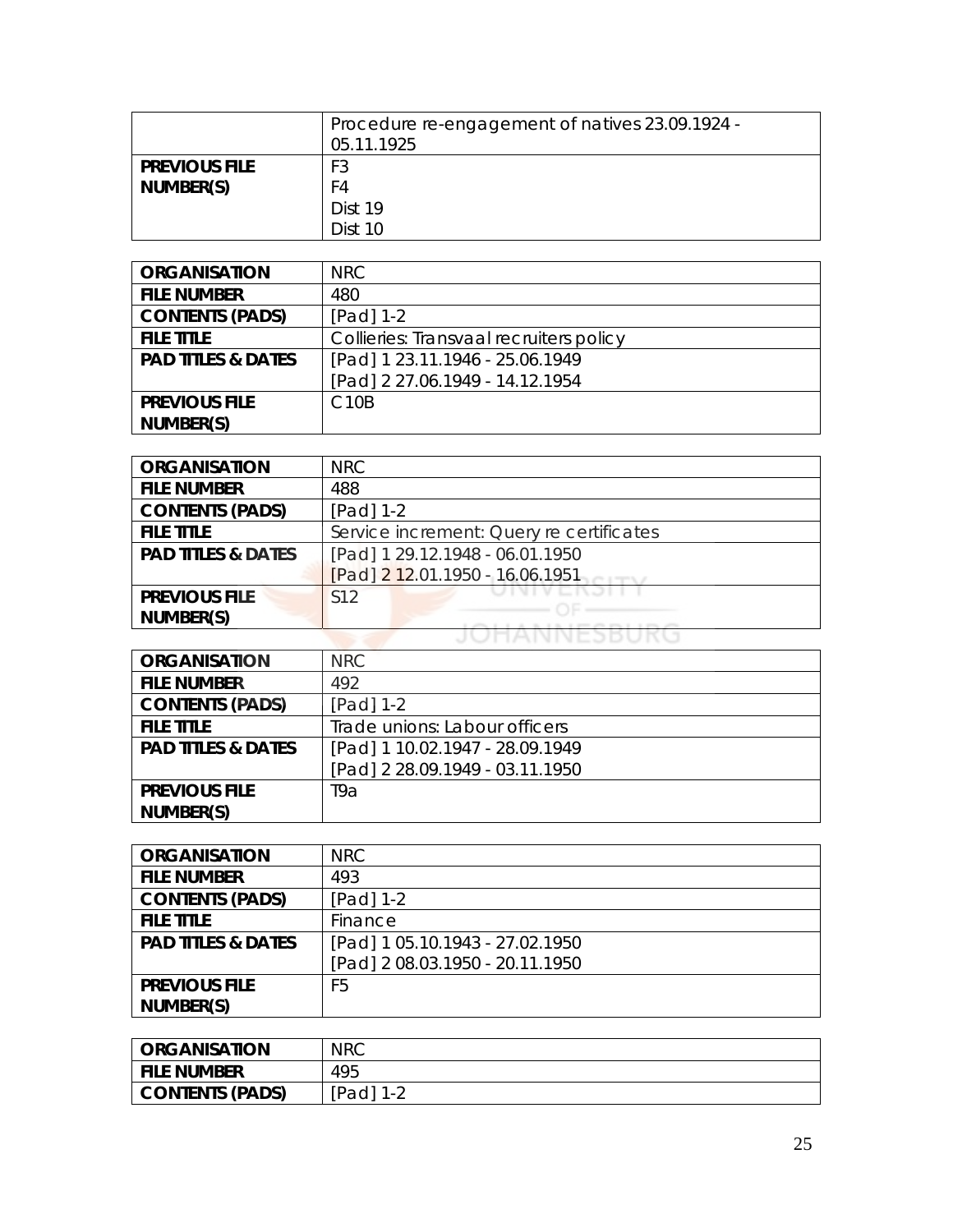| FILE TITLE                    | United Transkeian Territories General Council |
|-------------------------------|-----------------------------------------------|
| <b>PAD TITLES &amp; DATES</b> | [Pad] 1 13.03.1933 - 19.07.1950               |
|                               | [Pad] 2 16.08.1950 - 07.04.1959               |
| <b>PREVIOUS FILE</b>          | U3                                            |
| NUMBER(S)                     |                                               |

| <b>ORGANISATION</b>           | <b>NRC</b>                                                |
|-------------------------------|-----------------------------------------------------------|
| <b>FILE NUMBER</b>            | 508                                                       |
| <b>CONTENTS (PADS)</b>        | [Pad] 1-2                                                 |
| <b>FILE TITLE</b>             | Collieries: Correspondence re recruiting of native labour |
| <b>PAD TITLES &amp; DATES</b> | [Pad] 1 22.07.1947 - 10.01.1951                           |
|                               | [Pad] 2 30.01.1951 - 15.10.1959                           |
| <b>PREVIOUS FILE</b>          | C10c                                                      |
| NUMBER(S)                     |                                                           |

| <b>ORGANISATION</b>           | NRC                             |
|-------------------------------|---------------------------------|
| <b>FILE NUMBER</b>            | 509                             |
| <b>CONTENTS (PADS)</b>        | $[Pad]$ 3-4                     |
| <b>FILE TITLE</b>             | Policy                          |
| <b>PAD TITLES &amp; DATES</b> | [Pad] 3 02.02.1949 - 07.05.1951 |
|                               | [Pad] 4 10.05.1951 - 31.08.1954 |
| <b>PREVIOUS FILE</b>          | P <sub>2</sub><br>UNIVERSITY    |
| NUMBER(S)                     |                                 |
|                               |                                 |

| <b>ORGANISATION</b>           | JUHANNEJDUKU<br><b>NRC</b>                           |
|-------------------------------|------------------------------------------------------|
| <b>FILE NUMBER</b>            | 510, 750                                             |
| <b>CONTENTS (PADS)</b>        | [Pad] 13, 1                                          |
| <b>FILE TITLE</b>             | <b>Donations</b>                                     |
| <b>PAD TITLES &amp; DATES</b> | Donations 28.07.1950 - 04.05.1951                    |
|                               | Feeding of emaciated natives 18.04.1935 - 25.07.1961 |
| <b>NOTES</b>                  | D4                                                   |
|                               | F <sub>2</sub>                                       |

| <b>ORGANISATION</b>           | <b>NRC</b>                      |
|-------------------------------|---------------------------------|
| <b>FILE NUMBER</b>            | 512                             |
| <b>CONTENTS (PADS)</b>        | [Pad] 1-2                       |
| <b>FILE TITLE</b>             | East Daggafontein Mines, Ltd.   |
| <b>PAD TITLES &amp; DATES</b> | [Pad] 1 31.01.1938 - 27.02.1951 |
|                               | [Pad] 2 02.05.1951 - 01.03.1963 |
| <b>PREVIOUS FILE</b>          | Mines 6b                        |
| NUMBER(S)                     |                                 |

| <b>ORGANISATION</b>    | <b>NRC</b>                        |
|------------------------|-----------------------------------|
| <b>FILE NUMBER</b>     | 513                               |
| <b>CONTENTS (PADS)</b> | $[Pad]$ 1-2                       |
| <b>FILE TITLE</b>      | Randfontein Estates G.M. Co. Ltd. |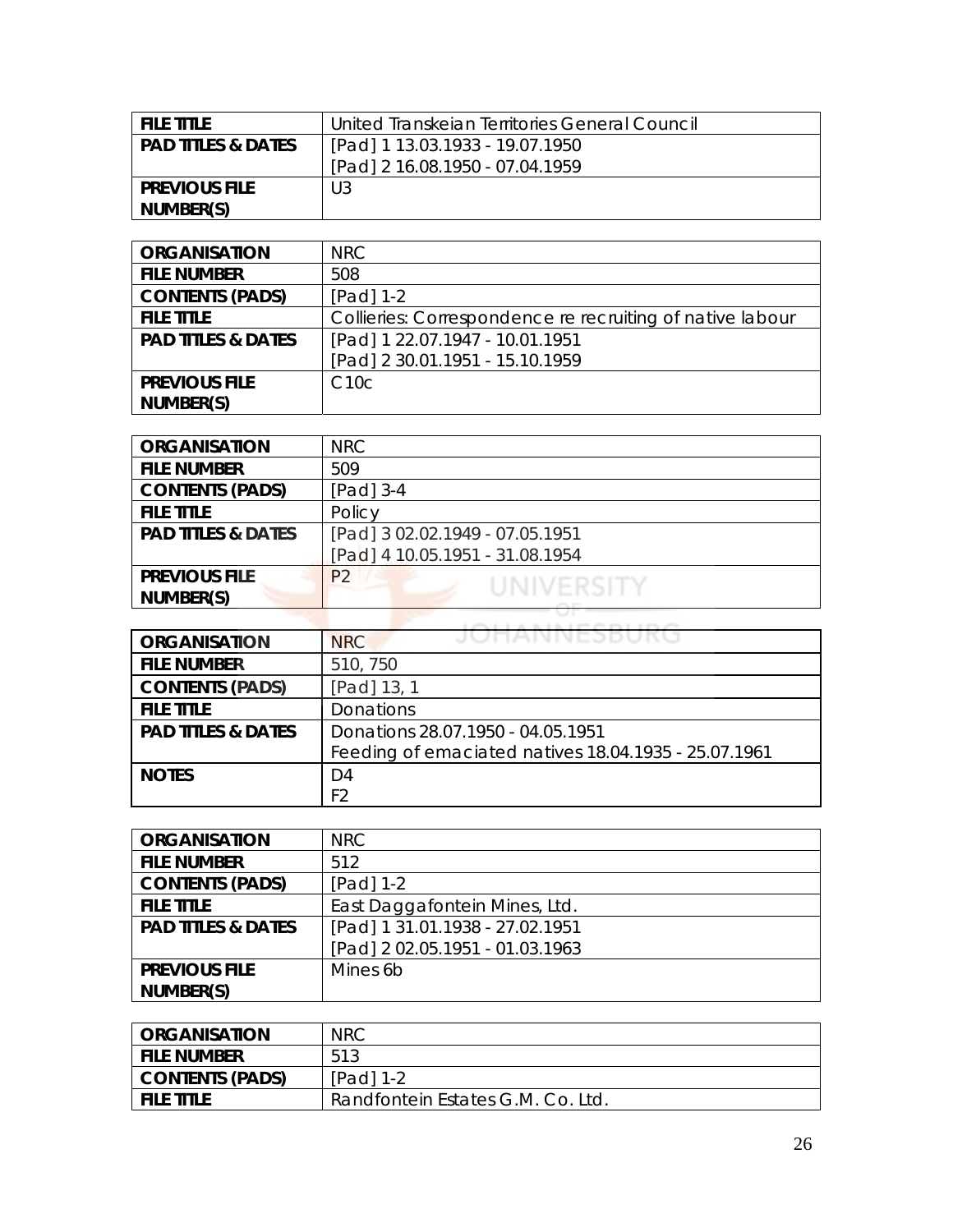| l PAD TITLES & DATES | [Pad] 1 04.07.1932 - 30.04.1951 |
|----------------------|---------------------------------|
|                      | [Pad] 2 10.07.1951 - 29.05.1962 |
| I PREVIOUS FILE      | Mines 22                        |
| NUMBER(S)            |                                 |

| <b>ORGANISATION</b>           | NRC.                            |
|-------------------------------|---------------------------------|
| <b>FILE NUMBER</b>            | 514                             |
| <b>CONTENTS (PADS)</b>        | $[Pad] 1-2$                     |
| <b>FILE TITLE</b>             | Venterspost G.M. Co. Ltd.       |
| <b>PAD TITLES &amp; DATES</b> | [Pad] 1 31.08.1934 - 26.04.1951 |
|                               | [Pad] 2 27.08.1951 - 22.01.1963 |
| <b>PREVIOUS FILE</b>          | Mines 28a                       |
| NUMBER(S)                     |                                 |

| <b>ORGANISATION</b>           | <b>NRC</b>                      |
|-------------------------------|---------------------------------|
| <b>FILE NUMBER</b>            | 515                             |
| <b>CONTENTS (PADS)</b>        | [Pad] 1-2                       |
| <b>FILE TITLE</b>             | City Deep Ltd.                  |
| <b>PAD TITLES &amp; DATES</b> | [Pad] 1 14.09.1932 - 04.04.1951 |
|                               | [Pad] 2 13.07.1951 - 27.06.1963 |
| <b>PREVIOUS FILE</b>          | Mines 2                         |
| NUMBER(S)                     |                                 |
|                               |                                 |

| <b>ORGANISATION</b>           | <b>NRC</b>                      |
|-------------------------------|---------------------------------|
| <b>FILE NUMBER</b>            | JUMANNEJDUK<br>517              |
| <b>CONTENTS (PADS)</b>        | [Pad] 1-3                       |
| <b>FILE TITLE</b>             | Rose Deep Ltd.                  |
| <b>PAD TITLES &amp; DATES</b> | [Pad] 1 14.09.1932 - 17.03.1951 |
|                               | [Pad] 2 04.05.1951 - 11.11.1963 |
|                               | [Pad] 3 06.12.1963 - 21.06.1968 |
| <b>PREVIOUS FILE</b>          | Mines 24, 248                   |
| NUMBER(S)                     | Mines 24                        |
|                               | Mines 24                        |

| <b>ORGANISATION</b>           | NRC.                       |
|-------------------------------|----------------------------|
| <b>FILE NUMBER</b>            | 518                        |
| <b>CONTENTS (PADS)</b>        | $[Pad]$ 1                  |
| <b>FILE TITLE</b>             | New Modderfontein G.M. Co. |
| <b>PAD TITLES &amp; DATES</b> | 14.09.1932 - 14.10.1948    |
| <b>PREVIOUS FILE</b>          | 19                         |
| NUMBER(S)                     |                            |

| <b>ORGANISATION</b> | <b>NRC</b>                         |
|---------------------|------------------------------------|
| <b>FILE NUMBER</b>  | 519                                |
| CONTENTS (PADS)     | $[Pad] 1-2$                        |
| <b>FILE TITLE</b>   | Rand Leases / Vogels/G.M. Co. Ltd. |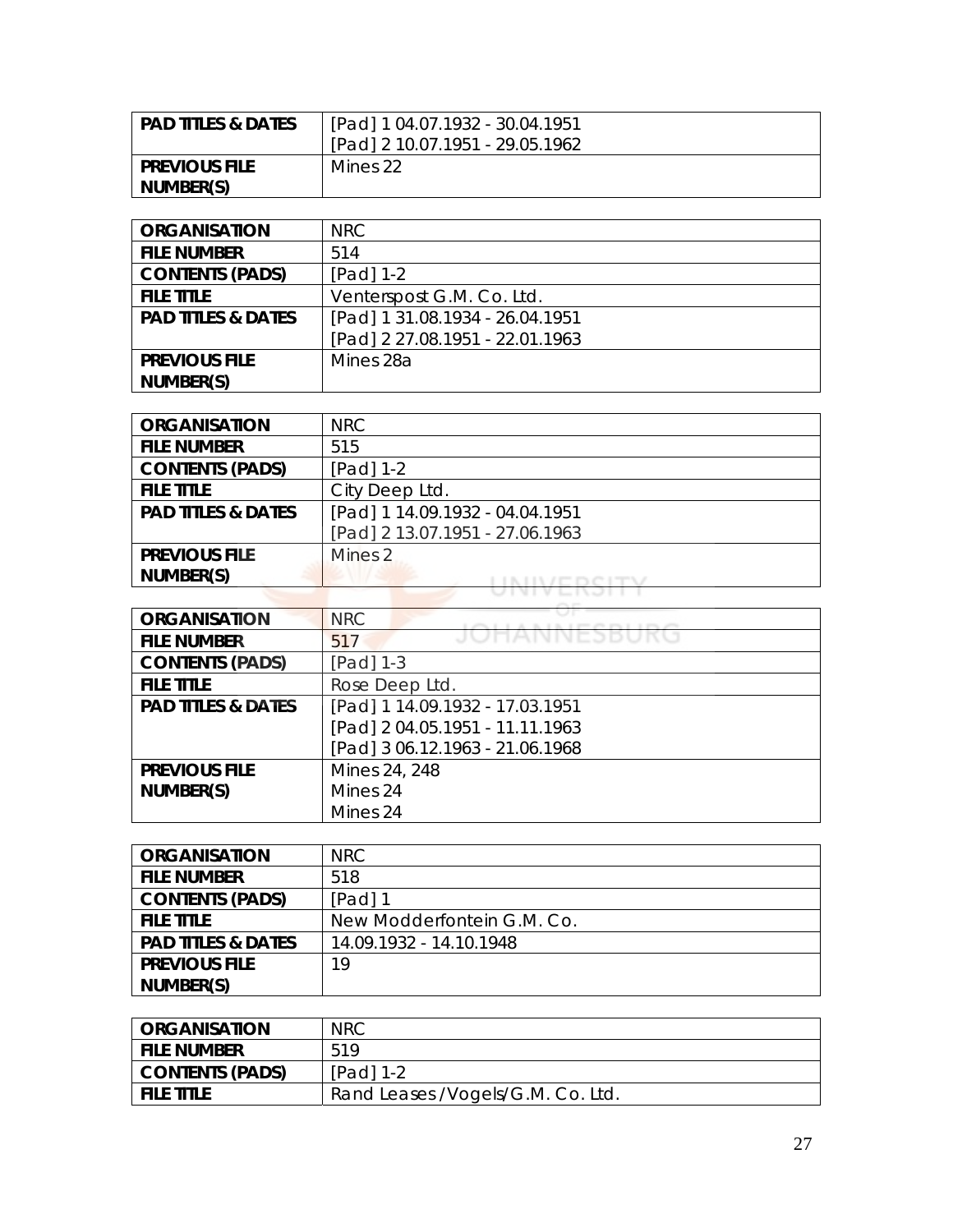| <b>PAD TITLES &amp; DATES</b> | [Pad] 1 03.01.1936 - 30.04.1951 |
|-------------------------------|---------------------------------|
|                               | [Pad] 2 23.05.1951 - 12.02.1964 |
| <b>PREVIOUS FILE</b>          | Mines 22a                       |
| NUMBER(S)                     |                                 |

| <b>ORGANISATION</b>           | NRC                             |
|-------------------------------|---------------------------------|
| <b>FILE NUMBER</b>            | 520                             |
| <b>CONTENTS (PADS)</b>        | $[Pad] 1-2$                     |
| <b>FILE TITLE</b>             | Vlakfontein G. M. Ltd.          |
| <b>PAD TITLES &amp; DATES</b> | [Pad] 1 06.08.1935 - 22.03.1951 |
|                               | [Pad] 2 23.05.1951 - 22.01.1963 |
| <b>PREVIOUS FILE</b>          | Mines 29b                       |
| NUMBER(S)                     |                                 |

| <b>ORGANISATION</b>           | NRC.                                 |
|-------------------------------|--------------------------------------|
| <b>FILE NUMBER</b>            | 521                                  |
| <b>CONTENTS (PADS)</b>        | $[Pad]$ 2                            |
| <b>FILE TITLE</b>             | New Kleinfontein Gold Mining Company |
| <b>PAD TITLES &amp; DATES</b> | 14.09.1932 - 17.04.1951              |
| <b>PREVIOUS FILE</b>          | 18                                   |
| NUMBER(S)                     |                                      |
|                               |                                      |

| <b>ORGANISATION</b>           | <b>NRC</b>                         |
|-------------------------------|------------------------------------|
| <b>FILE NUMBER</b>            | 524                                |
| <b>CONTENTS (PADS)</b>        | JUNNIVEJDUNU<br>$[Pad]$ 5-6        |
| <b>FILE TITLE</b>             | Director of Native Labour: General |
| <b>PAD TITLES &amp; DATES</b> | [Pad] 5 20.08.1948 - 13.06.1951    |
|                               | [Pad] 6 13.07.1951 - 29.07.1953    |
| <b>PREVIOUS FILE</b>          | N6                                 |
| NUMBER(S)                     |                                    |

| <b>ORGANISATION</b>           | <b>NRC</b>                            |
|-------------------------------|---------------------------------------|
| <b>FILE NUMBER</b>            | 526                                   |
| <b>CONTENTS (PADS)</b>        | $[Pad] 1-2$                           |
| <b>FILE TITLE</b>             | Department of Social Services (T.C.M) |
| <b>PAD TITLES &amp; DATES</b> | [Pad] 1 11.02.1946 - 14.03.1951       |
|                               | [Pad] 2 01.08.1951 - 30.07.1952       |
| <b>PREVIOUS FILE</b>          | D9                                    |
| NUMBER(S)                     |                                       |

| <b>ORGANISATION</b>           | <b>NRC</b>                   |
|-------------------------------|------------------------------|
| <b>FILE NUMBER</b>            | 528                          |
| <b>CONTENTS (PADS)</b>        | $[Pad]$ 2                    |
| <b>FILE TITLE</b>             | Studies for junior officials |
| <b>PAD TITLES &amp; DATES</b> | 09.11.1936 - 28.10.1949      |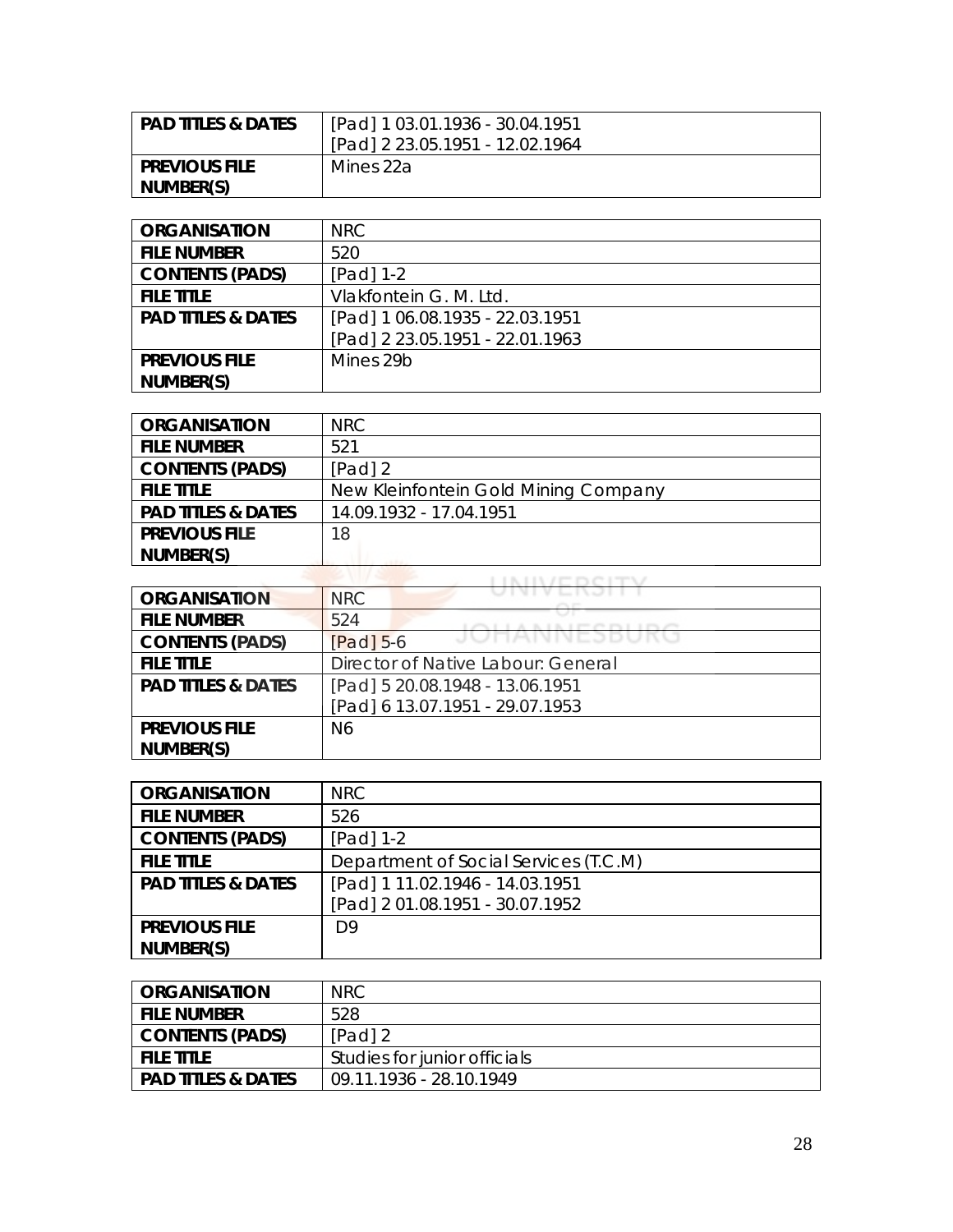| <b>ORGANISATION</b>           | NRC.                                 |
|-------------------------------|--------------------------------------|
| <b>FILE NUMBER</b>            | 529                                  |
| <b>CONTENTS (PADS)</b>        | $[Pad] 1-2$                          |
| <b>FILE TITLE</b>             | Receiver of Revenue, income tax etc. |
| <b>PAD TITLES &amp; DATES</b> | [Pad] 105.07.1923 - 30.07.1951       |
|                               | [Pad] 2 10.08.1951 - 30.11.1956      |
| <b>PREVIOUS FILE</b>          | R <sub>3</sub>                       |
| NUMBER(S)                     |                                      |

| <b>ORGANISATION</b>           | NRC                             |
|-------------------------------|---------------------------------|
| <b>FILE NUMBER</b>            | 530                             |
| <b>CONTENTS (PADS)</b>        | $[Pad] 1-2$                     |
| <b>FILE TITLE</b>             | Native wages                    |
| <b>PAD TITLES &amp; DATES</b> | [Pad] 1 23.12.1919 - 14.05.1951 |
|                               | [Pad] 2 14.05.1951 - 12.05.1953 |
| <b>PREVIOUS FILE</b>          | N <sub>17</sub>                 |
| NUMBER(S)                     |                                 |

| <b>ORGANISATION</b>           | <b>NRC</b>                          |
|-------------------------------|-------------------------------------|
| <b>FILE NUMBER</b>            | 535                                 |
| <b>CONTENTS (PADS)</b>        | $[Pad]$ 3-4                         |
| <b>FILE TITLE</b>             | South African Railways and Harbours |
| <b>PAD TITLES &amp; DATES</b> | [Pad] 3 02.04.1946 - 08.09.1951     |
|                               | [Pad] 4 25.09.1951 - 31.01.1955     |
| <b>PREVIOUS FILE</b>          | JUNANNEJDUKU<br>S <sub>5</sub>      |
| NUMBER(S)                     |                                     |

| <b>ORGANISATION</b>           | NRC.                                            |
|-------------------------------|-------------------------------------------------|
| <b>FILE NUMBER</b>            | 537                                             |
| <b>CONTENTS (PADS)</b>        | [Pad] 1                                         |
| <b>FILE TITLE</b>             | Sundry reports and statistics; native newspaper |
| <b>PAD TITLES &amp; DATES</b> | [Pad] 1 16.08.1928 - 16.09.1950                 |
|                               | Native newspaper 05.05.1914 - 05.02.1921        |
| <b>PREVIOUS FILE</b>          | Native newspaper 102                            |
| NUMBER(S)                     |                                                 |

| <b>ORGANISATION</b>           | NRC.                        |
|-------------------------------|-----------------------------|
| <b>FILE NUMBER</b>            | 537                         |
| <b>CONTENTS (PADS)</b>        | $[Pad]$ 2                   |
| <b>FILE TITLE</b>             | Sundry reports & statements |
| <b>PAD TITLES &amp; DATES</b> | 04.10.1950 - 22.02.1962     |
| <b>PREVIOUS FILE</b>          | S9                          |
| NUMBER(S)                     |                             |

| <b>ORGANISATION</b>   | <b>NRC</b> |
|-----------------------|------------|
| <b>NUMBER</b><br>- EU | 538        |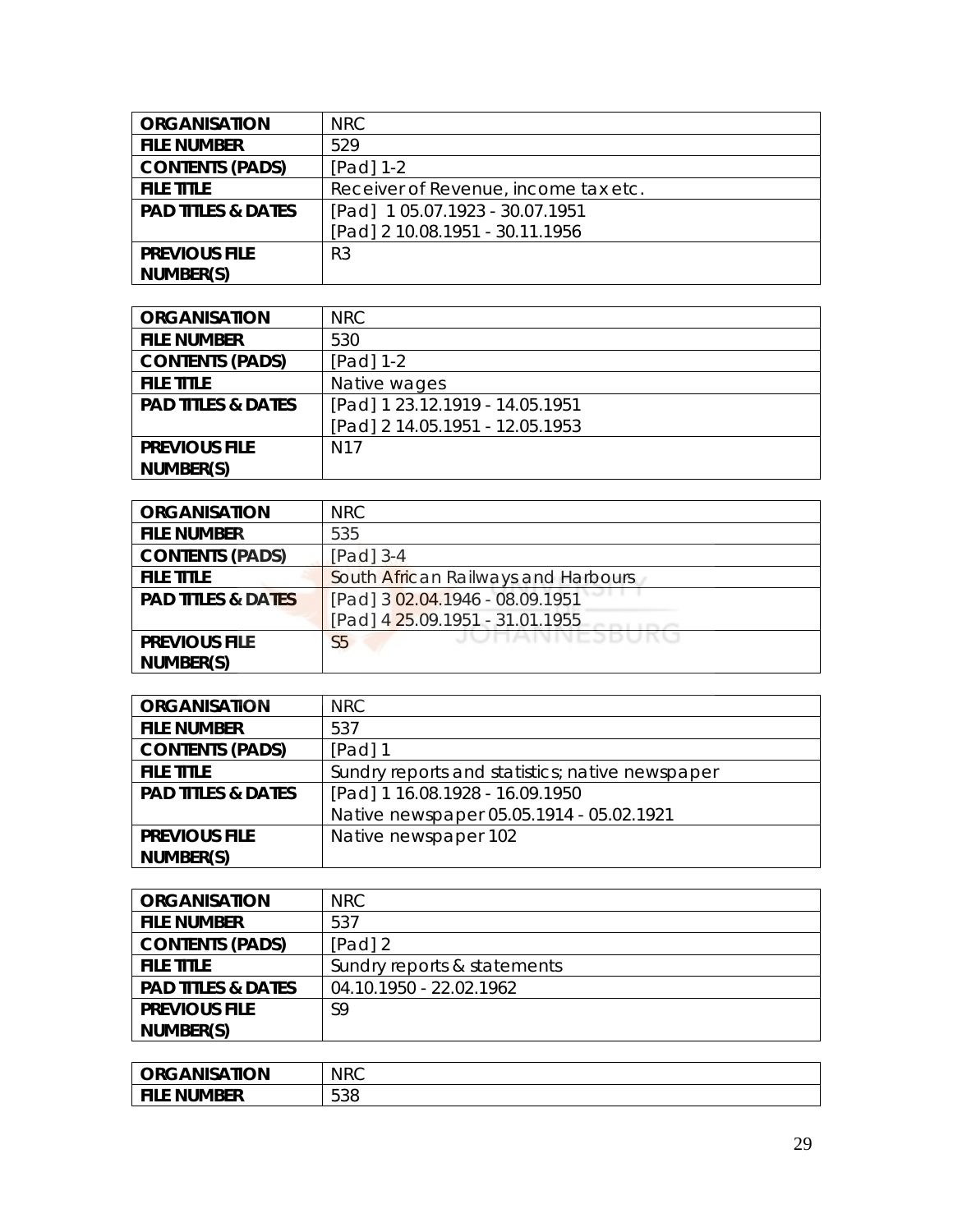| <b>CONTENTS (PADS)</b>        | $[Pad]$ 3-4                     |
|-------------------------------|---------------------------------|
| <b>FILE TITLE</b>             | Trade unions: Labour officers   |
| <b>PAD TITLES &amp; DATES</b> | [Pad] 3 03.11.1950 - 22.11.1951 |
|                               | [Pad] 4 05.11.1951 - 27.04.1954 |
| <b>PREVIOUS FILE</b>          | T9a                             |
| NUMBER(S)                     |                                 |

| <b>ORGANISATION</b>           | NRC                                          |
|-------------------------------|----------------------------------------------|
| <b>FILE NUMBER</b>            | 543                                          |
| <b>CONTENTS (PADS)</b>        | $[Pad] 1-2$                                  |
| <b>FILE TITLE</b>             | Industrial Legislation Commission of Enquiry |
| <b>PAD TITLES &amp; DATES</b> | [Pad] 1 14.10.1948 - 25.02.1952              |
|                               | [Pad] 2 17.03.1952 - 31.10.1956              |
| <b>PREVIOUS FILE</b>          | 116                                          |
| NUMBER(S)                     |                                              |

| <b>ORGANISATION</b>           | NRC.                            |
|-------------------------------|---------------------------------|
| <b>FILE NUMBER</b>            | 544                             |
| <b>CONTENTS (PADS)</b>        | $[Pad]$ 1-3                     |
| <b>FILE TITLE</b>             | <b>East Geduld Mines Ltd</b>    |
| <b>PAD TITLES &amp; DATES</b> | [Pad] 1 06.03.1933 - 29.11.1951 |
|                               | [Pad] 2 14.05.1952 - 12.02.1964 |
|                               | [Pad] 3 19.02.1964 - 18.02.1972 |
| <b>PREVIOUS FILE</b>          | Mines <sub>7</sub>              |
| NUMBER(S)                     | JOHANNESBURG                    |
|                               |                                 |

| <b>ORGANISATION</b>           | <b>NRC</b>                      |
|-------------------------------|---------------------------------|
| <b>FILE NUMBER</b>            | 545                             |
| <b>CONTENTS (PADS)</b>        | $[Pad] 1-2$                     |
| <b>FILE TITLE</b>             | Marievale Cons. Mines Ltd.      |
| <b>PAD TITLES &amp; DATES</b> | [Pad] 1 06.07.1935 - 07.03.1952 |
|                               | [Pad] 2 14.05.1952 - 28.09.1962 |
| <b>PREVIOUS FILE</b>          | Mines 13a                       |
| NUMBER(S)                     |                                 |

| <b>ORGANISATION</b>           | <b>NRC</b>                      |
|-------------------------------|---------------------------------|
| <b>FILE NUMBER</b>            | 546                             |
| <b>CONTENTS (PADS)</b>        | [Pad] 1-2                       |
| <b>FILE TITLE</b>             | Modderfontein B Gold Mines      |
| <b>PAD TITLES &amp; DATES</b> | [Pad] 1 09.07.1932 - 07.12.1951 |
|                               | [Pad] 2 14.05.1952 - 23.12.1959 |
| <b>PREVIOUS FILE</b>          | Mines 15                        |
| NUMBER(S)                     |                                 |

| <b>ORGANISATION</b> | <b>NRC</b> |
|---------------------|------------|
| <b>NUMBER</b>       | $ -$       |
| <b>FILE</b>         | 54,        |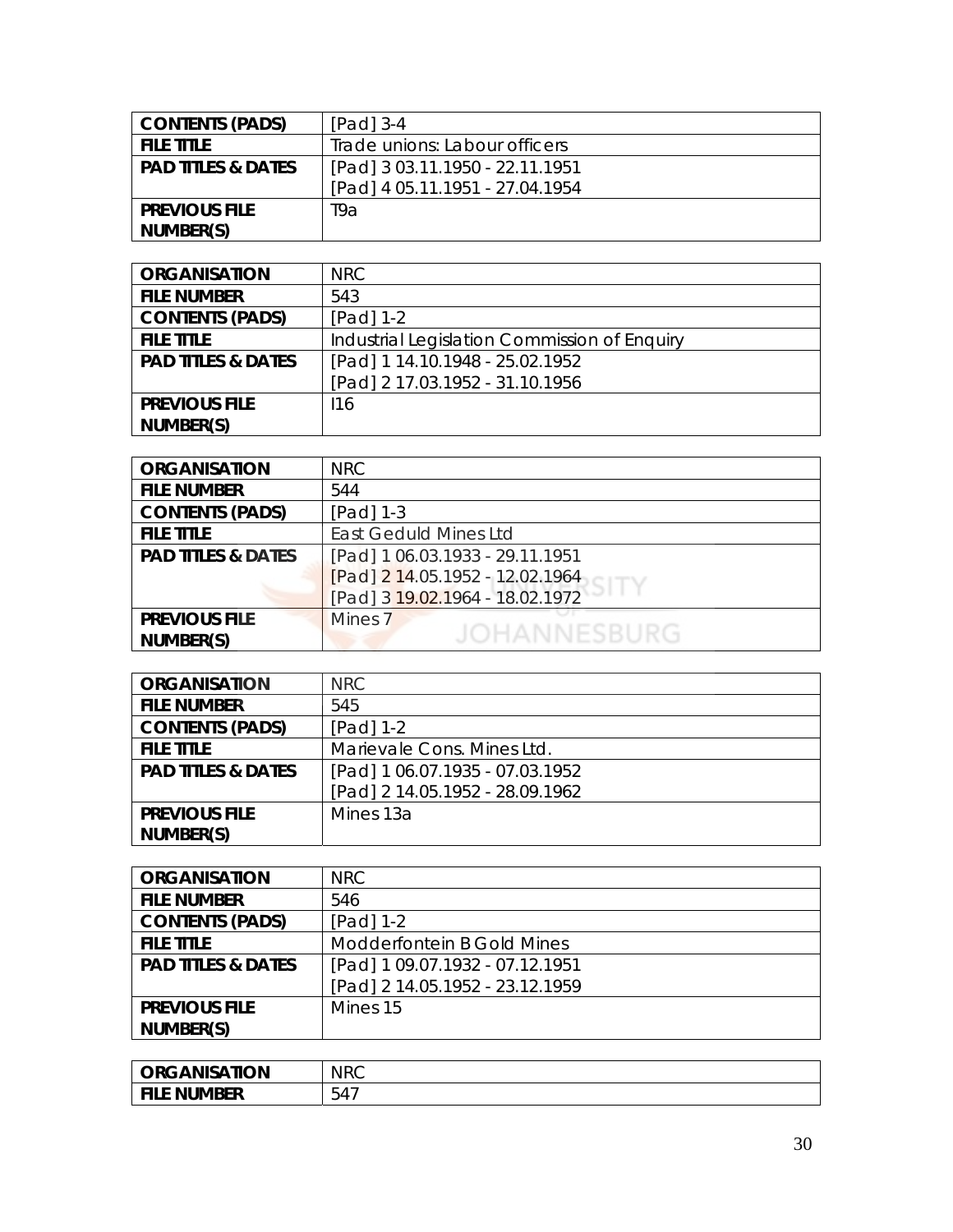| <b>CONTENTS (PADS)</b>        | $[Pad]$ 1-3                     |
|-------------------------------|---------------------------------|
| <b>FILE TITLE</b>             | Van Dyk Consolidated Mines      |
| <b>PAD TITLES &amp; DATES</b> | [Pad] 1 17.08.1936 - 08.03.1952 |
|                               | [Pad] 2 14.05.1952 - 27.12.1962 |
|                               | [Pad] 3 12.02.1963 - 20.06.1968 |
| <b>PREVIOUS FILE</b>          | Mines 27a                       |
| NUMBER(S)                     |                                 |

| <b>ORGANISATION</b>           | NRC.                            |
|-------------------------------|---------------------------------|
| <b>FILE NUMBER</b>            | 547                             |
| <b>CONTENTS (PADS)</b>        | $[Pad] 5-6$                     |
| <b>FILE TITLE</b>             | Swaziland: Native staff         |
| <b>PAD TITLES &amp; DATES</b> | [Pad] 5 09.09.1955 - 29.12.1958 |
|                               | [Pad] 6 15.01.1959 - 12.05.1962 |
| <b>PREVIOUS FILE</b>          | Swaz 11                         |
| NUMBER(S)                     |                                 |

| <b>ORGANISATION</b>           | <b>NRC</b>                                       |
|-------------------------------|--------------------------------------------------|
| <b>FILE NUMBER</b>            | 548                                              |
| <b>CONTENTS (PADS)</b>        | $[Pad] 1-2$                                      |
| <b>FILE TITLE</b>             | Circular letters to branch offices - round robin |
| <b>PAD TITLES &amp; DATES</b> | [Pad] 1 09.02.1935 - 21.02.1952                  |
|                               | [Pad] 2 16.04.1952 - 08.08.1957                  |
| <b>PREVIOUS FILE</b>          | C3a                                              |
| NUMBER(S)                     | JOHANNESBURG                                     |
|                               |                                                  |

| <b>ORGANISATION</b>           | <b>NRC</b>                                  |
|-------------------------------|---------------------------------------------|
| <b>FILE NUMBER</b>            | 549                                         |
| <b>CONTENTS (PADS)</b>        | $[Pad]$ 3-4                                 |
| <b>FILE TITLE</b>             | Inter-departmental: General manager's tours |
| <b>PAD TITLES &amp; DATES</b> | [Pad] 3 26.11.1945 - 17.03.1952             |
|                               | [Pad] 4 31.03.1952 - 04.04.1962             |
| <b>PREVIOUS FILE</b>          | 15                                          |
| NUMBER(S)                     |                                             |

| <b>ORGANISATION</b>           | <b>NRC</b>                      |
|-------------------------------|---------------------------------|
| <b>FILE NUMBER</b>            | 551                             |
| <b>CONTENTS (PADS)</b>        | [Pad] 1-2                       |
| <b>FILE TITLE</b>             | Johannesburg office             |
| <b>PAD TITLES &amp; DATES</b> | [Pad] 1 30.10.1939 - 22.04.1952 |
|                               | [Pad] 2 02.05.1952 - 02.02.1962 |
| <b>PREVIOUS FILE</b>          | J2                              |
| NUMBER(S)                     |                                 |

| <b>ORGANISATION</b>          | <b>NRC</b> |
|------------------------------|------------|
| <b>NUMBER</b><br><b>FILE</b> | 554        |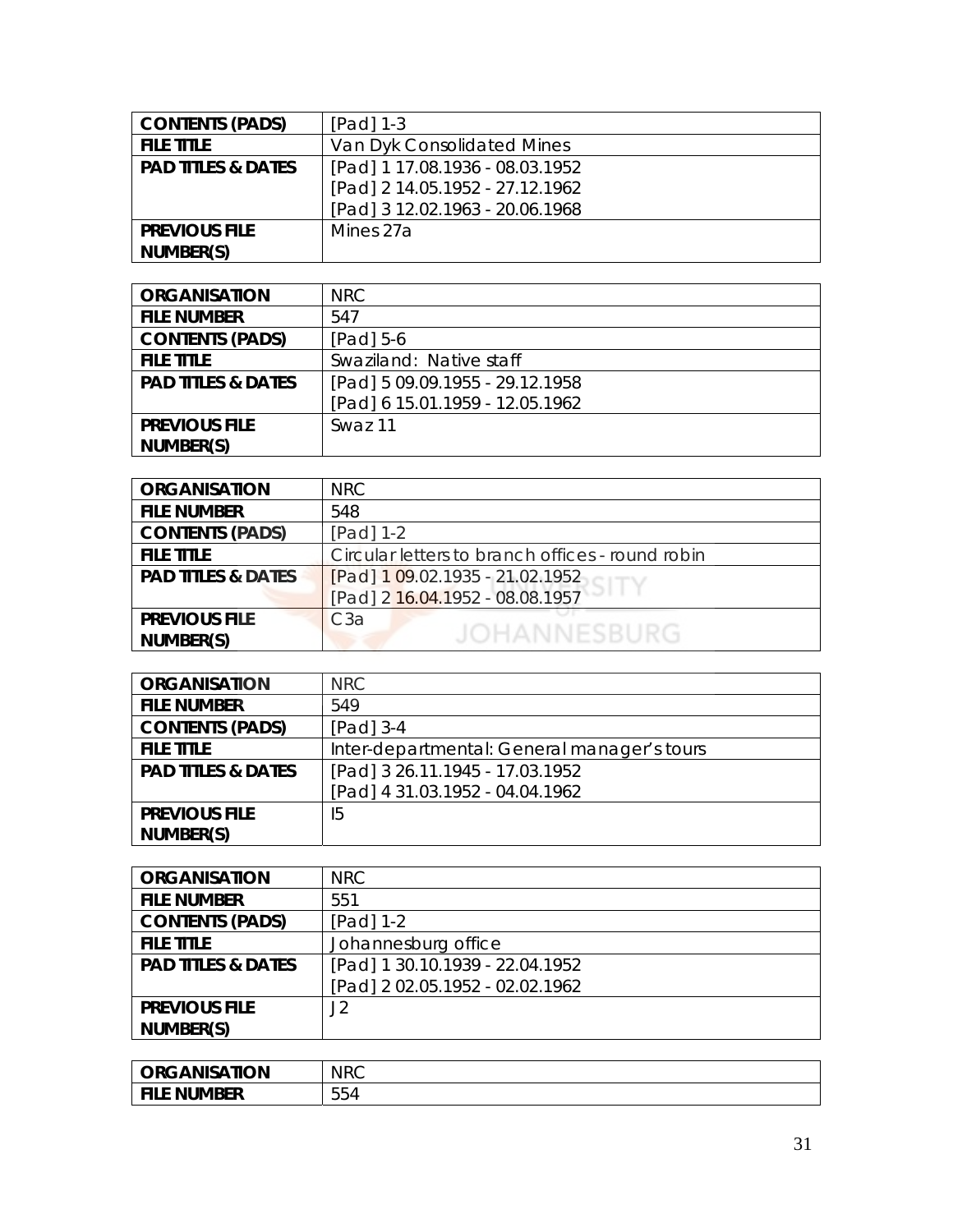| <b>CONTENTS (PADS)</b>        | $[Pad]$ 7-8                     |
|-------------------------------|---------------------------------|
| <b>FILE TITLE</b>             | Banks correspondence            |
| <b>PAD TITLES &amp; DATES</b> | [Pad] 7 10.01.1951 - 16.09.1952 |
|                               | [Pad] 8 19.09.1952 - 13.04.1954 |
| <b>PREVIOUS FILE</b>          | B <sub>2</sub>                  |
| NUMBER(S)                     |                                 |

| <b>ORGANISATION</b>           | NRC                             |
|-------------------------------|---------------------------------|
| <b>FILE NUMBER</b>            | 555                             |
| <b>CONTENTS (PADS)</b>        | $[Pad] 1-2$                     |
| <b>FILE TITLE</b>             | W.N.L.A. compound: Welkom       |
| <b>PAD TITLES &amp; DATES</b> | [Pad] 1 16.11.1950 - 10.09.1952 |
|                               | [Pad] 2 11.09.1952 - 02.07.1954 |
| <b>PREVIOUS FILE</b>          | W <sub>5</sub>                  |
| NUMBER(S)                     |                                 |

| <b>ORGANISATION</b>           | NRC                                       |
|-------------------------------|-------------------------------------------|
| <b>FILE NUMBER</b>            | 557                                       |
| <b>CONTENTS (PADS)</b>        | $[Pad]$ 3                                 |
| <b>FILE TITLE</b>             | Miner's phthisis: Compensation to natives |
| <b>PAD TITLES &amp; DATES</b> | 02.03.1950 - 22.11.1952                   |
| <b>PREVIOUS FILE</b>          | P2a<br>UNIVERSITY                         |
| NUMBER(S)                     |                                           |
|                               |                                           |

| <b>ORGANISATION</b>           | JUNANNEJDUKU<br>NRC                                  |
|-------------------------------|------------------------------------------------------|
| <b>FILE NUMBER</b>            | 559                                                  |
| <b>CONTENTS (PADS)</b>        | $[Pad] 1-2$                                          |
| <b>FILE TITLE</b>             | European field staff: Visits to Johannesburg & mines |
| <b>PAD TITLES &amp; DATES</b> | [Pad] 1 01.11.1947 - 07.04.1953                      |
|                               | [Pad] 2 07.05.1953 - 21.06.1955                      |
| <b>PREVIOUS FILE</b>          | V <sub>2</sub> h                                     |
| NUMBER(S)                     |                                                      |

| <b>ORGANISATION</b>           | <b>NRC</b>                       |
|-------------------------------|----------------------------------|
| <b>FILE NUMBER</b>            | 565                              |
| <b>CONTENTS (PADS)</b>        | [Pad] 15-16                      |
| <b>FILE TITLE</b>             | Donations                        |
| <b>PAD TITLES &amp; DATES</b> | [Pad] 15 14.10.1952 - 13.10.1953 |
|                               | [Pad] 16 15.11.1952 - 30.03.1955 |
| <b>PREVIOUS FILE</b>          | D4                               |
| NUMBER(S)                     |                                  |

| <b>ORGANISATION</b>    | <b>NRC</b>                     |
|------------------------|--------------------------------|
| <b>FILE NUMBER</b>     | 570                            |
| <b>CONTENTS (PADS)</b> | $[Pad] 1-2$                    |
| <b>FILE TITLE</b>      | Medical examination of natives |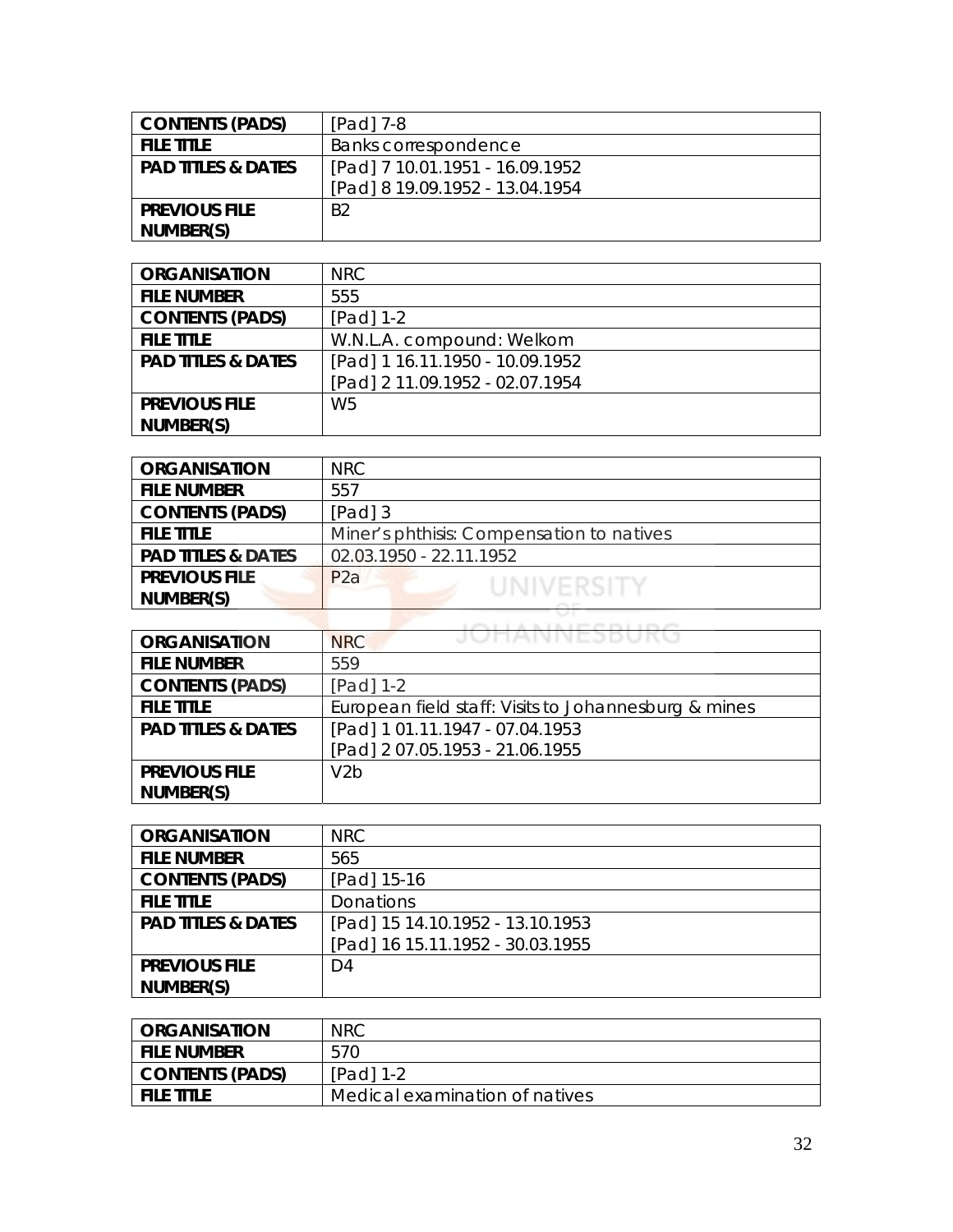| <b>PAD TITLES &amp; DATES</b> | [Pad] 1 14.06.1952 - 07.02.1953 |
|-------------------------------|---------------------------------|
|                               | [Pad] 2 23.08.1956 - 20.05.1955 |
| <b>PREVIOUS FILE</b>          | M2a                             |
| NUMBER(S)                     |                                 |

| <b>ORGANISATION</b>           | NRC                                           |
|-------------------------------|-----------------------------------------------|
| <b>FILE NUMBER</b>            | 571                                           |
| <b>CONTENTS (PADS)</b>        | $[Pad] 1-2$                                   |
| <b>FILE TITLE</b>             | Portuguese and foreign natives, Forwarding of |
| <b>PAD TITLES &amp; DATES</b> | [Pad] 1 03.05.1930 - 20.03.1954               |
|                               | [Pad] 2 10.05.1954 - 27.12.1962               |
| <b>PREVIOUS FILE</b>          | P4                                            |
| NUMBER(S)                     |                                               |

| <b>ORGANISATION</b>           | <b>NRC</b>                           |
|-------------------------------|--------------------------------------|
| <b>FILE NUMBER</b>            | 572                                  |
| <b>CONTENTS (PADS)</b>        | $[Pad] 1-2$                          |
| <b>FILE TITLE</b>             | Native staff: Visits to Johannesburg |
| <b>PAD TITLES &amp; DATES</b> | [Pad] 1 08.08.1949 - 02.04.1954      |
|                               | [Pad] 2 05.05.1954 - 20.12.1957      |
| <b>PREVIOUS FILE</b>          | V <sub>2</sub> a                     |
| NUMBER(S)                     |                                      |
|                               |                                      |

| <b>ORGANISATION</b>           | <b>NRC</b>                      |
|-------------------------------|---------------------------------|
| <b>FILE NUMBER</b>            | JUNNINEJDURU<br>573             |
| <b>CONTENTS (PADS)</b>        | [Pad] 3-4                       |
| <b>FILE TITLE</b>             | Finance                         |
| <b>PAD TITLES &amp; DATES</b> | [Pad] 3 22.11.1950 - 29.03.1954 |
|                               | [Pad] 4 15.04.1954 - 18.01.1956 |
| <b>PREVIOUS FILE</b>          | F5                              |
| NUMBER(S)                     |                                 |

| <b>ORGANISATION</b>           | <b>NRC</b>                                            |
|-------------------------------|-------------------------------------------------------|
| <b>FILE NUMBER</b>            | 574                                                   |
| <b>CONTENTS (PADS)</b>        | $[Pad]$ 3-4                                           |
| <b>FILE TITLE</b>             | Visits to Johannesburg: Recruiters, chiefs, headmen & |
|                               | others                                                |
| <b>PAD TITLES &amp; DATES</b> | [Pad] 3 24.01.1947 - 28.04.1954                       |
|                               | [Pad] 4 03.05.1954 - 02.09.1958                       |
| <b>PREVIOUS FILE</b>          | V <sub>2</sub>                                        |
| NUMBER(S)                     |                                                       |

| <b>CRGANISATION</b> | <b>NRC</b>                       |
|---------------------|----------------------------------|
| i file number       | 577                              |
| CONTENTS (PADS)     | $[Pad] 1-2$                      |
| I FILE TITLE        | Grootylei Proprietary Mines Ltd. |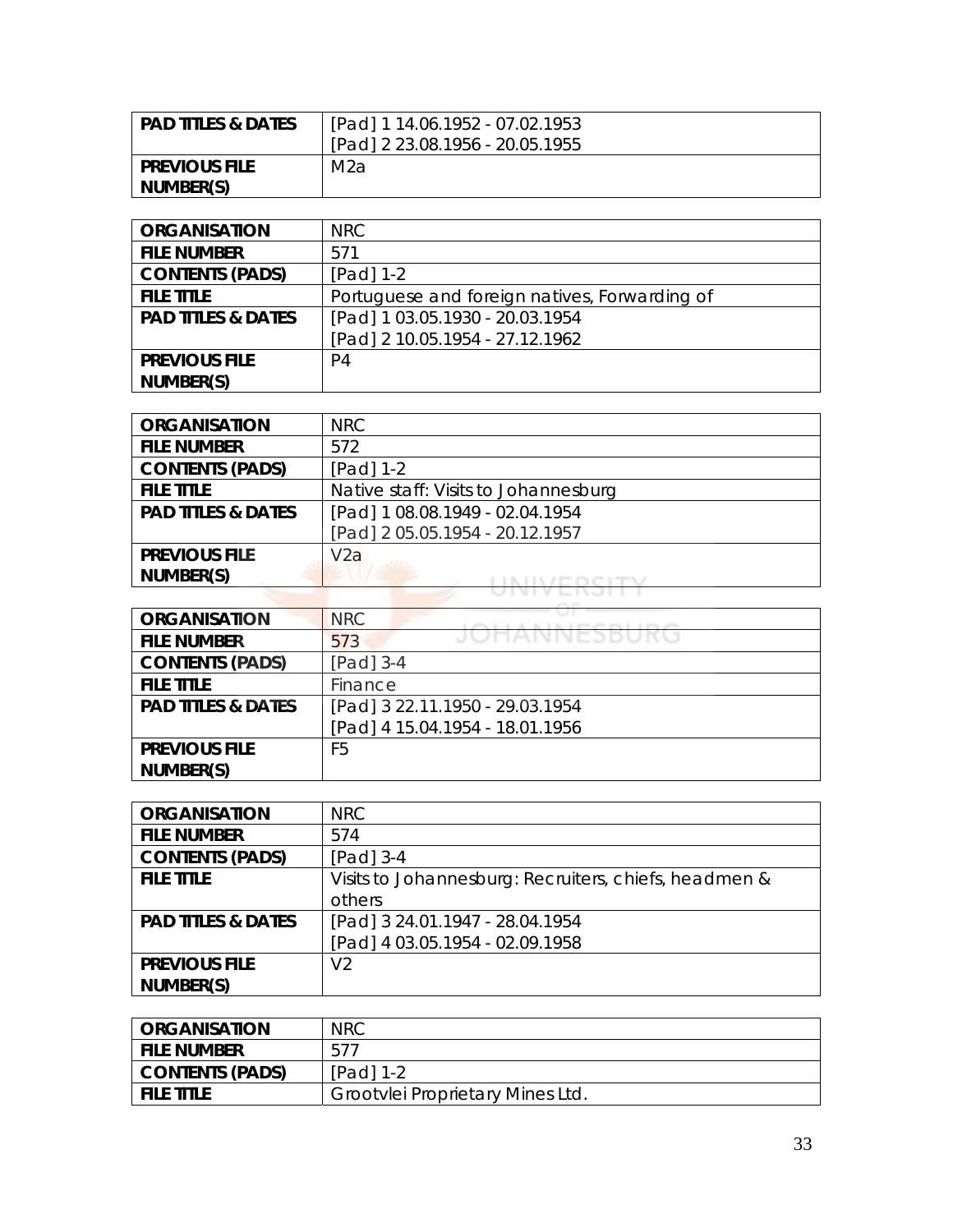| <b>PAD TITLES &amp; DATES</b> | [Pad] 1 17.02.1937 - 29.05.1954 |
|-------------------------------|---------------------------------|
|                               | [Pad] 2 16.06.1954 - 31.08.1961 |
| <b>PREVIOUS FILE</b>          | Mines 11a                       |
| NUMBER(S)                     |                                 |

| <b>ORGANISATION</b>           | NRC                                    |
|-------------------------------|----------------------------------------|
| <b>FILE NUMBER</b>            | 580                                    |
| <b>CONTENTS (PADS)</b>        | $[Pad]$ 3-4                            |
| <b>FILE TITLE</b>             | Conference of District Superintendents |
| <b>PAD TITLES &amp; DATES</b> | [Pad] 3 16.01.1953 - 25.05.1953        |
|                               | [Pad] 4 03.04.1968 - 26.05.1976        |
| <b>PREVIOUS FILE</b>          | C <sub>15</sub>                        |
| NUMBER(S)                     |                                        |

| <b>ORGANISATION</b>           | <b>NRC</b>                                         |
|-------------------------------|----------------------------------------------------|
| <b>FILE NUMBER</b>            | 583                                                |
| <b>CONTENTS (PADS)</b>        | $[Pad]$ 3-5                                        |
| <b>FILE TITLE</b>             | Native labour supply: Suggestions for improvement: |
|                               | Native Labour Supply - Special Sub-Committee       |
| <b>PAD TITLES &amp; DATES</b> | [Pad] 3 19.01.1954 - 26.02.1954                    |
|                               | [Pad] 4 24.02.1954 - 20.07.1954                    |
|                               | $[Pad]$ 5 26.07.1954 - 09.03.1956                  |
| <b>PREVIOUS FILE</b>          | N23, 457                                           |
| NUMBER(S)                     | N <sub>23</sub>                                    |
|                               | <b>JOHANNESBURG</b><br>N23, 583                    |
| <b>NOTES</b>                  | [Pad] 5 file now 612, previous file was 583        |

| <b>ORGANISATION</b>           | <b>NRC</b>                                       |
|-------------------------------|--------------------------------------------------|
| <b>FILE NUMBER</b>            | 585                                              |
| <b>CONTENTS (PADS)</b>        | $[Pad] 1-2$                                      |
| <b>FILE TITLE</b>             | Native wages Mabalans, conditions of employment, |
|                               | leave etc.                                       |
| <b>PAD TITLES &amp; DATES</b> | [Pad] 1 03.11.1927 - 09.11.1953                  |
|                               | [Pad] 2 02.07.1954 - 10.02.1959                  |
| <b>PREVIOUS FILE</b>          | N <sub>16</sub>                                  |
| NUMBER(S)                     |                                                  |

| <b>ORGANISATION</b>           | NRC                             |
|-------------------------------|---------------------------------|
| <b>FILE NUMBER</b>            | 586                             |
| <b>CONTENTS (PADS)</b>        | $[Pad] 1-2$                     |
| <b>FILE TITLE</b>             | Native Land and Trust Act       |
|                               | NRC & Wenela BOD                |
| <b>PAD TITLES &amp; DATES</b> | [Pad] 1 19.05.1938 - 11.06.1954 |
|                               | [Pad] 2 11.11.1954 - 21.09.1956 |
|                               | 11.06.1956 - 30.06.1956         |
| <b>PREVIOUS FILE</b>          | N <sub>25</sub>                 |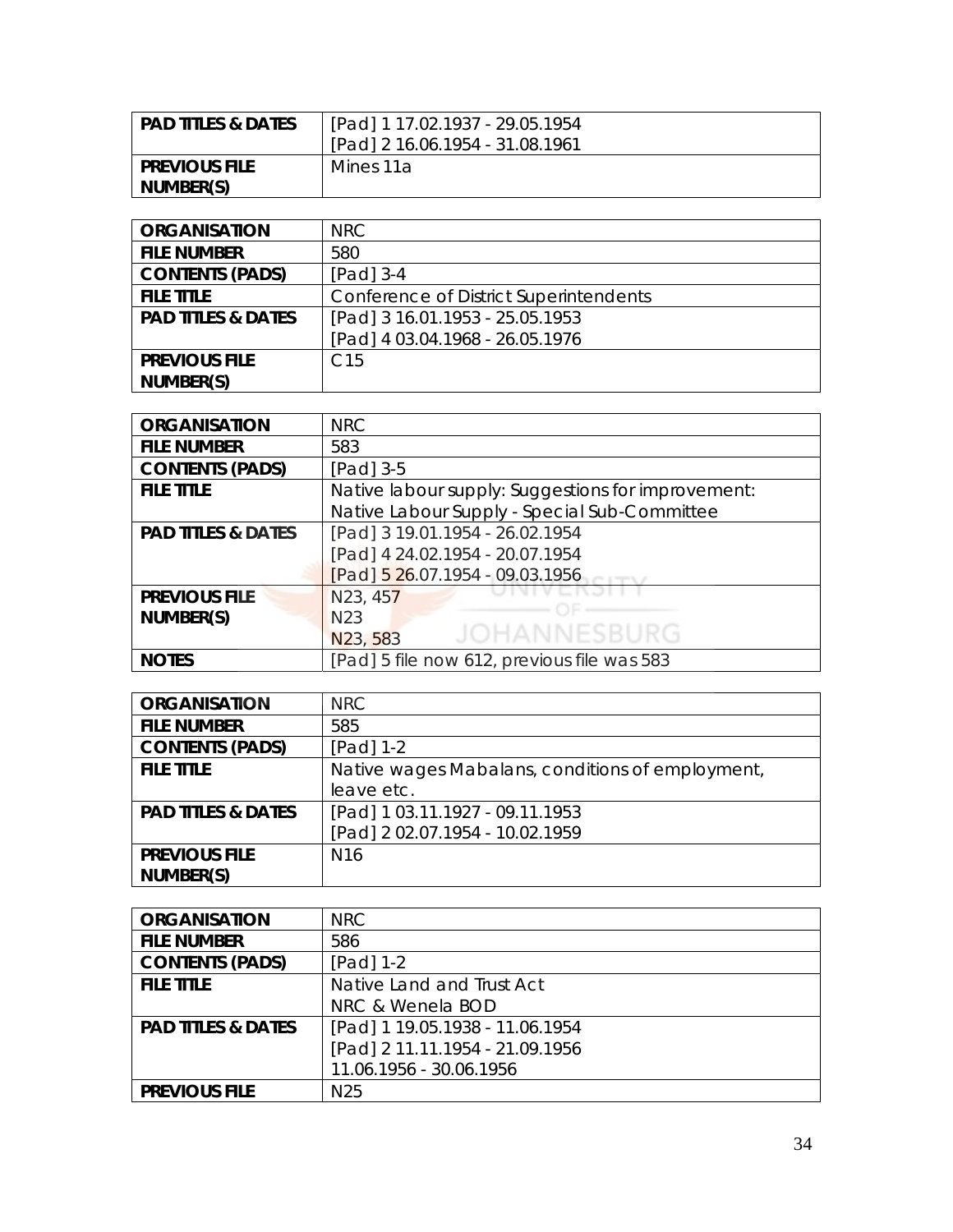| NUMBER(S)<br>$\overline{\phantom{0}}$<br>◡ |
|--------------------------------------------|
|--------------------------------------------|

| <b>ORGANISATION</b>           | <b>NRC</b>                                                 |
|-------------------------------|------------------------------------------------------------|
| <b>FILE NUMBER</b>            | 588                                                        |
| <b>CONTENTS (PADS)</b>        | $[Pad] 1-2$                                                |
| <b>FILE TITLE</b>             | Native supply: Suggestion for improvement of natives' rail |
|                               | fare                                                       |
| <b>PAD TITLES &amp; DATES</b> | [Pad] 1 06.01.1938 - 08.02.1954                            |
|                               | [Pad] 2 24.01.1955 - 20.04.1961                            |
| <b>PREVIOUS FILE</b>          | N34                                                        |
| NUMBER(S)                     |                                                            |

| <b>ORGANISATION</b>           | <b>NRC</b>                      |
|-------------------------------|---------------------------------|
| <b>FILE NUMBER</b>            | 589                             |
| <b>CONTENTS (PADS)</b>        | [Pad] 1-2                       |
| <b>FILE TITLE</b>             | Assaults and disturbances       |
| <b>PAD TITLES &amp; DATES</b> | [Pad] 1 05.03.1930 - 07.04.1954 |
|                               | [Pad] 2 23.07.1954 - 27.06.1957 |
| <b>PREVIOUS FILE</b>          | A9                              |
| NUMBER(S)                     |                                 |

| <b>ORGANISATION</b>           | <b>NRC</b>                                             |
|-------------------------------|--------------------------------------------------------|
| <b>FILE NUMBER</b>            | 590                                                    |
| <b>CONTENTS (PADS)</b>        | [Pad] 1                                                |
| <b>FILE TITLE</b>             | <b>Various titles</b>                                  |
| <b>PAD TITLES &amp; DATES</b> | Accounts (branches) reports 02.08.1933 - 03.05.1947    |
|                               | Staff salaries annual revision 21.10.1940 - 22.10.1945 |
|                               | Nine months' contract 20.01.1923 - 12.01.1948          |
|                               | Shaft sinking rates of pay 31.08.1936 - 08.03.1948     |
|                               | Proficiency increment scheme: 01.11.1951 - 21.03.1953  |
|                               | T.C.M building fund: 17.12.1946 - 26.04.1949           |
|                               | Concession stores: 15.08.1946 - 25.04.1949             |

| <b>ORGANISATION</b>           | <b>NRC</b>                                          |
|-------------------------------|-----------------------------------------------------|
| <b>FILE NUMBER</b>            | 591                                                 |
| <b>CONTENTS (PADS)</b>        | $[Pad] 5-6$                                         |
| <b>FILE TITLE</b>             | W.N.L.A compound Welkom: A.V.S. natives: statistics |
| <b>PAD TITLES &amp; DATES</b> | [Pad] 5 02.11.1953 - 30.07.1954                     |
|                               | [Pad] 6 31.07.1954 - 13.09.1954                     |
| <b>PREVIOUS FILE</b>          | W <sub>2</sub> c                                    |
| NUMBER(S)                     |                                                     |

| <b>ORGANISATION</b>    | <b>NRC</b>                                             |
|------------------------|--------------------------------------------------------|
| <b>FILE NUMBER</b>     | 594                                                    |
| <b>CONTENTS (PADS)</b> | $[Pad] 1-2$                                            |
| <b>FILE TITLE</b>      | Visits by compound personnel to native areas: Branches |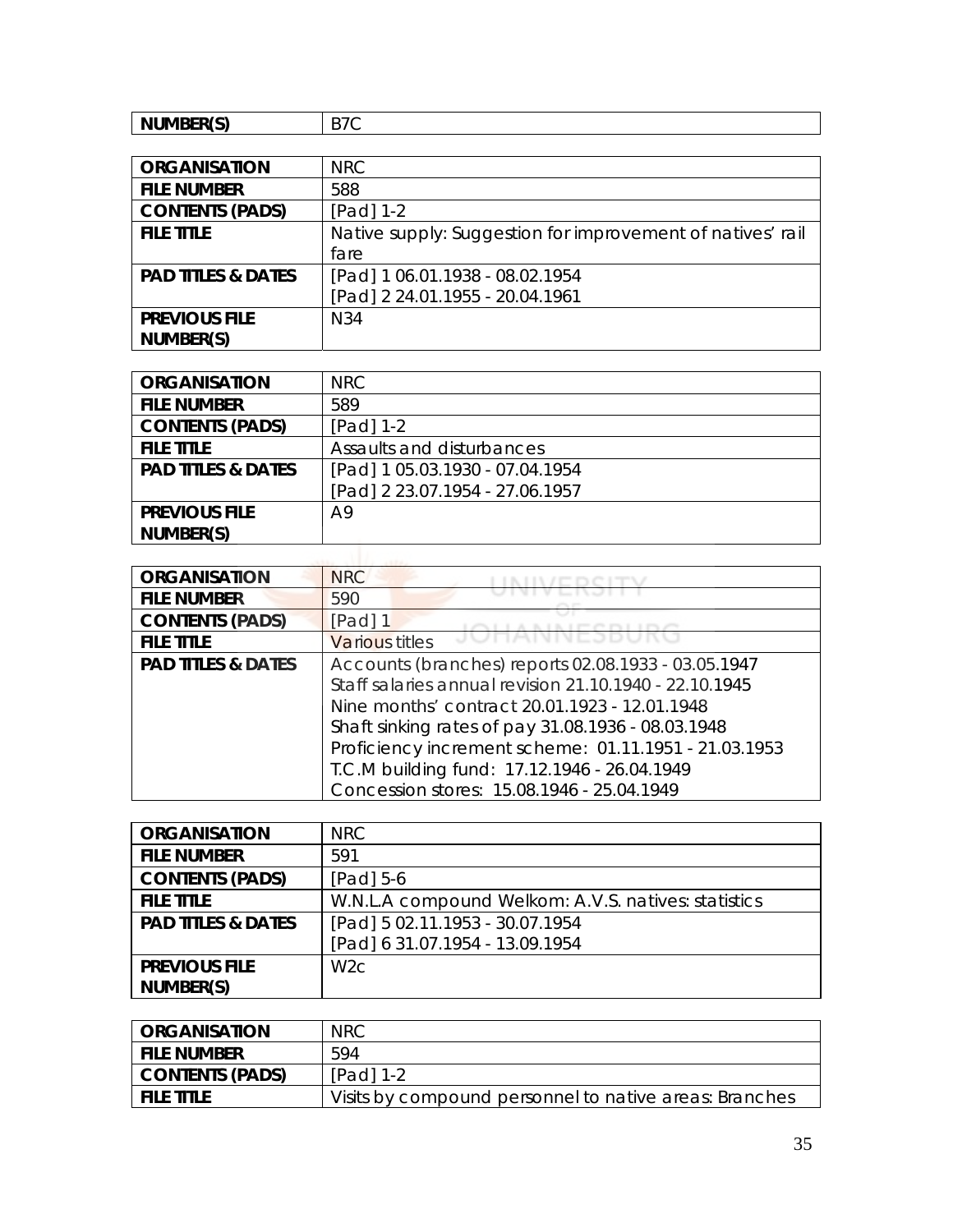|                               | and depots                      |
|-------------------------------|---------------------------------|
| <b>PAD TITLES &amp; DATES</b> | [Pad] 1 12.10.1953 - 29.10.1954 |
|                               | [Pad] 2 01.11.1954 - 30.07.1955 |
| <b>PREVIOUS FILE</b>          | V2C                             |
| NUMBER(S)                     |                                 |

| <b>ORGANISATION</b>           | NRC                             |
|-------------------------------|---------------------------------|
| <b>FILE NUMBER</b>            | 597                             |
| <b>CONTENTS (PADS)</b>        | [Pad] 1-2                       |
| <b>FILE TITLE</b>             | Native housing on the mines     |
| <b>PAD TITLES &amp; DATES</b> | [Pad] 1 21.05.1945 - 22.12.1954 |
|                               | [Pad] 2 21.01.1955 - 10.12.1958 |
| <b>PREVIOUS FILE</b>          | H <sub>3</sub>                  |
| NUMBER(S)                     |                                 |

| <b>ORGANISATION</b>           | <b>NRC</b>                            |
|-------------------------------|---------------------------------------|
| <b>FILE NUMBER</b>            | 598                                   |
| <b>CONTENTS (PADS)</b>        | $[Pad]$ 4                             |
| <b>FILE TITLE</b>             | General: Miscellaneous correspondence |
| <b>PAD TITLES &amp; DATES</b> | 09.02.1955 - 28.04.1956               |
| <b>PREVIOUS FILE</b>          | G6                                    |
| NUMBER(S)                     |                                       |
|                               | <b>STATE STATE</b>                    |

| <b>ORGANISATION</b>           | <b>NRC</b>                       |
|-------------------------------|----------------------------------|
| <b>FILE NUMBER</b>            | JUNNINEJDUNU<br>599              |
| <b>CONTENTS (PADS)</b>        | [Pad] 15-16                      |
| <b>FILE TITLE</b>             | Applications for employment      |
| <b>PAD TITLES &amp; DATES</b> | [Pad] 15 30.12.1952 - 10.03.1955 |
|                               | [Pad] 16 25.03.1955 - 04.01.1958 |
| <b>PREVIOUS FILE</b>          | A <sub>3</sub>                   |
| NUMBER(S)                     |                                  |

| <b>ORGANISATION</b>           | <b>NRC</b>                      |
|-------------------------------|---------------------------------|
| <b>FILE NUMBER</b>            | 604                             |
| <b>CONTENTS (PADS)</b>        | [Pad] 3-4                       |
| <b>FILE TITLE</b>             | Native wages                    |
| <b>PAD TITLES &amp; DATES</b> | [Pad] 3 12.05.1953 - 25.05.1955 |
|                               | [Pad] 4 09.06.1955 - 05.02.1958 |
| <b>PREVIOUS FILE</b>          | N <sub>17</sub>                 |
| NUMBER(S)                     |                                 |

| <b>ORGANISATION</b>           | NRC.                                 |
|-------------------------------|--------------------------------------|
| <b>FILE NUMBER</b>            | 605                                  |
| <b>CONTENTS (PADS)</b>        | $[Pad]$ 3-4                          |
| <b>FILE TITLE</b>             | Chamber of Mines Medical Aid Society |
| <b>PAD TITLES &amp; DATES</b> | [Pad] 3 30.01.1947 - 11.05.1955      |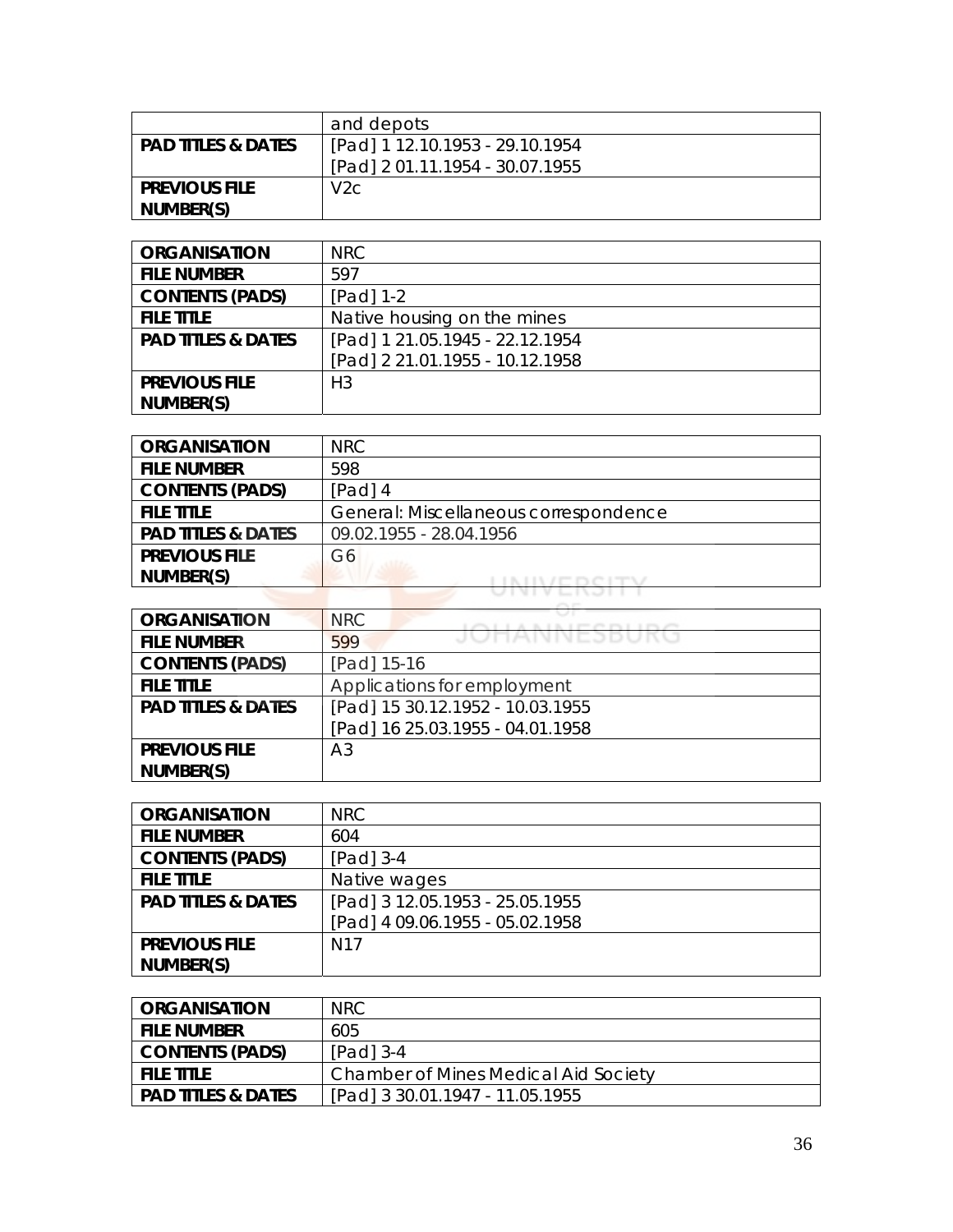|                      | [Pad] 4 22.06.1955 - 31.03.1960 |
|----------------------|---------------------------------|
| <b>PREVIOUS FILE</b> | $\cap$<br>◡▵                    |
| NUMBER(S)            |                                 |

| <b>ORGANISATION</b>           | NRC.                                      |
|-------------------------------|-------------------------------------------|
| <b>FILE NUMBER</b>            | 606                                       |
| <b>CONTENTS (PADS)</b>        | [Pad] 6                                   |
| <b>FILE TITLE</b>             | Miner's phthisis: Compensation to natives |
| <b>PAD TITLES &amp; DATES</b> | 09.10.1954 - 21.09.1955                   |
| <b>PREVIOUS FILE</b>          | P <sub>2</sub> a                          |
| NUMBER(S)                     |                                           |

| <b>ORGANISATION</b>           | <b>NRC</b>                      |
|-------------------------------|---------------------------------|
| <b>FILE NUMBER</b>            | 607                             |
| <b>CONTENTS (PADS)</b>        | [Pad] 3-4                       |
| <b>FILE TITLE</b>             | Insurance file                  |
| <b>PAD TITLES &amp; DATES</b> | [Pad] 3 23.07.1951 - 31.10.1955 |
|                               | [Pad] 4 04.11.1955 - 15.07.1959 |
| <b>PREVIOUS FILE</b>          | 12                              |
| NUMBER(S)                     |                                 |

| <b>ORGANISATION</b>           | <b>NRC</b>                      |
|-------------------------------|---------------------------------|
| <b>FILE NUMBER</b>            | 610                             |
| <b>CONTENTS (PADS)</b>        | [Pad] 7-8                       |
| <b>FILE TITLE</b>             | W.N.L.A compound, Johannesburg  |
| <b>PAD TITLES &amp; DATES</b> | [Pad] 7 16.09.1952 - 15.02.1956 |
|                               | [Pad] 8 17.02.1956 - 03.05.1960 |
| <b>PREVIOUS FILE</b>          | W <sub>2</sub>                  |
| NUMBER(S)                     |                                 |

| <b>ORGANISATION</b>           | <b>NRC</b>                       |
|-------------------------------|----------------------------------|
| <b>FILE NUMBER</b>            | 611                              |
| <b>CONTENTS (PADS)</b>        | [Pad] 9-10                       |
| <b>FILE TITLE</b>             | Banks correspondence             |
| <b>PAD TITLES &amp; DATES</b> | [Pad] 9 15.04.1954 - 12.02.1956  |
|                               | [Pad] 10 20.02.1956 - 22.11.1954 |
| <b>PREVIOUS FILE</b>          | B <sub>2</sub> , 554             |
| NUMBER(S)                     | B <sub>2</sub>                   |

| <b>ORGANISATION</b>           | NRC                                             |
|-------------------------------|-------------------------------------------------|
| <b>FILE NUMBER</b>            | 615                                             |
| <b>CONTENTS (PADS)</b>        | [Pad] 2                                         |
| <b>FILE TITLE</b>             | Contract forms, Specimens and legal opinions on |
| <b>PAD TITLES &amp; DATES</b> | 03.08.1912 - 12.11.1954                         |
| <b>PREVIOUS FILE</b>          | C7                                              |
| NUMBER(S)                     |                                                 |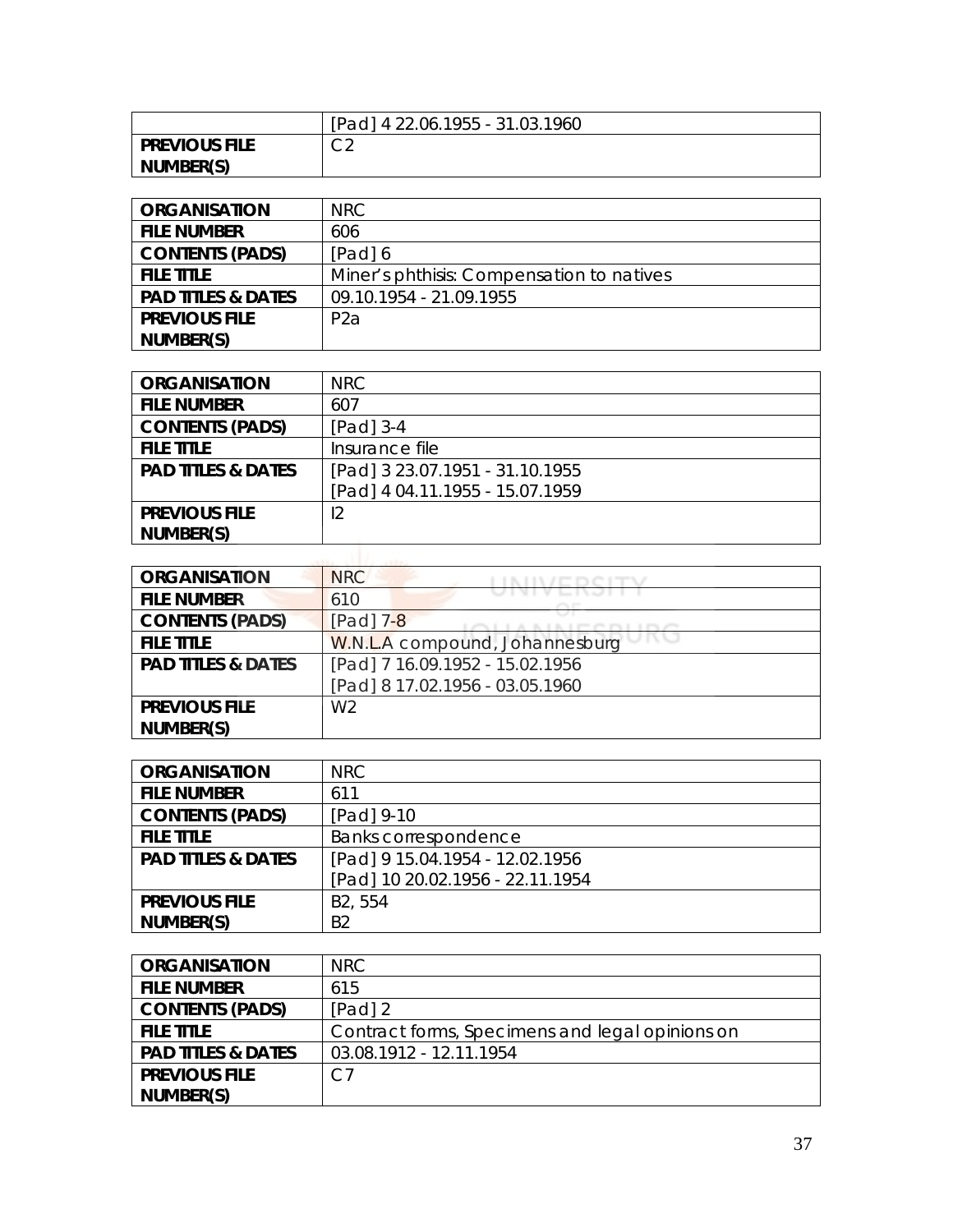| <b>ORGANISATION</b>           | NRC                                                            |
|-------------------------------|----------------------------------------------------------------|
| <b>FILE NUMBER</b>            | 616                                                            |
| <b>CONTENTS (PADS)</b>        | $[Pad] 1-2$                                                    |
| <b>FILE TITLE</b>             | Distribution of native labour rules of closure - native labour |
|                               | requirements policy                                            |
| <b>PAD TITLES &amp; DATES</b> | [Pad] 1 15.05.1928 - 12.04.1956                                |
|                               | [Pad] 2 01.06.1956 - 27.08.1958                                |
| <b>PREVIOUS FILE</b>          | Dist 6a                                                        |
| NUMBER(S)                     |                                                                |

| <b>ORGANISATION</b>           | NRC.                                      |
|-------------------------------|-------------------------------------------|
| <b>FILE NUMBER</b>            | 620                                       |
| <b>CONTENTS (PADS)</b>        | $[Pad] 1-2$                               |
| <b>FILE TITLE</b>             | Staff: European field: Educational grants |
| <b>PAD TITLES &amp; DATES</b> | [Pad] 1 27.08.1954 - 07.01.1957           |
|                               | [Pad] 2 08.01.1957 - 19.11.1958           |
| <b>PREVIOUS FILE</b>          | S7 <sub>b</sub>                           |
| NUMBER(S)                     |                                           |

| <b>ORGANISATION</b>           | <b>NRC</b>                                  |
|-------------------------------|---------------------------------------------|
| <b>FILE NUMBER</b>            | 621                                         |
| <b>CONTENTS (PADS)</b>        | $[Pad]$ 3-4                                 |
| <b>FILE TITLE</b>             | Studies for junior officials (scholarships) |
| <b>PAD TITLES &amp; DATES</b> | [Pad] 3 02.11.1949 - 28.11.1956<br>ESBURG   |
|                               | [Pad] 4 05.12.1956 - 30.12.1960             |
| <b>PREVIOUS FILE</b>          | S <sub>7</sub> a                            |
| NUMBER(S)                     |                                             |

| <b>ORGANISATION</b>           | NRC                             |
|-------------------------------|---------------------------------|
| <b>FILE NUMBER</b>            | 623                             |
| <b>CONTENTS (PADS)</b>        | $[Pad]$ 3-4                     |
| <b>FILE TITLE</b>             | Legislation                     |
| <b>PAD TITLES &amp; DATES</b> | [Pad] 3 08.06.1955 - 14.12.1956 |
|                               | [Pad] 4 14.12.1956 - 06.03.1959 |
| <b>PREVIOUS FILE</b>          | L <sub>10</sub>                 |
| NUMBER(S)                     |                                 |

| <b>ORGANISATION</b>           | NRC                                     |
|-------------------------------|-----------------------------------------|
| <b>FILE NUMBER</b>            | 625                                     |
| <b>CONTENTS (PADS)</b>        | [Pad] 3-4                               |
| <b>FILE TITLE</b>             | Recruiting: Transvaal Collieries policy |
| <b>PAD TITLES &amp; DATES</b> | [Pad] 3 05.02.1955 - 27.03.1957         |
|                               | [Pad] 4 12.02.1957 - 21.08.1958         |
| <b>PREVIOUS FILE</b>          | C10 <sub>b</sub>                        |
| NUMBER(S)                     |                                         |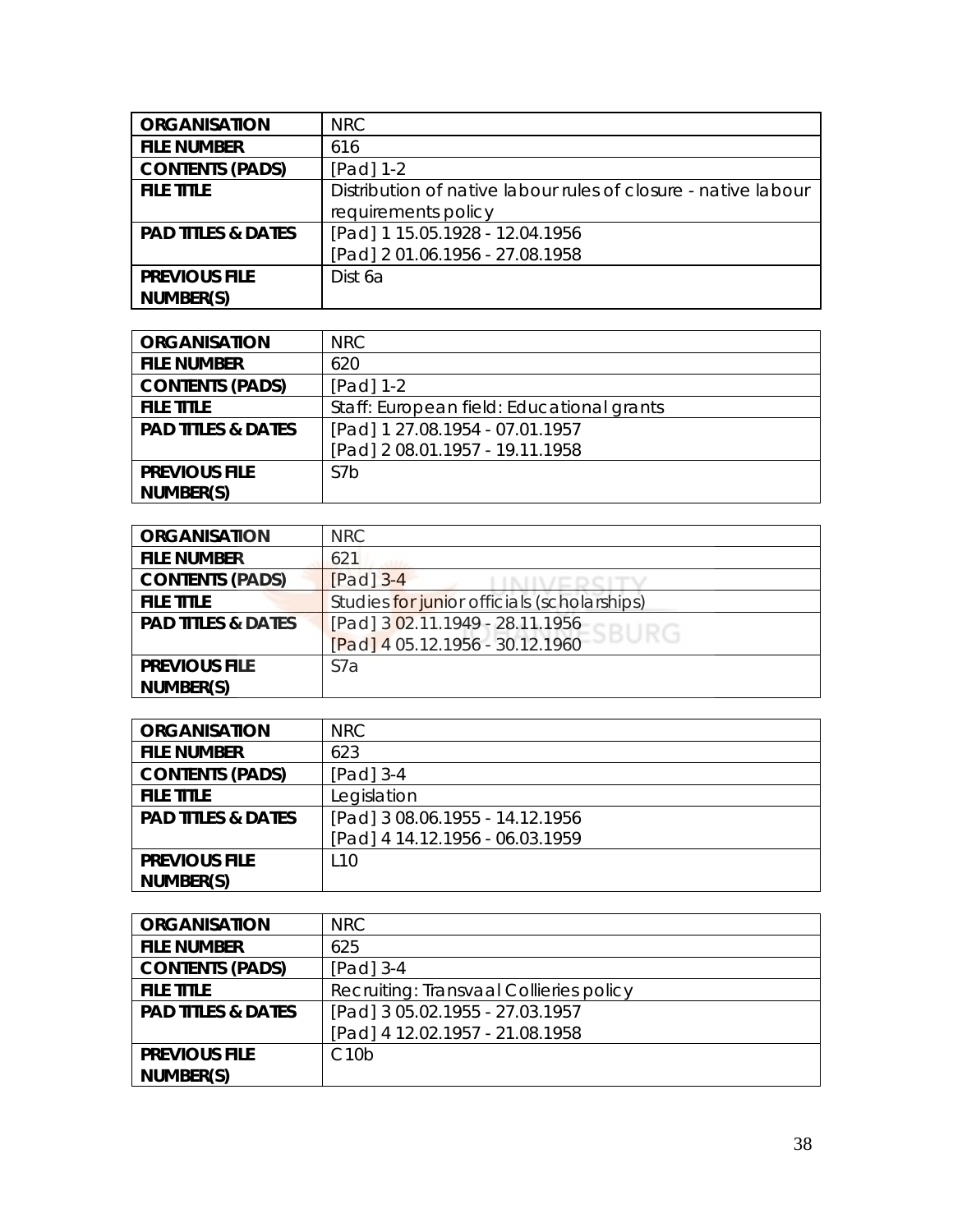| <b>ORGANISATION</b>           | NRC                             |
|-------------------------------|---------------------------------|
| <b>FILE NUMBER</b>            | 631                             |
| <b>CONTENTS (PADS)</b>        | [Pad] 1-2                       |
| <b>FILE TITLE</b>             | S.A. lands and exploration      |
| <b>PAD TITLES &amp; DATES</b> | [Pad] 1 06.01.1936 - 08.08.1956 |
|                               | [Pad] 2 07.05.1957 - 26.02.1965 |
| <b>PREVIOUS FILE</b>          | Mines 25a                       |
| NUMBER(S)                     |                                 |

| <b>ORGANISATION</b>           | NRC.                                      |
|-------------------------------|-------------------------------------------|
| <b>FILE NUMBER</b>            | 632                                       |
| <b>CONTENTS (PADS)</b>        | $[Pad] 1-2$                               |
| <b>FILE TITLE</b>             | Western Reefs exploration and development |
| <b>PAD TITLES &amp; DATES</b> | [Pad] 1 28.01.1937 - 15.12.1956           |
|                               | [Pad] 2 08.01.1957 - 19.07.1963           |
| <b>PREVIOUS FILE</b>          | Mines 30a                                 |
| NUMBER(S)                     |                                           |

| <b>ORGANISATION</b>           | <b>NRC</b>                       |
|-------------------------------|----------------------------------|
| <b>FILE NUMBER</b>            | 636                              |
| <b>CONTENTS (PADS)</b>        | [Pad] 17-18                      |
| <b>FILE TITLE</b>             | <b>Donations</b>                 |
| <b>PAD TITLES &amp; DATES</b> | [Pad] 17 01.04.1955 - 07.08.1957 |
|                               | [Pad] 18 26.08.1957 - 28.02.1959 |
| <b>PREVIOUS FILE</b>          | JUNNIVINEJDUKU<br>D <sub>4</sub> |
| NUMBER(S)                     |                                  |

| <b>ORGANISATION</b>           | NRC                                       |
|-------------------------------|-------------------------------------------|
| <b>FILE NUMBER</b>            | 637                                       |
| <b>CONTENTS (PADS)</b>        | $[Pad]$ 7-8                               |
| <b>FILE TITLE</b>             | Miner's phthisis: Compensation to natives |
| <b>PAD TITLES &amp; DATES</b> | [Pad] 7 26.10.1955 - 10.07.1957           |
|                               | [Pad] 8 17.07.1957 - 15.01.1958           |
| <b>PREVIOUS FILE</b>          | P <sub>2</sub> a                          |
| NUMBER(S)                     |                                           |

| <b>ORGANISATION</b>           | <b>NRC</b>                      |
|-------------------------------|---------------------------------|
| <b>FILE NUMBER</b>            | 638                             |
| <b>CONTENTS (PADS)</b>        | $[Pad] 5-6$                     |
| <b>FILE TITLE</b>             | General: Board of management    |
| <b>PAD TITLES &amp; DATES</b> | [Pad] 5 10.01.1956 - 27.06.1954 |
|                               | [Pad] 6 15.07.1957 - 28.11.1958 |
| <b>PREVIOUS FILE</b>          | B7a, 600                        |
| NUMBER(S)                     | B7a                             |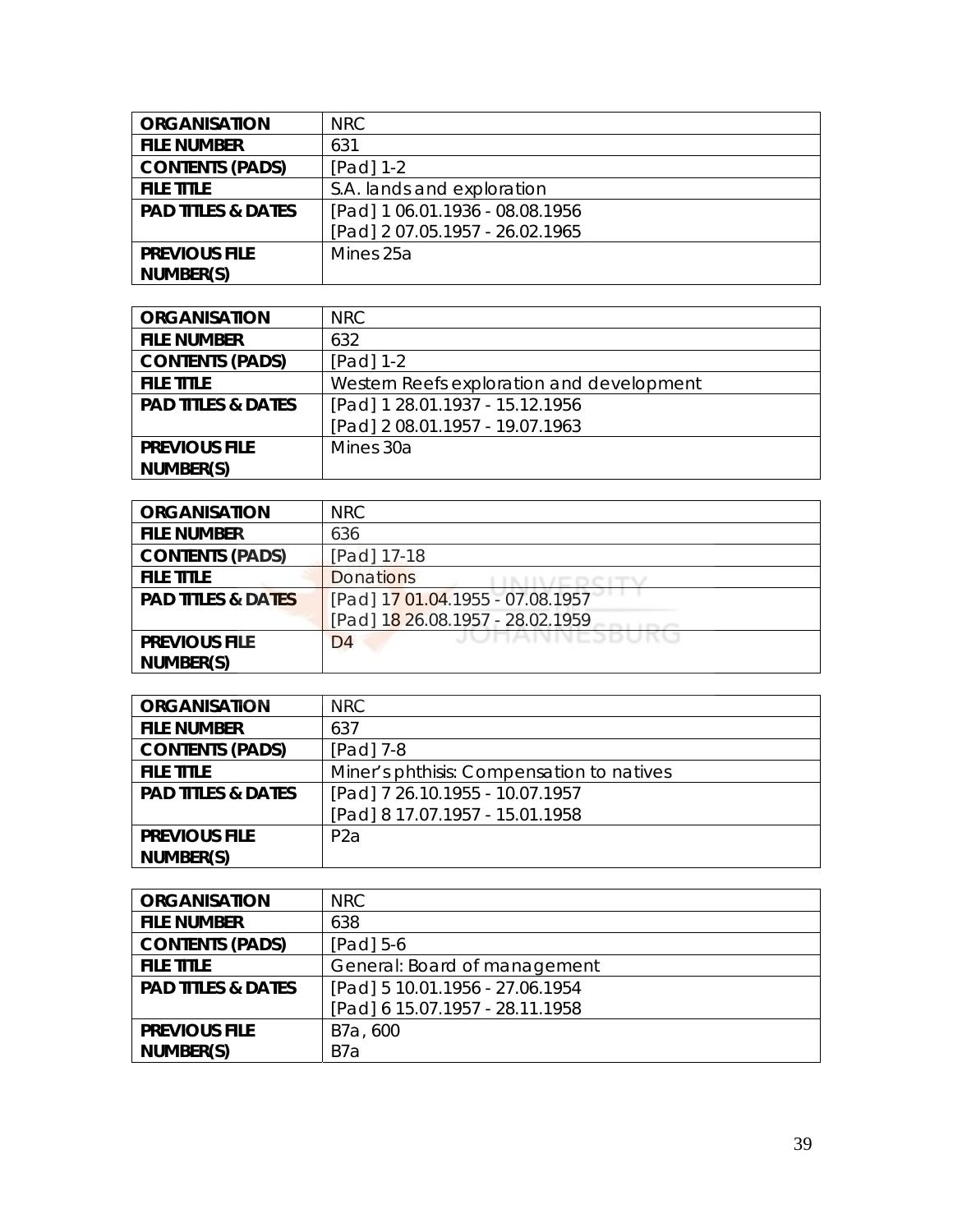| <b>ORGANISATION</b>           | NRC                                                   |
|-------------------------------|-------------------------------------------------------|
| <b>FILE NUMBER</b>            | 640                                                   |
| <b>CONTENTS (PADS)</b>        | $[Pad]$ 7                                             |
| <b>FILE TITLE</b>             | Native Labour Advisory Committee, previously known as |
|                               | Native Labour Supply Special Sub-Committee            |
| <b>PAD TITLES &amp; DATES</b> | 17.04.1957 - 11.10.1957                               |
| <b>PREVIOUS FILE</b>          | N <sub>23</sub>                                       |
| NUMBER(S)                     |                                                       |

| <b>ORGANISATION</b>           | NRC.                                      |
|-------------------------------|-------------------------------------------|
| <b>FILE NUMBER</b>            | 646                                       |
| <b>CONTENTS (PADS)</b>        | $[Pad]$ 2                                 |
| <b>FILE TITLE</b>             | National Institute for Personnel Research |
| <b>PAD TITLES &amp; DATES</b> | 28.09.1956 - 30.12.1957                   |
|                               | [Pad] 2 02.01.1958 - 13.12.1967           |
| <b>PREVIOUS FILE</b>          | N <sub>26</sub>                           |
| NUMBER(S)                     |                                           |

| <b>ORGANISATION</b>           | <b>NRC</b>                                             |
|-------------------------------|--------------------------------------------------------|
| <b>FILE NUMBER</b>            | 647                                                    |
| <b>CONTENTS (PADS)</b>        | $[Pad]$ 8-9                                            |
| <b>FILE TITLE</b>             | Native Labour Advisory Committee                       |
| <b>PAD TITLES &amp; DATES</b> | [Pad] 8 31.08.1957 - 15.01.1958                        |
|                               | [Pad] 9 13.01.1958 - 03.12.1959                        |
| <b>PREVIOUS FILE</b>          | JUHANNESBUKU<br>N <sub>23</sub>                        |
| NUMBER(S)                     |                                                        |
| <b>NOTES</b>                  | Previously known as: Native Labour Supply Special Sub- |
|                               | Committee                                              |

| <b>ORGANISATION</b>           | NRC                                                   |
|-------------------------------|-------------------------------------------------------|
| <b>FILE NUMBER</b>            | 648                                                   |
| <b>CONTENTS (PADS)</b>        | [Pad] $5-6$                                           |
| <b>FILE TITLE</b>             | Native Affairs Department: Director of Native Labour: |
|                               | Licences                                              |
| <b>PAD TITLES &amp; DATES</b> | [Pad] 5 02.03.1955 - 16.01.1958                       |
|                               | [Pad] 6 18.01.1958 - 12.06.1961                       |
| <b>PREVIOUS FILE</b>          | N7                                                    |
| NUMBER(S)                     |                                                       |

| <b>ORGANISATION</b>           | NRC.                            |
|-------------------------------|---------------------------------|
| <b>FILE NUMBER</b>            | 649                             |
| <b>CONTENTS (PADS)</b>        | $[Pad] 5-6$                     |
| <b>FILE TITLE</b>             | Finance                         |
| <b>PAD TITLES &amp; DATES</b> | [Pad] 5 09.02.1956 - 04.12.1957 |
|                               | [Pad] 6 08.01.1958 - 23.12.1959 |
| <b>PREVIOUS FILE</b>          | F5                              |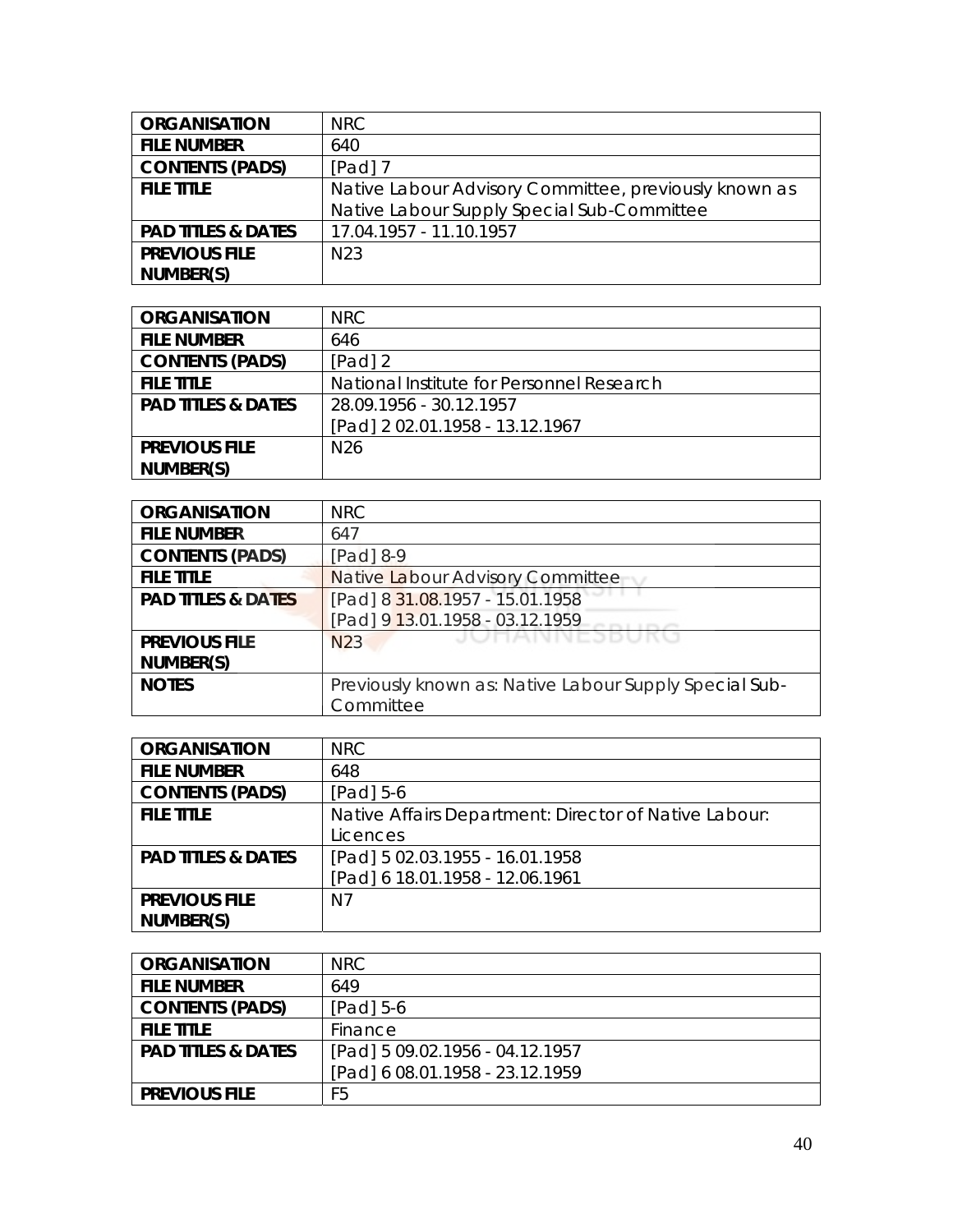| <b> </b><br>NH. |  |
|-----------------|--|
| .               |  |

| <b>ORGANISATION</b>           | <b>NRC</b>                                             |
|-------------------------------|--------------------------------------------------------|
| <b>FILE NUMBER</b>            | 652                                                    |
| <b>CONTENTS (PADS)</b>        | $[Pad]$ 7-8                                            |
| <b>FILE TITLE</b>             | Transvaal Chamber of Mines Medical Aid Society: Branch |
|                               | office staff                                           |
| <b>PAD TITLES &amp; DATES</b> | [Pad] 7 19.01.1953 - 20.01.1958                        |
|                               | [Pad] 8 27.01.1958 - 27.04.1962                        |
| <b>PREVIOUS FILE</b>          | C <sub>2</sub> a                                       |
| NUMBER(S)                     |                                                        |

| <b>ORGANISATION</b>           | NRC.                               |
|-------------------------------|------------------------------------|
| <b>FILE NUMBER</b>            | 654                                |
| <b>CONTENTS (PADS)</b>        | $[Pad]$ 7                          |
| <b>FILE TITLE</b>             | Director of Native Labour: General |
| <b>PAD TITLES &amp; DATES</b> | 01.08.1953 - 08.02.1958            |
| <b>PREVIOUS FILE</b>          | 524                                |
| NUMBER(S)                     |                                    |

| <b>ORGANISATION</b>           | <b>NRC</b>                           |
|-------------------------------|--------------------------------------|
| <b>FILE NUMBER</b>            | 654                                  |
| <b>CONTENTS (PADS)</b>        | $[Pad]$ 8                            |
| <b>FILE TITLE</b>             | Director of Native Labour: General   |
| <b>PAD TITLES &amp; DATES</b> | VIVLJDUNU<br>28.04.1958 - 22.08.1962 |
| <b>PREVIOUS FILE</b>          | N <sub>6</sub>                       |
| NUMBER(S)                     |                                      |

| <b>ORGANISATION</b>           | <b>NRC</b>                      |
|-------------------------------|---------------------------------|
| <b>FILE NUMBER</b>            | 655                             |
| <b>CONTENTS (PADS)</b>        | $[Pad] 5-6$                     |
| <b>FILE TITLE</b>             | Staff: Head office              |
| <b>PAD TITLES &amp; DATES</b> | [Pad] 5 03.09.1951 - 18.02.1958 |
|                               | [Pad] 6 11.03.1958 - 10.01.1962 |
| <b>PREVIOUS FILE</b>          | S7                              |
| NUMBER(S)                     |                                 |

| <b>ORGANISATION</b>           | NRC                               |
|-------------------------------|-----------------------------------|
| <b>FILE NUMBER</b>            | 656                               |
| <b>CONTENTS (PADS)</b>        | [Pad] 5-6                         |
| <b>FILE TITLE</b>             | South African Railways & Harbours |
| <b>PAD TITLES &amp; DATES</b> | [Pad] 5 07.01.1955 - 29.05.1958   |
|                               | [Pad] 6 04.06.1958 - 22.05.1962   |
| <b>PREVIOUS FILE</b>          | S5                                |
| NUMBER(S)                     |                                   |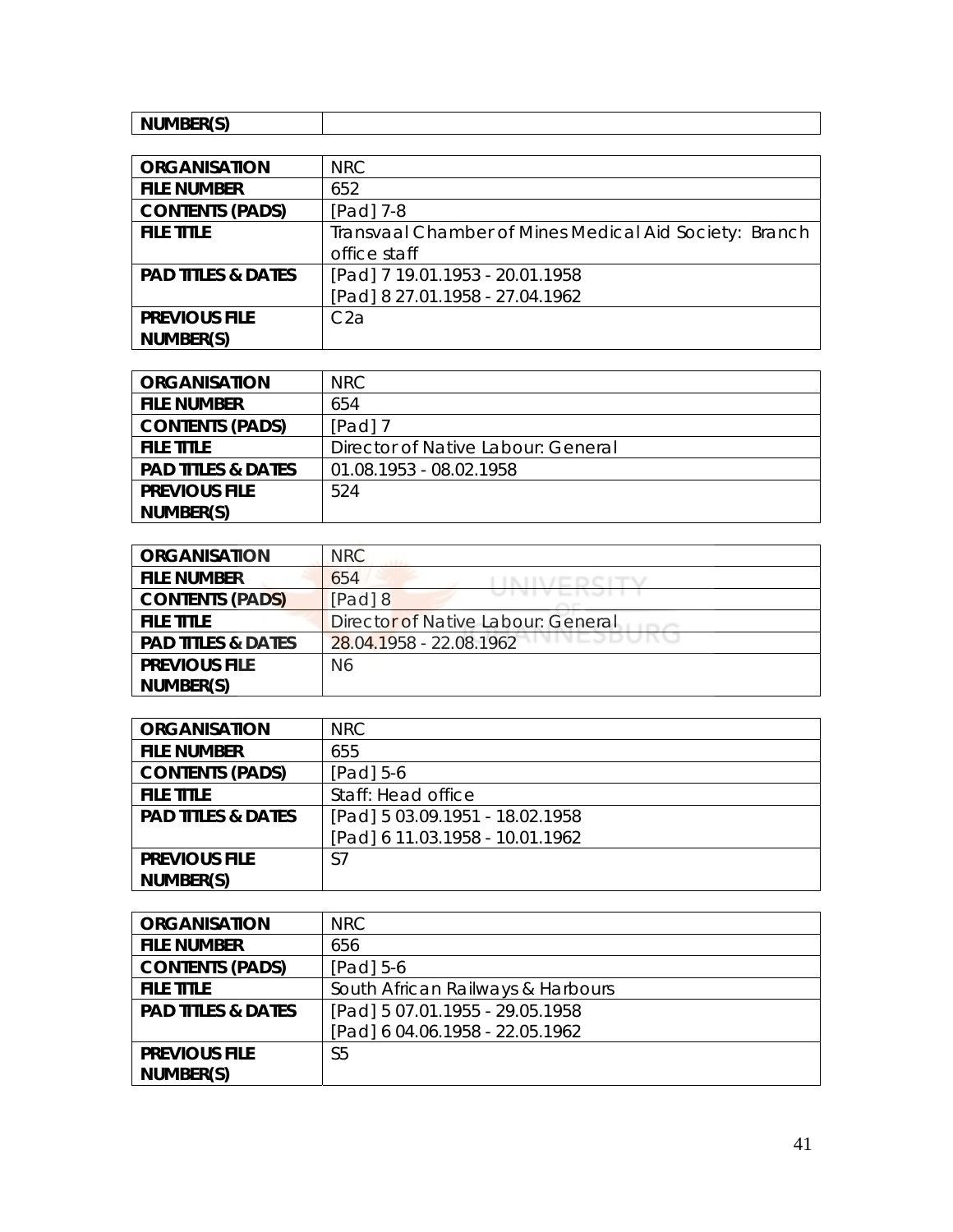| <b>ORGANISATION</b>           | <b>NRC</b>                      |
|-------------------------------|---------------------------------|
| <b>FILE NUMBER</b>            | 659                             |
| <b>CONTENTS (PADS)</b>        | $[Pad]$ 3-4                     |
| <b>FILE TITLE</b>             | W.N.L.A. compound, Welkom       |
| <b>PAD TITLES &amp; DATES</b> | [Pad] 3 22.07.1954 - 09.06.1958 |
|                               | [Pad] 4 11.07.1958 - 18.04.1962 |
| <b>PREVIOUS FILE</b>          | W <sub>5</sub>                  |
| NUMBER(S)                     |                                 |

| <b>ORGANISATION</b>           | <b>NRC</b>                      |
|-------------------------------|---------------------------------|
| <b>FILE NUMBER</b>            | 662                             |
| <b>CONTENTS (PADS)</b>        | $[Pad] 5-6$                     |
| <b>FILE TITLE</b>             | Rand Mutual Assurance Company   |
| <b>PAD TITLES &amp; DATES</b> | [Pad] 5 04.08.1955 - 25.03.1958 |
|                               | [Pad] 6 01.04.1958 - 28.06.1960 |
| <b>PREVIOUS FILE</b>          | R <sub>2</sub>                  |
| NUMBER(S)                     |                                 |

| <b>ORGANISATION</b>           | <b>NRC</b>                       |
|-------------------------------|----------------------------------|
| <b>FILE NUMBER</b>            | 663                              |
| <b>CONTENTS (PADS)</b>        | [Pad] 1                          |
| <b>FILE TITLE</b>             | Inter-departmental legal adviser |
| <b>PAD TITLES &amp; DATES</b> | 28.03.1924 - 13.12.1957          |
| <b>PREVIOUS FILE</b>          | 16                               |
| NUMBER(S)                     | JOHANNESBURG                     |

| <b>ORGANISATION</b>           | <b>NRC</b>                         |
|-------------------------------|------------------------------------|
| <b>FILE NUMBER</b>            | 665                                |
| <b>CONTENTS (PADS)</b>        | $[Pad] 1-2$                        |
| <b>FILE TITLE</b>             | Under-age and under-weight natives |
| <b>PAD TITLES &amp; DATES</b> | [Pad] 1 12.12.1938 - 02.05.1957    |
|                               | [Pad] 2 23.01.1958 - 24.08.1977    |
| <b>PREVIOUS FILE</b>          | S <sub>1</sub> 1b                  |
| NUMBER(S)                     |                                    |

| <b>ORGANISATION</b>           | <b>NRC</b>                      |
|-------------------------------|---------------------------------|
| <b>FILE NUMBER</b>            | 668                             |
| <b>CONTENTS (PADS)</b>        | [Pad] 1-2                       |
| <b>FILE TITLE</b>             | Compound Managers' Association  |
| <b>PAD TITLES &amp; DATES</b> | [Pad] 1 01.09.1932 - 19.12.1957 |
|                               | [Pad] 2 08.01.1958 - 12.02.1970 |
| <b>PREVIOUS FILE</b>          | C9, 253                         |
| NUMBER(S)                     | C9                              |

| <b>ORGANISATION</b> | <b>NRC</b> |
|---------------------|------------|
| <b>FILE NUMBER</b>  | 669        |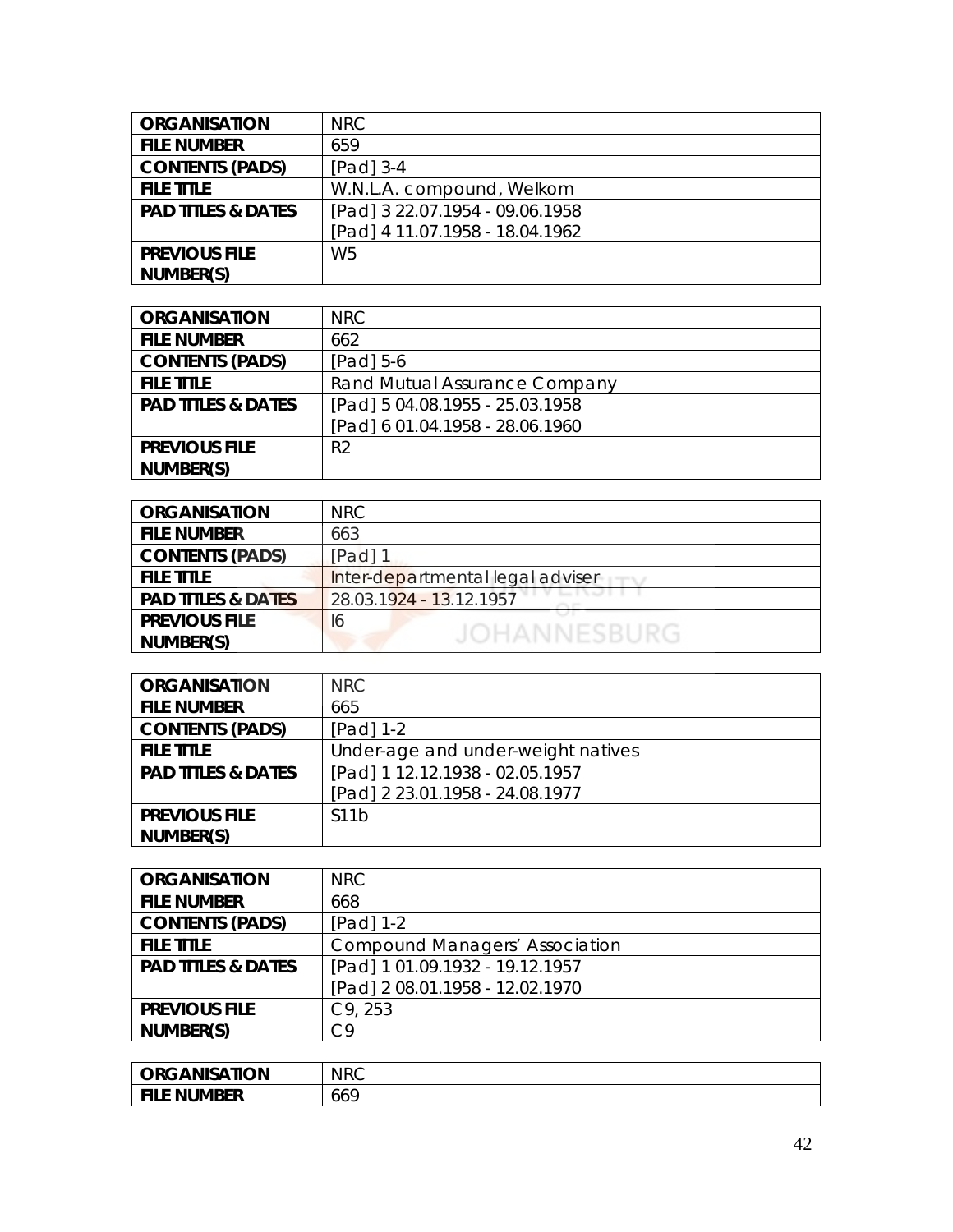| <b>CONTENTS (PADS)</b>        | $[Pad]$ 5-6                     |
|-------------------------------|---------------------------------|
| <b>FILE TITLE</b>             | Articles of association         |
| <b>PAD TITLES &amp; DATES</b> | [Pad] 5 09.06.1944 - 09.06.1958 |
|                               | [Pad] 6 07.07.1958 - 25.07.1960 |
| <b>PREVIOUS FILE</b>          | A5                              |
| NUMBER(S)                     |                                 |

| <b>ORGANISATION</b>           | NRC                                                  |
|-------------------------------|------------------------------------------------------|
| <b>FILE NUMBER</b>            | 670                                                  |
| <b>CONTENTS (PADS)</b>        | $[Pad] 1-2$                                          |
| <b>FILE TITLE</b>             | Native labour (mines): Conditions of employment etc. |
| <b>PAD TITLES &amp; DATES</b> | [Pad] 1 24.04.1950 - 06.08.1958                      |
|                               | [Pad] 2 29.08.1958 - 14.03.1963                      |
| <b>PREVIOUS FILE</b>          | N16a                                                 |
| NUMBER(S)                     |                                                      |

| <b>ORGANISATION</b>           | <b>NRC</b>                      |
|-------------------------------|---------------------------------|
| <b>FILE NUMBER</b>            | 672                             |
| <b>CONTENTS (PADS)</b>        | $[Pad] 5-6$                     |
| <b>FILE TITLE</b>             | Trade unions: Labour officers   |
| <b>PAD TITLES &amp; DATES</b> | [Pad] 5 03.09.1954 - 29.08.1958 |
|                               | [Pad] 6 03.09.1958 - 26.10.1962 |
| <b>PREVIOUS FILE</b>          | T9a, 538                        |
| NUMBER(S)                     | Т9а                             |
|                               |                                 |

| <b>ORGANISATION</b>           | NRC                                   |
|-------------------------------|---------------------------------------|
| <b>FILE NUMBER</b>            | 673                                   |
| <b>CONTENTS (PADS)</b>        | [Pad] 5-6                             |
| <b>FILE TITLE</b>             | General: Miscellaneous correspondence |
| <b>PAD TITLES &amp; DATES</b> | [Pad] 5 28.04.1956 - 04.11.1958       |
|                               | [Pad] 6 07.11.1958 - 29.01.1960       |
| <b>PREVIOUS FILE</b>          | G6                                    |
| NUMBER(S)                     |                                       |

| <b>ORGANISATION</b>           | <b>NRC</b>                                           |
|-------------------------------|------------------------------------------------------|
| <b>FILE NUMBER</b>            | 674                                                  |
| <b>CONTENTS (PADS)</b>        | $[Pad]$ 3-4                                          |
| <b>FILE TITLE</b>             | Re-engagement bonus certificate, service increment - |
|                               | (policy)                                             |
| <b>PAD TITLES &amp; DATES</b> | [Pad] 3 03.12.1951 - 29.08.1958                      |
|                               | [Pad] 4 29.08.1958 - 26.10.1962                      |
| <b>PREVIOUS FILE</b>          | R4a                                                  |
| NUMBER(S)                     |                                                      |

| <b>ORGANISATION</b> | <b>NRC</b>      |
|---------------------|-----------------|
| File Number         | ¬ –<br>◡ ៸<br>ັ |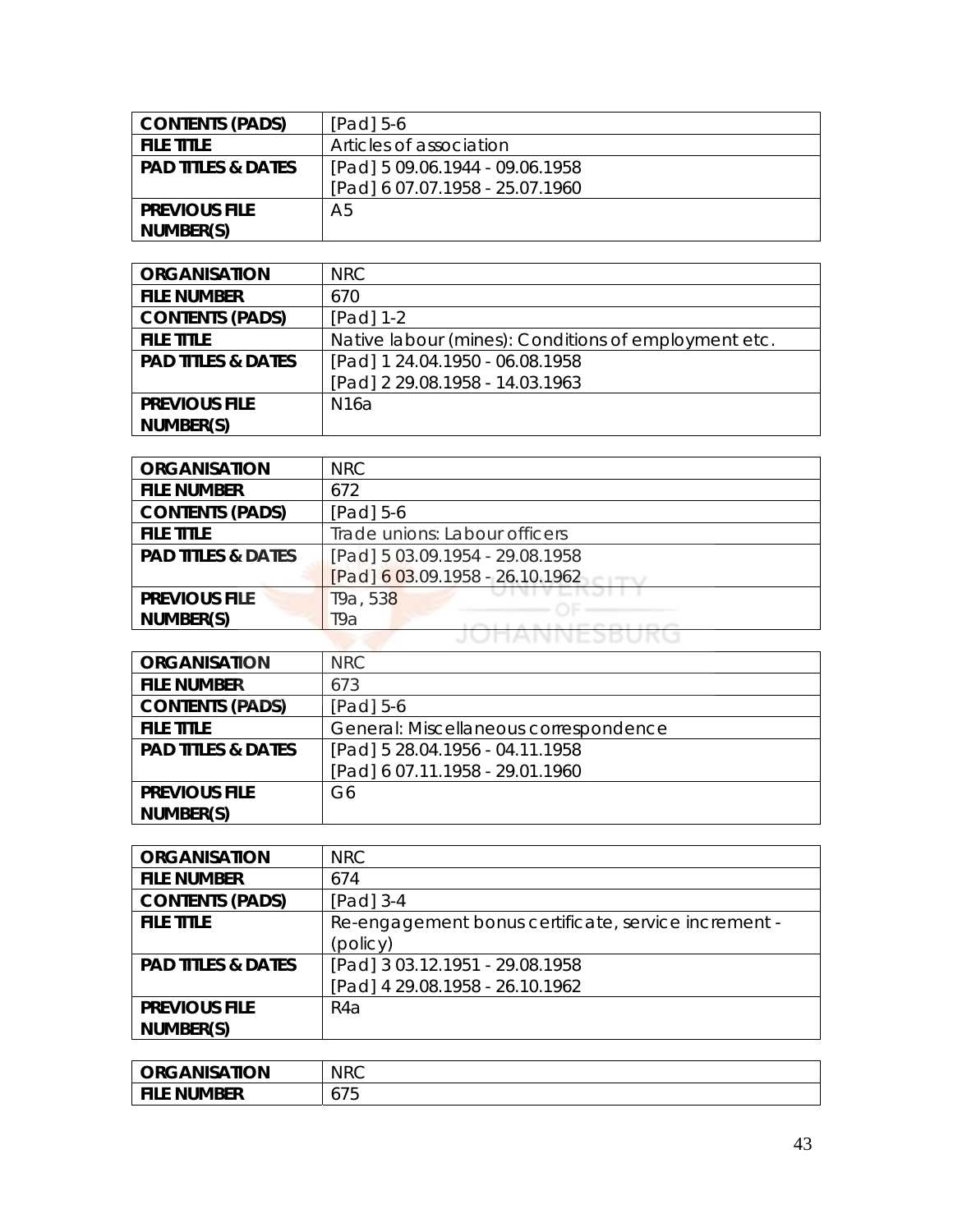| <b>CONTENTS (PADS)</b>        | $[Pad] 1-2$                     |
|-------------------------------|---------------------------------|
| <b>FILE TITLE</b>             | Beer - Kaffir                   |
| <b>PAD TITLES &amp; DATES</b> | [Pad] 1 25.09.1928 - 22.10.1958 |
|                               | [Pad] 2 08.10.1958 - 04.08.1962 |
| <b>PREVIOUS FILE</b>          | <b>B18</b>                      |
| NUMBER(S)                     |                                 |

| <b>ORGANISATION</b>           | NRC                             |
|-------------------------------|---------------------------------|
| <b>FILE NUMBER</b>            | 676                             |
| <b>CONTENTS (PADS)</b>        | $[Pad]$ 3-4                     |
| <b>FILE TITLE</b>             | Assaults and disturbances       |
| <b>PAD TITLES &amp; DATES</b> | [Pad] 3 18.09.1957 - 22.10.1958 |
|                               | [Pad] 4 21.11.1958 - 30.11.1960 |
| <b>PREVIOUS FILE</b>          | A9,589                          |
| NUMBER(S)                     | A9                              |

| <b>ORGANISATION</b>           | <b>NRC</b>                       |
|-------------------------------|----------------------------------|
| <b>FILE NUMBER</b>            | 678                              |
| <b>CONTENTS (PADS)</b>        | $[Pad] 1-2$                      |
| <b>FILE TITLE</b>             | East Rand Proprietary Mines Ltd. |
| <b>PAD TITLES &amp; DATES</b> | [Pad] 1 Jun 1933 - 25.11.1958    |
|                               | [Pad] 2 20.01.1959 - 26.02.1956  |
| <b>PREVIOUS FILE</b>          | 245                              |
| NUMBER(S)                     | Mines 8                          |
|                               |                                  |

| <b>ORGANISATION</b>           | <b>NRC</b>                                            |
|-------------------------------|-------------------------------------------------------|
| <b>FILE NUMBER</b>            | 680                                                   |
| <b>CONTENTS (PADS)</b>        | $[Pad] 1-2$                                           |
| <b>FILE TITLE</b>             | Various mines                                         |
| <b>PAD TITLES &amp; DATES</b> | Freddie's North Lease Areas 18.07.1947 - 10.06.1954   |
|                               | Freddie's North Lease Areas 18.07.1947 - 10.06.1954   |
|                               | Modderfontein Deep Levels 21.09.1932 - 20.02.1953     |
|                               | Nourse Mines 03.11.1947 - 07.06.1949                  |
|                               | West Vlakfontein G M Co. Ltd. 09.08.1946 - 01.10.1955 |

| <b>ORGANISATION</b>           | NRC                                  |
|-------------------------------|--------------------------------------|
| <b>FILE NUMBER</b>            | 683                                  |
| <b>CONTENTS (PADS)</b>        | $[Pad]$ 3-4                          |
| <b>FILE TITLE</b>             | Receiver of Revenue, income tax etc. |
| <b>PAD TITLES &amp; DATES</b> | [Pad] 3 02.01.1957 - 29.06.1959      |
|                               | [Pad] 4 01.07.1959 - 22.07.1961      |
| <b>PREVIOUS FILE</b>          | R <sub>3</sub>                       |
| NUMBER(S)                     |                                      |

| <b>ORGANISATION</b> | <b>NRC</b> |
|---------------------|------------|
| <b>FILE NUMBER</b>  | 684        |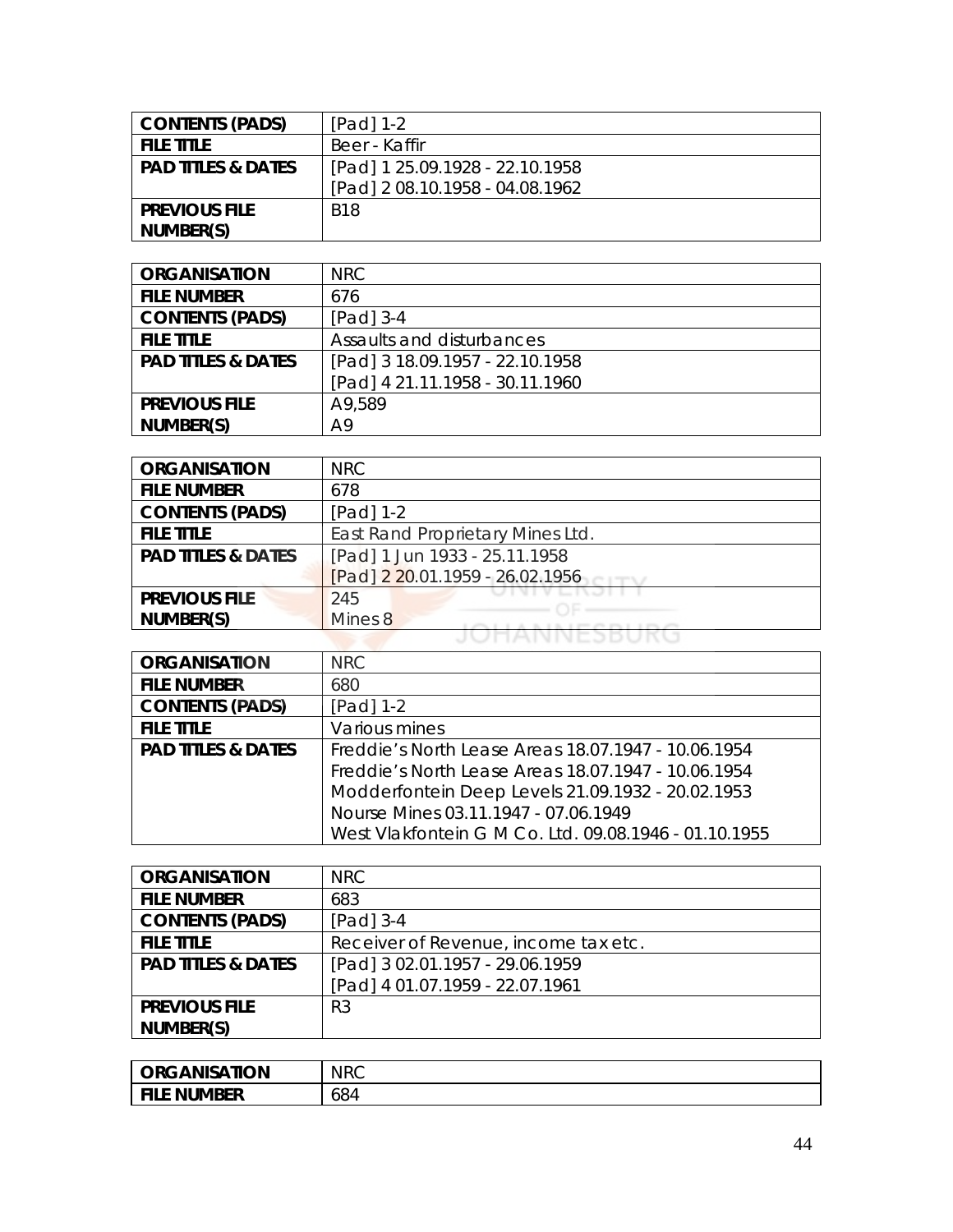| CONTENTS (PADS)               | [Pad] 5                           |
|-------------------------------|-----------------------------------|
| <b>FILE TITLE</b>             | Director of Native Labour Rejects |
| <b>PAD TITLES &amp; DATES</b> | [Pad] 5 19.04.1955 - 20.08.1959   |
| <b>NOTES</b>                  | N <sub>10</sub>                   |

| <b>ORGANISATION</b>           | NRC.                                               |
|-------------------------------|----------------------------------------------------|
| <b>FILE NUMBER</b>            | 685                                                |
| <b>CONTENTS (PADS)</b>        | $[Pad] 1-2$                                        |
| <b>FILE TITLE</b>             | Shareholdings: Transfer deeds & share certificates |
| <b>PAD TITLES &amp; DATES</b> | [Pad] 1 29.03.1957 - 26.10.1959                    |
|                               | [Pad] 2 20.12.1951 - 01.11.1961                    |
| <b>PREVIOUS FILE</b>          | S <sub>2</sub> b                                   |
| NUMBER(S)                     |                                                    |

| <b>ORGANISATION</b>           | NRC                                       |
|-------------------------------|-------------------------------------------|
| <b>FILE NUMBER</b>            | 689                                       |
| <b>CONTENTS (PADS)</b>        | $[Pad]$ 3-4                               |
| <b>FILE TITLE</b>             | Staff: European field: Educational grants |
| <b>PAD TITLES &amp; DATES</b> | [Pad] 3 20.11.1958 - 11.12.1959           |
|                               | [Pad] 4 12.12.1959 - 17.11.1960           |
| <b>PREVIOUS FILE</b>          | S <sub>7</sub> b                          |
| NUMBER(S)                     |                                           |
|                               |                                           |

| <b>ORGANISATION</b>           | <b>NRC</b>                      |
|-------------------------------|---------------------------------|
| <b>FILE NUMBER</b>            | <u>I IMININ LUU U IN</u><br>690 |
| <b>CONTENTS (PADS)</b>        | [Pad] 5-6                       |
| <b>FILE TITLE</b>             | Native wages                    |
| <b>PAD TITLES &amp; DATES</b> | [Pad] 5 10.02.1958 - 27.07.1959 |
|                               | [Pad] 6 21.10.1959 - 28.09.1990 |
| <b>PREVIOUS FILE</b>          | N <sub>17</sub>                 |
| NUMBER(S)                     |                                 |

| <b>ORGANISATION</b>           | NRC                                     |
|-------------------------------|-----------------------------------------|
| <b>FILE NUMBER</b>            | 691                                     |
| <b>CONTENTS (PADS)</b>        | [Pad] 9-10                              |
| <b>FILE TITLE</b>             | Miner's Phthisis Corporation to Natives |
| <b>PAD TITLES &amp; DATES</b> | [Pad] 9 18.01.1958 - 28.10.1959         |
|                               | [Pad] 10 02.12.1960 - 04.06.1962        |
| <b>PREVIOUS FILE</b>          | P <sub>2</sub> a, 637                   |
| NUMBER(S)                     | P <sub>2</sub> a                        |

| <b>ORGANISATION</b>           | NRC.                             |
|-------------------------------|----------------------------------|
| <b>FILE NUMBER</b>            | 694                              |
| <b>CONTENTS (PADS)</b>        | [Pad] 11-12                      |
| <b>FILE TITLE</b>             | Banks correspondence             |
| <b>PAD TITLES &amp; DATES</b> | [Pad] 11 02.12.1957 - 23.06.1960 |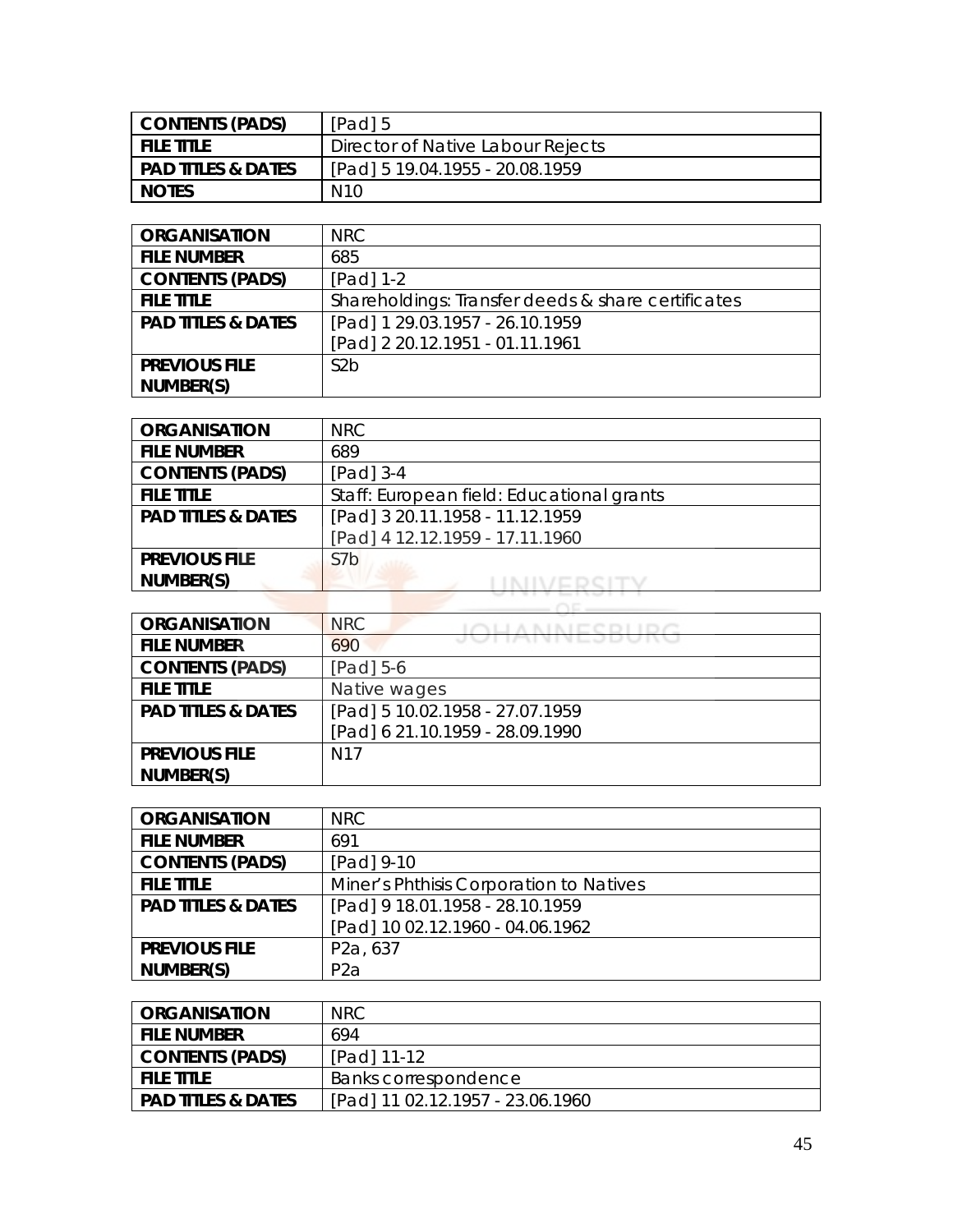|                      | [Pad] 12 04.07.1960 - 17.04.1962 |
|----------------------|----------------------------------|
| <b>PREVIOUS FILE</b> | B <sub>2</sub>                   |
| NUMBER(S)            |                                  |

| <b>ORGANISATION</b>           | NRC                                                  |
|-------------------------------|------------------------------------------------------|
| <b>FILE NUMBER</b>            | 695                                                  |
| <b>CONTENTS (PADS)</b>        | $[Pad]$ 3-4                                          |
| <b>FILE TITLE</b>             | European field staff: Visits to mines & Johannesburg |
| <b>PAD TITLES &amp; DATES</b> | [Pad] 3 12.06.1955 - 23.06.1960                      |
|                               | [Pad] 4 17.07.1960 - 06.03.1962                      |
| <b>PREVIOUS FILE</b>          | V2b                                                  |
| NUMBER(S)                     |                                                      |

| <b>ORGANISATION</b>           | NRC                              |
|-------------------------------|----------------------------------|
| <b>FILE NUMBER</b>            | 697                              |
| <b>CONTENTS (PADS)</b>        | [Pad] 17-18                      |
| <b>FILE TITLE</b>             | Applications for employment      |
| <b>PAD TITLES &amp; DATES</b> | [Pad] 17 11.01.1958 - 08.07.1960 |
|                               | [Pad] 18 16.07.1960 - 22.06.1962 |
| <b>PREVIOUS FILE</b>          | A <sub>3</sub>                   |
| NUMBER(S)                     |                                  |
|                               |                                  |

| <b>ORGANISATION</b>           | <b>NRC</b>                               |
|-------------------------------|------------------------------------------|
| <b>FILE NUMBER</b>            | 704<br>provided provided at the provided |
| <b>CONTENTS (PADS)</b>        | JUNNIVEJDUKU<br>[Pad] 1                  |
| <b>FILE TITLE</b>             | Housing for field staff (European)       |
| <b>PAD TITLES &amp; DATES</b> | 07.12.1941 - 02.16.1955                  |
| <b>PREVIOUS FILE</b>          | H <sub>2</sub>                           |
| NUMBER(S)                     |                                          |

| <b>ORGANISATION</b>           | NRC                                       |
|-------------------------------|-------------------------------------------|
| <b>FILE NUMBER</b>            | 706                                       |
| <b>CONTENTS (PADS)</b>        | [Pad] 5-6                                 |
| <b>FILE TITLE</b>             | Recruiting for Transvaal Colliers: Policy |
| <b>PAD TITLES &amp; DATES</b> | [Pad] 5 30.06.1958 - 24.08.1960           |
|                               | [Pad] 6 12.07.1960 - 16.03.1962           |
| <b>PREVIOUS FILE</b>          | C <sub>10</sub> B                         |
| NUMBER(S)                     |                                           |

| <b>ORGANISATION</b>           | NRC                              |
|-------------------------------|----------------------------------|
| <b>FILE NUMBER</b>            | 713                              |
| <b>CONTENTS (PADS)</b>        | [Pad] 19-20                      |
| <b>FILE TITLE</b>             | <b>Donations</b>                 |
| <b>PAD TITLES &amp; DATES</b> | [Pad] 19 06.03.1959 - 15.02.1961 |
|                               | [Pad] 20 01.03.1961 - 08.05.1962 |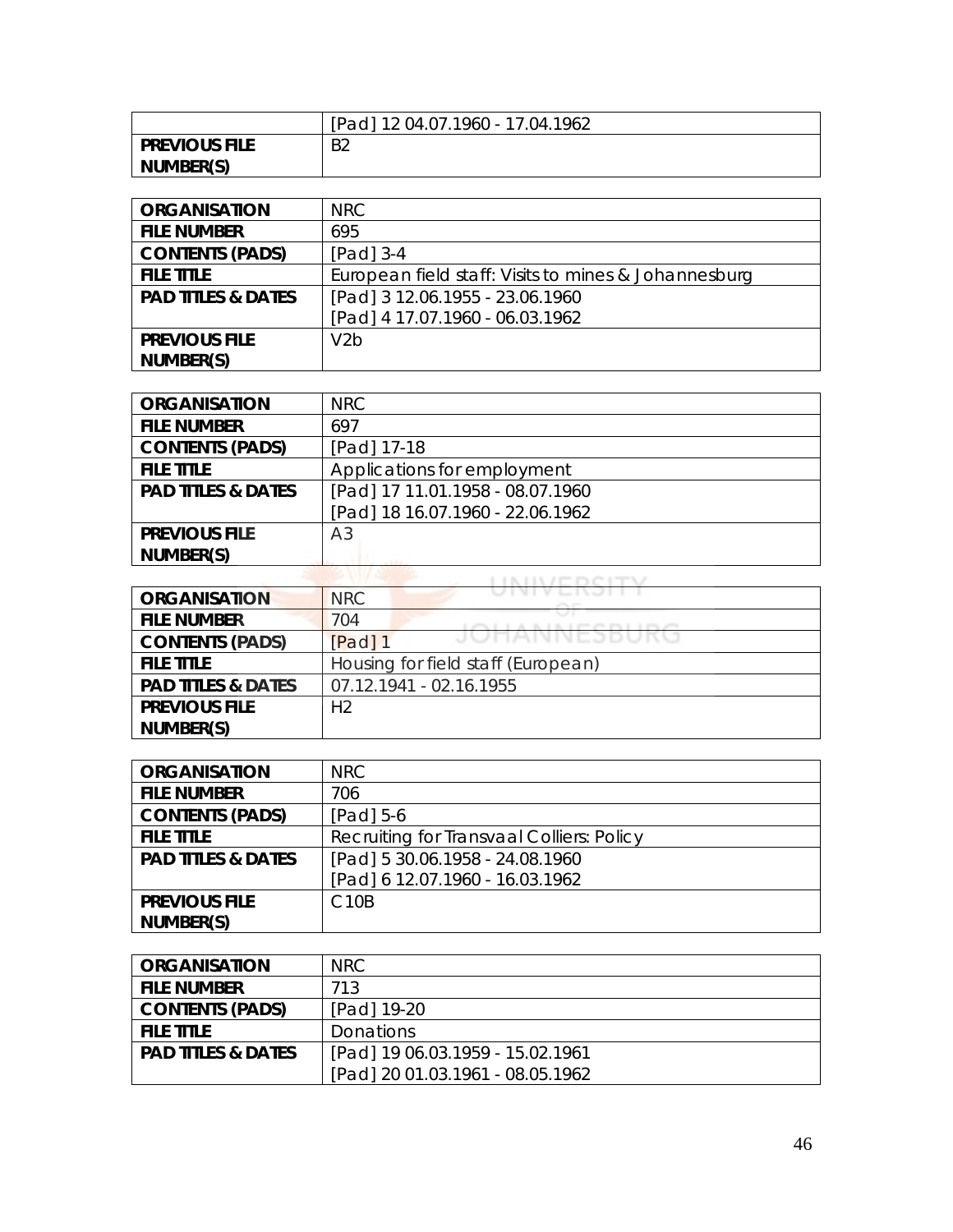| <b>ORGANISATION</b>           | <b>NRC</b>                                                |
|-------------------------------|-----------------------------------------------------------|
| <b>FILE NUMBER</b>            | 714                                                       |
| <b>CONTENTS (PADS)</b>        | $[Pad] 1-2$                                               |
| <b>FILE TITLE</b>             | Rand Mutual: Accidents to natives while travelling to and |
|                               | from mines                                                |
| <b>PAD TITLES &amp; DATES</b> | [Pad] 1 1956 - 1961                                       |
|                               | [Pad] 2 1959 - 1963                                       |
| <b>PREVIOUS FILE</b>          | R <sub>2</sub> b                                          |
| NUMBER(S)                     |                                                           |

| <b>ORGANISATION</b>           | NRC                                            |
|-------------------------------|------------------------------------------------|
| <b>FILE NUMBER</b>            | 715                                            |
| <b>CONTENTS (PADS)</b>        | $[Pad]$ 3-4                                    |
| <b>FILE TITLE</b>             | Official letters to branch offices round robin |
| <b>PAD TITLES &amp; DATES</b> | [Pad] 3 16.05.1958 - 20.02.1961                |
|                               | [Pad] 4 03.03.1961 - 07.01.1963                |
| <b>PREVIOUS FILE</b>          | C <sub>3</sub> a, 548                          |
| NUMBER(S)                     | СЗа                                            |

| <b>ORGANISATION</b>           | <b>NRC</b>                                     |
|-------------------------------|------------------------------------------------|
| <b>FILE NUMBER</b>            | 720                                            |
| <b>CONTENTS (PADS)</b>        | $[Pad]$ 1-2                                    |
| <b>FILE TITLE</b>             | Deferred pay system: Policy                    |
| <b>PAD TITLES &amp; DATES</b> | [Pad] 1 21.02.1918 - 20.10.1960                |
|                               | <u>[Pad] 2 11.01.1961 - 23.0</u> 3.1967 ESBURG |
| <b>PREVIOUS FILE</b>          | D <sub>2</sub>                                 |
| NUMBER(S)                     |                                                |

| <b>ORGANISATION</b>           | NRC                             |
|-------------------------------|---------------------------------|
| <b>FILE NUMBER</b>            | 721                             |
| <b>CONTENTS (PADS)</b>        | $[Pad] 5-6$                     |
| <b>FILE TITLE</b>             | Insurance file                  |
| <b>PAD TITLES &amp; DATES</b> | [Pad] 5 20.08.1959 - 30.06.1961 |
|                               | [Pad] 6 01.07.1961 - 25.06.1963 |
| <b>PREVIOUS FILE</b>          | 12                              |
| NUMBER(S)                     |                                 |

| <b>ORGANISATION</b>           | NRC                                   |
|-------------------------------|---------------------------------------|
| <b>FILE NUMBER</b>            | 722                                   |
| <b>CONTENTS (PADS)</b>        | $[Pad]$ 3-4                           |
| <b>FILE TITLE</b>             | Socio-Economic Development Commission |
| <b>PAD TITLES &amp; DATES</b> | [Pad] 3 09.04.1952 - 30.11.1960       |
|                               | [Pad] 4 02.12.1960 - 12.02.1969       |
| <b>PREVIOUS FILE</b>          | S <sub>9</sub> R                      |
| NUMBER(S)                     |                                       |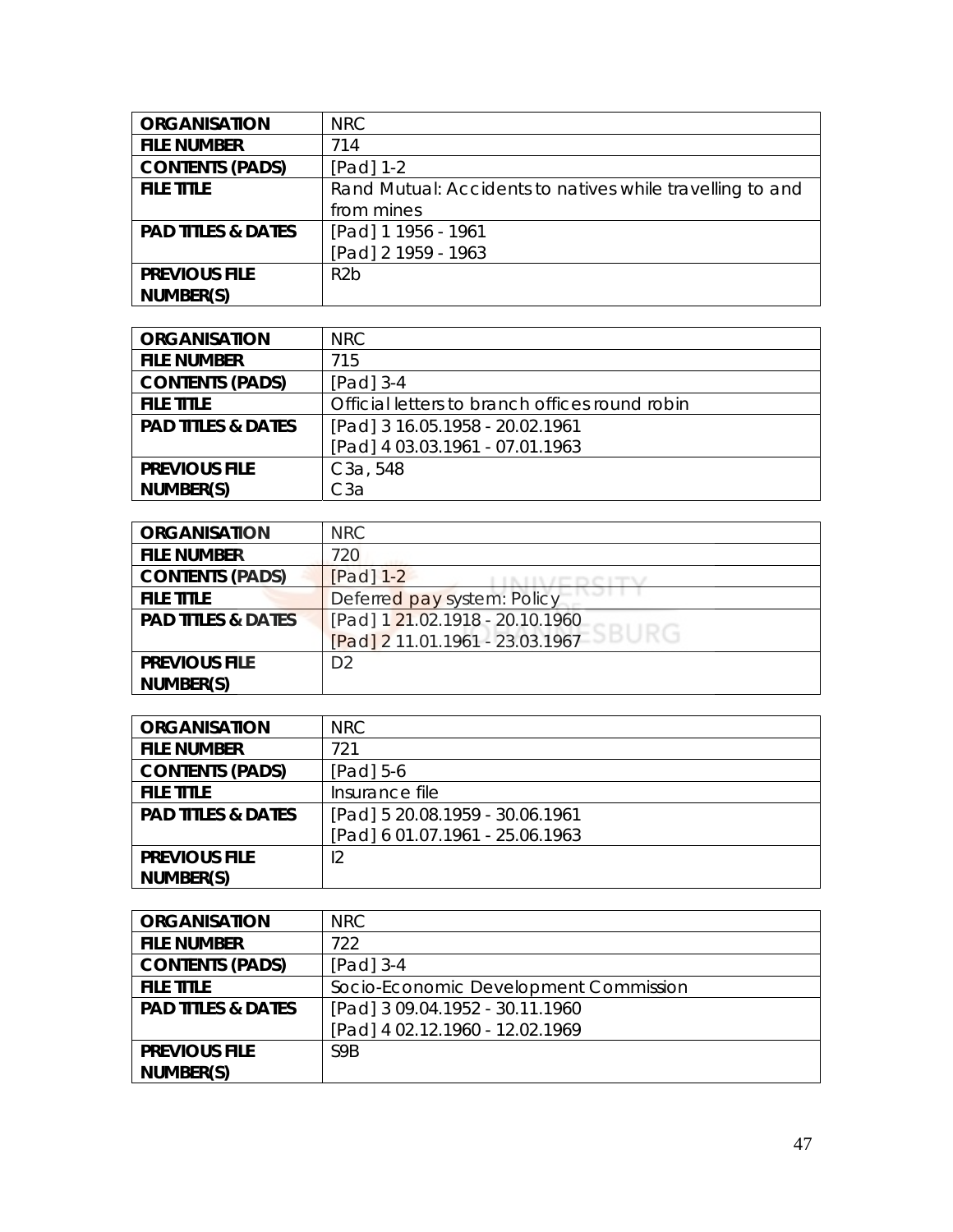| <b>ORGANISATION</b>           | <b>NRC</b>                                          |
|-------------------------------|-----------------------------------------------------|
| <b>FILE NUMBER</b>            | 723                                                 |
| <b>CONTENTS (PADS)</b>        | $[Pad] 1-2$                                         |
| <b>FILE TITLE</b>             | Motor transport, policy & general, reserve vehicles |
| <b>PAD TITLES &amp; DATES</b> | [Pad] 1 04.02.1954 - 07.06.1961                     |
|                               | [Pad] 2 27.06.1961 - 28.08.1963                     |
| <b>PREVIOUS FILE</b>          | M11                                                 |
| NUMBER(S)                     |                                                     |

| <b>ORGANISATION</b>           | NRC                             |
|-------------------------------|---------------------------------|
| <b>FILE NUMBER</b>            | 725                             |
| <b>CONTENTS (PADS)</b>        | $[Pad] 1-2$                     |
| <b>FILE TITLE</b>             | Native staff: Head office       |
| <b>PAD TITLES &amp; DATES</b> | [Pad] 1 25.02.1948 - 29.12.1960 |
|                               | [Pad] 2 26.01.1961 - 11.02.1964 |
| <b>PREVIOUS FILE</b>          | N <sub>15a</sub>                |
| NUMBER(S)                     |                                 |

| <b>ORGANISATION</b>           | <b>NRC</b>                                               |
|-------------------------------|----------------------------------------------------------|
| <b>FILE NUMBER</b>            | 726                                                      |
| <b>CONTENTS (PADS)</b>        | $[Pad]$ 3                                                |
| <b>FILE TITLE</b>             | Distribution of native labour, rules for closure, native |
|                               | labour requirements policy                               |
| <b>PAD TITLES &amp; DATES</b> | 04.09.1958 - 31.07.1961                                  |
| <b>PREVIOUS FILE</b>          | Dist 6a                                                  |
| NUMBER(S)                     |                                                          |

| <b>ORGANISATION</b>           | NRC.                                                           |
|-------------------------------|----------------------------------------------------------------|
| <b>FILE NUMBER</b>            | 726                                                            |
| <b>CONTENTS (PADS)</b>        | $[Pad]$ 4                                                      |
| <b>FILE TITLE</b>             | Distribution of native labour, rules of closure; native labour |
|                               | requirements policy                                            |
| <b>PAD TITLES &amp; DATES</b> | 02.08.1961 - 18.05.1962                                        |
| <b>PREVIOUS FILE</b>          | Dist 6a                                                        |
| NUMBER(S)                     |                                                                |

| <b>ORGANISATION</b>           | NRC.                            |
|-------------------------------|---------------------------------|
| <b>FILE NUMBER</b>            | 728                             |
| <b>CONTENTS (PADS)</b>        | $[Pad]$ 7-8                     |
| <b>FILE TITLE</b>             | Rand Mutual Assurance Company   |
| <b>PAD TITLES &amp; DATES</b> | [Pad] 7 05.07.1960 - 25.10.1961 |
|                               | [Pad] 8 15.11.1961 - 09.01.1963 |
| <b>PREVIOUS FILE</b>          | R <sub>2</sub>                  |
| NUMBER(S)                     |                                 |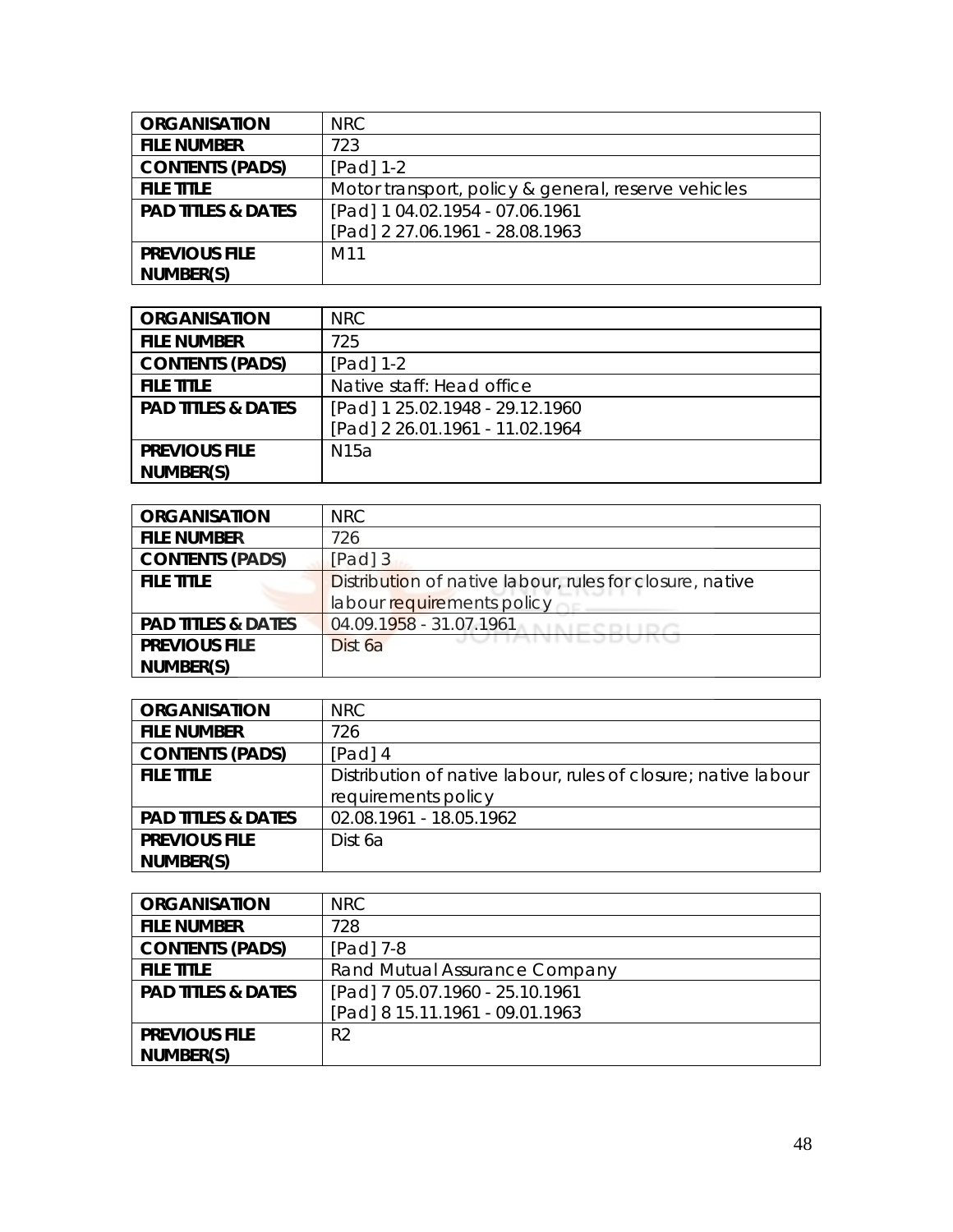| <b>ORGANISATION</b>           | <b>NRC</b>                            |
|-------------------------------|---------------------------------------|
| <b>FILE NUMBER</b>            | 729                                   |
| <b>CONTENTS (PADS)</b>        | [Pad] 1-2                             |
| <b>FILE TITLE</b>             | Applied physiology laboratory matters |
| <b>PAD TITLES &amp; DATES</b> | [Pad] 1 31.12.1960 - 05.10.1961       |
|                               | [Pad] 2 08.11.1961 - 11.04.1962       |
| <b>PREVIOUS FILE</b>          | A16                                   |
| NUMBER(S)                     |                                       |

| <b>ORGANISATION</b>           | <b>NRC</b>                      |
|-------------------------------|---------------------------------|
| <b>FILE NUMBER</b>            | 730                             |
| <b>CONTENTS (PADS)</b>        | $[Pad]$ 3-4                     |
| <b>FILE TITLE</b>             | Brakpan Mines Ltd.              |
| <b>PAD TITLES &amp; DATES</b> | [Pad] 3 02.04.1946 - 16.05.1961 |
|                               | [Pad] 4 03.08.1961 - 01.10.1968 |
| <b>PREVIOUS FILE</b>          | Mines 1                         |
| NUMBER(S)                     |                                 |

| <b>ORGANISATION</b>           | <b>NRC</b>                      |
|-------------------------------|---------------------------------|
| <b>FILE NUMBER</b>            | 732                             |
| <b>CONTENTS (PADS)</b>        | [Pad] $3-4$                     |
| <b>FILE TITLE</b>             | Durban Roodepoort Deep Ltd.     |
| <b>PAD TITLES &amp; DATES</b> | [Pad] 3 27.03.1947 - 20.12.1960 |
|                               | [Pad] 4 17.01.1961 - 26.02.1965 |
| <b>PREVIOUS FILE</b>          | JUNAINNEJDUKU<br>Mines 6        |
| NUMBER(S)                     |                                 |

| <b>ORGANISATION</b>           | <b>NRC</b>                      |
|-------------------------------|---------------------------------|
| <b>FILE NUMBER</b>            | 733                             |
| <b>CONTENTS (PADS)</b>        | $[Pad]$ 3-4                     |
| <b>FILE TITLE</b>             | Unemployment Insurance Act      |
| <b>PAD TITLES &amp; DATES</b> | [Pad] 3 08.01.1957 - 31.08.1961 |
|                               | [Pad] 4 01.09.1961 - 02.11.1966 |
| <b>PREVIOUS FILE</b>          | U5                              |
| NUMBER(S)                     |                                 |

| <b>ORGANISATION</b>           | NRC                             |
|-------------------------------|---------------------------------|
| <b>FILE NUMBER</b>            | 734                             |
| <b>CONTENTS (PADS)</b>        | $[Pad] 1-2$                     |
| <b>FILE TITLE</b>             | St. Helena G.M. Ltd.            |
| <b>PAD TITLES &amp; DATES</b> | [Pad] 1 19.06.1946 - 23.06.1961 |
|                               | [Pad] 2 05.07.1961 - 12.02.1965 |
| <b>PREVIOUS FILE</b>          | Mines 24a                       |
| NUMBER(S)                     |                                 |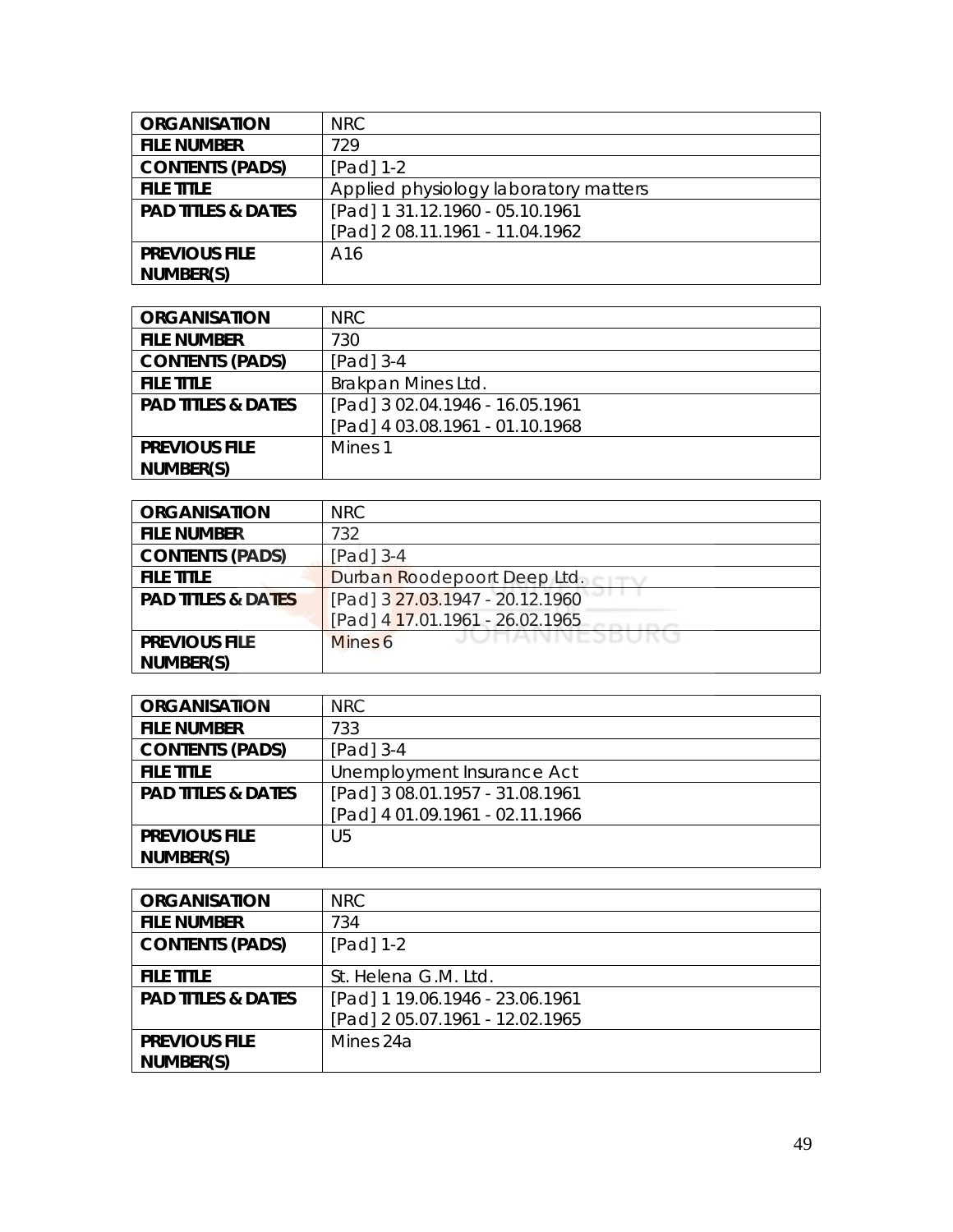| <b>ORGANISATION</b>           | NRC.                                 |
|-------------------------------|--------------------------------------|
| <b>FILE NUMBER</b>            | 735                                  |
| <b>CONTENTS (PADS)</b>        | $[Pad]$ 1                            |
| <b>FILE TITLE</b>             | Stilfontein Gold Mining Company Ltd. |
| <b>PAD TITLES &amp; DATES</b> | 02.08.1949 - 25.10.1961              |
| <b>PREVIOUS FILE</b>          | 26 <sub>b</sub>                      |
| NUMBER(S)                     |                                      |

| <b>ORGANISATION</b>           | NRC.                                      |
|-------------------------------|-------------------------------------------|
| <b>FILE NUMBER</b>            | 736                                       |
| <b>CONTENTS (PADS)</b>        | $[Pad]$ 5                                 |
| <b>FILE TITLE</b>             | Staff: European field: Educational grants |
| <b>PAD TITLES &amp; DATES</b> | 18.11.1960 - 22.01.1962                   |
| <b>PREVIOUS FILE</b>          | S7 <sub>b</sub>                           |
| NUMBER(S)                     |                                           |

| <b>ORGANISATION</b>           | NRC.                                      |
|-------------------------------|-------------------------------------------|
| <b>FILE NUMBER</b>            | 736                                       |
| <b>CONTENTS (PADS)</b>        | [Pad] 6                                   |
| <b>FILE TITLE</b>             | Staff: European field: Educational grants |
| <b>PAD TITLES &amp; DATES</b> | 23.01.1962 - 22.06.1962                   |
| <b>PREVIOUS FILE</b>          | S7b<br>UNIVERSITY                         |
| NUMBER(S)                     |                                           |
|                               |                                           |

|                               | The T. Dec. of Persons Print, T. T.     |
|-------------------------------|-----------------------------------------|
| ORGANISATION                  | JUNNIVEJDUNU<br><b>NRC</b>              |
| <b>FILE NUMBER</b>            | 738                                     |
| <b>CONTENTS (PADS)</b>        |                                         |
| <b>FILE TITLE</b>             | Staff files                             |
| <b>PAD TITLES &amp; DATES</b> | Charles Halsted 27.10.1953 - 14.12.1962 |

| <b>ORGANISATION</b>           | <b>NRC</b>                                       |
|-------------------------------|--------------------------------------------------|
| <b>FILE NUMBER</b>            | 738                                              |
| <b>CONTENTS (PADS)</b>        | [Pad] 1-2                                        |
| <b>FILE TITLE</b>             | Various titles                                   |
| <b>PAD TITLES &amp; DATES</b> | [Pad] 1 Witwatersrand G.M. Co. Ltd. 14.09.1932 - |
|                               | 14.05.1969                                       |
|                               | [Pad] 2 New Modderfontein G.M. Co. Ltd. Anglo    |
|                               | American Corporation 31.07.1951 - 18.09.1959     |
|                               | 04.02.1956 - 13.06.1956                          |
| <b>PREVIOUS FILE</b>          | Mines 33                                         |
| NUMBER(S)                     | Mines 19                                         |
|                               | Groups 1a                                        |

| <b>ORGANISATION</b> | <b>NRC</b>     |
|---------------------|----------------|
| <b>FILE NUMBER</b>  | 742            |
| CONTENTS (PADS)     | [Pad]<br>$1 -$ |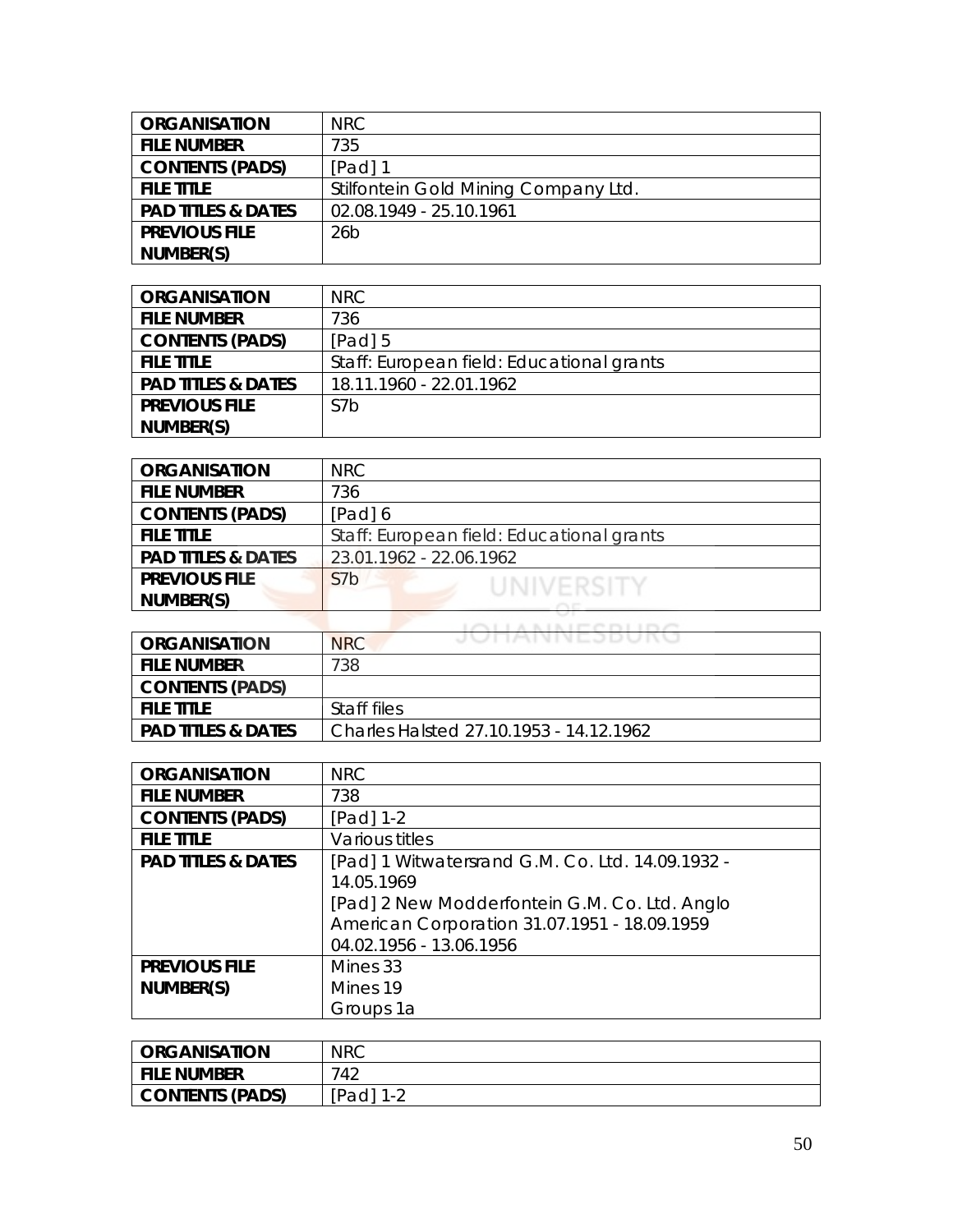| <b>FILE TITLE</b>             | General manager: Tours                                |
|-------------------------------|-------------------------------------------------------|
| <b>PAD TITLES &amp; DATES</b> | [Pad] 1 Assistant general manager: Tours 20.02.1952 - |
|                               | 21.11.1961                                            |
|                               | [Pad] 2 12.03.1962 - 05.03.1974                       |
| <b>PREVIOUS FILE</b>          | Sup 1.5                                               |
| NUMBER(S)                     |                                                       |

| <b>ORGANISATION</b>           | <b>NRC</b>                      |
|-------------------------------|---------------------------------|
| <b>FILE NUMBER</b>            | 743                             |
| <b>CONTENTS (PADS)</b>        | [Pad] 7-8                       |
| <b>FILE TITLE</b>             | Finance                         |
| <b>PAD TITLES &amp; DATES</b> | [Pad] 7 06.01.1960 - 06.12.1961 |
|                               | [Pad] 8 24.01.1962 - 24.04.1964 |
| <b>PREVIOUS FILE</b>          | F5                              |
| NUMBER(S)                     |                                 |

| <b>ORGANISATION</b>           | <b>NRC</b>                                               |
|-------------------------------|----------------------------------------------------------|
| <b>FILE NUMBER</b>            | 744                                                      |
| <b>CONTENTS (PADS)</b>        | $[Pad]$ 3                                                |
| <b>FILE TITLE</b>             | Collieries                                               |
| <b>PAD TITLES &amp; DATES</b> | [Pad] 3 Collieries - recruiting for Natal, second scheme |
|                               | 25.05.1944 - 16.01.1953                                  |
|                               | Collieries - native labour requirements 26.09.1956 -     |
|                               | 10.06.1957                                               |
| <b>PREVIOUS FILE</b>          | JOHANNESBUE<br>C10a                                      |
| NUMBER(S)                     | C10e                                                     |

| <b>ORGANISATION</b>           | <b>NRC</b>              |
|-------------------------------|-------------------------|
| <b>FILE NUMBER</b>            | 745                     |
| <b>CONTENTS (PADS)</b>        | [Pad] 1                 |
| <b>FILE TITLE</b>             | Liquor Act              |
| <b>PAD TITLES &amp; DATES</b> | 03.02.1961 - 09.02.1962 |
| <b>PREVIOUS FILE</b>          | l 11                    |
| NUMBER(S)                     |                         |

| <b>ORGANISATION</b>           | NRC                     |
|-------------------------------|-------------------------|
| <b>FILE NUMBER</b>            | 745                     |
| <b>CONTENTS (PADS)</b>        | [Pad] 2                 |
| <b>FILE TITLE</b>             | Liquor Act              |
| <b>PAD TITLES &amp; DATES</b> | 02.03.1962 - 29.04.1963 |
| <b>PREVIOUS FILE</b>          | l 11                    |
| NUMBER(S)                     |                         |

| <b>ORGANISATION</b> | <b>NRC</b> |
|---------------------|------------|
| l file number       | 746        |
| CONTENTS (PADS)     | [Pad] 3-4  |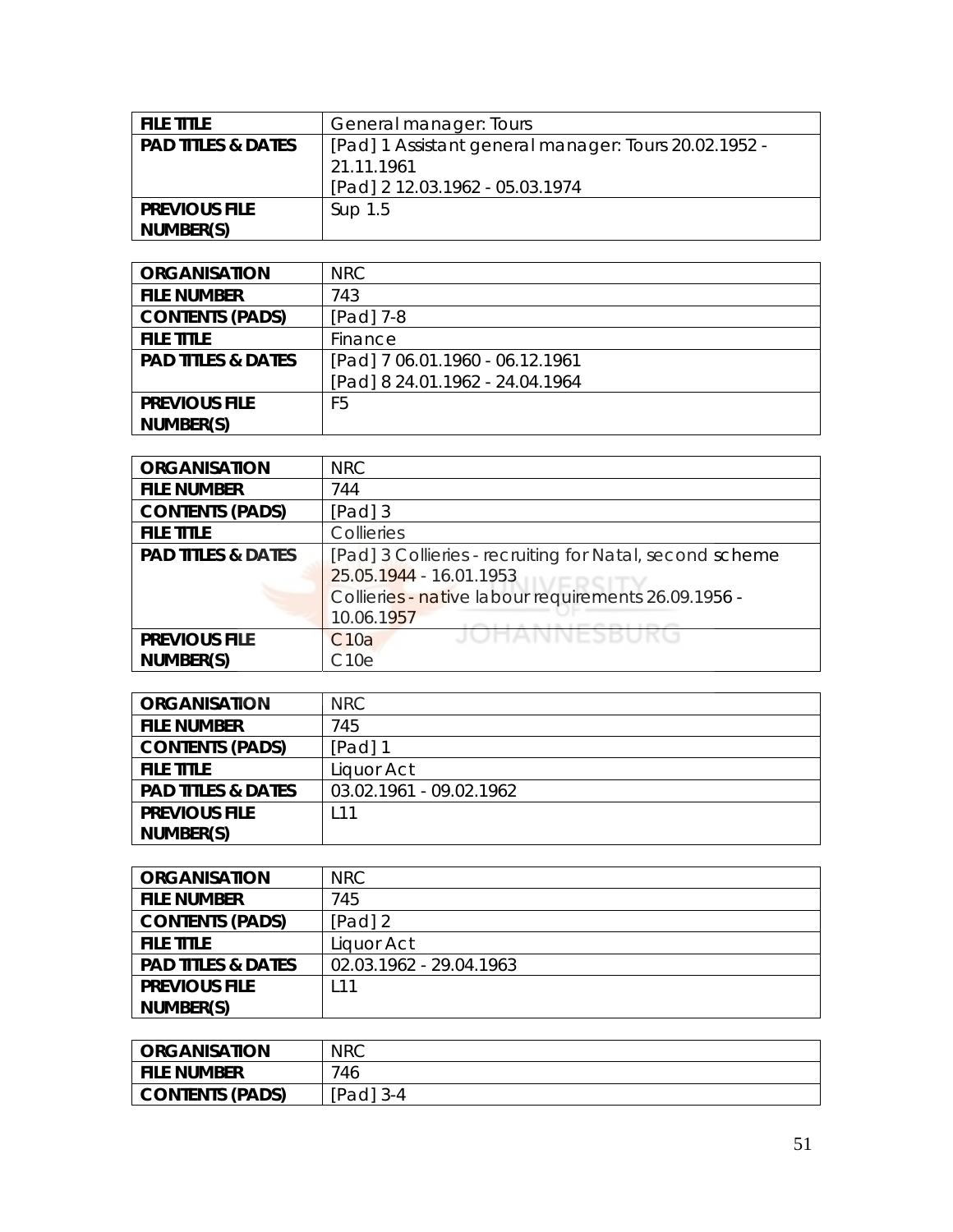| <b>FILE TITLE</b>             | Loan accounts/Adjustments etc.  |
|-------------------------------|---------------------------------|
| <b>PAD TITLES &amp; DATES</b> | [Pad] 3 18.07.1956 - 01.07.1959 |
|                               | [Pad] 4 18.03.1969 - 14.07.1977 |
| <b>PREVIOUS FILE</b>          | L6                              |
| NUMBER(S)                     |                                 |

| <b>ORGANISATION</b>           | NRC                                 |
|-------------------------------|-------------------------------------|
| <b>FILE NUMBER</b>            | 747                                 |
| <b>CONTENTS (PADS)</b>        | [Pad] 1                             |
| <b>FILE TITLE</b>             | Liaison officer: Cape eastern areas |
| <b>PAD TITLES &amp; DATES</b> | 14.10.1952 - 01.02.1956             |
| <b>PREVIOUS FILE</b>          | L9                                  |
| NUMBER(S)                     |                                     |

| <b>ORGANISATION</b>           | <b>NRC</b>                            |
|-------------------------------|---------------------------------------|
| <b>FILE NUMBER</b>            | 748                                   |
| <b>CONTENTS (PADS)</b>        | [Pad] 7-8                             |
| <b>FILE TITLE</b>             | General: Miscellaneous correspondence |
| <b>PAD TITLES &amp; DATES</b> | [Pad] 7 09.02.1960 - 26.04.1962       |
|                               | [Pad] 8 02.05.1962 - 14.11.1963       |
| <b>PREVIOUS FILE</b>          | G6                                    |
| NUMBER(S)                     |                                       |
|                               |                                       |

| <b>ORGANISATION</b>           | NRC                          |
|-------------------------------|------------------------------|
| <b>FILE NUMBER</b>            | JUNAININEJDUKU<br>750        |
| <b>CONTENTS (PADS)</b>        | $[Pad]$ 2                    |
| <b>FILE TITLE</b>             | Feeding of emaciated natives |
| <b>PAD TITLES &amp; DATES</b> | 22.02.1962 - 11.11.1968      |
| <b>PREVIOUS FILE</b>          | F <sub>2</sub>               |
| NUMBER(S)                     |                              |

| <b>ORGANISATION</b>           | NRC                                                   |
|-------------------------------|-------------------------------------------------------|
| <b>FILE NUMBER</b>            | 752.                                                  |
| <b>CONTENTS (PADS)</b>        | $[Pad]$ 10                                            |
| <b>FILE TITLE</b>             | Native Labour Advisory Committee, previously known as |
|                               | Native Labour Supply Special Sub-Committee            |
| <b>PAD TITLES &amp; DATES</b> | 15.02.1960 - 08.02.1962                               |
| <b>PREVIOUS FILE</b>          | N <sub>23</sub>                                       |
| NUMBER(S)                     |                                                       |

| <b>ORGANISATION</b>           | NRC.                            |
|-------------------------------|---------------------------------|
| <b>FILE NUMBER</b>            | 753                             |
| <b>CONTENTS (PADS)</b>        | $[Pad]$ 7-8                     |
| <b>FILE TITLE</b>             | Native wages                    |
| <b>PAD TITLES &amp; DATES</b> | [Pad] 7 12.10.1960 - 14.03.1962 |
|                               | [Pad] 8 06.03.1962 - 14.12.1962 |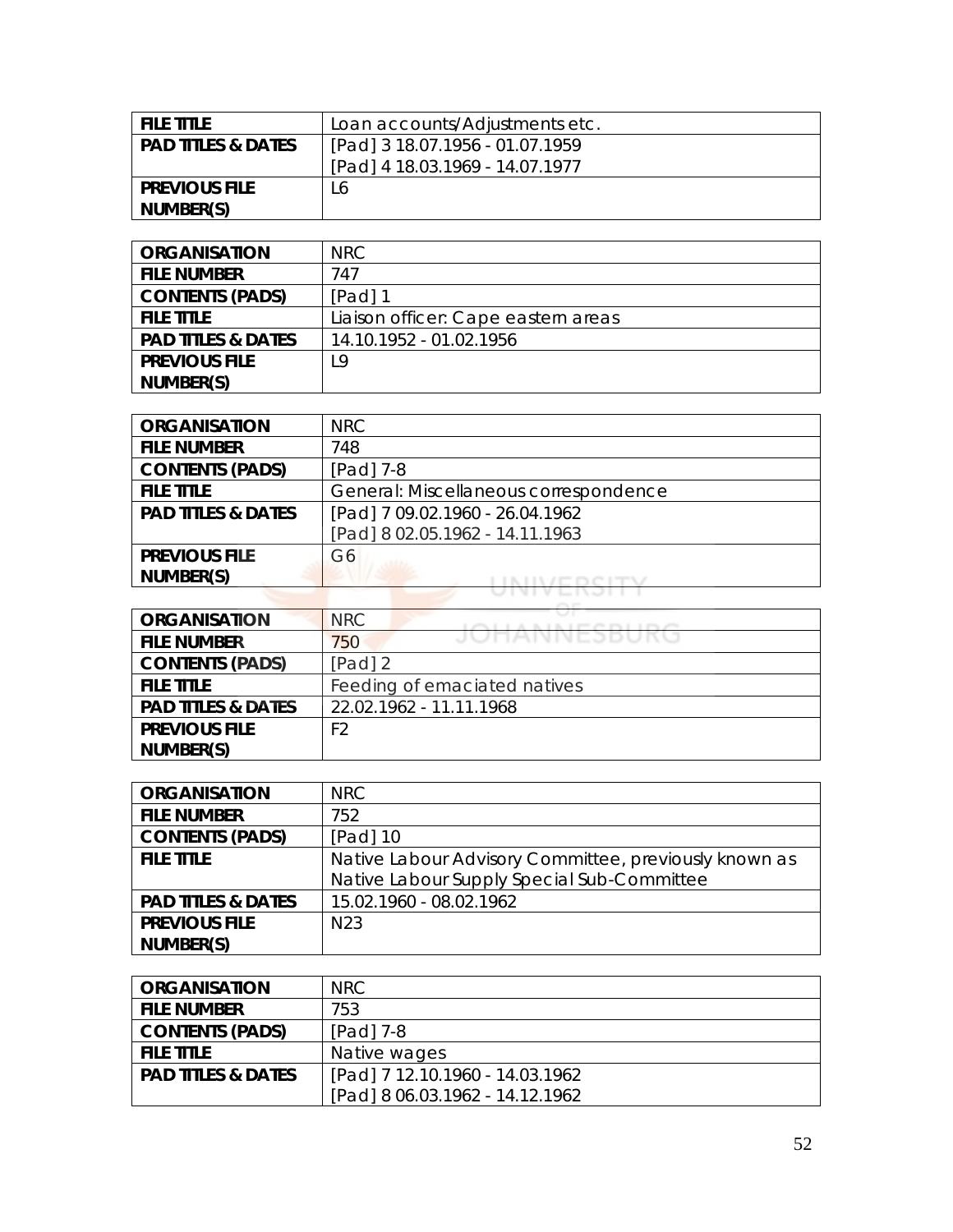| <b>PREVIOUS FILE</b> | $\cdot$ N <sup>1-</sup> |
|----------------------|-------------------------|
| NUMBER(S)            |                         |

| <b>ORGANISATION</b>           | NRC                        |
|-------------------------------|----------------------------|
| <b>FILE NUMBER</b>            | 757                        |
| <b>CONTENTS (PADS)</b>        | [Pad] 1                    |
| <b>FILE TITLE</b>             | Anglo American Corporation |
| <b>PAD TITLES &amp; DATES</b> | 20.10.1932 - 25.05.1962    |
| <b>PREVIOUS FILE</b>          | Groups 1                   |
| NUMBER(S)                     |                            |

| <b>ORGANISATION</b>           | NRC                           |
|-------------------------------|-------------------------------|
| <b>FILE NUMBER</b>            | 759                           |
| <b>CONTENTS (PADS)</b>        | [Pad] 1                       |
| <b>FILE TITLE</b>             | President Steyn G.M. Co. Ltd. |
| <b>PAD TITLES &amp; DATES</b> | 26.01.1949 - 13.04.1962       |
| <b>PREVIOUS FILE</b>          | Mines 21b                     |
| NUMBER(S)                     |                               |

| <b>ORGANISATION</b>           | NRC.                                                               |
|-------------------------------|--------------------------------------------------------------------|
| <b>FILE NUMBER</b>            | 761                                                                |
| <b>CONTENTS (PADS)</b>        | $[Pad]$ 3-4                                                        |
| <b>FILE TITLE</b>             | Government G.M. Areas Cons. Ltd.                                   |
| <b>PAD TITLES &amp; DATES</b> |                                                                    |
|                               | [Pad] 3 14.11.1938 - 15.01.1942<br>[Pad] 4 23.01.1942 - 23.01.1961 |
| <b>PREVIOUS FILE</b>          | Mines 11                                                           |
| NUMBER(S)                     |                                                                    |

| <b>ORGANISATION</b>           | NRC                             |
|-------------------------------|---------------------------------|
| <b>FILE NUMBER</b>            | 763                             |
| <b>CONTENTS (PADS)</b>        | $[Pad] 1-2$                     |
| <b>FILE TITLE</b>             | Virginia OFS Co. Ltd.           |
| <b>PAD TITLES &amp; DATES</b> | [Pad] 1 13.09.1949 - 19.04.1962 |
|                               | [Pad] 2 15.05.1962 - 26.02.1965 |
| <b>PREVIOUS FILE</b>          | Mines 28b                       |
| NUMBER(S)                     |                                 |

| <b>ORGANISATION</b>           | NRC                        |
|-------------------------------|----------------------------|
| <b>FILE NUMBER</b>            | 764                        |
| <b>CONTENTS (PADS)</b>        | [Pad] 1                    |
| <b>FILE TITLE</b>             | Doornfontein G.M. Co. Ltd. |
| <b>PAD TITLES &amp; DATES</b> | 21.03.1947 - 06.03.1962    |
| <b>PREVIOUS FILE</b>          | Mines 5A                   |
| NUMBER(S)                     |                            |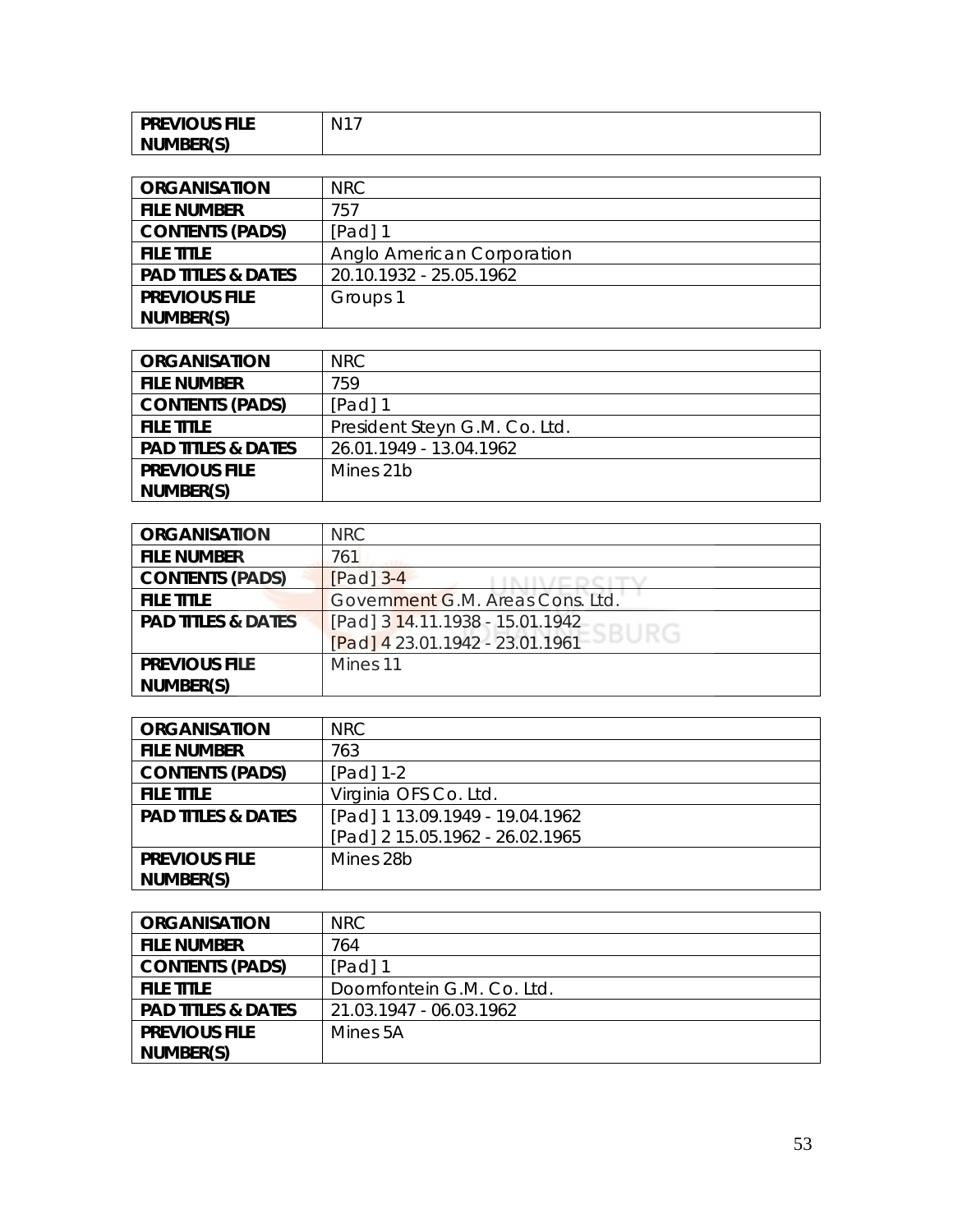| <b>ORGANISATION</b>           | NRC.                           |
|-------------------------------|--------------------------------|
| <b>FILE NUMBER</b>            | 765                            |
| <b>CONTENTS (PADS)</b>        | $[Pad]$ 1                      |
| <b>FILE TITLE</b>             | <b>Free State Geduld Mines</b> |
| <b>PAD TITLES &amp; DATES</b> | 16.03.1948 - 18.04.1962        |
| <b>PREVIOUS FILE</b>          | Mines 8c                       |
| NUMBER(S)                     |                                |

| <b>ORGANISATION</b>           | NRC                             |
|-------------------------------|---------------------------------|
| <b>FILE NUMBER</b>            | 766                             |
| <b>CONTENTS (PADS)</b>        | $[Pad] 1-2$                     |
| <b>FILE TITLE</b>             | West Driefontein G.M. Co. Ltd.  |
| <b>PAD TITLES &amp; DATES</b> | [Pad] 1 11.05.1945 - 19.02.1962 |
|                               | [Pad] 2 02.03.1962 - 18.03.1971 |
| <b>PREVIOUS FILE</b>          | Mines 34                        |
| NUMBER(S)                     |                                 |

| <b>ORGANISATION</b>           | <b>NRC</b>              |
|-------------------------------|-------------------------|
| <b>FILE NUMBER</b>            | 767                     |
| <b>CONTENTS (PADS)</b>        | $[Pad]$ 3               |
| <b>FILE TITLE</b>             | Sub Nigel Ltd.          |
| <b>PAD TITLES &amp; DATES</b> | 25.06.1940 - 10.02.1962 |
| <b>PREVIOUS FILE</b>          | Mines 27                |
| NUMBER(S)                     |                         |
|                               | <b>JOANNESDURU</b>      |

| <b>ORGANISATION</b>           | NRC.                                              |
|-------------------------------|---------------------------------------------------|
| <b>FILE NUMBER</b>            | 769                                               |
| <b>CONTENTS (PADS)</b>        | $[Pad]$ 1                                         |
| <b>FILE TITLE</b>             | New Consolidated Gold Fields of South Africa Ltd. |
| <b>PAD TITLES &amp; DATES</b> | 09.02.1933 - 24.04.1961                           |
| <b>PREVIOUS FILE</b>          | Groups 5                                          |
| NUMBER(S)                     |                                                   |

| <b>ORGANISATION</b>           | NRC                           |
|-------------------------------|-------------------------------|
| <b>FILE NUMBER</b>            | 770                           |
| <b>CONTENTS (PADS)</b>        | [Pad] 1                       |
| <b>FILE TITLE</b>             | Blyvooruitzicht G.M. Co. Ltd. |
| <b>PAD TITLES &amp; DATES</b> | 02.09.1937 - 30.03.1962       |
| <b>PREVIOUS FILE</b>          | Mines 1a                      |
| NUMBER(S)                     |                               |

| ORGANISATION                  | <b>NRC</b>              |
|-------------------------------|-------------------------|
| <b>FILE NUMBER</b>            | 773                     |
| <b>CONTENTS (PADS)</b>        | [Pad] 1                 |
| <b>FILE TITLE</b>             | Bonus to recruiters     |
| <b>PAD TITLES &amp; DATES</b> | 17.01.1938 - 06.02.1962 |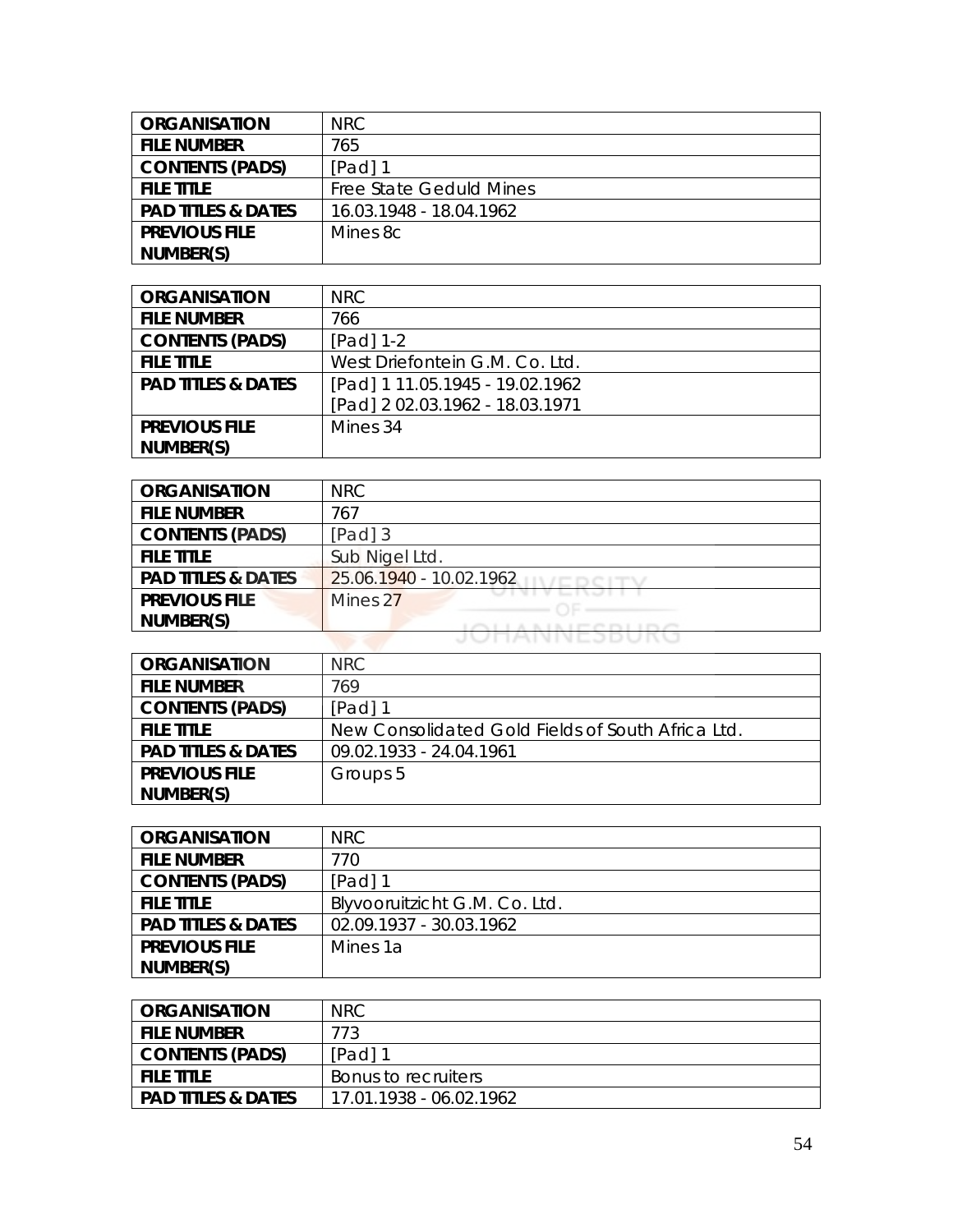| <b>PREVIOUS FILE</b> | $\Gamma$ $\sim$ $\Gamma$<br>. . |
|----------------------|---------------------------------|
| NUMBER(S)            |                                 |

| <b>ORGANISATION</b>           | NRC.                    |
|-------------------------------|-------------------------|
| <b>FILE NUMBER</b>            | 773                     |
| <b>CONTENTS (PADS)</b>        | $[Pad]$ 2               |
| <b>FILE TITLE</b>             | Bonus to recruiters     |
| <b>PAD TITLES &amp; DATES</b> | 07.01.1963 - 13.01.1967 |
| <b>PREVIOUS FILE</b>          | <b>B17</b>              |
| NUMBER(S)                     |                         |

| <b>ORGANISATION</b>           | NRC.                            |
|-------------------------------|---------------------------------|
| <b>FILE NUMBER</b>            | 774                             |
| <b>CONTENTS (PADS)</b>        | $[Pad]$ 5-6                     |
| <b>FILE TITLE</b>             | Assaults and disturbances       |
| <b>PAD TITLES &amp; DATES</b> | [Pad] 5 25.06.1960 - 01.12.1960 |
|                               | [Pad] 6 Policy 24.08.1962 -     |
| <b>PREVIOUS FILE</b>          | A9, 676                         |
| NUMBER(S)                     | A9                              |

| <b>ORGANISATION</b>           | <b>NRC</b>                      |
|-------------------------------|---------------------------------|
| <b>FILE NUMBER</b>            | 777                             |
| <b>CONTENTS (PADS)</b>        | $[Pad]$ 3-4                     |
| <b>FILE TITLE</b>             | Insurance of natives in transit |
| <b>PAD TITLES &amp; DATES</b> | [Pad] 3 21.11.1961 - 27.09.1963 |
|                               | [Pad] 4 21.09.1962 - 06.05.1964 |

| <b>ORGANISATION</b>           | NRC                              |
|-------------------------------|----------------------------------|
| <b>FILE NUMBER</b>            | 778                              |
| <b>CONTENTS (PADS)</b>        | [Pad] 25-26                      |
| <b>FILE TITLE</b>             | Branches - rejects - returns     |
| <b>PAD TITLES &amp; DATES</b> | [Pad] 25 01.04.1961 - 31.08.1962 |
|                               | [Pad] 26 01.09.1962 - 31.07.1963 |
| <b>PREVIOUS FILE</b>          | R6                               |
| NUMBER(S)                     |                                  |

| <b>ORGANISATION</b>           | NRC                                                   |
|-------------------------------|-------------------------------------------------------|
| <b>FILE NUMBER</b>            | 779                                                   |
| <b>CONTENTS (PADS)</b>        | $[Pad]$ 3-4                                           |
| <b>FILE TITLE</b>             | Pension fund: Policy etc.: Transvaal & OFS Chamber of |
|                               | Mines                                                 |
| <b>PAD TITLES &amp; DATES</b> | [Pad] 3 02.03.1961 - 08.10.1962                       |
|                               | [Pad] 4 19.11.1962 - 28.10.1965                       |
| <b>PREVIOUS FILE</b>          | P <sub>23</sub>                                       |
| NUMBER(S)                     |                                                       |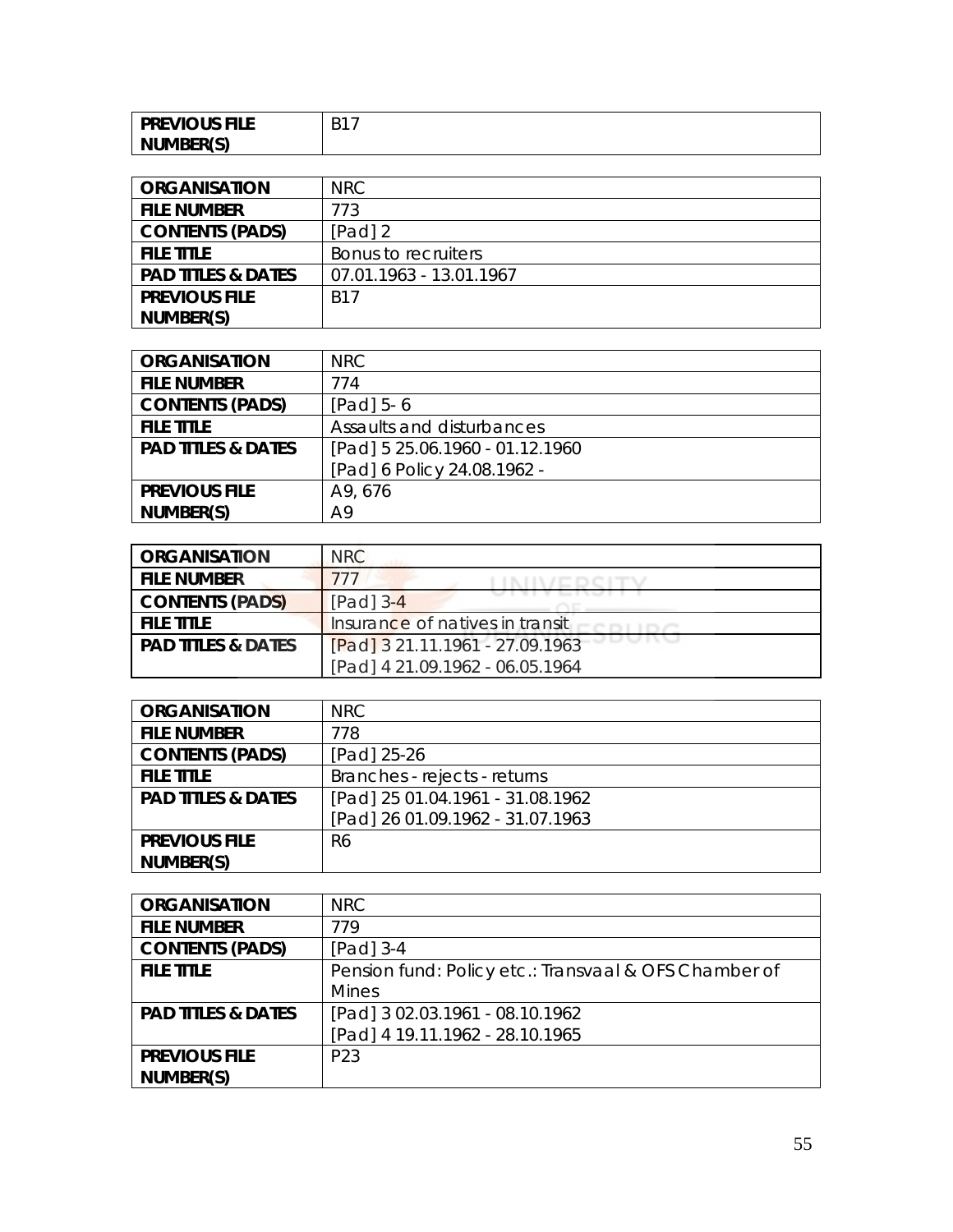| <b>ORGANISATION</b>           | <b>NRC</b>                       |
|-------------------------------|----------------------------------|
| <b>FILE NUMBER</b>            | 780                              |
| <b>CONTENTS (PADS)</b>        | [Pad] 9-10                       |
| <b>FILE TITLE</b>             | Inter-departmental sundry        |
| <b>PAD TITLES &amp; DATES</b> | [Pad] 9 25.11.1960 - 29.10.1962  |
|                               | [Pad] 10 05.11.1962 - 19.06.1964 |
| <b>PREVIOUS FILE</b>          | 111                              |
| NUMBER(S)                     |                                  |

| <b>ORGANISATION</b>           | NRC.                    |
|-------------------------------|-------------------------|
| <b>FILE NUMBER</b>            | 782                     |
| <b>CONTENTS (PADS)</b>        | $[Pad]$ 1               |
| <b>FILE TITLE</b>             | Libanon G.M. Co. Ltd.   |
| <b>PAD TITLES &amp; DATES</b> | 19.01.1937 - 11.09.1962 |
| <b>PREVIOUS FILE</b>          | Mines 12a               |
| NUMBER(S)                     |                         |

| <b>ORGANISATION</b>           | NRC                     |
|-------------------------------|-------------------------|
| <b>FILE NUMBER</b>            | 783                     |
| <b>CONTENTS (PADS)</b>        | [Pad] 1                 |
| <b>FILE TITLE</b>             | Loraine G.M. Ltd.       |
| <b>PAD TITLES &amp; DATES</b> | 11.10.1958 - 25.09.1962 |
| <b>PREVIOUS FILE</b>          | Mines 12b               |
| NUMBER(S)                     |                         |
|                               | JEMININE JEU            |

| <b>ORGANISATION</b>           | NRC                           |
|-------------------------------|-------------------------------|
| <b>FILE NUMBER</b>            | 784                           |
| <b>CONTENTS (PADS)</b>        | $[Pad]$ 1                     |
| <b>FILE TITLE</b>             | President Brand G.M. Co. Ltd. |
| <b>PAD TITLES &amp; DATES</b> | 20.09.1949 - 25.10.1962       |
| <b>PREVIOUS FILE</b>          | Mines 21c                     |
| NUMBER(S)                     |                               |

| <b>ORGANISATION</b>           | <b>NRC</b>                      |
|-------------------------------|---------------------------------|
| <b>FILE NUMBER</b>            | 785                             |
| <b>CONTENTS (PADS)</b>        | [Pad] 1-2                       |
| <b>FILE TITLE</b>             | Harmony G.M. Co. Ltd.           |
| <b>PAD TITLES &amp; DATES</b> | [Pad] 1 01.11.1950 - 04.10.1962 |
|                               | [Pad] 202.11.1962 - 09.06.1971  |
| <b>PREVIOUS FILE</b>          | Mines 11c                       |
| NUMBER(S)                     |                                 |

| <b>ORGANISATION</b>    | <b>NRC</b>                           |
|------------------------|--------------------------------------|
| <b>FILE NUMBER</b>     | 788                                  |
| <b>CONTENTS (PADS)</b> | $[Pad]$ 5-6                          |
| <b>FILE TITLE</b>      | Chamber of Mines Medical Aid Society |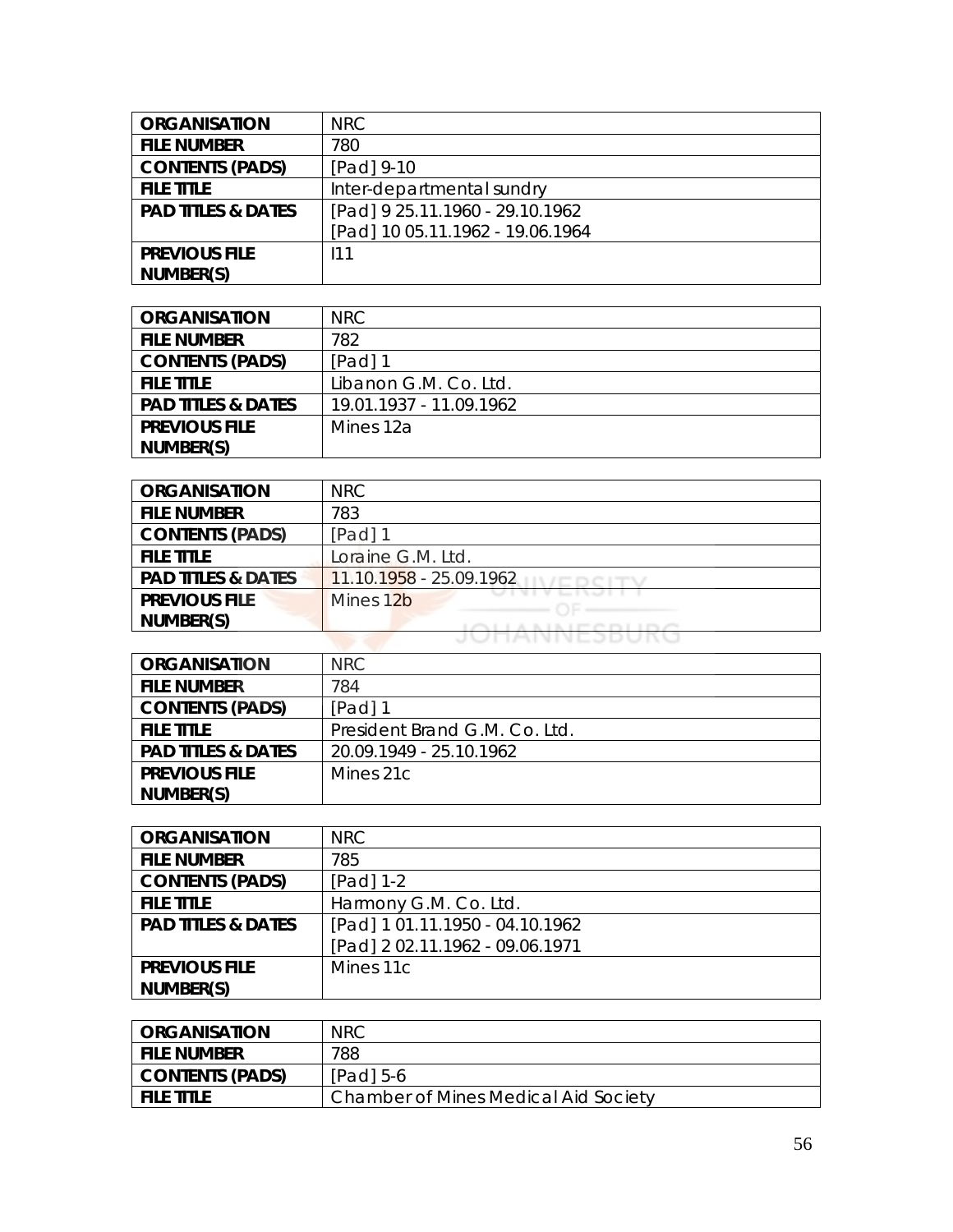| <b>PAD TITLES &amp; DATES</b> | [Pad] 5 02.04.1960 - 21.11.1962 |
|-------------------------------|---------------------------------|
|                               | [Pad] 6 15.02.1963 - 28.01.1966 |
| <b>PREVIOUS FILE</b>          | ⌒⌒                              |
| NUMBER(S)                     |                                 |

| <b>ORGANISATION</b>           | NRC                                                   |
|-------------------------------|-------------------------------------------------------|
| <b>FILE NUMBER</b>            | 789                                                   |
| <b>CONTENTS (PADS)</b>        | $[Pad] 1-2$                                           |
| <b>FILE TITLE</b>             | Medical examination of natives: Policy in territories |
| <b>PAD TITLES &amp; DATES</b> | [Pad] 1 26.06.1928 - 08.01.1963                       |
|                               | [Pad] 2 04.02.1963 - 13.06.1977                       |
| <b>PREVIOUS FILE</b>          | M <sub>2</sub>                                        |
| NUMBER(S)                     |                                                       |

| <b>ORGANISATION</b>           | NRC                                |
|-------------------------------|------------------------------------|
| <b>FILE NUMBER</b>            | 791                                |
| <b>CONTENTS (PADS)</b>        | $[Pad]$ 3-4                        |
| <b>FILE TITLE</b>             | Interdepartmental chief accountant |
| <b>PAD TITLES &amp; DATES</b> | [Pad] 3 16.04.1941 - 20.02.1962    |
|                               | [Pad] 4 03.06.1963 - 29.08.1973    |
| <b>PREVIOUS FILE</b>          | 13                                 |
| NUMBER(S)                     |                                    |
|                               |                                    |

| <b>ORGANISATION</b>           | <b>NRC</b>                                          |
|-------------------------------|-----------------------------------------------------|
| <b>FILE NUMBER</b>            | JUHANNESDUKU<br>792                                 |
| <b>CONTENTS (PADS)</b>        | $[Pad] 1-2$                                         |
| <b>FILE TITLE</b>             | Ex-gratia awards to members of staff and dependents |
| <b>PAD TITLES &amp; DATES</b> | [Pad] 1 02.02.1961 - 19.12.1962                     |
|                               | [Pad] 2 13.01.1963 - 23.09.1964                     |
| <b>PREVIOUS FILE</b>          | S7d                                                 |
| NUMBER(S)                     |                                                     |

| <b>ORGANISATION</b>           | <b>NRC</b>                        |
|-------------------------------|-----------------------------------|
| <b>FILE NUMBER</b>            | 794                               |
| <b>CONTENTS (PADS)</b>        | [Pad] 7-8                         |
| <b>FILE TITLE</b>             | Director of Bantu Labour Licences |
| <b>PAD TITLES &amp; DATES</b> | [Pad] 7 29.06.1961 - 27.12.1962   |
|                               | [Pad] 8 25.07.1963 - 08.11.1971   |
| <b>PREVIOUS FILE</b>          | N7                                |
| NUMBER(S)                     |                                   |

| <b>ORGANISATION</b>           | NRC.                            |
|-------------------------------|---------------------------------|
| <b>FILE NUMBER</b>            | 796                             |
| <b>CONTENTS (PADS)</b>        | [Pad] 1                         |
| <b>FILE TITLE</b>             | Hartebeesfontein G. M. Co. Ltd. |
| <b>PAD TITLES &amp; DATES</b> | 29.12.1952 - 22.01.1963         |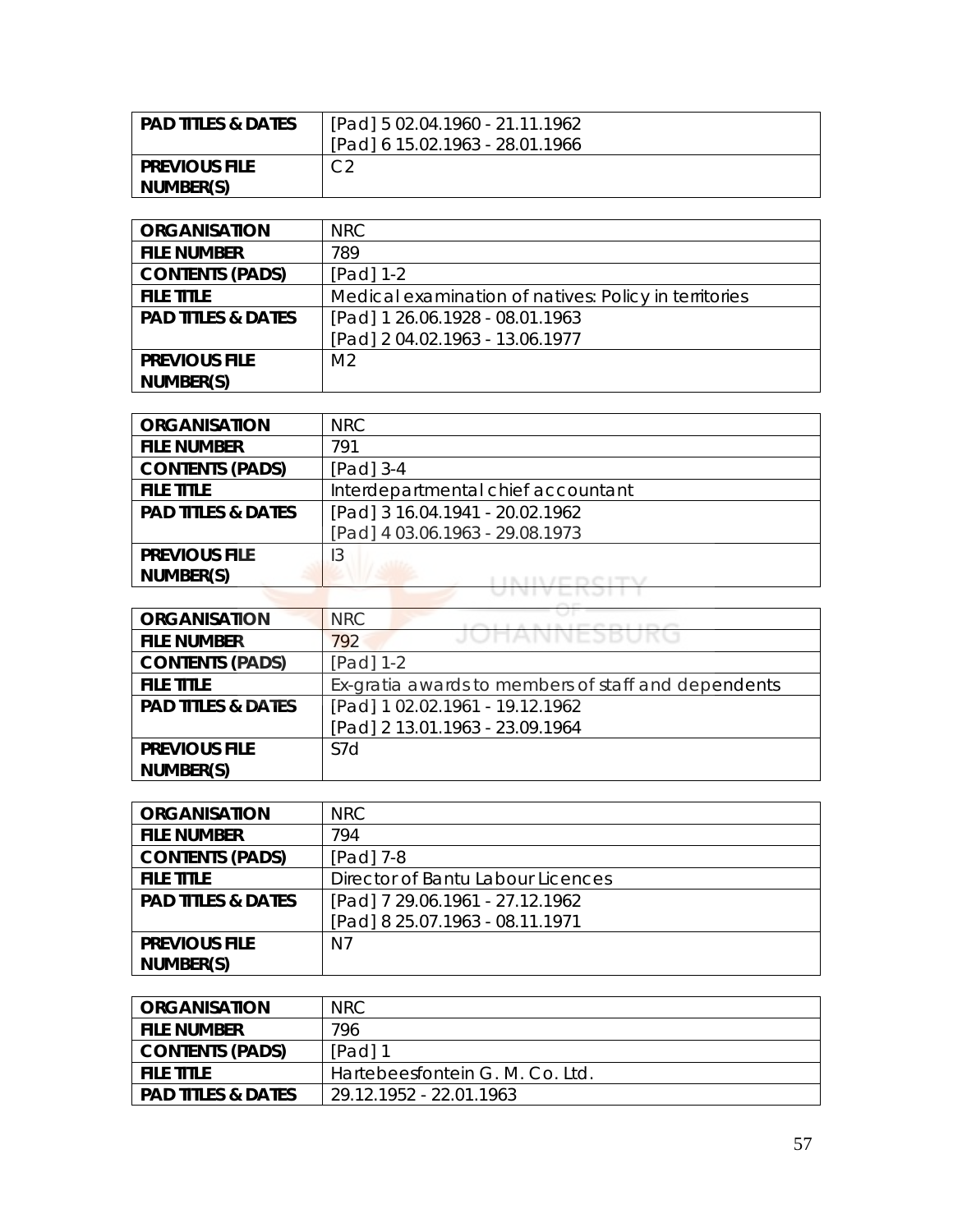| <b>PREVIOUS FILE</b> | Mines<br>1100<br>◡ |
|----------------------|--------------------|
| NUMBER(S)            |                    |

| <b>ORGANISATION</b>           | NRC                             |
|-------------------------------|---------------------------------|
| <b>FILE NUMBER</b>            | 797                             |
| <b>CONTENTS (PADS)</b>        | $[Pad] 1-2$                     |
| <b>FILE TITLE</b>             | P.A.Y.E. (Pay as you earn)      |
| <b>PAD TITLES &amp; DATES</b> | [Pad] 1 25.01.1962 - 31.01.1963 |
|                               | [Pad] 2 01.02.1963 - 27.07.1963 |
| <b>PREVIOUS FILE</b>          | R <sub>3</sub> a                |
| NUMBER(S)                     |                                 |

| <b>ORGANISATION</b>           | NRC                             |
|-------------------------------|---------------------------------|
| <b>FILE NUMBER</b>            | 798                             |
| <b>CONTENTS (PADS)</b>        | [Pad] 7-8                       |
| <b>FILE TITLE</b>             | Staff: Educational grants       |
| <b>PAD TITLES &amp; DATES</b> | [Pad] 7 25.06.1962 - 14.02.1963 |
|                               | [Pad] 8 18.02.1963 - 03.09.1963 |
| <b>PREVIOUS FILE</b>          | S <sub>7</sub> b                |
| NUMBER(S)                     |                                 |

| <b>ORGANISATION</b>           | <b>NRC</b>                           |
|-------------------------------|--------------------------------------|
| <b>FILE NUMBER</b>            | 911                                  |
| <b>CONTENTS (PADS)</b>        |                                      |
| <b>FILE TITLE</b>             | JUHAININEJDUN<br><b>Staff files</b>  |
| <b>PAD TITLES &amp; DATES</b> | H.A. Proctor 26.02.1958 - 24.05.1963 |
|                               | D.S. Walker 11.02.1964 - 14.09.1965  |
|                               | T.R. Wiggell 05.01.1963 - 01.07.1964 |
|                               | A.I Wynn 04.06.1953 - 24.06.1968     |

| <b>ORGANISATION</b>           | <b>NRC</b>                                               |
|-------------------------------|----------------------------------------------------------|
| <b>FILE NUMBER</b>            | A2, A3, D3, D5, T2                                       |
| <b>CONTENTS (PADS)</b>        |                                                          |
| <b>FILE TITLE</b>             | <b>Miscellaneous</b>                                     |
| <b>PAD TITLES &amp; DATES</b> | A2 African Associated Agency and Stevedoring, Ltd.       |
|                               | 23.03.1926 - 11.04.1929                                  |
|                               | A3 Amalgamation N.R.C and W.N.L.A compounds              |
|                               | 12.10.1923 - 27.11.1923                                  |
|                               | D3 Diet 21.01.1921 - 05.01.1922                          |
|                               | D5 Departmental inquiry into complaints by Mr. Layn and  |
|                               | Mr. Nicholls                                             |
|                               | T2 Trading stores in territories 27.09.1926 - 01.10.1926 |

| <b>ORGANISATION</b>    | <b>NRC</b> |
|------------------------|------------|
| <b>FILE NUMBER</b>     | $B2-3$     |
| <b>CONTENTS (PADS)</b> | Pad] 1     |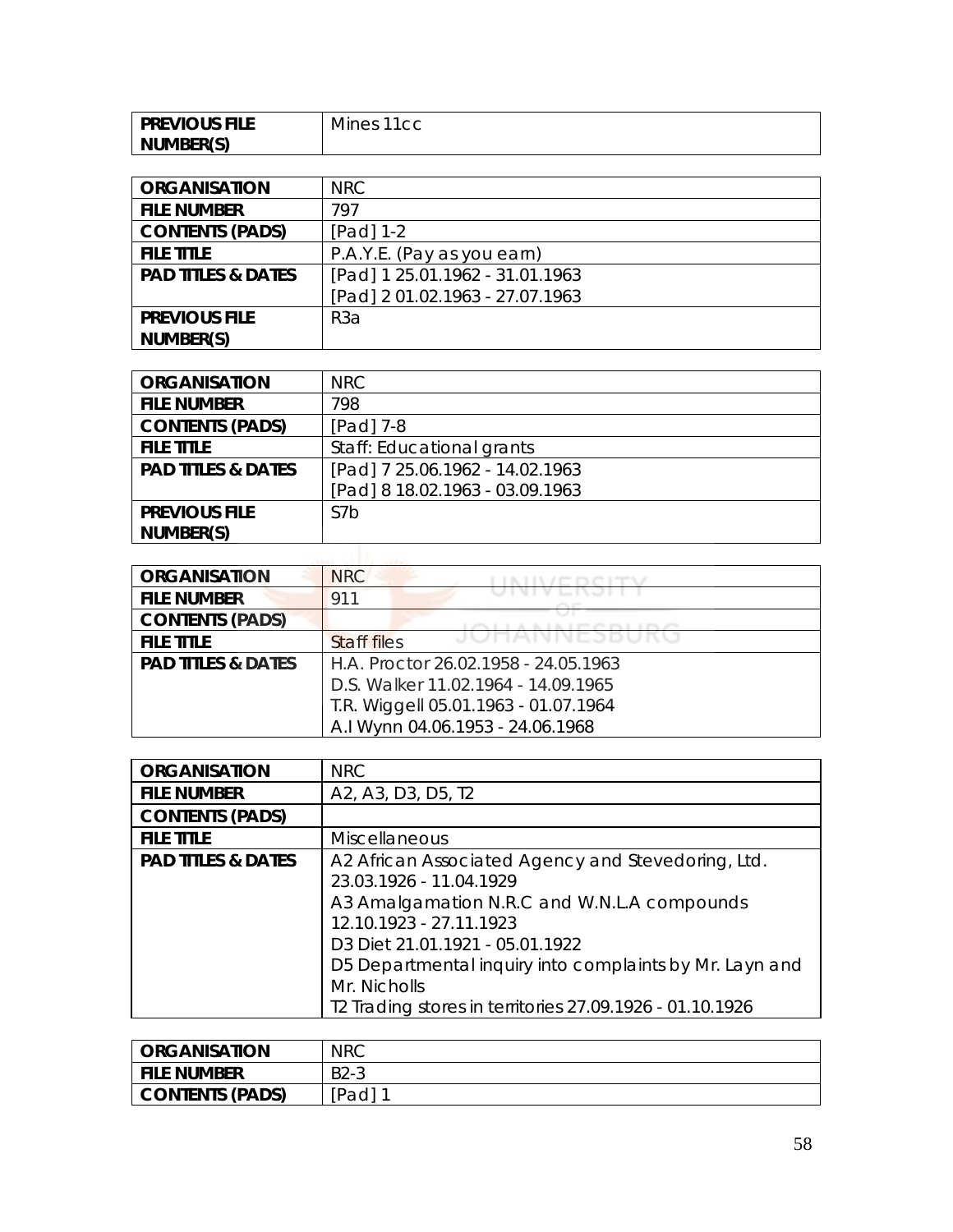| <b>FILE TITLE</b>             | Kokstad – Matatiele defalcations                   |
|-------------------------------|----------------------------------------------------|
| <b>PAD TITLES &amp; DATES</b> | B2 26.08.1929 - 27.04.1933                         |
|                               | B3 J.H. Kuhlmann, premises 25.03.1933 - 04.12.1934 |
| <b>PREVIOUS FILE</b>          | Kok 18                                             |
| NUMBER(S)                     |                                                    |

| <b>ORGANISATION</b>  | NRC                                                  |
|----------------------|------------------------------------------------------|
| <b>FILE NUMBER</b>   | $B3-4$                                               |
| CONTENTS (PADS)      | $[Pad] 1-2$                                          |
| <b>FILE TITLE</b>    | <b>Bantu Men's Social Centre</b>                     |
| l PAD TITLES & DATES | B3 [Pad] 1 16.09.1920 - 30.06.1932                   |
|                      | B3 [Pad] 2 31.01.1931 - 23.12.1941                   |
|                      | B4 [Pad] 2 Bantu Sports Club 29.04.1933 - 14.03.1947 |

| <b>ORGANISATION</b>           | NRC                             |
|-------------------------------|---------------------------------|
| <b>FILE NUMBER</b>            | B6                              |
| <b>CONTENTS (PADS)</b>        | [Pad] 1-2                       |
| <b>FILE TITLE</b>             | Basutoland: Monthly reports     |
| <b>PAD TITLES &amp; DATES</b> | [Pad] 1 11.07.1932 - 13.06.1935 |
|                               | [Pad] 2 11.07.1935 - 16.06.1938 |
| <b>PREVIOUS FILE</b>          | <b>Bas 13</b>                   |
| NUMBER(S)                     | <b>RBS65</b>                    |

| <b>ORGANISATION</b>           | <b>NRC</b><br><b>CLUARINIPPPLINA</b>        |
|-------------------------------|---------------------------------------------|
| <b>FILE NUMBER</b>            | JUITAINNLJDUNU<br><b>B10</b>                |
| <b>CONTENTS (PADS)</b>        | [Pad] 1                                     |
| <b>FILE TITLE</b>             | Butterworth: Staff and banking arrangements |
| <b>PAD TITLES &amp; DATES</b> | 08.08.1932 - 27.02.1939                     |
| <b>PREVIOUS FILE</b>          | But 4                                       |
| NUMBER(S)                     |                                             |

| <b>ORGANISATION</b>           | NRC.                                        |
|-------------------------------|---------------------------------------------|
| <b>FILE NUMBER</b>            | <b>B16</b>                                  |
| <b>CONTENTS (PADS)</b>        | $[Pad]$ 1                                   |
| <b>FILE TITLE</b>             | Kokstad: Recruiters agreements, Ioans, etc. |
| <b>PAD TITLES &amp; DATES</b> | 31.10.1932 - 08.12.1943                     |
| <b>PREVIOUS FILE</b>          | Kok 8                                       |
| NUMBER(S)                     |                                             |

| <b>ORGANISATION</b>           | NRC.                                       |
|-------------------------------|--------------------------------------------|
| <b>FILE NUMBER</b>            | <b>B17</b>                                 |
| <b>CONTENTS (PADS)</b>        | [Pad] 1                                    |
| <b>FILE TITLE</b>             | Basutoland: Staff and banking arrangements |
| <b>PAD TITLES &amp; DATES</b> | 14.09.1932 - 09.06.1944                    |
| <b>PREVIOUS FILE</b>          | Bas 3                                      |
| NUMBER(S)                     |                                            |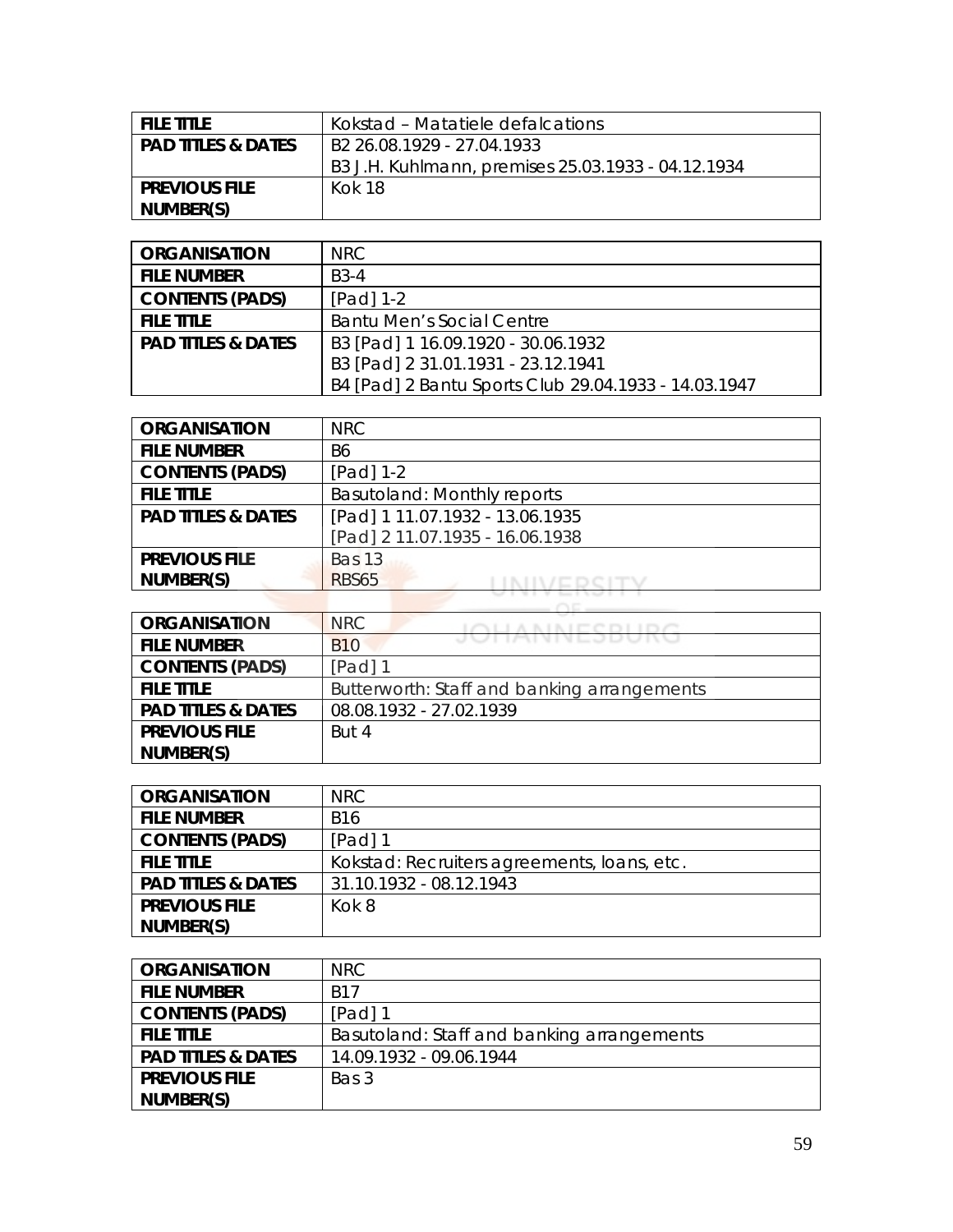| <b>NOTES</b> | All important correspondence from Pad 2, 394 filed on this |
|--------------|------------------------------------------------------------|
|              | I file and other correspondence destroyed                  |

| <b>ORGANISATION</b>           | NRC                                                    |
|-------------------------------|--------------------------------------------------------|
| <b>FILE NUMBER</b>            | <b>B18</b>                                             |
| <b>CONTENTS (PADS)</b>        | $[Pad]$ 1                                              |
| <b>FILE TITLE</b>             | Natal: Staff and banking arrangements                  |
| <b>PAD TITLES &amp; DATES</b> | 23.09.1932 - 18.03.1938                                |
| <b>PREVIOUS FILE</b>          | Nat 2                                                  |
| NUMBER(S)                     |                                                        |
| <b>NOTES</b>                  | Important correspondence from Pad 2 filed on this file |
|                               | and other correspondence destroyed                     |

| <b>ORGANISATION</b>           | NRC.                             |
|-------------------------------|----------------------------------|
| <b>FILE NUMBER</b>            | <b>B19</b>                       |
| <b>CONTENTS (PADS)</b>        | [Pad] 1-2                        |
| <b>FILE TITLE</b>             | Natal premises: Pietermaritzburg |
| <b>PAD TITLES &amp; DATES</b> | [Pad] 1 01.11.1932 - 25.06.1934  |
|                               | [Pad] 2 Feb 1934 - 12.03.1940    |
| <b>PREVIOUS FILE</b>          | Nat 3                            |
| NUMBER(S)                     |                                  |

| <b>ORGANISATION</b>           | <b>NRC</b>                                        |
|-------------------------------|---------------------------------------------------|
| <b>FILE NUMBER</b>            | <b>B</b> 38                                       |
| <b>CONTENTS (PADS)</b>        | UTPULLODUN<br>$[Pad] 1-2$                         |
| <b>FILE TITLE</b>             | King Williamstown: Staff and banking arrangements |
| <b>PAD TITLES &amp; DATES</b> | [Pad] 1 05.07.1932 - 29.04.1938                   |
|                               | [Pad] 2 05.05.1938 - 22.06.1940                   |
| <b>PREVIOUS FILE</b>          | King 3                                            |
| NUMBER(S)                     |                                                   |

| <b>ORGANISATION</b>           | <b>NRC</b>                                |
|-------------------------------|-------------------------------------------|
| <b>FILE NUMBER</b>            | <b>B41</b>                                |
| <b>CONTENTS (PADS)</b>        | $[Pad] 1-2$                               |
| <b>FILE TITLE</b>             | Swaziland: Staff and banking arrangements |
| <b>PAD TITLES &amp; DATES</b> | [Pad] 1 11.07.1932 - 14.07.1938           |
|                               | [Pad] 2 25.06.1938 - 08.10.1940           |
| <b>PREVIOUS FILE</b>          | Swaz 6                                    |
| NUMBER(S)                     |                                           |

| <b>ORGANISATION</b>           | NRC.                     |
|-------------------------------|--------------------------|
| <b>FILE NUMBER</b>            | <b>B42</b>               |
| <b>CONTENTS (PADS)</b>        | $[Pad]$ 2                |
| <b>FILE TITLE</b>             | Basutoland: Native staff |
| <b>PAD TITLES &amp; DATES</b> | 06.03.1939 - 14.12.1945  |
| <b>PREVIOUS FILE</b>          | Bas 23                   |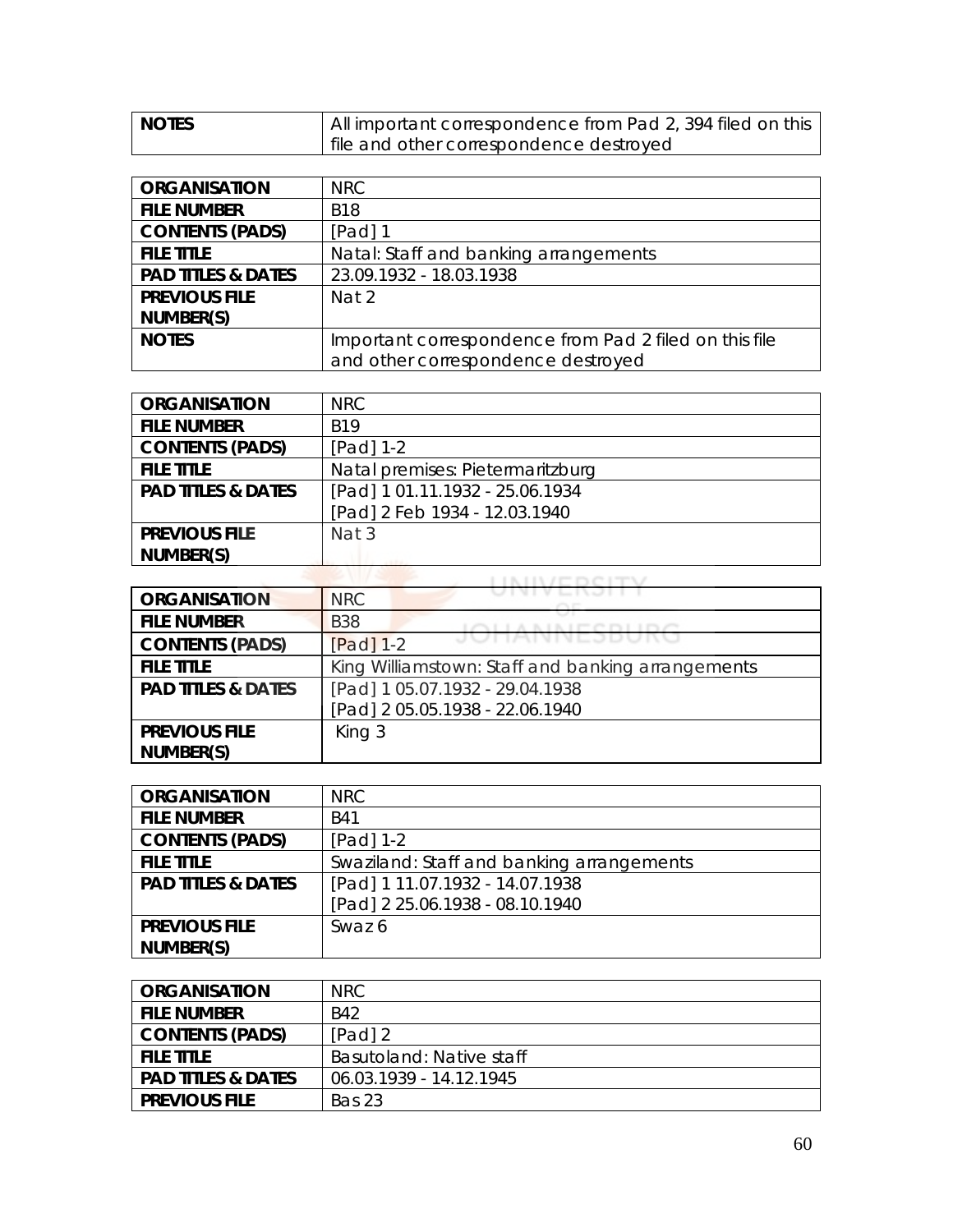| <b> </b><br>N.I. |  |
|------------------|--|
| .                |  |

| <b>ORGANISATION</b>           | <b>NRC</b>                                         |
|-------------------------------|----------------------------------------------------|
| <b>FILE NUMBER</b>            | B62                                                |
| <b>CONTENTS (PADS)</b>        | $[Pad]$ 1                                          |
| <b>FILE TITLE</b>             | General                                            |
| <b>PAD TITLES &amp; DATES</b> | [Pad] 1 Natal: Loss of cash - Ngotshe 07.12.1933 - |
|                               | 07.06.1934                                         |
|                               | [Pad] 1 Indwe: Staff and banking arrangements      |
|                               | 30.01.1934 - 27.07.1936                            |
|                               | [Pad] 1 Kokstad: Bizana - Wood's case 23.10.1933 - |
|                               | 24.07.1934                                         |
| <b>PREVIOUS FILE</b>          | <b>Nat 21</b>                                      |
| NUMBER(S)                     | Ind $5$                                            |
|                               | <b>Kok 22</b>                                      |

| <b>ORGANISATION</b>           | <b>NRC</b>              |
|-------------------------------|-------------------------|
| <b>FILE NUMBER</b>            | <b>B68</b>              |
| <b>CONTENTS (PADS)</b>        | [Pad] 1                 |
| <b>FILE TITLE</b>             | J.H. Kuhlmann: Staff    |
| <b>PAD TITLES &amp; DATES</b> | 02.12.1932 - 14.02.1939 |
| <b>PREVIOUS FILE</b>          | Kuhl 15<br>UNIVERSITY   |
| NUMBER(S)                     |                         |
|                               |                         |

| <b>ORGANISATION</b>           | JOHANNESBUKG<br><b>NRC</b>              |
|-------------------------------|-----------------------------------------|
| <b>FILE NUMBER</b>            | <b>B71</b>                              |
| <b>CONTENTS (PADS)</b>        | [Pad] 3-4                               |
| <b>FILE TITLE</b>             | Kokstad: Staff and banking arrangements |
| <b>PAD TITLES &amp; DATES</b> | [Pad] 3 02.10.1936 - 28.02.1939         |
|                               | [Pad] 4 10.03.1939 - 04.06.1940         |
| <b>PREVIOUS FILE</b>          | Kok 1                                   |
| NUMBER(S)                     | RB4                                     |

| <b>ORGANISATION</b>           | NRC                      |
|-------------------------------|--------------------------|
| <b>FILE NUMBER</b>            | B74                      |
| <b>CONTENTS (PADS)</b>        | [Pad] 1                  |
| <b>FILE TITLE</b>             | Basutoland: Native staff |
| <b>PAD TITLES &amp; DATES</b> | 29.09.1933 - 13.02.1939  |
|                               |                          |
| <b>PREVIOUS FILE</b>          | <b>Bas 23</b>            |
| NUMBER(S)                     |                          |

| I ORGANISATION  | <b>NRC</b>                      |
|-----------------|---------------------------------|
| i file number   | B 76                            |
| CONTENTS (PADS) | $[Pad]$ 3-4                     |
| I FILE TITLE    | Pietersburg premises: Zebediela |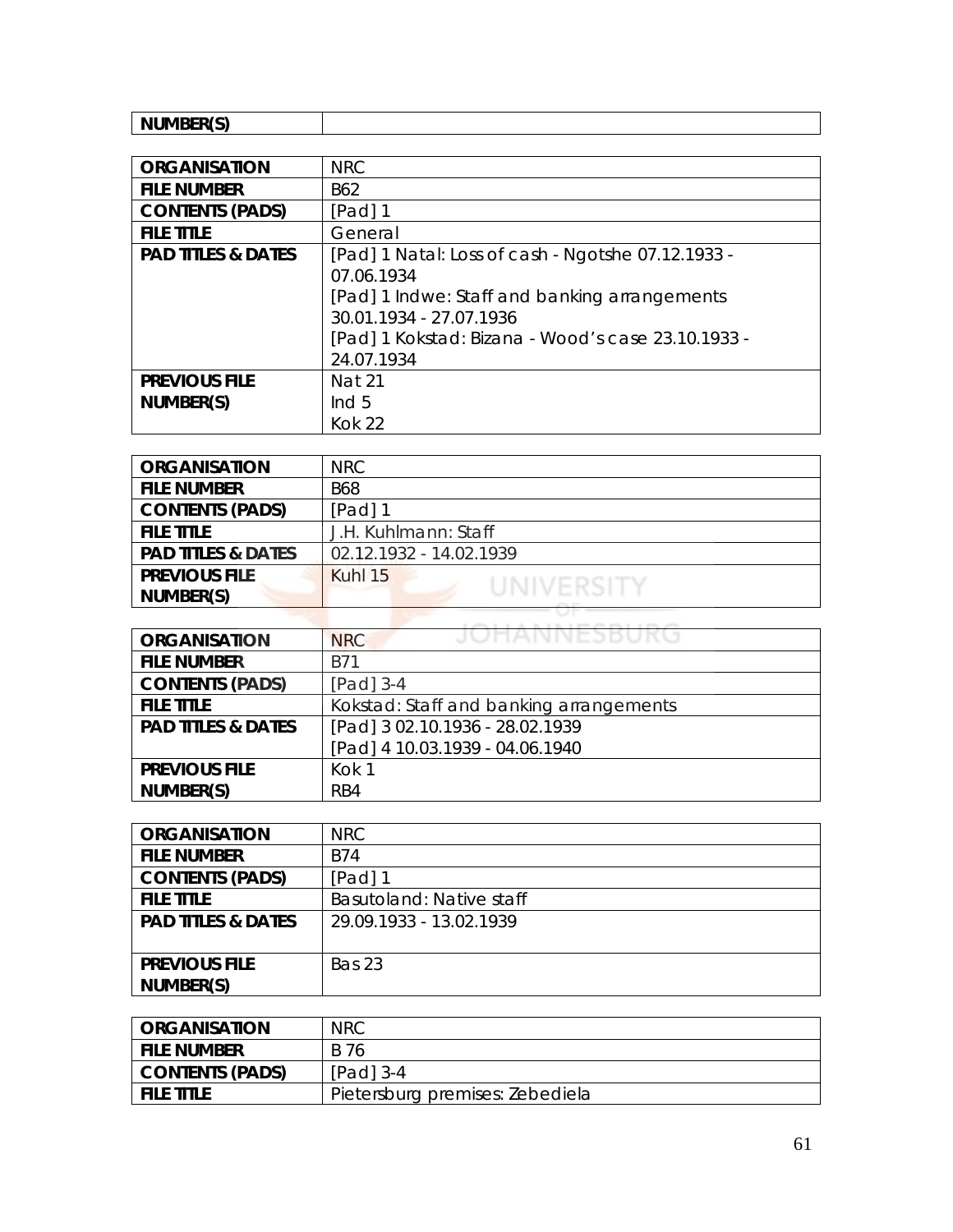| <b>PAD TITLES &amp; DATES</b> | [Pad] 3 04.12.1934 - 09.03.1939<br>[Pad] 4 23.03.1939 - 24.04.1962 |
|-------------------------------|--------------------------------------------------------------------|
| <b>PREVIOUS FILE</b>          | Piet 7m                                                            |
| NUMBER(S)                     |                                                                    |

| <b>ORGANISATION</b>           | NRC                                          |
|-------------------------------|----------------------------------------------|
| <b>FILE NUMBER</b>            | <b>B78</b>                                   |
| <b>CONTENTS (PADS)</b>        | $[Pad] 1-2$                                  |
| <b>FILE TITLE</b>             | Bechuanaland: Staff and banking arrangements |
| <b>PAD TITLES &amp; DATES</b> | [Pad] 1 07.12.1932 - 29.05.1939              |
|                               | [Pad] 2 27.05.1939 - 17.02.1941              |
| <b>PREVIOUS FILE</b>          | Bech 18                                      |
| NUMBER(S)                     |                                              |

| <b>ORGANISATION</b>           | NRC.                     |
|-------------------------------|--------------------------|
| <b>FILE NUMBER</b>            | <b>B82</b>               |
| <b>CONTENTS (PADS)</b>        | $[Pad]$ 4                |
| <b>FILE TITLE</b>             | Kokstad: Monthly reports |
| <b>PAD TITLES &amp; DATES</b> | 06.07.1954 - 14.10.1959  |
| <b>PREVIOUS FILE</b>          | Kok 12                   |
| NUMBER(S)                     |                          |
|                               | __________________       |

| <b>ORGANISATION</b>           | <b>NRC</b>                            |
|-------------------------------|---------------------------------------|
| <b>FILE NUMBER</b>            | <b>B84</b>                            |
| <b>CONTENTS (PADS)</b>        | JUNANNEJDUNU<br>$[Pad]$ 3-4           |
| <b>FILE TITLE</b>             | Natal: Staff and banking arrangements |
| <b>PAD TITLES &amp; DATES</b> | [Pad] 3 24.06.1938 - 12.07.1939       |
|                               | [Pad] 4 28.16.1939 - 03.07.1940       |
| <b>PREVIOUS FILE</b>          | Nat 2                                 |
| NUMBER(S)                     |                                       |

| <b>ORGANISATION</b>           | NRC.                                   |
|-------------------------------|----------------------------------------|
| <b>FILE NUMBER</b>            | <b>B97</b>                             |
| <b>CONTENTS (PADS)</b>        | $[Pad]$ 3-4                            |
| <b>FILE TITLE</b>             | Umtata: Staff and banking arrangements |
| <b>PAD TITLES &amp; DATES</b> | [Pad] 3 06.05.1938 - 11.05.1940        |
|                               | [Pad] 4 14.05.1940 - 25.02.1941        |
| <b>PREVIOUS FILE</b>          | Umt 6                                  |
| NUMBER(S)                     |                                        |

| <b>ORGANISATION</b>           | NRC.                            |
|-------------------------------|---------------------------------|
| <b>FILE NUMBER</b>            | <b>B98</b>                      |
| <b>CONTENTS (PADS)</b>        | $[Pad] 1-2$                     |
| <b>FILE TITLE</b>             | Bechuanaland premises: Kanye    |
| <b>PAD TITLES &amp; DATES</b> | [Pad] 1 12.07.1937 - 17.05.1940 |
|                               | [Pad] 2 27.05.1940 - 28.11.1960 |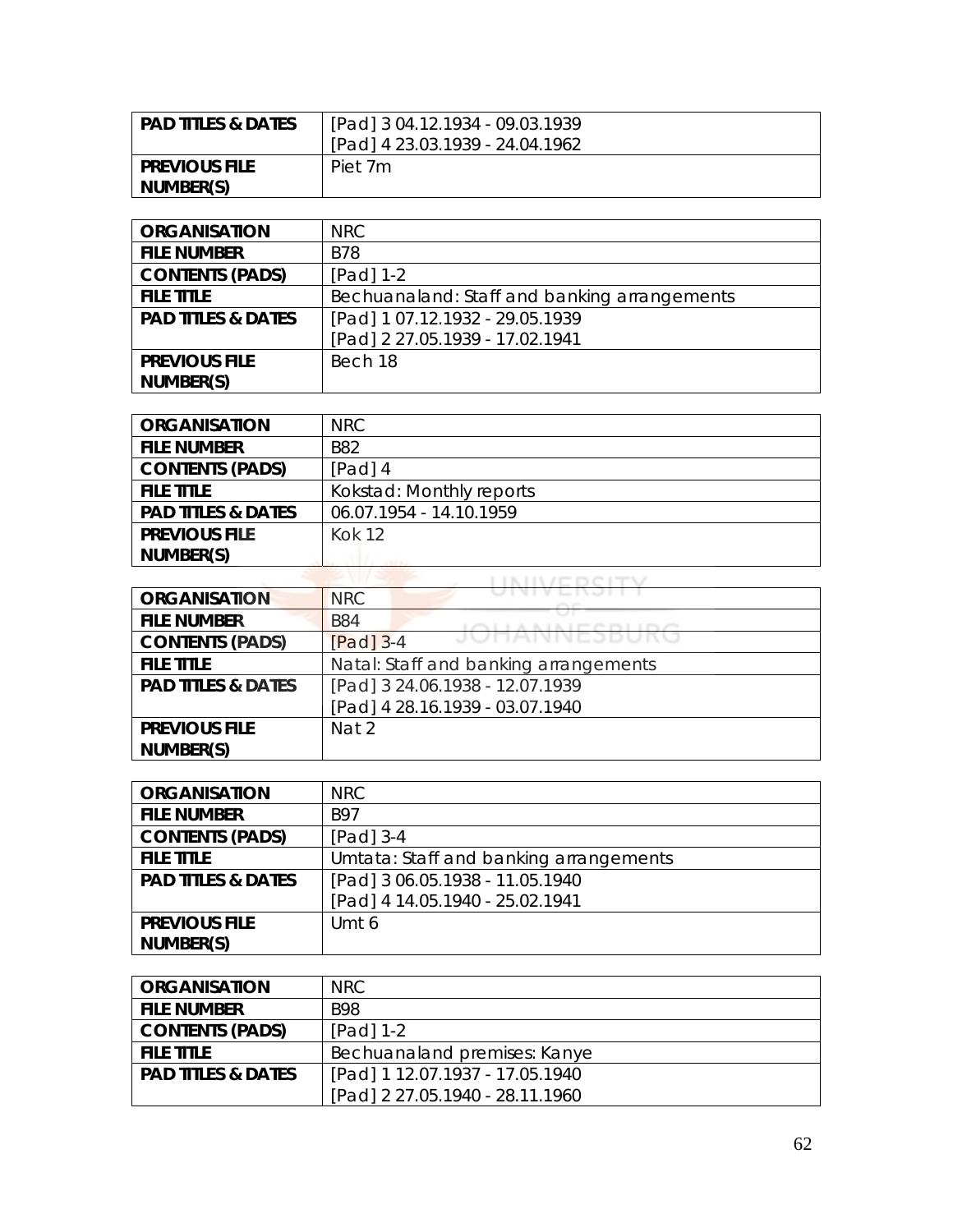| <b>PREVIOUS FILE</b> | 16f<br>. Becr |
|----------------------|---------------|
| NUMBER(S)            |               |

| <b>ORGANISATION</b>           | NRC.                            |
|-------------------------------|---------------------------------|
| <b>FILE NUMBER</b>            | B <sub>102</sub>                |
| <b>CONTENTS (PADS)</b>        | $[Pad]$ 3-4                     |
| <b>FILE TITLE</b>             | Basutoland: Monthly reports     |
| <b>PAD TITLES &amp; DATES</b> | [Pad] 3 12.07.1938 - 19.06.1940 |
|                               | [Pad] 4 13.07.1940 - 20.01.1942 |
| <b>PREVIOUS FILE</b>          | Bas 13                          |
| NUMBER(S)                     |                                 |

| <b>ORGANISATION</b>           | NRC                             |
|-------------------------------|---------------------------------|
| <b>FILE NUMBER</b>            | B <sub>104</sub>                |
| <b>CONTENTS (PADS)</b>        | [Pad] 1-2                       |
| <b>FILE TITLE</b>             | Umtata: Monthly reports         |
| <b>PAD TITLES &amp; DATES</b> | [Pad] 1 29.07.1932 - 04.06.1940 |
|                               | [Pad] 2 28.06.1940 - 10.07.1951 |
| <b>PREVIOUS FILE</b>          | Umt 12                          |
| NUMBER(S)                     |                                 |

| <b>ORGANISATION</b>           | <b>NRC</b>                                         |
|-------------------------------|----------------------------------------------------|
| <b>FILE NUMBER</b>            | <b>B105</b>                                        |
| <b>CONTENTS (PADS)</b>        | $[Pad]$ 3-4                                        |
| <b>FILE TITLE</b>             | <b>Butterworth: Staff and banking arrangements</b> |
| <b>PAD TITLES &amp; DATES</b> | [Pad] 3 23.03.1939 - 03.07.1940                    |
|                               | [Pad] 4 02.07.1940 - 21.08.1942 But4               |

| <b>ORGANISATION</b>           | NRC.                                  |
|-------------------------------|---------------------------------------|
| <b>FILE NUMBER</b>            | B123                                  |
| <b>CONTENTS (PADS)</b>        | $[Pad] 5-6$                           |
| <b>FILE TITLE</b>             | Natal: Staff and banking arrangements |
| <b>PAD TITLES &amp; DATES</b> | [Pad] 5 04.07.1940 - 11.01.1941       |
|                               | [Pad] 6 13.01.1941 - 17.10.1941       |
| <b>PREVIOUS FILE</b>          | Nat 2                                 |
| NUMBER(S)                     | <b>B84</b>                            |

| <b>ORGANISATION</b>           | NRC.                             |
|-------------------------------|----------------------------------|
| <b>FILE NUMBER</b>            | B <sub>124</sub>                 |
| <b>CONTENTS (PADS)</b>        | $[Pad] 1-2$                      |
| <b>FILE TITLE</b>             | Queenstown premises: Sterkspruit |
| <b>PAD TITLES &amp; DATES</b> | [Pad] 1 18.12.1937 - 15.01.1941  |
|                               | [Pad] 2 22.01.1941 - 12.01.1970  |
| <b>PREVIOUS FILE</b>          | Que 4D                           |
| NUMBER(S)                     |                                  |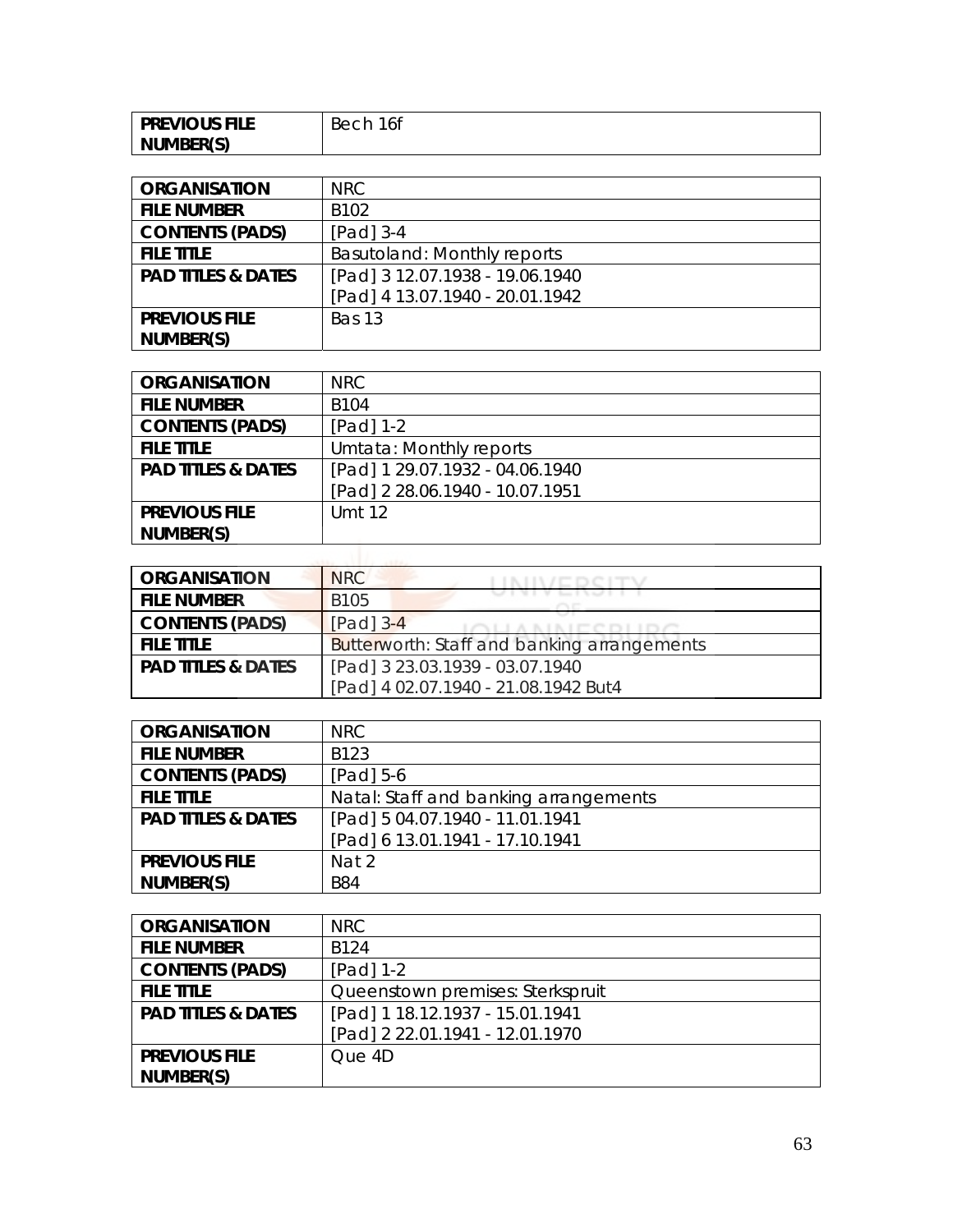| <b>ORGANISATION</b>           | <b>NRC</b>                              |
|-------------------------------|-----------------------------------------|
| <b>FILE NUMBER</b>            | <b>B128</b>                             |
| <b>CONTENTS (PADS)</b>        | $[Pad] 1-2$                             |
| <b>FILE TITLE</b>             | Engcobo: Staff and banking arrangements |
| <b>PAD TITLES &amp; DATES</b> | [Pad] 1 01.07.1932 - 19.03.1941         |
|                               | [Pad] 2 02.04.1941 - 10.07.1948         |
| <b>PREVIOUS FILE</b>          | Eng 2                                   |
| NUMBER(S)                     |                                         |

| <b>ORGANISATION</b>           | NRC.                          |
|-------------------------------|-------------------------------|
| <b>FILE NUMBER</b>            | R <sub>129</sub>              |
| <b>CONTENTS (PADS)</b>        | $[Pad]$ 2                     |
| <b>FILE TITLE</b>             | Bechuanaland: Monthly reports |
| <b>PAD TITLES &amp; DATES</b> | 25.04.1941 - 19.01.1949       |
| <b>PREVIOUS FILE</b>          | Bech 10                       |
| NUMBER(S)                     |                               |

| <b>ORGANISATION</b>           | NRC.                                 |
|-------------------------------|--------------------------------------|
| <b>FILE NUMBER</b>            | B130                                 |
| <b>CONTENTS (PADS)</b>        | $[Pad]$ 1                            |
| <b>FILE TITLE</b>             | Pietersburg premises: Munnichshausen |
| <b>PAD TITLES &amp; DATES</b> | 28.08.1934 - 30.01.1941              |

| <b>ORGANISATION</b>           | NRC<br>LOUIS A BLAIR COLLEGY |
|-------------------------------|------------------------------|
| <b>FILE NUMBER</b>            | JUHANNEJDUNU<br><b>B132</b>  |
| <b>CONTENTS (PADS)</b>        |                              |
| <b>FILE TITLE</b>             | Natal: Monthly reports       |
| <b>PAD TITLES &amp; DATES</b> | 08.07.1932 - 06.05.1941      |
| <b>PREVIOUS FILE</b>          | Nat 14                       |
| NUMBER(S)                     |                              |

| <b>ORGANISATION</b>           | NRC.                    |
|-------------------------------|-------------------------|
| <b>FILE NUMBER</b>            | B132                    |
| <b>CONTENTS (PADS)</b>        | $[Pad]$ 2               |
| <b>FILE TITLE</b>             | Natal: Monthly reports  |
| <b>PAD TITLES &amp; DATES</b> | 04.06.1941 - 13.07.1949 |
| <b>PREVIOUS FILE</b>          | Nat 14                  |
| NUMBER(S)                     |                         |

| <b>ORGANISATION</b>           | NRC.                                    |
|-------------------------------|-----------------------------------------|
| <b>FILE NUMBER</b>            | B133                                    |
| <b>CONTENTS (PADS)</b>        | $[Pad] 5-6$                             |
| <b>FILE TITLE</b>             | Kokstad: Staff and banking arrangements |
| <b>PAD TITLES &amp; DATES</b> | [Pad] 5 05.06.1940 - 04.06.1941         |
|                               | [Pad] 6 09.06.1941 - 12.02.1943         |
| <b>PREVIOUS FILE</b>          | Kok 1, B71                              |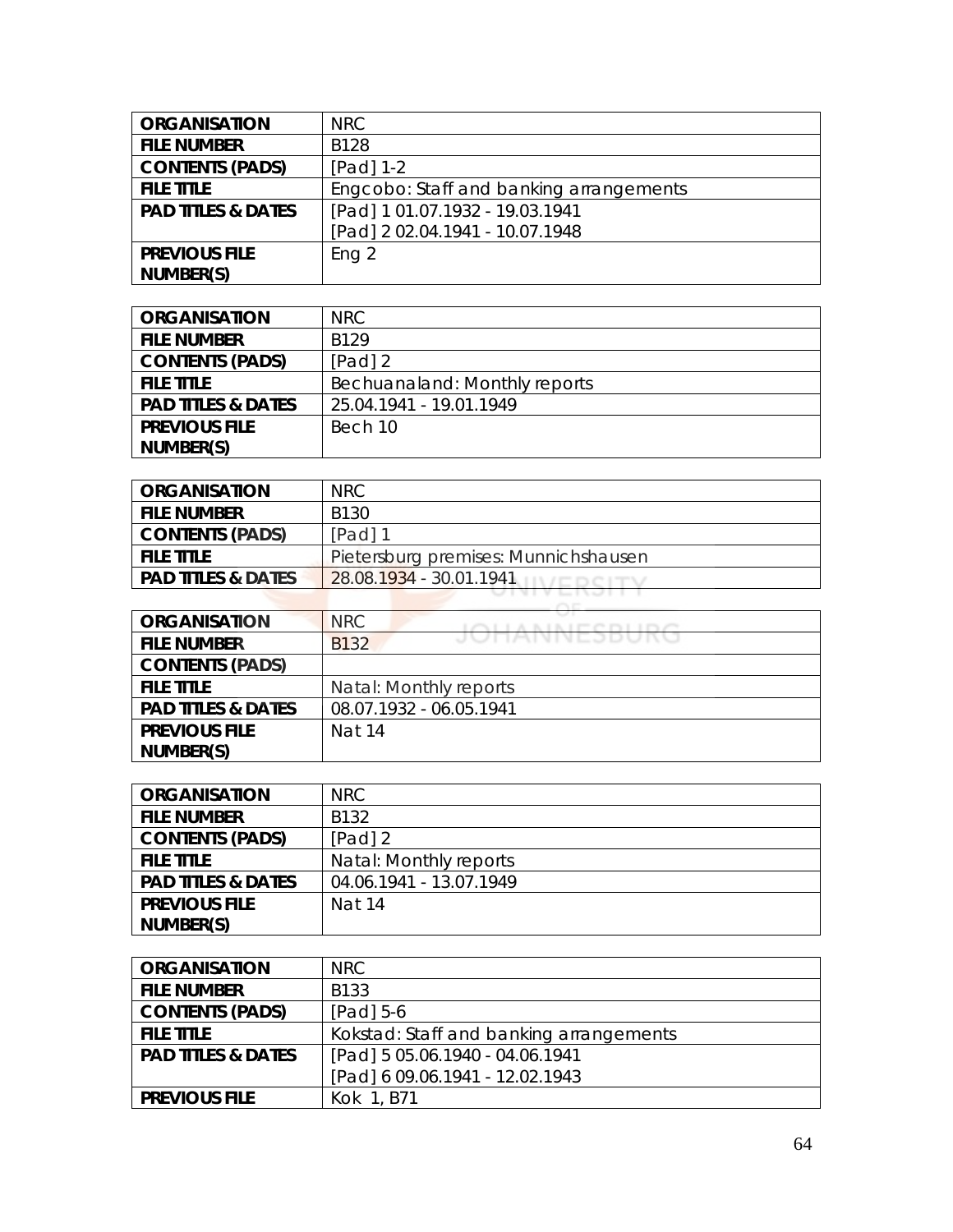| NUMBER(S)<br>. | $\mathbf{z}$<br>√OK. |
|----------------|----------------------|
|----------------|----------------------|

| <b>ORGANISATION</b>           | NRC                          |
|-------------------------------|------------------------------|
| <b>FILE NUMBER</b>            | <b>B137</b>                  |
| <b>CONTENTS (PADS)</b>        | [Pad] 1                      |
| <b>FILE TITLE</b>             | Natal premises: Tugela Ferry |
| <b>PAD TITLES &amp; DATES</b> | 10.11.1934 - 10.06.1941      |
| <b>PREVIOUS FILE</b>          | Nat 3L                       |
| NUMBER(S)                     |                              |

| <b>ORGANISATION</b>           | NRC.                            |
|-------------------------------|---------------------------------|
| <b>FILE NUMBER</b>            | B141                            |
| <b>CONTENTS (PADS)</b>        | $[Pad] 1-2$                     |
| <b>FILE TITLE</b>             | Swaziland: Monthly reports      |
| <b>PAD TITLES &amp; DATES</b> | [Pad] 1 02.07.1932 - 08.08.1941 |
|                               | [Pad] 2 01.09.1941 - 11.06.1951 |
| <b>PREVIOUS FILE</b>          | Swaz 12                         |
| NUMBER(S)                     |                                 |

| <b>ORGANISATION</b>           | NRC                       |
|-------------------------------|---------------------------|
| <b>FILE NUMBER</b>            | B142                      |
| <b>CONTENTS (PADS)</b>        | [Pad] 1                   |
| <b>FILE TITLE</b>             | Natal premises: Umzimkulu |
| <b>PAD TITLES &amp; DATES</b> | 29.06.1932 - 11.07.1944   |
| <b>PREVIOUS FILE</b>          | JUNNNEJDUNU<br>Nat 3b     |
| NUMBER(S)                     |                           |

| <b>ORGANISATION</b>           | NRC.                                                |
|-------------------------------|-----------------------------------------------------|
| <b>FILE NUMBER</b>            | B144                                                |
| <b>CONTENTS (PADS)</b>        | $[Pad]$ 3-4                                         |
| <b>FILE TITLE</b>             | King William's Town: Staff and banking arrangements |
| <b>PAD TITLES &amp; DATES</b> | [Pad] 3 24.06.1940 - 12.01.1942                     |
|                               | [Pad] 4 16.01.1942 - 06.06.1945                     |
| <b>PREVIOUS FILE</b>          | King 3                                              |
| NUMBER(S)                     |                                                     |

| <b>ORGANISATION</b>           | <b>NRC</b>                      |
|-------------------------------|---------------------------------|
| <b>FILE NUMBER</b>            | B145                            |
| <b>CONTENTS (PADS)</b>        | $[Pad] 1-2$                     |
| <b>FILE TITLE</b>             | Bechuanaland premises: Zeerust  |
|                               | Botswana premises: Zeerust      |
| <b>PAD TITLES &amp; DATES</b> | [Pad] 1 29.03.1935 - 29.10.1941 |
|                               | [Pad] 2 23.04.1942 - 11.03.1969 |
| <b>PREVIOUS FILE</b>          | Bech 16a                        |
| NUMBER(S)                     |                                 |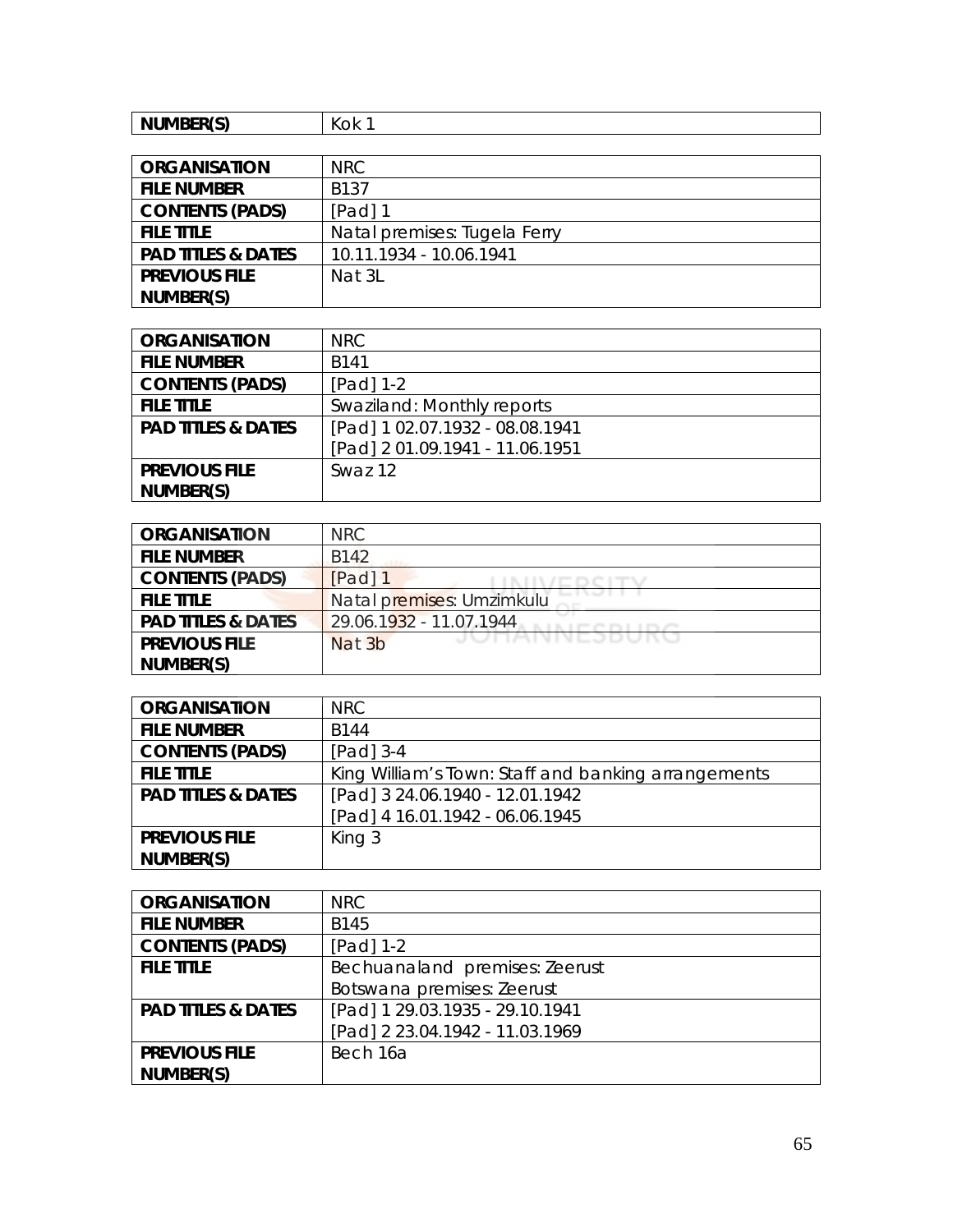| <b>ORGANISATION</b>           | <b>NRC</b>                              |
|-------------------------------|-----------------------------------------|
| <b>FILE NUMBER</b>            | <b>B147</b>                             |
| <b>CONTENTS (PADS)</b>        | $[Pad] 1-2$                             |
| <b>FILE TITLE</b>             | Graskop: Staff and banking arrangements |
| <b>PAD TITLES &amp; DATES</b> | [Pad] 1 27.10.1932 - 16.05.1942         |
|                               | [Pad] 2 20.06.1942 - 02.12.1948         |
| <b>PREVIOUS FILE</b>          | Gras 19                                 |
| NUMBER(S)                     |                                         |

| <b>ORGANISATION</b>           | NRC.                                  |
|-------------------------------|---------------------------------------|
| <b>FILE NUMBER</b>            | B153                                  |
| <b>CONTENTS (PADS)</b>        | $[Pad]$ 7-8                           |
| <b>FILE TITLE</b>             | Natal: Staff and banking arrangements |
| <b>PAD TITLES &amp; DATES</b> | [Pad] 7 18.10.1941 - 28.06.1949       |
|                               | [Pad] 8 01.07.1943 - 25.07.1945       |
| <b>PREVIOUS FILE</b>          | Nat 2                                 |
| NUMBER(S)                     |                                       |

| <b>ORGANISATION</b>           | NRC.                                   |
|-------------------------------|----------------------------------------|
| <b>FILE NUMBER</b>            | <b>B157</b>                            |
| <b>CONTENTS (PADS)</b>        | $[Pad]$ 5-6                            |
| <b>FILE TITLE</b>             | Umtata: Staff and banking arrangements |
| <b>PAD TITLES &amp; DATES</b> | [Pad] 5 25.02.1941 - 05.08.1943        |
|                               | [Pad] 6 05.08.1943 - 25.09.1945        |
|                               | UTANNEJD                               |

| <b>ORGANISATION</b>           | NRC.                         |
|-------------------------------|------------------------------|
| <b>FILE NUMBER</b>            | B161                         |
| <b>CONTENTS (PADS)</b>        | [Pad] 1                      |
| <b>FILE TITLE</b>             | Butterworth: Monthly reports |
| <b>PAD TITLES &amp; DATES</b> | 01.05.1933 - 01.11.1943      |
|                               |                              |
| <b>PREVIOUS FILE</b>          | <b>But 10</b>                |
| NUMBER(S)                     |                              |

| <b>ORGANISATION</b>           | <b>NRC</b>                                                |
|-------------------------------|-----------------------------------------------------------|
| <b>FILE NUMBER</b>            | B <sub>169</sub>                                          |
| <b>CONTENTS (PADS)</b>        | [Pad] 1                                                   |
| <b>FILE TITLE</b>             | Pietersburg                                               |
| <b>PAD TITLES &amp; DATES</b> | [Pad] 1 Reject history 15.04.1932 - 16.12.1938            |
|                               | [Pad] 1 Premises Naboomspruit 11.03.1940 - 23.09.1940     |
|                               | Haenertsburg Township 30.06.1936 - 03.10.1936             |
|                               | [Pad] 1 Roodeval office 22.07.1936 - 03.10.1936           |
|                               | [Pad] 1 Bandolierkop Duivelskloof 29.09.1936 - 15.10.1936 |
|                               | [Pad] 1 Kobeenpan and Moreland 10.12.1937 - 19.12.1938    |
|                               | [Pad] 1 Holding No. 828 07.02.1935 - 27.03.1936           |
|                               | [Pad] 1 Adriaansdraai 12.03.1936 - 06.01.1939             |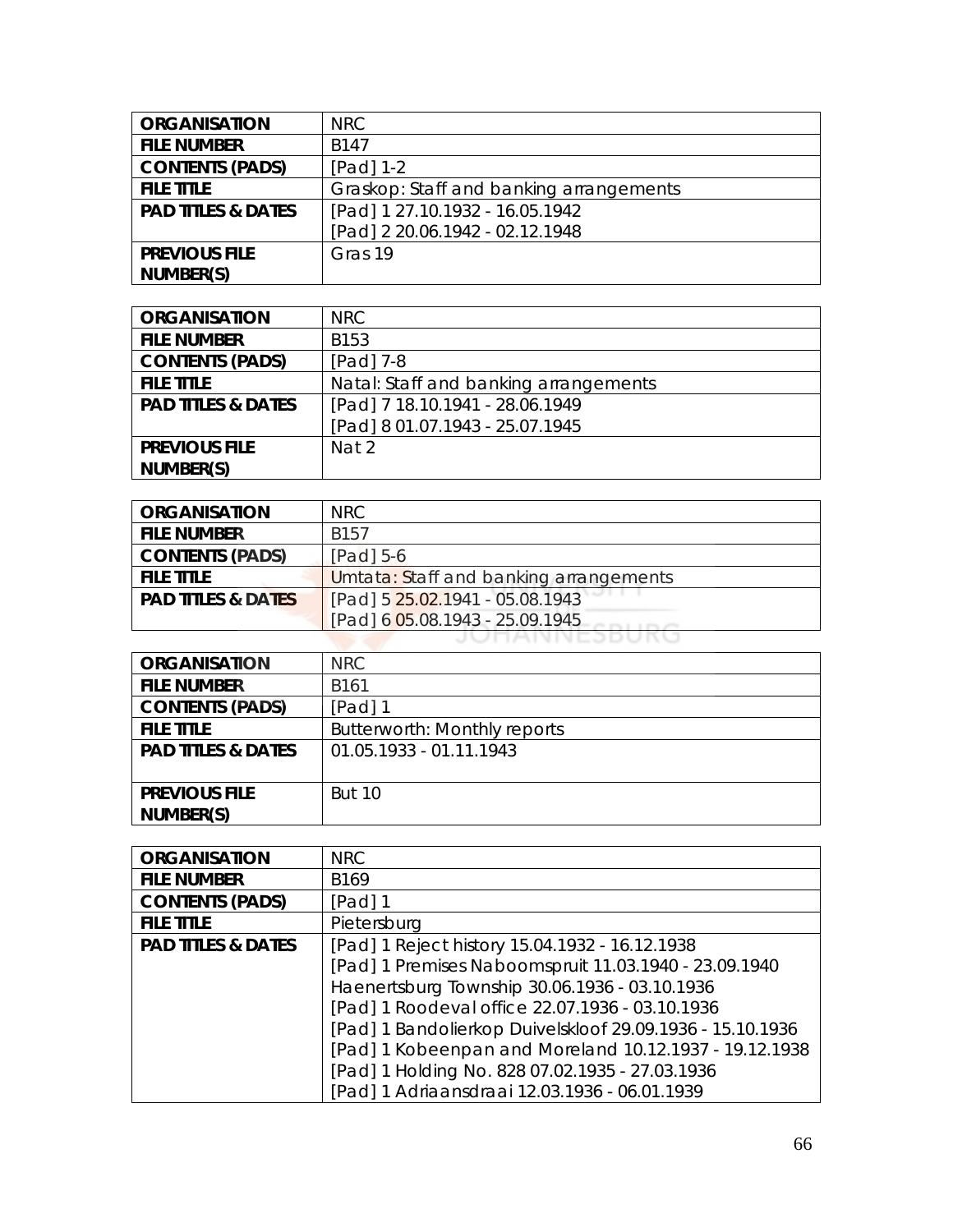| <b>PREVIOUS FILE</b> | Piet 4   |
|----------------------|----------|
| NUMBER(S)            | Piet 7ab |
|                      | Piet 7d  |
|                      | Piet 7e  |
|                      | Piet 7f  |
|                      | Piet 7k  |
|                      | Piet 7o  |
|                      | Piet 7q  |

| <b>ORGANISATION</b>           | NRC                                                          |
|-------------------------------|--------------------------------------------------------------|
| <b>FILE NUMBER</b>            | B176                                                         |
| <b>CONTENTS (PADS)</b>        | $[Pad]$ 1                                                    |
| <b>FILE TITLE</b>             | Queenstown                                                   |
| <b>PAD TITLES &amp; DATES</b> | [Pad] 1 Premises Herschel 07.11.1933 - 11.11.1933            |
|                               | [Pad] 1 Contract sheets, Printing of 01.07.1932 - 20.04.1938 |
| <b>PREVIOUS FILE</b>          | Oue 4c                                                       |
| NUMBER(S)                     |                                                              |

| <b>ORGANISATION</b>           | NRC.                                         |
|-------------------------------|----------------------------------------------|
| <b>FILE NUMBER</b>            | B183                                         |
| <b>CONTENTS (PADS)</b>        | [Pad] 3-4                                    |
| <b>FILE TITLE</b>             | Bechuanaland: Staff and banking arrangements |
| <b>PAD TITLES &amp; DATES</b> | [Pad] 3 21.02.1941 - 08.12.1944              |
|                               | [Pad] 4 30.12.1944 - 18.08.1947              |
| <b>PREVIOUS FILE</b>          | JOHANNESBUKU<br>Bech 18                      |
| NUMBER(S)                     |                                              |
|                               |                                              |

| <b>ORGANISATION</b>           | NRC                                        |
|-------------------------------|--------------------------------------------|
| <b>FILE NUMBER</b>            | <b>B187</b>                                |
| <b>CONTENTS (PADS)</b>        | $[Pad] 1-2$                                |
| <b>FILE TITLE</b>             | Queenstown: Staff and banking arrangements |
| <b>PAD TITLES &amp; DATES</b> | [Pad] 1 02.09.1932 - 20.07.1948            |
|                               | [Pad] 202.08.1945 - 06.03.1949             |
| <b>PREVIOUS FILE</b>          | Que 3                                      |
| NUMBER(S)                     |                                            |

| <b>ORGANISATION</b>           | NRC                                     |
|-------------------------------|-----------------------------------------|
| <b>FILE NUMBER</b>            | <b>B188</b>                             |
| <b>CONTENTS (PADS)</b>        | $[Pad]$ 7-8                             |
| <b>FILE TITLE</b>             | Kokstad: Staff and banking arrangements |
| <b>PAD TITLES &amp; DATES</b> | [Pad] 7 22.02.1943 - 24.07.1945         |
|                               | [Pad] 8 24.07.1945 - 02.01.1946         |
| <b>PREVIOUS FILE</b>          | Kok 1                                   |
| NUMBER(S)                     | <b>B133</b>                             |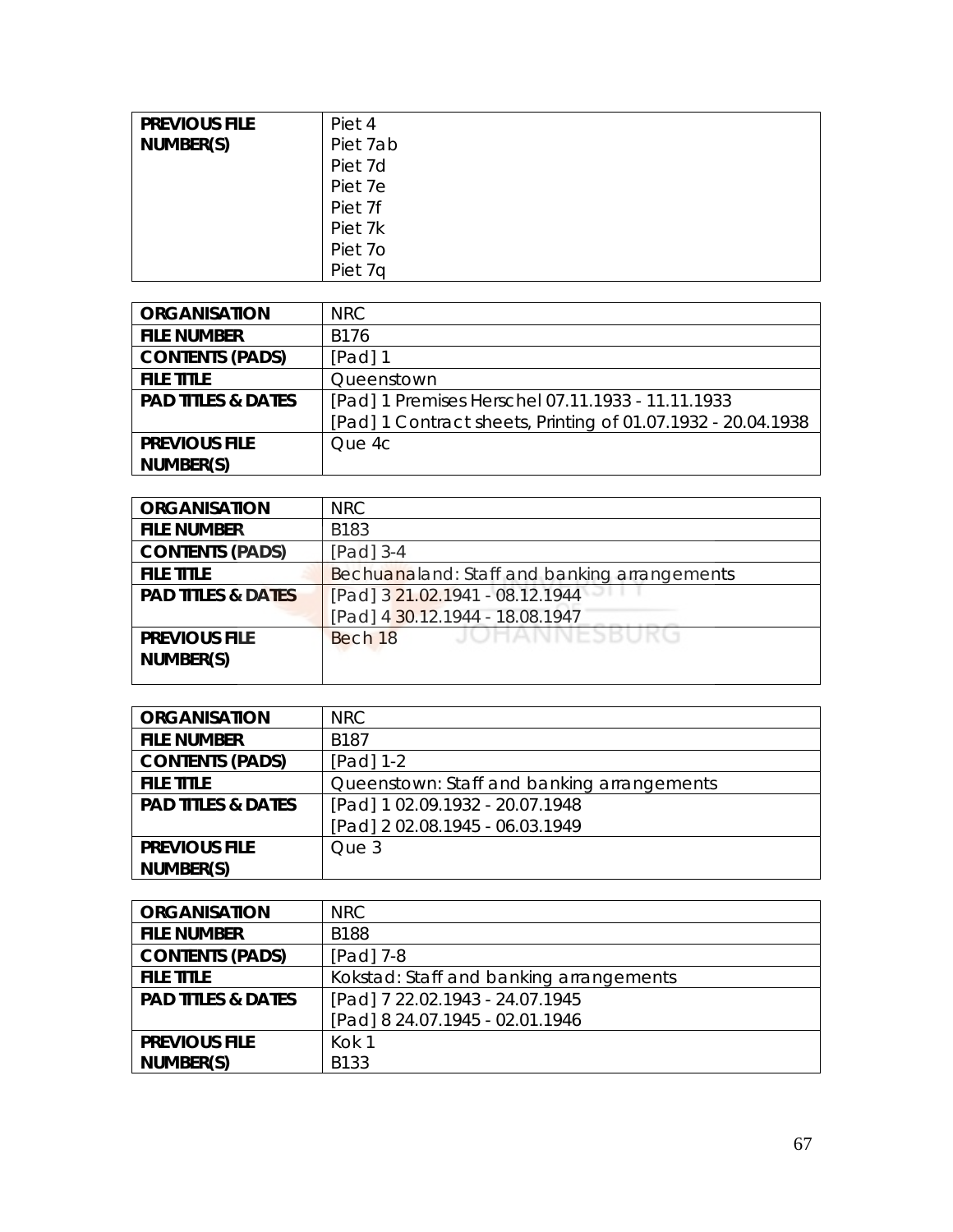| <b>ORGANISATION</b>           | NRC                                         |
|-------------------------------|---------------------------------------------|
| <b>FILE NUMBER</b>            | <b>B191</b>                                 |
| <b>CONTENTS (PADS)</b>        | $[Pad]$ 3                                   |
| <b>FILE TITLE</b>             | Pietersburg: Staff and banking arrangements |
| <b>PAD TITLES &amp; DATES</b> | [Pad] 3 19.03.1941 - 25.07.1945             |
|                               | 30.09.1945 - 19.11.1948                     |
| <b>PREVIOUS FILE</b>          | Piet 8                                      |
| NUMBER(S)                     | [Pad] 3 B79                                 |

| <b>ORGANISATION</b>           | NRC.                                      |
|-------------------------------|-------------------------------------------|
| <b>FILE NUMBER</b>            | B <sub>192</sub>                          |
| <b>CONTENTS (PADS)</b>        | $[Pad]$ 3-4                               |
| <b>FILE TITLE</b>             | Swaziland: Staff and banking arrangements |
| <b>PAD TITLES &amp; DATES</b> | [Pad] 3 12.10.1940 - 09.10.1945           |
|                               | [Pad] 4 12.10.1945 - 09.08.1948           |
| <b>PREVIOUS FILE</b>          | Swaz 6, B41                               |
| NUMBER(S)                     | Swaz 6                                    |

| <b>ORGANISATION</b>           | NRC                                         |
|-------------------------------|---------------------------------------------|
| <b>FILE NUMBER</b>            | B194                                        |
| <b>CONTENTS (PADS)</b>        | $[Pad]$ 5-6                                 |
| <b>FILE TITLE</b>             | Butterworth: Staff and banking arrangements |
| <b>PAD TITLES &amp; DATES</b> | [Pad] 5 22.08.1942 - 27.12.1945             |
|                               | [Pad] 6 29.12.1945 - 09.04.1947             |
| <b>PREVIOUS FILE</b>          | <b>JUHANNESBUKU</b><br>But 4                |
| NUMBER(S)                     |                                             |

| <b>ORGANISATION</b>           | <b>NRC</b>                                 |
|-------------------------------|--------------------------------------------|
| <b>FILE NUMBER</b>            | B <sub>203</sub>                           |
| <b>CONTENTS (PADS)</b>        | $[Pad]$ 5-6                                |
| <b>FILE TITLE</b>             | Basutoland: Staff and banking arrangements |
| <b>PAD TITLES &amp; DATES</b> | [Pad] 5 09.10.1944 - 15.05.1946            |
|                               | [Pad] 6 16.05.1946 - 22.01.1948            |
| <b>PREVIOUS FILE</b>          | Bas 3                                      |
| NUMBER(S)                     |                                            |

| <b>ORGANISATION</b>           | NRC                                  |
|-------------------------------|--------------------------------------|
| <b>FILE NUMBER</b>            | <b>B204</b>                          |
| <b>CONTENTS (PADS)</b>        | [Pad] $1-2$                          |
| <b>FILE TITLE</b>             | Premises: Butha Buthe and Lesibe     |
| <b>PAD TITLES &amp; DATES</b> | [Pad] 1 18.07.1932 - 28.07.1946      |
|                               | [Pad] 2 29.07.1946 - 01.07.1954      |
| <b>PREVIOUS FILE</b>          | Bas 2a                               |
| NUMBER(S)                     |                                      |
| <b>NOTES</b>                  | For Quacha's Nek see file Kokstad 2e |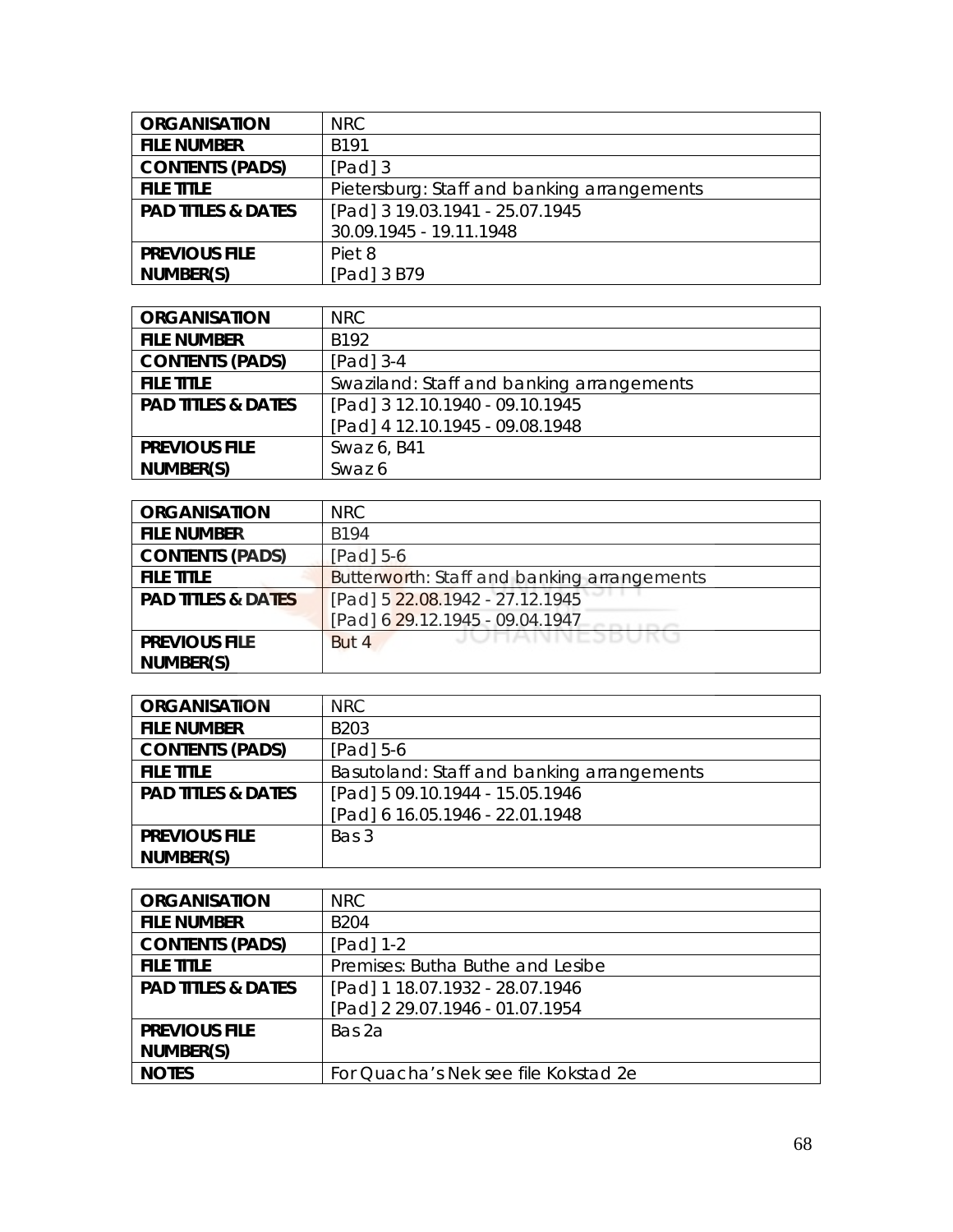| <b>ORGANISATION</b>           | NRC                                                 |
|-------------------------------|-----------------------------------------------------|
| <b>FILE NUMBER</b>            | <b>B208</b>                                         |
| <b>CONTENTS (PADS)</b>        | $[Pad] 5-6$                                         |
| <b>FILE TITLE</b>             | King William's Town: Staff and banking arrangements |
| <b>PAD TITLES &amp; DATES</b> | [Pad] 5 07.06.1945 - 08.08.1946                     |
|                               | [Pad] 6 12.08.1946 - 29.01.1948                     |
| <b>PREVIOUS FILE</b>          | King 3                                              |
| NUMBER(S)                     |                                                     |

| ORGANISATION                  | NRC.                            |
|-------------------------------|---------------------------------|
| <b>FILE NUMBER</b>            | B <sub>209</sub>                |
| <b>CONTENTS (PADS)</b>        | [Pad] 1                         |
| <b>FILE TITLE</b>             | Swaziland premises: Piet Retief |
| <b>PAD TITLES &amp; DATES</b> | 05.07.1932 - 04.07.1946         |

| <b>ORGANISATION</b>           | NRC                                   |
|-------------------------------|---------------------------------------|
| <b>FILE NUMBER</b>            | B <sub>214</sub>                      |
| <b>CONTENTS (PADS)</b>        | [Pad] 9-10                            |
| <b>FILE TITLE</b>             | Natal: Staff and banking arrangements |
| <b>PAD TITLES &amp; DATES</b> | [Pad] 9 26.07.1945 - 27.12.1946       |
|                               | [Pad] 10 30.12.1946 - 09.04.1948      |
| <b>PREVIOUS FILE</b>          | Nat 2, B153<br>UNIVERSITY             |
| NUMBER(S)                     | Nat 2                                 |
|                               |                                       |

| <b>ORGANISATION</b>           | JUNAINNEJDUKU<br><b>NRC</b>     |
|-------------------------------|---------------------------------|
| <b>FILE NUMBER</b>            | B <sub>221</sub>                |
| <b>CONTENTS (PADS)</b>        | [Pad] 1-2                       |
| <b>FILE TITLE</b>             | Pietersburg: Monthly reports    |
| <b>PAD TITLES &amp; DATES</b> | [Pad] 1 26.01.1937 - 02.12.1946 |
|                               | [Pad] 2 02.01.1947 - 22.07.1955 |
| <b>PREVIOUS FILE</b>          | Piet 20                         |
| NUMBER(S)                     |                                 |

| <b>ORGANISATION</b>           | <b>NRC</b>                             |
|-------------------------------|----------------------------------------|
| <b>FILE NUMBER</b>            | B <sub>227</sub>                       |
| <b>CONTENTS (PADS)</b>        | [Pad] 7-8                              |
| <b>FILE TITLE</b>             | Umtata: Staff and banking arrangements |
| <b>PAD TITLES &amp; DATES</b> | [Pad] 7 28.09.1945 - 15.07.1947        |
|                               | [Pad] 8 13.06.1947 - 10.03.1949        |
| <b>PREVIOUS FILE</b>          | B <sub>157</sub>                       |
| NUMBER(S)                     |                                        |

| <b>ORGANISATION</b>    | <b>NRC</b>                                  |
|------------------------|---------------------------------------------|
| <b>FILE NUMBER</b>     | B <sub>2</sub> 35                           |
| <b>CONTENTS (PADS)</b> | [Pad] 1                                     |
| <b>FILE TITLE</b>      | Recruiting and forwarding station: Debe Nek |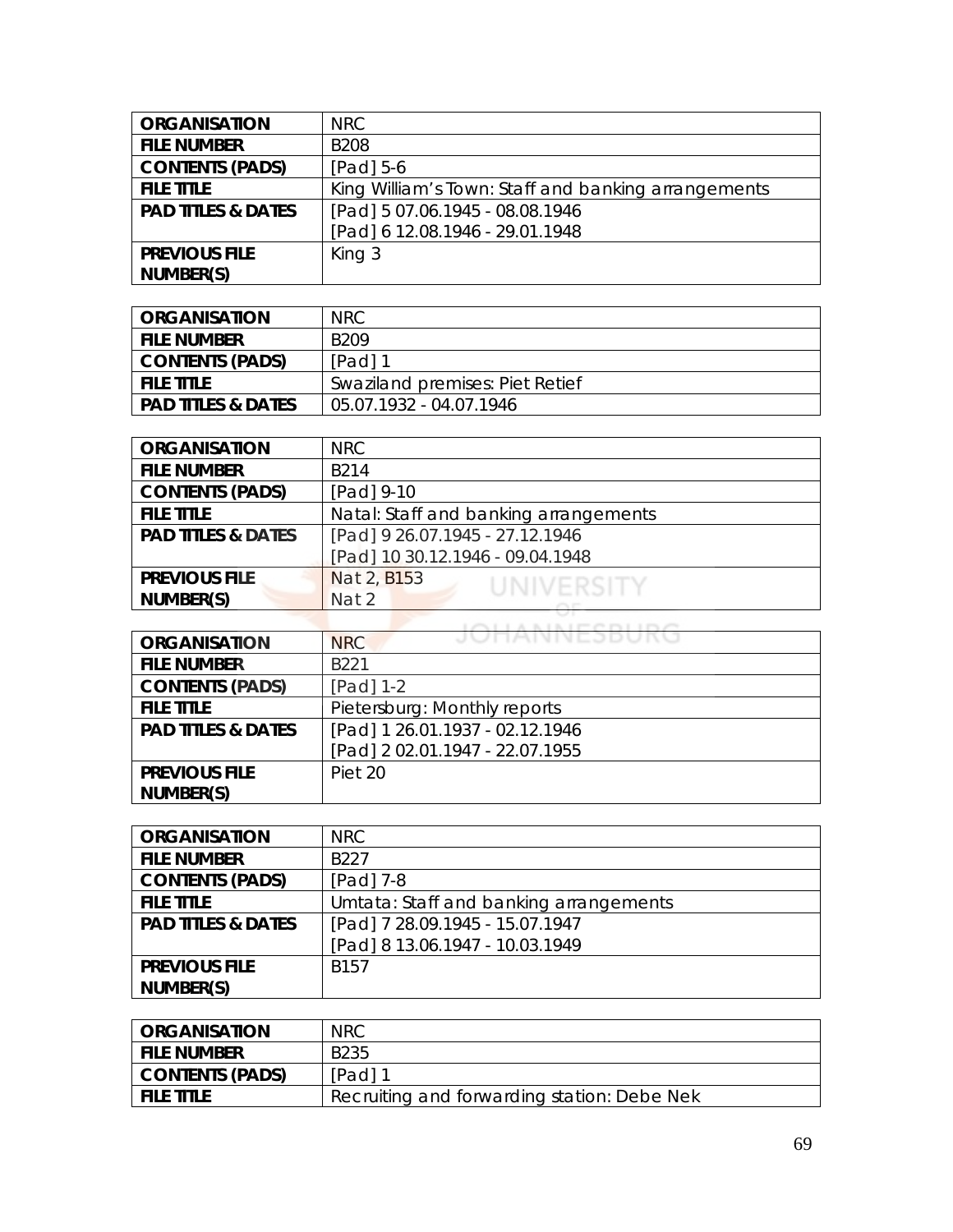## **PAD TITLES & DATES** | 01.11.1938 - 14.06.1939

| <b>ORGANISATION</b>           | <b>NRC</b>                                                                                   |
|-------------------------------|----------------------------------------------------------------------------------------------|
| <b>FILE NUMBER</b>            | B236                                                                                         |
| <b>CONTENTS (PADS)</b>        |                                                                                              |
| <b>FILE TITLE</b>             | Basutoland; Bechuanaland                                                                     |
| <b>PAD TITLES &amp; DATES</b> | Basutoland motor services requisition for spares 09.03.1931<br>$-29.03.1943$                 |
|                               | Bechuanaland substitution of Trader Recruiters<br>Corporation Office 10.06.1938 - 16.11.1942 |
| <b>PREVIOUS FILE</b>          | Bas Trans 3                                                                                  |
| NUMBER(S)                     | Bech 8                                                                                       |

| <b>ORGANISATION</b>           | <b>NRC</b>                              |
|-------------------------------|-----------------------------------------|
| <b>FILE NUMBER</b>            | <b>B245</b>                             |
| <b>CONTENTS (PADS)</b>        | [Pad] 9-10                              |
| <b>FILE TITLE</b>             | Kokstad: Staff and banking arrangements |
| <b>PAD TITLES &amp; DATES</b> | [Pad] 9 03.01.1947 - 16.08.1948         |
|                               | [Pad] 10 18.08.1948 - 10.08.1949        |
| <b>PREVIOUS FILE</b>          | Kok 1                                   |
| NUMBER(S)                     |                                         |
|                               |                                         |

| <b>ORGANISATION</b>           | <b>NRC</b>                                   |
|-------------------------------|----------------------------------------------|
| <b>FILE NUMBER</b>            | B <sub>252</sub>                             |
| <b>CONTENTS (PADS)</b>        | JUHANNESDUK<br>$[Pad]$ 5-6                   |
| <b>FILE TITLE</b>             | Bechuanaland: Staff and banking arrangements |
|                               | Botswana premises: Zeerust                   |
| <b>PAD TITLES &amp; DATES</b> | [Pad] 5 28.08.1947 - 26.11.1948              |
|                               | [Pad] 6 30.11.1948 - 22.11.1949              |
| <b>PREVIOUS FILE</b>          | Bech 18, 183                                 |
| NUMBER(S)                     | Bech 18, 362                                 |

| <b>ORGANISATION</b>           | NRC                                         |
|-------------------------------|---------------------------------------------|
| <b>FILE NUMBER</b>            | B253                                        |
| <b>CONTENTS (PADS)</b>        | [Pad] 7-8                                   |
| <b>FILE TITLE</b>             | Butterworth: Staff and banking arrangements |
| <b>PAD TITLES &amp; DATES</b> | [Pad] 7 09.04.1947 - 03.12.1948             |
|                               | [Pad] 8 02.12.1948 - 03.07.1950             |
|                               | 23.02.1920 - 02.03.1923                     |
| <b>PREVIOUS FILE</b>          | But 4                                       |
| NUMBER(S)                     |                                             |

| <b>ORGANISATION</b> | <b>NRC</b>                      |
|---------------------|---------------------------------|
| <b>FILE NUMBER</b>  | B <sub>254</sub>                |
| CONTENTS (PADS)     |                                 |
| <b>FILE TITLE</b>   | Bechuanaland premises: Mafeking |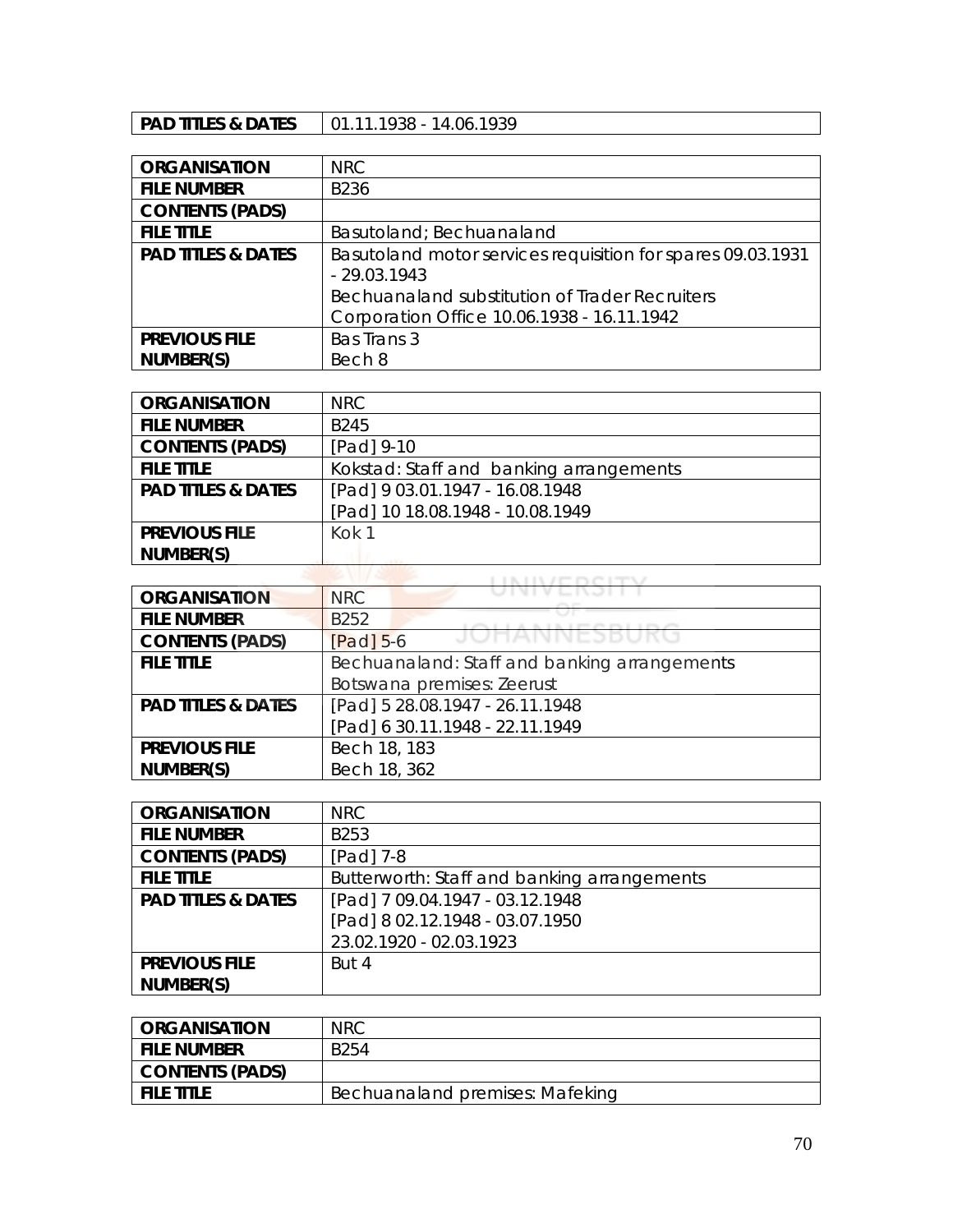| PAD TITLES & DATES | 12.02.1940 - 05.08.1948 |
|--------------------|-------------------------|
| I PREVIOUS FILE    | Bech 16u                |
| NUMBER(S)          |                         |

| <b>ORGANISATION</b>           | NRC.                            |
|-------------------------------|---------------------------------|
| <b>FILE NUMBER</b>            | B <sub>255</sub>                |
| <b>CONTENTS (PADS)</b>        | $[Pad] 1-2$                     |
| <b>FILE TITLE</b>             | Bechuanaland premises: Khale    |
| <b>PAD TITLES &amp; DATES</b> | [Pad] 1 15.07.1938 - 06.07.1948 |
|                               | [Pad] 2 07.07.1948 - 20.06.1951 |
| <b>PREVIOUS FILE</b>          | Bech 16                         |
| NUMBER(S)                     |                                 |

| <b>ORGANISATION</b>           | NRC                                             |
|-------------------------------|-------------------------------------------------|
| <b>FILE NUMBER</b>            | B256                                            |
| <b>CONTENTS (PADS)</b>        | $[Pad]$ 1                                       |
| <b>FILE TITLE</b>             | Swaziland African Auxiliary Pioneer Corporation |
| <b>PAD TITLES &amp; DATES</b> | 01.09.1941 - 05.04.1946                         |
| <b>PREVIOUS FILE</b>          | Swaz 2e                                         |
| NUMBER(S)                     |                                                 |
| $-2222 - 2222 - 2222$         |                                                 |

| <b>ORGANISATION</b>           | <b>NRC</b>                          |
|-------------------------------|-------------------------------------|
| <b>FILE NUMBER</b>            | <b>B256</b>                         |
| <b>CONTENTS (PADS)</b>        | [Pad] 1-2                           |
| <b>FILE TITLE</b>             | Bechuanaland premises: Palapye Road |
| <b>PAD TITLES &amp; DATES</b> | [Pad] 1 17.12.1938 - 17.01.1949     |
|                               | [Pad] 2 21.01.1949 - 23.05.1961     |
| <b>PREVIOUS FILE</b>          | Bech 16p                            |
| NUMBER(S)                     |                                     |

| <b>ORGANISATION</b>           | <b>NRC</b>                                              |
|-------------------------------|---------------------------------------------------------|
| <b>FILE NUMBER</b>            | B <sub>257</sub>                                        |
| <b>CONTENTS (PADS)</b>        | [Pad] 1                                                 |
| <b>FILE TITLE</b>             | <b>Various Titles</b>                                   |
| <b>PAD TITLES &amp; DATES</b> | [Pad] 1 Premises 30.12.1936 - 17.08.1937                |
|                               | [Pad] 1 Silicosis - herbal test 05.07.1944 - 23.11.1945 |
|                               | [Pad] 1 Premises - Zwart Folosi 30.12.1936 - 03.01.1947 |
|                               | [Pad] 1 Queenstown 12.11.1936 - 26.02.1948              |
|                               | [Pad] 1 Basutoland war levy 21.12.1942 - 09.04.1945     |
| <b>PREVIOUS FILE</b>          | Nat 3u                                                  |
| NUMBER(S)                     | <b>Bas 29</b>                                           |
|                               | Nat 3V                                                  |
|                               | Oue 22                                                  |
|                               | Bas 28                                                  |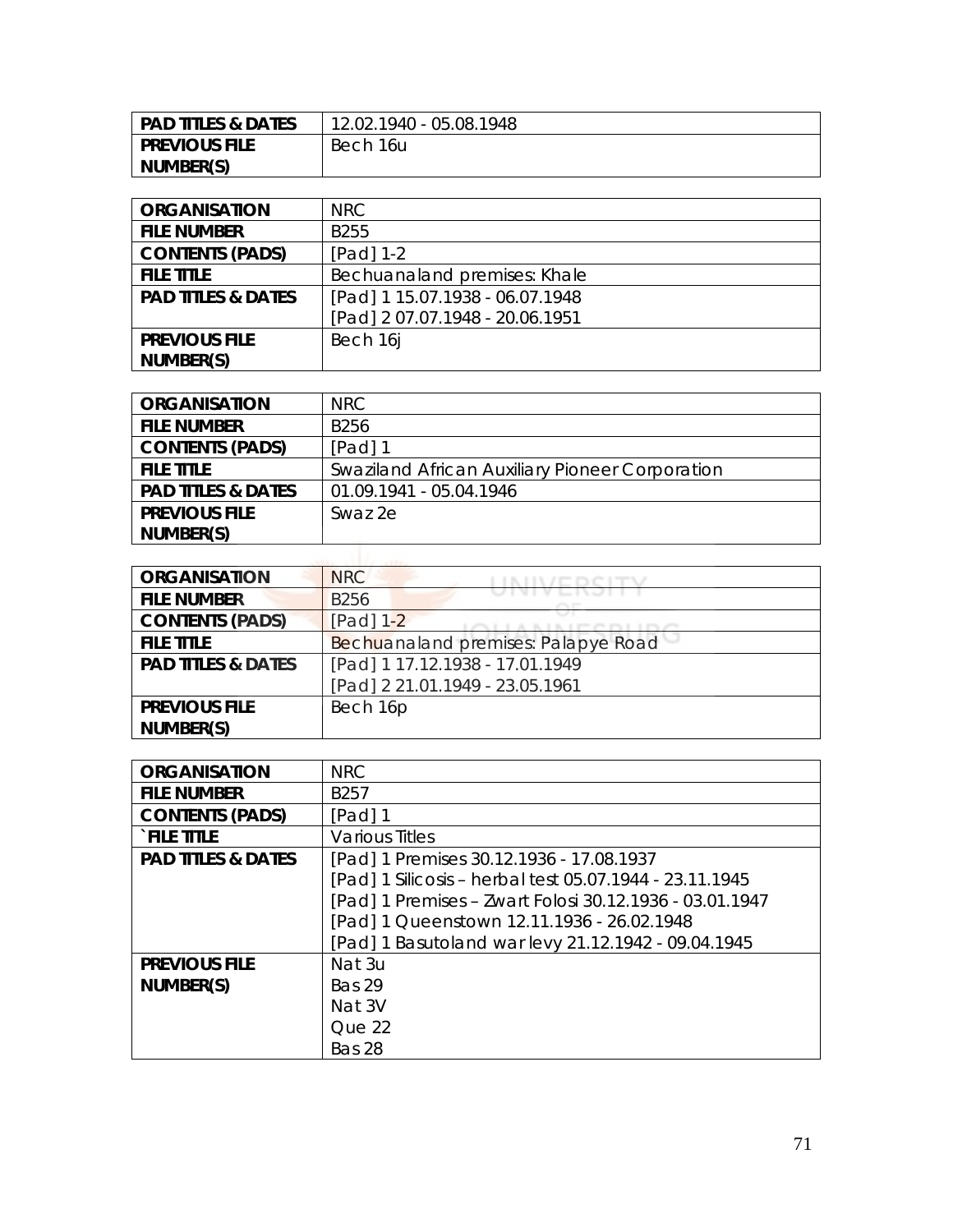| <b>ORGANISATION</b>           | <b>NRC</b>                            |
|-------------------------------|---------------------------------------|
| <b>FILE NUMBER</b>            | B <sub>259</sub>                      |
| <b>CONTENTS (PADS)</b>        | [Pad] 11-12                           |
| <b>FILE TITLE</b>             | Natal: Staff and banking arrangements |
| <b>PAD TITLES &amp; DATES</b> | [Pad] 11 10.04.1948 - 05.02.1949      |
|                               | [Pad] 12 05.02.1949 - 05.07.1950      |
| <b>PREVIOUS FILE</b>          | Nat 2                                 |
| NUMBER(S)                     |                                       |

| <b>ORGANISATION</b>           | NRC.                                                |
|-------------------------------|-----------------------------------------------------|
| <b>FILE NUMBER</b>            | B <sub>260</sub>                                    |
| <b>CONTENTS (PADS)</b>        | $[Pad]$ 7-8                                         |
| <b>FILE TITLE</b>             | King William's Town: Staff and banking arrangements |
| <b>PAD TITLES &amp; DATES</b> | [Pad] 7 02.02.1948 - 15.02.1949                     |
|                               | [Pad] 8 18.02.1949 - 05.04.1951                     |
| <b>PREVIOUS FILE</b>          | King 3                                              |
| NUMBER(S)                     |                                                     |

| <b>ORGANISATION</b>           | <b>NRC</b>                                 |
|-------------------------------|--------------------------------------------|
| <b>FILE NUMBER</b>            | <b>B268</b>                                |
| <b>CONTENTS (PADS)</b>        | [Pad] 7-8                                  |
| <b>FILE TITLE</b>             | Basutoland: Staff and banking arrangements |
| <b>PAD TITLES &amp; DATES</b> | [Pad] 7 23.01.1948 - 09.06.1949            |
|                               | [Pad] 8 13.06.1949 - 13.09.1950            |
| <b>PREVIOUS FILE</b>          | JUNAINNEJDUKU<br>Bas 3                     |
| NUMBER(S)                     |                                            |

| <b>ORGANISATION</b>           | NRC.                                     |
|-------------------------------|------------------------------------------|
| <b>FILE NUMBER</b>            | B <sub>270</sub>                         |
| <b>CONTENTS (PADS)</b>        | $[Pad] 1-2$                              |
| <b>FILE TITLE</b>             | Natal premises: Donnybrook and Riverside |
| <b>PAD TITLES &amp; DATES</b> | [Pad] 1 11.07.1932 - 12.05.1949          |
|                               | [Pad] 2 28.10.1949 - 23.02.1970          |
| <b>PREVIOUS FILE</b>          | Nat 3a                                   |
| NUMBER(S)                     |                                          |

| <b>ORGANISATION</b>           | <b>NRC</b>                      |
|-------------------------------|---------------------------------|
| <b>FILE NUMBER</b>            | B272                            |
| <b>CONTENTS (PADS)</b>        | $[Pad]$ 7-8                     |
| <b>FILE TITLE</b>             | Basutoland: Monthly reports     |
| <b>PAD TITLES &amp; DATES</b> | [Pad] 7 17.11.1947 - 15.06.1949 |
|                               | [Pad] 8 19.07.1949 - 23.06.1951 |
| <b>PREVIOUS FILE</b>          | Bas 13, 201                     |
| NUMBER(S)                     | <b>RBS 64</b>                   |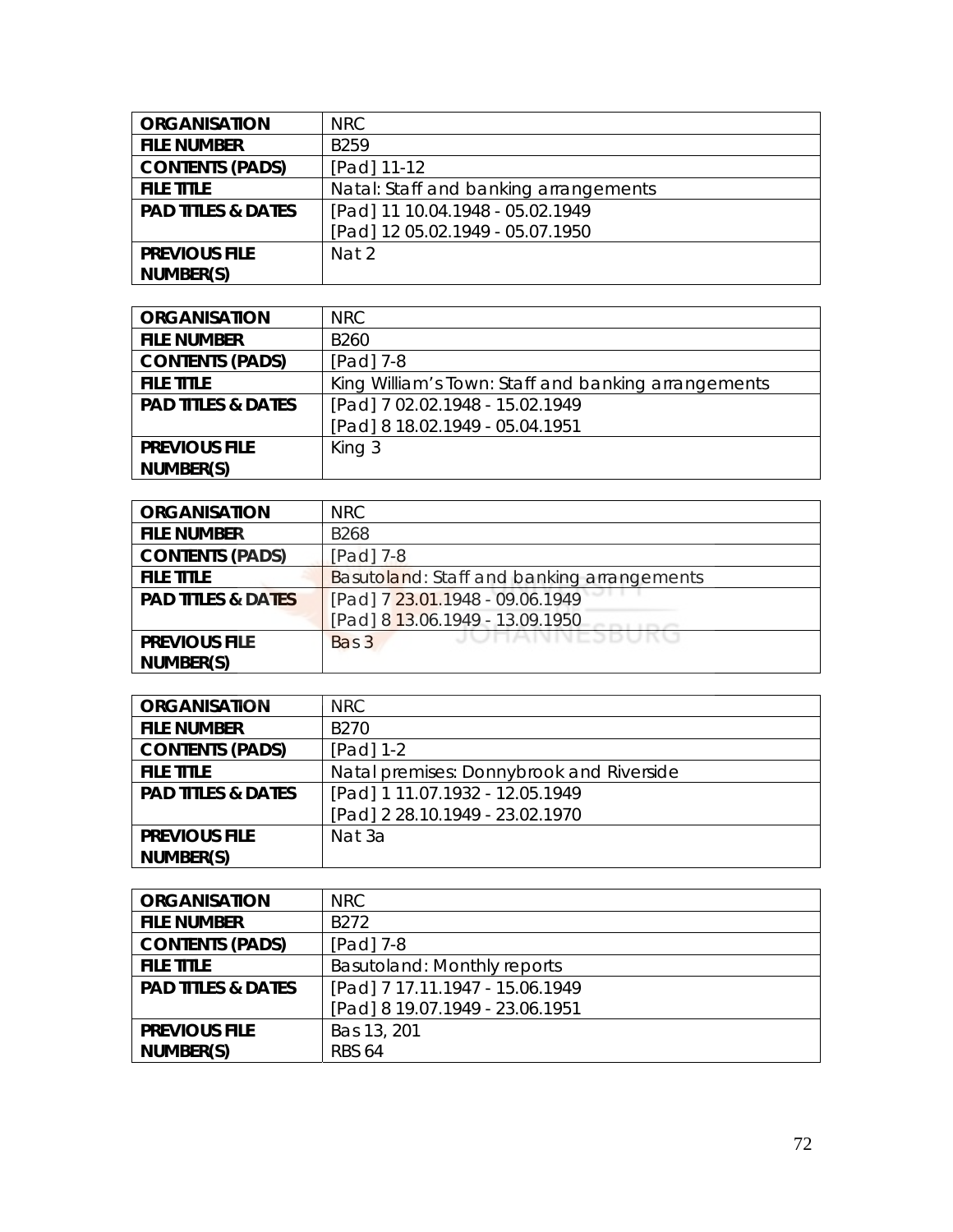| <b>ORGANISATION</b>           | NRC                     |
|-------------------------------|-------------------------|
| <b>FILE NUMBER</b>            | B <sub>274</sub>        |
| <b>CONTENTS (PADS)</b>        | $[Pad]$ 1               |
| <b>FILE TITLE</b>             | Pietersburg: Sibasa     |
| <b>PAD TITLES &amp; DATES</b> | 20.04.1938 - 15.09.1949 |
| <b>PREVIOUS FILE</b>          | Piet 7h                 |
| NUMBER(S)                     |                         |

| <b>ORGANISATION</b>           | NRC                                          |
|-------------------------------|----------------------------------------------|
| <b>FILE NUMBER</b>            | B283                                         |
| <b>CONTENTS (PADS)</b>        | $[Pad]$ 7-8                                  |
| <b>FILE TITLE</b>             | Bechuanaland: Staff and banking arrangements |
| <b>PAD TITLES &amp; DATES</b> | [Pad] 7 28.11.1949 - 14.09.1950              |
|                               | [Pad] 8 14.09.1950 - 16.08.1951              |
| <b>PREVIOUS FILE</b>          | Bech 18                                      |
| NUMBER(S)                     |                                              |

| <b>ORGANISATION</b>           | <b>NRC</b>                                |
|-------------------------------|-------------------------------------------|
| <b>FILE NUMBER</b>            | <b>B285</b>                               |
| <b>CONTENTS (PADS)</b>        | $[Pad]$ 5-6                               |
| <b>FILE TITLE</b>             | Swaziland: Staff and banking arrangements |
| <b>PAD TITLES &amp; DATES</b> | $[Pad]$ 5 13.08.1948 - 02.11.1950         |
|                               | [Pad] 6 06.11.1950 - 15.03.1952           |
| <b>PREVIOUS FILE</b>          | Swazi 6                                   |
| NUMBER(S)                     | <b>JOHANNESBURG</b>                       |
|                               |                                           |

| <b>ORGANISATION</b>           | <b>NRC</b>                              |
|-------------------------------|-----------------------------------------|
| <b>FILE NUMBER</b>            | <b>B286</b>                             |
| <b>CONTENTS (PADS)</b>        | [Pad] 11-12                             |
| <b>FILE TITLE</b>             | Kokstad: Staff and banking arrangements |
| <b>PAD TITLES &amp; DATES</b> | [Pad] 11 20.08.1949 - 30.12.1950        |
|                               | [Pad] 12 03.01.1951 - 25.04.1952        |
| <b>PREVIOUS FILE</b>          | Kok 1                                   |
| NUMBER(S)                     |                                         |

| <b>ORGANISATION</b>           | <b>NRC</b>                         |
|-------------------------------|------------------------------------|
| <b>FILE NUMBER</b>            | B <sub>287</sub>                   |
| <b>CONTENTS (PADS)</b>        | $[Pad] 1-2$                        |
| <b>FILE TITLE</b>             | <b>Basutoland premises: Maseru</b> |
| <b>PAD TITLES &amp; DATES</b> | [Pad] 1 23.04.1932 - 14.12.1950    |
|                               | [Pad] 2 04.01.1951 - 03.07.1958    |
| <b>PREVIOUS FILE</b>          | Bas 2                              |
| NUMBER(S)                     |                                    |

| <b>ORGANISATION</b> | <b>NRC</b> |
|---------------------|------------|
| File Number         | B289<br>-  |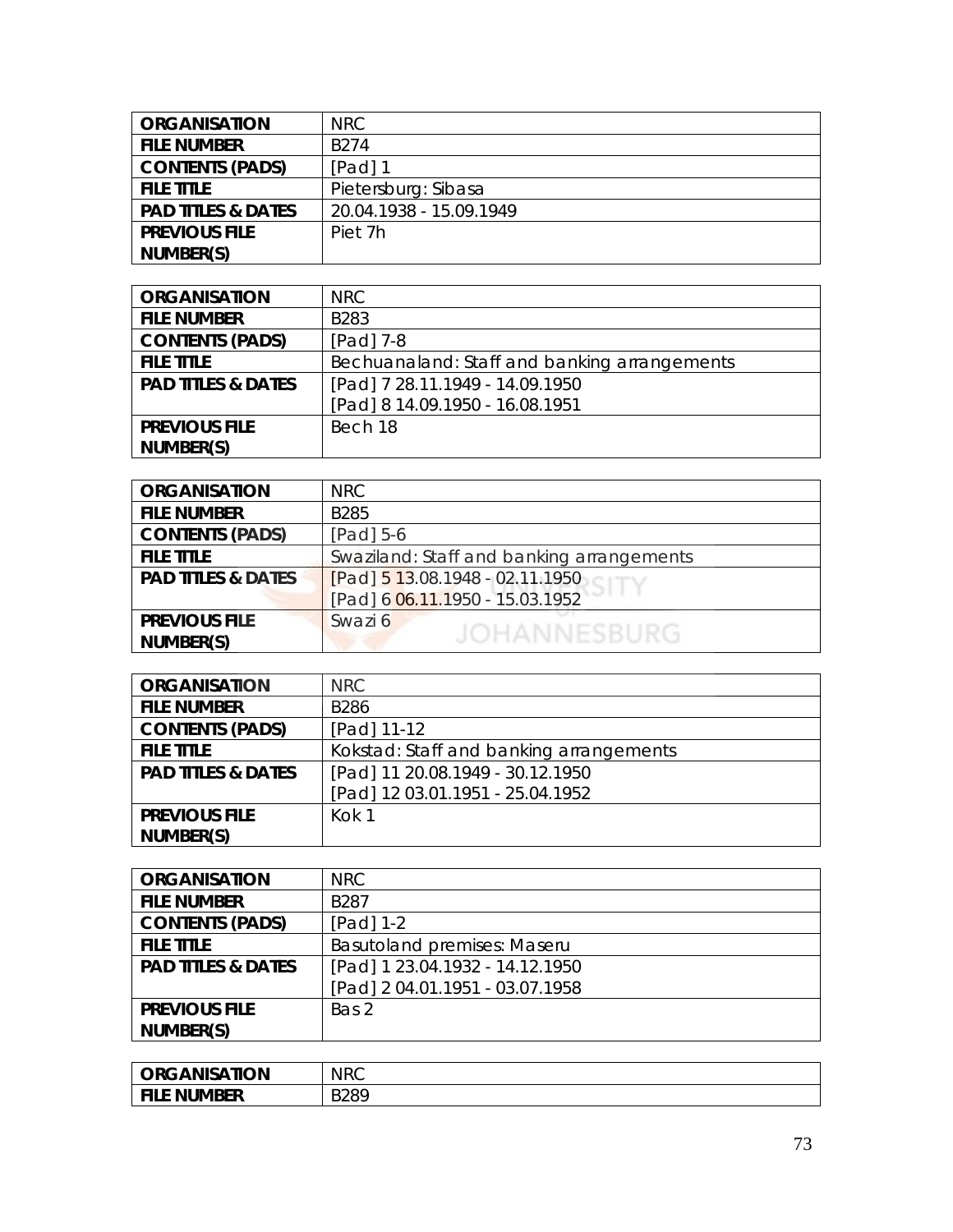| <b>CONTENTS (PADS)</b>        | $[Pad] 1-2$                     |
|-------------------------------|---------------------------------|
| <b>FILE TITLE</b>             | Butterworth premises            |
| <b>PAD TITLES &amp; DATES</b> | [Pad] 1 July 1930 - 10.01.1951  |
|                               | [Pad] 2 24.01.1951 - 04.09.1970 |

| <b>ORGANISATION</b>           | NRC.                                |
|-------------------------------|-------------------------------------|
| <b>FILE NUMBER</b>            | R <sub>291</sub>                    |
| <b>CONTENTS (PADS)</b>        |                                     |
| <b>FILE TITLE</b>             | Graskop: Motor transport of natives |
| <b>PAD TITLES &amp; DATES</b> | 24.05.1954 - 13.11.1961             |
| <b>PREVIOUS FILE</b>          | Gras 4                              |
| NUMBER(S)                     |                                     |

| <b>ORGANISATION</b>           | <b>NRC</b>                            |
|-------------------------------|---------------------------------------|
| <b>FILE NUMBER</b>            | B <sub>292</sub>                      |
| <b>CONTENTS (PADS)</b>        | [Pad] 13-14                           |
| <b>FILE TITLE</b>             | Natal: Staff and banking arrangements |
| <b>PAD TITLES &amp; DATES</b> | [Pad] 13 10.07.1950 - 19.05.1951      |
|                               | [Pad] 14 21.05.1951 - 19.03.1952      |
| <b>PREVIOUS FILE</b>          | Nat 2                                 |
| NUMBER(S)                     |                                       |

| <b>ORGANISATION</b>           | <b>NRC</b>                             |
|-------------------------------|----------------------------------------|
| <b>FILE NUMBER</b>            | B293                                   |
| <b>CONTENTS (PADS)</b>        | JUNANNEJDUKU<br>$[Pad] 9-10$           |
| <b>FILE TITLE</b>             | Umtata: Staff and banking arrangements |
| <b>PAD TITLES &amp; DATES</b> | [Pad] 9 07.03.1949 - 15.05.1951        |
|                               | [Pad] 10 15.05.1951 - 03.09.1952       |
| <b>PREVIOUS FILE</b>          | Umt 6                                  |
| NUMBER(S)                     |                                        |

| <b>ORGANISATION</b>           | <b>NRC</b>                            |
|-------------------------------|---------------------------------------|
| <b>FILE NUMBER</b>            | B <sub>3</sub> 02                     |
| <b>CONTENTS (PADS)</b>        | $[Pad] 1-2$                           |
| <b>FILE TITLE</b>             | Basutoland: Natives on the gold mines |
| <b>PAD TITLES &amp; DATES</b> | [Pad] 1 26.07.1932 - 12.01.1951       |
|                               | [Pad] 2 13.02.1951 - 13.03.1962       |
| <b>PREVIOUS FILE</b>          | Bas 18                                |
| NUMBER(S)                     |                                       |

| <b>ORGANISATION</b>           | NRC.                             |
|-------------------------------|----------------------------------|
| <b>FILE NUMBER</b>            | B304                             |
| <b>CONTENTS (PADS)</b>        | $[Pad] 1-2$                      |
| <b>FILE TITLE</b>             | Natal: Durban and Pinetown areas |
| <b>PAD TITLES &amp; DATES</b> | [Pad] 1 30.05.1938 - 10.05.1951  |
|                               | [Pad] 2 17.05.1951 - 25.10.1962  |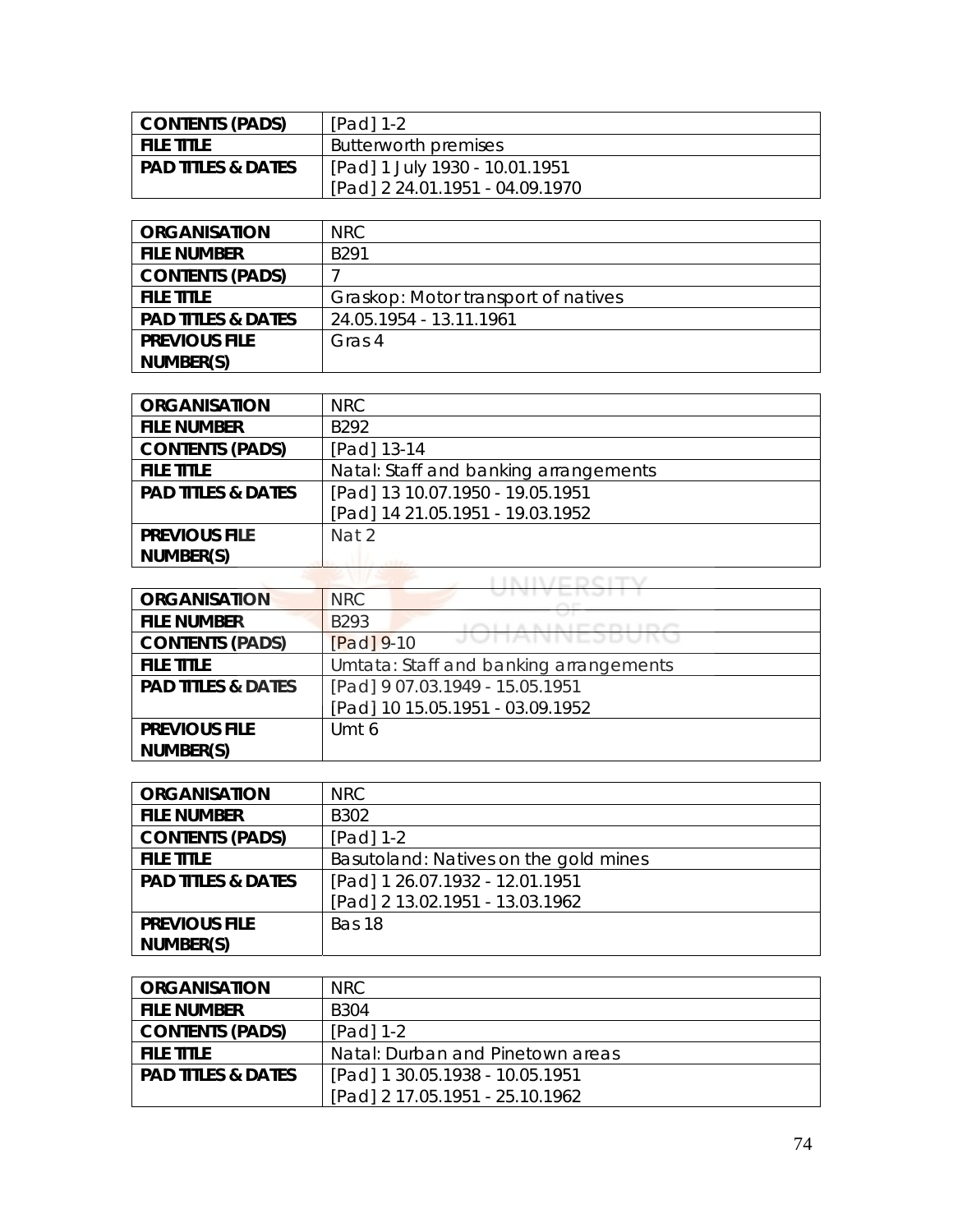| <b>PREVIOUS FILE</b> | Nat<br>3u |
|----------------------|-----------|
| NUMBER(S)            |           |

| <b>ORGANISATION</b>           | NRC                     |
|-------------------------------|-------------------------|
| <b>FILE NUMBER</b>            | <b>B304</b>             |
| <b>CONTENTS (PADS)</b>        | [Pad] 10                |
| <b>FILE TITLE</b>             | Bechuanaland: General   |
| <b>PAD TITLES &amp; DATES</b> | 23.03.1954 - 18.06.1956 |
| <b>PREVIOUS FILE</b>          | Bech 3                  |
| NUMBER(S)                     | <b>B394</b>             |

| <b>ORGANISATION</b>           | NRC.                              |
|-------------------------------|-----------------------------------|
| <b>FILE NUMBER</b>            | B307                              |
| <b>CONTENTS (PADS)</b>        | $[Pad]$ 1                         |
| <b>FILE TITLE</b>             | Basutoland premises: Teyateyaneng |
| <b>PAD TITLES &amp; DATES</b> | 22.11.1932 - 26.04.1951           |
| <b>PREVIOUS FILE</b>          | Bas 2e                            |
| NUMBER(S)                     |                                   |

| <b>ORGANISATION</b>           | NRC                                              |
|-------------------------------|--------------------------------------------------|
| <b>FILE NUMBER</b>            | <b>B307</b>                                      |
| <b>CONTENTS (PADS)</b>        | $[Pad]$ 2                                        |
| <b>FILE TITLE</b>             | Basutoland premises: Teyateyaneng office: Single |
|                               | quarters                                         |
| <b>PAD TITLES &amp; DATES</b> | VIVEJDUNU<br>28.01.1952 - 30.03.1962             |
| <b>PREVIOUS FILE</b>          | Bas 2e                                           |
| NUMBER(S)                     |                                                  |

| <b>ORGANISATION</b>           | NRC.                                 |
|-------------------------------|--------------------------------------|
| <b>FILE NUMBER</b>            | <b>B308</b>                          |
| <b>CONTENTS (PADS)</b>        | $[Pad] 1-2$                          |
| <b>FILE TITLE</b>             | <b>Basutoland premises: Mafeking</b> |
| <b>PAD TITLES &amp; DATES</b> | [Pad] 1 11.04.1934 - 03.02.1951      |
|                               | [Pad] 2 02.10.1951 - 27.03.1962      |
| <b>PREVIOUS FILE</b>          | Bas 2g                               |
| NUMBER(S)                     |                                      |

| <b>ORGANISATION</b>           | NRC                     |
|-------------------------------|-------------------------|
| <b>FILE NUMBER</b>            | B312                    |
| <b>CONTENTS (PADS)</b>        | [Pad] 1                 |
| <b>FILE TITLE</b>             | Graskop premises        |
| <b>PAD TITLES &amp; DATES</b> | 25.07.1932 - 10.04.1951 |
| <b>PREVIOUS FILE</b>          | Gras 6                  |
| NUMBER(S)                     |                         |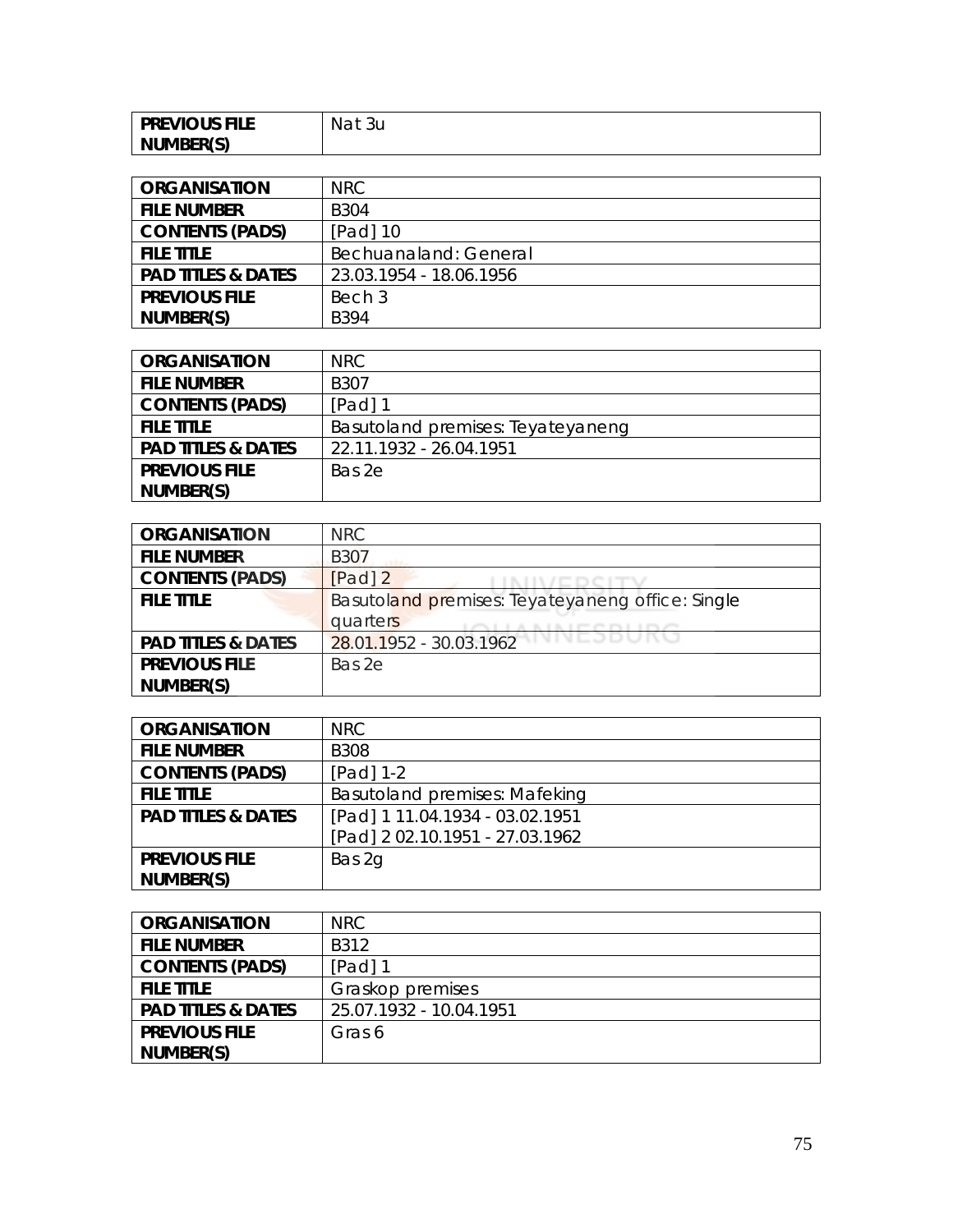| <b>ORGANISATION</b>           | NRC.                      |
|-------------------------------|---------------------------|
| <b>FILE NUMBER</b>            | B <sub>314</sub>          |
| <b>CONTENTS (PADS)</b>        | $[Pad]$ 1                 |
| <b>FILE TITLE</b>             | Umtata premises: Mganduli |
| <b>PAD TITLES &amp; DATES</b> | 07.03.1934 - 26.07.1951   |
| <b>PREVIOUS FILE</b>          | Umt $3q$                  |
| NUMBER(S)                     |                           |

| <b>ORGANISATION</b>           | NRC                                        |
|-------------------------------|--------------------------------------------|
| <b>FILE NUMBER</b>            | B315                                       |
| <b>CONTENTS (PADS)</b>        | $[Pad]$ 3-4                                |
| <b>FILE TITLE</b>             | Queenstown: Staff and banking arrangements |
| <b>PAD TITLES &amp; DATES</b> | [Pad] 3 03.02.1949 - 28.08.1951            |
|                               | [Pad] 4 04.09.1951 - 28.12.1955            |
| <b>PREVIOUS FILE</b>          | Que 3, B87                                 |
| NUMBER(S)                     | Que 3                                      |

| <b>ORGANISATION</b>           | <b>NRC</b>                                  |
|-------------------------------|---------------------------------------------|
| <b>FILE NUMBER</b>            | B317                                        |
| <b>CONTENTS (PADS)</b>        | [Pad] 9-10                                  |
| <b>FILE TITLE</b>             | Butterworth: Staff and banking arrangements |
| <b>PAD TITLES &amp; DATES</b> | $[Pad]$ 9 29.04.1950 - 12.11.1951           |
|                               | [Pad] 10 19.11.1951 - 18.01.1954            |
| <b>PREVIOUS FILE</b>          | But 4                                       |
| NUMBER(S)                     | <b>JOHANNESBURG</b>                         |

| <b>ORGANISATION</b>           | NRC.                            |
|-------------------------------|---------------------------------|
| <b>FILE NUMBER</b>            | B328                            |
| <b>CONTENTS (PADS)</b>        | $[Pad] 1-2$                     |
| <b>FILE TITLE</b>             | Pretoria: General               |
| <b>PAD TITLES &amp; DATES</b> | [Pad] 1 24.03.1933 - 21.12.1951 |
|                               | [Pad] 2 22.02.1952 - 12.07.1957 |
| <b>PREVIOUS FILE</b>          | Pre 3                           |
| NUMBER(S)                     |                                 |

| <b>ORGANISATION</b>           | NRC                                         |
|-------------------------------|---------------------------------------------|
| <b>FILE NUMBER</b>            | B332                                        |
| <b>CONTENTS (PADS)</b>        | $[Pad] 5-6$                                 |
| <b>FILE TITLE</b>             | Pietersburg: Staff and banking arrangements |
| <b>PAD TITLES &amp; DATES</b> | [Pad] 5 02.12.1948 - 22.12.1951             |
|                               | [Pad] 6 14.01.1952 - 13.09.1957             |
| <b>PREVIOUS FILE</b>          | Piet 8                                      |
| NUMBER(S)                     |                                             |

| <b>ORGANISATION</b> | <b>NRC</b>         |
|---------------------|--------------------|
| File Number         | <b>DOOF</b><br>טטע |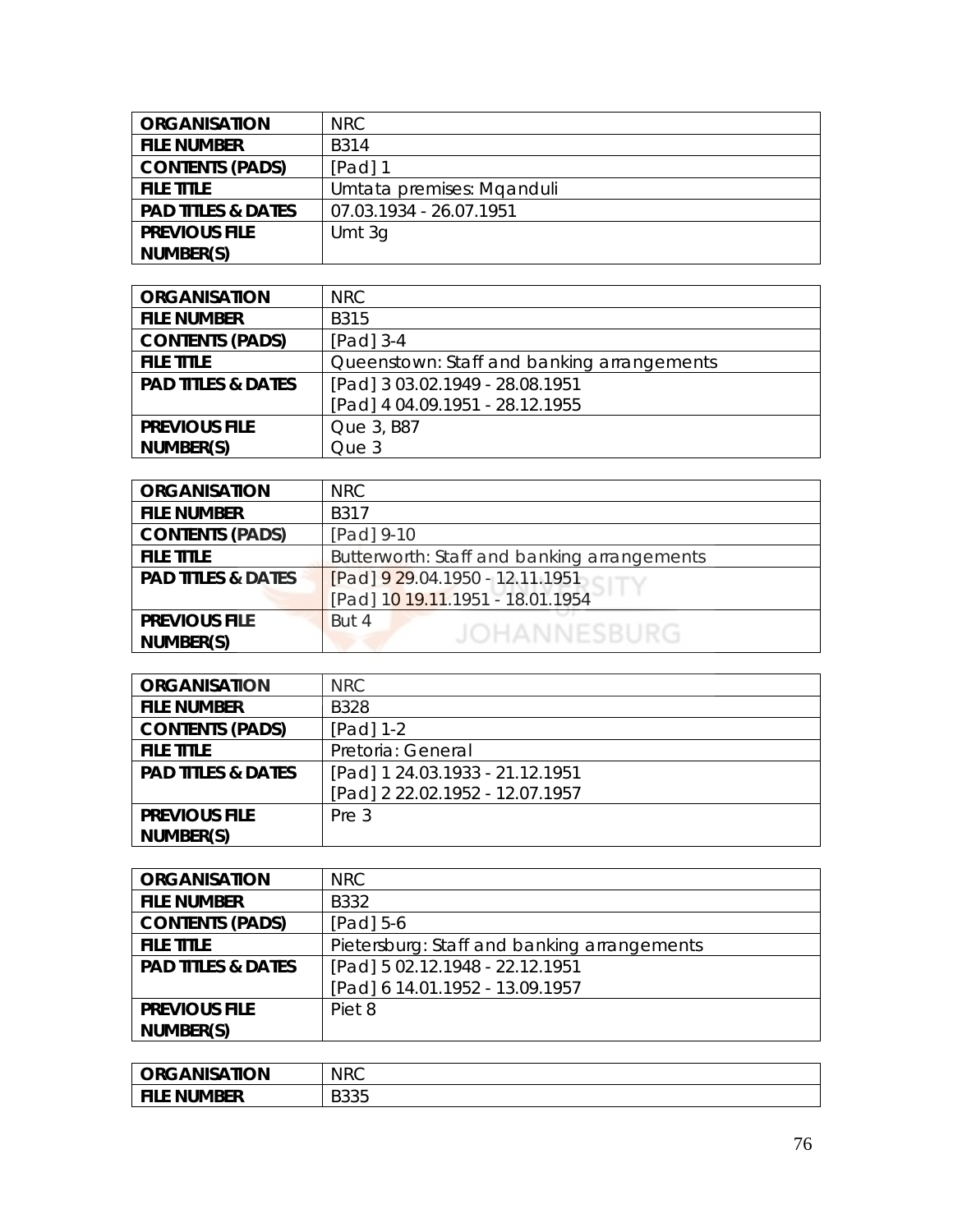| <b>CONTENTS (PADS)</b>        | $[Pad] 1-2$                           |
|-------------------------------|---------------------------------------|
| <b>FILE TITLE</b>             | Engcobo premises: Office and compound |
| <b>PAD TITLES &amp; DATES</b> | [Pad] 1 14.0.1932 - 17.02.1951        |
|                               | [Pad] 1 10.04.1953 - 03.07.1962       |
| <b>NOTES</b>                  | Ena 3                                 |

| <b>ORGANISATION</b>           | NRC                           |
|-------------------------------|-------------------------------|
| <b>FILE NUMBER</b>            | <b>B339</b>                   |
| <b>CONTENTS (PADS)</b>        |                               |
| <b>FILE TITLE</b>             | Bechuanaland: Monthly reports |
| <b>PAD TITLES &amp; DATES</b> | 26.01.1949 - 07.03.1952       |
| <b>PREVIOUS FILE</b>          | <b>B129</b>                   |
| NUMBER(S)                     |                               |

| <b>ORGANISATION</b>           | NRC                          |
|-------------------------------|------------------------------|
| <b>FILE NUMBER</b>            | <b>B340</b>                  |
| <b>CONTENTS (PADS)</b>        | $[Pad]$ 2                    |
| <b>FILE TITLE</b>             | King William's Town premises |
| <b>PAD TITLES &amp; DATES</b> | 06.03.1952 - 09.07.1971      |
| <b>PREVIOUS FILE</b>          | King 8                       |
| NUMBER(S)                     |                              |
|                               |                              |

| <b>ORGANISATION</b>           | <b>NRC</b>                      |
|-------------------------------|---------------------------------|
| <b>FILE NUMBER</b>            | <b>B343</b>                     |
| <b>CONTENTS (PADS)</b>        | JUNNIVEJDUNU<br>$[Pad]$ 1-2     |
| <b>FILE TITLE</b>             | Kokstad office premises         |
| <b>PAD TITLES &amp; DATES</b> | [Pad] 1 02.07.1924 - 14.02.1952 |
|                               | [Pad] 2 15.04.1952 - 24.07.1961 |
| <b>PREVIOUS FILE</b>          | Kok <sub>2</sub>                |
| NUMBER(S)                     |                                 |

| <b>ORGANISATION</b>           | NRC                             |
|-------------------------------|---------------------------------|
| <b>FILE NUMBER</b>            | <b>B344</b>                     |
| <b>CONTENTS (PADS)</b>        | $[Pad] 1-2$                     |
| <b>FILE TITLE</b>             | Pietersburg premises            |
| <b>PAD TITLES &amp; DATES</b> | [Pad] 1 16.08.1932 - 02.10.1951 |
|                               | [Pad] 2 12.03.1952 - 19.03.1961 |
| <b>PREVIOUS FILE</b>          | Piet 7                          |
| NUMBER(S)                     |                                 |

| <b>ORGANISATION</b>           | NRC.                                                      |
|-------------------------------|-----------------------------------------------------------|
| <b>FILE NUMBER</b>            | B345                                                      |
| <b>CONTENTS (PADS)</b>        | $[Pad]$ 1                                                 |
| <b>FILE TITLE</b>             | N.A.D. Director of Native Labour monthly reports (Branch) |
| <b>PAD TITLES &amp; DATES</b> | 18.06.1932 - 17.11.1939                                   |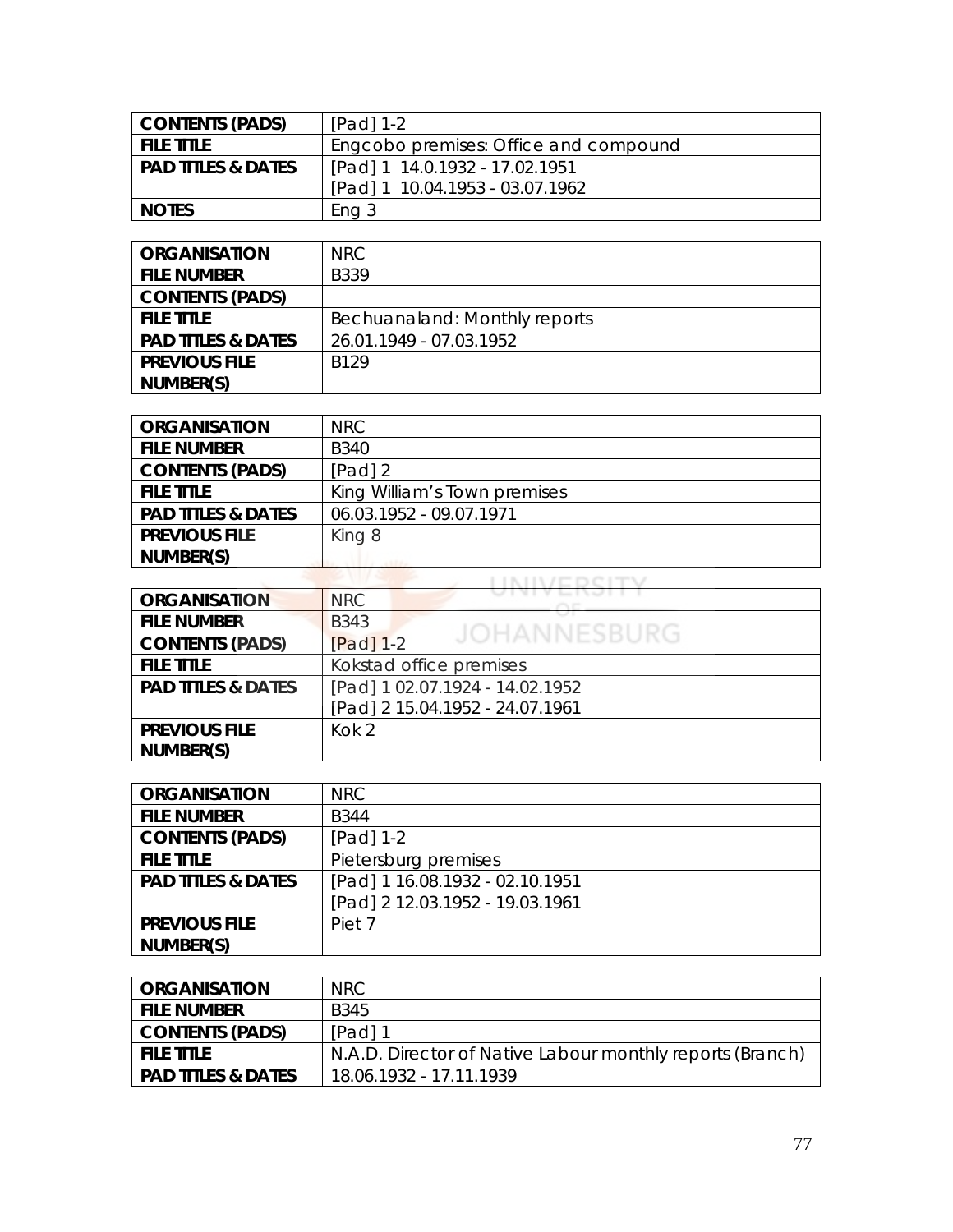| <b>ORGANISATION</b>           | <b>NRC</b>                                   |
|-------------------------------|----------------------------------------------|
| <b>FILE NUMBER</b>            | <b>B346</b>                                  |
| <b>CONTENTS (PADS)</b>        | [Pad] 9-10                                   |
| <b>FILE TITLE</b>             | Bechuanaland: Staff and banking arrangements |
| <b>PAD TITLES &amp; DATES</b> | [Pad] 9 10.08.1951 - 04.03.1952              |
|                               | [Pad] 10 15.03.1952 - 21.01.1957             |
| <b>PREVIOUS FILE</b>          | Bech 18                                      |
| NUMBER(S)                     |                                              |

| <b>ORGANISATION</b>           | NRC.                                    |
|-------------------------------|-----------------------------------------|
| <b>FILE NUMBER</b>            | B353                                    |
| <b>CONTENTS (PADS)</b>        | $[Pad]$ 3-4                             |
| <b>FILE TITLE</b>             | Engcobo: Staff and banking arrangements |
| <b>PAD TITLES &amp; DATES</b> | [Pad] 3 16.07.1948 - 15.07.1952         |
|                               | [Pad] 4 11.08.1952 - 27.02.1953         |
| <b>PREVIOUS FILE</b>          | Eng <sub>2</sub>                        |
| NUMBER(S)                     |                                         |

| <b>ORGANISATION</b>           | NRC                                     |
|-------------------------------|-----------------------------------------|
| <b>FILE NUMBER</b>            | <b>B354</b>                             |
| <b>CONTENTS (PADS)</b>        | $[Pad]$ 3-4                             |
| <b>FILE TITLE</b>             | Graskop: Staff and banking arrangements |
| <b>PAD TITLES &amp; DATES</b> | [Pad] 3 03.12.1948 - 09.07.1952         |
|                               | [Pad] 4 18.07.1952 - 15.01.1962         |
| <b>PREVIOUS FILE</b>          | JUNANNEJDURU<br>Gras 19                 |
| NUMBER(S)                     |                                         |

| <b>ORGANISATION</b>           | <b>NRC</b>                                          |
|-------------------------------|-----------------------------------------------------|
| <b>FILE NUMBER</b>            | <b>B358</b>                                         |
| <b>CONTENTS (PADS)</b>        | [Pad] 9-10                                          |
| <b>FILE TITLE</b>             | King William's Town: Staff and banking arrangements |
| <b>PAD TITLES &amp; DATES</b> | [Pad] 9 06.04.1951 - 02.09.1952                     |
|                               | [Pad] 10 10.06.1959                                 |
| <b>PREVIOUS FILE</b>          | King 3                                              |
| NUMBER(S)                     |                                                     |

| <b>ORGANISATION</b>           | NRC                             |
|-------------------------------|---------------------------------|
| <b>FILE NUMBER</b>            | B <sub>362</sub>                |
| <b>CONTENTS (PADS)</b>        | [Pad] 5-6                       |
| <b>FILE TITLE</b>             | Basutoland: Native staff file   |
| <b>PAD TITLES &amp; DATES</b> | [Pad] 5 18.06.1951 - 02.12.1952 |
|                               | [Pad] 6 09.12.1952 - 28.01.1955 |
| <b>PREVIOUS FILE</b>          | <b>Bas 23</b>                   |
| NUMBER(S)                     |                                 |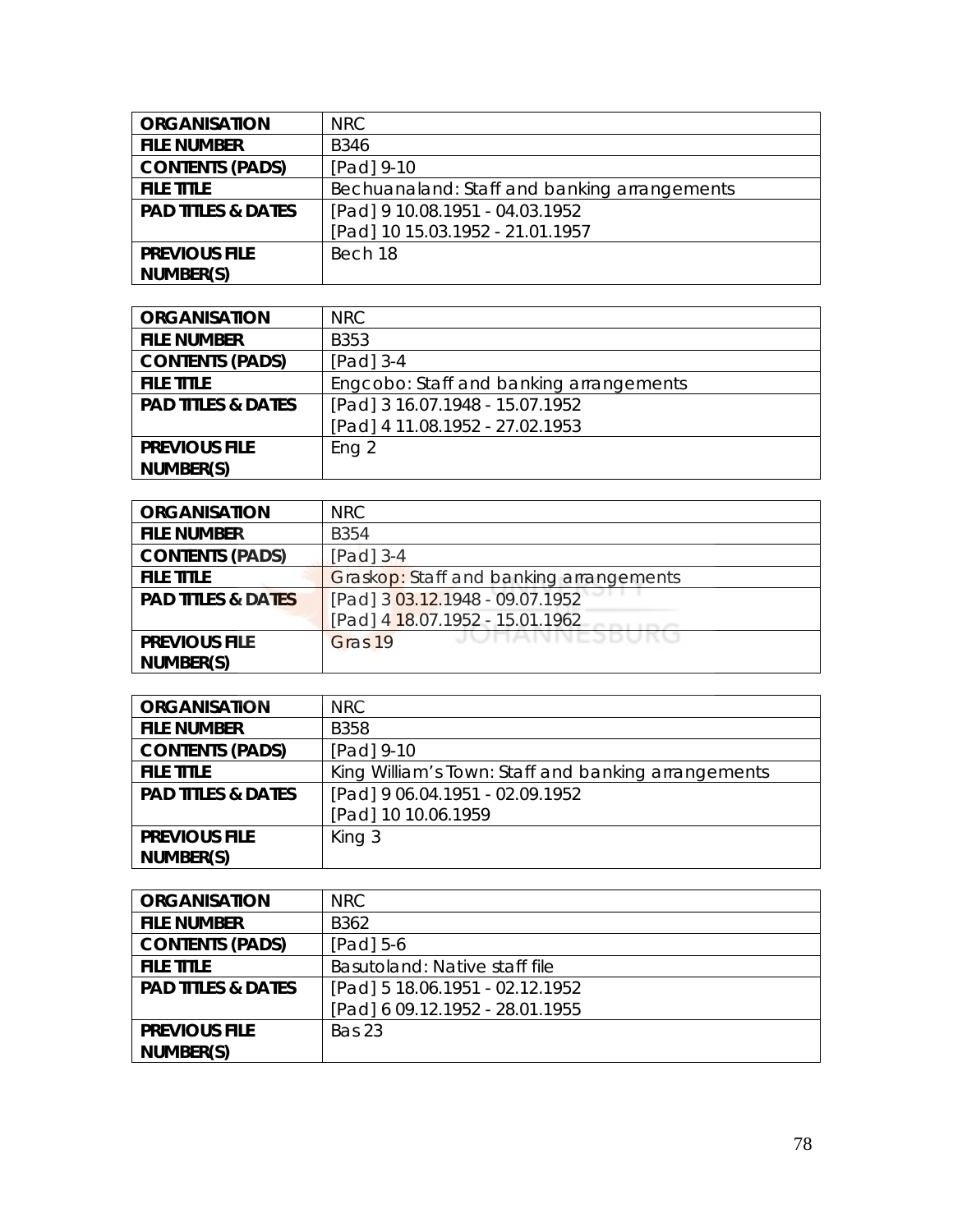| <b>ORGANISATION</b>           | <b>NRC</b>                            |
|-------------------------------|---------------------------------------|
| <b>FILE NUMBER</b>            | B363                                  |
| <b>CONTENTS (PADS)</b>        | [Pad] 15-16                           |
| <b>FILE TITLE</b>             | Natal: Staff and banking arrangements |
| <b>PAD TITLES &amp; DATES</b> | [Pad] 15 21.03.1952 - 22.12.1952      |
|                               | [Pad] 16 22.12.1952 - 28.05.1957      |
| <b>PREVIOUS FILE</b>          | Nat 2                                 |
| NUMBER(S)                     |                                       |

| <b>ORGANISATION</b>           | NRC.                            |
|-------------------------------|---------------------------------|
| <b>FILE NUMBER</b>            | B <sub>364</sub>                |
| <b>CONTENTS (PADS)</b>        | $[Pad]$ 3-4                     |
| <b>FILE TITLE</b>             | Swaziland: Native staff         |
| <b>PAD TITLES &amp; DATES</b> | [Pad] 3 13.01.1950 - 12.01.1953 |
|                               | [Pad] 4 14.01.1953 - 31.08.1955 |
| <b>PREVIOUS FILE</b>          | Swazi 11                        |
| NUMBER(S)                     |                                 |

| <b>ORGANISATION</b>           | NRC.                               |
|-------------------------------|------------------------------------|
| <b>FILE NUMBER</b>            | <b>B370</b>                        |
| <b>CONTENTS (PADS)</b>        | [Pad] 9-10                         |
| <b>FILE TITLE</b>             | <b>Basutoland: Monthly reports</b> |
| <b>PAD TITLES &amp; DATES</b> | [Pad] 9 16.07.1951 - 09.06.1953    |
|                               | [Pad] 10 23.06.1953 - 20.04.1955   |
| <b>PREVIOUS FILE</b>          | JUNANNEJDUKU<br>Bas 13, B272       |
| NUMBER(S)                     | <b>Bas 13</b>                      |

| <b>ORGANISATION</b>           | <b>NRC</b>                     |
|-------------------------------|--------------------------------|
| <b>FILE NUMBER</b>            | B379                           |
| <b>CONTENTS (PADS)</b>        | [Pad] 1                        |
| <b>FILE TITLE</b>             | Bechuanaland premises: Vryburg |
| <b>PAD TITLES &amp; DATES</b> | 15.08.1941 - 30.12.1952        |
| <b>PREVIOUS FILE</b>          | Bech 16x                       |
| NUMBER(S)                     |                                |

| <b>ORGANISATION</b>           | NRC                           |
|-------------------------------|-------------------------------|
| <b>FILE NUMBER</b>            | <b>B</b> 384                  |
| <b>CONTENTS (PADS)</b>        | $[Pad]$ 1                     |
| <b>FILE TITLE</b>             | Butterworth premises: Idutywa |
| <b>PAD TITLES &amp; DATES</b> | 22.03.1928 - 17.08.1953       |
|                               | 11.07.1932 - 01.10.1952       |
| <b>PREVIOUS FILE</b>          | But 8a                        |
| NUMBER(S)                     | But 8b                        |

| <b>ORGANISATION</b> | <b>NRC</b>  |
|---------------------|-------------|
| <b>FILE NUMBER</b>  | <b>B385</b> |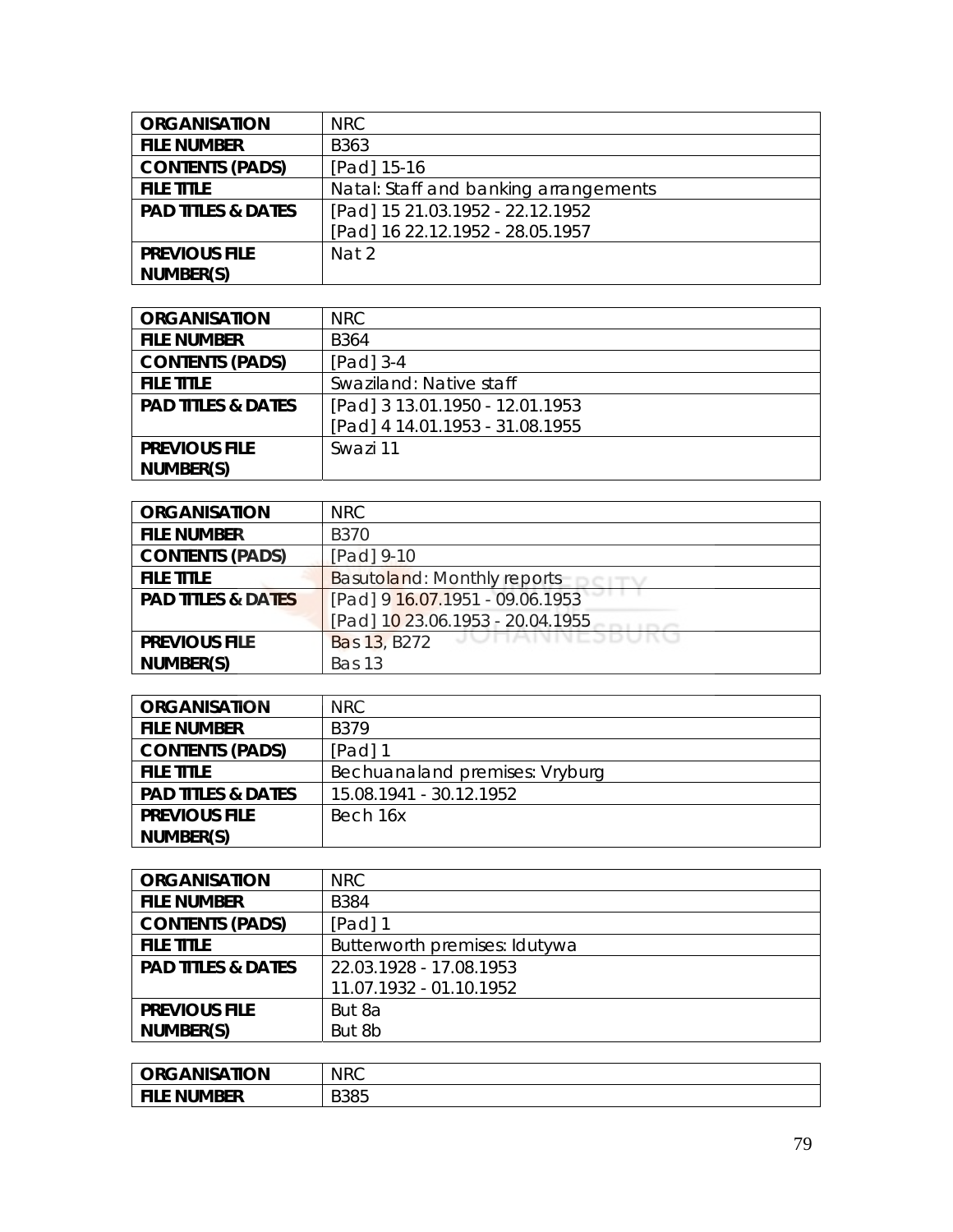| <b>CONTENTS (PADS)</b>        | [Pad] 13-14                             |
|-------------------------------|-----------------------------------------|
| <b>FILE TITLE</b>             | Kokstad: Staff and banking arrangements |
| <b>PAD TITLES &amp; DATES</b> | [Pad] 13 28.04.1952 - 25.08.1953        |
|                               | [Pad]14 28.12.1953 - 29.05.1959         |
| <b>PREVIOUS FILE</b>          | Kok 1                                   |
| NUMBER(S)                     |                                         |

| <b>ORGANISATION</b>           | NRC.                             |
|-------------------------------|----------------------------------|
| <b>FILE NUMBER</b>            | B392                             |
| <b>CONTENTS (PADS)</b>        | [Pad] 9-10                       |
| <b>FILE TITLE</b>             | <b>Basutoland: General</b>       |
| <b>PAD TITLES &amp; DATES</b> | [Pad] 9 02.01.1933 - 23.03.1954  |
|                               | [Pad] 10 24.03.1954 - 28.02.1955 |
| <b>PREVIOUS FILE</b>          | Bas 4                            |
| NUMBER(S)                     |                                  |

| <b>ORGANISATION</b>           | <b>NRC</b>              |
|-------------------------------|-------------------------|
| <b>FILE NUMBER</b>            | <b>B394</b>             |
| <b>CONTENTS (PADS)</b>        | [Pad] 9                 |
| <b>FILE TITLE</b>             | Bechuanaland: General   |
| <b>PAD TITLES &amp; DATES</b> | 03.11.1952 - 22.03.1954 |
| <b>PREVIOUS FILE</b>          | Bech 3<br>UNIVERSITY    |
| NUMBER(S)                     |                         |
|                               |                         |

| <b>ORGANISATION</b>           | JUNAINNEJDURU<br><b>NRC</b>     |
|-------------------------------|---------------------------------|
| <b>FILE NUMBER</b>            | B397                            |
| <b>CONTENTS (PADS)</b>        | [Pad] 1-2                       |
| <b>FILE TITLE</b>             | Basutoland: Deferred pay        |
| <b>PAD TITLES &amp; DATES</b> | [Pad] 1 18.07.1932 - 23.11.1953 |
|                               | [Pad] 2 28.07.1954 - 04.10.1967 |
| <b>PREVIOUS FILE</b>          | Bas 10                          |
| NUMBER(S)                     |                                 |

| <b>ORGANISATION</b>           | <b>NRC</b>                                        |
|-------------------------------|---------------------------------------------------|
| <b>FILE NUMBER</b>            | <b>B399</b>                                       |
| <b>CONTENTS (PADS)</b>        | $[Pad] 1-6$                                       |
| <b>FILE TITLE</b>             | Maclean: General; premises; motor cars (purchase, |
|                               | insurance etc); recruiting orders                 |
| <b>PAD TITLES &amp; DATES</b> | 08.07.1932 - 20.05.1953                           |
|                               | 04.09.1917 - 05.03.1953                           |
|                               | 22.12.1932 - 13.03.1940                           |
|                               | 01.05.1953 - 30.12.1953                           |
| <b>PREVIOUS FILE</b>          | Mac 1                                             |
| NUMBER(S)                     | Mac. $2$                                          |
|                               | Mac 3                                             |
|                               | Mac 4                                             |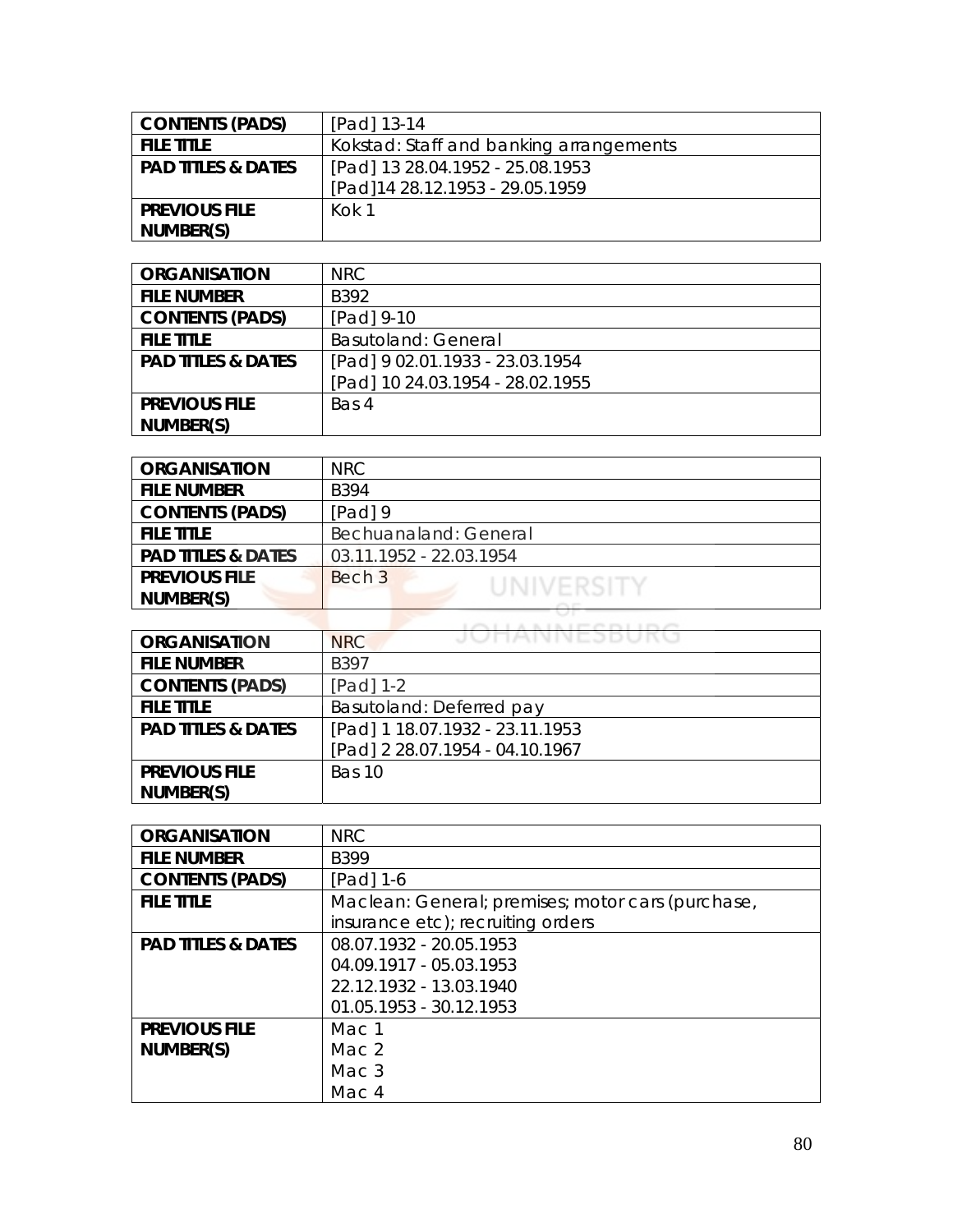| <b>ORGANISATION</b>           | NRC                             |
|-------------------------------|---------------------------------|
| <b>FILE NUMBER</b>            | B403                            |
| <b>CONTENTS (PADS)</b>        | [Pad] 7-8                       |
| <b>FILE TITLE</b>             | Natal: General                  |
| <b>PAD TITLES &amp; DATES</b> | [Pad] 7 05.09.1952 - 15.06.1954 |
|                               | [Pad] 8 16.06.1954 - 08.06.1954 |
| <b>PREVIOUS FILE</b>          | Nat 8, B294                     |
| NUMBER(S)                     | Nat 8                           |

| <b>ORGANISATION</b>           | NRC.                    |
|-------------------------------|-------------------------|
| <b>FILE NUMBER</b>            | <b>B404</b>             |
| <b>CONTENTS (PADS)</b>        | $[Pad]$ 7               |
| <b>FILE TITLE</b>             | Swaziland: General      |
| <b>PAD TITLES &amp; DATES</b> | 30.06.1953 - 15.06.1954 |
| <b>PREVIOUS FILE</b>          | Swaz 1                  |
| NUMBER(S)                     |                         |

| <b>ORGANISATION</b>           | <b>NRC</b>                                      |
|-------------------------------|-------------------------------------------------|
| <b>FILE NUMBER</b>            | B407                                            |
| <b>CONTENTS (PADS)</b>        | $[Pad] 1-2$                                     |
| <b>FILE TITLE</b>             | Bechuanaland: Deferred pay; Botswana: Voluntary |
|                               | deferred pay                                    |
| <b>PAD TITLES &amp; DATES</b> | [Pad] 1 14.02.1934 - 01.10.1953                 |
|                               | [Pad] 2 11.06.1954 - 30.03.1971                 |
| <b>PREVIOUS FILE</b>          | JUHANNESBUKU<br>Bech 23                         |
| NUMBER(S)                     | Bots 23                                         |

| <b>ORGANISATION</b>           | NRC.                              |
|-------------------------------|-----------------------------------|
| <b>FILE NUMBER</b>            | B410                              |
| <b>CONTENTS (PADS)</b>        | $[Pad]$ 3-4                       |
| <b>FILE TITLE</b>             | King William's Town: Native staff |
| <b>PAD TITLES &amp; DATES</b> | [Pad] 3 23.02.1949 - 28.05.1954   |
|                               | [Pad] 4 03.07.1954 - 12.12.1959   |
| <b>PREVIOUS FILE</b>          | King 16                           |
| NUMBER(S)                     |                                   |

| <b>ORGANISATION</b>           | NRC.                    |
|-------------------------------|-------------------------|
| <b>FILE NUMBER</b>            | B412                    |
| <b>CONTENTS (PADS)</b>        | [Pad] 1                 |
| <b>FILE TITLE</b>             | Natal: Nongomi          |
| <b>PAD TITLES &amp; DATES</b> | 25.08.1932 - 19.11.1952 |
| <b>PREVIOUS FILE</b>          | Nat 3                   |
| NUMBER(S)                     |                         |

| <b>ORGANISATION</b>          | <b>NRC</b> |
|------------------------------|------------|
| l FII.<br><b>FILE NUMBER</b> | B41        |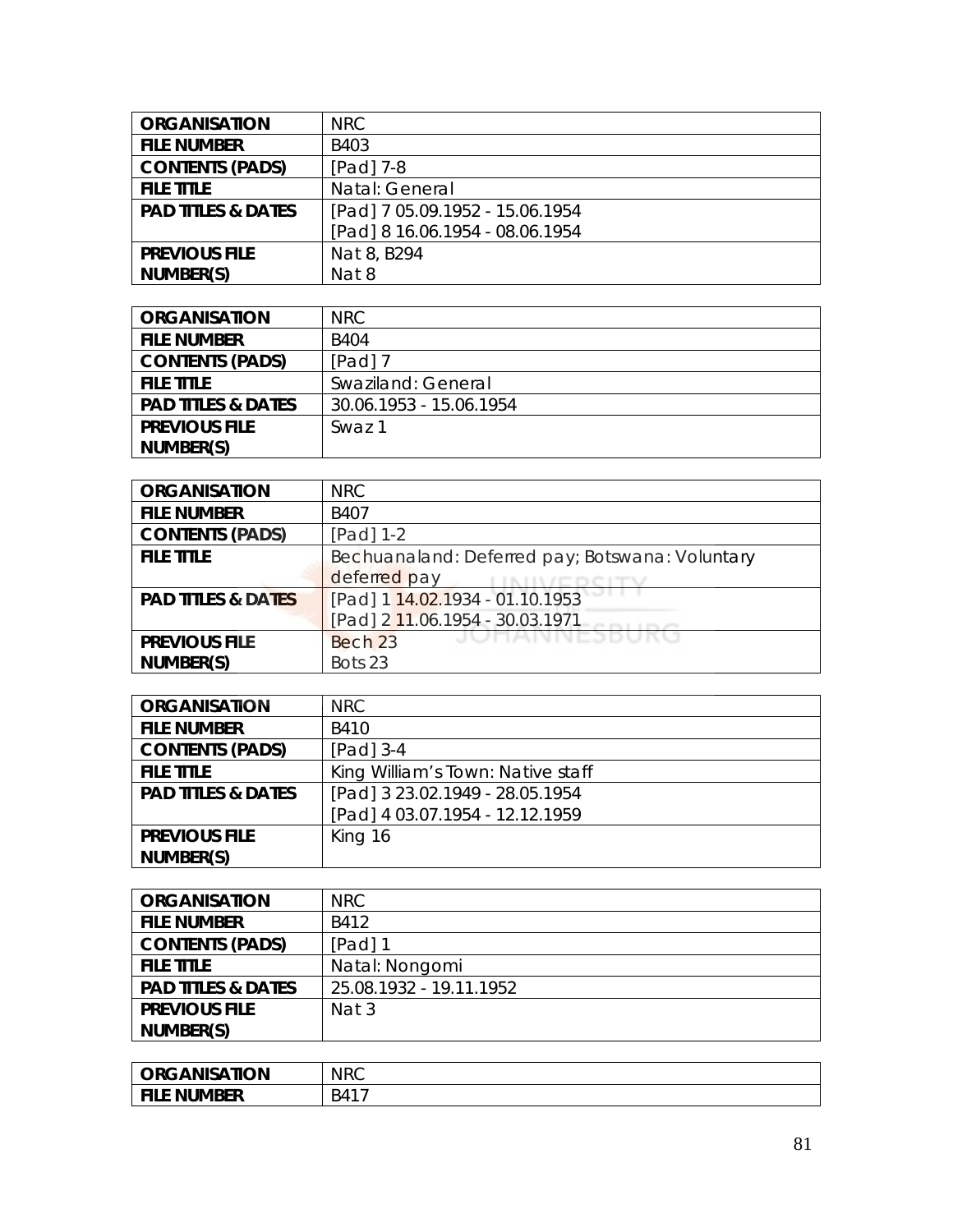| <b>CONTENTS (PADS)</b>        | $[Pad] 1-2$                               |
|-------------------------------|-------------------------------------------|
| <b>FILE TITLE</b>             | Basutoland premises: Mountain Rest Houses |
| <b>PAD TITLES &amp; DATES</b> | [Pad] 1 21.10.1932 - 05.05.1954           |
|                               | [Pad] 2 26.06.1954 - 05.02.1962           |
| <b>PREVIOUS FILE</b>          | Bas 2f                                    |
| NUMBER(S)                     |                                           |

| <b>ORGANISATION</b>           | NRC                             |
|-------------------------------|---------------------------------|
| <b>FILE NUMBER</b>            | B418                            |
| <b>CONTENTS (PADS)</b>        | $[Pad] 5-6$                     |
| <b>FILE TITLE</b>             | Pietersburg: Native staff       |
| <b>PAD TITLES &amp; DATES</b> | [Pad] 5 25.05.1950 - 11.06.1954 |
|                               | [Pad] 6 14.07.1954 - 22.01.1957 |
| <b>PREVIOUS FILE</b>          | Piet 5                          |
| NUMBER(S)                     |                                 |

| <b>ORGANISATION</b>           | NRC                                               |
|-------------------------------|---------------------------------------------------|
| <b>FILE NUMBER</b>            | B419                                              |
| <b>CONTENTS (PADS)</b>        | [Pad] 1                                           |
| <b>FILE TITLE</b>             | Bloemfontein premises: Thaba' Nchu, Jagersfontein |
| <b>PAD TITLES &amp; DATES</b> | 14.06.1946 - 14.06.1954                           |
| <b>PREVIOUS FILE</b>          | <b>Bloem 5</b><br>UNIVERSITY                      |
| NUMBER(S)                     |                                                   |
|                               |                                                   |

|                               | A B L B L PP PY PY L L PY PY                  |
|-------------------------------|-----------------------------------------------|
| <b>ORGANISATION</b>           | JUNANNESDUKU<br><b>NRC</b>                    |
| <b>FILE NUMBER</b>            | B426                                          |
| <b>CONTENTS (PADS)</b>        |                                               |
| <b>FILE TITLE</b>             | Natal: Native staff; Basutoland: Deferred pay |
| <b>PAD TITLES &amp; DATES</b> | 04.03.1955 - 23.09.1957                       |
| <b>PREVIOUS FILE</b>          | Nat 18                                        |
| NUMBER(S)                     |                                               |

| <b>ORGANISATION</b>           | NRC.                    |
|-------------------------------|-------------------------|
| <b>FILE NUMBER</b>            | B426                    |
| <b>CONTENTS (PADS)</b>        | $[Pad]$ 13              |
| <b>FILE TITLE</b>             | Natal: Native staff     |
| <b>PAD TITLES &amp; DATES</b> | 15.10.1953 - 28.01.1955 |
| <b>PREVIOUS FILE</b>          | <b>Nat 18</b>           |
| NUMBER(S)                     |                         |

| ORGANISATION                  | NRC.                             |
|-------------------------------|----------------------------------|
| <b>FILE NUMBER</b>            | B428                             |
| <b>CONTENTS (PADS)</b>        | $[Pad]$ 1                        |
| <b>FILE TITLE</b>             | Bechuanaland premises: Mahalapye |
| <b>PAD TITLES &amp; DATES</b> | 12.02.1940 - 22.12.1954          |
| <b>PREVIOUS FILE</b>          | Bech 18v                         |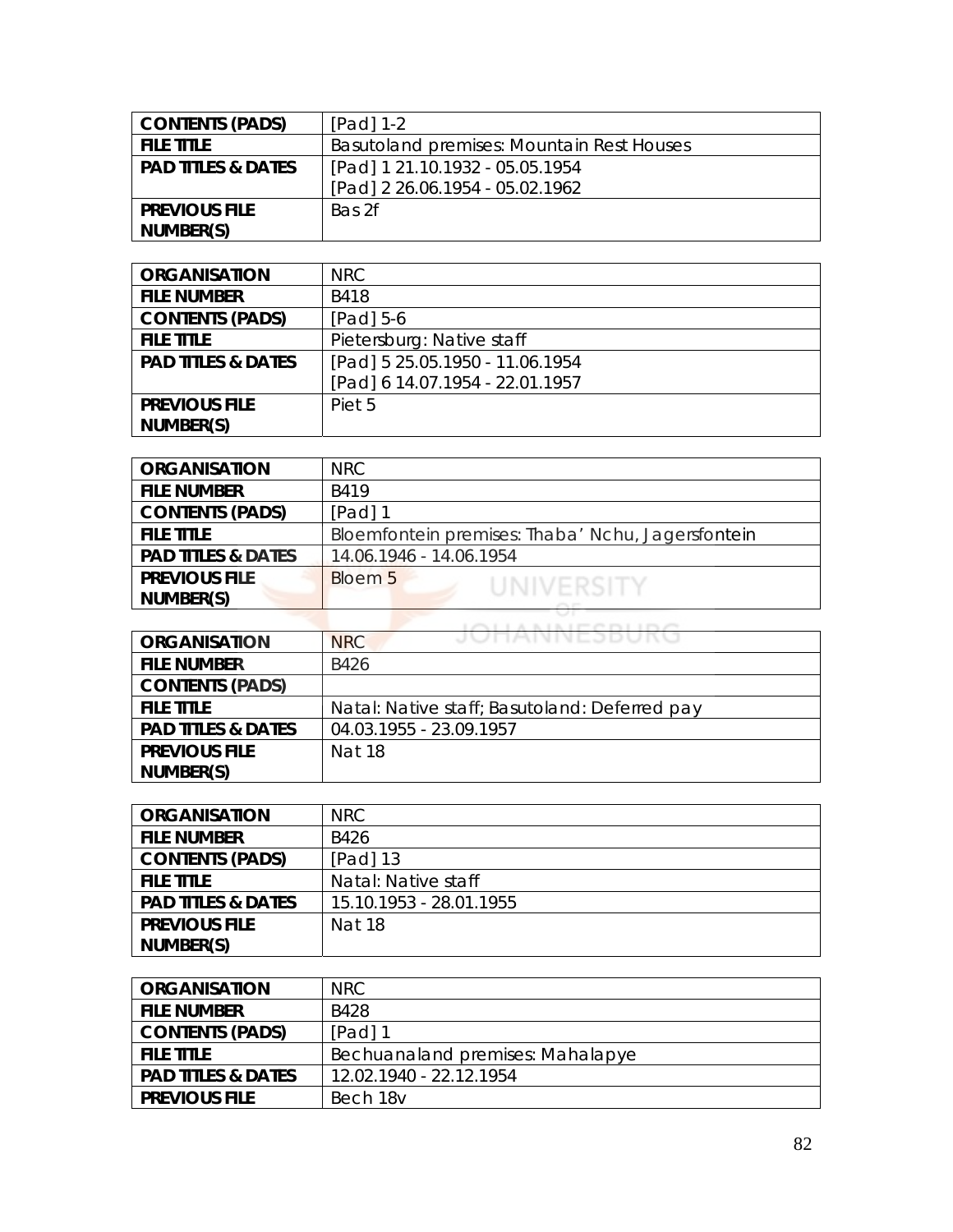| $\cdots$ $\cdots$ $\cdots$<br>$  -$<br>'N.<br>. |
|-------------------------------------------------|

| <b>ORGANISATION</b>           | NRC                             |
|-------------------------------|---------------------------------|
| <b>FILE NUMBER</b>            | B 430                           |
| <b>CONTENTS (PADS)</b>        | $[Pad] 5-6$                     |
| <b>FILE TITLE</b>             | Pietersburg: General            |
| <b>PAD TITLES &amp; DATES</b> | [Pad] 5 19.05.1951 - 10.02.1955 |
|                               | [Pad] 6 21.02.1955 - 20.04.1960 |
| <b>PREVIOUS FILE</b>          | Piet 2                          |
| NUMBER(S)                     |                                 |

| <b>ORGANISATION</b>           | <b>NRC</b>                                   |
|-------------------------------|----------------------------------------------|
| <b>FILE NUMBER</b>            | B446                                         |
| <b>CONTENTS (PADS)</b>        | [Pad] 1-2                                    |
| <b>FILE TITLE</b>             | Staff files                                  |
| <b>PAD TITLES &amp; DATES</b> | [Pad] 1 R.E.W. Gould 03.12.1923 - 22.09.1959 |
|                               | [Pad] 2 R.E.W. Gould 04.05.1960 - 04.08.1970 |
|                               | A.D. Trollip 16.03.1953 - 03.06.1955         |
|                               | N.R. Goodes 17.10.1953 - 04.05.1955          |
|                               | M.J. Norton 07.04.1954 - 13.06.1955          |
|                               | Miss. J. Freimond 15.11.1954 - 01.12.1955    |

| <b>ORGANISATION</b>           | <b>NRC</b>                      |
|-------------------------------|---------------------------------|
| <b>FILE NUMBER</b>            | <b>B448</b>                     |
| <b>CONTENTS (PADS)</b>        | JUMANNESBUK<br>$[Pad]$ 5-6      |
| <b>FILE TITLE</b>             | Cape Town: General              |
| <b>PAD TITLES &amp; DATES</b> | [Pad] 5 12.03.1952 - 17.08.1955 |
|                               | [Pad] 6 20.09.1955 - 10.12.1959 |
| <b>PREVIOUS FILE</b>          | Cape 2                          |
| NUMBER(S)                     |                                 |

| <b>ORGANISATION</b>           | <b>NRC</b>                                    |
|-------------------------------|-----------------------------------------------|
| <b>FILE NUMBER</b>            | B450                                          |
| <b>CONTENTS (PADS)</b>        | [Pad] 3-4                                     |
| <b>FILE TITLE</b>             | Queenstown: Recruiters agreements, loans etc. |
| <b>PAD TITLES &amp; DATES</b> | [Pad] 3 03.10.1951 - 29.10.1955               |
|                               | [Pad] 4 09.11.1955 - 10.12.1959               |
| <b>PREVIOUS FILE</b>          | Que 6                                         |
| NUMBER(S)                     |                                               |

| <b>ORGANISATION</b>           | NRC.                            |
|-------------------------------|---------------------------------|
| <b>FILE NUMBER</b>            | B452                            |
| <b>CONTENTS (PADS)</b>        | $[Pad]$ 3-4                     |
| <b>FILE TITLE</b>             | Kokstad: Native staff           |
| <b>PAD TITLES &amp; DATES</b> | [Pad] 3 01.06.51 - 22.09.1955   |
|                               | [Pad] 4 15.11.1955 - 31.07.1959 |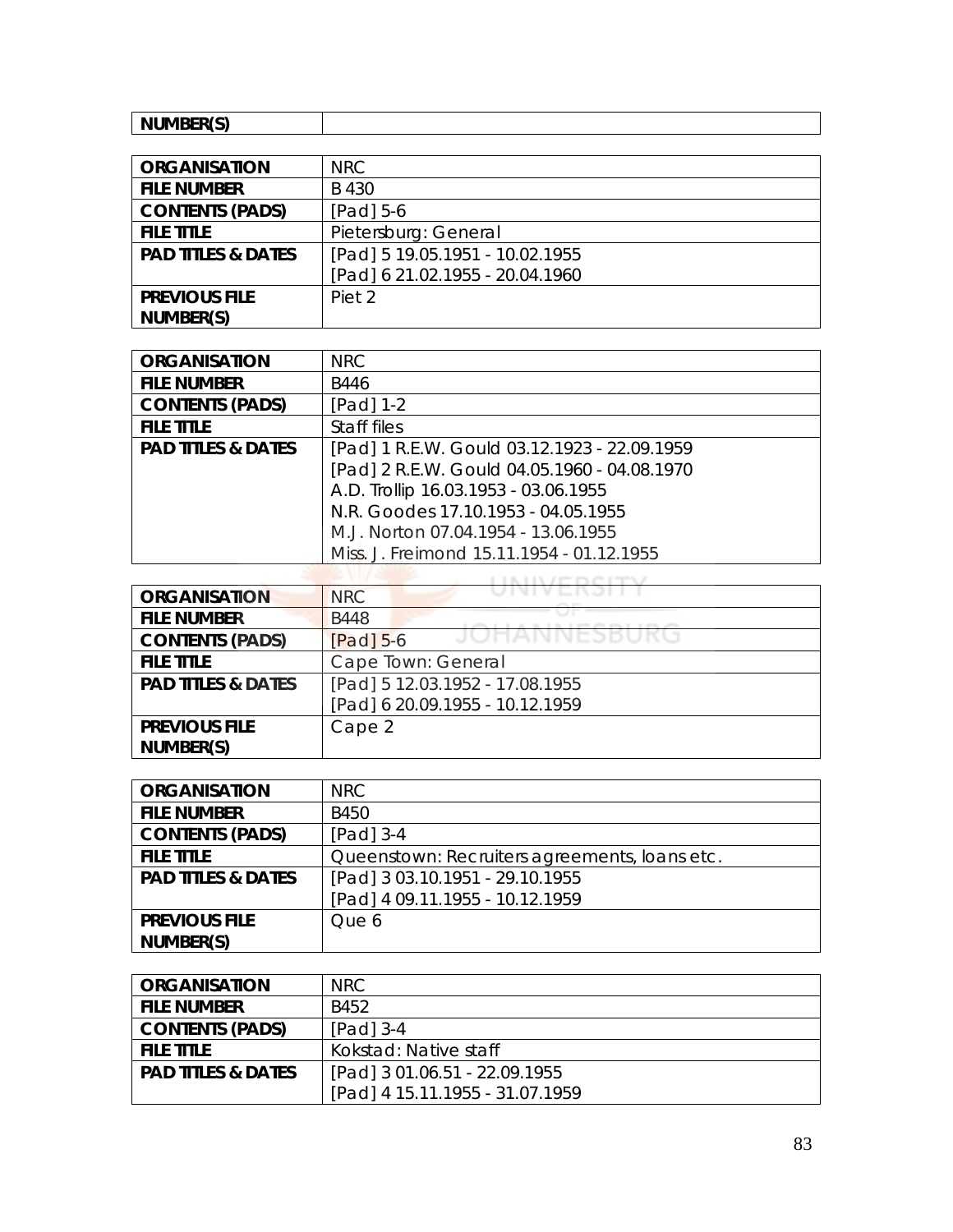| <b>PREVIOUS FILE</b> | 215Q<br>Kok<br>⊷ |
|----------------------|------------------|
| NUMBER(S)            | (OK              |

| <b>ORGANISATION</b>           | NRC.                                      |
|-------------------------------|-------------------------------------------|
| <b>FILE NUMBER</b>            | B454                                      |
| <b>CONTENTS (PADS)</b>        | $[Pad]$ 7-8                               |
| <b>FILE TITLE</b>             | Swaziland: Staff and banking arrangements |
| <b>PAD TITLES &amp; DATES</b> | [Pad] 7 19.03.1952 - 11.01.1956           |
|                               | [Pad] 8 01.03.1956 - 13.02.1963           |
| <b>PREVIOUS FILE</b>          | Swaz 6, B285                              |
| NUMBER(S)                     | Swaz 6                                    |

| <b>ORGANISATION</b>           | <b>NRC</b>                                  |
|-------------------------------|---------------------------------------------|
| <b>FILE NUMBER</b>            | B456                                        |
| <b>CONTENTS (PADS)</b>        | [Pad] 7-8                                   |
| <b>FILE TITLE</b>             | Umtata: Recruiters' agreements, Ioans, etc. |
| <b>PAD TITLES &amp; DATES</b> | [Pad] 7 13.10.1953 - 20.12.1966             |
|                               | [Pad] 8 21.12.1955 - 18.02.1958             |
| <b>PREVIOUS FILE</b>          | Umt 4, B296                                 |
| NUMBER(S)                     | Umt 4                                       |

| <b>ORGANISATION</b>           | <b>NRC</b>                              |
|-------------------------------|-----------------------------------------|
| <b>FILE NUMBER</b>            | フエリエ レーエンコーエ<br><b>B459</b>             |
| <b>CONTENTS (PADS)</b>        | $[Pad]$ $7$                             |
| <b>FILE TITLE</b>             | <b>IMININEJDUNU</b><br>Kokstad: General |
| <b>PAD TITLES &amp; DATES</b> | 06.07.1954 - 21.12.1955                 |
| <b>PREVIOUS FILE</b>          | Kok 4                                   |
| NUMBER(S)                     | <b>B360</b>                             |

| <b>ORGANISATION</b>           | NRC.                            |
|-------------------------------|---------------------------------|
| <b>FILE NUMBER</b>            | <b>B460</b>                     |
| <b>CONTENTS (PADS)</b>        | $[Pad]$ 7-8                     |
| <b>FILE TITLE</b>             | Queenstown: General             |
| <b>PAD TITLES &amp; DATES</b> | [Pad] 7 24.04.1954 - 10.01.1956 |
|                               | [Pad] 8 19.01.1956 - 08.08.1957 |
| <b>PREVIOUS FILE</b>          | Que 2                           |
| NUMBER(S)                     |                                 |

| <b>ORGANISATION</b>           | NRC                             |
|-------------------------------|---------------------------------|
| <b>FILE NUMBER</b>            | B461                            |
| <b>CONTENTS (PADS)</b>        | [Pad] 1-3                       |
| <b>FILE TITLE</b>             | Graskop: Monthly reports        |
| <b>PAD TITLES &amp; DATES</b> | [Pad] 1 24.03.1930 - 11.08.1947 |
|                               | [Pad] 2 16.09.1947 - 04.02.1952 |
|                               | [Pad] 3 13.03.1962 - 27.01.1956 |
| <b>PREVIOUS FILE</b>          | Gras 22                         |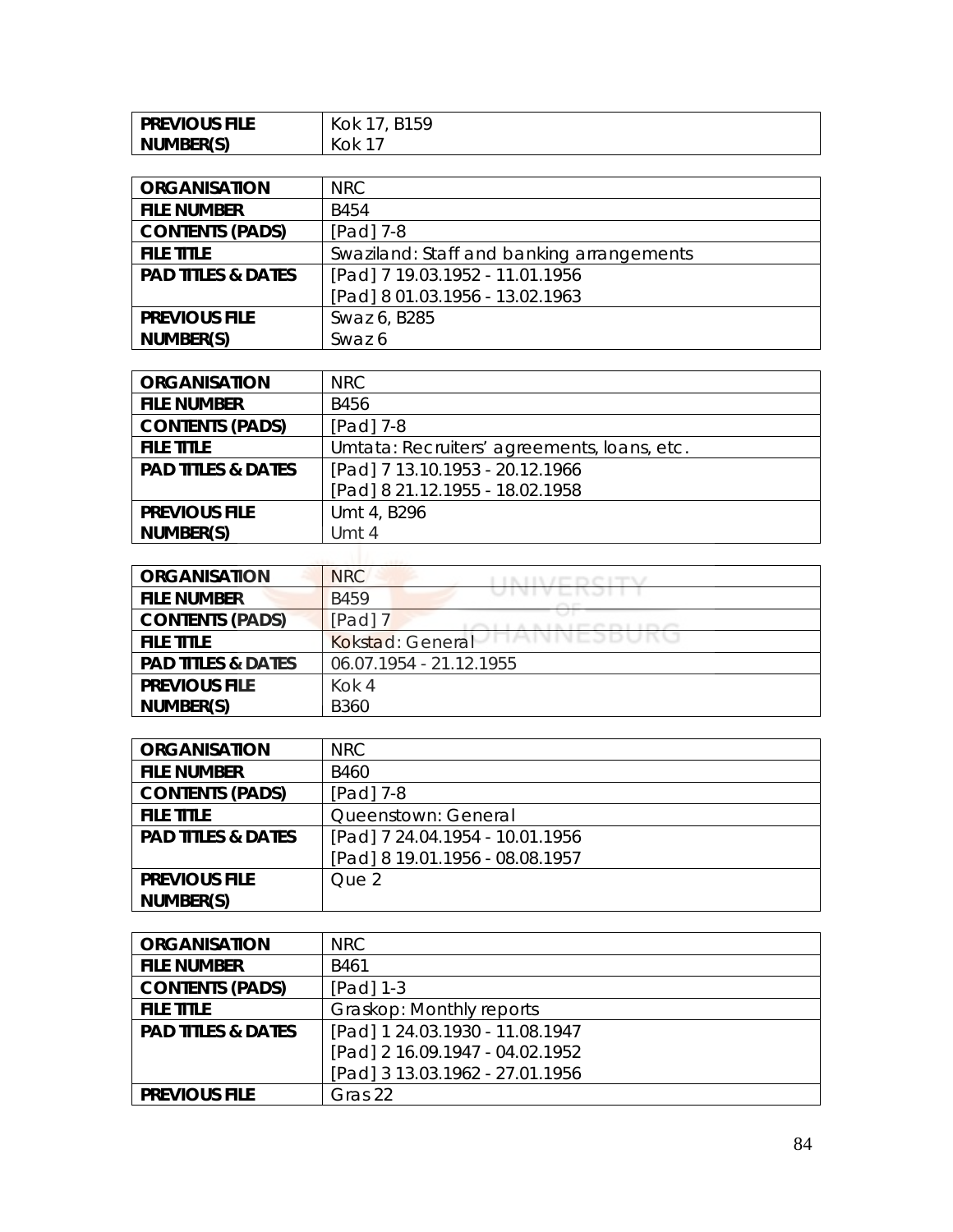| NUMBER(S)<br>. | ----<br>. .<br>∪⊂∠ט |
|----------------|---------------------|
|----------------|---------------------|

| <b>ORGANISATION</b>           | <b>NRC</b>                                 |
|-------------------------------|--------------------------------------------|
| <b>FILE NUMBER</b>            | B462                                       |
| <b>CONTENTS (PADS)</b>        | [Pad] 11-12                                |
| <b>FILE TITLE</b>             | Basutoland: Staff and banking arrangements |
| <b>PAD TITLES &amp; DATES</b> | [Pad] 11 04.11.1952 - 29.12.1955           |
|                               | [Pad] 12 23.02.1956 - 13.11.1958           |
| <b>PREVIOUS FILE</b>          | Bas 3                                      |
| NUMBER(S)                     |                                            |

| <b>ORGANISATION</b>           | NRC.                            |
|-------------------------------|---------------------------------|
| <b>FILE NUMBER</b>            | B464                            |
| <b>CONTENTS (PADS)</b>        | $[Pad] 1-2$                     |
| <b>FILE TITLE</b>             | Queenstown premises             |
| <b>PAD TITLES &amp; DATES</b> | [Pad] 1 Jun 1926 - 12.12.1955   |
|                               | [Pad] 2 07.02.1956 - 29.02.1970 |
| <b>PREVIOUS FILE</b>          | Que 4                           |
| NUMBER(S)                     |                                 |

| <b>ORGANISATION</b>           | <b>NRC</b>                                   |
|-------------------------------|----------------------------------------------|
| <b>FILE NUMBER</b>            | B <sub>467</sub>                             |
| <b>CONTENTS (PADS)</b>        | [Pad] 9-10                                   |
| <b>FILE TITLE</b>             | Kokstad: Recruiters' agreements, loans, etc. |
| <b>PAD TITLES &amp; DATES</b> | [Pad] 9 01.02.1955 - 15.02.1956              |
|                               | [Pad] 10 16.02.1956 - 22.01.1957             |
| <b>PREVIOUS FILE</b>          | Kok 8, B368                                  |
| NUMBER(S)                     | Kok 8                                        |

| <b>ORGANISATION</b>           | NRC.                                                  |
|-------------------------------|-------------------------------------------------------|
| <b>FILE NUMBER</b>            | B468                                                  |
| <b>CONTENTS (PADS)</b>        | $[Pad]$ 1                                             |
| <b>FILE TITLE</b>             | Swaziland camp sites: Ndumu Game Reserve, Usutu River |
|                               | and Abercorn Drift                                    |
| <b>PAD TITLES &amp; DATES</b> | 13.01.1934 - 25.11.1955                               |

| <b>ORGANISATION</b>           | NRC                             |
|-------------------------------|---------------------------------|
| <b>FILE NUMBER</b>            | B469                            |
| <b>CONTENTS (PADS)</b>        | [Pad] 3-4                       |
| <b>FILE TITLE</b>             | Swaziland: Monthly reports      |
| <b>PAD TITLES &amp; DATES</b> | [Pad] 3 05.07.1951 - 10.02.1956 |
|                               | [Pad] 4 05.03.1956 - 14.10.1959 |
| <b>PREVIOUS FILE</b>          | Swaz 12, 141                    |
| NUMBER(S)                     | Swaz 12                         |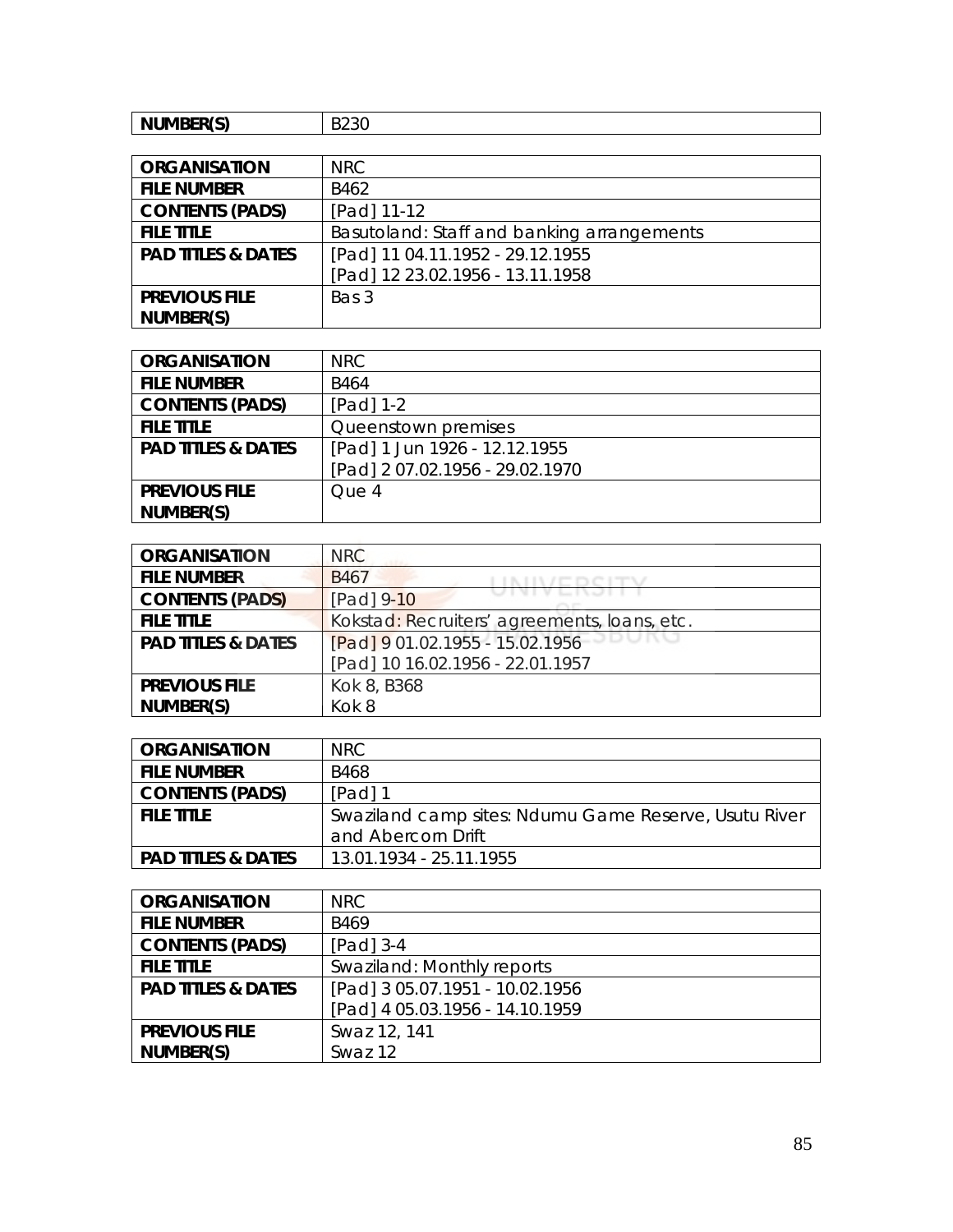| <b>ORGANISATION</b>           | NRC.                          |
|-------------------------------|-------------------------------|
| <b>FILE NUMBER</b>            | B471                          |
| <b>CONTENTS (PADS)</b>        | [Pad]11                       |
| <b>FILE TITLE</b>             | <b>Basutoland: General</b>    |
| <b>PAD TITLES &amp; DATES</b> | [Pad] 01.03.1955 - 27.04.1956 |
| <b>PREVIOUS FILE</b>          | Bas 4                         |
| NUMBER(S)                     |                               |

| <b>ORGANISATION</b>           | NRC.                       |
|-------------------------------|----------------------------|
| <b>FILE NUMBER</b>            | B471                       |
| <b>CONTENTS (PADS)</b>        | [Pad] 12                   |
| <b>FILE TITLE</b>             | <b>Basutoland: General</b> |
| <b>PAD TITLES &amp; DATES</b> | 04.05.1956 - 17.05.1957    |
| <b>PREVIOUS FILE</b>          | Bas 4                      |
| NUMBER(S)                     |                            |

| <b>ORGANISATION</b>           | <b>NRC</b>                      |
|-------------------------------|---------------------------------|
| <b>FILE NUMBER</b>            | B477                            |
| <b>CONTENTS (PADS)</b>        | $[Pad] 1-2$                     |
| <b>FILE TITLE</b>             | Kimberley: General              |
| <b>PAD TITLES &amp; DATES</b> | [Pad] 1 22.09.1932 - 12.06.1956 |
|                               | [Pad] 2 09.08.1956 - 04.12.1974 |
| <b>PREVIOUS FILE</b>          | Kim <sub>3</sub>                |
| NUMBER(S)                     | <b>KINIFODIIDO</b>              |
|                               | <b>IMIVIVEJDUN</b>              |

| <b>ORGANISATION</b>           | NRC                               |
|-------------------------------|-----------------------------------|
| <b>FILE NUMBER</b>            | B478                              |
| <b>CONTENTS (PADS)</b>        | [Pad] 1-2                         |
| <b>FILE TITLE</b>             | Bechuanaland premises: Molepolole |
| <b>PAD TITLES &amp; DATES</b> | [Pad] 1 17.12.1938 - 22.05.1956   |
|                               | [Pad] 2 30.10.1956 - 09.06.1962   |
| <b>PREVIOUS FILE</b>          | Bech 160                          |
| NUMBER(S)                     |                                   |

| <b>ORGANISATION</b>           | <b>NRC</b>                      |
|-------------------------------|---------------------------------|
| <b>FILE NUMBER</b>            | B481                            |
| <b>CONTENTS (PADS)</b>        | [Pad] 3-5                       |
| <b>FILE TITLE</b>             | Umtata: Monthly reports         |
| <b>PAD TITLES &amp; DATES</b> | [Pad] 3 03.08.1951 - 08.06.1956 |
|                               | [Pad] 4 10.07.1956 - 12.10.1959 |
|                               | [Pad] 5 06.11.1959 - 12.11.1962 |
| <b>PREVIOUS FILE</b>          | Umt 12                          |
| NUMBER(S)                     |                                 |

| <b><i>RGANISATION</i></b><br>ORG | <b>NRC</b>               |
|----------------------------------|--------------------------|
| <b>E NUMBER</b><br><b>FILE</b>   | DAOつ<br>548.<br>+∪∠<br>┘ |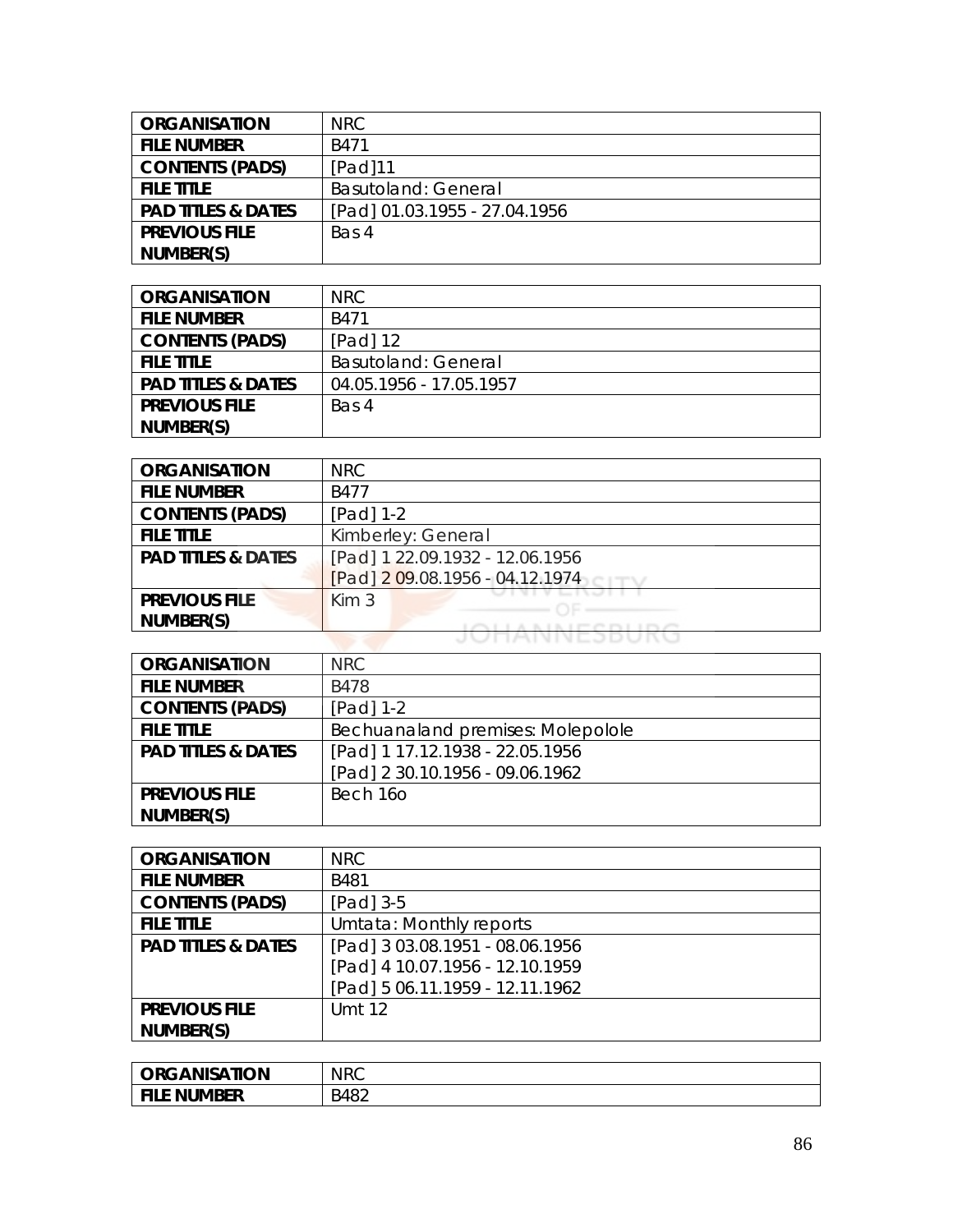| CONTENTS (PADS)    |                             |
|--------------------|-----------------------------|
| I FILE TITLE       | Taung brochure, 1954 - 1956 |
| PAD TITLES & DATES | 1954 – 1956                 |

| <b>ORGANISATION</b>           | NRC.                    |
|-------------------------------|-------------------------|
| <b>FILE NUMBER</b>            | <b>B485</b>             |
| <b>CONTENTS (PADS)</b>        | [Pad] 1                 |
| <b>FILE TITLE</b>             | Zeerust: General        |
| <b>PAD TITLES &amp; DATES</b> | 22.09.1952 - 17.01.1957 |
| <b>PREVIOUS FILE</b>          | Zee 3                   |
| NUMBER(S)                     |                         |

| ORGANISATION                  | <b>NRC</b>              |
|-------------------------------|-------------------------|
| <b>FILE NUMBER</b>            | B485                    |
| <b>CONTENTS (PADS)</b>        | $[Pad]$ 2               |
| <b>FILE TITLE</b>             | Zeerust: General        |
| <b>PAD TITLES &amp; DATES</b> | 23.01.1957 - 27.08.1959 |

| <b>ORGANISATION</b>           | NRC                              |
|-------------------------------|----------------------------------|
| <b>FILE NUMBER</b>            | <b>B488</b>                      |
| <b>CONTENTS (PADS)</b>        | [Pad] 3-4                        |
| <b>FILE TITLE</b>             | <b>Butterworth: Native staff</b> |
| <b>PAD TITLES &amp; DATES</b> | [Pad] 3 01.08.1951 - 23.11.1956  |
|                               | [Pad] 4 29.05.1957 - 11.04.1962  |
| <b>PREVIOUS FILE</b>          | <b>But 1, B163</b>               |
| NUMBER(S)                     | But 1                            |

| <b>ORGANISATION</b>           | NRC                             |
|-------------------------------|---------------------------------|
| <b>FILE NUMBER</b>            | B490                            |
| <b>CONTENTS (PADS)</b>        | [Pad] 7-8                       |
| <b>FILE TITLE</b>             | Basutoland: Native staff        |
| <b>PAD TITLES &amp; DATES</b> | [Pad] 7 01.02.1955 - 19.01.1957 |
|                               | [Pad] 8 22.01.1957 - 17.02.1959 |
| <b>NOTES</b>                  | Bas 23                          |

| <b>ORGANISATION</b>           | <b>NRC</b>                             |
|-------------------------------|----------------------------------------|
| <b>FILE NUMBER</b>            | <b>B491</b>                            |
| <b>CONTENTS (PADS)</b>        | [Pad] 11-12                            |
| <b>FILE TITLE</b>             | Umtata: Staff and banking arrangements |
| <b>PAD TITLES &amp; DATES</b> | [Pad] 11 03.09.1952 - 03.01.1957       |
|                               | [Pad] 12 09.02.1957 - 10.05.1962       |
| <b>PREVIOUS FILE</b>          | Umt 6                                  |
| NUMBER(S)                     |                                        |

| <b>ORGANISATION</b>          | <b>NRC</b> |
|------------------------------|------------|
| <b>NUMBER</b><br><b>FILE</b> | B493       |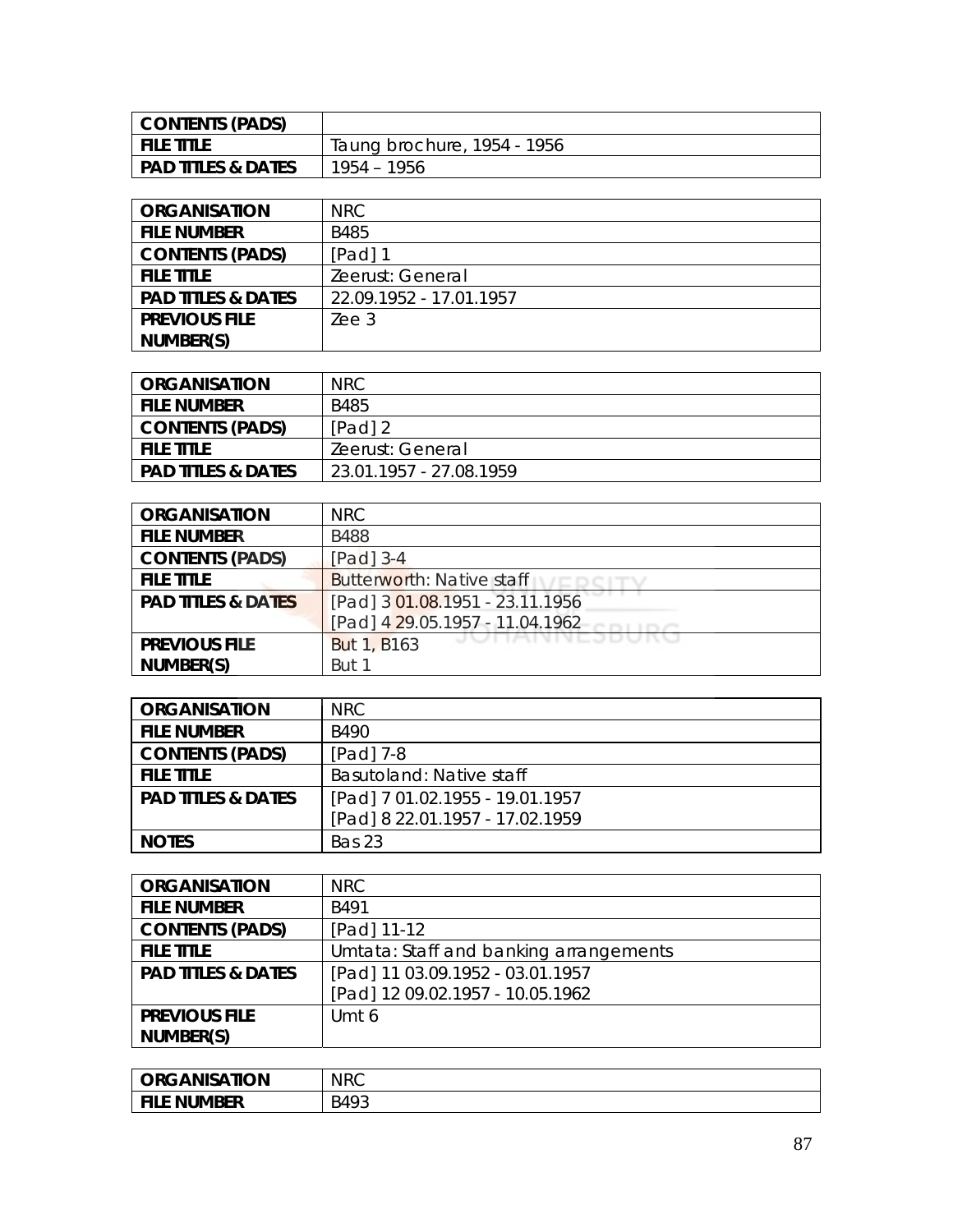| <b>CONTENTS (PADS)</b>        | $[Pad]$ 1                  |
|-------------------------------|----------------------------|
| <b>FILE TITLE</b>             | Swaziland premises: Maputo |
| <b>PAD TITLES &amp; DATES</b> | 31.05.1935 - 03.12.1956    |
| <b>PREVIOUS FILE</b>          | Swaz 7h                    |
| NUMBER(S)                     |                            |

| <b>ORGANISATION</b>           | NRC                             |
|-------------------------------|---------------------------------|
| <b>FILE NUMBER</b>            | B495                            |
| <b>CONTENTS (PADS)</b>        | [Pad] 1-2                       |
| <b>FILE TITLE</b>             | Zeerust: Native staff           |
| <b>PAD TITLES &amp; DATES</b> | [Pad] 1 09.02.1953 - 03.05.1957 |
|                               | [Pad] 2 02.07.1957 - 19.05.1962 |
| <b>PREVIOUS FILE</b>          | Zee 6                           |
| NUMBER(S)                     |                                 |

| <b>ORGANISATION</b>           | NRC                         |
|-------------------------------|-----------------------------|
| <b>FILE NUMBER</b>            | B497                        |
| <b>CONTENTS (PADS)</b>        | $[Pad]$ 1                   |
| <b>FILE TITLE</b>             | Swaziland premises: Mbabane |
| <b>PAD TITLES &amp; DATES</b> | 08.10.1945 - 18.06.1956     |
| <b>PREVIOUS FILE</b>          | Swaz 7p                     |
| NUMBER(S)                     |                             |
|                               |                             |

| <b>ORGANISATION</b>           | <b>NRC</b><br>A LA LITTLE FULL LITTLET |
|-------------------------------|----------------------------------------|
| <b>FILE NUMBER</b>            | JUNANNEJDUKU<br><b>B498</b>            |
| <b>CONTENTS (PADS)</b>        | [Pad] 1-2                              |
| <b>FILE TITLE</b>             | Queenstown: Motor transport of natives |
| <b>PAD TITLES &amp; DATES</b> | [Pad] 1 20.08.1934 - 25.06.1957        |
|                               | [Pad] 2 10.07.1954 - 24.06.1959        |
| <b>PREVIOUS FILE</b>          | Que 21                                 |
| NUMBER(S)                     |                                        |

| <b>ORGANISATION</b>           | NRC.                                     |
|-------------------------------|------------------------------------------|
| <b>FILE NUMBER</b>            | <b>B500</b>                              |
| <b>CONTENTS (PADS)</b>        | [Pad] 9-10                               |
| <b>FILE TITLE</b>             | Bechuanaland: Motor transport of natives |
| <b>PAD TITLES &amp; DATES</b> | [Pad] 9 05.12.1955 - 07.08.1957          |
|                               | [Pad] 19 16.08.1957 - 14.05.1962         |
| <b>PREVIOUS FILE</b>          | Bech 4, B366                             |
| NUMBER(S)                     | Bech 4                                   |

| <b>ORGANISATION</b>           | <b>NRC</b>                  |
|-------------------------------|-----------------------------|
| <b>FILE NUMBER</b>            | B504                        |
| <b>CONTENTS (PADS)</b>        | [Pad] 6                     |
| <b>FILE TITLE</b>             | <b>Butterworth: General</b> |
| <b>PAD TITLES &amp; DATES</b> | 21.08.1957 - 12.12.1959     |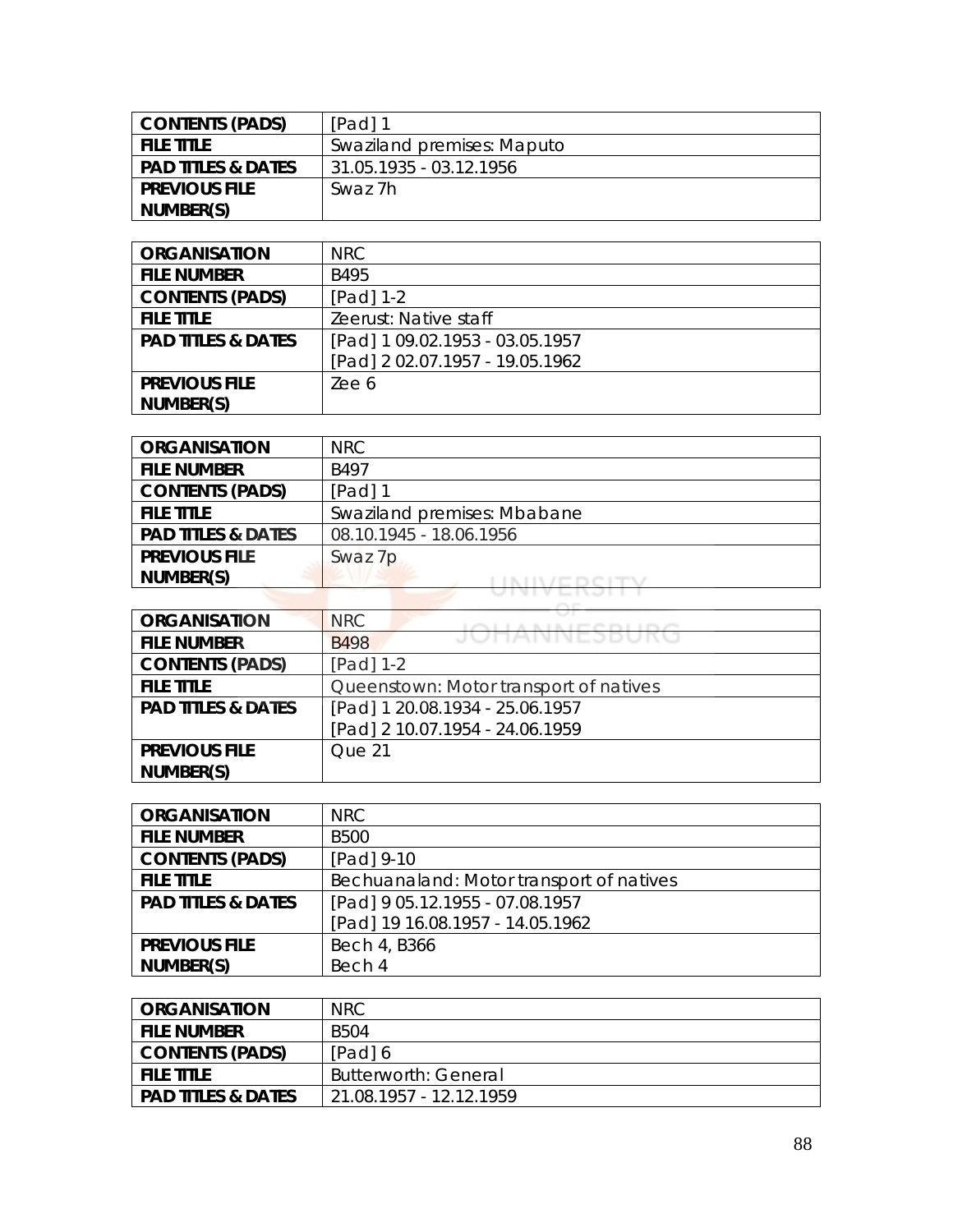| <b>PREVIOUS FILE</b> | 10<br>But |
|----------------------|-----------|
| NUMBER(S)            |           |

| <b>ORGANISATION</b>           | NRC                                         |
|-------------------------------|---------------------------------------------|
| <b>FILE NUMBER</b>            | <b>B505</b>                                 |
| <b>CONTENTS (PADS)</b>        |                                             |
| <b>FILE TITLE</b>             | Staff files                                 |
| <b>PAD TITLES &amp; DATES</b> | D. Evans 23.12.1953 - 13.02.1956            |
|                               | S.G. Clarke 30.11.1956 - 19.06.1957         |
|                               | C.K.B. Cross 09.11.1954 - 05.04.1956        |
|                               | Mrs. P.A. Du Toit 06.02.1956 - 15.06.1956   |
|                               | Mrs. S.C. Bennewith 04.08.1953 - 07.12.1955 |
|                               | Miss V.M. Cogill, 05.03.1953 - 12.03.1956   |

| <b>ORGANISATION</b>           | <b>NRC</b>                                   |
|-------------------------------|----------------------------------------------|
| <b>FILE NUMBER</b>            | <b>B506</b>                                  |
| <b>CONTENTS (PADS)</b>        |                                              |
| <b>FILE TITLE</b>             | Staff files                                  |
| <b>PAD TITLES &amp; DATES</b> | Mrs. A.M. Vorster 23.05.1953 - 17.02.1955    |
|                               | N.C. Trollip 18.06.1956 - 31.10.1956         |
|                               | R.G. Winn 22.06.1953 - 02.03.1971            |
|                               | J.C. Thompson (Snr.) 10.06.1953 - 25.10.1960 |
|                               | V.A. Smith 03.08.1954 - 05.09.1956           |
|                               | P.J. Van Rensburg 30.04.1954 - 24.05.1957    |
|                               | G.W. Riesman 04.03.1953 - 21.09.1966         |
|                               | R. Winn 23.09.1953 - 18.11.1957              |
|                               | I.P.J. Wasley 07.03.1956 - 15.05.1956        |
|                               | D.H. Wilson 23.07.1954 - 16.05.1956          |

| <b>ORGANISATION</b>           | <b>NRC</b>                               |
|-------------------------------|------------------------------------------|
| <b>FILE NUMBER</b>            | <b>B507</b>                              |
| <b>CONTENTS (PADS)</b>        |                                          |
| <b>FILE TITLE</b>             | Staff files                              |
| <b>PAD TITLES &amp; DATES</b> | L.L. Jackson 04.06.1953 - 28.03.1957     |
|                               | N.H. Jackson 12.10.1956 - 25.02.1957     |
|                               | Kern E.A. 09.05.1953 - 04.01.1956        |
|                               | H.D. Jeannot 01.08.1955 - 01.06.1956     |
|                               | D.F. Godfrey 25.01.1954 - 02.08.1957     |
|                               | J.A. George 04.05.1955 - 03.03.1956      |
|                               | I. Hamilton 27.03.1956 - 25.04.1957      |
|                               | A.L. Gray 12.12.1955 - 13.07.1956        |
|                               | Mrs. R. Ferreira 06.07.1953 - 31.08.1955 |
|                               | Miss G. Horn 05.11.1953 - 11.01.1955     |

| <b>ORGANISATION</b>    | <b>NRC</b>  |
|------------------------|-------------|
| <b>FILE NUMBER</b>     | <b>B508</b> |
| <b>CONTENTS (PADS)</b> |             |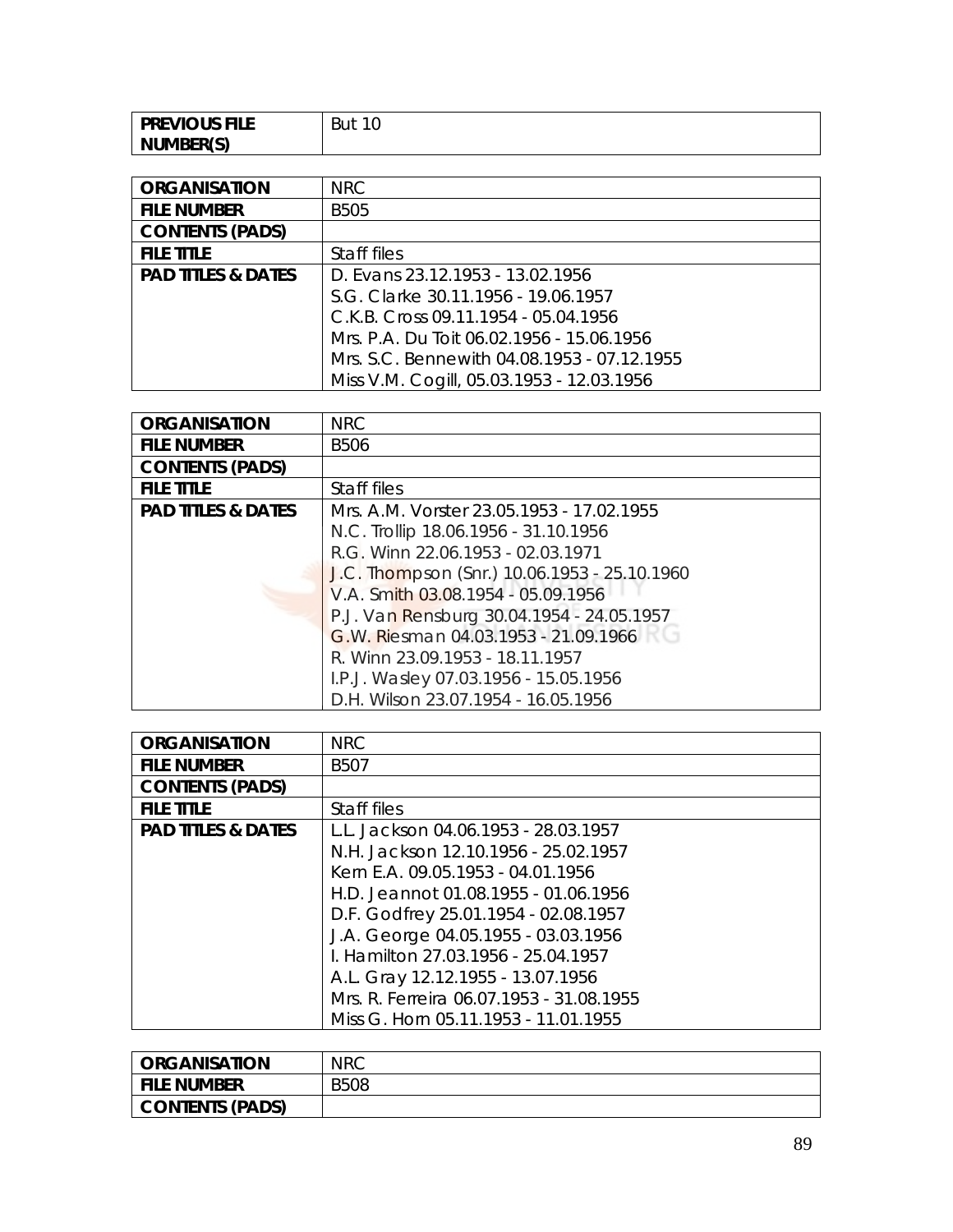| <b>FILE TITLE</b>             | Staff files                                   |
|-------------------------------|-----------------------------------------------|
| <b>PAD TITLES &amp; DATES</b> | J.B. Mackenzie 09.06.1953 - 01.07.1955        |
|                               | F. MacCarter 26.06.1953 - 11.10.1955          |
|                               | G.H.T. Randall 29.05.1956 - 05.12.1956        |
|                               | R.N. Middleton 18.08.1953 - 20.07.1955        |
|                               | M.B. Bircham 25.06.1956 - 11.01.1958          |
|                               | L.D. Nourse 21.02.1956 - 14.03.1957           |
|                               | J.G. Roos 03.06.1957 - 16.02.1957             |
|                               | C.F. Norton 15.12.1952 - 27.06.1956           |
|                               | T. Petersen (Snr.) 04.11.1953 - 06.07.1957    |
|                               | Mrs. U.F.H. Middleton 16.04.1953 - 02.09.1969 |
|                               | Mrs. D Murray 12.03.1956 - 29.11.1956         |

| <b>ORGANISATION</b>           | <b>NRC</b>               |
|-------------------------------|--------------------------|
| <b>FILE NUMBER</b>            | <b>B519</b>              |
| <b>CONTENTS (PADS)</b>        | $[Pad]$ 1                |
| <b>FILE TITLE</b>             | Zeerust: Monthly reports |
| <b>PAD TITLES &amp; DATES</b> | 13.02.1953 - 16.11.1957  |
| <b>PREVIOUS FILE</b>          | Zee 7                    |
| NUMBER(S)                     |                          |
|                               |                          |

| <b>ORGANISATION</b>           | <b>NRC</b><br>great group price in regard to an |
|-------------------------------|-------------------------------------------------|
| <b>FILE NUMBER</b>            | JINI V EINJI I<br><b>B520</b>                   |
| <b>CONTENTS (PADS)</b>        | [Pad] 1-2                                       |
| <b>FILE TITLE</b>             |                                                 |
| <b>PAD TITLES &amp; DATES</b> | [Pad] 1 12.02.1947 - 18.09.1957                 |
|                               | Pad 202.12.1957 - 30.09.1968                    |
| <b>PREVIOUS FILE</b>          | Zee 16c                                         |
| NUMBER(S)                     |                                                 |

| <b>ORGANISATION</b>           | NRC                             |
|-------------------------------|---------------------------------|
| <b>FILE NUMBER</b>            | B <sub>521</sub>                |
| <b>CONTENTS (PADS)</b>        | $[Pad]$ 7-8                     |
| <b>FILE TITLE</b>             | Umtata: General                 |
| <b>PAD TITLES &amp; DATES</b> | [Pad] 7 17.01.1956 - 29.11.1957 |
|                               | [Pad] 8 06.12.1957 - 31.08.1959 |
| <b>PREVIOUS FILE</b>          | Umt $2$                         |
| NUMBER(S)                     |                                 |

| <b>ORGANISATION</b>           | NRC.                               |
|-------------------------------|------------------------------------|
| <b>FILE NUMBER</b>            | B <sub>525</sub>                   |
| <b>CONTENTS (PADS)</b>        | $[Pad]$ 3-4                        |
| <b>FILE TITLE</b>             | Umtata: Motor transport of natives |
| <b>PAD TITLES &amp; DATES</b> | [Pad] 3 26.09.1951 - 31.01.1958    |
|                               | [Pad] 4 07.03.1958 - 06.10.1975    |
| <b>PREVIOUS FILE</b>          | Umt 9                              |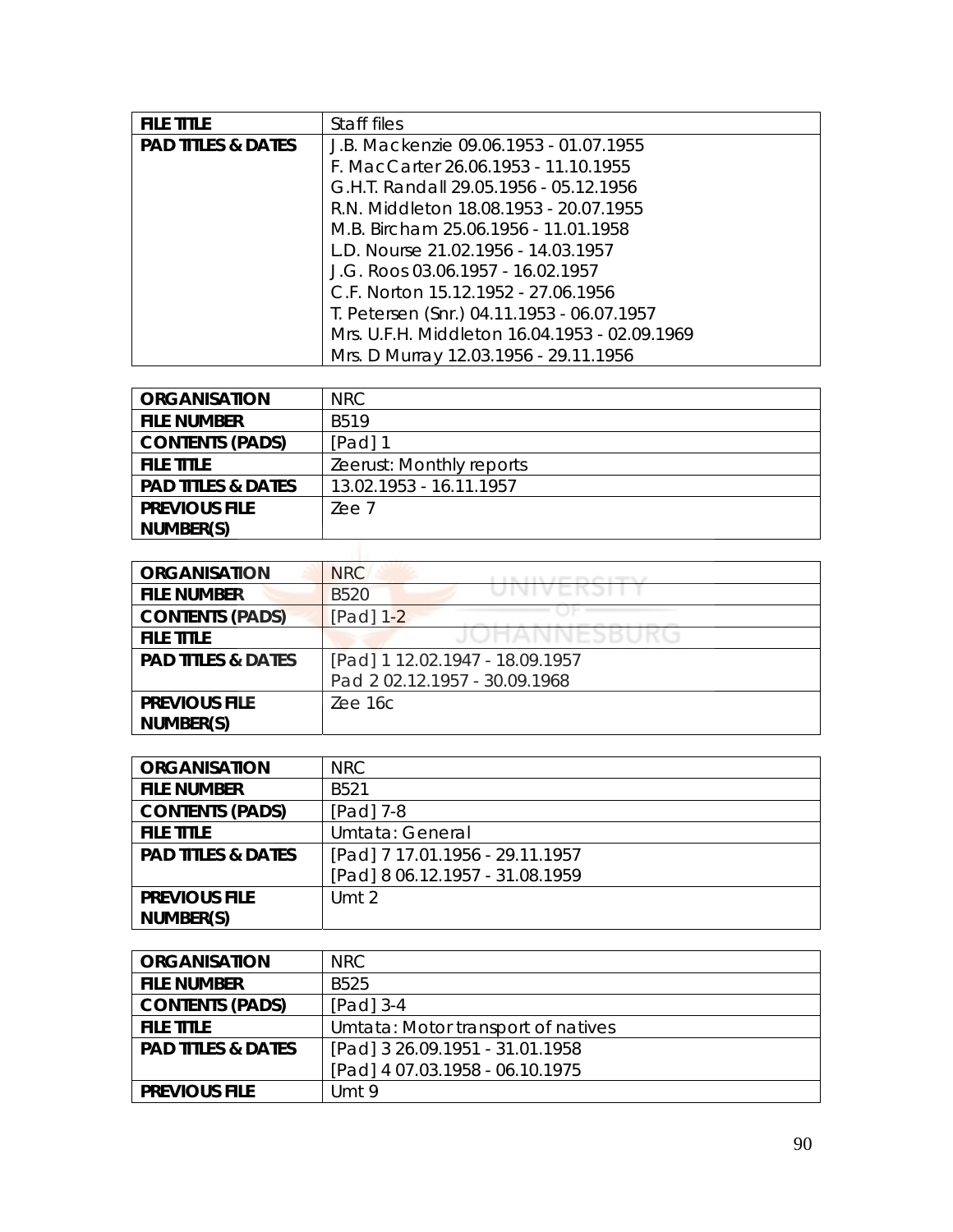## **NUMBER(S)**

| <b>ORGANIZATION</b>           | <b>NRC</b>                                                  |
|-------------------------------|-------------------------------------------------------------|
| <b>FILE NUMBER</b>            | B <sub>529</sub>                                            |
| <b>CONTENTS (PADS)</b>        |                                                             |
| <b>FILE TITLE</b>             | Staff file: Appointments, resignations, retirements & leave |
| <b>PAD TITLES &amp; DATES</b> | C.B. Clark 25.05.1953 - 29.04.1958                          |
|                               | R.P. Conte 16.05.1056 - 21.05.1958                          |
|                               | E.M. Dovey 05.05.1953 - 14.04.1958                          |
|                               | E.B. Hildebrandt, E.B. Kruger 25.11.1954 - 05.12.1957       |
|                               | C.A.S. Hilligan 02.03.1953 - 23.10.1958                     |
|                               | J.G. Maker 05.03.1953 - 24.09.1957                          |
|                               | E.W. Marx 21.01.1957 - 02.12.1957                           |
|                               | L.L. Keys-Transfeldt 28.11.1955 - 13.01.1958                |

| <b>ORGANISATION</b>           | <b>NRC</b>                       |
|-------------------------------|----------------------------------|
| <b>FILE NUMBER</b>            | B532                             |
| <b>CONTENTS (PADS)</b>        | [Pad] $3-4$                      |
| <b>FILE TITLE</b>             | <b>Bantu Men's Social Centre</b> |
| <b>PAD TITLES &amp; DATES</b> | [Pad] 3 30.01.1942 - 14.07.1951  |
|                               | [Pad] 4 03.08.1951 - 06.11.1957  |
| <b>PREVIOUS FILE</b>          | <b>B3</b>                        |
| NUMBER(S)                     | UNIVERSITY                       |
|                               |                                  |

| <b>ORGANISATION</b>           | JOHANNESBUKG<br><b>NRC</b>            |
|-------------------------------|---------------------------------------|
| <b>FILE NUMBER</b>            | B533                                  |
| <b>CONTENTS (PADS)</b>        | $[Pad]$ 1                             |
| <b>FILE TITLE</b>             | Pietermaritzburg premises: Mokhotlong |
| <b>PAD TITLES &amp; DATES</b> | 17.11.1933 - 29.04.1958               |
| <b>PREVIOUS FILE</b>          | Nat 3an                               |
| NUMBER(S)                     |                                       |

| <b>ORGANISATION</b>           | NRC.                       |
|-------------------------------|----------------------------|
| <b>FILE NUMBER</b>            | B533                       |
| <b>CONTENTS (PADS)</b>        | $[Pad]$ 2                  |
| <b>FILE TITLE</b>             | Natal premises: Mokhotlong |
| <b>PAD TITLES &amp; DATES</b> | 09.06.1958 - 12.09.1969    |
| <b>PREVIOUS FILE</b>          | Nat 3an                    |
| NUMBER(S)                     |                            |

| <b>ORGANISATION</b>           | NRC                             |
|-------------------------------|---------------------------------|
| <b>FILE NUMBER</b>            | B536                            |
| <b>CONTENTS (PADS)</b>        | $[Pad]$ 2                       |
| <b>FILE TITLE</b>             | Bechuanaland premises: Mafeking |
| <b>PAD TITLES &amp; DATES</b> | 11.01.1949 - 02.12.1957         |
| <b>PREVIOUS FILE</b>          | Bech 16u                        |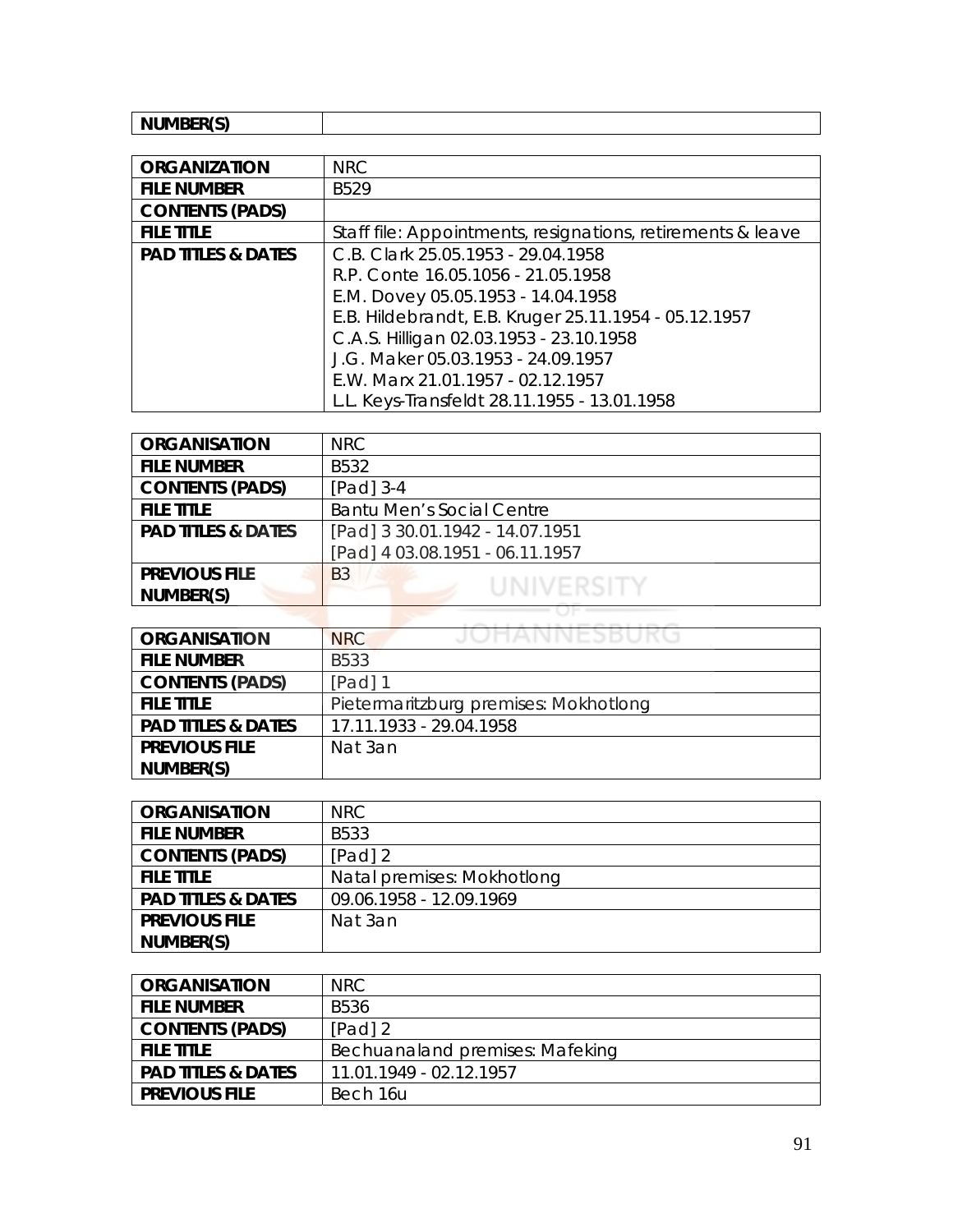| NILIMRER(S) |  |
|-------------|--|
| .           |  |

| <b>ORGANISATION</b>           | NRC                             |
|-------------------------------|---------------------------------|
| <b>FILE NUMBER</b>            | <b>B539</b>                     |
| <b>CONTENTS (PADS)</b>        | $[Pad]$ 3-4                     |
| <b>FILE TITLE</b>             | Graskop: Native staff           |
| <b>PAD TITLES &amp; DATES</b> | [Pad] 3 08.01.1952 - 27.06.1958 |
|                               | [Pad] 4 01.07.1958 - 21.12.1963 |
| <b>PREVIOUS FILE</b>          | Gras 14                         |
| NUMBER(S)                     |                                 |

| <b>ORGANISATION</b>           | NRC.                             |
|-------------------------------|----------------------------------|
| <b>FILE NUMBER</b>            | B <sub>542</sub>                 |
| <b>CONTENTS (PADS)</b>        | [Pad] 13-14                      |
| <b>FILE TITLE</b>             | <b>Basutoland: General</b>       |
| <b>PAD TITLES &amp; DATES</b> | [Pad] 13 20.05.1957 - 23.10.1958 |
|                               | [Pad] 14 03.11.1958 - 11.12.1959 |
| <b>PREVIOUS FILE</b>          | Bas 4                            |
| NUMBER(S)                     |                                  |

| <b>ORGANISATION</b>           | NRC                                                       |
|-------------------------------|-----------------------------------------------------------|
| <b>FILE NUMBER</b>            | B <sub>545</sub>                                          |
| <b>CONTENTS (PADS)</b>        | UIVIVLIVJI I<br>[Pad] 1                                   |
| <b>FILE TITLE</b>             | Natal: Brochures providing historical, ethnographical and |
|                               | statistical information, Nov. 1926                        |
| <b>PAD TITLES &amp; DATES</b> |                                                           |

| <b>ORGANISATION</b>           | NRC.                    |
|-------------------------------|-------------------------|
| <b>FILE NUMBER</b>            | <b>B546</b>             |
| <b>CONTENTS (PADS)</b>        | $[Pad]$ 10              |
| <b>FILE TITLE</b>             | Queenstown: General     |
| <b>PAD TITLES &amp; DATES</b> | 14.01.1959 - 30.09.1960 |
| <b>PREVIOUS FILE</b>          | Que 2                   |
| NUMBER(S)                     |                         |

| <b>ORGANISATION</b>           | <b>NRC</b>                       |
|-------------------------------|----------------------------------|
| <b>FILE NUMBER</b>            | <b>B548</b>                      |
| <b>CONTENTS (PADS)</b>        | [Pad] 11-12                      |
| <b>FILE TITLE</b>             | Bechuanaland: General            |
| <b>PAD TITLES &amp; DATES</b> | [Pad] 11 13.07.1956 - 19.01.1959 |
|                               | [Pad] 12 06.02.1959 - 15.11.1960 |
| <b>PREVIOUS FILE</b>          | Bech 3                           |
| NUMBER(S)                     |                                  |

| <b>ORGANISATION</b> | <b>NRC</b> |
|---------------------|------------|
| <b>FILE NUMBER</b>  | B554       |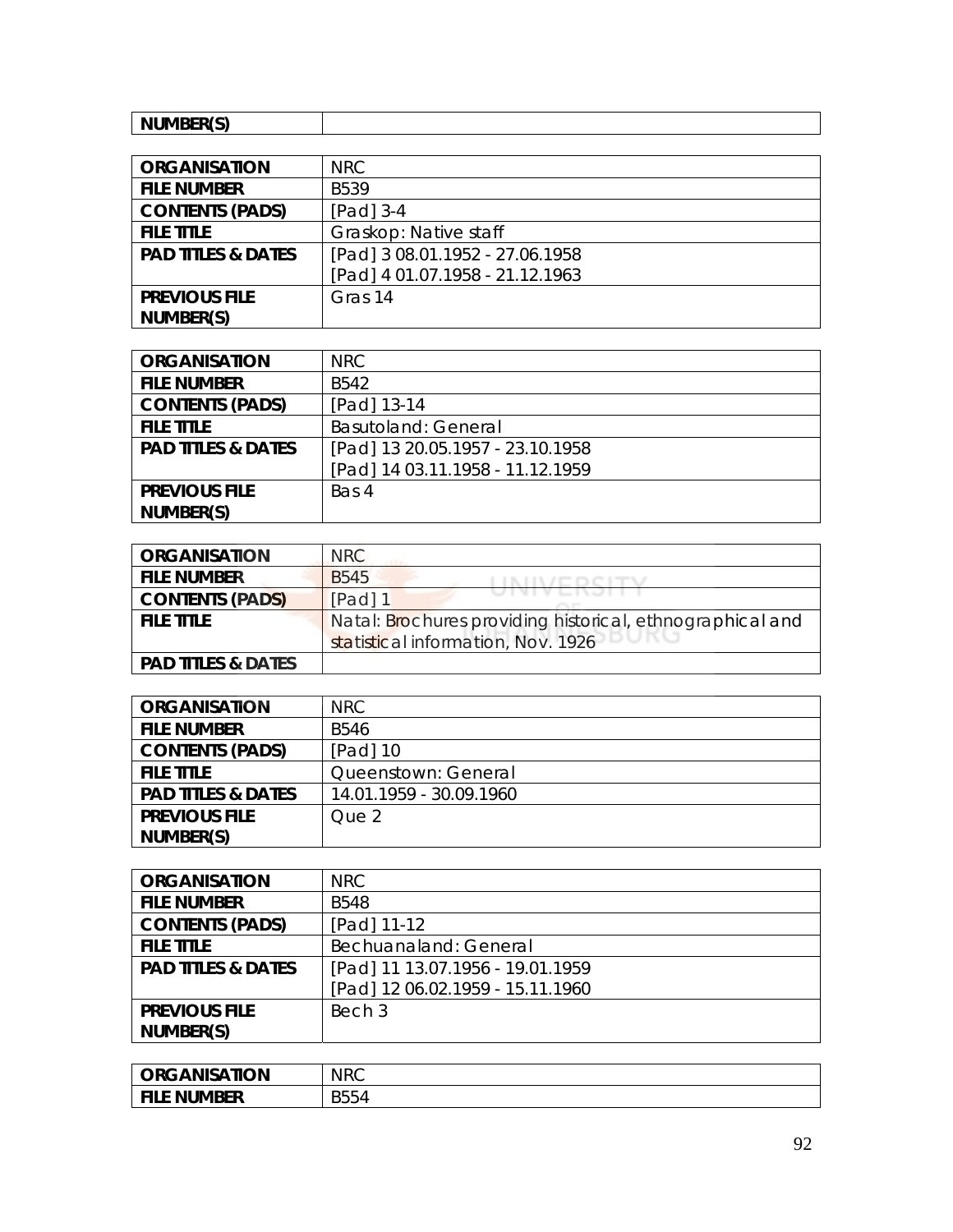| <b>CONTENTS (PADS)</b>        |                                         |
|-------------------------------|-----------------------------------------|
| <b>FILE TITLE</b>             | Staff files                             |
| <b>PAD TITLES &amp; DATES</b> | Miss A. Behrens 02.04.1955 - 24.06.1958 |
|                               | M.A. Cross 13.02.1958 - 27.11.1958      |
|                               | A.R. Ferguson 16.04.1958 - 21.04.1959   |
|                               | F.M. Colling 11.12.1953 - 05.11.1958    |
|                               | J.R. Day 29.10.1957 - 12.02.1958        |
|                               | G.R. Elliott 15.07.1953 - 09.02.1959    |
|                               | Mrs. M. Daniel 19.09.1958 - 06.01.1960  |
|                               | G.H. Cloete 07.05.1958 - 26.04.1960     |
|                               | D.E.R. Chisholm 28.10.1957 - 17.03.1960 |

| <b>ORGANISATION</b>           | <b>NRC</b>                                |
|-------------------------------|-------------------------------------------|
| <b>FILE NUMBER</b>            | <b>B555</b>                               |
| <b>CONTENTS (PADS)</b>        |                                           |
| <b>FILE TITLE</b>             | Staff files                               |
| <b>PAD TITLES &amp; DATES</b> | Miss M.E. Liebich 25.06.1955 - 16.05.1958 |
|                               | A. Koekemoer 07.12.1954 - 01.05.1958      |
|                               | J.T. Schmitt 06.02.1956 - 16.03.1959      |
|                               | Mrs. L. Newson 28.11.1957 - 24.03.1958    |
|                               | H.J. Langley 18.10.1958 - 22.12.1958      |
|                               | A.E. Shuttleworth 14.03.1953 - 08.03.1958 |
|                               | J.K. Gray 16.05.1956 - 24.04.1959         |
|                               | P.B. Kietzman 22.10.1956 - 29.01.1959     |
|                               | F.P.F. Sutcliffe 23.03.1953 - 23.07.1958  |
|                               | A.G. Lubbe 19.08.1953 - 16.11.1953        |

| <b>ORGANISATION</b>           | <b>NRC</b>                             |
|-------------------------------|----------------------------------------|
| <b>FILE NUMBER</b>            | <b>B556</b>                            |
| <b>CONTENTS (PADS)</b>        |                                        |
| <b>FILE TITLE</b>             | Staff files                            |
| <b>PAD TITLES &amp; DATES</b> | C. Wells 14.03.1953 - 28.11.1957       |
|                               | M. Van Niekerk 20.08.1956 - 03.02.1959 |
|                               | N.A. Thomson 07.07.1957 - 07.04.1961   |
|                               | F. Wallis 16.04.1953 - 28.05.1958      |
|                               | H.E. Watkinson 18.03.1951 - 11.11.1958 |
|                               | J.W. Van Eyk 13.04.1955 - 02.05.1957   |
|                               | B. Taylor 08.12.1955 - 09.02.1959      |

| <b>ORGANISATION</b>           | NRC.                            |
|-------------------------------|---------------------------------|
| <b>FILE NUMBER</b>            | <b>B560</b>                     |
| <b>CONTENTS (PADS)</b>        | [Pad] 3-4                       |
| <b>FILE TITLE</b>             | Queenstown: Native staff        |
| <b>PAD TITLES &amp; DATES</b> | [Pad] 3 22.02.1956 - 19.08.1959 |
|                               | [Pad] 4 18.09.1959 - 11.05.1962 |
| <b>PREVIOUS FILE</b>          | B <sub>303</sub>                |
| NUMBER(S)                     | Que 15                          |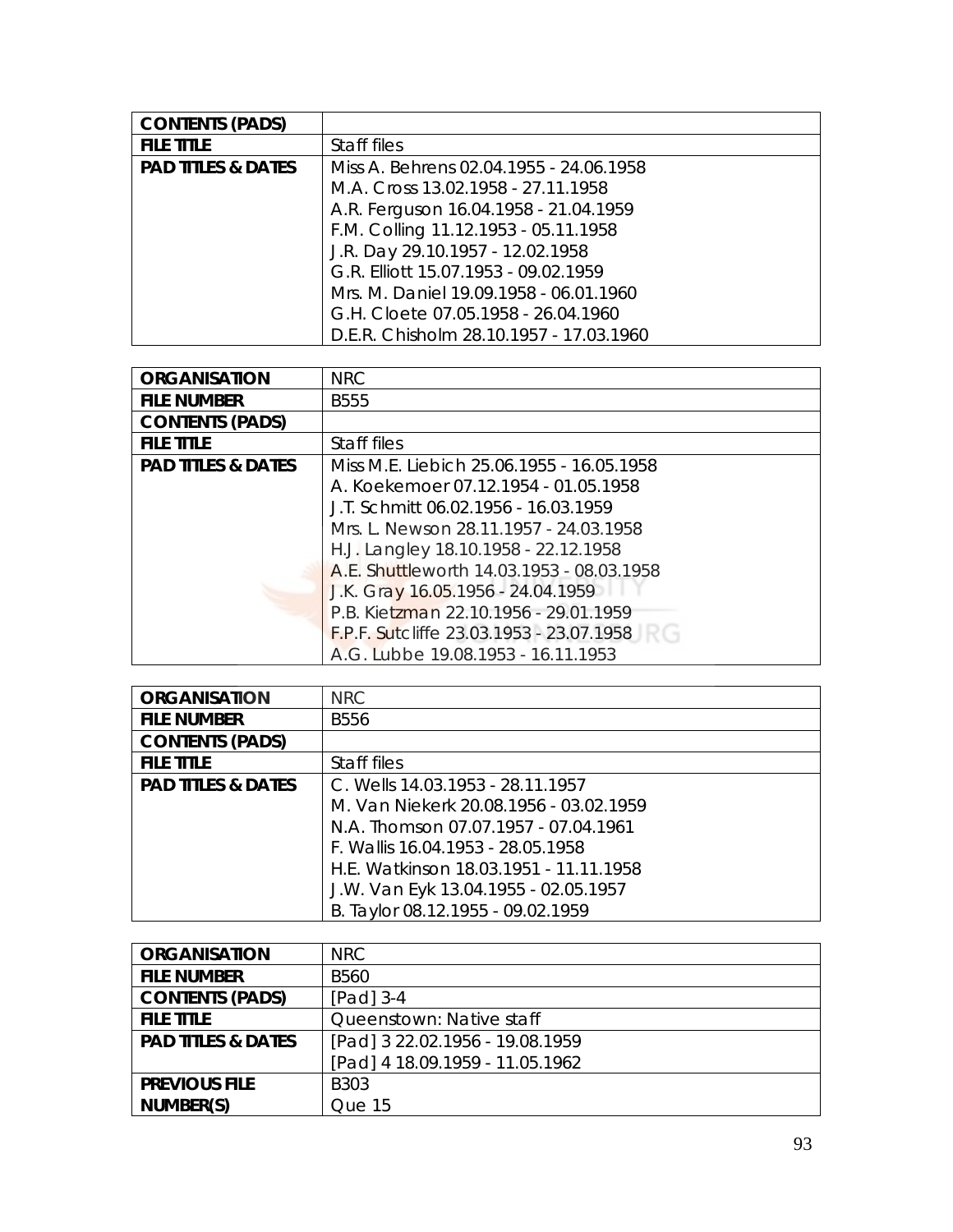| <b>ORGANISATION</b>           | <b>NRC</b>                                         |
|-------------------------------|----------------------------------------------------|
| <b>FILE NUMBER</b>            | B <sub>561</sub>                                   |
| <b>CONTENTS (PADS)</b>        | $[Pad]$ 1                                          |
| <b>FILE TITLE</b>             | Brochures providing historical, ethnographical and |
|                               | statistical information                            |
| <b>PAD TITLES &amp; DATES</b> | 31.12.1953 - 12.07.1955                            |
| <b>PREVIOUS FILE</b>          | Que 26                                             |
| NUMBER(S)                     |                                                    |

| <b>ORGANISATION</b>           | NRC.                    |
|-------------------------------|-------------------------|
| <b>FILE NUMBER</b>            | <b>B565</b>             |
| <b>CONTENTS (PADS)</b>        | $[Pad]$ 10              |
| <b>FILE TITLE</b>             | Swaziland: General      |
| <b>PAD TITLES &amp; DATES</b> | 01.09.1959 - 16.01.1961 |
| <b>PREVIOUS FILE</b>          | Swaz 1                  |
| NUMBER(S)                     |                         |

| <b>ORGANISATION</b>           | <b>NRC</b>                      |
|-------------------------------|---------------------------------|
| <b>FILE NUMBER</b>            | <b>B566</b>                     |
| <b>CONTENTS (PADS)</b>        | [Pad] 1-2                       |
| <b>FILE TITLE</b>             | Kokstad premises: Quacha's Nek  |
| <b>PAD TITLES &amp; DATES</b> | [Pad] 1 01.07.1932 - 04.08.1959 |
|                               | [Pad] 2 14.09.1959 - 22.05.1970 |
| <b>PREVIOUS FILE</b>          | Kok 2e                          |
| NUMBER(S)                     | <b>JOHANNESBURG</b>             |
|                               |                                 |

| <b>ORGANISATION</b>           | <b>NRC</b>                       |
|-------------------------------|----------------------------------|
| <b>FILE NUMBER</b>            | B <sub>567</sub>                 |
| <b>CONTENTS (PADS)</b>        | [Pad] 15-16                      |
| <b>FILE TITLE</b>             | Natal: Native staff              |
| <b>PAD TITLES &amp; DATES</b> | [Pad] 15 23.09.1957 - 28.10.1959 |
|                               | [Pad] 16 03.11.1959 - 05.03.1962 |
| <b>PREVIOUS FILE</b>          | Nat 18                           |
| NUMBER(S)                     |                                  |

| <b>ORGANISATION</b>           | NRC                                        |
|-------------------------------|--------------------------------------------|
| <b>FILE NUMBER</b>            | B571                                       |
| <b>CONTENTS (PADS)</b>        | [Pad] 11-12                                |
| <b>FILE TITLE</b>             | Kokstad: Recruiters agreements, loans etc. |
| <b>PAD TITLES &amp; DATES</b> | [Pad] 11 23.01.1957 - 24.11.1959           |
|                               | [Pad] 12 01.12.1959 - 16.01.1962           |
| <b>PREVIOUS FILE</b>          | Kok 8                                      |
| NUMBER(S)                     |                                            |

| <b>ORGANISATION</b> | <b>NRC</b>                   |
|---------------------|------------------------------|
| <b>FILE NUMBER</b>  | ĸh<br><b>DUI</b><br><u>_</u> |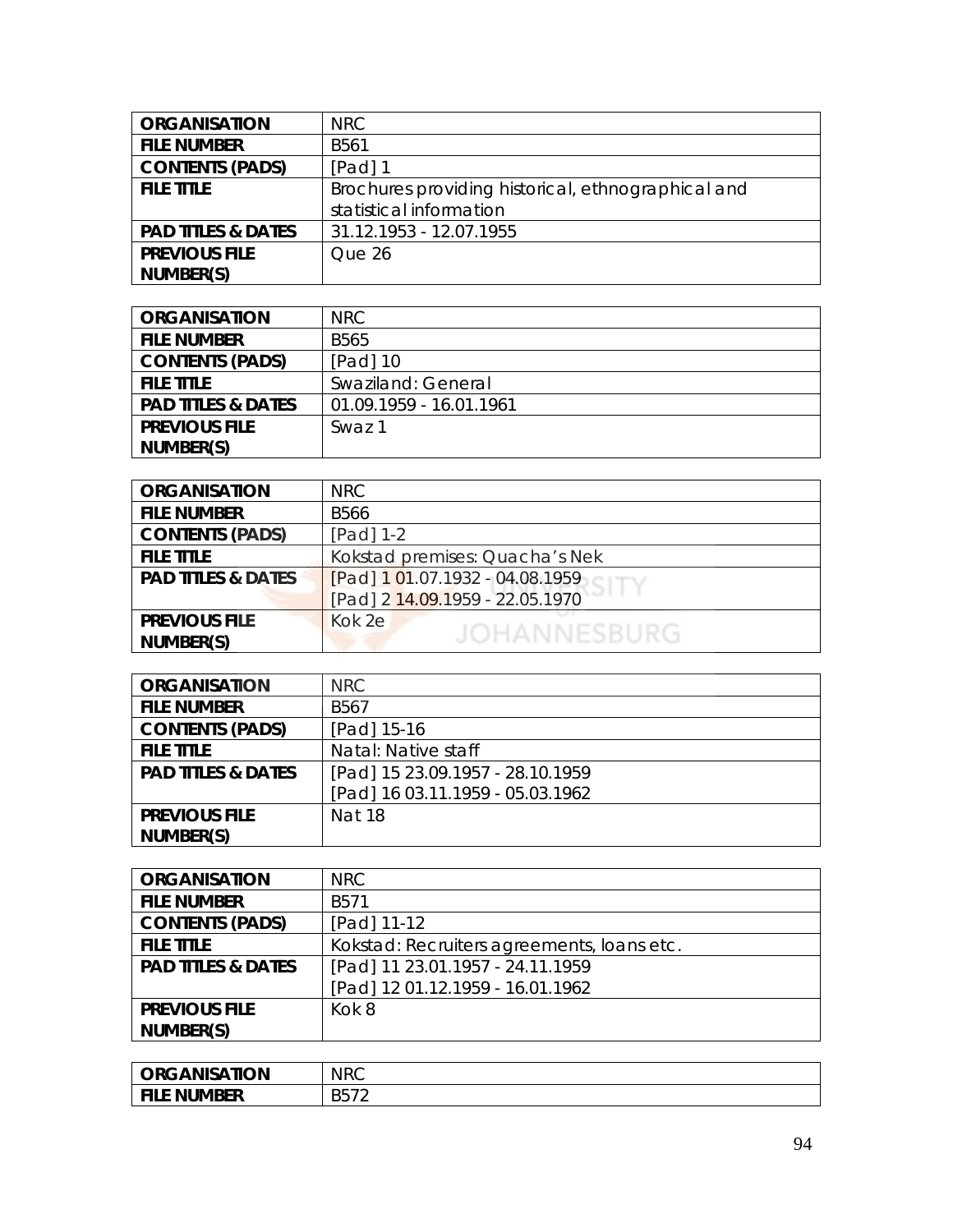| <b>CONTENTS (PADS)</b>        | $[Pad]$ 8-9                     |
|-------------------------------|---------------------------------|
| <b>FILE TITLE</b>             | Kokstad: General                |
| <b>PAD TITLES &amp; DATES</b> | [Pad] 8 25.01.1956 - 30.05.1958 |
|                               | [Pad] 9 03.06.1958 - 26.11.1959 |
| <b>PREVIOUS FILE</b>          | Kok 4, B459                     |
| NUMBER(S)                     | $K$ Ok 4                        |

| <b>ORGANISATION</b>           | NRC                     |
|-------------------------------|-------------------------|
| <b>FILE NUMBER</b>            | B574                    |
| <b>CONTENTS (PADS)</b>        | [Pad] 5                 |
| <b>FILE TITLE</b>             | Natal: Monthly reports  |
| <b>PAD TITLES &amp; DATES</b> | 14.01.1957 - 16.01.1959 |
| <b>PREVIOUS FILE</b>          | Nat 1                   |
| NUMBER(S)                     |                         |

| <b>ORGANISATION</b>           | NRC                           |
|-------------------------------|-------------------------------|
| <b>FILE NUMBER</b>            | <b>B587</b>                   |
| <b>CONTENTS (PADS)</b>        | $[Pad]$ 5                     |
| <b>FILE TITLE</b>             | Bechuanaland: Monthly reports |
| <b>PAD TITLES &amp; DATES</b> | 13.02.1956 - 10.12.1959       |
| <b>PREVIOUS FILE</b>          | Bech 10                       |
| NUMBER(S)                     |                               |

| <b>ORGANISATION</b>           | NRC<br><b>CONTRACTOR</b> |
|-------------------------------|--------------------------|
| <b>FILE NUMBER</b>            | JUNAIVIVEJDUNU<br>B590   |
| <b>CONTENTS (PADS)</b>        | $[Pad]$ 10               |
| <b>FILE TITLE</b>             | Natal: General           |
| <b>PAD TITLES &amp; DATES</b> | 20.04.1960 - 17.05.1962  |
| <b>PREVIOUS FILE</b>          | Nat 8                    |
| NUMBER(S)                     |                          |

| ORGANISATION                  | <b>NRC</b>              |
|-------------------------------|-------------------------|
| <b>FILE NUMBER</b>            | B591                    |
| <b>CONTENTS (PADS)</b>        |                         |
| <b>FILE TITLE</b>             | E. Albasini             |
| <b>PAD TITLES &amp; DATES</b> | 20.12.1957 - 24.11.1958 |

| <b>ORGANISATION</b>           | <b>NRC</b>              |
|-------------------------------|-------------------------|
| <b>FILE NUMBER</b>            | B591                    |
| <b>CONTENTS (PADS)</b>        |                         |
| <b>FILE TITLE</b>             | J. Albasini             |
| <b>PAD TITLES &amp; DATES</b> | 12.08.1956 - 09.02.1962 |

| <b>ORGANISATION</b> | <b>NRC</b> |
|---------------------|------------|
| <b>FILE NUMBER</b>  | B591       |
| CONTENTS (PADS)     |            |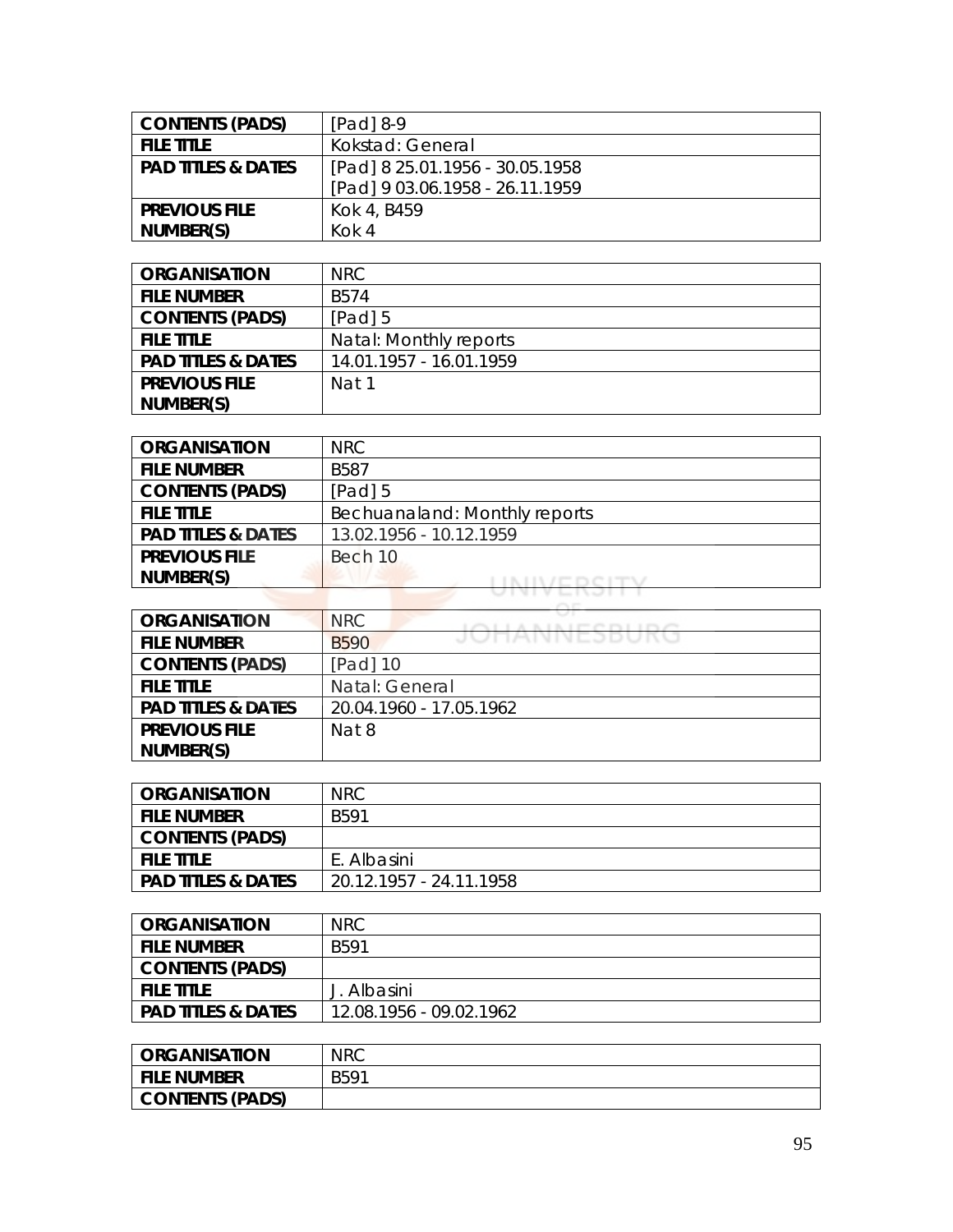| <b>FILE TITLE</b>             | Staff files                                 |
|-------------------------------|---------------------------------------------|
| <b>PAD TITLES &amp; DATES</b> | J.P. Viljoen 23.07.1955 - 02.03.1960        |
|                               | R.J. Watkinson 23.05.1952 - 24.04.1959      |
|                               | R.F. van der Linde 20.01.1958 - 15.06.1959  |
|                               | J.C. Thomson (Jnr.) 28.03.1953 - 12.02.1964 |
|                               | M.R. Boake 15.07.1958 - 29.09.1959          |
|                               | K. Buncombe 30.03.1959 - 01.05.1959         |

| <b>ORGANISATION</b>           | <b>NRC</b>                              |
|-------------------------------|-----------------------------------------|
| <b>FILE NUMBER</b>            | B593                                    |
| <b>CONTENTS (PADS)</b>        |                                         |
| <b>FILE TITLE</b>             | Staff                                   |
| <b>PAD TITLES &amp; DATES</b> | R. Knight 26.01.1958 - 26.05.1959       |
|                               | A.B. Lyle 14.01.1958 - 17.08.1959       |
|                               | C.G.A. Mitchell 26.03.1953 - 13.03.1961 |
|                               | N.A. Myers 11.09.1958 - 06.05.1960      |
|                               | B.O. Smith 16.11.1953 - 22.10.1959      |
|                               | M.T. Todd 07.11.1955 - 25.02.1960       |
|                               | M.H. Venter 01.10.1954 - 17.09.1959     |
|                               | E.G. Winn 28.04.1955 - 20.11.1959       |
|                               |                                         |

| <b>ORGANISATION</b>           | <b>NRC</b>                      |
|-------------------------------|---------------------------------|
| <b>FILE NUMBER</b>            | <b>B597</b><br>JINI V EINJI I   |
| <b>CONTENTS (PADS)</b>        | $[Pad]$ 4-5                     |
| <b>FILE TITLE</b>             | Queenstown: Monthly reports     |
| <b>PAD TITLES &amp; DATES</b> | [Pad] 4 07.01.1952 - 07.02.1956 |
|                               | [Pad] 5 09.04.1955 - 06.05.1960 |
| <b>PREVIOUS FILE</b>          | <b>B345</b>                     |
| NUMBER(S)                     | Que 9                           |

| <b>ORGANISATION</b>           | <b>NRC</b>                                            |
|-------------------------------|-------------------------------------------------------|
| <b>FILE NUMBER</b>            | B601                                                  |
| <b>CONTENTS (PADS)</b>        | $[Pad] 1-2$                                           |
| <b>FILE TITLE</b>             | Pension Fund: Policy etc., Transvaal & OFS Chamber of |
|                               | <b>Mines</b>                                          |
| <b>PAD TITLES &amp; DATES</b> | [Pad] 1 18.03.1954 - 30.05.1955                       |
|                               | [Pad] 2 02.06.1955 - 28.02.1961                       |
| <b>PREVIOUS FILE</b>          | P <sub>23</sub>                                       |
| NUMBER(S)                     | <b>RBS53</b>                                          |

| <b>ORGANISATION</b>           | NRC.                             |
|-------------------------------|----------------------------------|
| <b>FILE NUMBER</b>            | B602                             |
| <b>CONTENTS (PADS)</b>        | [Pad] 9-10                       |
| <b>FILE TITLE</b>             | Umtata: General                  |
| <b>PAD TITLES &amp; DATES</b> | [Pad] 9 01.09.1959 - 17.11.1960  |
|                               | [Pad] 10 18.11.1960 - 29.06.1962 |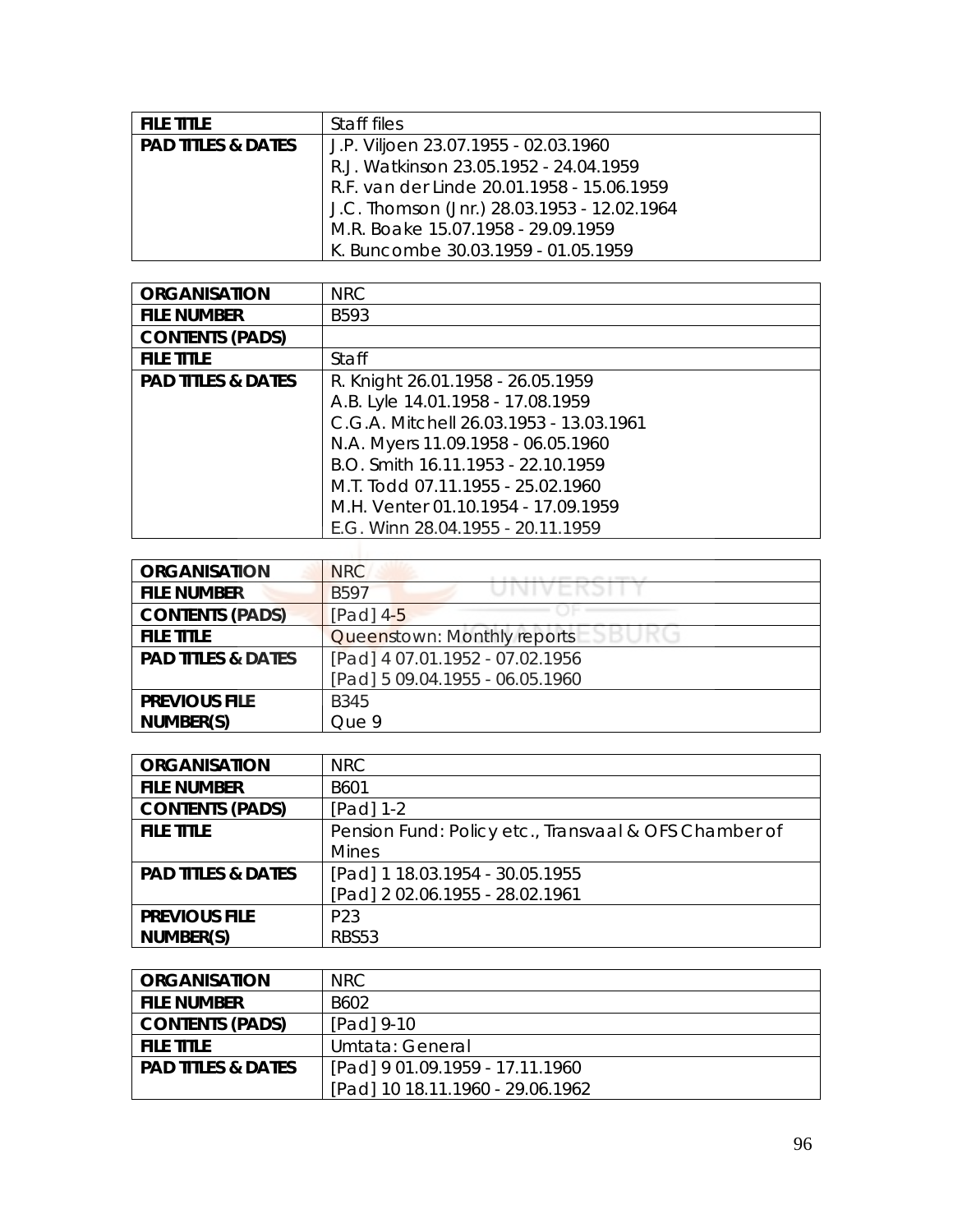| <b>PREVIOUS FILE</b> | Jmt 2 |
|----------------------|-------|
| NUMBER(S)            |       |

| <b>ORGANISATION</b>           | NRC.                             |
|-------------------------------|----------------------------------|
| <b>FILE NUMBER</b>            | <b>B606</b>                      |
| <b>CONTENTS (PADS)</b>        | [Pad] 9-10                       |
| <b>FILE TITLE</b>             | <b>Basutoland: Native Staff</b>  |
| <b>PAD TITLES &amp; DATES</b> | [Pad] 9 04.03.1959 - 17.11.1960  |
|                               | [Pad] 10 17.11.1960 - 26.04.1962 |
| <b>NOTES</b>                  | Bas 23                           |

| <b>ORGANISATION</b>           | <b>NRC</b>                             |
|-------------------------------|----------------------------------------|
| <b>FILE NUMBER</b>            | B610                                   |
| <b>CONTENTS (PADS)</b>        |                                        |
| <b>FILE TITLE</b>             | Staff files                            |
| <b>PAD TITLES &amp; DATES</b> | J.E. Revington 21.02.1953 - 20.09.1960 |
|                               | D.J. Smith 18.13.1955 - 10.11.1960     |
|                               | L.S.H. Trow 19.08.1953 - 20.12.1929    |
|                               | H.A. Williams 05.03.1953 - 29.04.1951  |
|                               | H.A. Williams 15.08.1957 - 20.08.1957  |

| <b>ORGANISATION</b>           | <b>NRC</b>                       |
|-------------------------------|----------------------------------|
| <b>FILE NUMBER</b>            | B616                             |
| <b>CONTENTS (PADS)</b>        | [Pad] 9-10                       |
| <b>FILE TITLE</b>             | King William's Town: General     |
| <b>PAD TITLES &amp; DATES</b> | [Pad] 9 19.06.1959 - 19.01.1961  |
|                               | [Pad] 10 25.01.1961 - 14.12.1962 |
| <b>PREVIOUS FILE</b>          | King 4                           |
| NUMBER(S)                     |                                  |

| <b>ORGANISATION</b>           | NRC                              |
|-------------------------------|----------------------------------|
| <b>FILE NUMBER</b>            | B617                             |
| <b>CONTENTS (PADS)</b>        | [Pad] 15-16                      |
| <b>FILE TITLE</b>             | <b>Basutoland: General</b>       |
| <b>PAD TITLES &amp; DATES</b> | [Pad] 15 14.12.1959 - 20.01.1961 |
|                               | [Pad] 16 23.01.1961 - 04.05.19   |
| <b>PREVIOUS FILE</b>          | Bas 4, B542                      |
| NUMBER(S)                     | Bas 4                            |

| ORGANISATION                  | <b>NRC</b>              |
|-------------------------------|-------------------------|
| <b>FILE NUMBER</b>            | B618                    |
| <b>CONTENTS (PADS)</b>        |                         |
| <b>FILE TITLE</b>             | Staff files             |
| <b>PAD TITLES &amp; DATES</b> | 07.01.1949 - 14.10.1968 |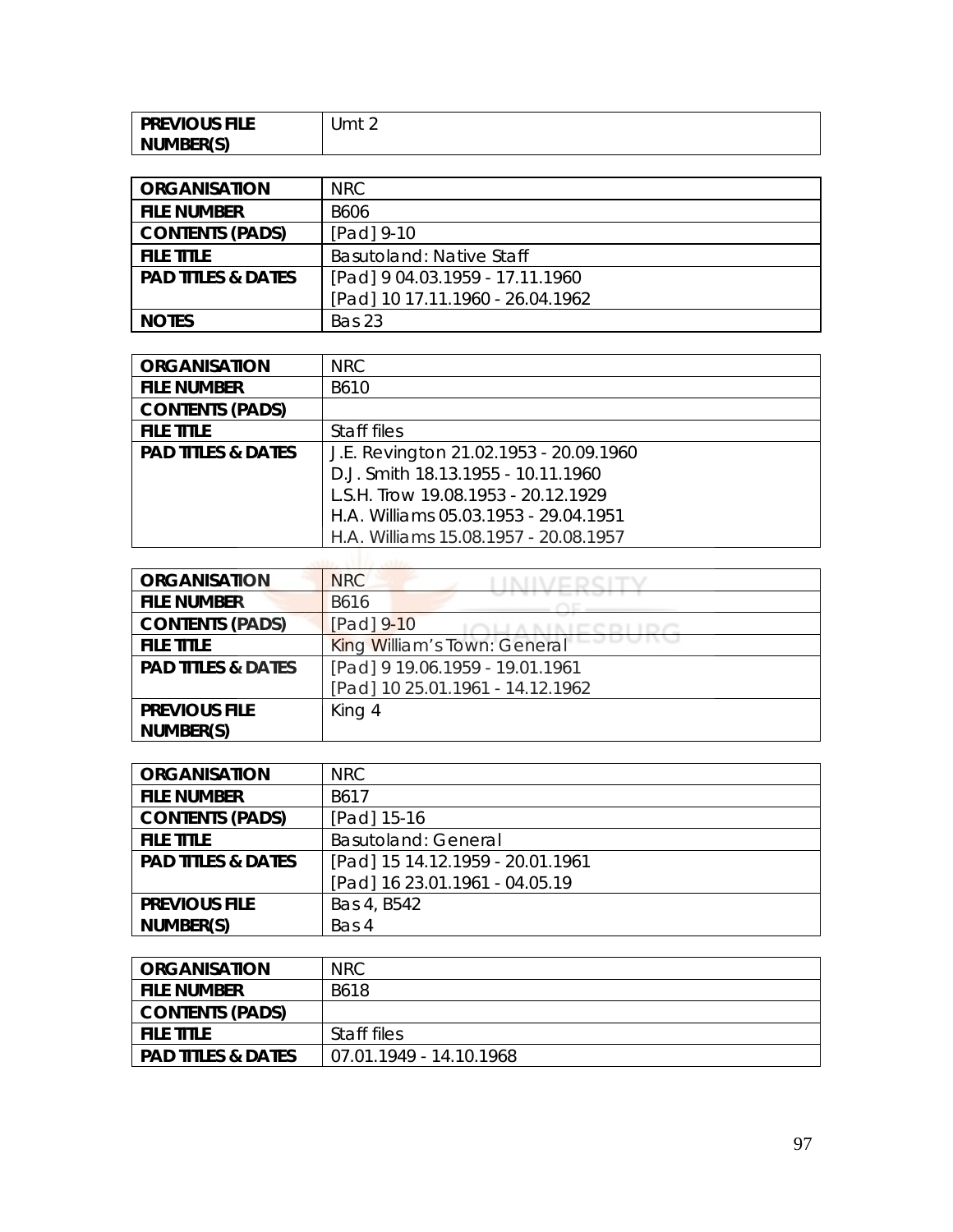| <b>ORGANISATION</b>           | <b>NRC</b>                                     |
|-------------------------------|------------------------------------------------|
| <b>FILE NUMBER</b>            | B620                                           |
| <b>CONTENTS (PADS)</b>        | [Pad 1]                                        |
| <b>FILE TITLE</b>             | Staff files                                    |
| <b>PAD TITLES &amp; DATES</b> | N.T. Cronwright 12.08.1958 - 24.04.1964        |
|                               | B.L. Gazzard 24.03.1959 - 07.04.1961           |
|                               | D.V. McCleod 06.01.1955 - 22.12.1961           |
|                               | F.P. Ras 26.05.1959 - 02.02.1961               |
|                               | D.A. van Dyk 16.11.1954 - 10.02.1961           |
|                               | H.H. Vickers 04.06.1956 - 28.01.1961           |
|                               | [Pad] 1 F.A.L. Whittle 26.05.1953 - 12.07.1961 |

| <b>ORGANISATION</b>           | <b>NRC</b>                      |
|-------------------------------|---------------------------------|
| <b>FILE NUMBER</b>            | B626                            |
| <b>CONTENTS (PADS)</b>        | [Pad] 6-7                       |
| <b>FILE TITLE</b>             | Graskop: General                |
| <b>PAD TITLES &amp; DATES</b> | [Pad] 6 14.03.1961 - 13.12.1963 |
|                               | [Pad] 7 01.02.1957 - 09.03.1961 |
| <b>PREVIOUS FILE</b>          | Gras 2                          |
| NUMBER(S)                     | Gras 2, B333                    |

| <b>ORGANISATION</b>           | <b>NRC</b>                                     |
|-------------------------------|------------------------------------------------|
| <b>FILE NUMBER</b>            | , , , , , , , , , , , , , , , ,<br><b>B630</b> |
| <b>CONTENTS (PADS)</b>        | [Pad] 9-10                                     |
| <b>FILE TITLE</b>             | Umtata: Recruiters agreements, Ioans etc.      |
| <b>PAD TITLES &amp; DATES</b> | [Pad] 9 19.02.1958 - 14.06.1961                |
|                               | [Pad] 10 21.07.1961 - 02.01.1964               |
| <b>PREVIOUS FILE</b>          | Umt 4                                          |
| NUMBER(S)                     |                                                |

| <b>ORGANISATION</b>           | NRC.                            |
|-------------------------------|---------------------------------|
| <b>FILE NUMBER</b>            | B633                            |
| <b>CONTENTS (PADS)</b>        | $[Pad] 1-2$                     |
| <b>FILE TITLE</b>             | Welkom G.M. Co. Ltd.            |
| <b>PAD TITLES &amp; DATES</b> | [Pad] 1 19.06.1947 - 18.12.1956 |
|                               | [Pad] 2 18.01.1957 - 26.02.1965 |
| <b>PREVIOUS FILE</b>          | Mines 35                        |
| NUMBER(S)                     |                                 |

| <b>ORGANISATION</b>           | NRC.                                  |
|-------------------------------|---------------------------------------|
| <b>FILE NUMBER</b>            | B633                                  |
| <b>CONTENTS (PADS)</b>        | [Pad] 17-18                           |
| <b>FILE TITLE</b>             | Natal: Staff and banking arrangements |
| <b>PAD TITLES &amp; DATES</b> | [Pad] 17 29.07.1957 - 20.07.1961      |
|                               | [Pad] 18 28.09.1961 - 03.02.1964      |
| <b>PREVIOUS FILE</b>          | Nat 2                                 |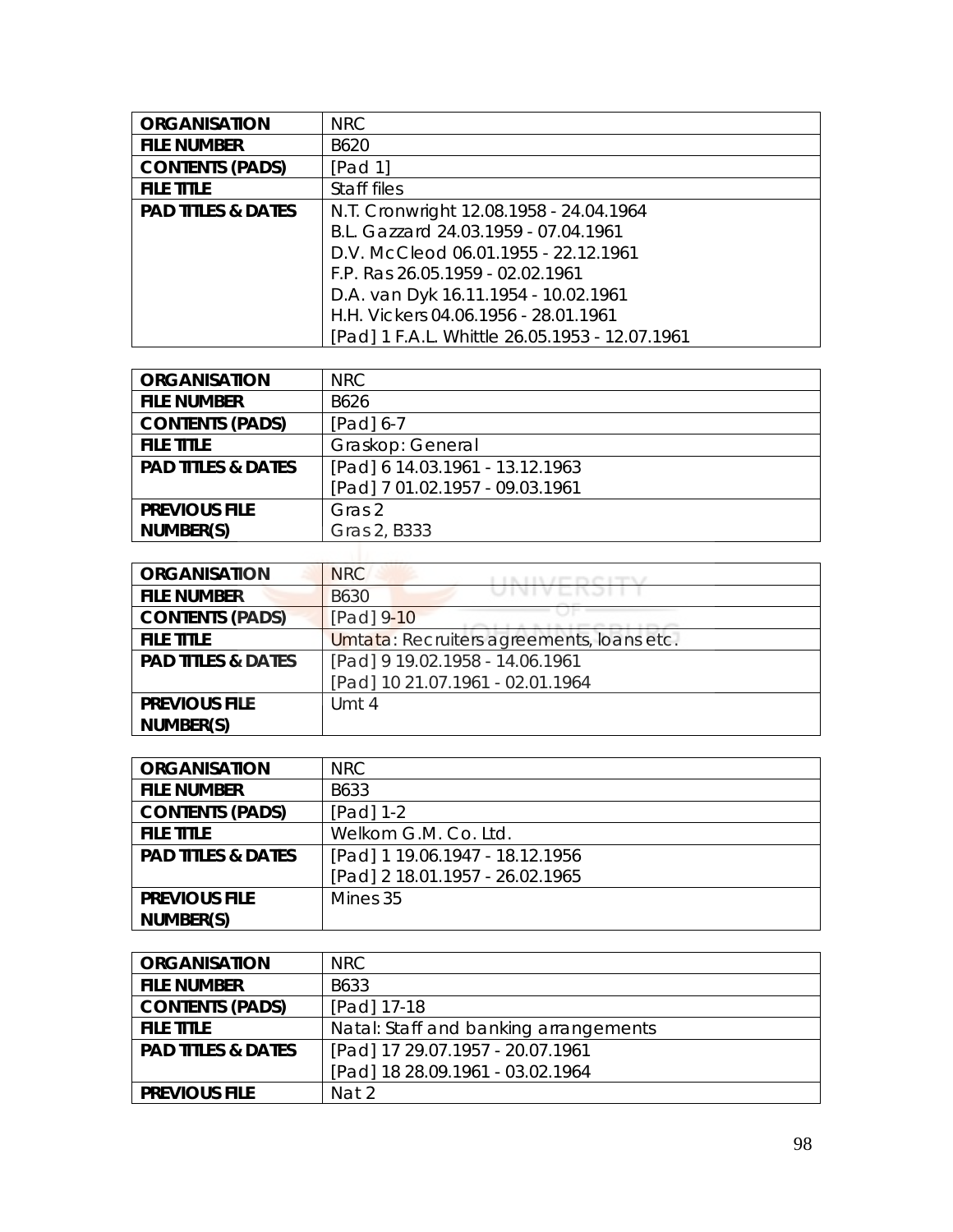| NUMBER(S)<br><b>INUIVIDER</b><br>. J |  |
|--------------------------------------|--|
|--------------------------------------|--|

| <b>ORGANISATION</b>           | NRC                                                       |
|-------------------------------|-----------------------------------------------------------|
| <b>FILE NUMBER</b>            | B637                                                      |
| <b>CONTENTS (PADS)</b>        | $[Pad] 1-2$                                               |
| <b>FILE TITLE</b>             | Basutoland premises: Quthing                              |
| <b>PAD TITLES &amp; DATES</b> | [Pad] 1 Nov 1930 - 23.05.1961                             |
|                               | [Pad] 2 Lesotho premises Quthing, 07.06.1961 - 16.06.1975 |
| <b>PREVIOUS FILE</b>          | Bas 2c                                                    |
| NUMBER(S)                     | Les 2c                                                    |

| <b>ORGANISATION</b>           | NRC.                                    |
|-------------------------------|-----------------------------------------|
| <b>FILE NUMBER</b>            | B638                                    |
| <b>CONTENTS (PADS)</b>        | [Pad] 1                                 |
| <b>FILE TITLE</b>             | <b>Basutoland premises: Mohaleshoek</b> |
| <b>PAD TITLES &amp; DATES</b> | 30.09.1932 - 19.12.1960                 |
| <b>PREVIOUS FILE</b>          | Bas 2d                                  |
| NUMBER(S)                     |                                         |

| <b>ORGANISATION</b>           | <b>NRC</b>               |
|-------------------------------|--------------------------|
| <b>FILE NUMBER</b>            | <b>B640</b>              |
| <b>CONTENTS (PADS)</b>        | [Pad] 1                  |
| <b>FILE TITLE</b>             | Bechuanaland: Lobatsi    |
| <b>PAD TITLES &amp; DATES</b> | 11.03.1938 - 29.11.1960  |
| <b>PREVIOUS FILE</b>          | JUNNIVEJDUNU<br>Bech 16g |
| NUMBER(S)                     |                          |

| <b>ORGANISATION</b>           | <b>NRC</b>                                 |
|-------------------------------|--------------------------------------------|
| <b>FILE NUMBER</b>            | B641                                       |
| <b>CONTENTS (PADS)</b>        | $[Pad]$ 3-4                                |
| <b>FILE TITLE</b>             | Botswana: Khale office and single quarters |
| <b>PAD TITLES &amp; DATES</b> | [Pad] 3 10.09.1951 - 19.06.1961            |
|                               | [Pad] 4 11.10.1961 - 21.04.1981            |
| <b>PREVIOUS FILE</b>          | Bots 22/9                                  |
| NUMBER(S)                     | Bech 16                                    |
| <b>NOTES</b>                  | Now Kgale                                  |

| <b>ORGANISATION</b>           | NRC                             |
|-------------------------------|---------------------------------|
| <b>FILE NUMBER</b>            | B643                            |
| <b>CONTENTS (PADS)</b>        | $[Pad]$ 3-4                     |
| <b>FILE TITLE</b>             | Pietersburg: Monthly reports    |
| <b>PAD TITLES &amp; DATES</b> | [Pad] 3 12.08.1955 - 17.07.1961 |
|                               | [Pad] 4 14.08.1961 - 11.02.1966 |
| <b>PREVIOUS FILE</b>          | Piet 20                         |
| NUMBER(S)                     |                                 |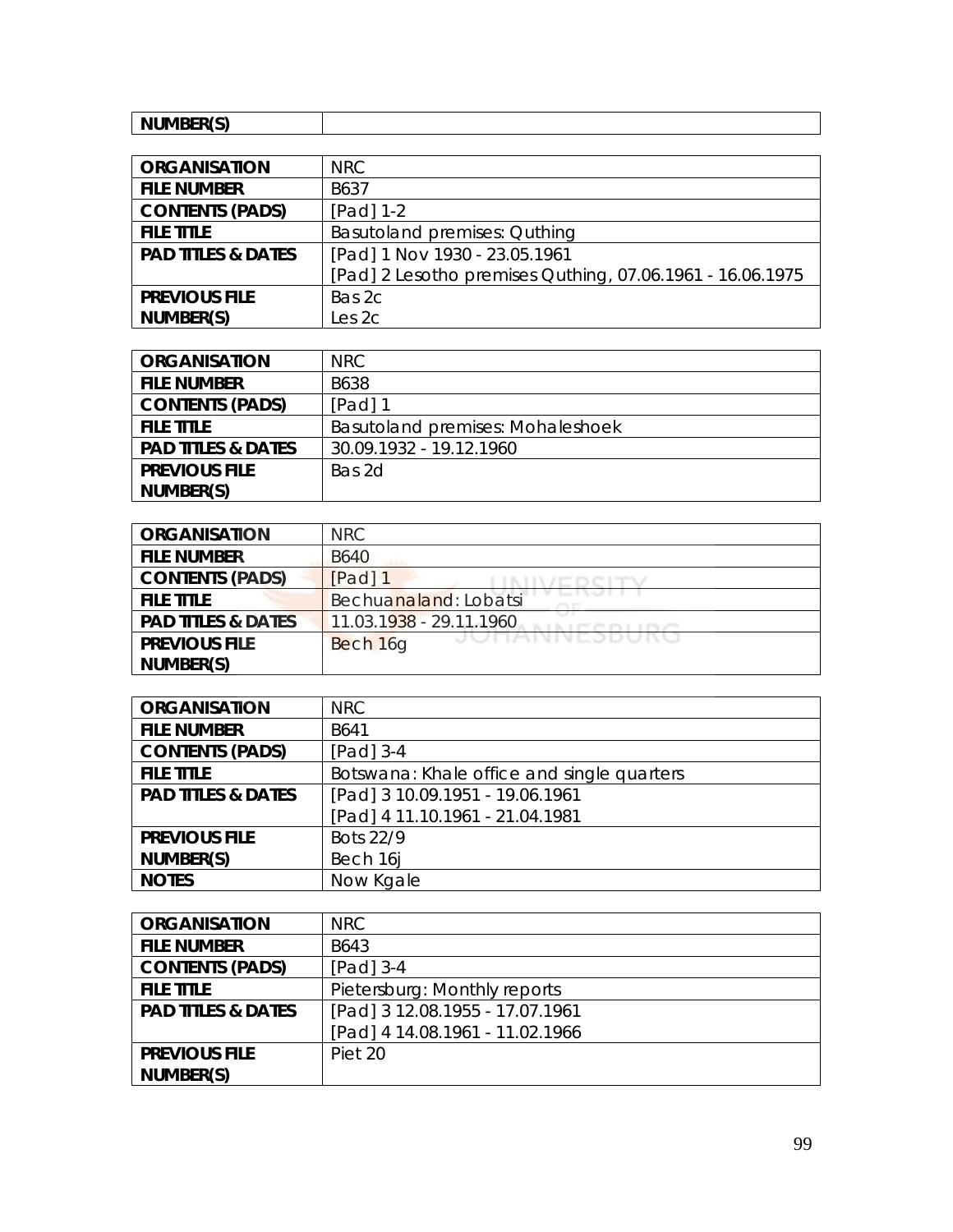| <b>ORGANISATION</b>           | NRC.                                |
|-------------------------------|-------------------------------------|
| <b>FILE NUMBER</b>            | <b>B648</b>                         |
| <b>CONTENTS (PADS)</b>        | $[Pad]$ 8                           |
| <b>FILE TITLE</b>             | Graskop: Motor transport of natives |
| <b>PAD TITLES &amp; DATES</b> | 07.11.1971 - 18.09.1975             |
| <b>PREVIOUS FILE</b>          | Gras 4                              |
| NUMBER(S)                     |                                     |

| <b>ORGANISATION</b>           | NRC                                        |
|-------------------------------|--------------------------------------------|
| <b>FILE NUMBER</b>            | B674                                       |
| <b>CONTENTS (PADS)</b>        | [Pad] 13-14                                |
| <b>FILE TITLE</b>             | Basutoland: Staff and banking arrangements |
| <b>PAD TITLES &amp; DATES</b> | [Pad] 13 19.11.1958 - 30.04.1962           |
|                               | [Pad] 14 19.05.1962 - 21.01.1962           |
| <b>PREVIOUS FILE</b>          | Bas 3, B462                                |
| NUMBER(S)                     | Bas 3                                      |

| <b>ORGANISATION</b>           | <b>NRC</b>                                   |
|-------------------------------|----------------------------------------------|
| <b>FILE NUMBER</b>            | B676                                         |
| <b>CONTENTS (PADS)</b>        | $[Pad]$ 1-2                                  |
| <b>FILE TITLE</b>             | Bechuanaland: Medical examination of natives |
|                               | Botswana: Medical examination of natives     |
| <b>PAD TITLES &amp; DATES</b> | [Pad] 1 05.07.1932 - 04.01.1960              |
|                               | [Pad] 2 09.01.1961 - 03.10.1975              |
| <b>PREVIOUS FILE</b>          | JUNAINNESDUN<br>Bots 6                       |
| NUMBER(S)                     | Bech 6                                       |

| <b>ORGANISATION</b>           | NRC.                            |
|-------------------------------|---------------------------------|
| <b>FILE NUMBER</b>            | B677                            |
| <b>CONTENTS (PADS)</b>        | $[Pad]$ 7-8                     |
| <b>FILE TITLE</b>             | Bechuanaland: Native staff      |
| <b>PAD TITLES &amp; DATES</b> | [Pad] 7 14.12.1959 - 08.05.1962 |
|                               | [Pad] 8 19.05.1962 - 20.12.1965 |
| <b>PREVIOUS FILE</b>          | Bech 9                          |
| NUMBER(S)                     |                                 |

| <b>ORGANISATION</b>           | NRC.                            |
|-------------------------------|---------------------------------|
| <b>FILE NUMBER</b>            | B678                            |
| <b>CONTENTS (PADS)</b>        | $[Pad] 1-2$                     |
| <b>FILE TITLE</b>             | Botswana: Repatriations         |
| <b>PAD TITLES &amp; DATES</b> | [Pad] 1 30.06.1932 - 23.11.1959 |
|                               | [Pad] 2 18.04.1962 - 07.04.1975 |
| <b>PREVIOUS FILE</b>          | Bots 11                         |
| NUMBER(S)                     |                                 |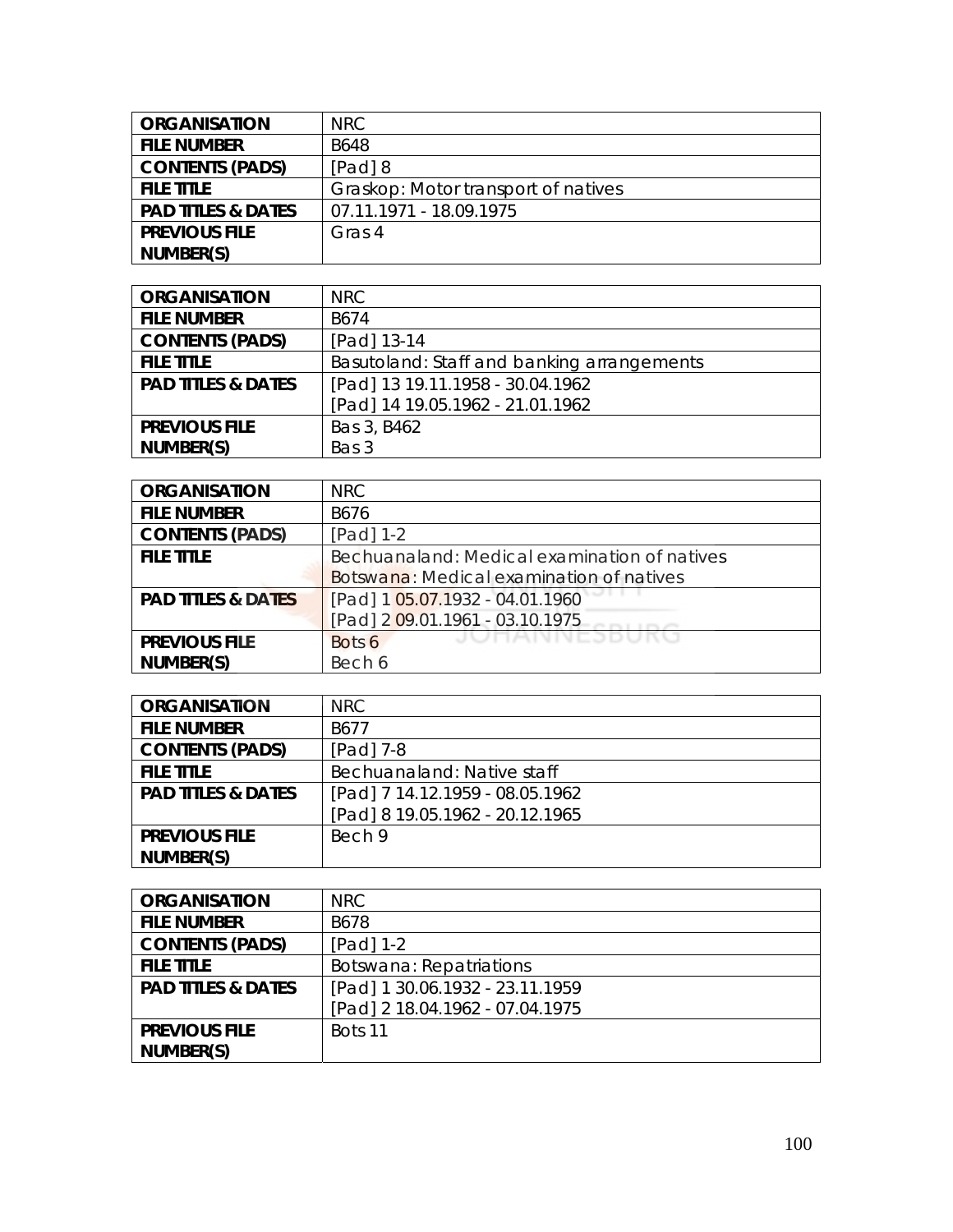| <b>ORGANISATION</b>           | <b>NRC</b>                                   |
|-------------------------------|----------------------------------------------|
| <b>FILE NUMBER</b>            | B679                                         |
| <b>CONTENTS (PADS)</b>        | [Pad] 11-12                                  |
| <b>FILE TITLE</b>             | Bechuanaland: Staff and banking arrangements |
| <b>PAD TITLES &amp; DATES</b> | [Pad] 11 09.02.1957 - 26.04.1962             |
|                               | [Pad] 12 19.05.1962 - 27.12.1963             |
| <b>PREVIOUS FILE</b>          | Bech 18                                      |
| NUMBER(S)                     |                                              |

| <b>ORGANISATION</b>           | NRC.                                |
|-------------------------------|-------------------------------------|
| <b>FILE NUMBER</b>            | B680                                |
| <b>CONTENTS (PADS)</b>        | $[Pad] 5-6$                         |
| <b>FILE TITLE</b>             | Bechuanaland: Recruiters agreements |
| <b>PAD TITLES &amp; DATES</b> | [Pad] 5 13.08.1954 - 05.02.1962     |
|                               | [Pad] 6 06.09.1962 - 22.12.1975     |
| <b>PREVIOUS FILE</b>          | Bots 1                              |
| NUMBER(S)                     |                                     |

| <b>ORGANISATION</b>           | NRC                                         |
|-------------------------------|---------------------------------------------|
| <b>FILE NUMBER</b>            | B682                                        |
| <b>CONTENTS (PADS)</b>        | [Pad] 11-12                                 |
| <b>FILE TITLE</b>             | Butterworth: Staff and banking arrangements |
| <b>PAD TITLES &amp; DATES</b> | [Pad] 11 06.01.1955 - 01.05.1962            |
|                               | [Pad] 12 27.06.1962 - 16.01.1968            |
| <b>PREVIOUS FILE</b>          | JUNNINEJDUKU<br>But 4                       |
| NUMBER(S)                     |                                             |

| <b>ORGANISATION</b>           | NRC.                                             |
|-------------------------------|--------------------------------------------------|
| <b>FILE NUMBER</b>            | B683                                             |
| <b>CONTENTS (PADS)</b>        | $[Pad] 5-6$                                      |
| <b>FILE TITLE</b>             | Butterworth: Recruiters' agreements, loans, etc. |
| <b>PAD TITLES &amp; DATES</b> | [Pad] 5 28.01.1967 - 26.01.1962                  |
|                               | [Pad] 6 06.05.1962 - 11.07.1967                  |
| <b>PREVIOUS FILE</b>          | B463                                             |
| NUMBER(S)                     | But 7                                            |

| <b>ORGANISATION</b>           | <b>NRC</b>                      |
|-------------------------------|---------------------------------|
| <b>FILE NUMBER</b>            | B684                            |
| <b>CONTENTS (PADS)</b>        | [Pad] 7-8                       |
| <b>FILE TITLE</b>             | <b>Butterworth: General</b>     |
| <b>PAD TITLES &amp; DATES</b> | [Pad] 7 15.12.1959 - 07.05.1962 |
|                               | [Pad] 8 21.05.1962 - 16.07.1963 |
| <b>PREVIOUS FILE</b>          | <b>But 10</b>                   |
| NUMBER(S)                     |                                 |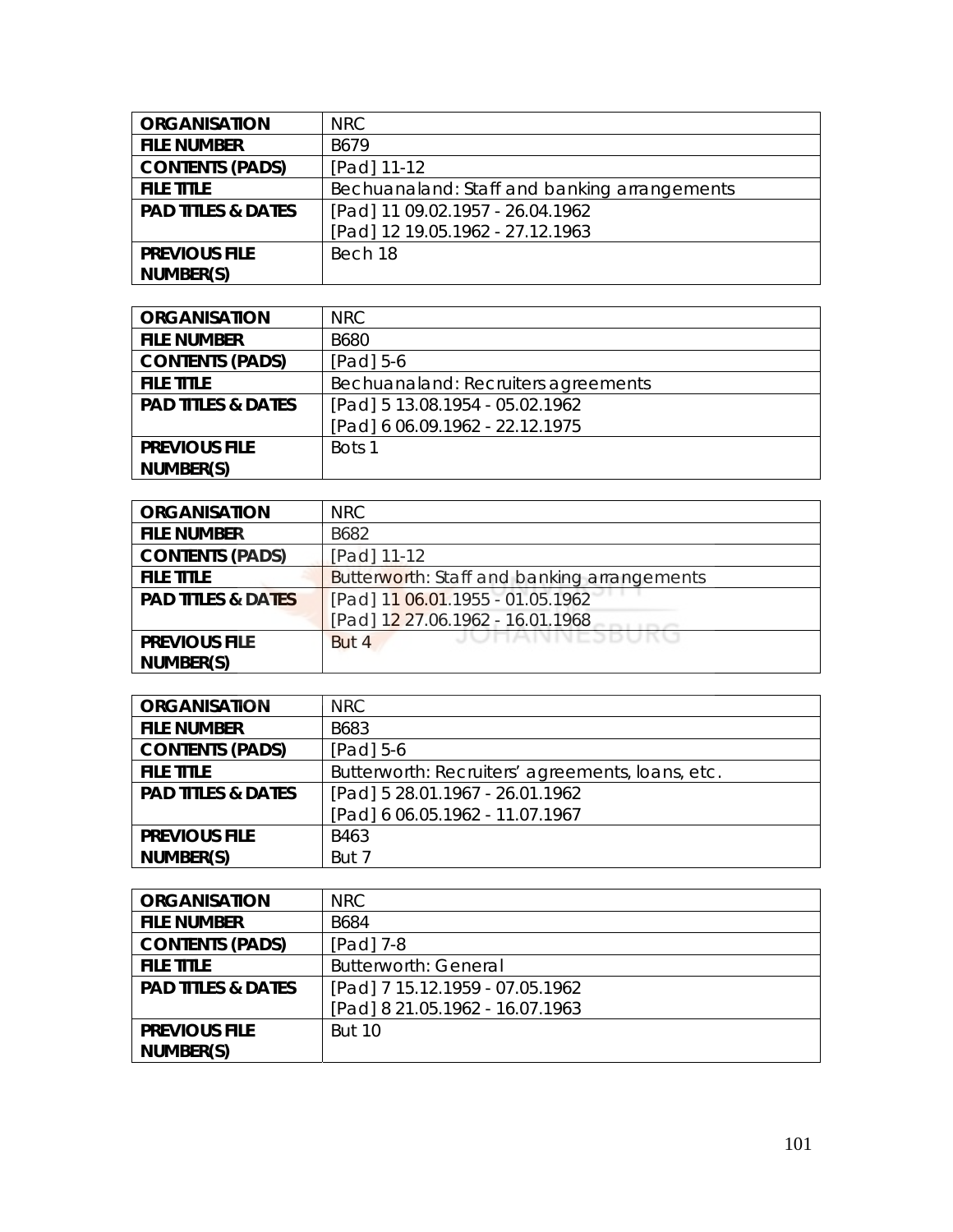| <b>ORGANISATION</b>           | NRC                                         |
|-------------------------------|---------------------------------------------|
| <b>FILE NUMBER</b>            | B685                                        |
| <b>CONTENTS (PADS)</b>        | $[Pad]$ 1                                   |
| <b>FILE TITLE</b>             | Graskop: Recruiters agreements, Ioans, etc. |
| <b>PAD TITLES &amp; DATES</b> | 12.10.1932 - 14.12.1960                     |
| <b>PREVIOUS FILE</b>          | Gras 9                                      |
| NUMBER(S)                     |                                             |

| <b>ORGANISATION</b>           | NRC.                                  |
|-------------------------------|---------------------------------------|
| <b>FILE NUMBER</b>            | B685                                  |
| <b>CONTENTS (PADS)</b>        | $[Pad]$ 2                             |
| <b>FILE TITLE</b>             | Graskop: Recruiters agreements, Ioans |
| <b>PAD TITLES &amp; DATES</b> | 25.01.1961 - 18.11.1975               |
| <b>PREVIOUS FILE</b>          | Gras 9                                |
| NUMBER(S)                     |                                       |

| <b>ORGANISATION</b>           | <b>NRC</b>                                  |
|-------------------------------|---------------------------------------------|
| <b>FILE NUMBER</b>            | <b>B688</b>                                 |
| <b>CONTENTS (PADS)</b>        | $[Pad] 5-6$                                 |
| <b>FILE TITLE</b>             | King William's Town: Recruiter's agreements |
| <b>PAD TITLES &amp; DATES</b> | [Pad] 5 05.11.1959 - 05.02.1962             |
|                               | [Pad] 6 04.06.1962 - 06.10.1970             |
| <b>PREVIOUS FILE</b>          | King 13                                     |
| NUMBER(S)                     | <b>AIAIFCDIIDC</b>                          |
|                               | <b><i>IMINIVEJDUNU</i></b>                  |

| <b>ORGANISATION</b>           | NRC.                                |
|-------------------------------|-------------------------------------|
| <b>FILE NUMBER</b>            | B692                                |
| <b>CONTENTS (PADS)</b>        | $[Pad]$ 2                           |
| <b>FILE TITLE</b>             | Kokstad: Motor transport of natives |
| <b>PAD TITLES &amp; DATES</b> | 05.05.1943 - 11.09.1961             |
| <b>PREVIOUS FILE</b>          | Kok 5                               |
| NUMBER(S)                     |                                     |

| <b>ORGANISATION</b>           | NRC.                            |
|-------------------------------|---------------------------------|
| <b>FILE NUMBER</b>            | B694                            |
| <b>CONTENTS (PADS)</b>        | $[Pad]$ 3                       |
| <b>FILE TITLE</b>             | Zeerust: General                |
| <b>PAD TITLES &amp; DATES</b> | [Pad] 3 02.09.1959 - 14.05.1962 |
| <b>PREVIOUS FILE</b>          | Zee <sub>3</sub>                |
| NUMBER(S)                     |                                 |

| ORGANISATION                  | NRC.                    |
|-------------------------------|-------------------------|
| <b>FILE NUMBER</b>            | B694                    |
| <b>CONTENTS (PADS)</b>        | [Pad] 4                 |
| <b>FILE TITLE</b>             | Zeerust: General        |
| <b>PAD TITLES &amp; DATES</b> | 29.05.1962 - 03.05.1968 |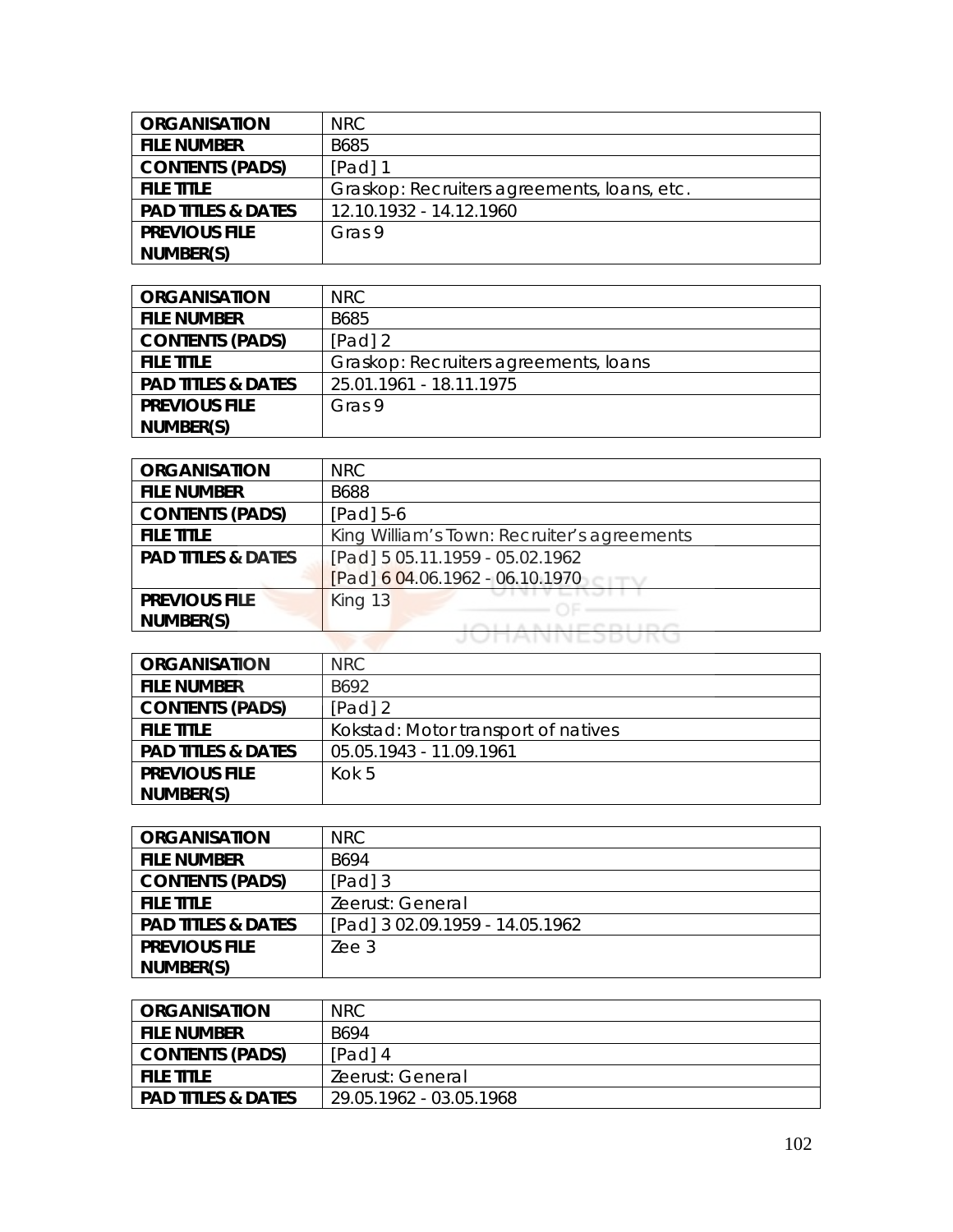| <b>PREVIOUS FILE</b> | $\triangle$<br>としし り |
|----------------------|----------------------|
| NUMBER(S)            |                      |

| <b>ORGANISATION</b>           | NRC.                             |
|-------------------------------|----------------------------------|
| <b>FILE NUMBER</b>            | B695                             |
| <b>CONTENTS (PADS)</b>        | [Pad] 11-12                      |
| <b>FILE TITLE</b>             | Queenstown: General              |
| <b>PAD TITLES &amp; DATES</b> | [Pad] 11 03.10.1960 - 07.05.1962 |
|                               | [Pad] 12 29.05.1962 - 27.12.1963 |
| <b>PREVIOUS FILE</b>          | Que 2                            |
| NUMBER(S)                     |                                  |

| <b>ORGANISATION</b>           | NRC                     |
|-------------------------------|-------------------------|
| <b>FILE NUMBER</b>            | B697                    |
| <b>CONTENTS (PADS)</b>        | [Pad] 1                 |
| <b>FILE TITLE</b>             | Natal: Repatriations    |
| <b>PAD TITLES &amp; DATES</b> | 28.07.1932 - 22.02.1962 |
| <b>PREVIOUS FILE</b>          | Nat 12                  |
| NUMBER(S)                     |                         |

| <b>ORGANISATION</b>           | <b>NRC</b>                              |
|-------------------------------|-----------------------------------------|
| <b>FILE NUMBER</b>            | B699                                    |
| <b>CONTENTS (PADS)</b>        | [Pad] 1-2                               |
| <b>FILE TITLE</b>             | Zeerust: Staff and banking arrangements |
| <b>PAD TITLES &amp; DATES</b> | [Pad] 1 14.01.1953 - 15.01.1962         |
|                               | [Pad] 2 04.09.1962 - 30.12.1969         |
| <b>PREVIOUS FILE</b>          | Zee 1                                   |
| NUMBER(S)                     |                                         |

| <b>ORGANISATION</b>           | <b>NRC</b>                                 |
|-------------------------------|--------------------------------------------|
| <b>FILE NUMBER</b>            | B701                                       |
| <b>CONTENTS (PADS)</b>        | $[Pad] 5-6$                                |
| <b>FILE TITLE</b>             | Queenstown: Staff and banking arrangements |
| <b>PAD TITLES &amp; DATES</b> | [Pad] 5 11.01.1958 - 15.02.1952            |
|                               | [Pad] 6 17.07.1962 - 22.12.1965            |
| <b>PREVIOUS FILE</b>          | Que 3                                      |
| NUMBER(S)                     | <b>B315</b>                                |

| <b>ORGANISATION</b>           | NRC.                                    |
|-------------------------------|-----------------------------------------|
| <b>FILE NUMBER</b>            | B705                                    |
| <b>CONTENTS (PADS)</b>        | [Pad] 11-12                             |
| <b>FILE TITLE</b>             | Natal: Motor cars, purchases, insurance |
| <b>PAD TITLES &amp; DATES</b> | [Pad] 11 09.06.1955 - 16.05.1962        |
|                               | [Pad] 12 25.05.1962 - 28.04.1971        |
| <b>PREVIOUS FILE</b>          | Nat 9                                   |
| NUMBER(S)                     |                                         |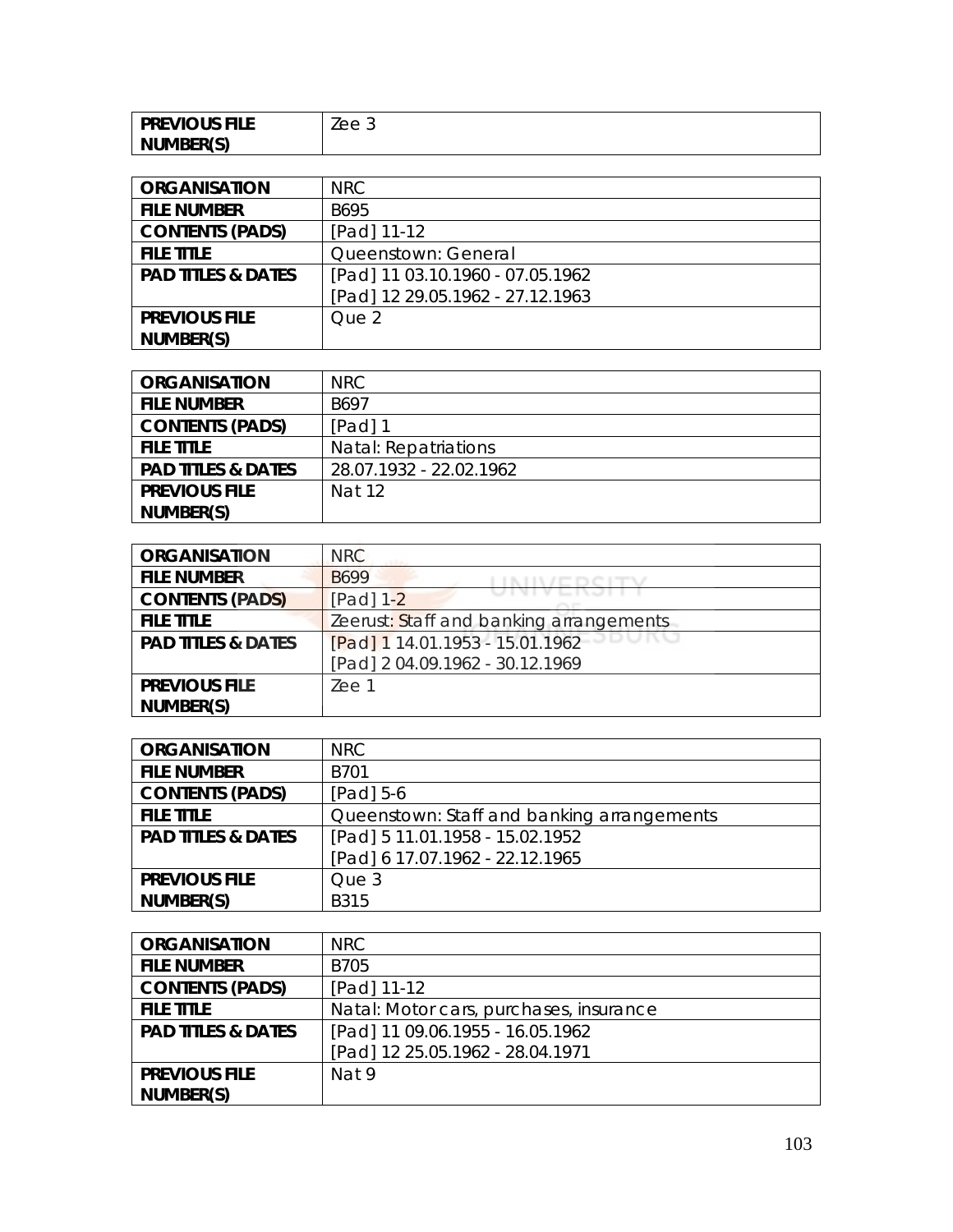| <b>ORGANISATION</b>           | NRC.                            |
|-------------------------------|---------------------------------|
| <b>FILE NUMBER</b>            | <b>B706</b>                     |
| <b>CONTENTS (PADS)</b>        | $[Pad]$ 3                       |
| <b>FILE TITLE</b>             | Queenstown: Accounting practice |
| <b>PAD TITLES &amp; DATES</b> | 02.06.1959 - 31.03.1962         |
| <b>PREVIOUS FILE</b>          | Que 16                          |
| NUMBER(S)                     |                                 |

| <b>ORGANISATION</b>           | NRC                                           |
|-------------------------------|-----------------------------------------------|
| <b>FILE NUMBER</b>            | B707                                          |
| <b>CONTENTS (PADS)</b>        | $[Pad]$ 3-4                                   |
| <b>FILE TITLE</b>             | Swaziland: Accounting practice and petty cash |
| <b>PAD TITLES &amp; DATES</b> | [Pad] 3 14.09.1957 - 09.03.1962               |
|                               | [Pad] 4 05.04.1962 - 22.10.1970               |
| <b>PREVIOUS FILE</b>          | Swaz 15                                       |
| NUMBER(S)                     |                                               |

| <b>ORGANISATION</b>           | <b>NRC</b>                   |
|-------------------------------|------------------------------|
| <b>FILE NUMBER</b>            | <b>B708</b>                  |
| <b>CONTENTS (PADS)</b>        | [Pad] 1                      |
| <b>FILE TITLE</b>             | Swaziland: Remittance orders |
| <b>PAD TITLES &amp; DATES</b> | 05.07.1932 - 26.09.1961      |
| <b>PREVIOUS FILE</b>          | Swaz 3                       |
| NUMBER(S)                     |                              |
|                               | <b>TAIVINES DU</b>           |

| <b>ORGANISATION</b>           | NRC.                              |
|-------------------------------|-----------------------------------|
| <b>FILE NUMBER</b>            | B710                              |
| <b>CONTENTS (PADS)</b>        | $[Pad]$ 1                         |
| <b>FILE TITLE</b>             | Pietersburg: Medical examinations |
| <b>PAD TITLES &amp; DATES</b> | 23.06.1932 - 21.04.1961           |
| <b>PREVIOUS FILE</b>          | Piet 3                            |
| NUMBER(S)                     |                                   |

| <b>ORGANISATION</b>           | NRC.                                         |
|-------------------------------|----------------------------------------------|
| <b>FILE NUMBER</b>            | <b>B711</b>                                  |
| <b>CONTENTS (PADS)</b>        | $[Pad]$ 1                                    |
| <b>FILE TITLE</b>             | Staff files                                  |
| <b>PAD TITLES &amp; DATES</b> | [Pad] 1 A.J. Dreyer 25.06.1953 - 08.05.1962  |
|                               | [Pad] 1 L.J. Moffett 25.02.1953 - 31.01.1962 |
|                               | [Pad] 1 J.E.M. Wood 02.04.1953 - 06.03.1962  |

| <b>ORGANISATION</b>           | <b>NRC</b>                                    |
|-------------------------------|-----------------------------------------------|
| <b>FILE NUMBER</b>            | B712                                          |
| CONTENTS (PADS)               |                                               |
| <b>FILE TITLE</b>             | Staff files                                   |
| <b>PAD TITLES &amp; DATES</b> | A.C. Keightley (Roux) 05.02.1955 - 17.02.1966 |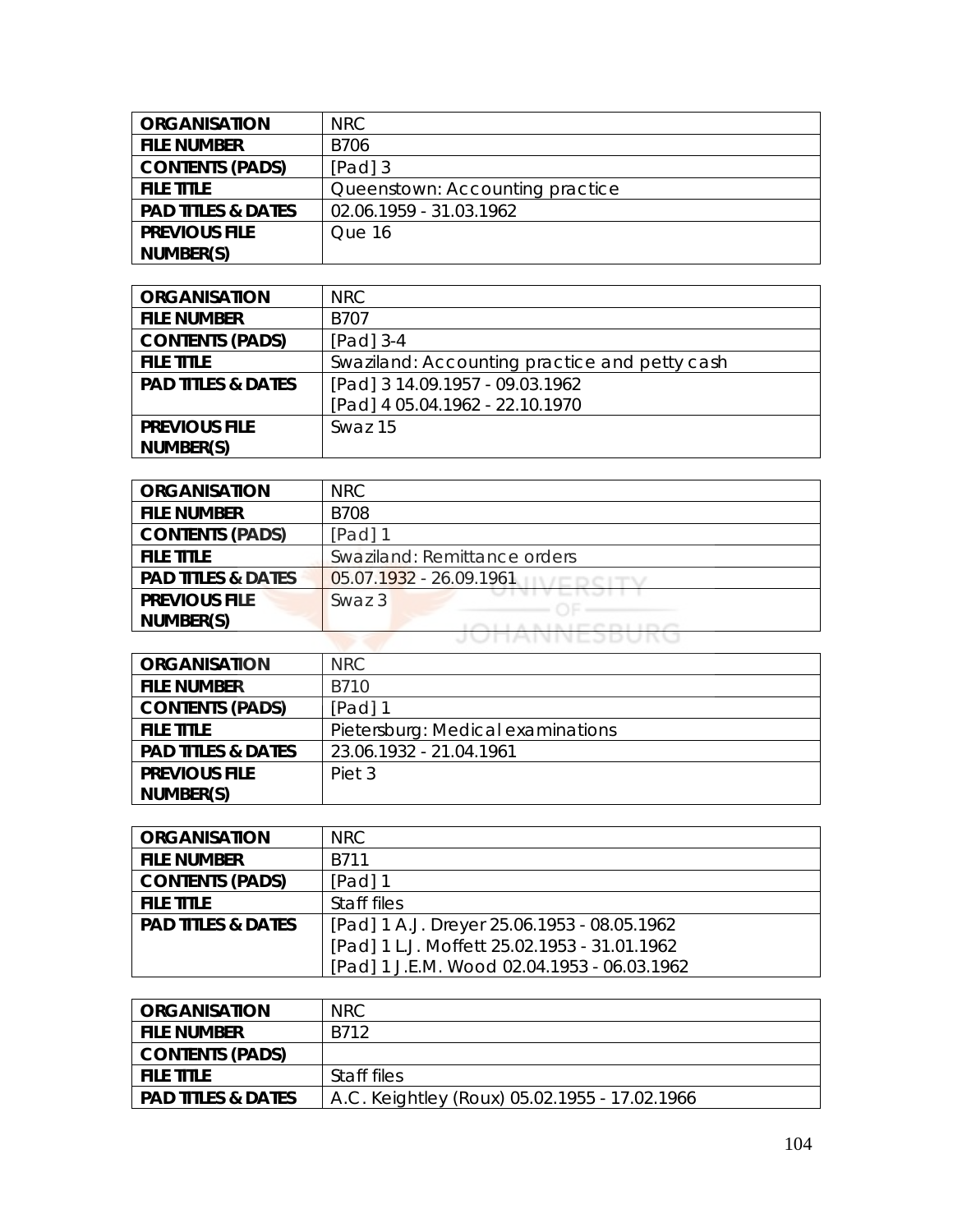## J.A. Ewels 10.04.1953 - 24.05.1962

| <b>ORGANISATION</b>           | NRC                                           |
|-------------------------------|-----------------------------------------------|
| <b>FILE NUMBER</b>            | B713                                          |
| <b>CONTENTS (PADS)</b>        | [Pad] 1                                       |
| <b>FILE TITLE</b>             | Staff files                                   |
| <b>PAD TITLES &amp; DATES</b> | [Pad] 1 D.D. Kietzman 03.03.1950 - 22.05.1962 |
|                               | [Pad] 1 B.H.G. Page 02.03.1953 - 12.04.1962   |
|                               | [Pad] 1 C.F. Quin 25.02.1953 - 22.05.1962     |

| <b>ORGANISATION</b>           | NRC                                 |
|-------------------------------|-------------------------------------|
| <b>FILE NUMBER</b>            | B714                                |
| <b>CONTENTS (PADS)</b>        |                                     |
| <b>FILE TITLE</b>             | Staff files                         |
| <b>PAD TITLES &amp; DATES</b> | C.F. Ewels 31.03.1953 - 21.02.1962  |
|                               | M.S. Hobson 28.03.1953 - 25.01.1962 |

| <b>ORGANISATION</b>           | NRC                                                        |
|-------------------------------|------------------------------------------------------------|
| <b>FILE NUMBER</b>            | B715                                                       |
| <b>CONTENTS (PADS)</b>        | $[Pad]$ 1                                                  |
| <b>FILE TITLE</b>             | Basutoland: Witzieshoek: Establishment of recruiting depot |
| <b>PAD TITLES &amp; DATES</b> | 25.04.1938 - 25.05.1962                                    |
|                               |                                                            |

| ORGANISATION                  | <b>NRC</b><br>A B L B L PT PS PS L |
|-------------------------------|------------------------------------|
| <b>FILE NUMBER</b>            | JUINNNEJDUNU<br><b>B716</b>        |
| <b>CONTENTS (PADS)</b>        |                                    |
| <b>FILE TITLE</b>             | E. Chapman                         |
| <b>PAD TITLES &amp; DATES</b> | 13.06.1962 - 04.10.1979            |

| <b>ORGANISATION</b>           | NRC                                    |
|-------------------------------|----------------------------------------|
| <b>FILE NUMBER</b>            | B716                                   |
| <b>CONTENTS (PADS)</b>        |                                        |
| <b>FILE TITLE</b>             | Staff files                            |
| <b>PAD TITLES &amp; DATES</b> | H.N. Wade 27.05.1953 - 26.04.1962      |
|                               | W.J.D. Vorster 05.03.1953 - 19.10.1964 |
|                               | E. Chapman 29.04.1953 - 28.05.1962     |

| <b>ORGANISATION</b>           | NRC.                                |
|-------------------------------|-------------------------------------|
| <b>FILE NUMBER</b>            | B717                                |
| <b>CONTENTS (PADS)</b>        |                                     |
| <b>FILE TITLE</b>             | Staff files                         |
| <b>PAD TITLES &amp; DATES</b> | M.E. Dreyer 05.03.1953 - 14.05.1962 |
|                               | C.H. Kriel 02.03.1953 - 10.05.1962  |

| <b>ORGANISATION</b> | <b>NRC</b> |
|---------------------|------------|
| <b>NUMBER</b>       | D71        |
| FILE .              | D          |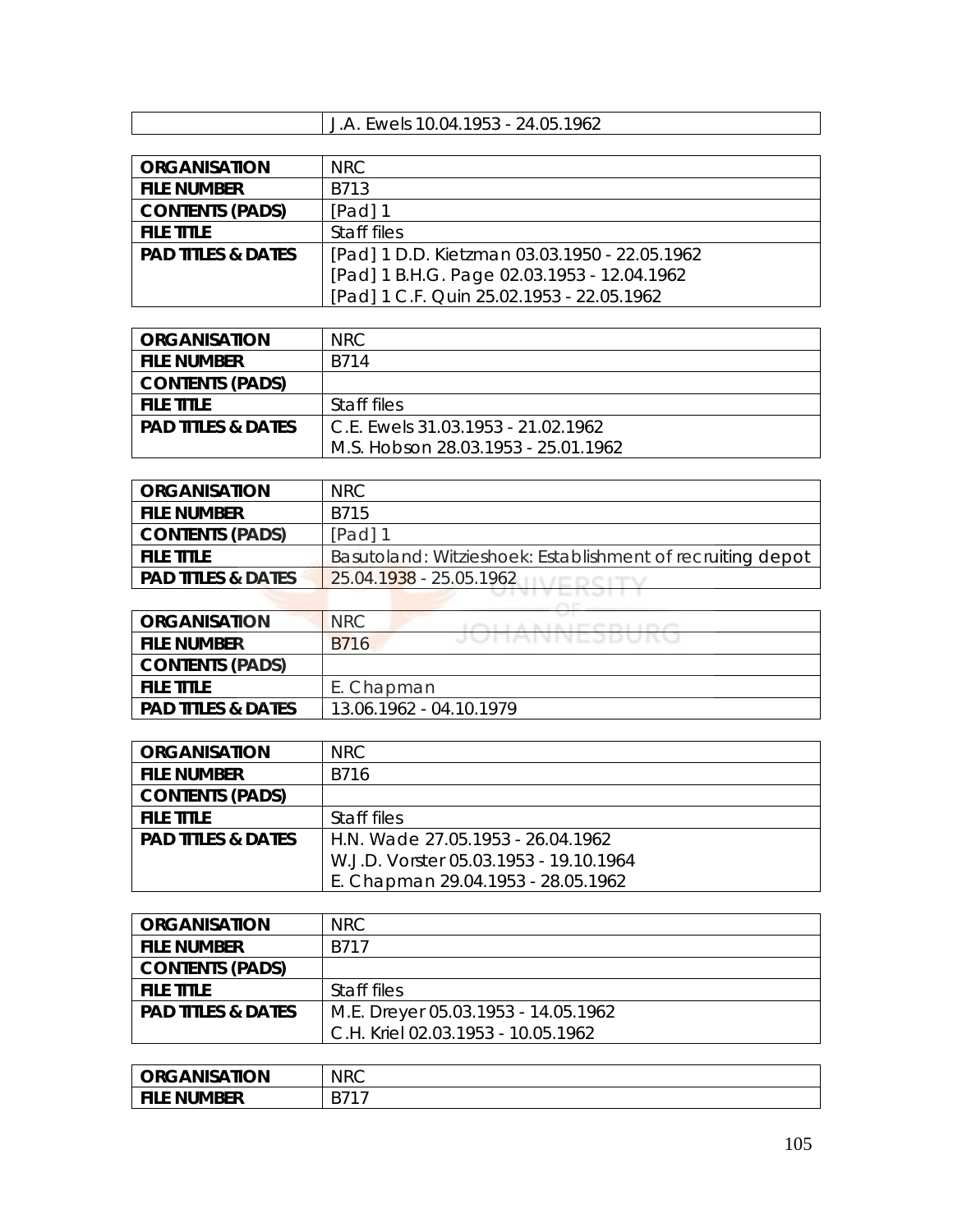| CONTENTS (PADS)               |                         |
|-------------------------------|-------------------------|
| I FILE TITLE                  | Gordon R. Turner        |
| <b>PAD TITLES &amp; DATES</b> | 30.03.1953 - 13.04.1962 |

| <b>ORGANISATION</b>           | NRC.                                                         |
|-------------------------------|--------------------------------------------------------------|
| <b>FILE NUMBER</b>            | B718                                                         |
| <b>CONTENTS (PADS)</b>        |                                                              |
| <b>FILE TITLE</b>             | Staff files                                                  |
| <b>PAD TITLES &amp; DATES</b> | J.S. Miskin 25.02.1953 - 30.03.1962; 30.06.1962 - 14.10.1978 |
|                               | L.H. Burmeister 26.02.1953 - 30.01.1962                      |
|                               | J. L.T. Nel 27.02.1953 - 01.08.1966                          |

| ORGANISATION                  | <b>NRC</b>              |
|-------------------------------|-------------------------|
| <b>FILE NUMBER</b>            | B719                    |
| <b>CONTENTS (PADS)</b>        |                         |
| <b>FILE TITLE</b>             | E.S. Hogge              |
| <b>PAD TITLES &amp; DATES</b> | 02.03.1953 - 01.05.1962 |

| <b>ORGANISATION</b>           | NRC.                               |
|-------------------------------|------------------------------------|
| <b>FILE NUMBER</b>            | B719                               |
| <b>CONTENTS (PADS)</b>        |                                    |
| <b>FILE TITLE</b>             | Staff files                        |
| <b>PAD TITLES &amp; DATES</b> | J. L. Hyde 17.03.1953 - 14.03.1962 |
|                               | C. Baxter 28.02.1953 - 12.04.1962  |

| <b>ORGANISATION</b>           | NRC.                                   |
|-------------------------------|----------------------------------------|
| <b>FILE NUMBER</b>            | B720                                   |
| <b>CONTENTS (PADS)</b>        |                                        |
| <b>FILE TITLE</b>             | Staff files                            |
| <b>PAD TITLES &amp; DATES</b> | D.F. Jenner 26.03.1953 - 25.05.1962    |
|                               | D.L. Cotterell 01.06.1949 - 06.06.1962 |
|                               | A.W. Chipps 04.03.1953 - 01.06.1962    |
|                               | B.J. Holland 15.12.1953 - 01.06.1962   |

| <b>ORGANISATION</b>           | <b>NRC</b>                                  |
|-------------------------------|---------------------------------------------|
| <b>FILE NUMBER</b>            | B723                                        |
| <b>CONTENTS (PADS)</b>        | [Pad] 1                                     |
| <b>FILE TITLE</b>             | King William's Town premises: Fort Beaufort |
| <b>PAD TITLES &amp; DATES</b> | 17.12.1937 - 31.03.1960                     |
| <b>PREVIOUS FILE</b>          | King 8g                                     |
| NUMBER(S)                     |                                             |

| <b>ORGANISATION</b> | <b>NRC</b>                                          |
|---------------------|-----------------------------------------------------|
| i file number       | B724                                                |
| CONTENTS (PADS)     | $[Pad]$ 1                                           |
| <b>FILE TITLE</b>   | Graskop premises: House for district superintendent |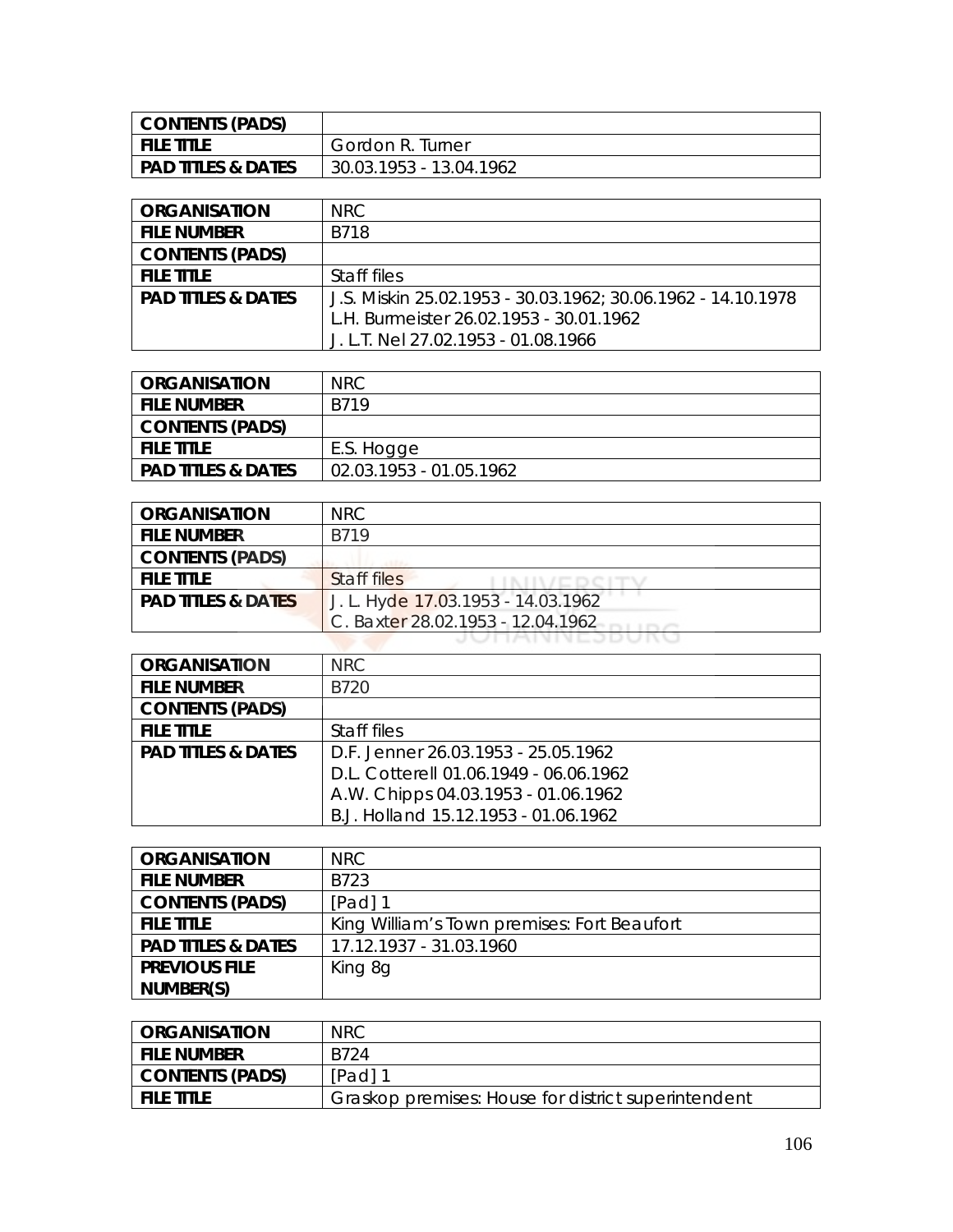| PAD TITLES & DATES   | 03.10.1934 - 16.02.1962 |
|----------------------|-------------------------|
| <b>PREVIOUS FILE</b> | Gras 6a                 |
| NUMBER(S)            |                         |

| <b>ORGANISATION</b>           | NRC.                                                   |
|-------------------------------|--------------------------------------------------------|
| <b>FILE NUMBER</b>            | B725                                                   |
| <b>CONTENTS (PADS)</b>        | [Pad] 1                                                |
| <b>FILE TITLE</b>             | Basutoland premises: House for district superintendent |
| <b>PAD TITLES &amp; DATES</b> | [Pad] 1 21.04.1932 - 14.05.1962                        |
| <b>PREVIOUS FILE</b>          | Bas 2b                                                 |
| NUMBER(S)                     |                                                        |

| <b>ORGANISATION</b>           | NRC                                 |
|-------------------------------|-------------------------------------|
| <b>FILE NUMBER</b>            | B726                                |
| <b>CONTENTS (PADS)</b>        | [Pad] 3-4                           |
| <b>FILE TITLE</b>             | <b>Basutoland premises: Maserul</b> |
| <b>PAD TITLES &amp; DATES</b> | [Pad] 3 17.07.1958 - 13.06.1962     |
|                               | [Pad] 4 20.06.1962 - 17.03.1971     |
| <b>PREVIOUS FILE</b>          | Les <sub>2</sub>                    |
| NUMBER(S)                     |                                     |

| <b>ORGANISATION</b>           | <b>NRC</b>                              |
|-------------------------------|-----------------------------------------|
| <b>FILE NUMBER</b>            | <b>B727</b>                             |
| <b>CONTENTS (PADS)</b>        | [Pad] $1$                               |
| <b>FILE TITLE</b>             | VLJDURC<br>Kokstad premises: Lusikisiki |
| <b>PAD TITLES &amp; DATES</b> | 29.06.1934 - 09.10.1961                 |
|                               |                                         |
| <b>PREVIOUS FILE</b>          | Kok 2k                                  |
| NUMBER(S)                     |                                         |

| <b>ORGANISATION</b>           | NRC                                                  |
|-------------------------------|------------------------------------------------------|
| <b>FILE NUMBER</b>            | B728                                                 |
| <b>CONTENTS (PADS)</b>        | [Pad] 1                                              |
| <b>FILE TITLE</b>             | King William's Town premises: Middeldrift & Debe Nek |
| <b>PAD TITLES &amp; DATES</b> | 22.02.1928 - 11.12.1961                              |
|                               |                                                      |
| <b>PREVIOUS FILE</b>          | King 8e                                              |
| NUMBER(S)                     |                                                      |

| <b>ORGANISATION</b>           | NRC.                                      |
|-------------------------------|-------------------------------------------|
| <b>FILE NUMBER</b>            | B729                                      |
| <b>CONTENTS (PADS)</b>        | $[Pad]$ 1                                 |
| <b>FILE TITLE</b>             | King William's Town premises: East London |
| <b>PAD TITLES &amp; DATES</b> | 22.07.1932 - 09.04.1962                   |
| <b>PREVIOUS FILE</b>          | King 8b                                   |
| NUMBER(S)                     |                                           |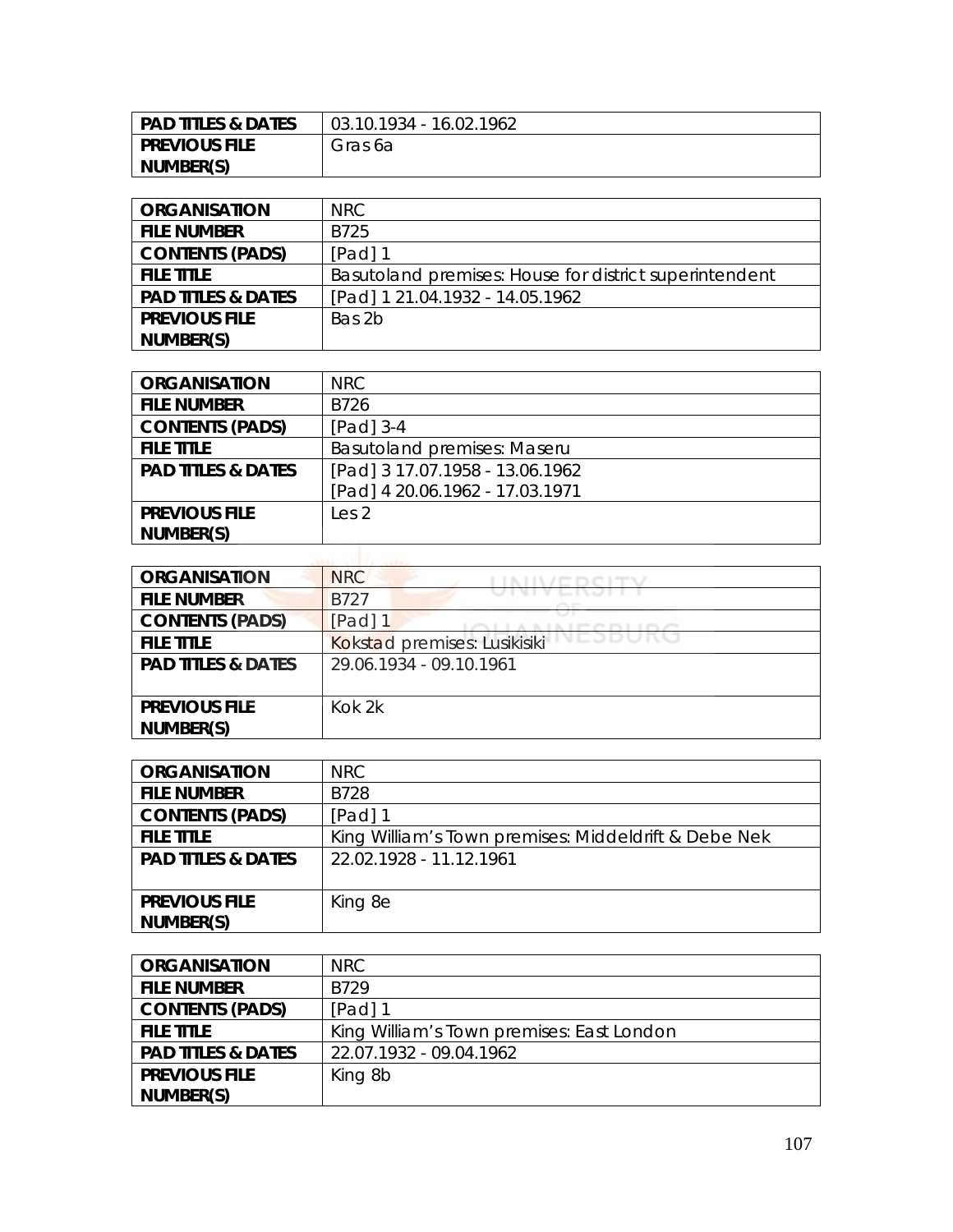| <b>ORGANISATION</b>           | NRC.                                |
|-------------------------------|-------------------------------------|
| <b>FILE NUMBER</b>            | B730                                |
| <b>CONTENTS (PADS)</b>        | [Pad] 1                             |
| <b>FILE TITLE</b>             | Natal Premises: Pomeroy & Waschbank |
| <b>PAD TITLES &amp; DATES</b> | 11.05.1937 - 28.11.1961             |
| <b>PREVIOUS FILE</b>          | Nat 3ab                             |
| NUMBER(S)                     |                                     |

| <b>ORGANISATION</b>           | NRC                     |
|-------------------------------|-------------------------|
| <b>FILE NUMBER</b>            | B732                    |
| <b>CONTENTS (PADS)</b>        | [Pad] 3                 |
| <b>FILE TITLE</b>             | Pretoria: General       |
| <b>PAD TITLES &amp; DATES</b> | 08.08.1957 - 22.06.1962 |
| <b>PREVIOUS FILE</b>          | Pre 3                   |
| NUMBER(S)                     |                         |

| <b>ORGANISATION</b>           | NRC                                             |
|-------------------------------|-------------------------------------------------|
| <b>FILE NUMBER</b>            | B734                                            |
| <b>CONTENTS (PADS)</b>        | $[Pad]$ 3                                       |
| <b>FILE TITLE</b>             | Basutoland: Motor transport: Mafeking & Wepener |
| <b>PAD TITLES &amp; DATES</b> | $01.06.1951 - 30.12.1953$                       |
| <b>PREVIOUS FILE</b>          | <b>Bas Trans 5</b>                              |
| NUMBER(S)                     |                                                 |
|                               | UNNIVESDUNG                                     |

| <b>ORGANISATION</b>           | <b>NRC</b>                       |
|-------------------------------|----------------------------------|
| <b>FILE NUMBER</b>            | B735                             |
| <b>CONTENTS (PADS)</b>        | [Pad] 13-14                      |
| <b>FILE TITLE</b>             | Bechuanaland: General            |
| <b>PAD TITLES &amp; DATES</b> | [Pad] 13 22.11.1960 - 04.07.1962 |
|                               | [Pad] 14 12.07.1962 - 21.09.1964 |
| <b>PREVIOUS FILE</b>          | Bech 3                           |
| NUMBER(S)                     | <b>B548</b>                      |

| <b>ORGANISATION</b>           | NRC.                                   |
|-------------------------------|----------------------------------------|
| <b>FILE NUMBER</b>            | B738                                   |
| <b>CONTENTS (PADS)</b>        |                                        |
| <b>FILE TITLE</b>             | Staff files                            |
| <b>PAD TITLES &amp; DATES</b> | F.C. Heller 26.03.1961 - 10.09.1963    |
|                               | T.A. Mitchel 11.03.1953 - 30.11.1964   |
|                               | Miss J. Harris 29.12.1959 - 08.08.1962 |

| <b>ORGANISATION</b> | <b>NRC</b>  |
|---------------------|-------------|
| <b>FILE NUMBER</b>  | B739        |
| CONTENTS (PADS)     |             |
| <b>FILE TITLE</b>   | Staff files |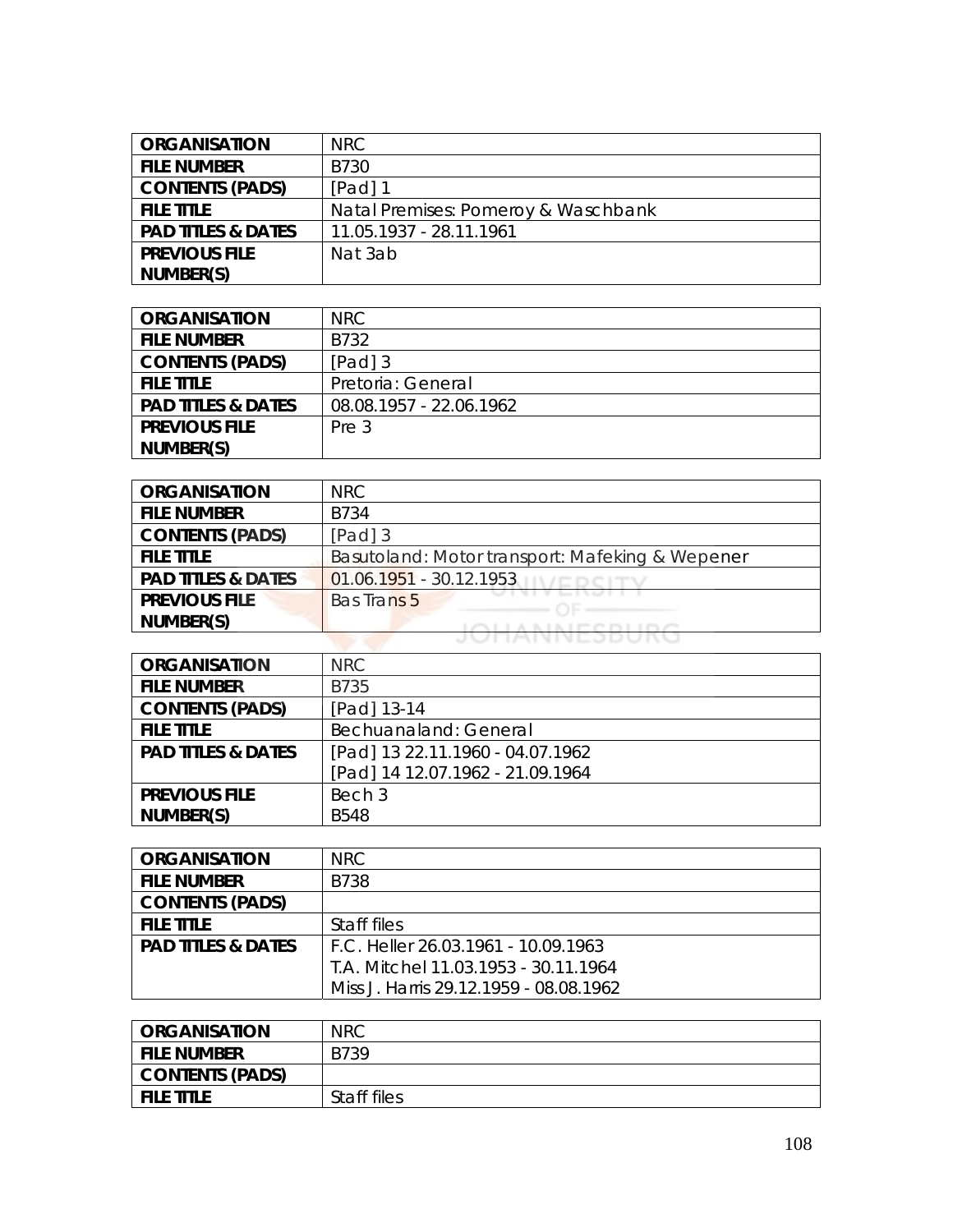| <b>PAD TITLES &amp; DATES</b> | LC.P. Moffett 27.10.1960 - 16.06.1961  |
|-------------------------------|----------------------------------------|
|                               | N. Jakins 19.03.1958 - 08.12.1961      |
|                               | L.G. Marks 15.09.1961 - 24.06.1962     |
|                               | V.M. MacCallum 13.03.0961 - 08.06.1963 |

| <b>ORGANISATION</b>           | NRC.                                     |
|-------------------------------|------------------------------------------|
| <b>FILE NUMBER</b>            | B740                                     |
| <b>CONTENTS (PADS)</b>        |                                          |
| <b>FILE TITLE</b>             | Staff files                              |
| <b>PAD TITLES &amp; DATES</b> | R.W. Rutters 05.09.1958 - 16.04.1962     |
|                               | P.C. Visser 30.07.1957 - 25.01.1962      |
|                               | Mrs. M. Pitchers 26.07.1956 - 13.01.1959 |

| <b>ORGANISATION</b>           | NRC.                                       |
|-------------------------------|--------------------------------------------|
| <b>FILE NUMBER</b>            | B741                                       |
| <b>CONTENTS (PADS)</b>        |                                            |
| <b>FILE TITLE</b>             | Staff files                                |
| <b>PAD TITLES &amp; DATES</b> | G.S. Clack 04.06.1956 - 06.06.1962         |
|                               | A. du Preez 13.08.1957 - 27.06.1961        |
|                               | Mrs. P.J. Albertyn 07.11.1959 - 23.05.1961 |

| <b>ORGANISATION</b>           | NRC                                     |
|-------------------------------|-----------------------------------------|
| <b>FILE NUMBER</b>            | <b>B743</b>                             |
| <b>CONTENTS (PADS)</b>        |                                         |
| <b>FILE TITLE</b>             | <b>Staff files</b>                      |
| <b>PAD TITLES &amp; DATES</b> | F.N. Harris 28.03.1953 - 12.12.1963     |
|                               | T.C. Doyle 09.04.1955 - 30.10.1962      |
|                               | J.D. Franckeiss 21.09.1955 - 08.09.1962 |

| <b>ORGANISATION</b>           | <b>NRC</b>                       |
|-------------------------------|----------------------------------|
| <b>FILE NUMBER</b>            | B752                             |
| <b>CONTENTS (PADS)</b>        | [Pad] 17-18                      |
| <b>FILE TITLE</b>             | <b>Basutoland: General</b>       |
| <b>PAD TITLES &amp; DATES</b> | [Pad] 17 08.05.1962 - 18.12.1962 |
|                               | [Pad] 18 23.01.1963 - 27.05.1963 |
| <b>PREVIOUS FILE</b>          | Bas 4                            |
| NUMBER(S)                     |                                  |

| <b>ORGANISATION</b>           | NRC                              |
|-------------------------------|----------------------------------|
| <b>FILE NUMBER</b>            | B753                             |
| <b>CONTENTS (PADS)</b>        | [Pad] 11-12                      |
| <b>FILE TITLE</b>             | Kokstad: General                 |
| <b>PAD TITLES &amp; DATES</b> | [Pad] 11 11.01.1961 - 18.12.1962 |
|                               | [Pad] 12 09.01.1963 - 19.11.1965 |
| <b>PREVIOUS FILE</b>          | Kok 4                            |
| NUMBER(S)                     |                                  |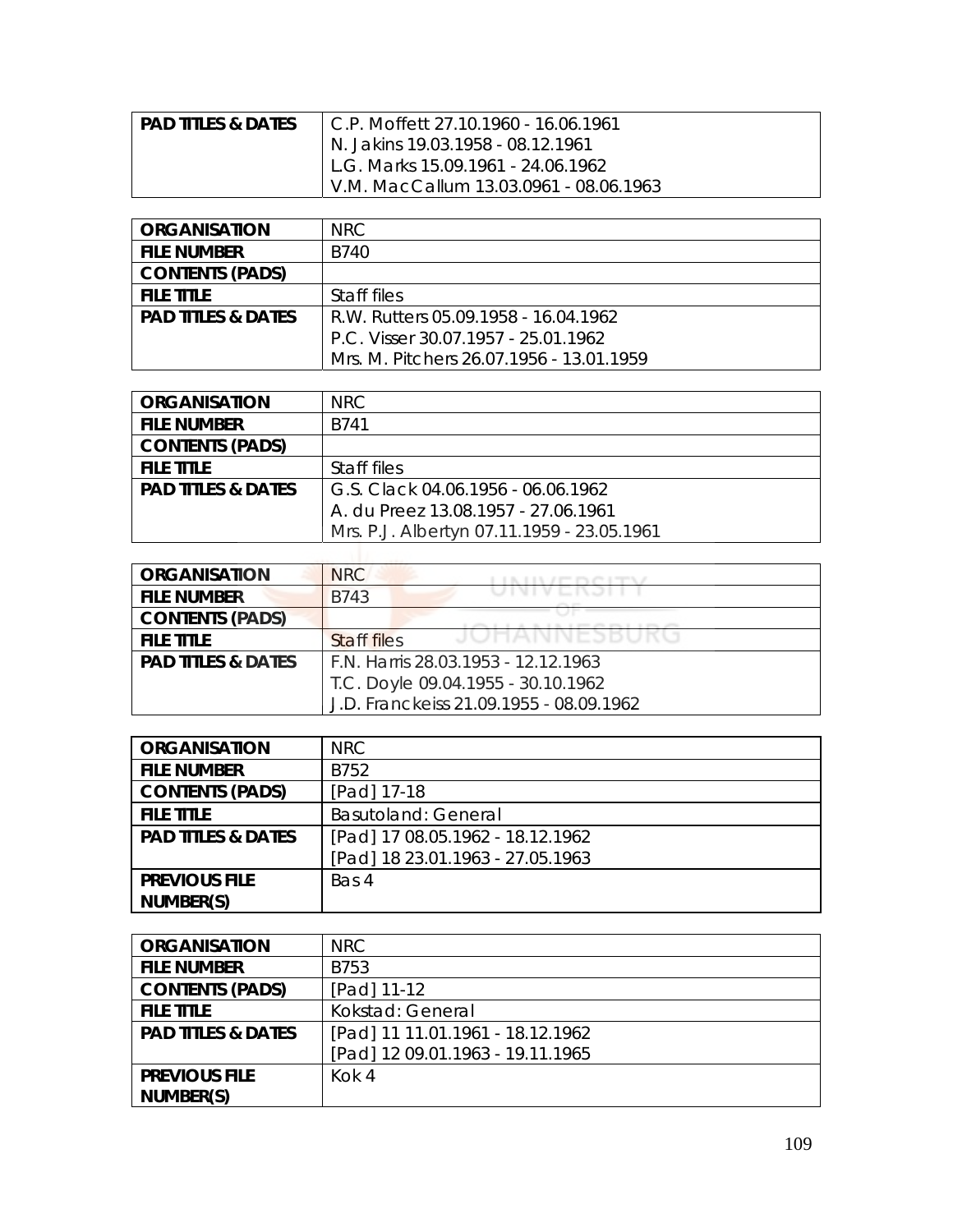| <b>ORGANISATION</b>           | NRC                             |
|-------------------------------|---------------------------------|
| <b>FILE NUMBER</b>            | <b>B754</b>                     |
| <b>CONTENTS (PADS)</b>        | [Pad] 7-8                       |
| <b>FILE TITLE</b>             | Cape Town: General              |
| <b>PAD TITLES &amp; DATES</b> | [Pad] 7 17.12.1959 - 28.12.1962 |
|                               | [Pad] 8 11.01.1963 - 19.07.1967 |
| <b>PREVIOUS FILE</b>          | Cape 2                          |
| NUMBER(S)                     |                                 |

| <b>ORGANISATION</b>           | NRC                     |
|-------------------------------|-------------------------|
| <b>FILE NUMBER</b>            | B757                    |
| <b>CONTENTS (PADS)</b>        | [Pad] 3                 |
| <b>FILE TITLE</b>             | Umtata: Native staff    |
| <b>PAD TITLES &amp; DATES</b> | 06.02.1957 - 03.12.1962 |
| <b>PREVIOUS FILE</b>          | Umt 7                   |
| NUMBER(S)                     |                         |

| <b>ORGANISATION</b>           | NRC                       |
|-------------------------------|---------------------------|
| <b>FILE NUMBER</b>            | <b>B757</b>               |
| <b>CONTENTS (PADS)</b>        | $[Pad]$ 4                 |
| <b>FILE TITLE</b>             | Umtata: Native staff      |
| <b>PAD TITLES &amp; DATES</b> | $05.03.1963 - 18.01.1968$ |
| <b>PREVIOUS FILE</b>          | Umt 7                     |
| NUMBER(S)                     | <b>AIRCRITOC</b>          |
|                               | UNNNESDUNG                |

| <b>ORGANISATION</b>           | NRC                              |
|-------------------------------|----------------------------------|
| <b>FILE NUMBER</b>            | <b>B758</b>                      |
| <b>CONTENTS (PADS)</b>        | [Pad] 11-12                      |
| <b>FILE TITLE</b>             | Swaziland: General               |
| <b>PAD TITLES &amp; DATES</b> | [Pad] 11 25.01.1961 - 17.12.1962 |
|                               | [Pad] 12 28.01.1963 - 15.09.1964 |
| <b>PREVIOUS FILE</b>          | Swaz 1                           |
| NUMBER(S)                     |                                  |

| <b>ORGANISATION</b>           | <b>NRC</b>                                    |
|-------------------------------|-----------------------------------------------|
| <b>FILE NUMBER</b>            | <b>B759</b>                                   |
| <b>CONTENTS (PADS)</b>        | [Pad] 5-6                                     |
| <b>FILE TITLE</b>             | Queenstown: Recruiters agreements, loans etc. |
| <b>PAD TITLES &amp; DATES</b> | [Pad] 5 20.01.1960 - 28.11.1962               |
|                               | [Pad] 6 09.05.1963 - 17.04.1967               |
| <b>PREVIOUS FILE</b>          | Que 6                                         |
| NUMBER(S)                     |                                               |

| <b>ORGANISATION</b> | <b>NRC</b>      |
|---------------------|-----------------|
| File Number         | B760            |
| CONTENTS (PADS)     | [Pad]<br>-1 - 1 |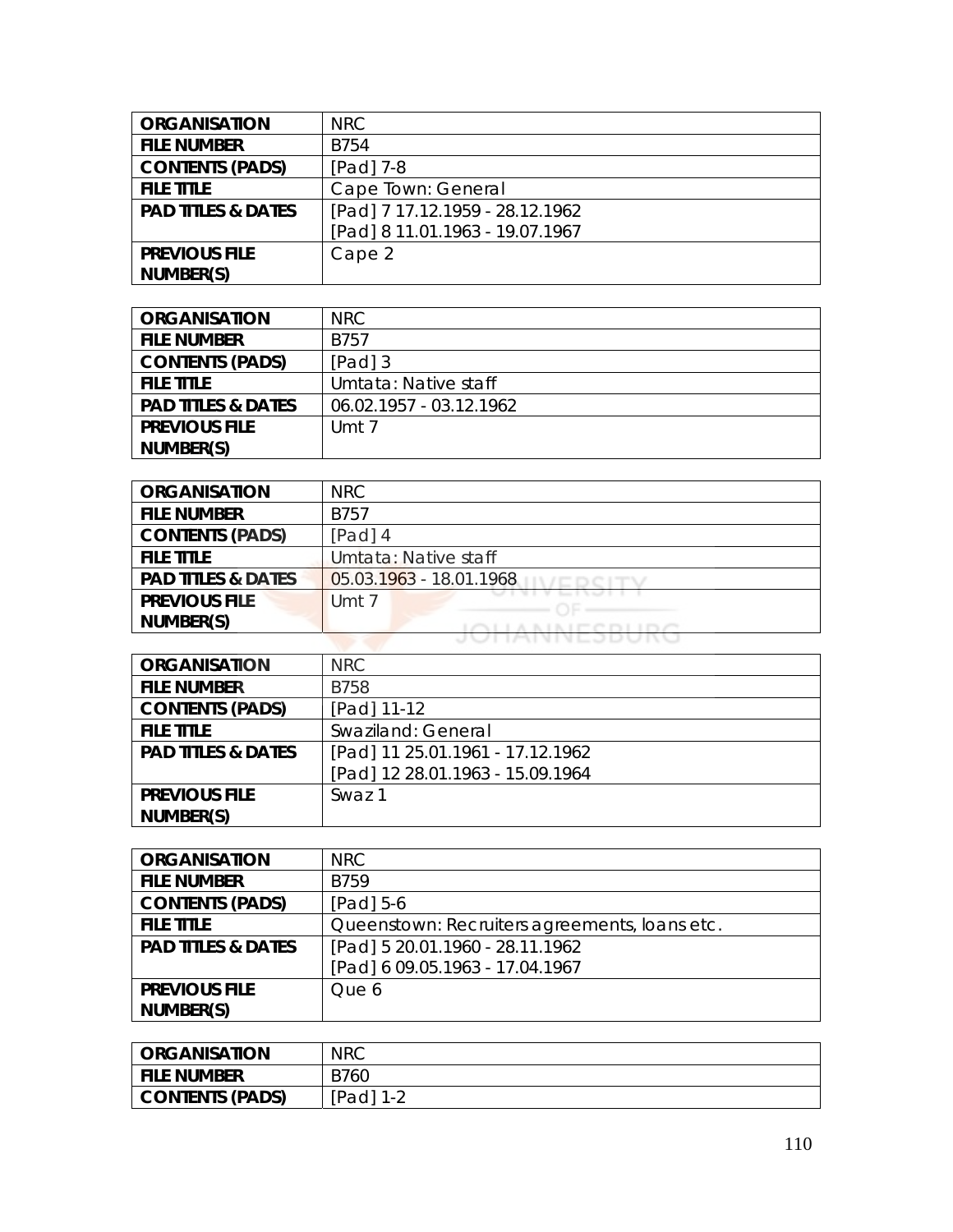| <b>FILE TITLE</b>    | Bechuanaland & Botswana: Remittance orders |
|----------------------|--------------------------------------------|
| l PAD TITLES & DATES | [Pad] 1 23.09.1932 - 15.03.1962            |
|                      | [Pad] 2 11.03.1963 - 16.11.1970            |
| <b>PREVIOUS FILE</b> | Bech 13                                    |
| NUMBER(S)            | Bots 13                                    |

| <b>ORGANISATION</b>           | NRC                             |
|-------------------------------|---------------------------------|
| <b>FILE NUMBER</b>            | B761                            |
| <b>CONTENTS (PADS)</b>        | [Pad] 1-2                       |
| <b>FILE TITLE</b>             | Kokstad: Deferred pay           |
| <b>PAD TITLES &amp; DATES</b> | [Pad] 1 22.08.1932 - 27.09.1962 |
|                               | [Pad] 2 03.04.1963 - 09.05.1979 |
| <b>PREVIOUS FILE</b>          | <b>Kok 13</b>                   |
| NUMBER(S)                     |                                 |

| <b>ORGANISATION</b>           | <b>NRC</b>                             |
|-------------------------------|----------------------------------------|
| <b>FILE NUMBER</b>            | B762                                   |
| <b>CONTENTS (PADS)</b>        | $[Pad] 1-2$                            |
| <b>FILE TITLE</b>             | Vaal Reefs Exploration Mining Co. Ltd. |
| <b>PAD TITLES &amp; DATES</b> | [Pad] 1 26.02.1952 - 26.04.1962        |
|                               | [Pad] 2 01.05.1962 - 20.04.1971        |
| <b>PREVIOUS FILE</b>          | Mines 27aa<br>UNIVERSITY               |
| NUMBER(S)                     |                                        |
|                               |                                        |

| <b>ORGANISATION</b>           | JUHANNESDUKU<br><b>NRC</b>              |
|-------------------------------|-----------------------------------------|
| <b>FILE NUMBER</b>            | B762                                    |
| <b>CONTENTS (PADS)</b>        | [Pad] 9-10                              |
| <b>FILE TITLE</b>             | Pietersburg: Motor transport of natives |
| <b>PAD TITLES &amp; DATES</b> | [Pad] 9 22.11.1960 - 07.01.1963         |
|                               | [Pad] 10 04.03.1963 - 19.06.1967        |
| <b>PREVIOUS FILE</b>          | Piet 15                                 |
| NUMBER(S)                     |                                         |

| <b>ORGANISATION</b>           | NRC.                                    |
|-------------------------------|-----------------------------------------|
| <b>FILE NUMBER</b>            | B763                                    |
| <b>CONTENTS (PADS)</b>        | [Pad] 15-16                             |
| <b>FILE TITLE</b>             | Kokstad: Staff and banking arrangements |
| <b>PAD TITLES &amp; DATES</b> | [Pad] 15 23.07.1959 - 04.01.1963        |
|                               | [Pad] 16 25.01.1963 - 22.12.1965        |
| <b>PREVIOUS FILE</b>          | Kok 1                                   |
| NUMBER(S)                     |                                         |

| <b>ORGANISATION</b>    | <b>NRC</b>                                 |
|------------------------|--------------------------------------------|
| <b>FILE NUMBER</b>     | B764                                       |
| <b>CONTENTS (PADS)</b> | $[Pad] 1-2$                                |
| <b>FILE TITLE</b>      | Zeerust: Recruiters agreements, Ioans etc. |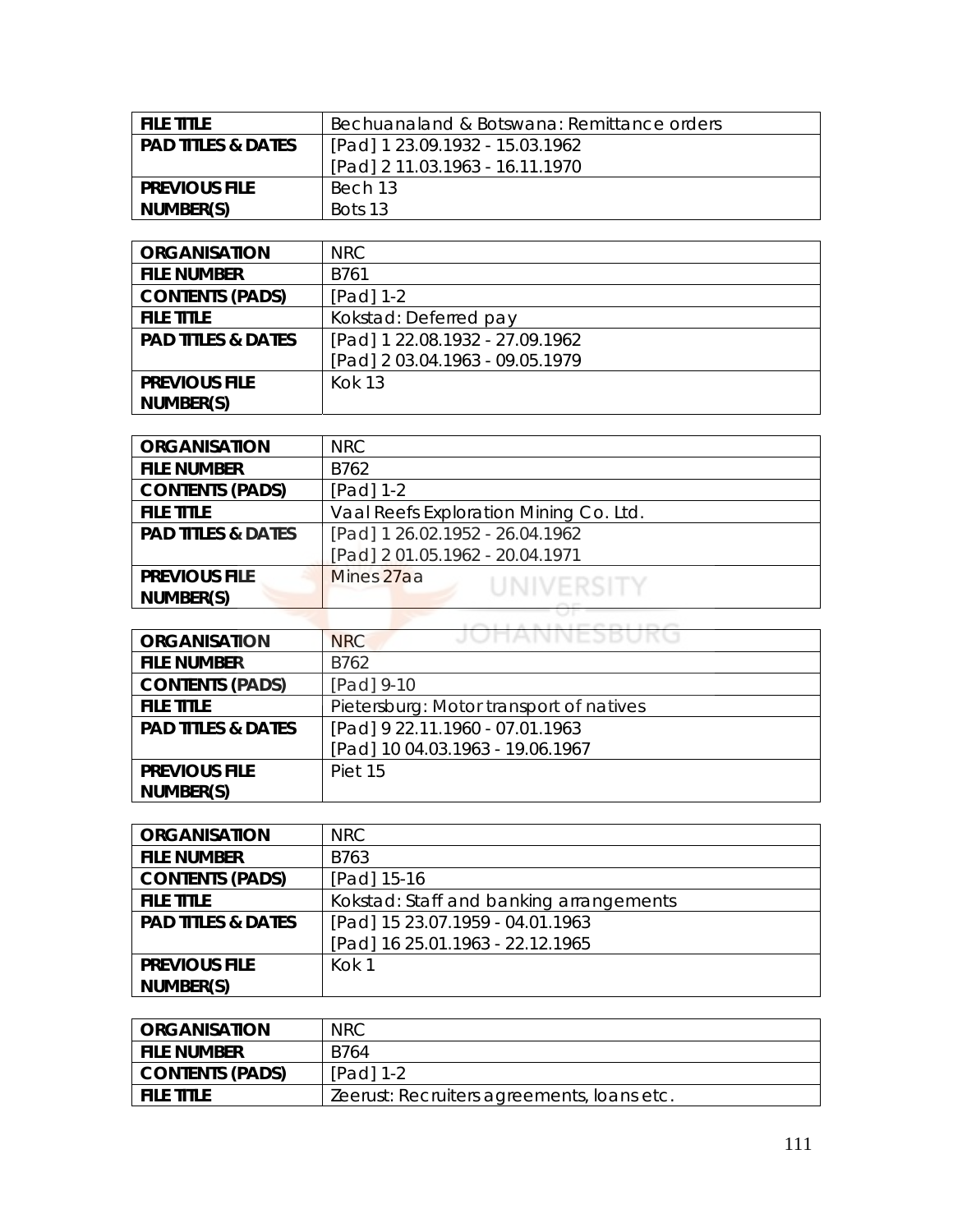| <b>PAD TITLES &amp; DATES</b> | [Pad] 1 19.06.1953 - 27.11.1962 |
|-------------------------------|---------------------------------|
|                               | [Pad] 2 16.01.1963 - 14.10.1969 |
| <b>PREVIOUS FILE</b>          | Zee 15                          |
| NUMBER(S)                     |                                 |

| <b>ORGANISATION</b>           | NRC                             |
|-------------------------------|---------------------------------|
| <b>FILE NUMBER</b>            | B765                            |
| <b>CONTENTS (PADS)</b>        | $[Pad] 5-6$                     |
| <b>FILE TITLE</b>             | Kokstad: Native staff           |
| <b>PAD TITLES &amp; DATES</b> | [Pad] 5 09.09.1959 - 27.12.1962 |
|                               | [Pad] 6 14.02.1963 - 26.11.1964 |
| <b>PREVIOUS FILE</b>          | <b>Kok 17</b>                   |
| NUMBER(S)                     |                                 |

| <b>ORGANISATION</b>           | NRC.                                   |
|-------------------------------|----------------------------------------|
| <b>FILE NUMBER</b>            | B767                                   |
| <b>CONTENTS (PADS)</b>        |                                        |
| <b>FILE TITLE</b>             | Staff files                            |
| <b>PAD TITLES &amp; DATES</b> | D.M.A. Boswell 12.09.1958 - 13.12.1962 |
|                               | L.A. Duvenhage 10.03.1962 - 31.10.1962 |
|                               | Miss G. Crous 20.07.1960 - 24.06.1963  |

| <b>ORGANISATION</b>           | U I V I V L I V J I I<br><b>NRC</b>        |
|-------------------------------|--------------------------------------------|
| <b>FILE NUMBER</b>            | <b>B768</b><br>and and it is a product and |
| <b>CONTENTS (PADS)</b>        | JUHANNEJBUKU<br>[Pad] 1                    |
| <b>FILE TITLE</b>             | Natal premises: Ladysmith                  |
| <b>PAD TITLES &amp; DATES</b> | 03.09.1932 - 19.01.1962                    |
| <b>PREVIOUS FILE</b>          | Nat 3e                                     |
| NUMBER(S)                     |                                            |

| <b>ORGANISATION</b>           | NRC.                           |
|-------------------------------|--------------------------------|
| <b>FILE NUMBER</b>            | B769                           |
| <b>CONTENTS (PADS)</b>        | $[Pad]$ 1                      |
| <b>FILE TITLE</b>             | Natal premises: Port Shepstone |
| <b>PAD TITLES &amp; DATES</b> | 24.10.1934 - 21.10.1958        |
| <b>PREVIOUS FILE</b>          | Nat 3m                         |
| NUMBER(S)                     |                                |

| <b>ORGANISATION</b>           | NRC.                                             |
|-------------------------------|--------------------------------------------------|
| <b>FILE NUMBER</b>            | B770                                             |
| <b>CONTENTS (PADS)</b>        | [Pad] $1$                                        |
| <b>FILE TITLE</b>             | Natal premises: Eshowe, Mbingolwane - sub office |
|                               | removed to Entumeni                              |
| <b>PAD TITLES &amp; DATES</b> | 02.02.1937 - 26.07.1961                          |
| <b>PREVIOUS FILE</b>          | Nat 3w                                           |
| NUMBER(S)                     |                                                  |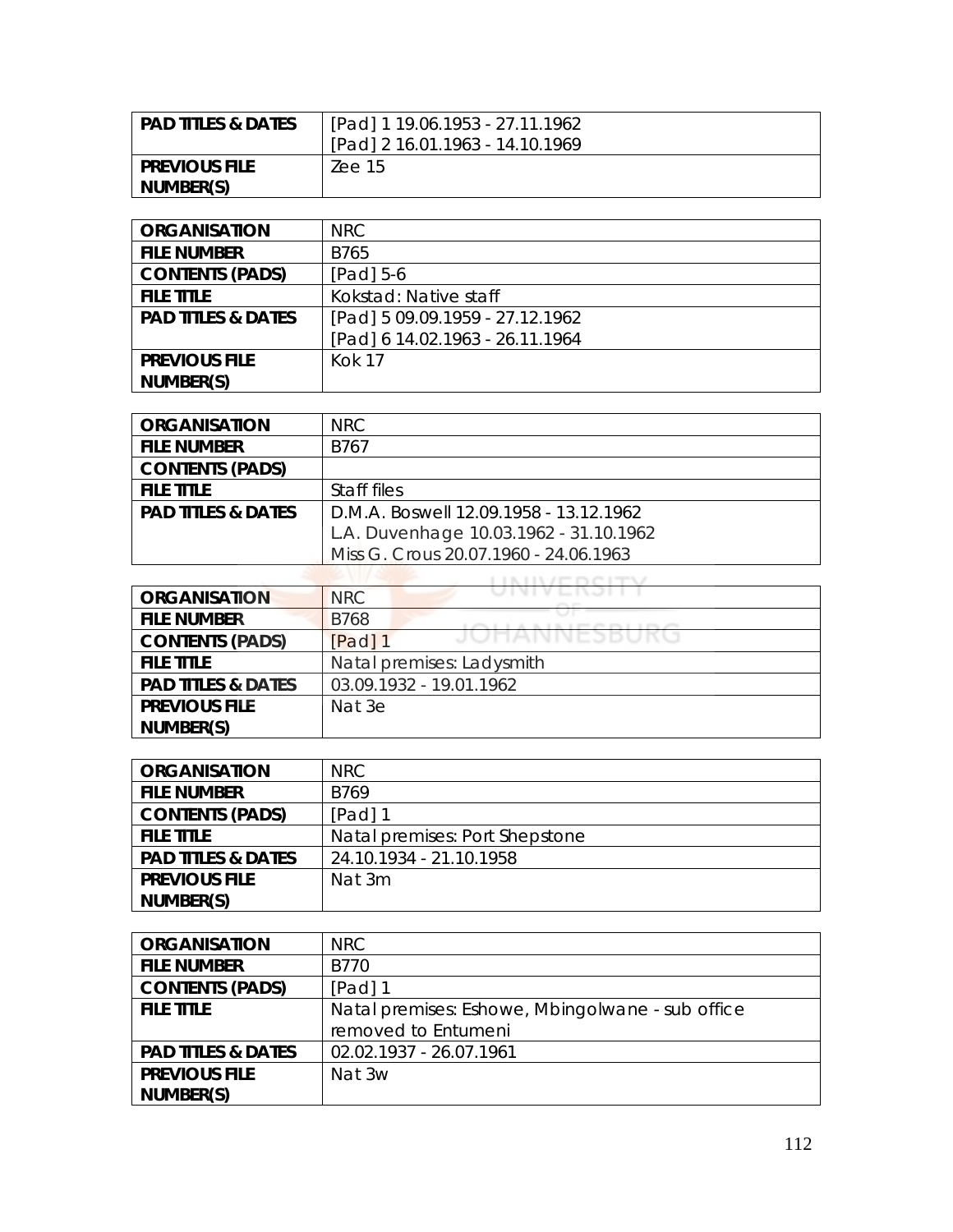| <b>ORGANISATION</b>           | <b>NRC</b>                                             |
|-------------------------------|--------------------------------------------------------|
| <b>FILE NUMBER</b>            | B771, B772, B774                                       |
| <b>CONTENTS (PADS)</b>        | $[Pad]$ 1                                              |
| <b>FILE TITLE</b>             | Natal premises: Izingolweni, Mahlabatini, Ixopo office |
| <b>PAD TITLES &amp; DATES</b> | B771 [Pad] 1 17.04.1937 - 29.03.1962                   |
|                               | B772 [Pad] 1 18.01.1933 - 26.11.1962                   |
|                               | B774 [Pad] 1 06.08.1932 - 14.04.1962                   |
| <b>PREVIOUS FILE</b>          | Nat 3                                                  |
| NUMBER(S)                     |                                                        |

| <b>ORGANISATION</b>           | NRC.                                         |
|-------------------------------|----------------------------------------------|
| <b>FILE NUMBER</b>            | B773                                         |
| <b>CONTENTS (PADS)</b>        | $[Pad]$ 1                                    |
| <b>FILE TITLE</b>             | Natal premises: Ngutu - Nkandi - Barklieside |
| <b>PAD TITLES &amp; DATES</b> | 29.08.1932 - 07.08.1959                      |
| <b>PREVIOUS FILE</b>          | Nat 3g                                       |
| NUMBER(S)                     |                                              |

| <b>ORGANISATION</b>           | NRC.                          |
|-------------------------------|-------------------------------|
| <b>FILE NUMBER</b>            | B775                          |
| <b>CONTENTS (PADS)</b>        | $[Pad]$ 1                     |
| <b>FILE TITLE</b>             | Swaziland premises: Rest huts |
| <b>PAD TITLES &amp; DATES</b> | 05.03.1940 - 03.02.1962       |
|                               |                               |

| <b>ORGANISATION</b>           | JUHANNEJDUNU<br><b>NRC</b>    |
|-------------------------------|-------------------------------|
| <b>FILE NUMBER</b>            | B776                          |
| <b>CONTENTS (PADS)</b>        | $[Pad]$ 1                     |
| <b>FILE TITLE</b>             | Swaziland premises: Hlatikulu |
| <b>PAD TITLES &amp; DATES</b> | 02.12.1932 - 11.06.1962       |
| <b>PREVIOUS FILE</b>          | Swaz 7a                       |
| NUMBER(S)                     |                               |

| <b>ORGANISATION</b>           | NRC.                      |
|-------------------------------|---------------------------|
| <b>FILE NUMBER</b>            | B777                      |
| <b>CONTENTS (PADS)</b>        | $[Pad]$ 1                 |
| <b>FILE TITLE</b>             | Swaziland premises: Stegi |
| <b>PAD TITLES &amp; DATES</b> | 17.03.1933 - 11.06.1962   |
| <b>PREVIOUS FILE</b>          | Swaz 7b                   |
| NUMBER(S)                     |                           |

| <b>ORGANISATION</b>           | NRC.                          |
|-------------------------------|-------------------------------|
| <b>FILE NUMBER</b>            | B778                          |
| <b>CONTENTS (PADS)</b>        |                               |
| <b>FILE TITLE</b>             | Swaziland premises: Ingwavuma |
| <b>PAD TITLES &amp; DATES</b> | 16.03.1931 - 30.01.1962       |
| <b>PREVIOUS FILE</b>          | Swaz 7d                       |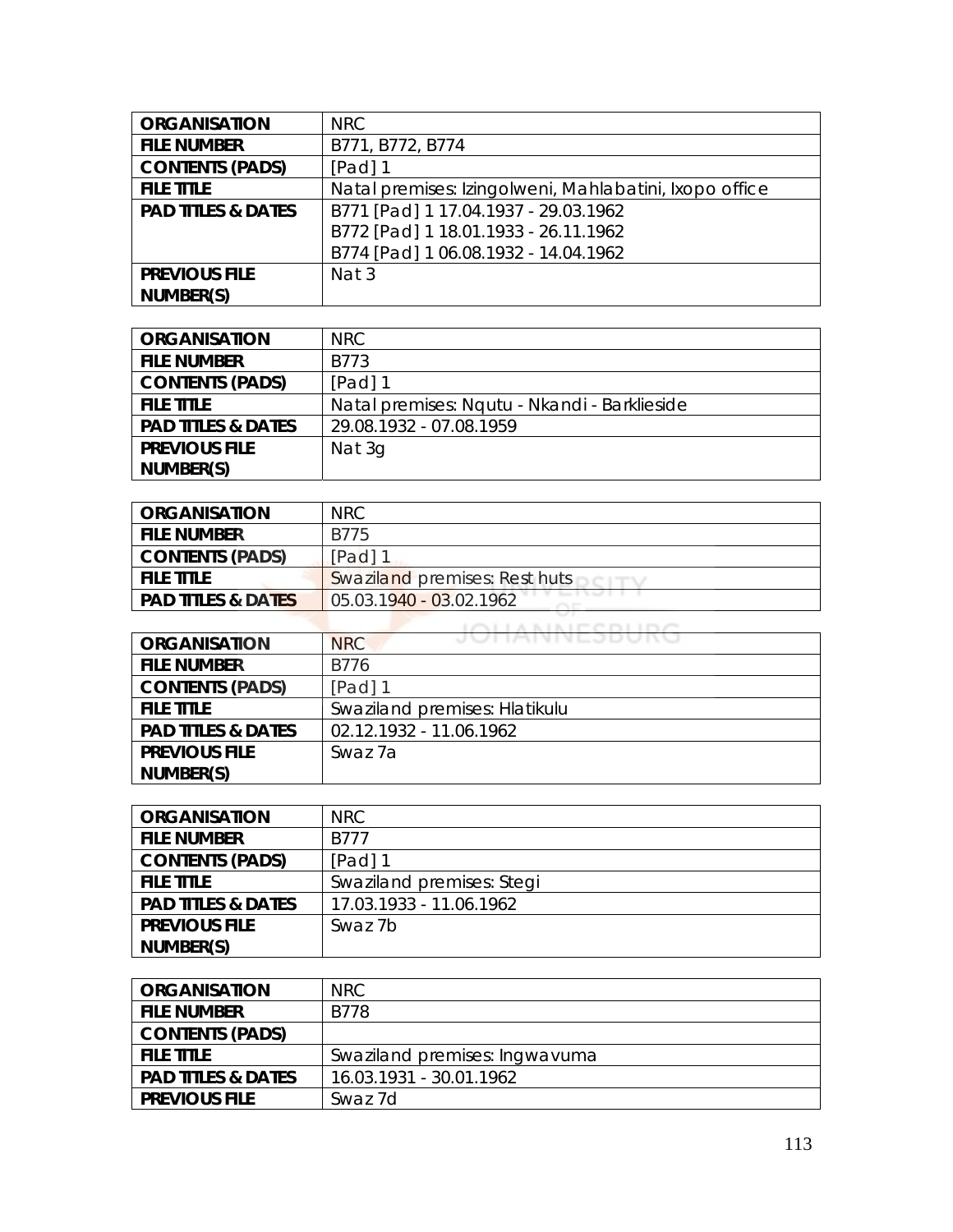| $\mathbf{B}$ and $\mathbf{B}$<br>'N.<br>.<br>. |  |
|------------------------------------------------|--|

| <b>ORGANISATION</b>           | NRC                     |
|-------------------------------|-------------------------|
| <b>FILE NUMBER</b>            | <b>B779</b>             |
| <b>CONTENTS (PADS)</b>        | [Pad] 6                 |
| <b>FILE TITLE</b>             | Umtata: Monthly reports |
| <b>PAD TITLES &amp; DATES</b> | 06.12.1962 - 07.02.1966 |
| <b>PREVIOUS FILE</b>          | Umt 12                  |
| NUMBER(S)                     |                         |

| <b>ORGANISATION</b>           | NRC.                               |
|-------------------------------|------------------------------------|
| <b>FILE NUMBER</b>            | B780                               |
| <b>CONTENTS (PADS)</b>        | $[Pad]$ 1                          |
| <b>FILE TITLE</b>             | Pietersburg: Glen Gowie depot site |
| <b>PAD TITLES &amp; DATES</b> | 13.02.1936 - 27.08.1962            |
| <b>PREVIOUS FILE</b>          | Piet 7p                            |
| NUMBER(S)                     |                                    |

| <b>ORGANISATION</b>           | NRC.                          |
|-------------------------------|-------------------------------|
| <b>FILE NUMBER</b>            | B781                          |
| <b>CONTENTS (PADS)</b>        | [Pad] 1                       |
| <b>FILE TITLE</b>             | Umtata premises: Tsolo        |
| <b>PAD TITLES &amp; DATES</b> | 07.03.1934 - 15.01.1962       |
| <b>PREVIOUS FILE</b>          | <b>JOHANNESBURG</b><br>Umt 3f |
| NUMBER(S)                     |                               |

| <b>ORGANISATION</b>           | NRC                                         |
|-------------------------------|---------------------------------------------|
| <b>FILE NUMBER</b>            | B782                                        |
| <b>CONTENTS (PADS)</b>        | [Pad] 1                                     |
| <b>FILE TITLE</b>             | King William's Town: Keiskammahoek & Peddie |
| <b>PAD TITLES &amp; DATES</b> | 30.04.1930 - 29.10.1962                     |
| <b>PREVIOUS FILE</b>          | King 8c                                     |
| NUMBER(S)                     |                                             |

| <b>ORGANISATION</b>           | NRC.                        |
|-------------------------------|-----------------------------|
| <b>FILE NUMBER</b>            | B783                        |
| <b>CONTENTS (PADS)</b>        | $[Pad]$ 1                   |
| <b>FILE TITLE</b>             | Kokstad premises: Matatiele |
| <b>PAD TITLES &amp; DATES</b> | 26.06.1925 - 19.01.1963     |
| <b>PREVIOUS FILE</b>          | Kok $2c$                    |
| NUMBER(S)                     |                             |

| <b>ORGANISATION</b> | <b>NRC</b>                    |
|---------------------|-------------------------------|
| <b>FILE NUMBER</b>  | B784                          |
| CONTENTS (PADS)     |                               |
| <b>FILE TITLE</b>   | Kokstad premises: Mount Frere |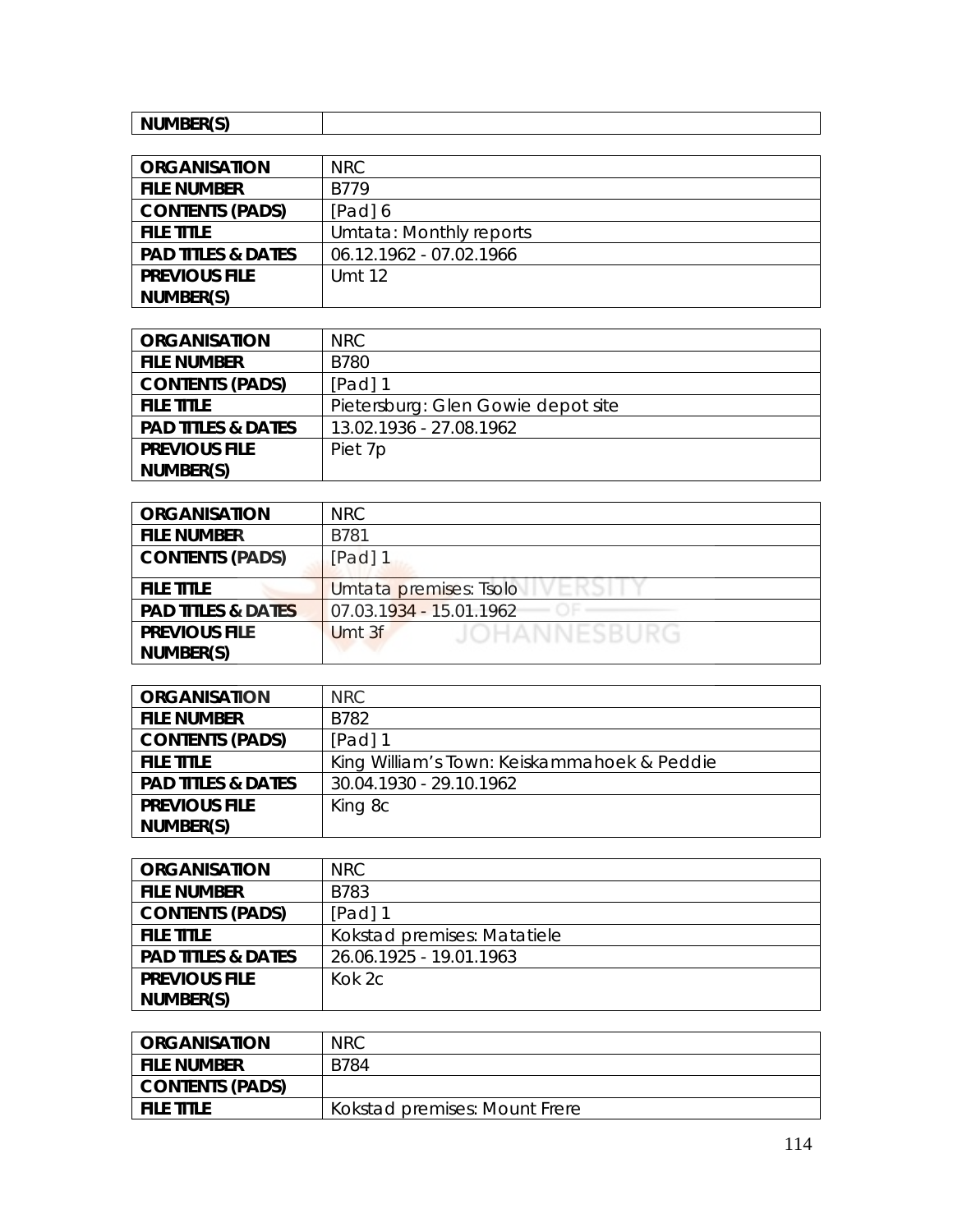| ! PAD TITLES & DATES              | 29.06.1932 - 15.10.1962 |
|-----------------------------------|-------------------------|
| <b>PREVIOUS FILE</b><br>NUMBER(S) | Kok 2d                  |

| <b>ORGANISATION</b>           | NRC                            |
|-------------------------------|--------------------------------|
| <b>FILE NUMBER</b>            | B785                           |
| <b>CONTENTS (PADS)</b>        | [Pad] 1                        |
| <b>FILE TITLE</b>             | Kokstad premises: Mount Ayliff |
| <b>PAD TITLES &amp; DATES</b> | 28.10.1932 - 05.03.1962        |
| <b>PREVIOUS FILE</b>          | Kok 2g                         |
| NUMBER(S)                     |                                |

| <b>ORGANISATION</b>           | <b>NRC</b>                       |
|-------------------------------|----------------------------------|
| <b>FILE NUMBER</b>            | <b>B786</b>                      |
| <b>CONTENTS (PADS)</b>        | [Pad] 1                          |
| <b>FILE TITLE</b>             | Kokstad premises: Mount Fletcher |
| <b>PAD TITLES &amp; DATES</b> | 04.11.1933 - 26.11.1962          |
| <b>PREVIOUS FILE</b>          | Kok 2i                           |
| NUMBER(S)                     |                                  |
|                               |                                  |

| ORGANISATION                  | <b>NRC</b>                                                                                            |
|-------------------------------|-------------------------------------------------------------------------------------------------------|
| <b>FILE NUMBER</b>            | UINIVERJIT<br><b>B788</b>                                                                             |
| <b>CONTENTS (PADS)</b>        | $[Pad]$ 1<br>AND LOCAL BUILDING IN THE CONTROL OF THE CONTROL CONTROL CONTROL CONTROL CONTROL CONTROL |
| FILE TITLE                    | Queenstown premises: Sterkstroom                                                                      |
| <b>PAD TITLES &amp; DATES</b> | 04 09 1951 - 19 11 1962                                                                               |

| <b>ORGANISATION</b>           | NRC                             |
|-------------------------------|---------------------------------|
| <b>FILE NUMBER</b>            | <b>B789</b>                     |
| <b>CONTENTS (PADS)</b>        | [Pad] 1-2                       |
| <b>FILE TITLE</b>             | Umtata premises                 |
| <b>PAD TITLES &amp; DATES</b> | [Pad] 1 03.09.1925 - 03.12.1962 |
|                               | [Pad] 2 31.01.1963 - 22.12.1981 |
| <b>PREVIOUS FILE</b>          | Umt $3$                         |
| NUMBER(S)                     |                                 |

| <b>ORGANISATION</b>           | <b>NRC</b>                        |
|-------------------------------|-----------------------------------|
| <b>FILE NUMBER</b>            | B794                              |
| <b>CONTENTS (PADS)</b>        | $[Pad]$ 7-8                       |
| <b>FILE TITLE</b>             | Director of Bantu Labour Licences |
| <b>PAD TITLES &amp; DATES</b> | [Pad] 7 29.06.1961 - 27.12.1962   |
|                               | [Pad] 8 25.07.1963 - 08.11.1971   |
| <b>PREVIOUS FILE</b>          | N7                                |
| NUMBER(S)                     |                                   |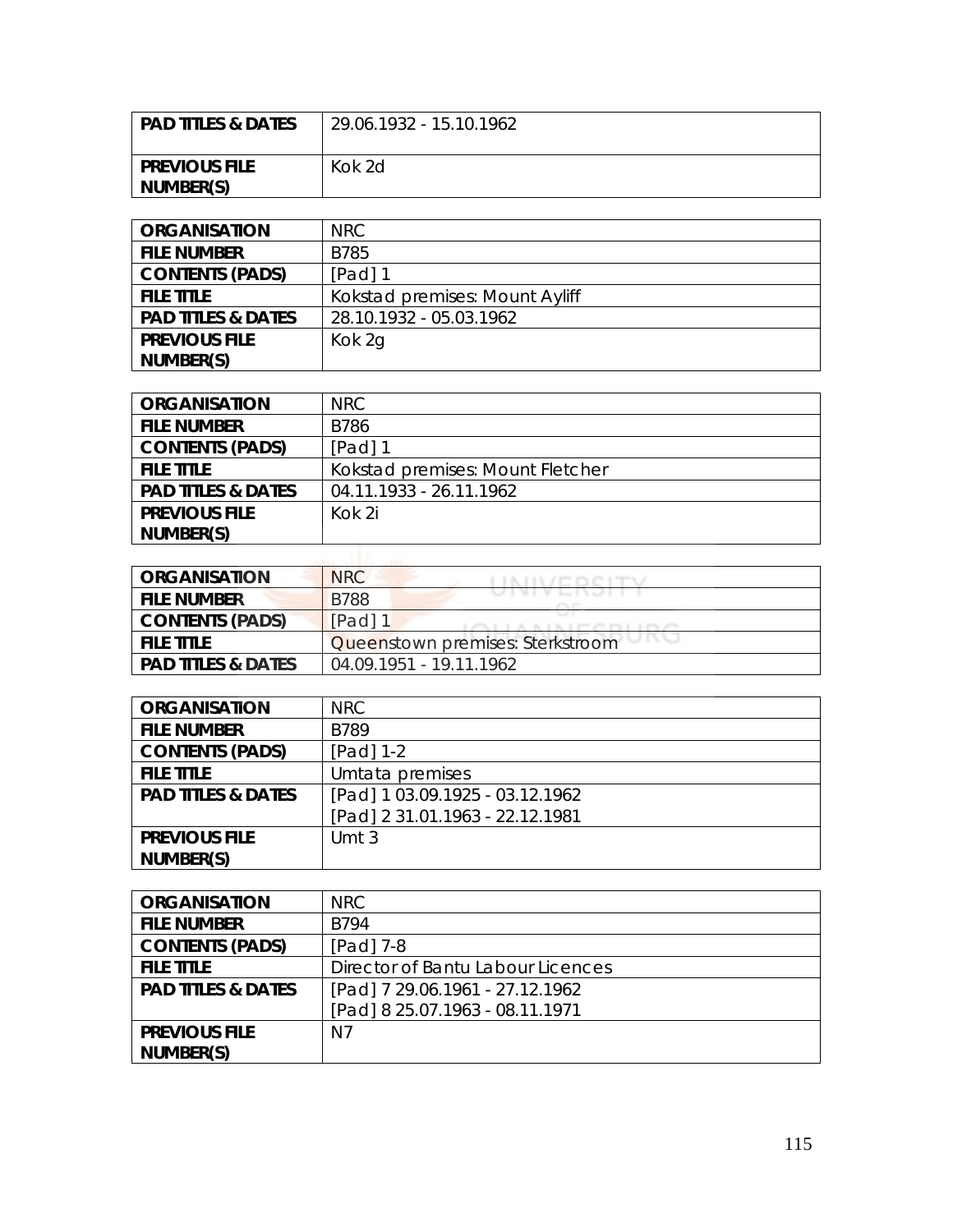| <b>ORGANISATION</b>           | NRC.                            |
|-------------------------------|---------------------------------|
| <b>FILE NUMBER</b>            | B798                            |
| <b>CONTENTS (PADS)</b>        | $[Pad]$ 3                       |
| <b>FILE TITLE</b>             | Bechuanaland premises: Mafeking |
| <b>PAD TITLES &amp; DATES</b> | 21.01.1958 - 07.12.1962         |
| <b>PREVIOUS FILE</b>          | Bech 16u                        |
| NUMBER(S)                     |                                 |

| <b>ORGANISATION</b>           | NRC                              |
|-------------------------------|----------------------------------|
| <b>FILE NUMBER</b>            | <b>B804</b>                      |
| <b>CONTENTS (PADS)</b>        | [Pad] 11-12                      |
| <b>FILE TITLE</b>             | Basutoland: Native staff         |
| <b>PAD TITLES &amp; DATES</b> | [Pad] 11 07.05.1962 - 31.05.1963 |
|                               | [Pad] 12 04.06.1963 - 21.04.1965 |
| <b>PREVIOUS FILE</b>          | <b>Bas 23</b>                    |
| NUMBER(S)                     |                                  |

| <b>ORGANISATION</b>           | <b>NRC</b>                      |
|-------------------------------|---------------------------------|
| <b>FILE NUMBER</b>            | B807                            |
| <b>CONTENTS (PADS)</b>        | [Pad] 1, 3, 5                   |
| <b>FILE TITLE</b>             | Kokstad: Monthly reports        |
| <b>PAD TITLES &amp; DATES</b> | [Pad] 101.07.1939 - 26.03.1947  |
|                               | [Pad] 3 26.03.1947 - 07.06.1954 |
|                               | [Pad] 5 10.11.1959 - 10.06.1963 |
| <b>PREVIOUS FILE</b>          | JUNAINNESDUKU<br><b>Kok 12</b>  |
| NUMBER(S)                     | <b>B82</b>                      |

| <b>ORGANISATION</b>           | NRC                      |
|-------------------------------|--------------------------|
| <b>FILE NUMBER</b>            | <b>B807</b>              |
| <b>CONTENTS (PADS)</b>        | [Pad] 6                  |
| <b>FILE TITLE</b>             | Kokstad: Monthly reports |
| <b>PAD TITLES &amp; DATES</b> | 15.07.1963 - 14.02.1966  |
| <b>PREVIOUS FILE</b>          | <b>Kok 12</b>            |
| NUMBER(S)                     |                          |

| <b>ORGANISATION</b>           | <b>NRC</b>                       |
|-------------------------------|----------------------------------|
| <b>FILE NUMBER</b>            | <b>B808</b>                      |
| <b>CONTENTS (PADS)</b>        | [Pad] 17-18                      |
| <b>FILE TITLE</b>             | Natal: Native staff              |
| <b>PAD TITLES &amp; DATES</b> | [Pad] 17 18.03.1962 - 09.07.1963 |
|                               | [Pad] 18 22.07.1963 - 30.04.1964 |
| <b>PREVIOUS FILE</b>          | Nat 18, B567                     |
| NUMBER(S)                     | <b>Nat 18</b>                    |

| <b><i>RGANISATION</i></b><br><b>ORC</b> | <b>NRC</b> |
|-----------------------------------------|------------|
| <b>FILE</b><br><b>E NUMBER</b>          | B809       |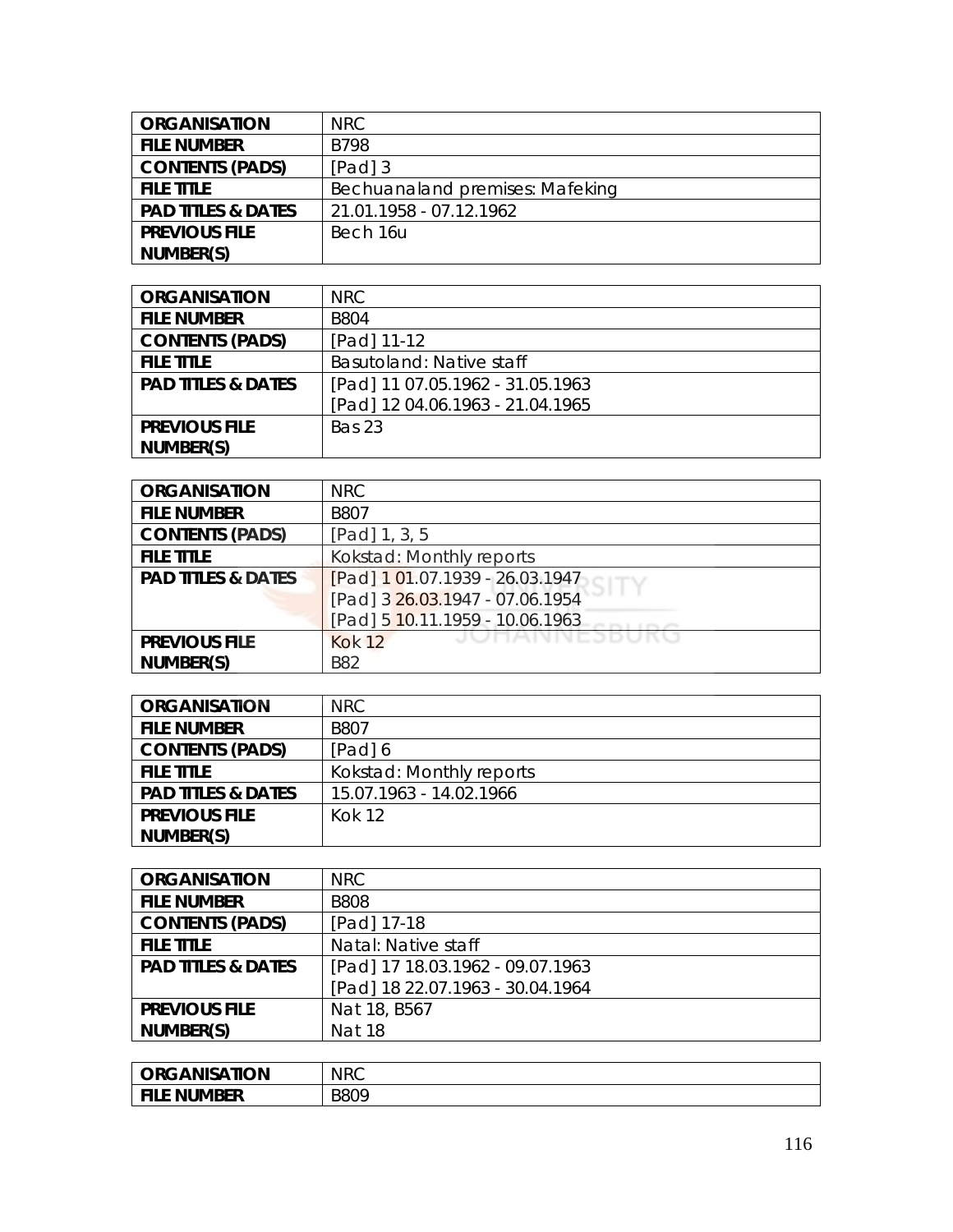| <b>CONTENTS (PADS)</b>        | $[Pad]$ 3-4                     |
|-------------------------------|---------------------------------|
| <b>FILE TITLE</b>             | Natal: Accounting practice      |
| <b>PAD TITLES &amp; DATES</b> | [Pad] 3 16.07.1958 - 11.09.1962 |
|                               | [Pad] 4 04.02.1963 - 24.09.1971 |
| <b>PREVIOUS FILE</b>          | Nat 17                          |
| NUMBER(S)                     |                                 |

| <b>ORGANISATION</b>           | NRC.                            |
|-------------------------------|---------------------------------|
| <b>FILE NUMBER</b>            | B810                            |
| <b>CONTENTS (PADS)</b>        | $[Pad]$ 7-8                     |
| <b>FILE TITLE</b>             | Pietersburg: General            |
| <b>PAD TITLES &amp; DATES</b> | [Pad] 7 21.04.1960 - 15.07.1963 |
|                               | [Pad] 8 22.07.1963 - 03.09.1970 |
| <b>PREVIOUS FILE</b>          | Piet <sub>2</sub>               |
| NUMBER(S)                     | No previous file no.            |

| <b>ORGANISATION</b>           | NRC                        |
|-------------------------------|----------------------------|
| <b>FILE NUMBER</b>            | B812                       |
| <b>CONTENTS (PADS)</b>        | $[Pad]$ 5                  |
| <b>FILE TITLE</b>             | Swaziland: Monthly reports |
| <b>PAD TITLES &amp; DATES</b> | 05.11.1959 - 20.05.1963    |
| <b>PREVIOUS FILE</b>          | Swaz 12<br>UNIVERSITY      |
| NUMBER(S)                     | B469                       |
|                               |                            |

| <b>ORGANISATION</b>           | JUNANNEJDUNU<br><b>NRC</b> |
|-------------------------------|----------------------------|
| <b>FILE NUMBER</b>            | B812                       |
| <b>CONTENTS (PADS)</b>        | [Pad] 6                    |
| <b>FILE TITLE</b>             | Swaziland: Monthly reports |
| <b>PAD TITLES &amp; DATES</b> | 03.06.1963 - 16.02.1966    |
| <b>PREVIOUS FILE</b>          | Swaz12                     |
| NUMBER(S)                     |                            |

| <b>ORGANISATION</b>           | <b>NRC</b>                             |
|-------------------------------|----------------------------------------|
| <b>FILE NUMBER</b>            | <b>B818</b>                            |
| <b>CONTENTS (PADS)</b>        |                                        |
| <b>FILE TITLE</b>             | Staff files                            |
| <b>PAD TITLES &amp; DATES</b> | R.B. Tainton 14.10.1958 - 22.05.1963   |
|                               | J.C. Strauss 07.07.1961 - 22.03.1963   |
|                               | S.J. Pretorius 13.09.1962 - 24.09.1963 |
|                               | D.J. Langley 16.04.1958 - 28.02.1963   |
|                               | E.G. Visser 27.03.1960 - 29.01.1963    |
|                               | Mrs. E. Smit 04.03.1958 - 28.01.1963   |

| <b>ORGANISATION</b>    | <b>NRC</b>  |
|------------------------|-------------|
| <b>FILE NUMBER</b>     | <b>B826</b> |
| <b>CONTENTS (PADS)</b> | [Pad] 13-14 |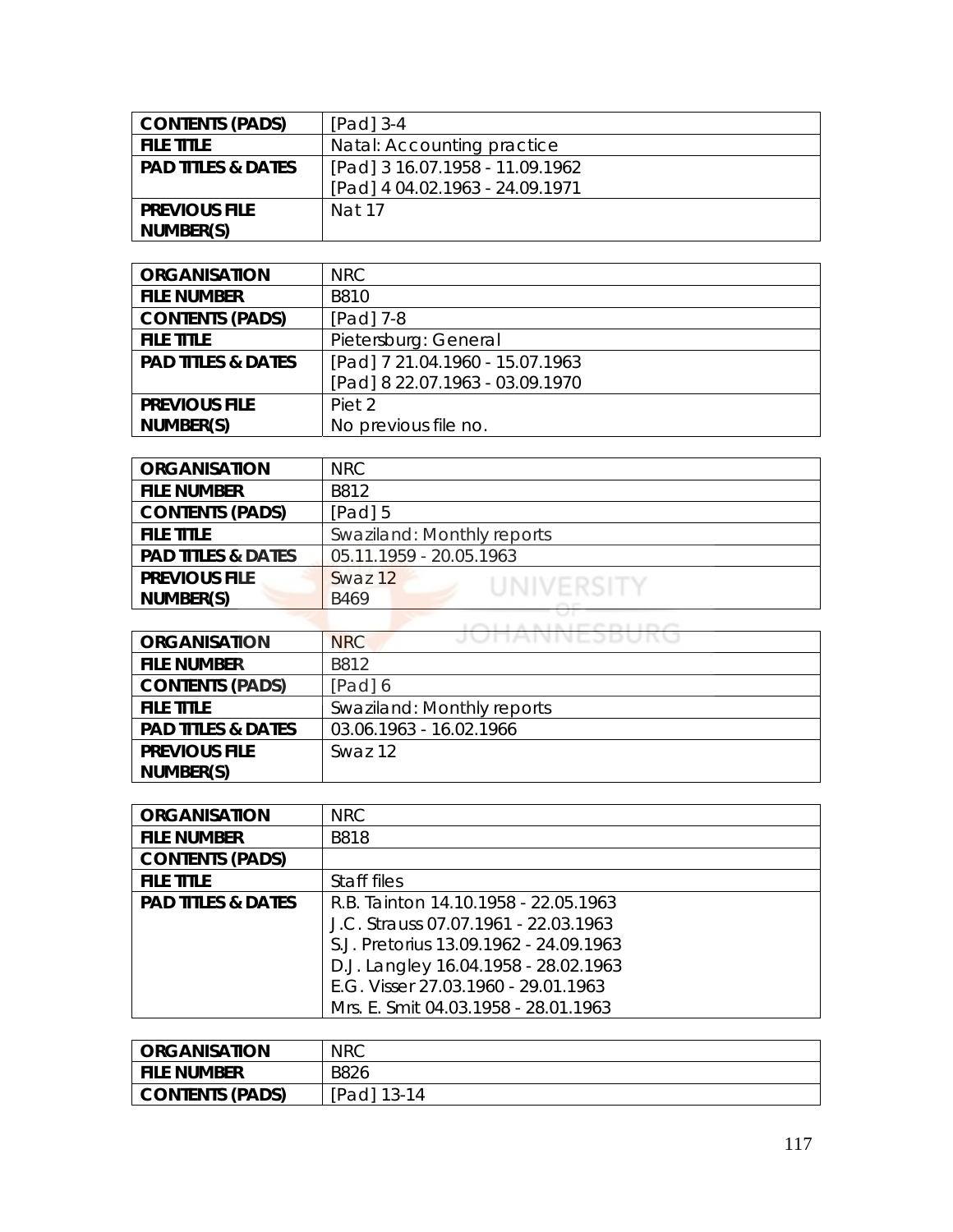| <b>FILE TITLE</b>             | Kokstad: Recruiters agreements, loans etc. |
|-------------------------------|--------------------------------------------|
| <b>PAD TITLES &amp; DATES</b> | [Pad] 13 22.01.1962 - 21.08.1963           |
|                               | [Pad] 14 16.09.1963 - 14.10.1965           |
| <b>PREVIOUS FILE</b>          | Kok 8                                      |
| NUMBER(S)                     |                                            |

| <b>ORGANISATION</b>           | NRC                      |
|-------------------------------|--------------------------|
| <b>FILE NUMBER</b>            | <b>B830</b>              |
| <b>CONTENTS (PADS)</b>        | [Pad] 6                  |
| <b>FILE TITLE</b>             | Graskop: Monthly reports |
| <b>PAD TITLES &amp; DATES</b> | 07.10.1963 - 14.03.1967  |
| <b>PREVIOUS FILE</b>          | Gras 22                  |
| NUMBER(S)                     |                          |

| <b>ORGANISATION</b>           | <b>NRC</b>                       |
|-------------------------------|----------------------------------|
| <b>FILE NUMBER</b>            | <b>B838</b>                      |
| <b>CONTENTS (PADS)</b>        | [Pad] 11-12                      |
| <b>FILE TITLE</b>             | Natal: General                   |
| <b>PAD TITLES &amp; DATES</b> | [Pad] 11 29.05.1962 - 03.01.1964 |
|                               | [Pad] 12 13.01.1964 - 05.07.1967 |
| <b>PREVIOUS FILE</b>          | Nat 8                            |
| NUMBER(S)                     |                                  |
|                               |                                  |

| <b>ORGANISATION</b>           | <b>NRC</b>                       |
|-------------------------------|----------------------------------|
| <b>FILE NUMBER</b>            | JUNAINNEJDUKU<br><b>B839</b>     |
| <b>CONTENTS (PADS)</b>        | [Pad] 11-12                      |
| <b>FILE TITLE</b>             | Umtata: General                  |
| <b>PAD TITLES &amp; DATES</b> | [Pad] 11 30.07.1962 - 28.12.1963 |
|                               | [Pad] 12 30.12.1963 - 13.07.1966 |
| <b>PREVIOUS FILE</b>          | Umt 2                            |
| NUMBER(S)                     |                                  |

| <b>ORGANISATION</b>           | NRC                                    |
|-------------------------------|----------------------------------------|
| <b>FILE NUMBER</b>            | <b>B840</b>                            |
| <b>CONTENTS (PADS)</b>        | [Pad] 3-4                              |
| <b>FILE TITLE</b>             | Queenstown: Motor transport of natives |
| <b>PAD TITLES &amp; DATES</b> | [Pad] 3 21.07.1959 - 29.11.1963        |
|                               | [Pad] 4 11.12.1963 - 30.09.1970        |
| <b>PREVIOUS FILE</b>          | Que 21                                 |
| NUMBER(S)                     |                                        |

| <b>ORGANISATION</b>           | NRC.                                 |
|-------------------------------|--------------------------------------|
| <b>FILE NUMBER</b>            | B843                                 |
| <b>CONTENTS (PADS)</b>        |                                      |
| <b>FILE TITLE</b>             | Staff files                          |
| <b>PAD TITLES &amp; DATES</b> | W.A. de Jong 21.02.1957 - 12.02.1964 |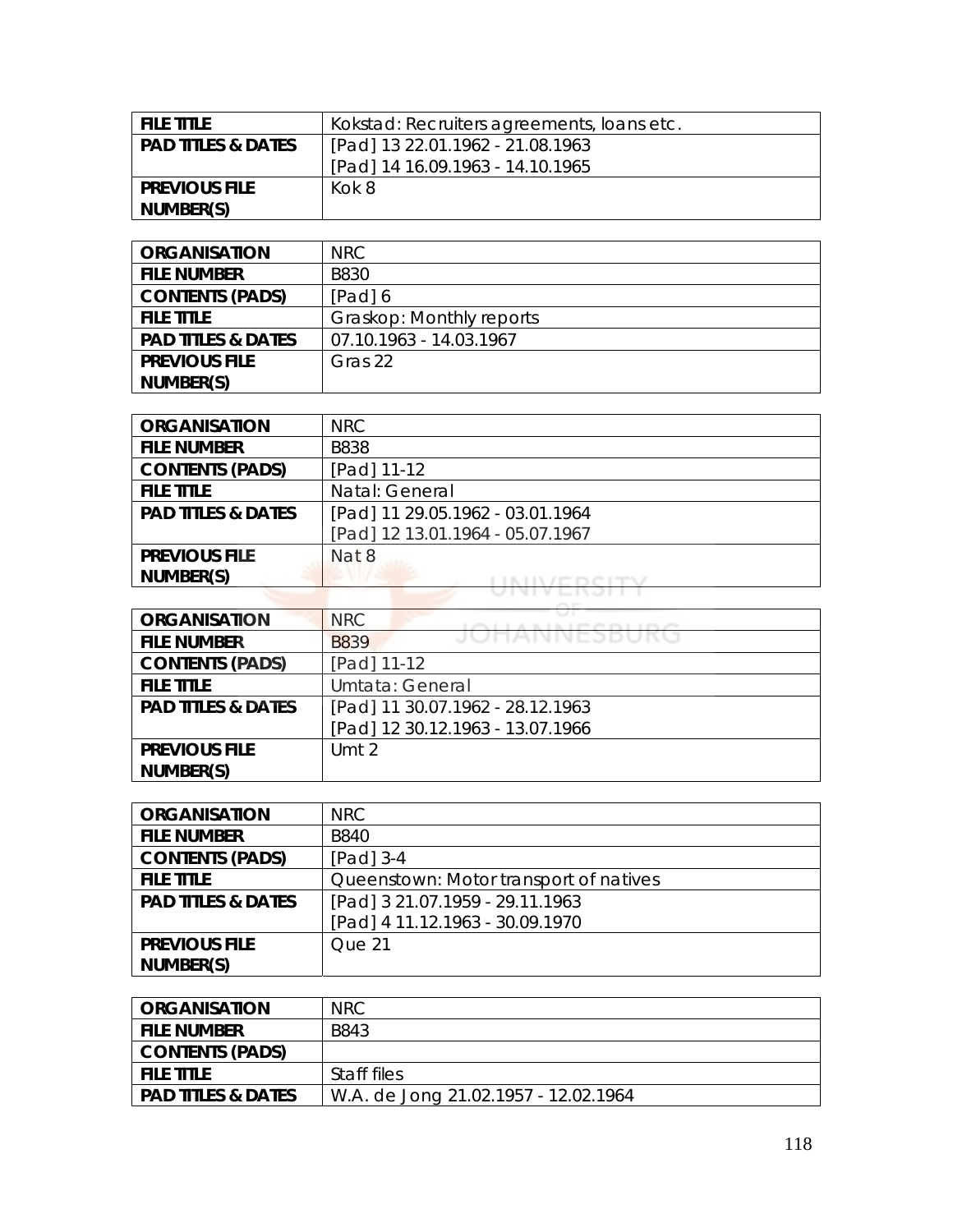| A.C. Wheeldon 28.10.1958 - 18.01.1964  |
|----------------------------------------|
| E. Gudath 25.04.1957 - 15.11.1963      |
| L.K. Dickerson 08.11.1955 - 28.01.1964 |

| <b>ORGANISATION</b>           | NRC                              |
|-------------------------------|----------------------------------|
| <b>FILE NUMBER</b>            | <b>B844</b>                      |
| <b>CONTENTS (PADS)</b>        | [Pad] 9-10                       |
| <b>FILE TITLE</b>             | Pietersburg: Native staff        |
| <b>PAD TITLES &amp; DATES</b> | [Pad] 9 07.03.1962 - 24.01.1964  |
|                               | [Pad] 10 07.02.1964 - 22.12.1965 |
| <b>PREVIOUS FILE</b>          | Piet 5                           |
| NUMBER(S)                     |                                  |

| <b>ORGANISATION</b>           | NRC.                            |
|-------------------------------|---------------------------------|
| <b>FILE NUMBER</b>            | <b>B845</b>                     |
| <b>CONTENTS (PADS)</b>        | $[Pad] 6-7$                     |
| <b>FILE TITLE</b>             | Bechuanaland: Monthly reports   |
| <b>PAD TITLES &amp; DATES</b> | [Pad] 6 05.01.1960 - 13.03.1962 |
|                               | [Pad] 7 09.04.1962 - 10.12.1963 |
| <b>PREVIOUS FILE</b>          | Bech 10                         |
| NUMBER(S)                     | <b>B587</b>                     |

| <b>ORGANISATION</b>           | U I VI V L I V J I I I<br><b>NRC</b>                          |
|-------------------------------|---------------------------------------------------------------|
| <b>FILE NUMBER</b>            | <b>B850</b><br>The T. Dec. of 1999 and 1999 and 1999 and 1999 |
| <b>CONTENTS (PADS)</b>        | JUMANNESDURU<br>$[Pad]$ 5                                     |
| <b>FILE TITLE</b>             | Natal: Recruiters agreements, Ioans, etc.                     |
| <b>PAD TITLES &amp; DATES</b> | 01.09.1959 - 17.12.1963                                       |
| <b>PREVIOUS FILE</b>          | Nat 10                                                        |
| NUMBER(S)                     |                                                               |

| <b>ORGANISATION</b>           | <b>NRC</b>                                          |
|-------------------------------|-----------------------------------------------------|
| <b>FILE NUMBER</b>            | B852                                                |
| <b>CONTENTS (PADS)</b>        | [Pad] 11-12                                         |
| <b>FILE TITLE</b>             | King William's Town: Staff and banking arrangements |
| <b>PAD TITLES &amp; DATES</b> | [Pad] 11 22.06.1959 - 08.01.1964                    |
|                               | [Pad] 12 26.03.1970                                 |
| <b>PREVIOUS FILE</b>          | King 3, B358                                        |
| NUMBER(S)                     | King 3                                              |

| <b>ORGANISATION</b>           | NRC.                                   |
|-------------------------------|----------------------------------------|
| <b>FILE NUMBER</b>            | B853                                   |
| <b>CONTENTS (PADS)</b>        |                                        |
| <b>FILE TITLE</b>             | King William's Town: Remittance orders |
| <b>PAD TITLES &amp; DATES</b> | 23.09.1933 - 11.03.1963                |
| <b>PREVIOUS FILE</b>          | King 11                                |
| NUMBER(S)                     |                                        |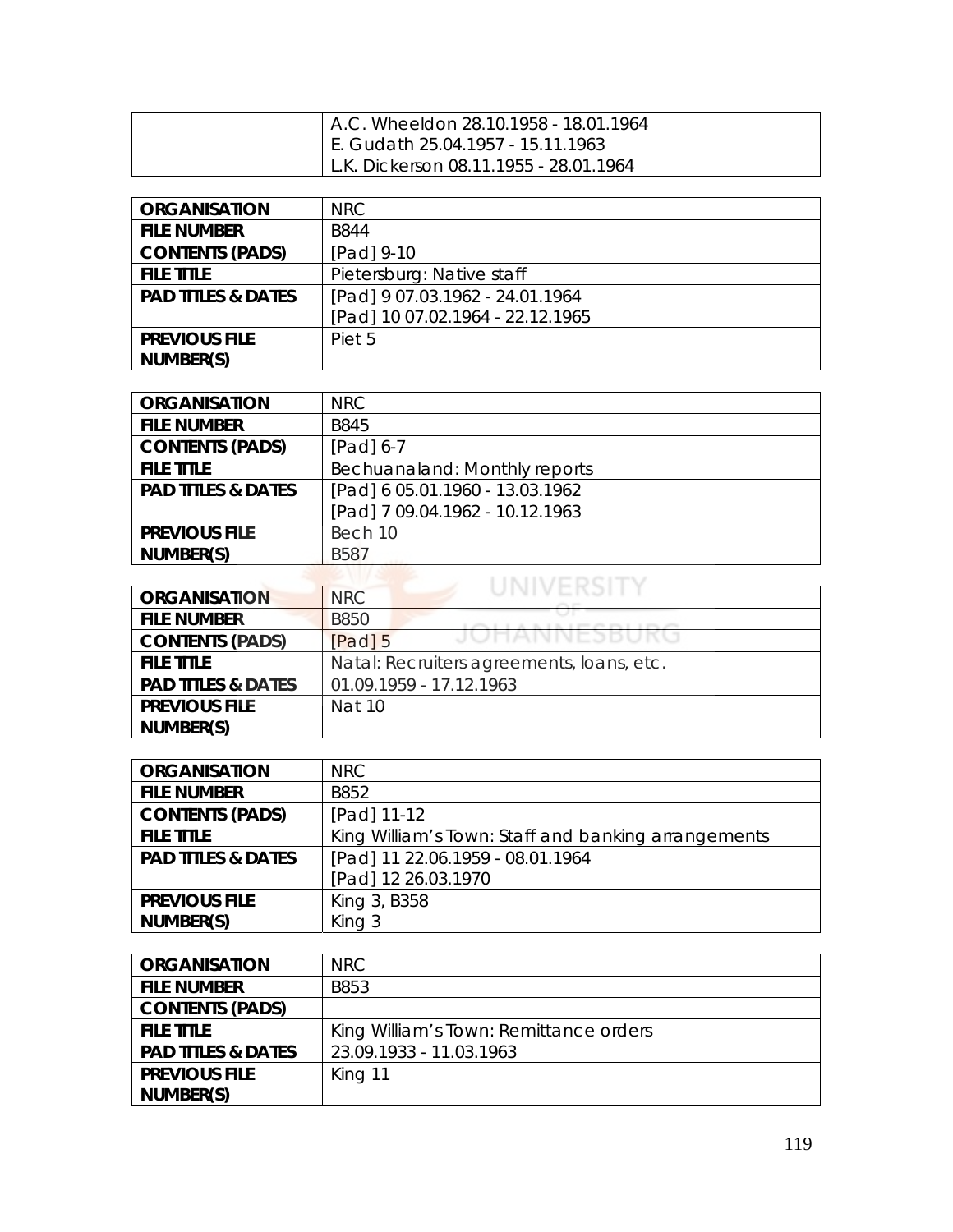| <b>ORGANISATION</b>           | <b>NRC</b>                        |
|-------------------------------|-----------------------------------|
| <b>FILE NUMBER</b>            | <b>B854</b>                       |
| <b>CONTENTS (PADS)</b>        | [Pad] 5-6                         |
| <b>FILE TITLE</b>             | King William's Town: Native staff |
| <b>PAD TITLES &amp; DATES</b> | [Pad] 5 19.12.1959 - 30.01.1964   |
|                               | [Pad] 6 02.03.1964 - 24.03.1970   |
| <b>PREVIOUS FILE</b>          | King 16                           |
| NUMBER(S)                     |                                   |

| <b>ORGANISATION</b>           | NRC.                                   |
|-------------------------------|----------------------------------------|
| <b>FILE NUMBER</b>            | <b>B866</b>                            |
| <b>CONTENTS (PADS)</b>        |                                        |
| <b>FILE TITLE</b>             | Basutoland transport: J. Moss' service |
| <b>PAD TITLES &amp; DATES</b> | 21.06.1937 - 11.12.1952                |
| <b>PREVIOUS FILE</b>          | Bas Trans 6                            |
| NUMBER(S)                     |                                        |

| <b>ORGANISATION</b>           | <b>NRC</b>                      |
|-------------------------------|---------------------------------|
| <b>FILE NUMBER</b>            | B873                            |
| <b>CONTENTS (PADS)</b>        | [Pad] 5-6                       |
| <b>FILE TITLE</b>             | Queenstown: Native staff        |
| <b>PAD TITLES &amp; DATES</b> | [Pad] 5 10.09.1959 - 01.10.1964 |
|                               | [Pad] 6 28.09.1964 - 25.09.1968 |
| <b>PREVIOUS FILE</b>          | Que 15                          |
| NUMBER(S)                     | <b>JOHANNESBURG</b>             |

| <b>ORGANISATION</b>           | NRC.                             |
|-------------------------------|----------------------------------|
| <b>FILE NUMBER</b>            | B877                             |
| <b>CONTENTS (PADS)</b>        | [Pad] 19-20                      |
| <b>FILE TITLE</b>             | Basutoland: General              |
| <b>PAD TITLES &amp; DATES</b> | [Pad] 19 12.06.1963 - 12.06.1963 |
|                               | [Pad] 20 21.01.1965 - 13.09.1966 |

| <b>ORGANISATION</b>           | NRC                              |
|-------------------------------|----------------------------------|
| <b>FILE NUMBER</b>            | <b>B898</b>                      |
| <b>CONTENTS (PADS)</b>        | [Pad] 19-20                      |
| <b>FILE TITLE</b>             | Natal: African staff             |
| <b>PAD TITLES &amp; DATES</b> | [Pad] 19 05.05.1964 - 19.11.1965 |
|                               | [Pad] 20 22.11.1965 - 31.10.1966 |
| <b>PREVIOUS FILE</b>          | <b>Nat 18</b>                    |
| NUMBER(S)                     |                                  |

| <b>ORGANISATION</b> | <b>NRC</b>                             |
|---------------------|----------------------------------------|
| <b>FILE NUMBER</b>  | B902                                   |
| CONTENTS (PADS)     | [Pad] 13-14                            |
| <b>FILE TITLE</b>   | Umtata: Staff and banking arrangements |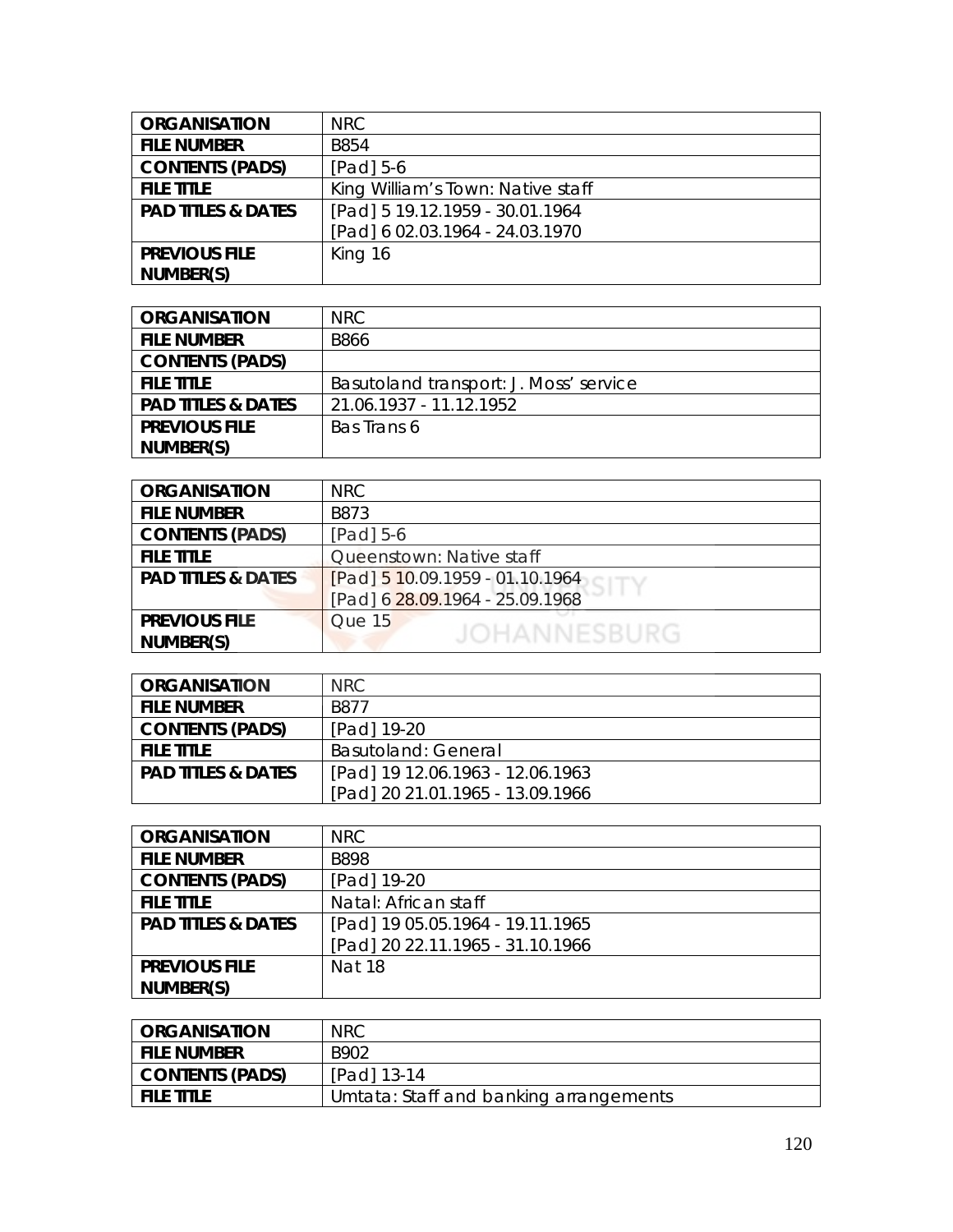| l PAD TITLES & DATES | [Pad] 13 04.09.1962 - 22.12.1965 |
|----------------------|----------------------------------|
|                      | [Pad] 14 31.12.1965 - 28.12.1970 |
| I PREVIOUS FILE      | Umt 6                            |
| NUMBER(S)            |                                  |

| <b>ORGANISATION</b>           | <b>NRC</b>                                |
|-------------------------------|-------------------------------------------|
| <b>FILE NUMBER</b>            | B907                                      |
| <b>CONTENTS (PADS)</b>        |                                           |
| <b>FILE TITLE</b>             | Staff files                               |
| <b>PAD TITLES &amp; DATES</b> | P.A. Goetsch 07.01.1955 - 03.08.1964      |
|                               | L.K. Dickerson 18.02.1964 - 30.03.1965    |
|                               | N.R. Lang 09.10.1963 - 25.08.1964         |
|                               | J.C. Jordaan 14.06.1965 - 26.04.1966      |
|                               | F.F. Kirk 06.08.1964 - 22.12.1964         |
|                               | Mrs M. Klette 28.07.1953 - 19.01.1966     |
|                               | Mrs M.A. Howes 07.08.1960 - 08.11.1966    |
|                               | Miss L.H. Hartman 21.01.1963 - 21.10.1963 |

| <b>ORGANISATION</b>           | <b>NRC</b>                                    |
|-------------------------------|-----------------------------------------------|
| <b>FILE NUMBER</b>            | B908                                          |
| <b>CONTENTS (PADS)</b>        |                                               |
| <b>FILE TITLE</b>             | A.H.E. Andreasen                              |
| <b>PAD TITLES &amp; DATES</b> | 14.07.1953 - 13.12.1972<br><b>Last Things</b> |
|                               |                                               |

| <b>ORGANISATION</b>           | JUHANNESBUKU<br><b>NRC</b> |
|-------------------------------|----------------------------|
| <b>FILE NUMBER</b>            | <b>B908</b>                |
| <b>CONTENTS (PADS)</b>        |                            |
| <b>FILE TITLE</b>             | R. Gordon Turner           |
| <b>PAD TITLES &amp; DATES</b> | 04.06.1962 - 30.07.1969    |

| <b>ORGANISATION</b>           | NRC.                                  |
|-------------------------------|---------------------------------------|
| <b>FILE NUMBER</b>            | B908                                  |
| <b>CONTENTS (PADS)</b>        |                                       |
| <b>FILE TITLE</b>             | Staff files                           |
| <b>PAD TITLES &amp; DATES</b> | E.L. Coen 30.03.1953 - 09.12.1965     |
|                               | T.S.S. Farmer 21.02.1959 - 25.02.1964 |

| <b>ORGANISATION</b>           | NRC.                                  |
|-------------------------------|---------------------------------------|
| <b>FILE NUMBER</b>            | B909                                  |
| <b>CONTENTS (PADS)</b>        |                                       |
| <b>FILE TITLE</b>             | Staff files                           |
| <b>PAD TITLES &amp; DATES</b> | D.H. Bouwer 12.02.1960 - 12.03.1964   |
|                               | B.W. Schenk 30.09.1960 - 05.10.1982   |
|                               | P.A.N. Amm 21.10.1964 - 09.12.1975    |
|                               | A.G. Mountain 27.07.1960 - 26.07.1965 |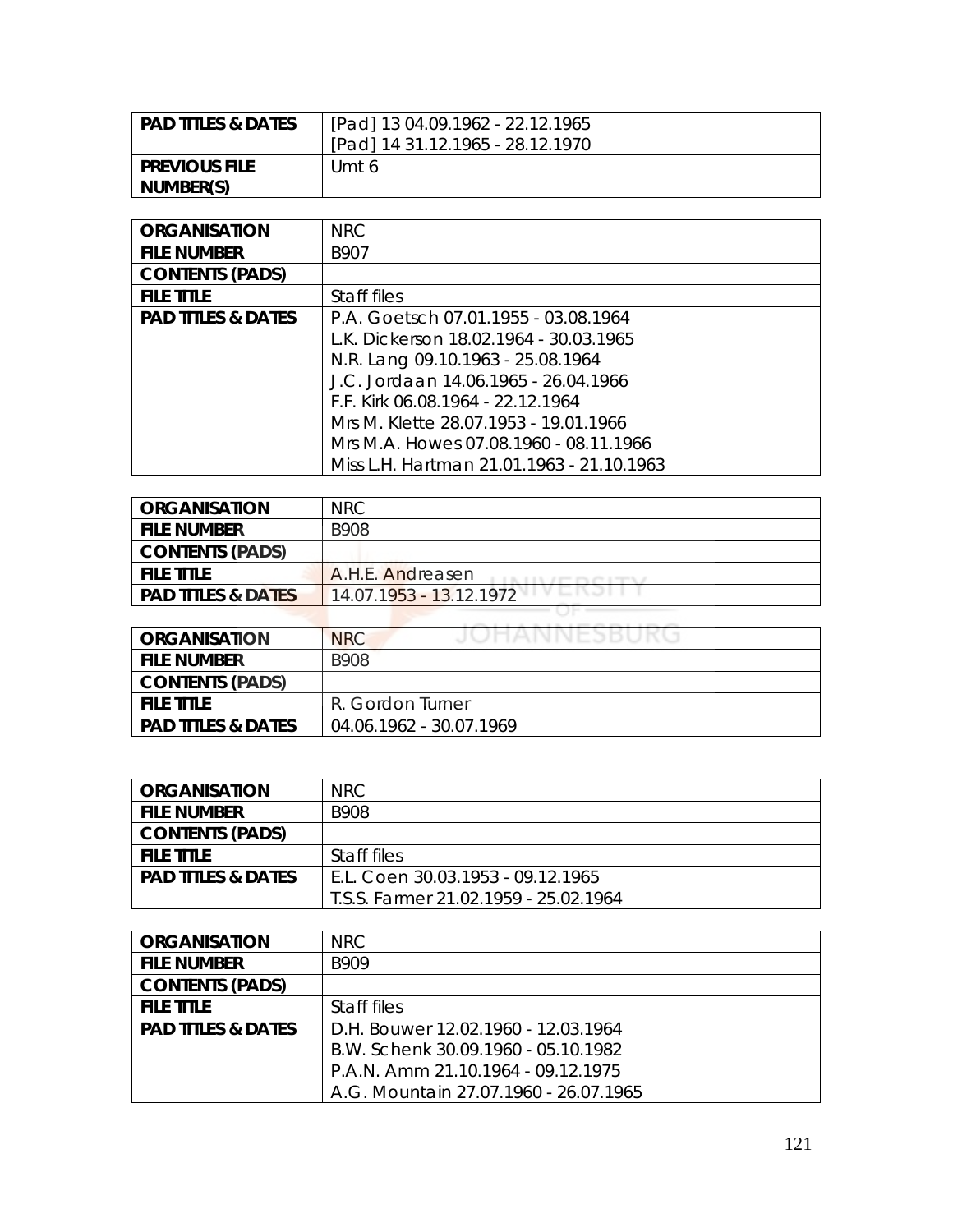| J.A. Russell 09.03.1964 - 25.09.1964      |
|-------------------------------------------|
| Mrs. H. Pretorius 01.08.1955 - 12.01.1965 |

| <b>ORGANISATION</b>           | <b>NRC</b>                      |
|-------------------------------|---------------------------------|
| <b>FILE NUMBER</b>            | B913                            |
| <b>CONTENTS (PADS)</b>        | $[Pad] 6-7$                     |
| <b>FILE TITLE</b>             | Natal: Monthly reports          |
| <b>PAD TITLES &amp; DATES</b> | [Pad] 6 07.11.1959 - 12.11.1962 |
|                               | [Pad] 7 11.12.1962 - 07.02.1966 |
| <b>PREVIOUS FILE</b>          | <b>B574</b>                     |
| NUMBER(S)                     | Nat 14                          |

| <b>ORGANISATION</b>           | <b>NRC</b>                      |
|-------------------------------|---------------------------------|
| <b>FILE NUMBER</b>            | B913                            |
| <b>CONTENTS (PADS)</b>        | [Pad] 8-9                       |
| <b>FILE TITLE</b>             | Natal: Monthly reports          |
| <b>PAD TITLES &amp; DATES</b> | [Pad] 8 03.03.1966 - 10.07.1970 |
|                               | [Pad] 9 05.08.1970 - 17.03.1975 |
| <b>PREVIOUS FILE</b>          | <b>Nat 14</b>                   |
| NUMBER(S)                     |                                 |

| <b>ORGANISATION</b>           | <b>NRC</b>                      |
|-------------------------------|---------------------------------|
| <b>FILE NUMBER</b>            | B914                            |
| <b>CONTENTS (PADS)</b>        | [Pad] $2-4$                     |
| <b>FILE TITLE</b>             | Zeerust: Monthly reports        |
| <b>PAD TITLES &amp; DATES</b> | [Pad] 2 11.12.1957 - 15.03.1962 |
|                               | [Pad] 3 12.04.1962 - 14.02.1966 |
|                               | [Pad] 4 11.03.1966 - 13.01.1970 |
| <b>PREVIOUS FILE</b>          | Zee 7                           |
| NUMBER(S)                     |                                 |

| <b>ORGANISATION</b>           | NRC.                             |
|-------------------------------|----------------------------------|
| <b>FILE NUMBER</b>            | B915                             |
| <b>CONTENTS (PADS)</b>        | [Pad] 13-14                      |
| <b>FILE TITLE</b>             | Basutoland: Monthly reports      |
| <b>PAD TITLES &amp; DATES</b> | [Pad] 13 05.04.1962 - 10.02.1966 |
|                               | [Pad] 14 03.03.1966 - 10.03.1970 |
| <b>PREVIOUS FILE</b>          | Bas 13, B502                     |
| NUMBER(S)                     | Bas 13                           |

| <b>ORGANISATION</b>           | NRC                                             |
|-------------------------------|-------------------------------------------------|
| <b>FILE NUMBER</b>            | B924                                            |
| <b>CONTENTS (PADS)</b>        | $[Pad]$ 7                                       |
| <b>FILE TITLE</b>             | Kokstad: Motor cars, purchases, insurance, etc. |
| <b>PAD TITLES &amp; DATES</b> | 02.11.1959 - 06.07.1966                         |
| <b>PREVIOUS FILE</b>          | Kok 19                                          |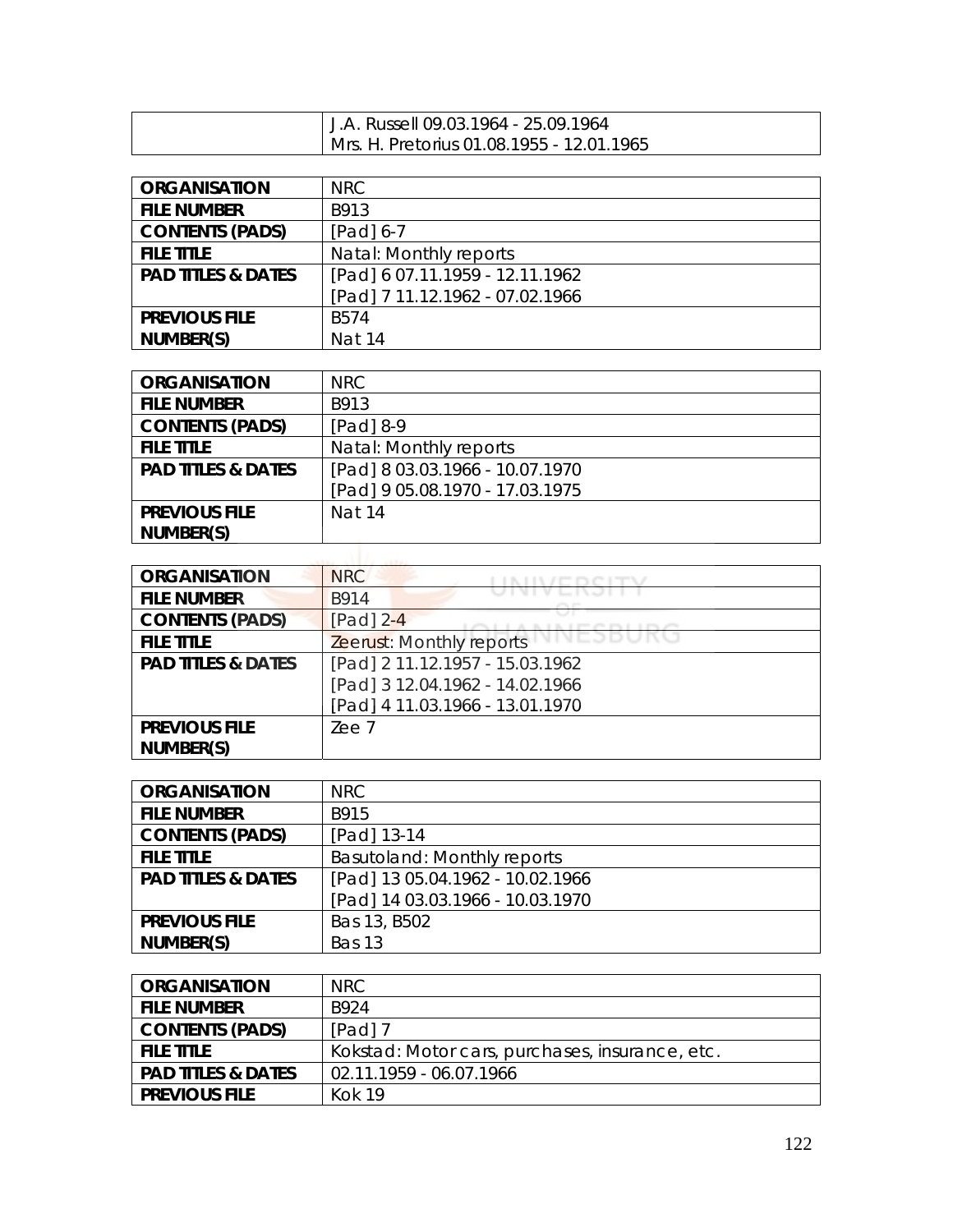| NUMBER(S)<br><b>INDIVIDEN</b> |  |
|-------------------------------|--|

| <b>ORGANISATION</b>           | NRC                             |
|-------------------------------|---------------------------------|
| <b>FILE NUMBER</b>            | B930                            |
| <b>CONTENTS (PADS)</b>        | $[Pad]$ 7-8                     |
| <b>FILE TITLE</b>             | Swaziland: Native/African staff |
| <b>PAD TITLES &amp; DATES</b> | [Pad] 7 21.05.1962 - 16.08.1966 |
|                               | [Pad] 8 26.08.1966 - 24.03.1970 |
| <b>PREVIOUS FILE</b>          | Swaz 11                         |
| NUMBER(S)                     | <b>B547</b>                     |

| <b>ORGANISATION</b>           | <b>NRC</b>                    |
|-------------------------------|-------------------------------|
| <b>FILE NUMBER</b>            | B932                          |
| <b>CONTENTS (PADS)</b>        | [Pad] 1                       |
| <b>FILE TITLE</b>             | Bechuanaland premises: Serowe |
| <b>PAD TITLES &amp; DATES</b> | 17.12.1938 - 23.11.1964       |
| <b>PREVIOUS FILE</b>          | Bech 16w                      |
| NUMBER(S)                     |                               |

| <b>ORGANISATION</b>           | NRC                                                   |
|-------------------------------|-------------------------------------------------------|
| <b>FILE NUMBER</b>            | B933                                                  |
| <b>CONTENTS (PADS)</b>        | [Pad] 1                                               |
| <b>FILE TITLE</b>             | Maseru: House of district secretary & single quarters |
| <b>PAD TITLES &amp; DATES</b> | 26.03.1946 - 29.03.1966                               |
| <b>PREVIOUS FILE</b>          | JUHANNEJDUNU<br>Bas 2j                                |
| NUMBER(S)                     |                                                       |

| <b>ORGANISATION</b>           | NRC.                         |
|-------------------------------|------------------------------|
| <b>FILE NUMBER</b>            | B938                         |
| <b>CONTENTS (PADS)</b>        | [Pad] 1                      |
| <b>FILE TITLE</b>             | Pietersburg premises: Bochem |
| <b>PAD TITLES &amp; DATES</b> | 10.12.1935 - 28.12.1966      |
| <b>PREVIOUS FILE</b>          | Piet 7b                      |
| NUMBER(S)                     |                              |

| <b>ORGANISATION</b>           | <b>NRC</b>                                |
|-------------------------------|-------------------------------------------|
| <b>FILE NUMBER</b>            | B940                                      |
| <b>CONTENTS (PADS)</b>        | [Pad] 11-12                               |
| <b>FILE TITLE</b>             | Umtata: Recruiters agreements, Ioans etc. |
| <b>PAD TITLES &amp; DATES</b> | [Pad] 11 29.01.1964 - 29.12.1966          |
|                               | [Pad] 12 16.02.1967 - 22.02.1971          |
| <b>PREVIOUS FILE</b>          | Umt 4                                     |
| NUMBER(S)                     |                                           |

| <b>ORGANISATION</b> | <b>NRC</b> |
|---------------------|------------|
| <b>FILE NUMBER</b>  | B942       |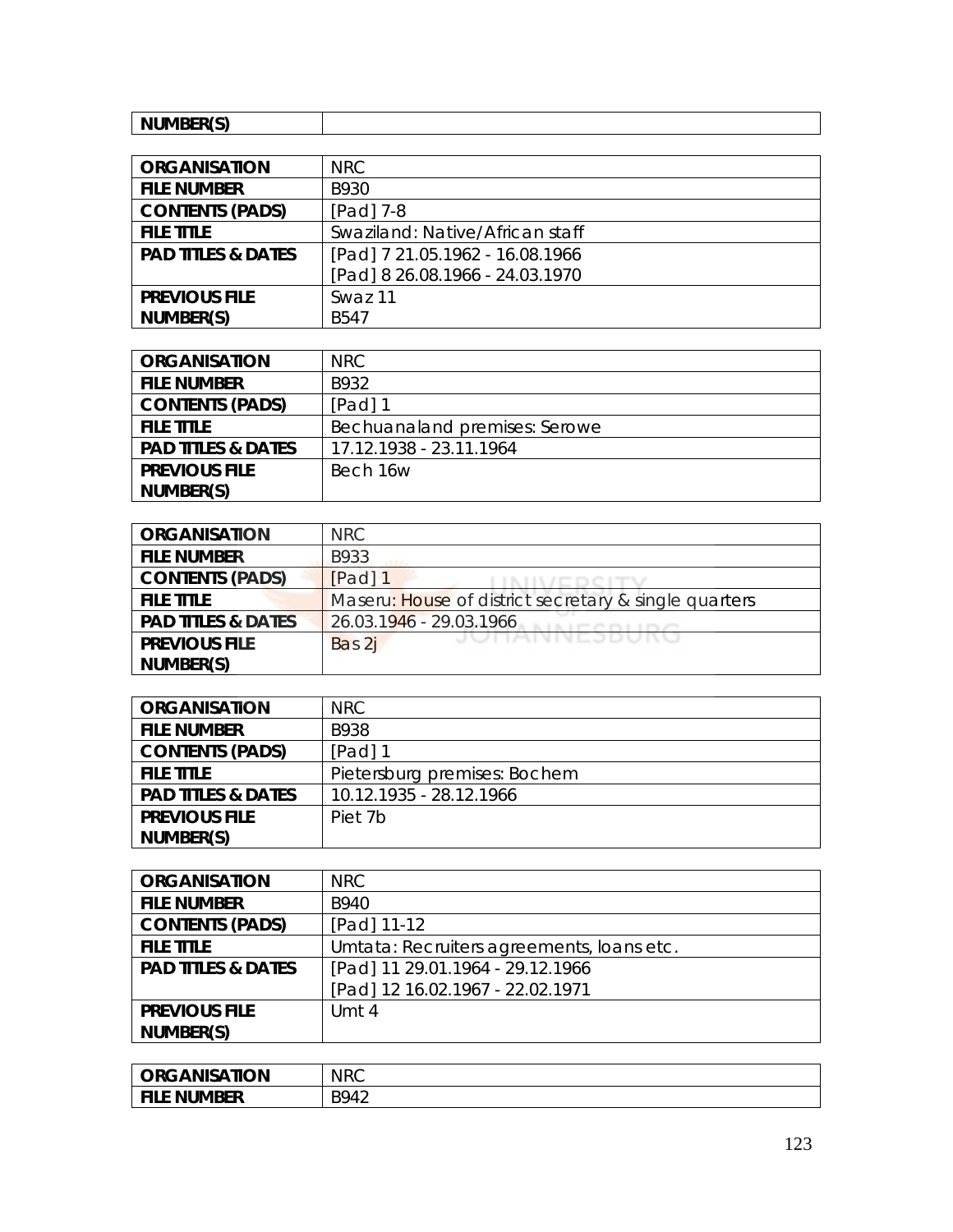| <b>CONTENTS (PADS)</b>        | [Pad] 15-16                      |
|-------------------------------|----------------------------------|
| <b>FILE TITLE</b>             | Bechuanaland: General            |
| <b>PAD TITLES &amp; DATES</b> | [Pad] 15 02.10.1964 - 15.02.1967 |
|                               | [Pad] 16 14.03.1967 - 25.06.1970 |
| <b>PREVIOUS FILE</b>          | Bech 3                           |
| NUMBER(S)                     |                                  |

| <b>ORGANISATION</b>           | NRC.                      |
|-------------------------------|---------------------------|
| <b>FILE NUMBER</b>            | B944                      |
| <b>CONTENTS (PADS)</b>        | [Pad] 1                   |
| <b>FILE TITLE</b>             | Swaziland premises: Hluti |
| <b>PAD TITLES &amp; DATES</b> | 07.09.1933 - 20.03.1967   |
| <b>PREVIOUS FILE</b>          | Swaz 7c                   |
| NUMBER(S)                     |                           |

| <b>ORGANISATION</b>           | <b>NRC</b>                      |
|-------------------------------|---------------------------------|
| <b>FILE NUMBER</b>            | B946                            |
| <b>CONTENTS (PADS)</b>        | [Pad] 6-8                       |
| <b>FILE TITLE</b>             | Queenstown: Monthly reports     |
| <b>PAD TITLES &amp; DATES</b> | [Pad] 6 02.06.1960 - 06.11.1962 |
|                               | [Pad] 7 30.11.1962 - 09.03.1967 |
|                               | [Pad] 8 04.04.1967 - 25.01.1971 |
| <b>PREVIOUS FILE</b>          | [Pad] 6 B597                    |
| NUMBER(S)                     |                                 |
|                               |                                 |

| <b>ORGANISATION</b>           | <b>NRC</b>                                              |
|-------------------------------|---------------------------------------------------------|
| <b>FILE NUMBER</b>            | B952                                                    |
| <b>CONTENTS (PADS)</b>        | [Pad] $3, 14$                                           |
| <b>FILE TITLE</b>             | Pietersburg: Accounting practice, Transvaal Soekmekaar: |
|                               | Accounting practice                                     |
| <b>PAD TITLES &amp; DATES</b> | [Pad] 3 17.10.1960 - 01.05.1967                         |
|                               | [Pad] 14 18.08.1967 - 02.03.1979                        |
| <b>PREVIOUS FILE</b>          | RB <sub>2</sub>                                         |
| NUMBER(S)                     | 3, Piet 14, B445                                        |
|                               | 14, Soek 14                                             |

| <b>ORGANISATION</b>           | <b>NRC</b>                               |
|-------------------------------|------------------------------------------|
| <b>FILE NUMBER</b>            | B996                                     |
| <b>CONTENTS (PADS)</b>        |                                          |
| <b>FILE TITLE</b>             | Staff files                              |
| <b>PAD TITLES &amp; DATES</b> | J.C. Peens 12.11.1960 - 13.11.1975       |
|                               | C. Stockton 13.10.1966 - 05.09.1967      |
|                               | M.D. Muller 21.12.1962 - 07.09.1966      |
|                               | G.L. Warren 15.11.1965 - 02.04.1968      |
|                               | K.H. Hallendorff 06.11.1937 - 05.12.1969 |
|                               | B. Munro 25.09.1964 - 19.02.1968         |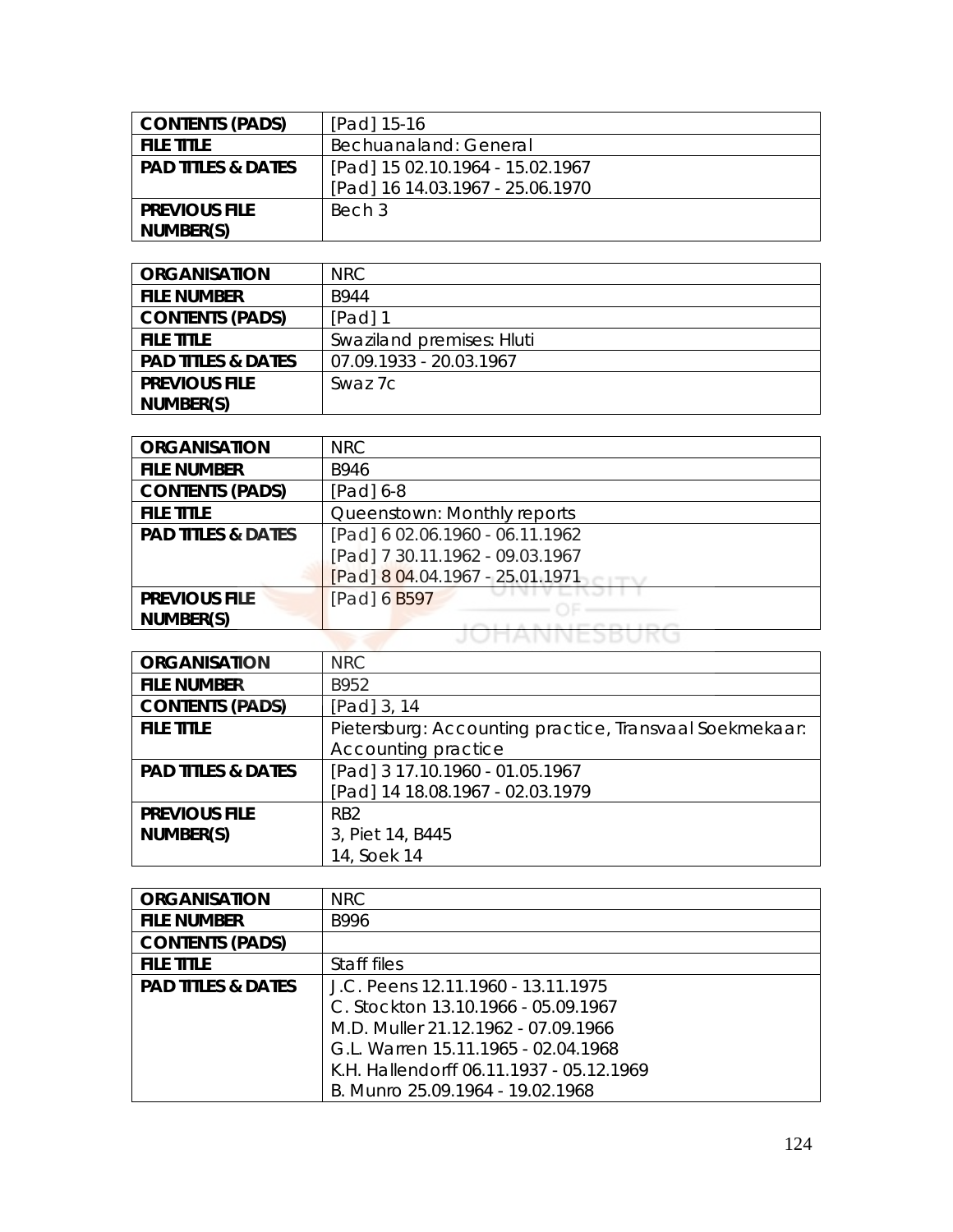| <b>ORGANISATION</b>           | <b>NRC</b>                                                 |
|-------------------------------|------------------------------------------------------------|
| <b>FILE NUMBER</b>            | B997                                                       |
| <b>CONTENTS (PADS)</b>        | [Pad] 1                                                    |
| <b>FILE TITLE</b>             | Natal, Swaziland and Lesotho premises                      |
| <b>PAD TITLES &amp; DATES</b> | [Pad] 1 Natal premises: Edendale 23.10.1947 - 05.06.1950   |
|                               | [Pad] 1 Natal premises: Melmoth 20.03.1937 - 14.11.1966    |
|                               | [Pad] 1 Natal premises: Ubombo 23.09.1949 - 29.12.1965     |
|                               | [Pad] 1 Natal premises: Ngotshe or Louwsberg 20.04.1936 -  |
|                               | 13.02.1960                                                 |
|                               | [Pad] 1 Swaziland premises: Sangwana Site 13.11.1933 -     |
|                               | 20.04.1965                                                 |
|                               | [Pad] 1 House in grounds of Maseru Office 28.02.1948 -     |
|                               | 08.05.1958                                                 |
|                               | [Pad] 1 Swaziland premises: Gollel 03.05.1947 - 13.10.1964 |
| <b>PREVIOUS FILE</b>          | Nat. 3aL                                                   |
| NUMBER(S)                     | Nat. 3aa                                                   |
|                               | Nat 3ar                                                    |
|                               | Nat 3q                                                     |
|                               | Swaz 7j                                                    |
|                               | Les <sub>21</sub>                                          |
|                               | Swaz 7r                                                    |
|                               |                                                            |

| <b>ORGANISATION</b>           | <b>NRC</b>                                               |
|-------------------------------|----------------------------------------------------------|
| <b>FILE NUMBER</b>            | <b>B998</b>                                              |
| <b>CONTENTS (PADS)</b>        | $[Pad]$ 1                                                |
| <b>FILE TITLE</b>             | King William's Town and Botswana premises                |
| <b>PAD TITLES &amp; DATES</b> | [Pad] 1 King William's Town premises Komgha 03.08.1932 - |
|                               | 02.07.1963                                               |
|                               | [Pad] 1 Botswana: Pont Drift collecting depot on Limpopo |
|                               | River, Dongola Sanctuary 08.04.1935 - 27.07.1967         |
| <b>PREVIOUS FILE</b>          | King 8D                                                  |
| NUMBER(S)                     | Bots 16b                                                 |

| <b>ORGANISATION</b>           | NRC.                                                    |
|-------------------------------|---------------------------------------------------------|
| <b>FILE NUMBER</b>            | B999                                                    |
| <b>CONTENTS (PADS)</b>        | [Pad] 2, 13                                             |
| <b>FILE TITLE</b>             | Swaziland                                               |
| <b>PAD TITLES &amp; DATES</b> | [Pad] 2 Engcobo monthly report, 01.03.1939 - 09.12.1950 |
|                               | [Pad] 13 Swaziland General, 25.10.1964 - 24.09.1968     |
| <b>PREVIOUS FILE</b>          | 375, Eng 9                                              |
| NUMBER(S)                     | 758, Swaz 1                                             |

| <b>ORGANISATION</b>    | <b>NRC</b>               |
|------------------------|--------------------------|
| <b>FILE NUMBER</b>     | B1005                    |
| <b>CONTENTS (PADS)</b> | [Pad] 10                 |
| <b>FILE TITLE</b>      | Botswana: Monthly report |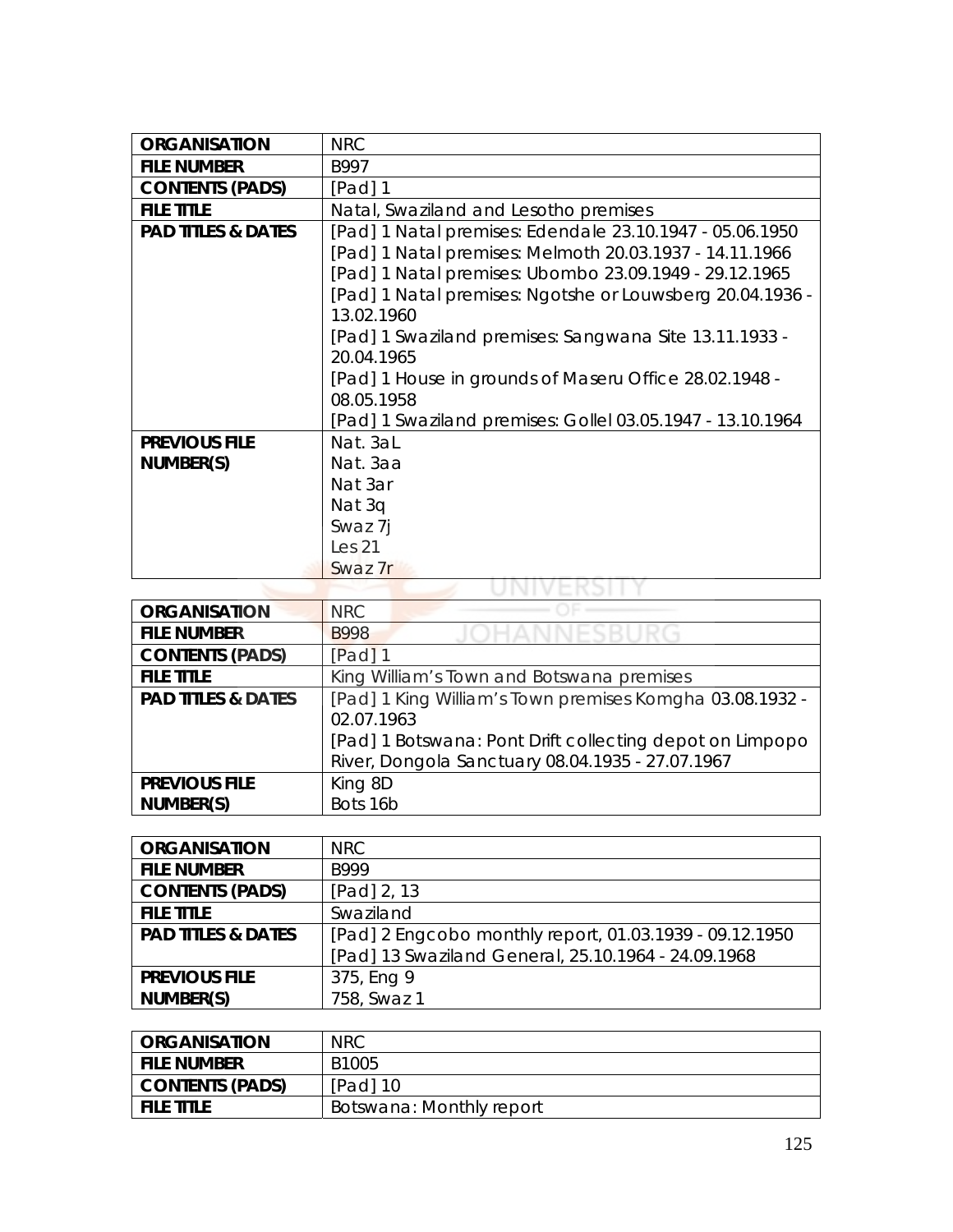| <b>PAD TITLES &amp; DATES</b> | 06.02.1969 - 07.09.1970 |
|-------------------------------|-------------------------|
| I PREVIOUS FILE               | Bots 10                 |
| NUMBER(S)                     |                         |

| <b>ORGANISATION</b>           | NRC                                            |
|-------------------------------|------------------------------------------------|
| <b>FILE NUMBER</b>            | B1020                                          |
| <b>CONTENTS (PADS)</b>        | [Pad] 1, 3                                     |
| <b>FILE TITLE</b>             | <b>Zeerust</b>                                 |
| <b>PAD TITLES &amp; DATES</b> | [Pad] 1 Zeerust labour supply and restrictions |
|                               | [Pad] 3 Zeerust assisted voluntary system      |
|                               | [Pad] 3 Zeerust native staff                   |
| <b>PREVIOUS FILE</b>          | Zee 4b                                         |
| NUMBER(S)                     | Zee 5                                          |
|                               | Zee 6                                          |

| <b>ORGANISATION</b>           | <b>NRC</b>                                                                                                                                                                                                                                                                                                    |
|-------------------------------|---------------------------------------------------------------------------------------------------------------------------------------------------------------------------------------------------------------------------------------------------------------------------------------------------------------|
| <b>FILE NUMBER</b>            | B <sub>1021</sub>                                                                                                                                                                                                                                                                                             |
| <b>CONTENTS (PADS)</b>        | [Pad] 1-2, 5, 9                                                                                                                                                                                                                                                                                               |
| <b>FILE TITLE</b>             | <b>Zeerust</b>                                                                                                                                                                                                                                                                                                |
| <b>PAD TITLES &amp; DATES</b> | [Pad] 1 Paid occasional leave previously progressive<br>service increment scheme 20.04.1953 - 14.12.1962<br>[Pad] 2 Zeerust non-recruited natives: monthly returns<br>21.12.1962 - 20.06.1969<br>[Pad] 5 Zeerust general 08.05.1968 - 21.11.1969<br>[Pad] 9 Zeerust recruiting orders 01.04.1965 - 03.04.1967 |
| <b>PREVIOUS FILE</b>          | $Zee$ 11                                                                                                                                                                                                                                                                                                      |
| NUMBER(S)                     | Zee 8                                                                                                                                                                                                                                                                                                         |
|                               | 7ee.3                                                                                                                                                                                                                                                                                                         |
|                               | Zee 4                                                                                                                                                                                                                                                                                                         |

| <b>ORGANISATION</b>           | <b>NRC</b>                                                |
|-------------------------------|-----------------------------------------------------------|
| <b>FILE NUMBER</b>            | B <sub>1022</sub>                                         |
| <b>CONTENTS (PADS)</b>        | [Pad] $1, 3$                                              |
| <b>FILE TITLE</b>             | <b>Zeerust</b>                                            |
| <b>PAD TITLES &amp; DATES</b> | [Pad] 1 Zeerust complaints by natives 04.12.1923 -        |
|                               | 12.06.1959                                                |
|                               | [Pad] 1 Zeerust remittance orders 09.05.1953 - 09.12.1968 |
|                               | [Pad] 3 Zeerust accounting practice and queries           |
|                               | 04.02.1963 - 10.12.1969                                   |
|                               | Zeerust miner's phthisis special ex-gratia awards         |
|                               | 14.08.1949 - 12.10.1939                                   |
| <b>PREVIOUS FILE</b>          | Zee 18, B111                                              |
| NUMBER(S)                     | Zee 12, B111                                              |
|                               | Zee 17, B509                                              |
|                               | Zee 20, B111                                              |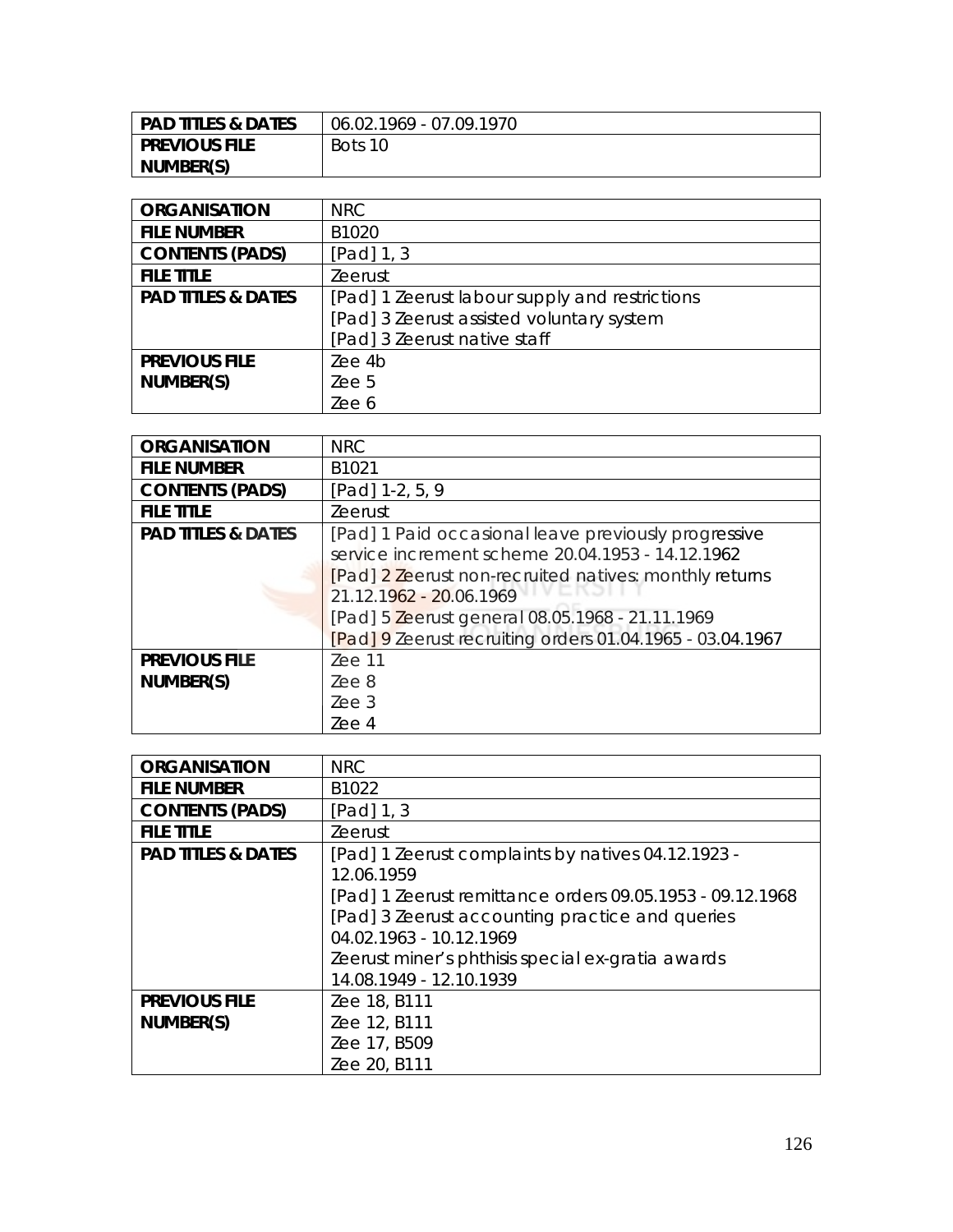| <b>ORGANISATION</b>           | NRC                             |
|-------------------------------|---------------------------------|
| <b>FILE NUMBER</b>            | B1026                           |
| <b>CONTENTS (PADS)</b>        | [Pad] 7-8                       |
| <b>FILE TITLE</b>             | Swaziland: Monthly reports      |
| <b>PAD TITLES &amp; DATES</b> | [Pad] 7 08.03.1966 - 10.03.1970 |
|                               | [Pad] 8 03.04.1970 - 10.07.1973 |
| <b>PREVIOUS FILE</b>          | Swaz 12                         |
| NUMBER(S)                     |                                 |

| <b>ORGANISATION</b>           | NRC.                            |
|-------------------------------|---------------------------------|
| <b>FILE NUMBER</b>            | B <sub>1027</sub>               |
| <b>CONTENTS (PADS)</b>        | $[Pad]$ 7-8                     |
| <b>FILE TITLE</b>             | Kokstad: Monthly reports        |
| <b>PAD TITLES &amp; DATES</b> | [Pad] 7 09.04.1970 - 19.07.1973 |
|                               | [Pad] 8 08.03.1966 - 13.03.1970 |
| <b>PREVIOUS FILE</b>          | Kok 12, B807                    |
| NUMBER(S)                     | <b>B807</b>                     |

| <b>ORGANISATION</b>           | <b>NRC</b>                             |
|-------------------------------|----------------------------------------|
| <b>FILE NUMBER</b>            | B1036                                  |
| <b>CONTENTS (PADS)</b>        | [Pad] 1-2                              |
| <b>FILE TITLE</b>             | Umtata: Labour supply and restrictions |
| <b>PAD TITLES &amp; DATES</b> | [Pad] 1 28.11.1963 - 05.05.1970        |
|                               | [Pad] 2 27.05.1970 - 19.02.1979        |
| <b>PREVIOUS FILE</b>          | JUNAINNEJDUKU<br>Umt 5b                |
| NUMBER(S)                     |                                        |

| <b>ORGANISATION</b>           | NRC.                                     |
|-------------------------------|------------------------------------------|
| <b>FILE NUMBER</b>            | B1038                                    |
| <b>CONTENTS (PADS)</b>        | [Pad] 1-2                                |
| <b>FILE TITLE</b>             | Botswana: Labour supply and restrictions |
| <b>PAD TITLES &amp; DATES</b> | [Pad] 1 03.19.1963 - 03.06.1970          |
|                               | [Pad] 2 25.06.1970 - 29.04.1974          |
| <b>PREVIOUS FILE</b>          | Bots 2b                                  |
| NUMBER(S)                     |                                          |

| <b>ORGANISATION</b>           | NRC.                                        |
|-------------------------------|---------------------------------------------|
| <b>FILE NUMBER</b>            | B <sub>1039</sub>                           |
| <b>CONTENTS (PADS)</b>        | $[Pad] 1-2$                                 |
| <b>FILE TITLE</b>             | Butterworth: Labour supply and restrictions |
| <b>PAD TITLES &amp; DATES</b> | [Pad] 1 28.11.1963 - 27.05.1970             |
|                               | [Pad] 2 02.06.1970 - 16.06.1978             |
| <b>PREVIOUS FILE</b>          | But 2b                                      |
| NUMBER(S)                     |                                             |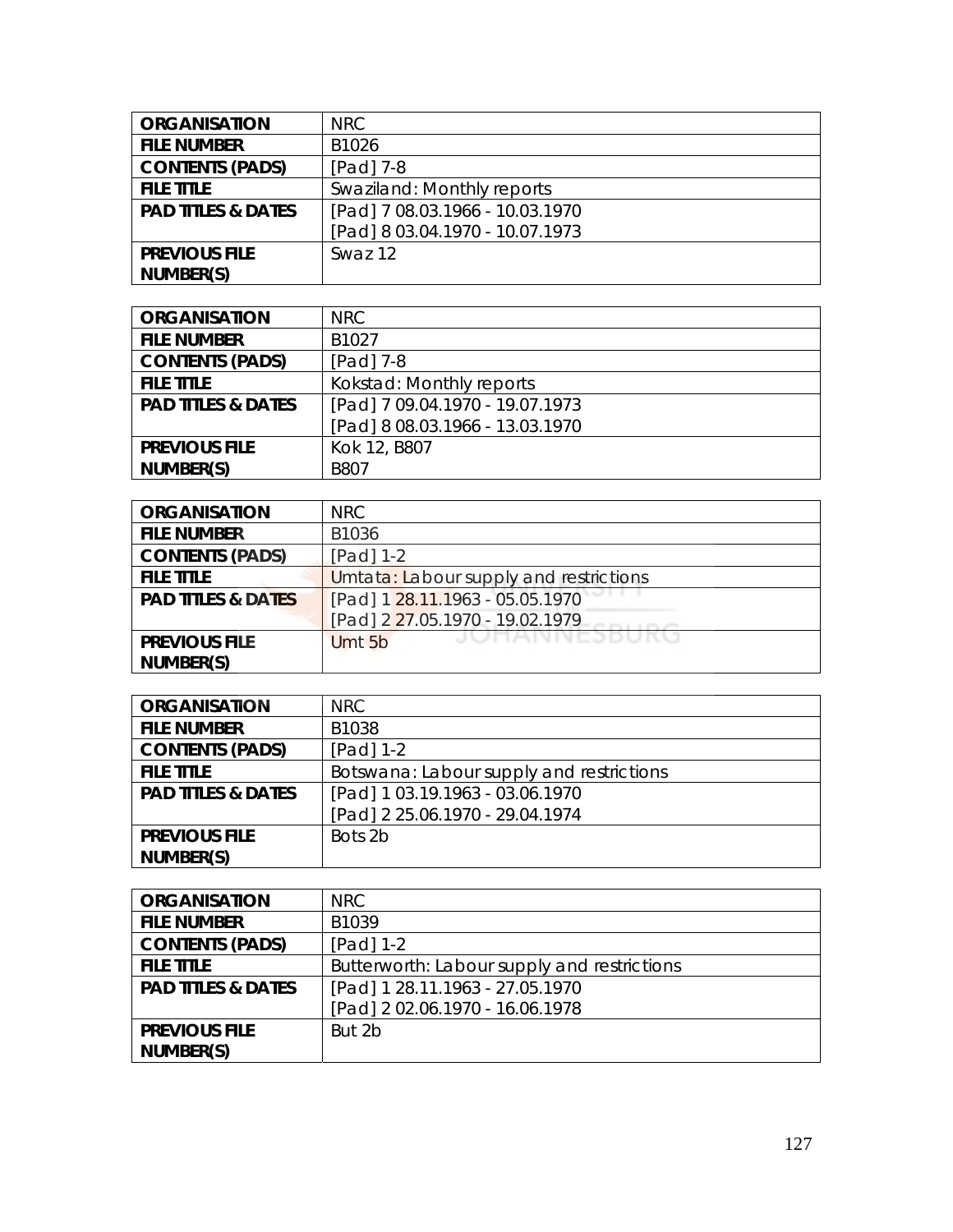| <b>ORGANISATION</b>           | NRC                                |
|-------------------------------|------------------------------------|
| <b>FILE NUMBER</b>            | B <sub>1041</sub>                  |
| <b>CONTENTS (PADS)</b>        | $[Pad]$ 5                          |
| <b>FILE TITLE</b>             | Lesotho: Assisted voluntary system |
| <b>PAD TITLES &amp; DATES</b> | 11.01.1963 - 21.05.1969            |
| <b>PREVIOUS FILE</b>          | Les <sub>11</sub>                  |
| NUMBER(S)                     |                                    |

| <b>ORGANISATION</b>           | NRC                                     |
|-------------------------------|-----------------------------------------|
| <b>FILE NUMBER</b>            | B <sub>1043</sub>                       |
| <b>CONTENTS (PADS)</b>        | [Pad] 1-2                               |
| <b>FILE TITLE</b>             | Lesotho: Labour supply and restrictions |
| <b>PAD TITLES &amp; DATES</b> | [Pad] 1 03.06.1963 - 03.06.1970         |
|                               | [Pad] 2 22.06.1970 - 27.02.1975         |
| <b>PREVIOUS FILE</b>          | Les 1b                                  |
| NUMBER(S)                     |                                         |

| <b>ORGANISATION</b>           | <b>NRC</b>                            |
|-------------------------------|---------------------------------------|
| <b>FILE NUMBER</b>            | B1061                                 |
| <b>CONTENTS (PADS)</b>        | [Pad] 1-2                             |
| <b>FILE TITLE</b>             | Natal: Labour supply and restrictions |
| <b>PAD TITLES &amp; DATES</b> | [Pad] 1 28.11.1963 - 25.08.1970       |
|                               | [Pad] 2 01.09.1970 - 23.07.1975       |
| <b>PREVIOUS FILE</b>          | Nat 5b                                |
| NUMBER(S)                     | JOHANNESBURG<br>111                   |

| <b>ORGANISATION</b>           | <b>NRC</b>                      |
|-------------------------------|---------------------------------|
| <b>FILE NUMBER</b>            | B1062                           |
| <b>CONTENTS (PADS)</b>        | [Pad] 3-4                       |
| <b>FILE TITLE</b>             | Umtata: Donations               |
| <b>PAD TITLES &amp; DATES</b> | [Pad] 3 06.10.1958 - 01.09.1970 |
|                               | [Pad] 4 12.10.1970 - 12.12.1978 |
| <b>PREVIOUS FILE</b>          | Umt 1                           |
| NUMBER(S)                     |                                 |

| <b>ORGANISATION</b>           | <b>NRC</b>                                |
|-------------------------------|-------------------------------------------|
| <b>FILE NUMBER</b>            | B1063                                     |
| <b>CONTENTS (PADS)</b>        | $[Pad] 1-2$                               |
| <b>FILE TITLE</b>             | Swaziland: Labour supply and restrictions |
| <b>PAD TITLES &amp; DATES</b> | [Pad] 1 28.11.1963 - 25.08.1970           |
|                               | [Pad] 2 01.09.1970 - 07.04.1981           |
| <b>PREVIOUS FILE</b>          | Swaz 2b                                   |
| NUMBER(S)                     |                                           |

| <b>ORGANISATION</b> | <b>NRC</b> |
|---------------------|------------|
| <b>FILE NUMBER</b>  | B1064      |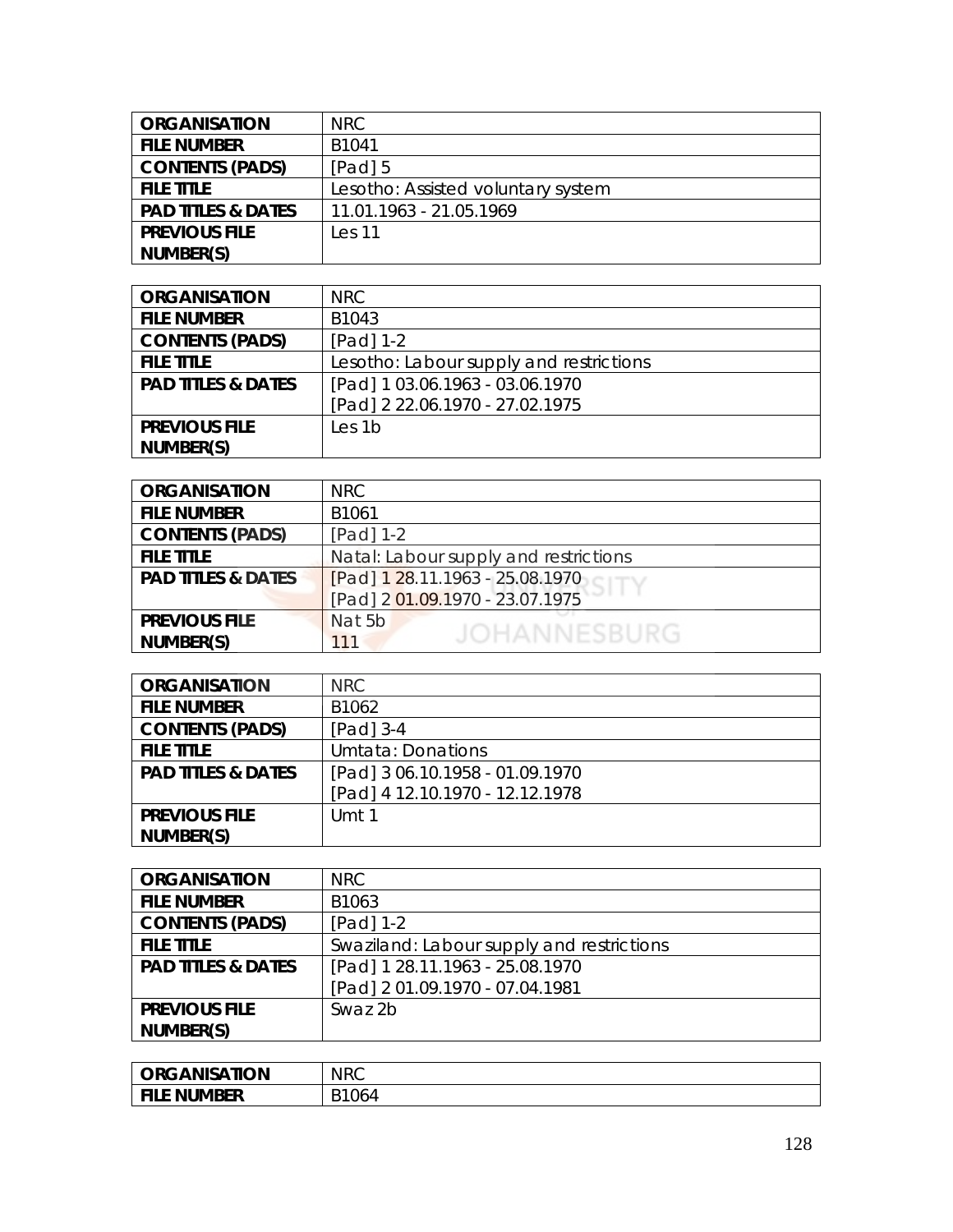| <b>CONTENTS (PADS)</b>        | [Pad] 1                 |
|-------------------------------|-------------------------|
| <b>FILE TITLE</b>             | Umtata: Deferred pay    |
| <b>PAD TITLES &amp; DATES</b> | 05.09.1934 - 05.11.1968 |
| <b>PREVIOUS FILE</b>          | Umt 20                  |
| NUMBER(S)                     |                         |

| <b>ORGANISATION</b>           | <b>NRC</b>                                 |
|-------------------------------|--------------------------------------------|
| <b>FILE NUMBER</b>            | B1065                                      |
| <b>CONTENTS (PADS)</b>        | [Pad] 1-2                                  |
| <b>FILE TITLE</b>             | Queenstown: Labour supply and restrictions |
| <b>PAD TITLES &amp; DATES</b> | [Pad] 1 28.11.1963 - 25.08.1970            |
|                               | [Pad] 2 01.09.1970 - 20.05.1975            |
| <b>PREVIOUS FILE</b>          | Que 1b                                     |
| NUMBER(S)                     |                                            |

| <b>ORGANISATION</b>           | NRC                                  |
|-------------------------------|--------------------------------------|
| <b>FILE NUMBER</b>            | B1066                                |
| <b>CONTENTS (PADS)</b>        | [Pad] 1                              |
| <b>FILE TITLE</b>             | Swaziland: Natives on the gold mines |
| <b>PAD TITLES &amp; DATES</b> | 28.02.1961 - 15.07.1970              |
| <b>PREVIOUS FILE</b>          | Swaz 18A                             |
| NUMBER(S)                     |                                      |
|                               |                                      |

| <b>ORGANISATION</b>           | NRC                              |
|-------------------------------|----------------------------------|
| <b>FILE NUMBER</b>            | JUNNNEJDUNU<br>B <sub>1068</sub> |
| <b>CONTENTS (PADS)</b>        | [Pad] 1                          |
| <b>FILE TITLE</b>             | Natal premises: Vryheid          |
| <b>PAD TITLES &amp; DATES</b> | 01.01.1930 - 25.09.1969          |
| <b>PREVIOUS FILE</b>          | Nat 3D                           |
| NUMBER(S)                     |                                  |

| <b>ORGANISATION</b>           | NRC.                    |
|-------------------------------|-------------------------|
| <b>FILE NUMBER</b>            | B1069                   |
| <b>CONTENTS (PADS)</b>        | $[Pad]$ 1               |
| <b>FILE TITLE</b>             | Natal premises: Durban  |
| <b>PAD TITLES &amp; DATES</b> | 07.07.1941 - 22.11.1968 |
| <b>PREVIOUS FILE</b>          | Nat 31                  |
| NUMBER(S)                     |                         |

| <b>ORGANISATION</b>           | NRC                              |
|-------------------------------|----------------------------------|
| <b>FILE NUMBER</b>            | B <sub>1070</sub>                |
| <b>CONTENTS (PADS)</b>        | [Pad] 3                          |
| <b>FILE TITLE</b>             | Natal premises: Pietermaritzburg |
| <b>PAD TITLES &amp; DATES</b> | 19.09.1940 - 24.09.1970          |
| <b>PREVIOUS FILE</b>          | Nat 3                            |
| NUMBER(S)                     |                                  |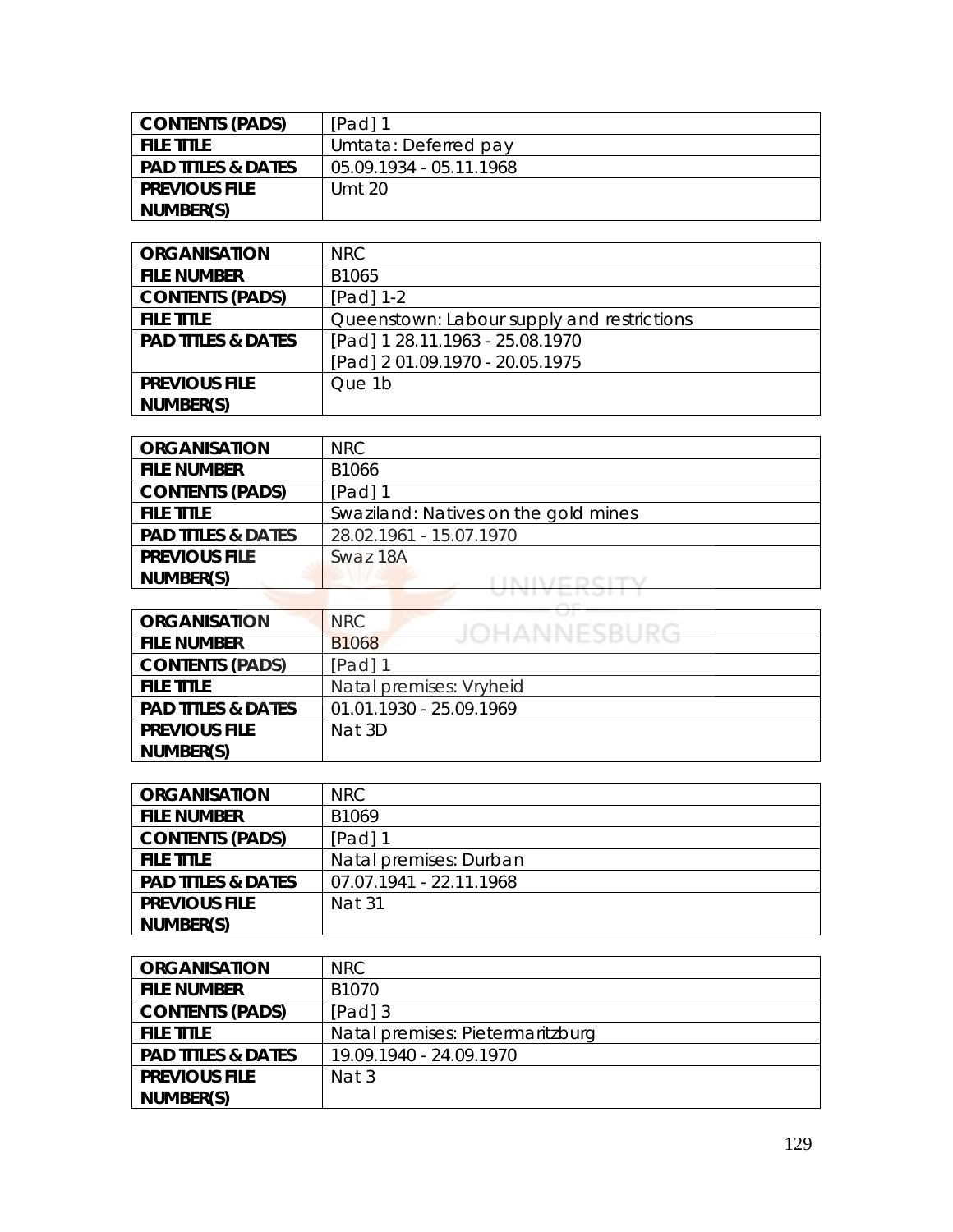| <b>ORGANISATION</b>           | <b>NRC</b>                          |
|-------------------------------|-------------------------------------|
| <b>FILE NUMBER</b>            | B1074                               |
| <b>CONTENTS (PADS)</b>        | [Pad] 1-2                           |
| <b>FILE TITLE</b>             | Botswana: Natives on the gold mines |
| <b>PAD TITLES &amp; DATES</b> | [Pad] 1 28.02.1961 - 11.09.1970     |
|                               | [Pad] 2 30.09.1970 - 20.11.1975     |
| <b>PREVIOUS FILE</b>          | Bots 8A                             |
| NUMBER(S)                     |                                     |

| <b>ORGANISATION</b>           | NRC.                          |
|-------------------------------|-------------------------------|
| <b>FILE NUMBER</b>            | B1075                         |
| <b>CONTENTS (PADS)</b>        | $[Pad]$ 1                     |
| <b>FILE TITLE</b>             | Butterworth premises: Kentani |
| <b>PAD TITLES &amp; DATES</b> | 07.11.1932 - 29.07.1970       |
| <b>PREVIOUS FILE</b>          | But 8c                        |
| NUMBER(S)                     |                               |

| <b>ORGANISATION</b>           | NRC                                    |
|-------------------------------|----------------------------------------|
| <b>FILE NUMBER</b>            | B1076                                  |
| <b>CONTENTS (PADS)</b>        | $[Pad]$ 1                              |
| <b>FILE TITLE</b>             | Kokstad: Labour supply and restriction |
| <b>PAD TITLES &amp; DATES</b> | 28.11.1963 - 31.08.1970                |
| <b>PREVIOUS FILE</b>          | Kok 3B                                 |
| NUMBER(S)                     |                                        |
|                               | J T AIN N E 3 DUINU                    |

| <b>ORGANISATION</b>           | <b>NRC</b>               |
|-------------------------------|--------------------------|
| <b>FILE NUMBER</b>            | B1077                    |
| <b>CONTENTS (PADS)</b>        | [Pad] 3                  |
| <b>FILE TITLE</b>             | Kokstad: Office premises |
| <b>PAD TITLES &amp; DATES</b> | 29.10.1962 - 17.06.1970  |
|                               |                          |
| <b>PREVIOUS FILE</b>          | $K$ ok 2                 |
| NUMBER(S)                     |                          |

| <b>ORGANISATION</b>           | NRC.                                                     |
|-------------------------------|----------------------------------------------------------|
| <b>FILE NUMBER</b>            | B1078                                                    |
| <b>CONTENTS (PADS)</b>        | $[Pad]$ 1                                                |
| <b>FILE TITLE</b>             | King William's Town: District Superintendent's residence |
| <b>PAD TITLES &amp; DATES</b> | 11.05.1945 - 19.09.1969                                  |
| <b>PREVIOUS FILE</b>          | King 8J                                                  |
| NUMBER(S)                     |                                                          |

| <b>CRGANISATION</b> | <b>NRC</b>                                          |
|---------------------|-----------------------------------------------------|
| i file number       | B1080                                               |
| CONTENTS (PADS)     | $[Pad] 1-2$                                         |
| I FILE TITLE        | King William's Town: Labour supply and restrictions |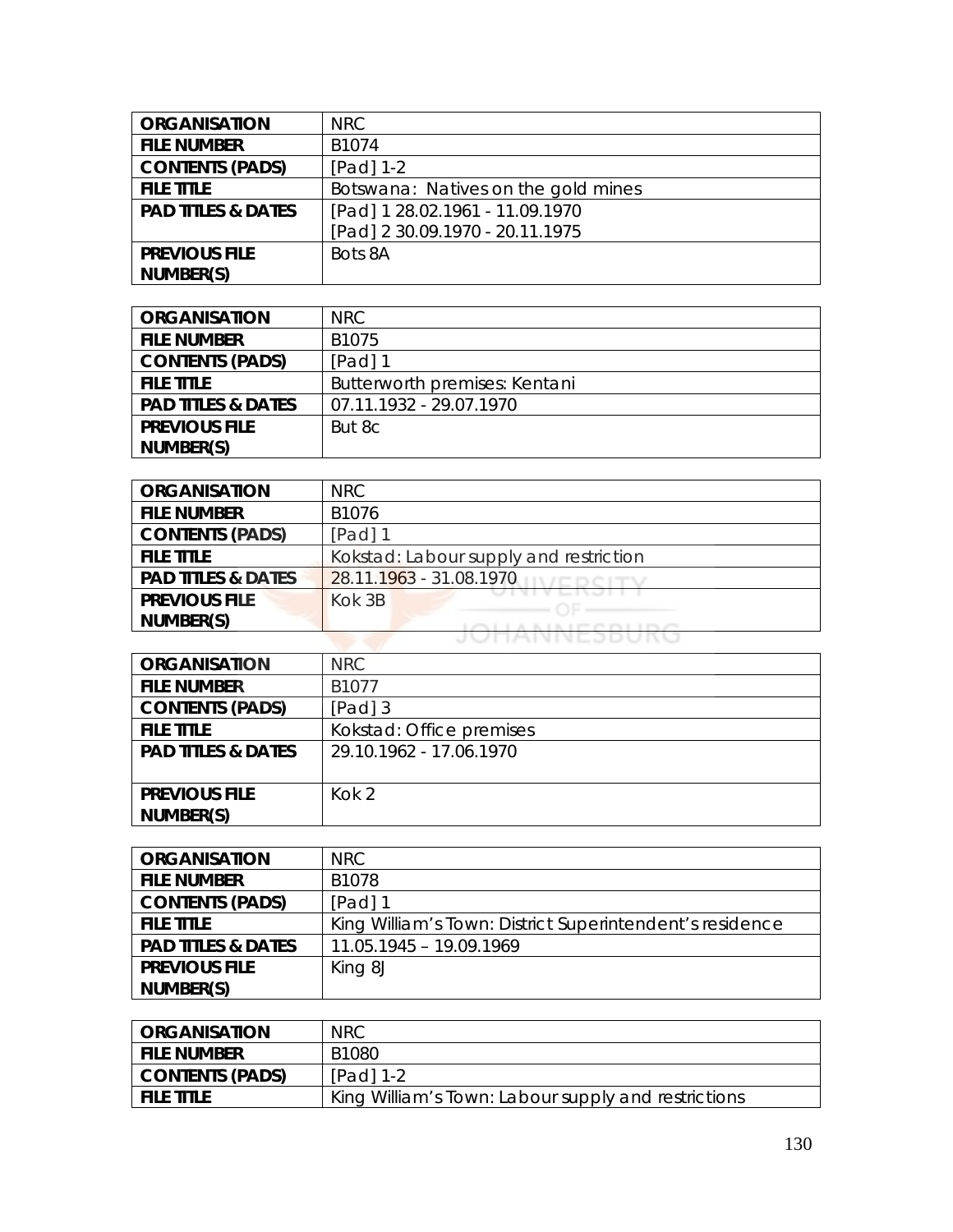| <b>PAD TITLES &amp; DATES</b> | [Pad] 1 28.11.1963 - 25.08.1970 |
|-------------------------------|---------------------------------|
|                               | [Pad] 2 03.09.1970 - 14.02.1979 |
| <b>PREVIOUS FILE</b>          | King 2B                         |
| NUMBER(S)                     |                                 |

| ORGANISATION           | NRC.                           |
|------------------------|--------------------------------|
| <b>FILE NUMBER</b>     | B1081                          |
| <b>CONTENTS (PADS)</b> | $[Pad]$ 1                      |
| <b>FILE TITLE</b>      | Butterworth premises: Ngamakwe |
| PAD TITLES & DATES     | 08.12.1933 - 24.03.1970        |

| <b>ORGANISATION</b>           | NRC.                            |
|-------------------------------|---------------------------------|
| <b>FILE NUMBER</b>            | B1093                           |
| <b>CONTENTS (PADS)</b>        | $[Pad]$ 7-8                     |
| <b>FILE TITLE</b>             | Umtata: Monthly reports         |
| <b>PAD TITLES &amp; DATES</b> | [Pad] 7 03.03.1966 - 08.04.1970 |
|                               | [Pad] 8 01.05.1970 - 06.07.1973 |
| <b>PREVIOUS FILE</b>          | <b>Umt 12</b>                   |
| NUMBER(S)                     | 7.B779                          |

| <b>ORGANISATION</b>           | <b>NRC</b>                         |
|-------------------------------|------------------------------------|
| <b>FILE NUMBER</b>            | B1100                              |
| <b>CONTENTS (PADS)</b>        | $[Pad]$ 3-4                        |
| <b>FILE TITLE</b>             | Lesotho: Natives on the gold mines |
| <b>PAD TITLES &amp; DATES</b> | [Pad] 3 11.04.1962 - 11.03.1971    |
|                               | [Pad] 4 09.04.1976 - 28.11.1979    |
| <b>PREVIOUS FILE</b>          | Les 18                             |
| NUMBER(S)                     |                                    |

| <b>ORGANISATION</b>           | NRC.                               |
|-------------------------------|------------------------------------|
| <b>FILE NUMBER</b>            | B <sub>1101</sub>                  |
| <b>CONTENTS (PADS)</b>        | [Pad] 3                            |
| <b>FILE TITLE</b>             | Lesotho: Uniforms for native staff |
| <b>PAD TITLES &amp; DATES</b> | 30.01.1963 - 01.02.1971            |
| <b>PREVIOUS FILE</b>          | Les 23a                            |
| NUMBER(S)                     |                                    |

| <b>ORGANISATION</b>           | NRC.                                     |
|-------------------------------|------------------------------------------|
| <b>FILE NUMBER</b>            | B1103                                    |
| <b>CONTENTS (PADS)</b>        | $[Pad]$ 5                                |
| <b>FILE TITLE</b>             | Lesotho: Accounting practice and queries |
| <b>PAD TITLES &amp; DATES</b> | 02.10.1961 - 30.03.1971                  |
| <b>PREVIOUS FILE</b>          | Les <sub>15</sub>                        |
| NUMBER(S)                     |                                          |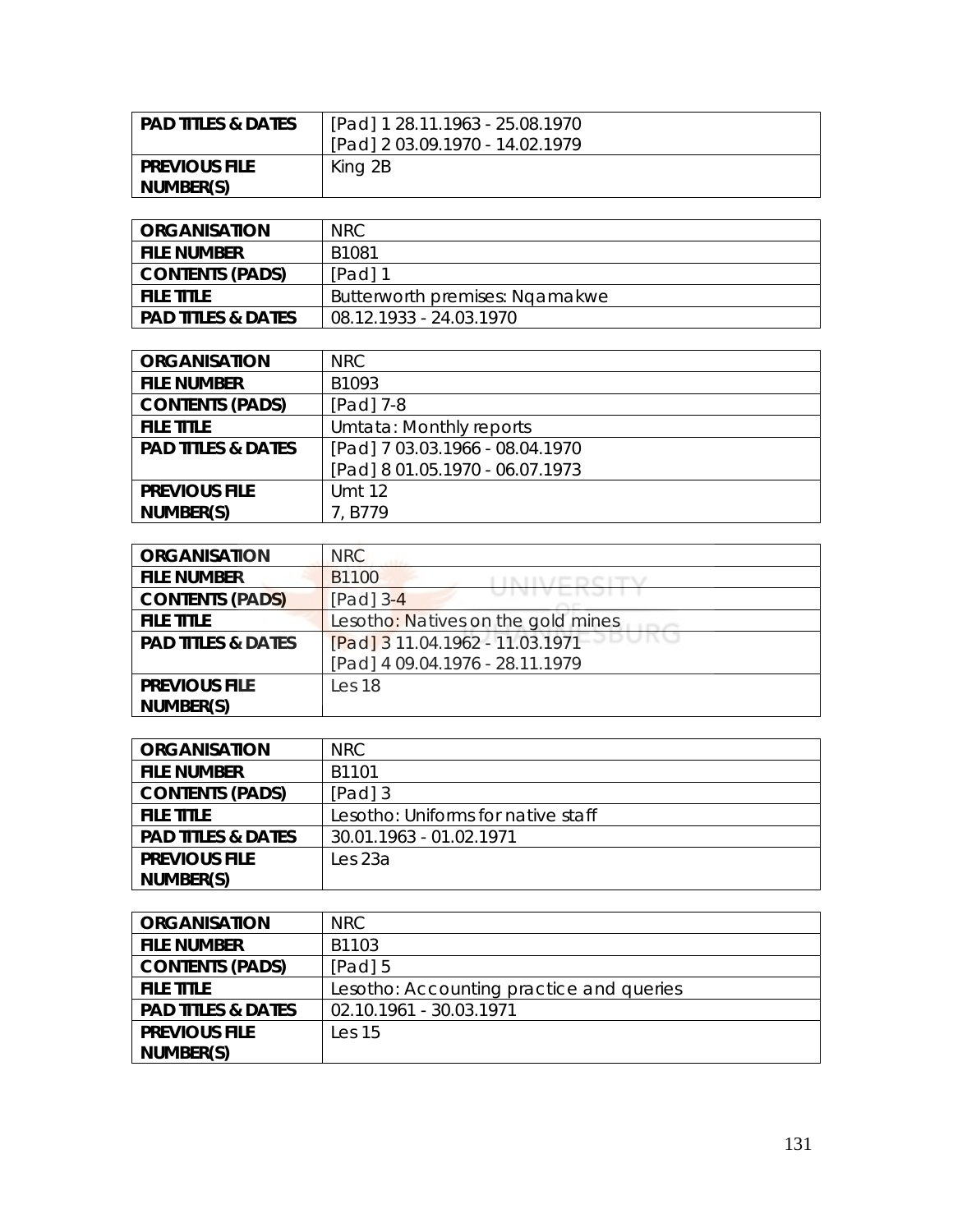| <b>ORGANISATION</b>           | <b>NRC</b>                                      |
|-------------------------------|-------------------------------------------------|
| <b>FILE NUMBER</b>            | B1106-B1107                                     |
| <b>CONTENTS (PADS)</b>        |                                                 |
| <b>FILE TITLE</b>             | Soekmekaar: Monthly reports                     |
| <b>PAD TITLES &amp; DATES</b> | B1106 09.03.1966 - 14.04.1971                   |
|                               | B1107 Soekmekaar labour supply and restrictions |
|                               | 28.11.1963 - 31.03.1971                         |
| <b>PREVIOUS FILE</b>          | B543                                            |
| NUMBER(S)                     |                                                 |

| <b>ORGANISATION</b>           | NRC.                                                        |
|-------------------------------|-------------------------------------------------------------|
| <b>FILE NUMBER</b>            | B1108                                                       |
| <b>CONTENTS (PADS)</b>        | $[Pad]$ 1                                                   |
| <b>FILE TITLE</b>             | Natal premises: Pietermaritzburg: District Superintendent's |
|                               | residence                                                   |
| <b>PAD TITLES &amp; DATES</b> | 15.07.1949 - 05.11.1970                                     |

| <b>ORGANISATION</b>           | NRC                             |
|-------------------------------|---------------------------------|
| <b>FILE NUMBER</b>            | B <sub>1115</sub>               |
| <b>CONTENTS (PADS)</b>        | [Pad] 3                         |
| <b>FILE TITLE</b>             | Soekmekaar: Office premises     |
| <b>PAD TITLES &amp; DATES</b> | $126.06.1961 - 21.09.1967$      |
|                               | the property of the property of |

| <b>ORGANISATION</b>           | JUHANNESBUKU<br><b>NRC</b>                         |
|-------------------------------|----------------------------------------------------|
| <b>FILE NUMBER</b>            | B1117                                              |
| <b>CONTENTS (PADS)</b>        | $[Pad]$ 3                                          |
| <b>FILE TITLE</b>             | Queenstown: Monthly reports, Percentage of natives |
|                               | forwarded                                          |
| <b>PAD TITLES &amp; DATES</b> | 12.05.1962 - 10.03.1971                            |
| <b>PREVIOUS FILE</b>          | Que 9A                                             |
| NUMBER(S)                     |                                                    |

| <b>ORGANISATION</b>           | <b>NRC</b>                      |
|-------------------------------|---------------------------------|
| <b>FILE NUMBER</b>            | B1118                           |
| <b>CONTENTS (PADS)</b>        | [Pad] 4-5                       |
| <b>FILE TITLE</b>             | Graskop: Monthly reports        |
| <b>PAD TITLES &amp; DATES</b> | [Pad] 4 07.02.1956 - 15.07.1957 |
|                               | [Pad] 5 08.08.1959 - 11.08.1963 |
| <b>PREVIOUS FILE</b>          | Gras 22, B461                   |
| NUMBER(S)                     | Gras 22, B461, B830             |

| <b>ORGANISATION</b>    | <b>NRC</b>               |
|------------------------|--------------------------|
| <b>FILE NUMBER</b>     | B1118                    |
| <b>CONTENTS (PADS)</b> | $[Pad]$ 7-8              |
| <b>FILE TITLE</b>      | Graskop: Monthly reports |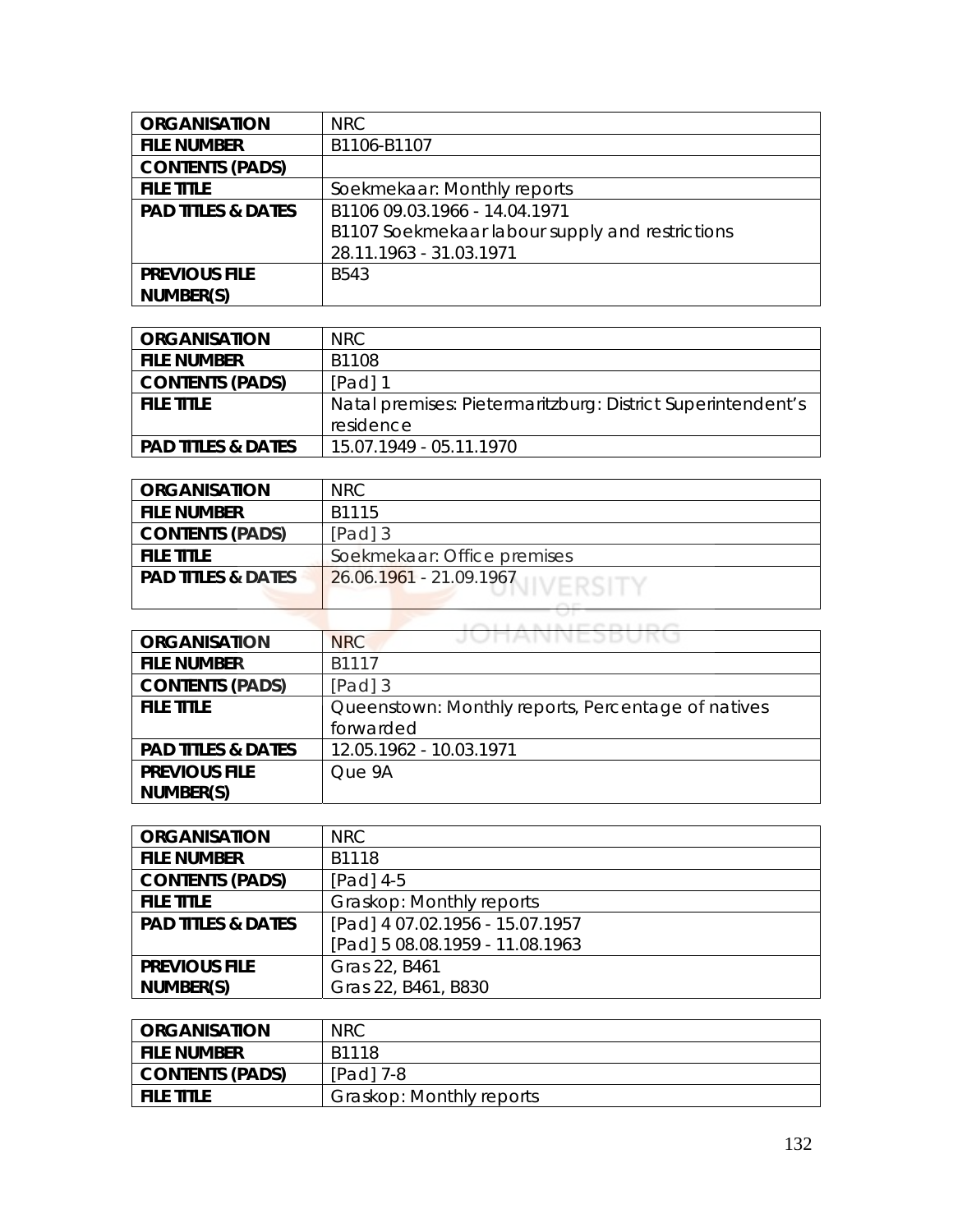| <b>PAD TITLES &amp; DATES</b> | [Pad] 7 05.04.1963 - 14.07.1971<br>[Pad] 8 07.08.1971 - 19.03.1975 |
|-------------------------------|--------------------------------------------------------------------|
| <b>PREVIOUS FILE</b>          | Gras 22                                                            |
| NUMBER(S)                     | Gras 22, B830                                                      |

| <b>ORGANISATION</b>           | <b>NRC</b>                       |
|-------------------------------|----------------------------------|
| <b>FILE NUMBER</b>            | B <sub>1121</sub>                |
| <b>CONTENTS (PADS)</b>        | [Pad] 11-12                      |
| <b>FILE TITLE</b>             | Botswana: Monthly reports        |
| <b>PAD TITLES &amp; DATES</b> | [Pad] 11 01.09.1970 - 09.07.1971 |
|                               | [Pad] 12 05.08.1971 - 15.12.1972 |
| <b>NOTES</b>                  | Bots 10                          |

| <b>ORGANISATION</b>           | NRC.                    |
|-------------------------------|-------------------------|
| <b>FILE NUMBER</b>            | B1123                   |
| <b>CONTENTS (PADS)</b>        | $[Pad]$ 1               |
| <b>FILE TITLE</b>             | Engcobo premises: Gala  |
| <b>PAD TITLES &amp; DATES</b> | 01.04.1933 - 01.12.1970 |
| <b>PREVIOUS FILE</b>          | Eng 3B                  |
| NUMBER(S)                     |                         |
|                               |                         |

| <b>ORGANISATION</b>           | NRC                     |
|-------------------------------|-------------------------|
| <b>FILE NUMBER</b>            | B1124                   |
| <b>CONTENTS (PADS)</b>        | [Pad] 1                 |
| <b>FILE TITLE</b>             | Engcobo premises: Gala  |
| <b>PAD TITLES &amp; DATES</b> | 07.03.1933 - 23.06.1971 |
| <b>PREVIOUS FILE</b>          | Umt 3C                  |
| NUMBER(S)                     |                         |

| <b>ORGANISATION</b>           | <b>NRC</b>                                              |
|-------------------------------|---------------------------------------------------------|
| <b>FILE NUMBER</b>            | B1132                                                   |
| <b>CONTENTS (PADS)</b>        | [Pad] 1                                                 |
| <b>FILE TITLE</b>             | Natal premises: Pietermaritzburg, 588A Church Str., now |
|                               | 466 Berg Str.                                           |
| <b>PAD TITLES &amp; DATES</b> | 23.10.1947 - 04.05.1966                                 |
| <b>PREVIOUS FILE</b>          | Nat 3AK                                                 |
| NUMBER(S)                     |                                                         |

| <b>ORGANISATION</b>           | NRC.                                                   |
|-------------------------------|--------------------------------------------------------|
| <b>FILE NUMBER</b>            | B1133                                                  |
| <b>CONTENTS (PADS)</b>        | [Pad] $2$                                              |
| <b>FILE TITLE</b>             | King William's Town: Percentage of taxpayers forwarded |
| <b>PAD TITLES &amp; DATES</b> | 04.08.1951 - 03.06.1971                                |
|                               |                                                        |
| <b>PREVIOUS FILE</b>          | King 9A                                                |
| NUMBER(S)                     |                                                        |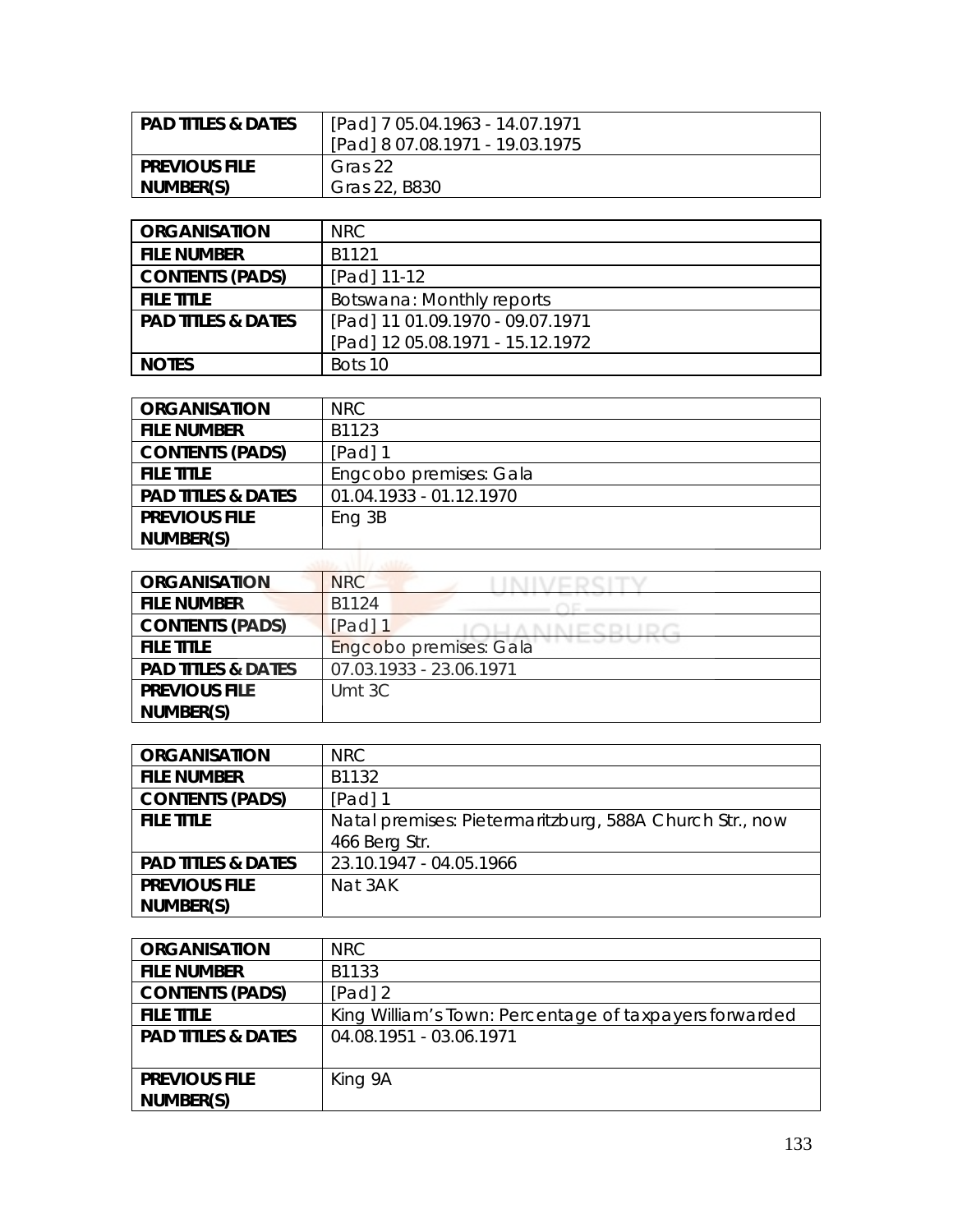| <b>ORGANISATION</b>           | NRC.                    |
|-------------------------------|-------------------------|
| <b>FILE NUMBER</b>            | B1134                   |
| <b>CONTENTS (PADS)</b>        | $[Pad]$ 1               |
| <b>FILE TITLE</b>             | Botswana: Rest camps    |
| <b>PAD TITLES &amp; DATES</b> | 29.01.1937 - 05.09.1969 |
| <b>PREVIOUS FILE</b>          | Bots 16q                |
| NUMBER(S)                     |                         |

| <b>ORGANISATION</b>           | NRC                                          |
|-------------------------------|----------------------------------------------|
| <b>FILE NUMBER</b>            | B1138                                        |
| <b>CONTENTS (PADS)</b>        | $[Pad]$ 1                                    |
| <b>FILE TITLE</b>             | Butterworth premises: Residence for District |
|                               | Superintendent                               |
| <b>PAD TITLES &amp; DATES</b> | 15.11.1945 - 26.03.1971                      |
| <b>PREVIOUS FILE</b>          | But 8E                                       |
| NUMBER(S)                     |                                              |

| <b>ORGANISATION</b>           | <b>NRC</b>                          |
|-------------------------------|-------------------------------------|
| <b>FILE NUMBER</b>            | B1141                               |
| <b>CONTENTS (PADS)</b>        | [Pad] 1                             |
| <b>FILE TITLE</b>             | King William's Town premises: Alice |
| <b>PAD TITLES &amp; DATES</b> | 17.03.1933 - 24.05.1971 IVERSITY    |
|                               |                                     |
| <b>PREVIOUS FILE</b>          | King 8A                             |
| NUMBER(S)                     | <b>JOHANNESBURG</b>                 |

| <b>ORGANISATION</b>           | NRC                                      |
|-------------------------------|------------------------------------------|
| <b>FILE NUMBER</b>            | B1142                                    |
| <b>CONTENTS (PADS)</b>        | [Pad] 1                                  |
| <b>FILE TITLE</b>             | Representative's residence Fort Beaufort |
| <b>PAD TITLES &amp; DATES</b> | 29.07.1947 - 29.10.1970                  |
| <b>PREVIOUS FILE</b>          | King 8O                                  |
| NUMBER(S)                     |                                          |

| <b>ORGANISATION</b>           | <b>NRC</b>                                |
|-------------------------------|-------------------------------------------|
| <b>FILE NUMBER</b>            | B1144                                     |
| <b>CONTENTS (PADS)</b>        | [Pad] 1                                   |
| <b>FILE TITLE</b>             | King William's Town premises: Stutterheim |
| <b>PAD TITLES &amp; DATES</b> | 26.09.1934 - 27.01.1971                   |
| <b>PREVIOUS FILE</b>          | King 8F, RSB55                            |
| NUMBER(S)                     |                                           |

| <b>ORGANISATION</b> | <b>NRC</b>                  |
|---------------------|-----------------------------|
| <b>FILE NUMBER</b>  | B1145                       |
| CONTENTS (PADS)     | [Pad] 1                     |
| <b>FILE TITLE</b>   | Umtata premises: Elliotdale |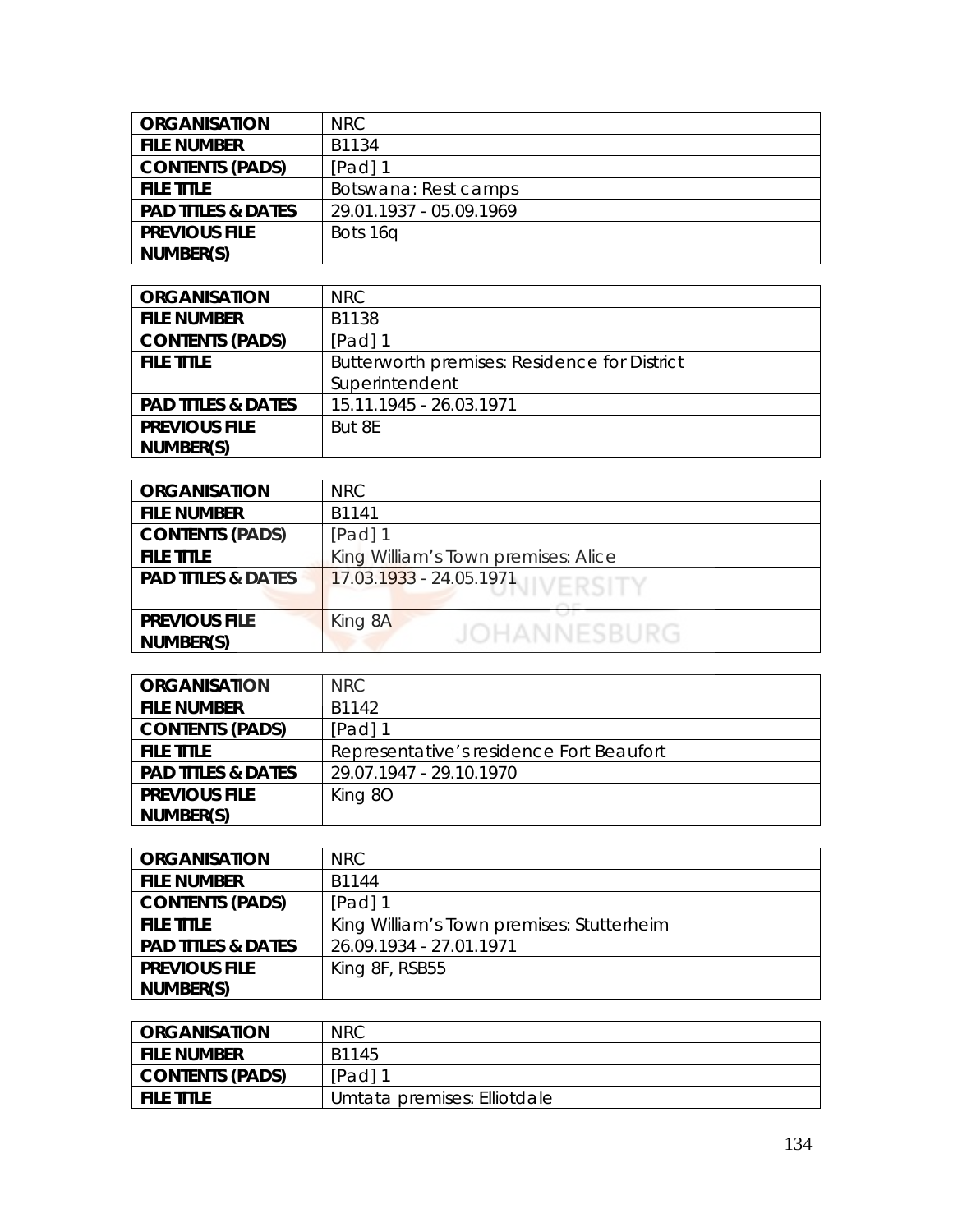| <b>PAD TITLES &amp; DATES</b> | 17.03.1933 - 25.05.1971 |
|-------------------------------|-------------------------|
| <b>PREVIOUS FILE</b>          | Umt 3A                  |
| NUMBER(S)                     |                         |

| <b>ORGANISATION</b>           | NRC.                      |
|-------------------------------|---------------------------|
| <b>FILE NUMBER</b>            | B1146                     |
| <b>CONTENTS (PADS)</b>        | $[Pad]$ 1                 |
| <b>FILE TITLE</b>             | Umtata premises: Libode   |
| <b>PAD TITLES &amp; DATES</b> | $07.03.1934 - 25.05.1971$ |
| <b>PREVIOUS FILE</b>          | Umt 3H                    |
| NUMBER(S)                     |                           |

| <b>ORGANISATION</b>           | NRC.                             |
|-------------------------------|----------------------------------|
| <b>FILE NUMBER</b>            | B1147                            |
| <b>CONTENTS (PADS)</b>        | $[Pad]$ 5                        |
| <b>FILE TITLE</b>             | Natal: Assisted voluntary supply |
| <b>PAD TITLES &amp; DATES</b> | 23.05.1962 - 16.05.1970          |
| <b>PREVIOUS FILE</b>          | Nat 11                           |
| NUMBER(S)                     |                                  |

| <b>ORGANISATION</b>           | <b>NRC</b>                       |
|-------------------------------|----------------------------------|
| <b>FILE NUMBER</b>            | B <sub>1177</sub>                |
| <b>CONTENTS (PADS)</b>        | [Pad] 13-14                      |
| <b>FILE TITLE</b>             | Botswana: Monthly reports        |
| <b>PAD TITLES &amp; DATES</b> | [Pad] 13 04.01.1973 - 18.03.1974 |
|                               | [Pad] 14 05.04.1974 - 09.01.1976 |
| <b>PREVIOUS FILE</b>          | Bots 10                          |
| NUMBER(S)                     |                                  |

| <b>ORGANISATION</b>           | NRC.                     |
|-------------------------------|--------------------------|
| <b>FILE NUMBER</b>            | B1185                    |
| <b>CONTENTS (PADS)</b>        | [Pad] 16                 |
| <b>FILE TITLE</b>             | Lesotho: Monthly reports |
| <b>PAD TITLES &amp; DATES</b> | 02.08.1973 - 21.12.1976  |
| <b>PREVIOUS FILE</b>          | $\text{Les } 13$         |
| NUMBER(S)                     |                          |

| <b>ORGANISATION</b>           | NRC                             |
|-------------------------------|---------------------------------|
| <b>FILE NUMBER</b>            | B1186                           |
| <b>CONTENTS (PADS)</b>        | [Pad] 9-10                      |
| <b>FILE TITLE</b>             | Queenstown: Monthly reports     |
| <b>PAD TITLES &amp; DATES</b> | [Pad] 9 03.02.1931 - 06.07.1973 |
|                               | [Pad] 10 31.07.1973-20.01.1975  |
| <b>PREVIOUS FILE</b>          | Que 9, 946                      |
| NUMBER(S)                     | Que 9                           |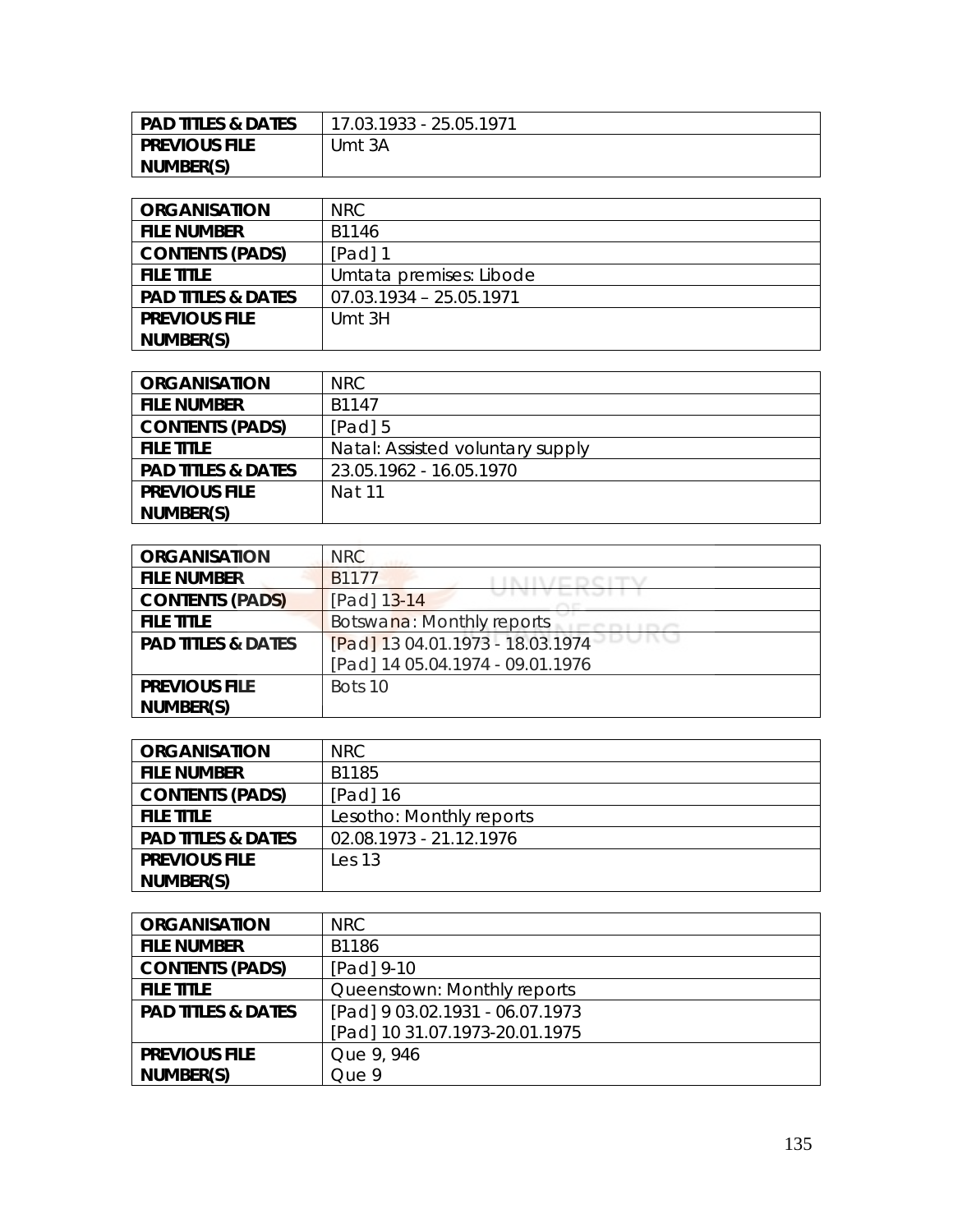| <b>ORGANISATION</b>           | <b>NRC</b>                          |
|-------------------------------|-------------------------------------|
| <b>FILE NUMBER</b>            | B1187                               |
| <b>CONTENTS (PADS)</b>        | [Pad] 7-8                           |
| <b>FILE TITLE</b>             | <b>Butterworth: Monthly reports</b> |
| <b>PAD TITLES &amp; DATES</b> | [Pad] 7 02.04.1970 - 11.07.1973     |
|                               | [Pad] 8 02.08.1973 - 21.12.1976     |
| <b>PREVIOUS FILE</b>          | <b>But 16</b>                       |
| NUMBER(S)                     |                                     |

| <b>ORGANISATION</b>           | NRC.                                           |
|-------------------------------|------------------------------------------------|
| <b>FILE NUMBER</b>            | B <sub>1193</sub>                              |
| <b>CONTENTS (PADS)</b>        | $[Pad] 1-2$                                    |
| <b>FILE TITLE</b>             | Staff files                                    |
| <b>PAD TITLES &amp; DATES</b> | [Pad] 1 Mrs S. Pride 17.10.1961 - 04.12.1962   |
|                               | [Pad] 2 D.D. Kietzmann 11.06.1962 - 22.05.1973 |

| <b>ORGANISATION</b>           | <b>NRC</b>                               |
|-------------------------------|------------------------------------------|
| <b>FILE NUMBER</b>            | B1196                                    |
| <b>CONTENTS (PADS)</b>        | $[Pad]$ 3-4                              |
| <b>FILE TITLE</b>             | King William's Town: Accounting practice |
| <b>PAD TITLES &amp; DATES</b> | [Pad] 3 05.08.1961 - 20.08.1973          |
|                               | [Pad] 4 13.09.1973 - 10.05.1982          |
| <b>PREVIOUS FILE</b>          | King 14                                  |
| NUMBER(S)                     |                                          |
|                               | <b>TAIVIVEJDUNU</b>                      |

| <b>ORGANISATION</b>           | NRC                 |
|-------------------------------|---------------------|
| <b>FILE NUMBER</b>            | B1209               |
| <b>CONTENTS (PADS)</b>        | $[Pad]$ 1           |
| <b>FILE TITLE</b>             | Kokstad: Complaints |
| <b>PAD TITLES &amp; DATES</b> | $1953 - 1974$       |
| <b>PREVIOUS FILE</b>          | <b>Kok 27</b>       |
| NUMBER(S)                     |                     |

| <b>ORGANISATION</b>           | <b>NRC</b>                      |
|-------------------------------|---------------------------------|
| <b>FILE NUMBER</b>            | B1210                           |
| <b>CONTENTS (PADS)</b>        | $[Pad]$ 1-3                     |
| <b>FILE TITLE</b>             | King William's Town: Complaints |
| <b>PAD TITLES &amp; DATES</b> | [Pad] 1 24.08.1938 - 04.06.1974 |
|                               | [Pad] 2 20.09.1974 - 04.04.1978 |
|                               | [Pad] 3 07.09.1983 - 17.01.1984 |
| <b>PREVIOUS FILE</b>          | King 20                         |
| NUMBER(S)                     |                                 |

| <b>ORGANISATION</b>    | <b>NRC</b> |
|------------------------|------------|
| File Number            | B1214      |
| <b>CONTENTS (PADS)</b> | [Pad] 1-2  |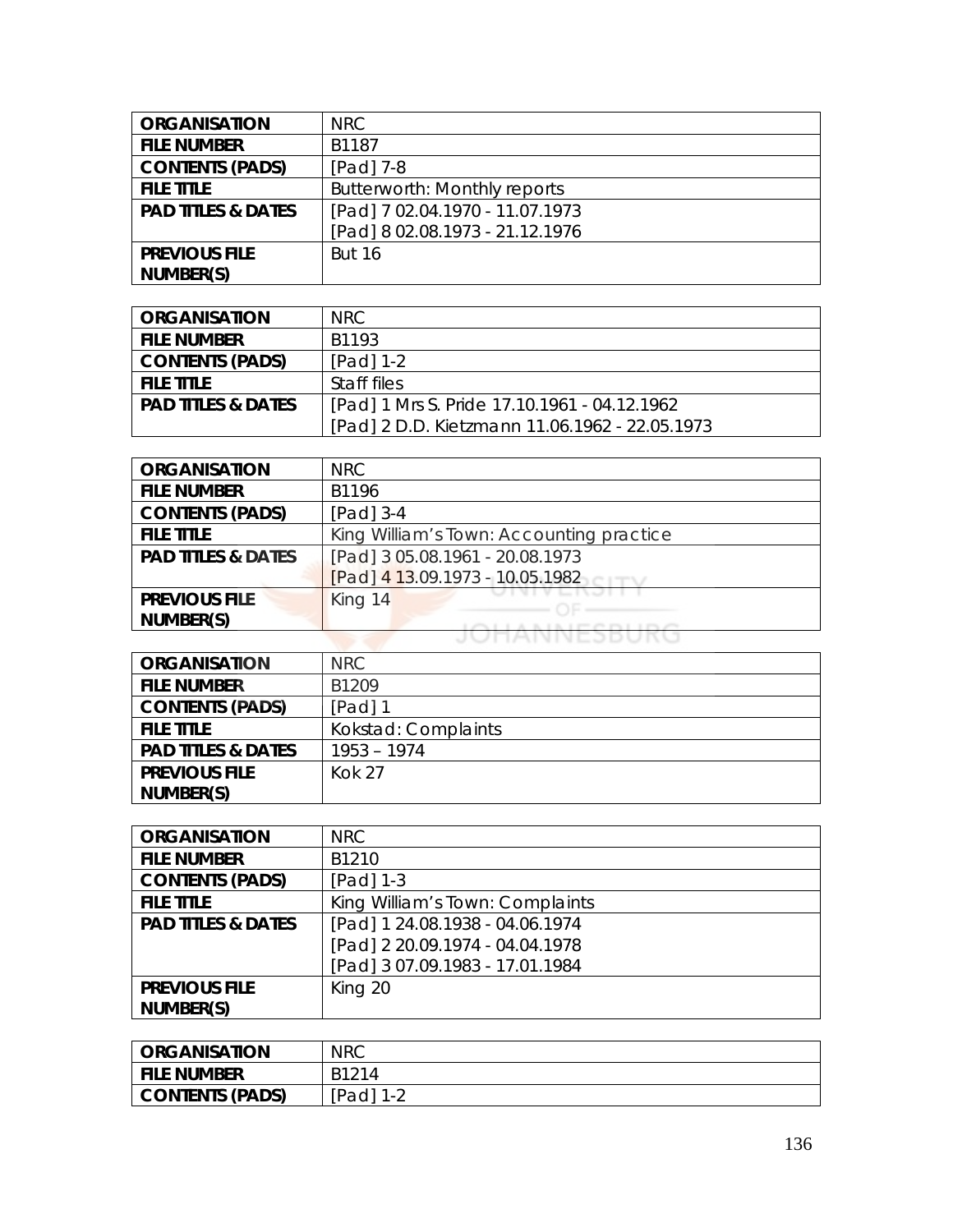| <b>FILE TITLE</b>             | Umtata: Complaints              |
|-------------------------------|---------------------------------|
| <b>PAD TITLES &amp; DATES</b> | [Pad] 1 02.05.1974 - 19.07.1974 |
|                               | [Pad] 2 19.07.1974 - 25.10.1985 |
| <b>PREVIOUS FILE</b>          | Umt 27                          |
| NUMBER(S)                     |                                 |

| <b>ORGANISATION</b>           | NRC.                            |
|-------------------------------|---------------------------------|
| <b>FILE NUMBER</b>            | B1215                           |
| <b>CONTENTS (PADS)</b>        | $[Pad]$ 2-3                     |
| <b>FILE TITLE</b>             | Lesotho: Complaints             |
| <b>PAD TITLES &amp; DATES</b> | [Pad] 2 08.02.1958 - 19.07.1974 |
|                               | [Pad] 3 20.08.1974 - 12.09.1974 |

| <b>ORGANISATION</b>           | <b>NRC</b>                      |
|-------------------------------|---------------------------------|
| <b>FILE NUMBER</b>            | B1216                           |
| <b>CONTENTS (PADS)</b>        | [Pad] 1-2                       |
| <b>FILE TITLE</b>             | Botswana: Complaints            |
| <b>PAD TITLES &amp; DATES</b> | [Pad] 1 15.05.1939 - 16.07.1974 |
|                               | [Pad] 2 02.12.1974 - 20.11.1975 |
| <b>PREVIOUS FILE</b>          | Bots 27                         |
| NUMBER(S)                     |                                 |

| <b>ORGANISATION</b>           | <b>NRC</b>                            |
|-------------------------------|---------------------------------------|
| <b>FILE NUMBER</b>            | B1221                                 |
| <b>CONTENTS (PADS)</b>        | <u>VIIMININ LJUVIN</u><br>$[Pad]$ 4-5 |
| <b>FILE TITLE</b>             | Lesotho: Complaints                   |
| <b>PAD TITLES &amp; DATES</b> | [Pad] 4 06.09.1974 - 31.01.1975       |
|                               | [Pad] 5 11.01.1975 - 27.06.1975       |
| <b>PREVIOUS FILE</b>          | Les <sub>9</sub>                      |
| NUMBER(S)                     |                                       |

| <b>ORGANISATION</b>           | NRC                                       |
|-------------------------------|-------------------------------------------|
| <b>FILE NUMBER</b>            | B1231                                     |
| <b>CONTENTS (PADS)</b>        | [Pad] 1                                   |
| <b>FILE TITLE</b>             | Kokstad: Recruiting orders correspondence |
| <b>PAD TITLES &amp; DATES</b> | 06.01.1972 - 18.06.1975                   |
| <b>PREVIOUS FILE</b>          | Kok 3a                                    |
| NUMBER(S)                     |                                           |

| <b>ORGANISATION</b>           | NRC.                            |
|-------------------------------|---------------------------------|
| <b>FILE NUMBER</b>            | B1233                           |
| <b>CONTENTS (PADS)</b>        | $[Pad]$ 4-5                     |
| <b>FILE TITLE</b>             | Umtata: Accounting practice     |
| <b>PAD TITLES &amp; DATES</b> | [Pad] 4 03.04.1962 - 13.03.1975 |
|                               | [Pad] 5 07.08.1975 - 23.12.1983 |
| <b>PREVIOUS FILE</b>          | Umt 13                          |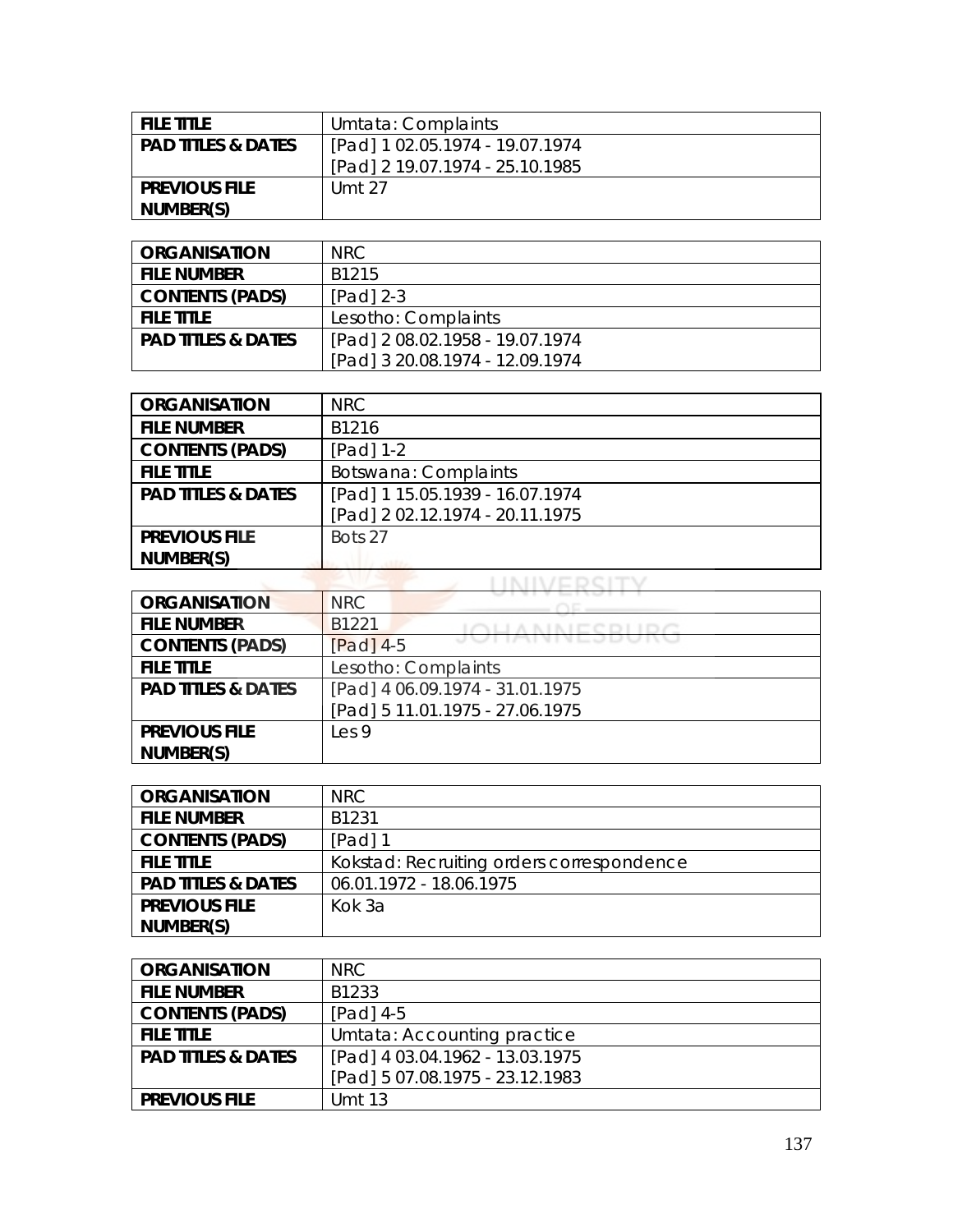| $\cdots$ $\cdots$ $\cdots$<br>$  -$<br>'N.<br>. |
|-------------------------------------------------|

| <b>ORGANISATION</b>           | NRC                             |
|-------------------------------|---------------------------------|
| <b>FILE NUMBER</b>            | B1240                           |
| <b>CONTENTS (PADS)</b>        | $[Pad] 6-7$                     |
| <b>FILE TITLE</b>             | Lesotho: Complaints             |
| <b>PAD TITLES &amp; DATES</b> | [Pad] 6 23.06.1975 - 08.08.1975 |
|                               | [Pad] 7 29.09.1975 - 11.06.1976 |
| <b>PREVIOUS FILE</b>          | les9                            |
| NUMBER(S)                     |                                 |

| <b>ORGANISATION</b>           | NRC.                                      |
|-------------------------------|-------------------------------------------|
| <b>FILE NUMBER</b>            | B1243                                     |
| <b>CONTENTS (PADS)</b>        | [Pad] 1                                   |
| <b>FILE TITLE</b>             | Umtata: Migration of natives to Cape Town |
| <b>PAD TITLES &amp; DATES</b> | 22.02.1961 - 19.04.1967                   |
| <b>PREVIOUS FILE</b>          | Umt 25                                    |
| NUMBER(S)                     |                                           |

| <b>ORGANISATION</b>           | <b>NRC</b>                                             |
|-------------------------------|--------------------------------------------------------|
| <b>FILE NUMBER</b>            | B1243                                                  |
| <b>CONTENTS (PADS)</b>        | [Pad] 1                                                |
| <b>FILE TITLE</b>             | Umtata: Brochures providing historical, ethnographical |
|                               | and statistical information                            |
| <b>PAD TITLES &amp; DATES</b> | [Pad] 1 15.07.1954 - 21.08.1962                        |
|                               | [Pad] 1 21.11.1958 - 02.12.1958                        |
| <b>PREVIOUS FILE</b>          | <b>Umt 24</b>                                          |
| NUMBER(S)                     | <b>Nat 26</b>                                          |

| <b>ORGANISATION</b>           | <b>NRC</b>                                             |
|-------------------------------|--------------------------------------------------------|
| <b>FILE NUMBER</b>            | B1246                                                  |
| <b>CONTENTS (PADS)</b>        | $[Pad]$ 1                                              |
| <b>FILE TITLE</b>             | Brochures providing historical, ethnographical and     |
|                               | statistical information                                |
|                               | King William's Town: Migration of natives to Cape Town |
| <b>PAD TITLES &amp; DATES</b> | [Pad] 1 15.07.1954 - 22.10.1956                        |
|                               | [Pad] 1 22.02.1961 - 19.04.1967                        |
| <b>PREVIOUS FILE</b>          | <b>Kok 28</b>                                          |
| NUMBER(S)                     | King $24A+$                                            |

| <b>ORGANISATION</b>           | NRC.                                 |
|-------------------------------|--------------------------------------|
| <b>FILE NUMBER</b>            | B <sub>1249</sub>                    |
| <b>CONTENTS (PADS)</b>        | [Pad] 3, 20                          |
| <b>FILE TITLE</b>             | Graskop: Recruiting orders telegrams |
| <b>PAD TITLES &amp; DATES</b> | [Pad] 3 07.02.1962 - 29.12.1975      |
|                               | [Pad] 3 23.07.1958 - 12.08.1975      |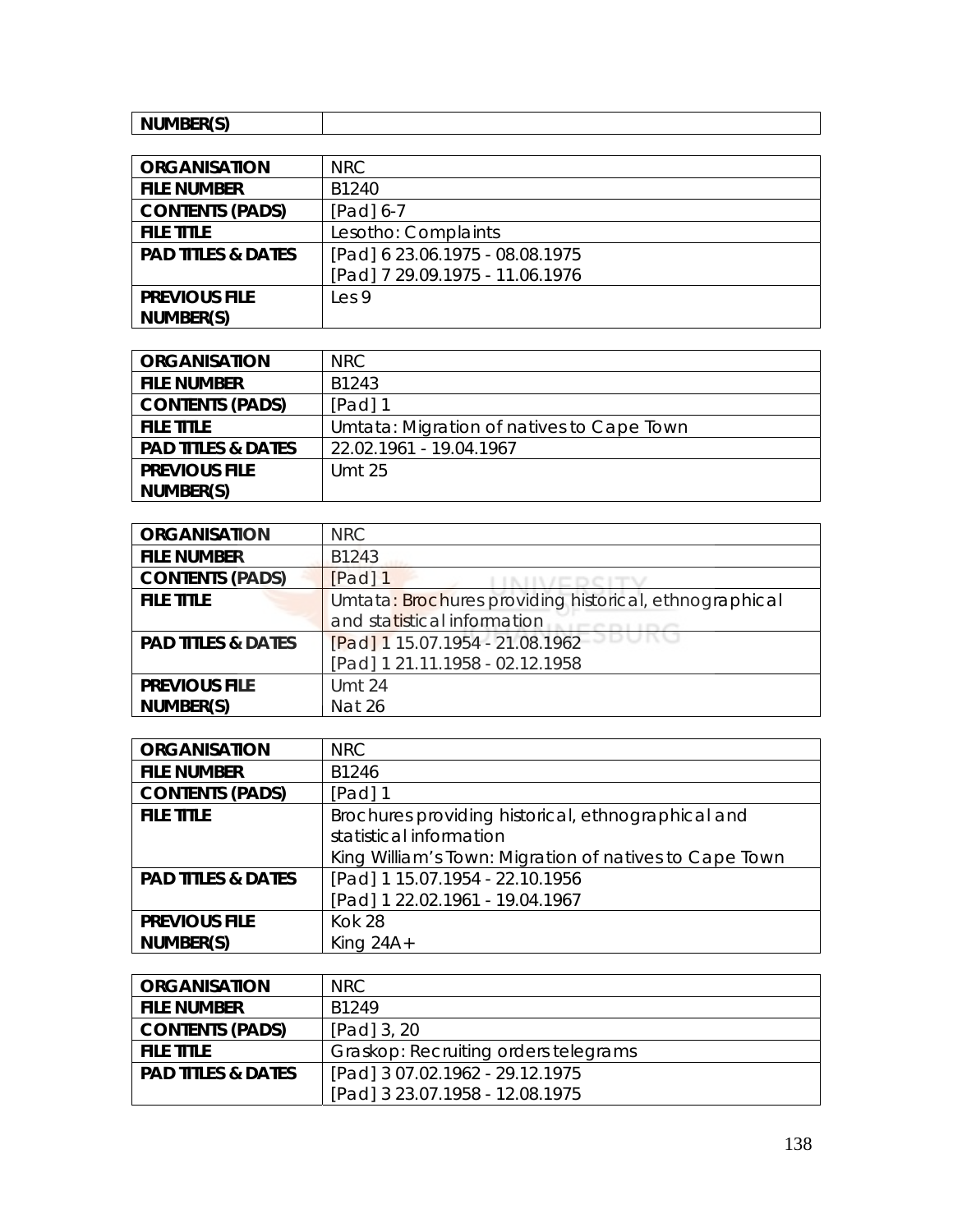|                      | [Pad] 20 03.08.1974 - 31.12.1975 |
|----------------------|----------------------------------|
| <b>PREVIOUS FILE</b> | Gras                             |
| NUMBER(S)            |                                  |

| <b>ORGANISATION</b>           | NRC.                     |
|-------------------------------|--------------------------|
| <b>FILE NUMBER</b>            | B1250                    |
| <b>CONTENTS (PADS)</b>        | [Pad] 9                  |
| <b>FILE TITLE</b>             | Graskop: Monthly reports |
| <b>PAD TITLES &amp; DATES</b> | 08.04.1975 - 15.12.1975  |
| <b>PREVIOUS FILE</b>          | Gras 22                  |
| NUMBER(S)                     |                          |

| <b>ORGANISATION</b>           | <b>NRC</b>                                                                                                                                                                                                                                                                                             |
|-------------------------------|--------------------------------------------------------------------------------------------------------------------------------------------------------------------------------------------------------------------------------------------------------------------------------------------------------|
| <b>FILE NUMBER</b>            | B1251                                                                                                                                                                                                                                                                                                  |
| <b>CONTENTS (PADS)</b>        | $[Pad]$ 1                                                                                                                                                                                                                                                                                              |
| <b>FILE TITLE</b>             | Various titles                                                                                                                                                                                                                                                                                         |
| <b>PAD TITLES &amp; DATES</b> | Paid occasional leave and re-engagement certificates<br>23.06.1948 - 21.05.1975<br>Graskop uniforms for native staff 04.11.1954 - 20.08.1968<br>Graskop administration 05.08.1969 - 30.12.1975<br>Graskop advances to natives 07.07.1932 - 14.07.1975<br>Graskop complaints 27 15.02.1974 - 03.06.1975 |
|                               |                                                                                                                                                                                                                                                                                                        |

| <b>ORGANISATION</b>           | <b>NRC</b><br>26. 27. 28. 29. 29. 29. 21. 22. 23.     |
|-------------------------------|-------------------------------------------------------|
| <b>FILE NUMBER</b>            | VIVEDDU<br>B <sub>1252</sub>                          |
| <b>CONTENTS (PADS)</b>        | [Pad] 1, 5                                            |
| <b>FILE TITLE</b>             | Graskop                                               |
| <b>PAD TITLES &amp; DATES</b> | [Pad] 1 Donations 09.11.1932 - 24.02.1969             |
|                               | [Pad] 1 Remittance orders 23.09.1932 - 14.02.1974     |
|                               | [Pad] 1 Medical examinations 06.07.1932 - 07.05.1975  |
|                               | [Pad] 1 Recruiting orders correspondence 09.02.1973 - |
|                               | 08.12.1975                                            |
|                               | [Pad] 5 Staff and banking arrangements 04.09.1962 -   |
|                               | 17.11.1975                                            |
| <b>PREVIOUS FILE</b>          | Gras 8                                                |
| NUMBER(S)                     | Gras 7                                                |
|                               | Gras 3                                                |
|                               | Gras 1a                                               |
|                               | Gras 19                                               |

| <b>ORGANISATION</b>  | NRC.                                       |
|----------------------|--------------------------------------------|
| I FILE NUMBER        | Bas 3                                      |
| CONTENTS (PADS)      | [Pad] 9-10                                 |
| I FILE TITLE.        | Basutoland: Staff and banking arrangements |
| l PAD TITLES & DATES | [Pad] 9 13.09.1950 - 16.11.1951            |
|                      | [Pad] 10 17.11.1951 - 24.10.1952           |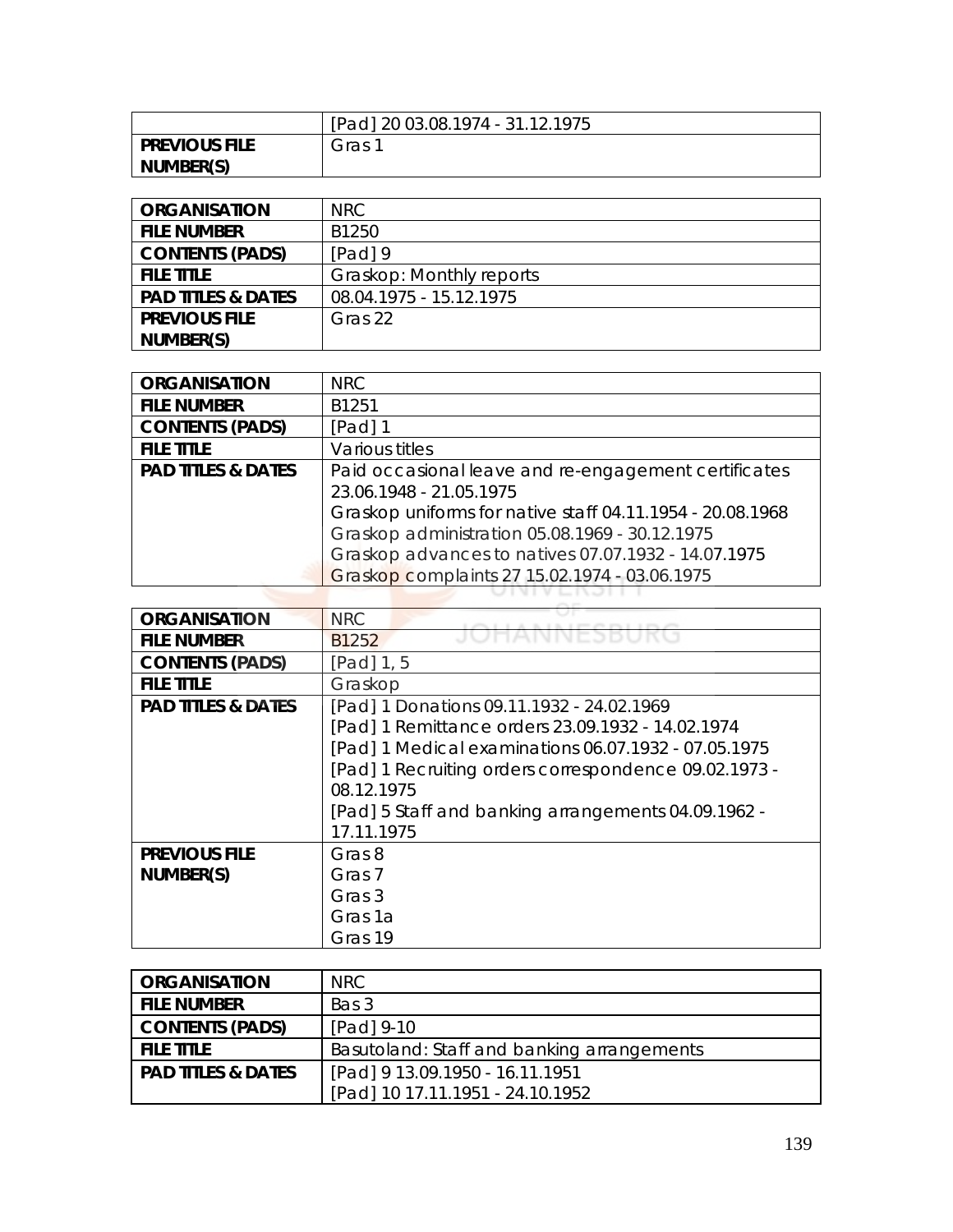| <b>ORGANISATION</b>  | NRC.                                           |
|----------------------|------------------------------------------------|
| i file number        | Bech 9, Bech 10                                |
| CONTENTS (PADS)      | $[Pad]$ 5, 8                                   |
| I FILE TITLE         | Bechuanaland: Native staff and monthly reports |
| l PAD TITLES & DATES | Pad 5 24.07.1952 - 03.01.1956                  |
|                      | Pad 8 24.01.1964 - 14.02.1966                  |

| <b>ORGANISATION</b>           | NRC.                            |
|-------------------------------|---------------------------------|
| <b>FILE NUMBER</b>            | <b>But 16</b>                   |
| <b>CONTENTS (PADS)</b>        | Pad 2-4                         |
| <b>FILE TITLE</b>             | Butterworth: Monthly reports    |
| <b>PAD TITLES &amp; DATES</b> | [Pad] 2 03.12.1943 - 07.07.1952 |
|                               | [Pad] 3 04.08.1952 - 06.12.1956 |
|                               | [Pad] 4 04.01.1957 - 19.03.1962 |

| <b>ORGANISATION</b>           | NRC.                                |
|-------------------------------|-------------------------------------|
| <b>FILE NUMBER</b>            | <b>But 16</b>                       |
| CONTENTS (PADS)               | $[Pad]$ 5-6                         |
| <b>FILE TITLE</b>             | <b>Butterworth: Monthly reports</b> |
| <b>PAD TITLES &amp; DATES</b> | [Pad] 5 05.04.1962 - 08.02.1966     |
|                               | [Pad] 6 04.03.1966 - 09.03.1970     |
|                               |                                     |

| <b>ORGANISATION</b>           | <b>NRC</b>                                                                                                                                                           |
|-------------------------------|----------------------------------------------------------------------------------------------------------------------------------------------------------------------|
| <b>FILE NUMBER</b>            | But 20, But 23, But 24                                                                                                                                               |
| <b>CONTENTS (PADS)</b>        |                                                                                                                                                                      |
| <b>FILE TITLE</b>             | <b>Miscellaneous</b>                                                                                                                                                 |
| <b>PAD TITLES &amp; DATES</b> | Butterworth Miner's Phthisis. special awards 03.07.1951 -<br>12.09.1960                                                                                              |
|                               | Brochures providing Historical ethnographical and<br>statistical information 03.05.1955<br>Butterworth Migration of natives to Cape Town 22.02.1961<br>$-19.04.1967$ |

| <b>ORGANISATION</b>           | NRC.                                    |
|-------------------------------|-----------------------------------------|
| <b>FILE NUMBER</b>            | Gras 1b                                 |
| <b>CONTENTS (PADS)</b>        | $[Pad]$ 1-2                             |
| <b>FILE TITLE</b>             | Graskop: Labour supply and restrictions |
| <b>PAD TITLES &amp; DATES</b> | [Pad] 1 28.11.1963 - 28.07.1970         |
|                               | [Pad] 2 25.08.1970 - 02.12.1975         |

| I ORGANISATION       | NRC                                                        |
|----------------------|------------------------------------------------------------|
| I FILE NUMBER        | Gras, Gras 6b, Gras 6g, Gras 6i, Gras 6k, Gras 21, Gras 23 |
| CONTENTS (PADS)      |                                                            |
| I FILE TITLE.        | Graskop                                                    |
| l PAD TITLES & DATES | Gras 18.08.1952 - 29.09.1971                               |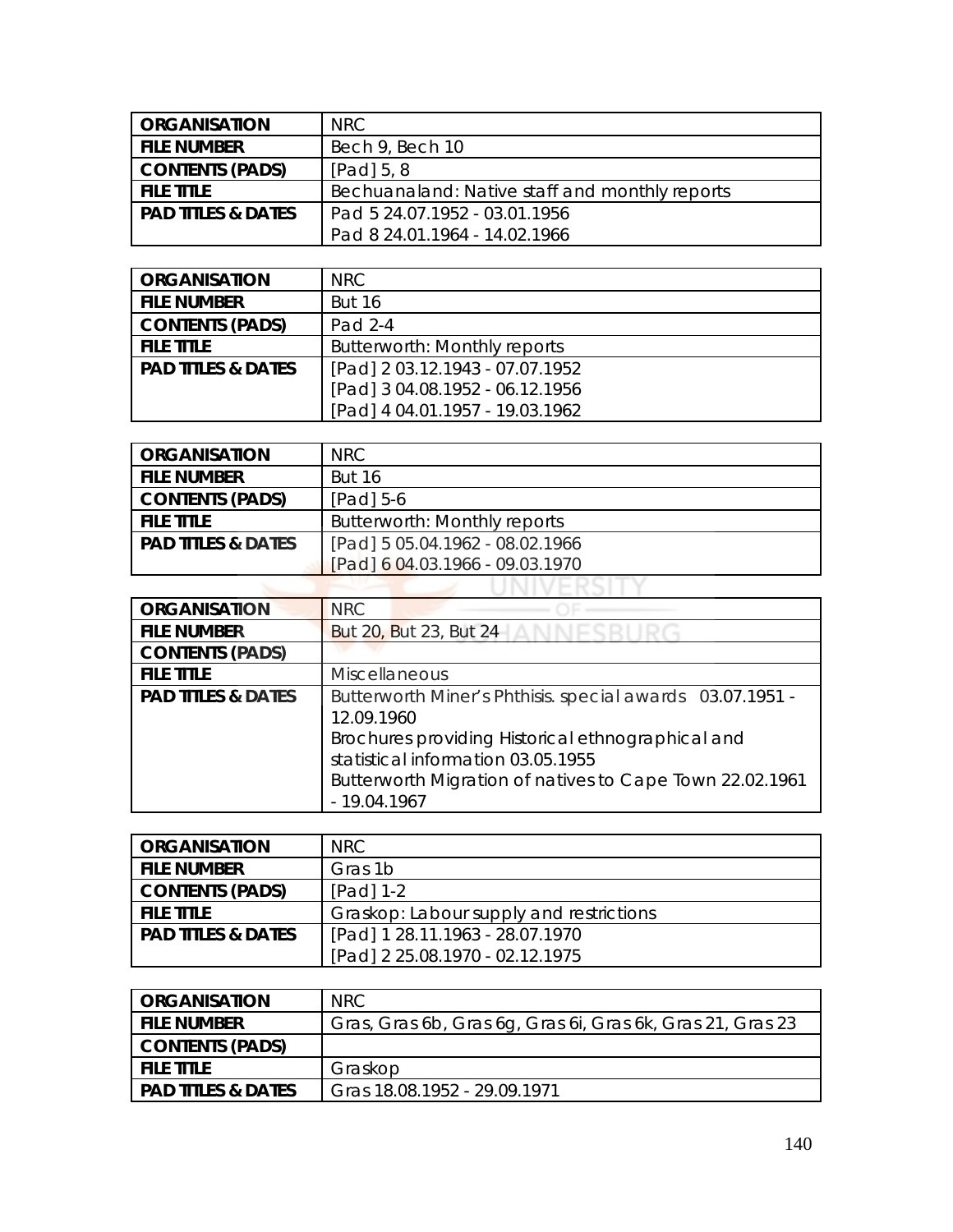| Gras 6b Mariti compound 17.11.1934 - 26.09.1940         |
|---------------------------------------------------------|
| Gras 6g Bushbuckridge 11.07.1933 - 02.03.1937           |
| Gras 6i Burghersfort rest hut 10.07.1933 - 23.02.1938   |
| Gras 6k Hooigedacht rest camp 13.12.1938 - 01.04.1939   |
| Gras 21 Endorsement of passes 09.01.1939 - 27.01.1939   |
| Gras 23 Graskop miner's phthisis12.10.1939 - 14.02.1949 |

| <b>ORGANISATION</b>           | <b>NRC</b>                                                      |
|-------------------------------|-----------------------------------------------------------------|
| <b>FILE NUMBER</b>            | Kok 1, Kok 24, Kok 24A                                          |
| <b>CONTENTS (PADS)</b>        |                                                                 |
| <b>FILE TITLE</b>             | Kokstad                                                         |
| <b>PAD TITLES &amp; DATES</b> | Kok 1 Staff and banking arrangements 11.07.1932 -<br>05.05.1936 |
|                               | Kok 24 Kokstad miner's phthisis 05.09.1953 - 20.03.1962         |
|                               | Kok 24A Kokstad migration of natives to Cape Town               |
|                               | 22.02.1961 - 19.04.1967                                         |

| <b>ORGANISATION</b>           | NRC                                                                                                                                                                         |
|-------------------------------|-----------------------------------------------------------------------------------------------------------------------------------------------------------------------------|
| <b>FILE NUMBER</b>            | Les 7, Les 30, Les 39, Les 40                                                                                                                                               |
| <b>CONTENTS (PADS)</b>        |                                                                                                                                                                             |
| <b>FILE TITLE</b>             | <b>Miscellaneous</b>                                                                                                                                                        |
| <b>PAD TITLES &amp; DATES</b> | Les 7 Tebellong Hospital - Qacha's Nek: Morija 01.05.1961 -<br>08.08.1975                                                                                                   |
|                               | Les 30 Maseru ex-gratia awards 14.08.1939 - 29.08.1961<br>Les 39 Lesotho Medical Association 01.11.1973 - 28.03.1974<br>Les 40 Youth hostel, Maseru 21.12.1974 - 04.08.1975 |
| <b>NOTES</b>                  | Plans for Tebellong Hospital                                                                                                                                                |

| <b>ORGANISATION</b>           | <b>NRC</b>                                                                                                                                                                                 |
|-------------------------------|--------------------------------------------------------------------------------------------------------------------------------------------------------------------------------------------|
| <b>FILE NUMBER</b>            | Les 9a-c, Les 10-11                                                                                                                                                                        |
| <b>CONTENTS (PADS)</b>        |                                                                                                                                                                                            |
| <b>FILE TITLE</b>             | <b>Miscellaneous</b>                                                                                                                                                                       |
| <b>PAD TITLES &amp; DATES</b> | Les 9a Roman Catholic Mission - Paray Hospital - Thaba<br>Tseke 15.02.1969 - 14.10.1974                                                                                                    |
|                               | Les 9b St. Joseph's Hospital, Roma 24.02.1968 - 10.02.1976<br>Les 9c St. Charles Mission Hospital - Seboche 13.08.1954 -<br>19.10.1973<br>Les 10 Maseru social welfare bureau 13.08.1956 - |
|                               | 11.06.1969<br>Les 11 Mafeteng primary school 25.09.1959 - 27.04.1960                                                                                                                       |

| <b>ORGANISATION</b>           | NRC.                                              |
|-------------------------------|---------------------------------------------------|
| <b>FILE NUMBER</b>            | Les Code 1A, Les Code 1B, Les Code IC, Les Code 2 |
| <b>CONTENTS (PADS)</b>        |                                                   |
| <b>FILE TITLE</b>             | <b>Miscellaneous</b>                              |
| <b>PAD TITLES &amp; DATES</b> | Les Code 1A Lesotho Government social service     |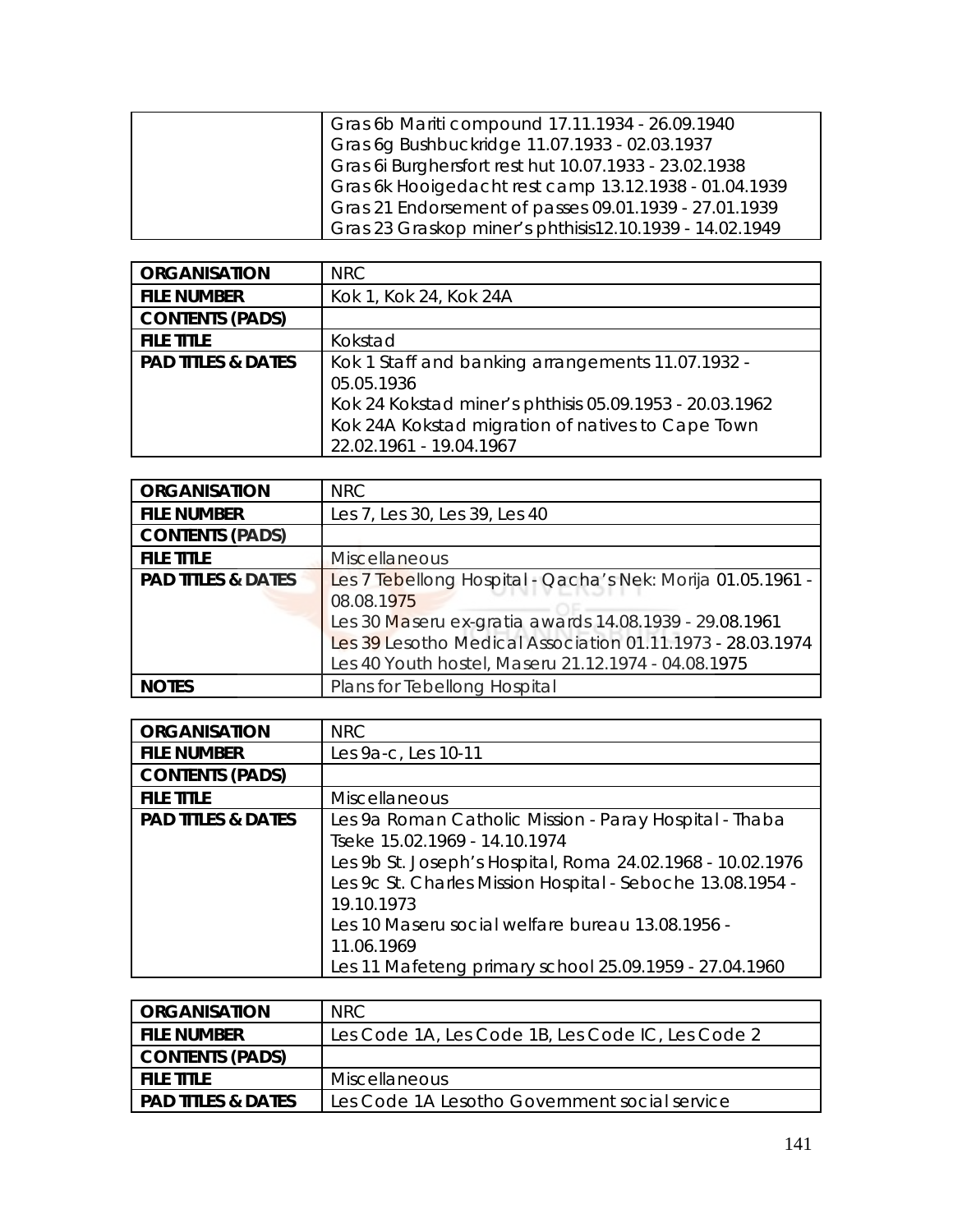| (Linakeng Rural Clinic) 14.02.1948 - 24.08.1965       |
|-------------------------------------------------------|
| Les Code 1B Basutoland government community centres   |
| 29.12.1945 - 21.02.1956                               |
| Les Code IC Lesotho government hospitals 13.10.1955 - |
| 08.04.1960                                            |
| Les Code 2 Lesotho sports associations 26.09.1955 -   |
| 18.08.1975                                            |
| Anglican Church Basutoland Miscellaneous 15.02.1957 - |
| 25.07.1959                                            |

| <b>ORGANISATION</b>           | NRC.                                                  |
|-------------------------------|-------------------------------------------------------|
| <b>FILE NUMBER</b>            | Nat 3i, Nat 24                                        |
| <b>CONTENTS (PADS)</b>        |                                                       |
| <b>FILE TITLE</b>             | Natal: Durban                                         |
| <b>PAD TITLES &amp; DATES</b> | Nat 3i Premises - Durban 24.04.1933 - 02.06.1941      |
|                               | Nat 24 Natal ex-gratia awards 14.08.1939 - 18.09.1957 |
| <b>NOTES</b>                  | <b>Building plans</b>                                 |

| <b>ORGANISATION</b>           | NRC.                            |
|-------------------------------|---------------------------------|
| <b>FILE NUMBER</b>            | Nat 14                          |
| <b>CONTENTS (PADS)</b>        | $[Pad]$ 3-4                     |
| <b>FILE TITLE</b>             | Natal: Monthly reports          |
| <b>PAD TITLES &amp; DATES</b> | [Pad] 3 04.08.1949 - 18.06.1953 |
|                               | [Pad] 4 07.07.1953 - 18.12.1956 |
|                               |                                 |

| <b>ORGANISATION</b>           | NRC.                    |
|-------------------------------|-------------------------|
| <b>FILE NUMBER</b>            | P6                      |
| <b>CONTENTS (PADS)</b>        | $[Pad]$ 1               |
| <b>FILE TITLE</b>             | Umteteli wa Bantu       |
| <b>PAD TITLES &amp; DATES</b> | 09.10.1947 - 30.01.1950 |

| <b>ORGANISATION</b>           | NRC.                            |
|-------------------------------|---------------------------------|
| <b>FILE NUMBER</b>            | P <sub>17</sub>                 |
| <b>CONTENTS (PADS)</b>        | [Pad] 2, 4                      |
| <b>FILE TITLE</b>             | Umteteli wa Bantu               |
| <b>PAD TITLES &amp; DATES</b> | [Pad] 2 03.02.1950 - 07.01.1953 |
|                               | [Pad] 4 16.02.1952 - 18.12.1958 |

| <b>ORGANISATION</b>           | NRC                             |
|-------------------------------|---------------------------------|
| <b>FILE NUMBER</b>            | P <sub>26</sub>                 |
| <b>CONTENTS (PADS)</b>        | $[Pad] 1-2$                     |
| <b>FILE TITLE</b>             | Native newspapers               |
| <b>PAD TITLES &amp; DATES</b> | [Pad] 1 02.11.1955 - 31.12.1957 |
|                               | [Pad] 2 01.01.1958 - 02.06.1959 |
| <b>PREVIOUS FILE</b>          | P32                             |
| NUMBER(S)                     |                                 |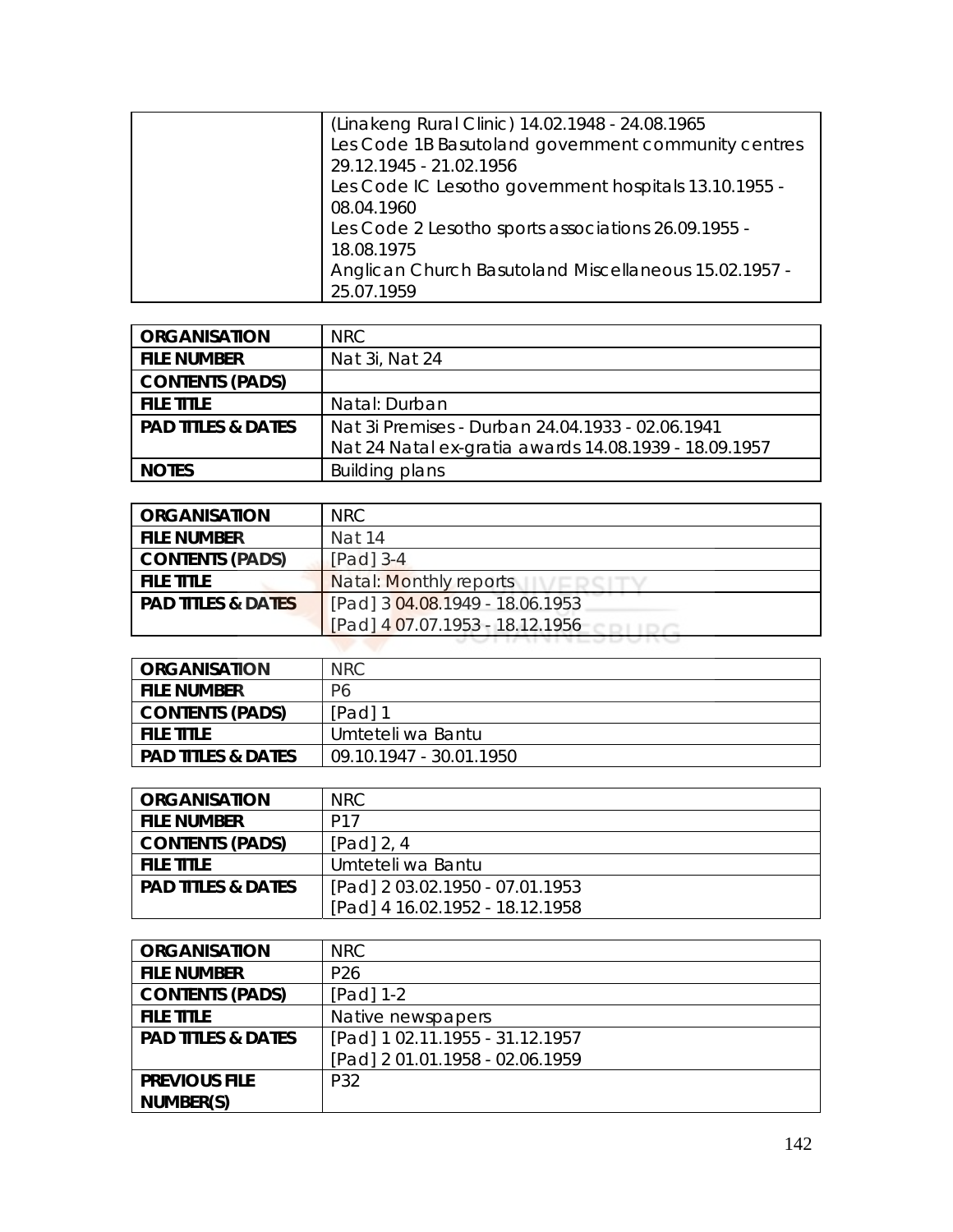| <b>ORGANISATION</b>           | <b>NRC</b>                                            |
|-------------------------------|-------------------------------------------------------|
| <b>FILE NUMBER</b>            | P46-47                                                |
| <b>CONTENTS (PADS)</b>        | [Pad] 1, 3-4                                          |
| <b>FILE TITLE</b>             | Propaganda: Native newspapers                         |
| <b>PAD TITLES &amp; DATES</b> | P46 [Pad 1] Propaganda: Mine boy figure 26.05.1953 -  |
|                               | 16.06.1961                                            |
|                               | P47 [Pad] 3 Native newspapers 12.08.1959 - 08.09.1962 |
|                               | P47 [Pad] 4 12.09.1962 - 14.09.1964                   |
| <b>PREVIOUS FILE</b>          | P <sub>29</sub>                                       |
| NUMBER(S)                     | P32                                                   |
|                               | P32                                                   |

| <b>ORGANISATION</b>           | NRC.                          |
|-------------------------------|-------------------------------|
| <b>FILE NUMBER</b>            | P <sub>51</sub>               |
| <b>CONTENTS (PADS)</b>        | $[Pad]$ 5                     |
| <b>FILE TITLE</b>             | Propaganda: Umteteli wa Bantu |
| <b>PAD TITLES &amp; DATES</b> | 29.01.1959 - 08.01.1964       |
| <b>PREVIOUS FILE</b>          | P <sub>17</sub>               |
| NUMBER(S)                     | P <sub>24</sub>               |

| <b>ORGANISATION</b>           | <b>NRC</b>                       |
|-------------------------------|----------------------------------|
| <b>FILE NUMBER</b>            | P <sub>52</sub>                  |
| <b>CONTENTS (PADS)</b>        | [Pad] 16-18                      |
| <b>FILE TITLE</b>             | Propaganda: Calendars            |
| <b>PAD TITLES &amp; DATES</b> | [Pad] 16 08.11.1962 - 28.01.1964 |
|                               | [Pad] 17 03.02.1964 - 17.11.1966 |
|                               | [Pad] 18 06.12.1966 - 02.09.1970 |
| <b>PREVIOUS FILE</b>          | P4                               |
| NUMBER(S)                     |                                  |

| <b>ORGANISATION</b>           | <b>NRC</b>                             |
|-------------------------------|----------------------------------------|
| <b>FILE NUMBER</b>            | P <sub>54</sub>                        |
| <b>CONTENTS (PADS)</b>        | [Pad] 10-12                            |
| <b>FILE TITLE</b>             | Propaganda: Cinema circuit territories |
| <b>PAD TITLES &amp; DATES</b> | [Pad] 10 03.08.1961 - 31.03.1967       |
|                               | [Pad] 11 14.04.1967 - 24.06.1969       |
|                               | [Pad] 12 07.07.1969 - 07.12.1973       |
| <b>PREVIOUS FILE</b>          | P6                                     |
| NUMBER(S)                     |                                        |

| <b>ORGANISATION</b>           | NRC.                            |
|-------------------------------|---------------------------------|
| <b>FILE NUMBER</b>            | P <sub>55</sub>                 |
| <b>CONTENTS (PADS)</b>        | $[Pad]$ 5-6                     |
| <b>FILE TITLE</b>             | Propaganda: Native newspapers   |
| <b>PAD TITLES &amp; DATES</b> | [Pad] 5 11.11.1964 - 27.04.1967 |
|                               | [Pad] 6 19.01.1967 - 07.10.1970 |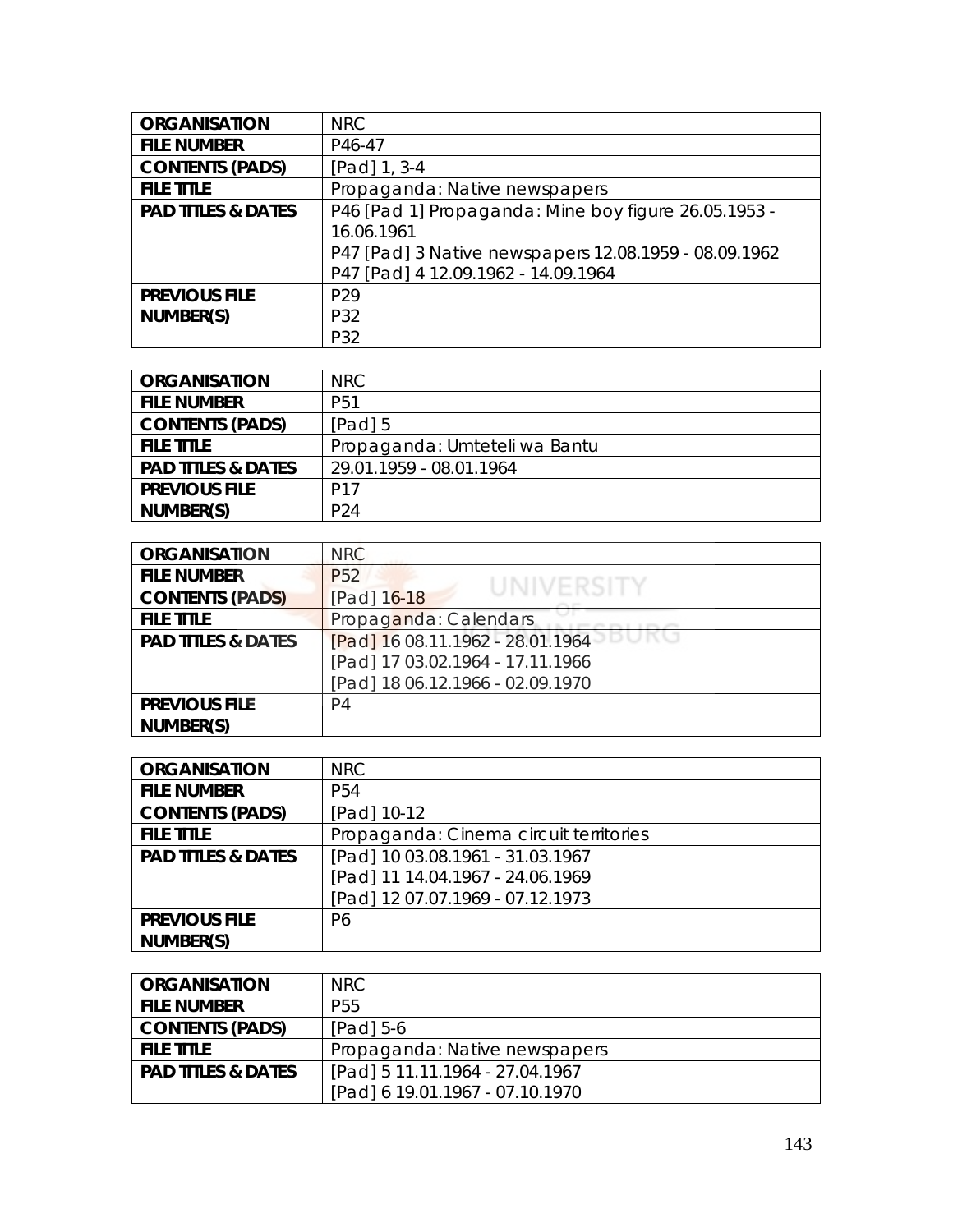| <b>PREVIOUS FILE</b> | nn o<br>−<br>ັ |
|----------------------|----------------|
| NUMBER(S)            |                |

| <b>ORGANISATION</b>           | <b>NRC</b>                                                   |
|-------------------------------|--------------------------------------------------------------|
| <b>FILE NUMBER</b>            | P <sub>57</sub>                                              |
| <b>CONTENTS (PADS)</b>        | [Pad] 1, 11                                                  |
| <b>FILE TITLE</b>             | Propaganda: Mines compound cinema circuit                    |
| <b>PAD TITLES &amp; DATES</b> | [Pad] 1 European relief staff: Projector operator 27.09.1960 |
|                               | $-07.11.1977$                                                |
|                               | [Pad] 11 06.01.1964 - 29.11.1969                             |
|                               | 25.03.1976 - 24.11.1977                                      |
|                               | Screen advertising 19.04.1968 - 09.06.1976                   |
| <b>PREVIOUS FILE</b>          | P <sub>5</sub> a                                             |
| NUMBER(S)                     | P5, P31                                                      |
|                               | No previous file                                             |
|                               | Pub 5c                                                       |

| <b>ORGANISATION</b>           | <b>NRC</b>                    |
|-------------------------------|-------------------------------|
| <b>FILE NUMBER</b>            | P <sub>57</sub>               |
| <b>CONTENTS (PADS)</b>        | $[Pad]$ 12                    |
| <b>FILE TITLE</b>             | Publicity: Cinema circuit     |
| <b>PAD TITLES &amp; DATES</b> | 01.12.1969 - 25.05.1976       |
| <b>PREVIOUS FILE</b>          | JIVI V L<br>Pub <sub>P5</sub> |
| NUMBER(S)                     |                               |
|                               |                               |

| <b>ORGANISATION</b>           | <b>NRC</b>                                 |
|-------------------------------|--------------------------------------------|
| <b>FILE NUMBER</b>            | P60                                        |
| <b>CONTENTS (PADS)</b>        |                                            |
| <b>FILE TITLE</b>             | Propaganda                                 |
| <b>PAD TITLES &amp; DATES</b> | Films 19.09.1946 - 30.06.1975              |
|                               | Gramophone records 17.11.1956 - 03.10.1960 |
|                               | Coloured folders 08.12.1952 - 24.11.1961   |
|                               | Luggage labels 01.04.1946 - 28.01.1958     |
|                               | Propaganda gramophones and records non-    |
|                               | propaganda 05.07.1963 - 29.05.1970         |

| <b>ORGANISATION</b>           | NRC                     |
|-------------------------------|-------------------------|
| <b>FILE NUMBER</b>            | P <sub>60</sub>         |
| <b>CONTENTS (PADS)</b>        | [Pad] 2                 |
| <b>FILE TITLE</b>             | Publicity films         |
| <b>PAD TITLES &amp; DATES</b> | 01.07.1975 - 18.10.1976 |
| <b>PREVIOUS FILE</b>          | Pub <sub>P7</sub>       |
| NUMBER(S)                     |                         |

| <b>ORGANISATION</b> | <b>NRC</b> |
|---------------------|------------|
| <b>FILE NUMBER</b>  | P61        |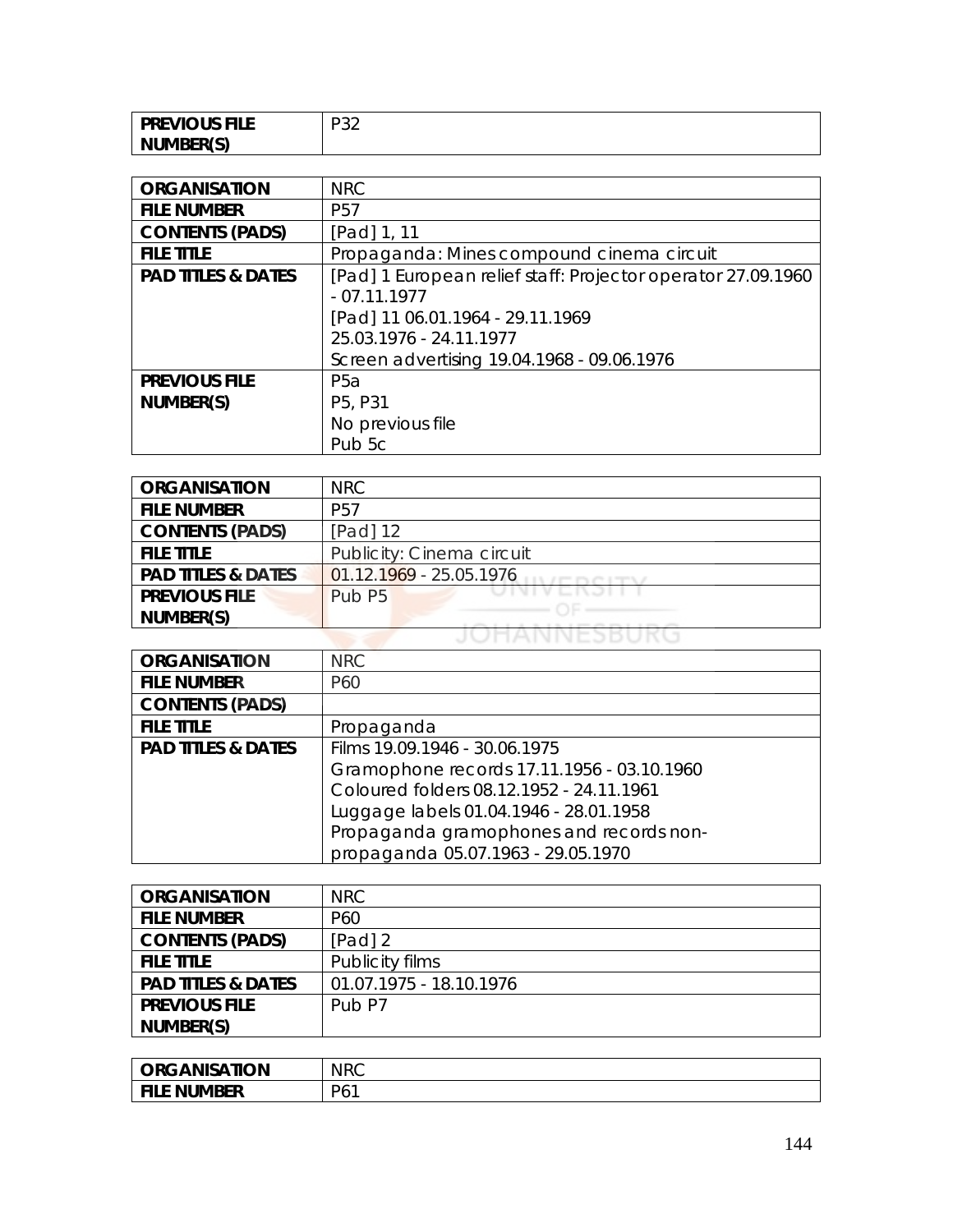| <b>CONTENTS (PADS)</b>        | [Pad] $1, 3$                                            |
|-------------------------------|---------------------------------------------------------|
| <b>FILE TITLE</b>             | Propaganda                                              |
| <b>PAD TITLES &amp; DATES</b> | [Pad] 1 Tea 08.08.1957 - 14.05.1963                     |
|                               | [Pad] 3 Booklet: "Life in a mine compound" 13.08.1959 - |
|                               | 07.05.1971                                              |
|                               | Working on the mines: Articles 02.01.1959 - 30.07.1959  |
|                               | Symbol (Sketch)                                         |
| <b>PREVIOUS FILE</b>          | P35                                                     |
| NUMBER(S)                     | P <sub>1</sub>                                          |
|                               | P <sub>25</sub>                                         |

| <b>ORGANISATION</b>           | <b>NRC</b>                                    |
|-------------------------------|-----------------------------------------------|
| <b>FILE NUMBER</b>            | P62                                           |
| <b>CONTENTS (PADS)</b>        |                                               |
| <b>FILE TITLE</b>             | Propaganda                                    |
| <b>PAD TITLES &amp; DATES</b> | Handbills 16.10.1957 - 25.11.1961             |
|                               | Razor blades 15.02.1964 - 23.06.1965          |
|                               | Public address outfit 26.11.1963 - 10.09.1965 |
|                               | Postcards 10.01.1947 - 31.03.1962             |
| <b>PREVIOUS FILE</b>          | P <sub>27</sub>                               |
| NUMBER(S)                     | P <sub>21</sub>                               |
|                               | P <sub>20</sub>                               |
|                               | P <sub>17</sub>                               |
|                               |                                               |

| <b>ORGANISATION</b>           | JOHANNESBURG<br><b>NRC</b> |
|-------------------------------|----------------------------|
| <b>FILE NUMBER</b>            | P63                        |
| <b>CONTENTS (PADS)</b>        | [Pad] 19                   |
| <b>FILE TITLE</b>             | Propaganda: Calendars      |
| <b>PAD TITLES &amp; DATES</b> | 30.09.1970 - 10.12.1973    |
| <b>PREVIOUS FILE</b>          | P4                         |
| NUMBER(S)                     |                            |

| <b>ORGANISATION</b>           | NRC.                                      |
|-------------------------------|-------------------------------------------|
| <b>FILE NUMBER</b>            | P64                                       |
| <b>CONTENTS (PADS)</b>        | $[Pad]$ 2                                 |
| <b>FILE TITLE</b>             | Mine boy figure trophies cups and shields |
| <b>PAD TITLES &amp; DATES</b> | 05.02.1964 - 30.08.1973                   |
| <b>PREVIOUS FILE</b>          | P34                                       |
| NUMBER(S)                     |                                           |

| <b>ORGANISATION</b>           | NRC.                                                       |
|-------------------------------|------------------------------------------------------------|
| <b>FILE NUMBER</b>            | Piet 7, Piet 20                                            |
| <b>CONTENTS (PADS)</b>        |                                                            |
| <b>FILE TITLE</b>             | <b>Miscellaneous</b>                                       |
| <b>PAD TITLES &amp; DATES</b> | Piet 7ad Premises: Kalkfontein 29.11.1940 - 08.11.1941     |
|                               | Piet 20 Brochures providing historical, ethnographical and |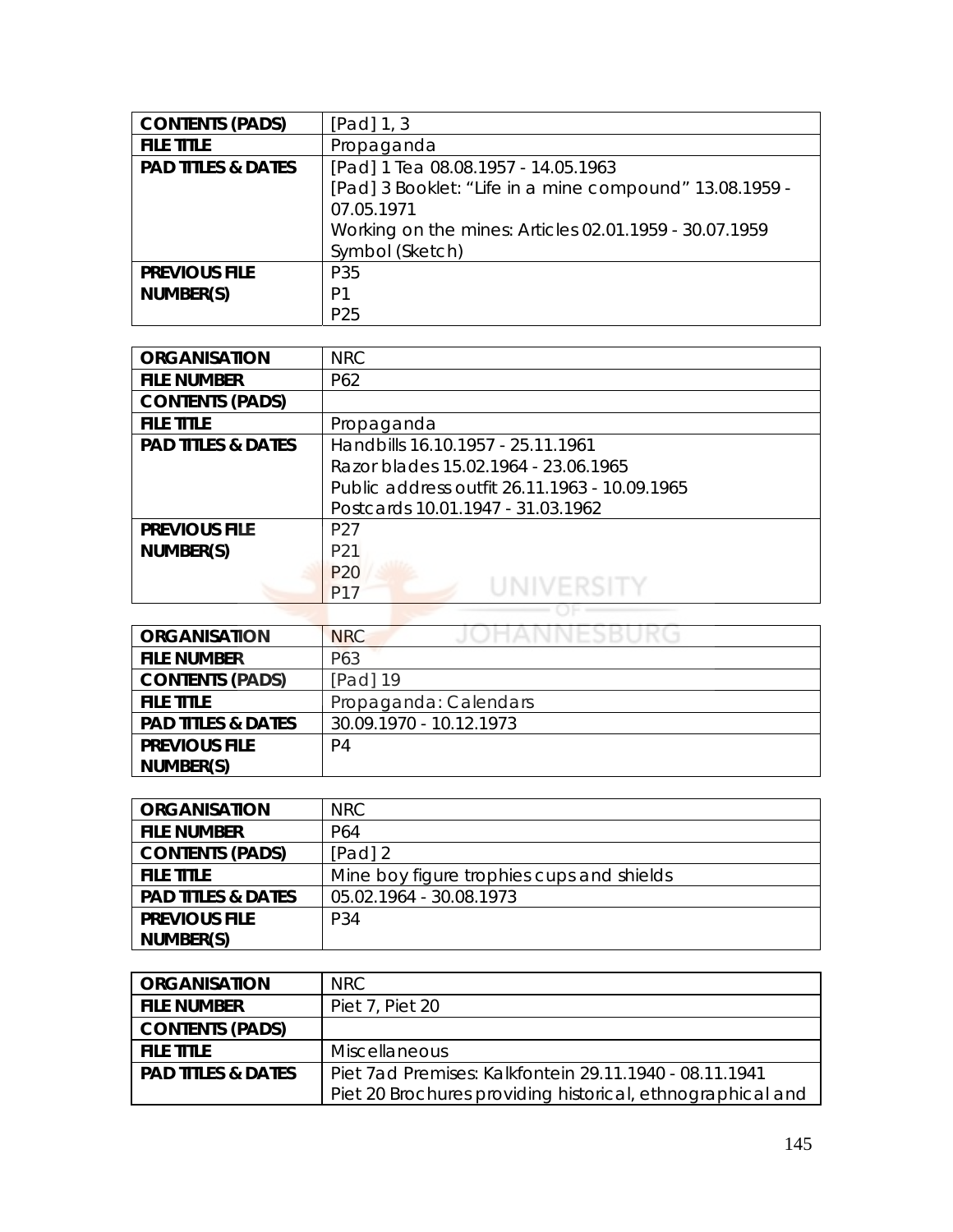|         | statistical information 15.07.1954 - 18.11.1958 |
|---------|-------------------------------------------------|
| I NOTES | Brochures and map of Pietersburg                |

| <b>ORGANISATION</b>           | NRC.                            |
|-------------------------------|---------------------------------|
| <b>FILE NUMBER</b>            | Oue 9                           |
| <b>CONTENTS (PADS)</b>        | $[Pad]$ 2-3                     |
| <b>FILE TITLE</b>             | Queenstown: Monthly reports     |
| <b>PAD TITLES &amp; DATES</b> | [Pad] 2 30.05.1938 - 19.03.1946 |
|                               | [Pad] 3 03.04.1946 - 07.12.1951 |

| ORGANISATION                  | <b>NRC</b>         |
|-------------------------------|--------------------|
| <b>FILE NUMBER</b>            | R <sub>B9</sub>    |
| <b>CONTENTS (PADS)</b>        |                    |
| <b>FILE TITLE</b>             | NRC annual reports |
| <b>PAD TITLES &amp; DATES</b> | 1956 - 1965        |

| <b>ORGANISATION</b>           | <b>NRC</b>         |
|-------------------------------|--------------------|
| <b>FILE NUMBER</b>            | RB15               |
| <b>CONTENTS (PADS)</b>        |                    |
| <b>FILE TITLE</b>             | NRC annual reports |
| <b>PAD TITLES &amp; DATES</b> | 1924 - 1932        |
|                               |                    |

| <b>ORGANISATION</b>           | <b>NRC</b>                                               |
|-------------------------------|----------------------------------------------------------|
| <b>FILE NUMBER</b>            | <b>RB24</b>                                              |
| <b>CONTENTS (PADS)</b>        | Les Code 16-20                                           |
| <b>FILE TITLE</b>             | Government hospitals                                     |
| <b>PAD TITLES &amp; DATES</b> | Les Code 16 St. James' Mission Hospital - Mantsonye      |
|                               | 16.10.1961 - 13.02.19767                                 |
|                               | Les Code 17 Ts' akholo Health Centre 06.10.1961 -        |
|                               | 17.01.1972                                               |
|                               | Les Code 18 Government hospital - Mokhotlong             |
|                               | 11.09.1961 - 09.05.1962                                  |
|                               | Les Code 19 Butha Buthe Hospital 18.03.1961 - 07.03.1966 |
|                               | Les Code 20 Government hospital - Qacha's Nek            |
|                               | 26.04.1956 - 22.08.1972                                  |

| <b>ORGANISATION</b>           | NRC.                                                  |
|-------------------------------|-------------------------------------------------------|
| <b>FILE NUMBER</b>            | <b>RB24</b>                                           |
| <b>CONTENTS (PADS)</b>        |                                                       |
| <b>FILE TITLE</b>             | Health and welfare services                           |
| <b>PAD TITLES &amp; DATES</b> | Mutual Aid Ass. - Mazenod 23.08.1965 - 23.05.1969     |
|                               | Hermitage Mission Qacha's Nek 8.06.1966 - 25.01.1967  |
|                               | Save The Children Fund Maseru 27.06.1964 - 05.09.1975 |
|                               | Khauhelo Hostel - Emmanuel 06.03.1967 - 21.02.1975    |
|                               | Kolonyama District Clinic - Teyateyaneng 11.03.1968 - |
|                               | 24.09.1968                                            |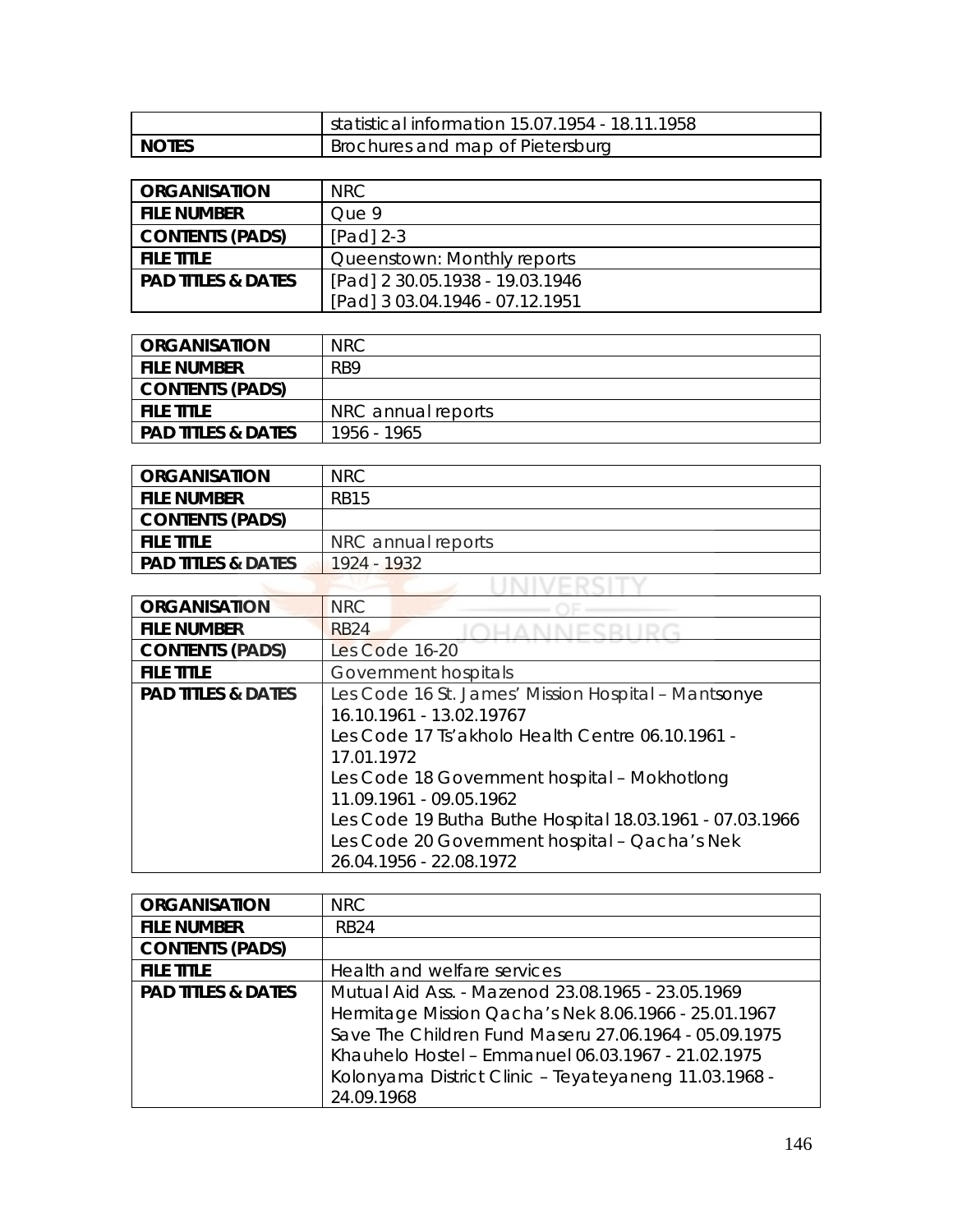| Lesotho Flying Doctor Service 13.03.1968 - 26.01.1970 |
|-------------------------------------------------------|
|-------------------------------------------------------|

| <b>ORGANISATION</b>           | <b>NRC</b>                                               |
|-------------------------------|----------------------------------------------------------|
| <b>FILE NUMBER</b>            | Umt 3d, Umt 3i, Umt 21, Umt                              |
| <b>CONTENTS (PADS)</b>        |                                                          |
| <b>FILE TITLE</b>             | <b>Miscellaneous</b>                                     |
| <b>PAD TITLES &amp; DATES</b> | Umt 3d Umtata premises: Qumbu 23.05.1933 - 20.12.1960    |
|                               | Umt 3i Umtata premises: Mqanduli 01.11.1935 - 31.07.1936 |
|                               | Umt 21 Umtata miner's phthisis special ex-gratia awards  |
|                               | 16.06.1956 - 17.07.1961                                  |
|                               | Umt 01.08.1966 - 24.10.1969                              |

| <b>ORGANISATION</b>           | <b>NRC</b>                                                                                                                                                                              |
|-------------------------------|-----------------------------------------------------------------------------------------------------------------------------------------------------------------------------------------|
| <b>FILE NUMBER</b>            | Unnumbered files                                                                                                                                                                        |
| <b>CONTENTS (PADS)</b>        | $[Pad] 1-2$                                                                                                                                                                             |
| <b>FILE TITLE</b>             | Miscellaneous                                                                                                                                                                           |
| <b>PAD TITLES &amp; DATES</b> | [Pad] 1 Native Recruiting Corporation Ltd. Stegi historical<br>and statistical brochure 31.12.1953 - 19.06.1954<br>[Pad] 2 Stegi - deferred pay in Swaziland 21.01.1961 -<br>05.12.1967 |
|                               |                                                                                                                                                                                         |

| <b>ORGANISATION</b>           | <b>NRC</b>                                              |
|-------------------------------|---------------------------------------------------------|
| <b>FILE NUMBER</b>            | Unnumbered files                                        |
| <b>CONTENTS (PADS)</b>        |                                                         |
| <b>FILE TITLE</b>             | <b>Miscellaneous</b>                                    |
| <b>PAD TITLES &amp; DATES</b> | Agricultural co-operative union 29.10.1921 - 27.02.1922 |
|                               | Employment of natives 01.03.1920 - 25.03.1920           |
|                               | Board of management 03.12.1919 - 09.02.1924             |
|                               | Wemmer compound and hospitals 17.09.1918 - 15.05.1922   |
|                               | Socialist Propaganda 18.03.1918 - 02.12.1920            |
|                               | Economic and wage commission evidence                   |

| <b>ORGANISATION</b>           | NRC                                              |
|-------------------------------|--------------------------------------------------|
| <b>FILE NUMBER</b>            | Unnumbered files                                 |
| <b>CONTENTS (PADS)</b>        |                                                  |
| <b>FILE TITLE</b>             | Miscellaneous                                    |
| <b>PAD TITLES &amp; DATES</b> | 1922 Strike 18.01.1922 - 28.01.1922              |
|                               | Native Strike 09.02.1920 - 10.05.1921            |
|                               | Native Labour Strike 25.02.1920 - 15.03.1920     |
|                               | Bond Saul Msane 16.11.1920 - 08.09.1923          |
|                               | Native wages - drilling 07.06.1919 - 11.09.1922  |
|                               | Native wages - piecework 20.05.1918 - 28.01.1919 |

| <b>ORGANISATION</b> | <b>NRC</b>       |
|---------------------|------------------|
| i file number       | Unnumbered files |
| CONTENTS (PADS)     | [Pad]            |